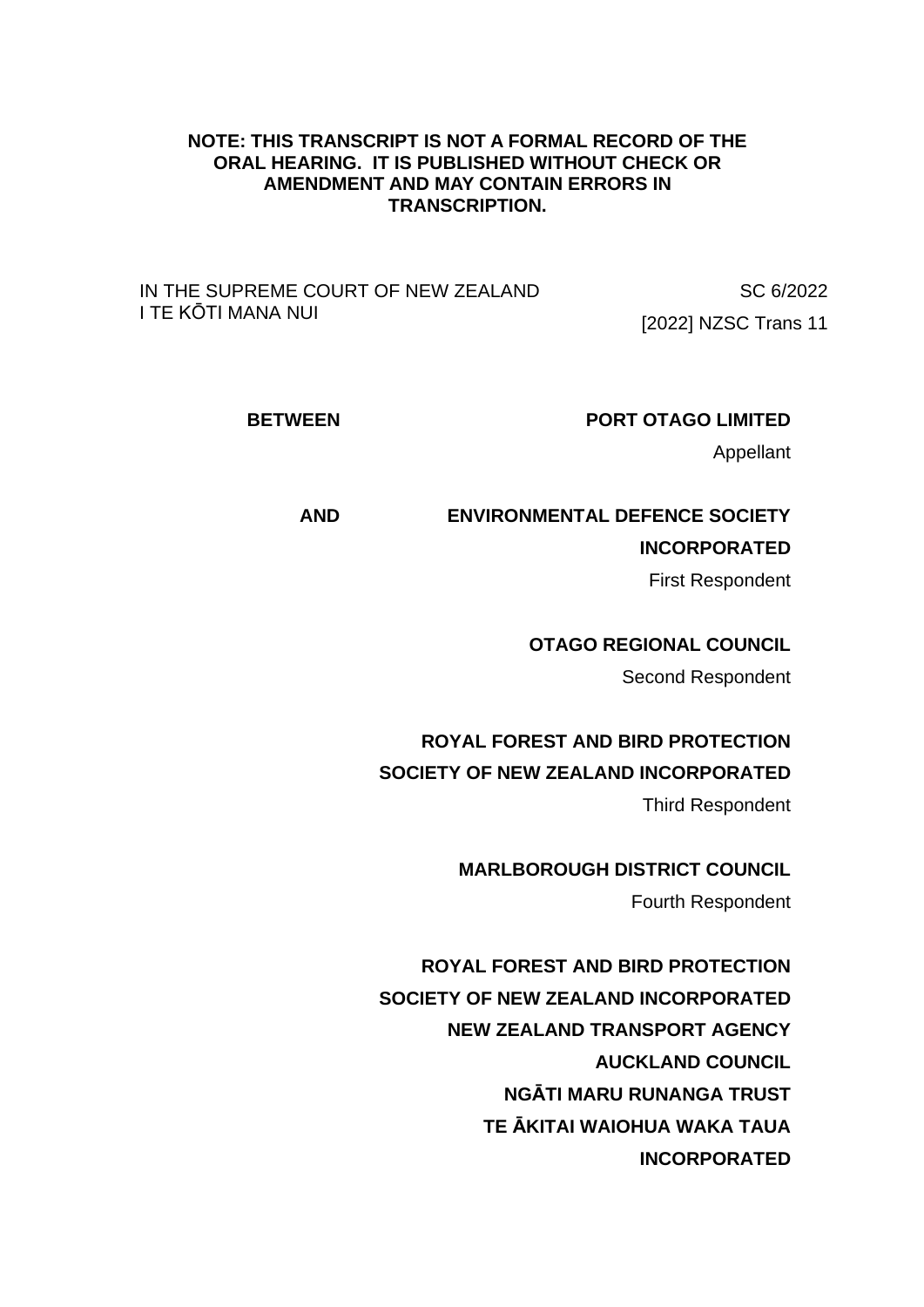# **NGĀTI TAMAOHO TRUST NGĀI TA KI TĀMAKI TRUST NGĀTI WHĀTUA ORĀKEI WHAI MAIA LIMITED**

Parties in 25/2021

(Submissions invited by the Court)

| Hearing:     | 11-12 May 2022                                                                                                                                                                                                                                                                                                                 |
|--------------|--------------------------------------------------------------------------------------------------------------------------------------------------------------------------------------------------------------------------------------------------------------------------------------------------------------------------------|
| Coram:       | Winkelmann CJ<br>Glazebrook J<br>Ellen France J<br>Williams J<br>William Young J                                                                                                                                                                                                                                               |
| Appearances: | L A Andersen QC and S Chadwick for the Appellant<br>D A Allan, M C Wright and C S S Woodhouse for the<br><b>First Respondent</b><br>S J Anderson and T M Sefton for the Second<br>Respondent (via AVL)<br>M Smith, S T Shaw and M Downing for the Third<br>Respondent<br>J W Maassen and B D Mead for the Fourth<br>Respondent |
|              | V Casey QC and V S Evitt for Waka Kotahi<br>P Majurey and K Ketu for the mana whenua parties<br>in SC 25/2021<br>R Enright for Ngāti Whātua Orākei Whai Maia<br>Limited in SC 25/2021                                                                                                                                          |

## **CIVIL APPEAL**

## **MR ANDERSEN QC:**

May it please the Court. I appear for the appellant Port Otago Limited with Ms Chadwick.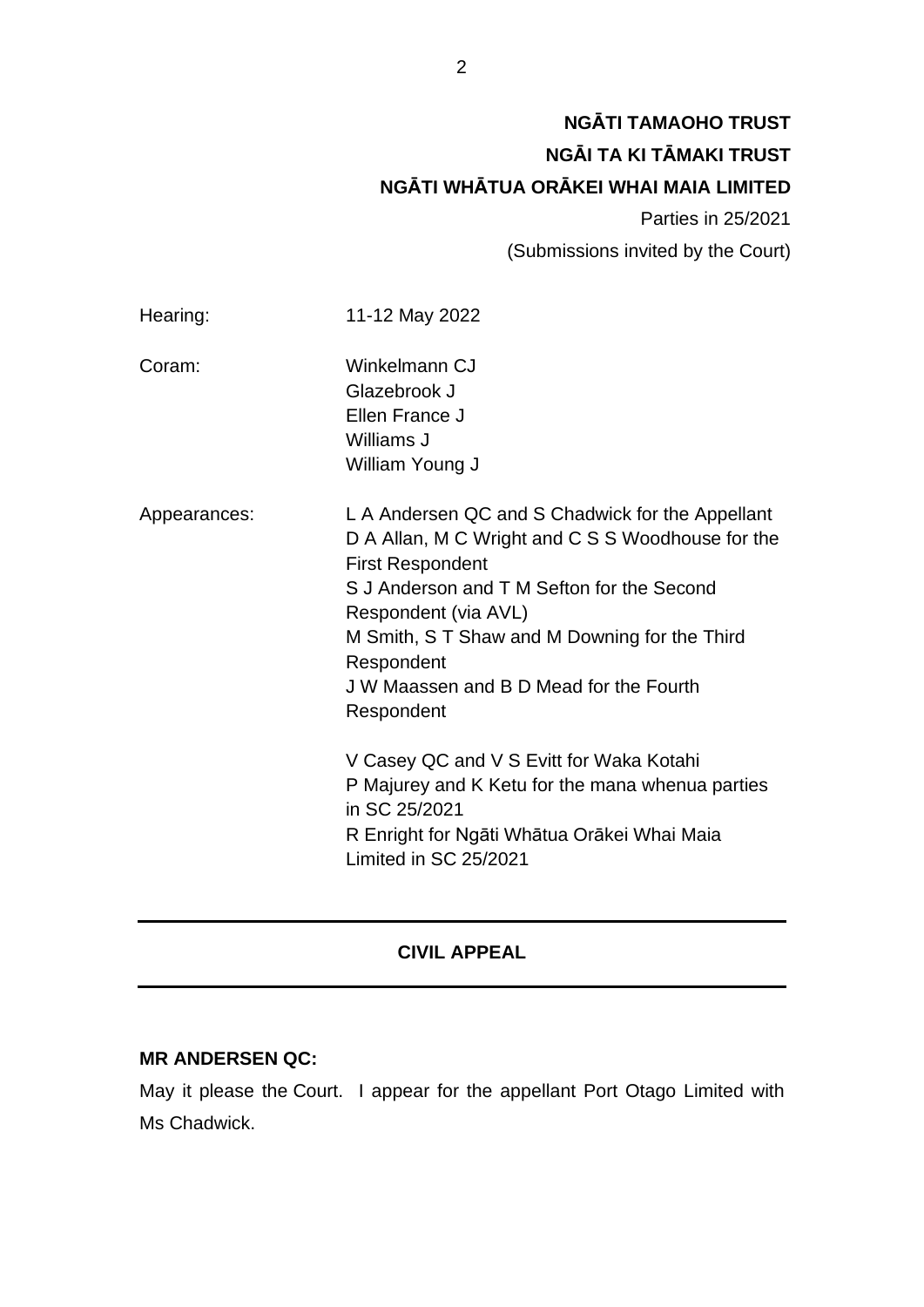## **WINKELMANN CJ:**

Tēnā korua.

## **MR ALLAN:**

May it please the Court. I appear, Mr Allan, with Ms Woodhouse and Ms Wright, on behalf of the Environmental Defence Society Incorporated.

## **WINKELMANN CJ:**

Tēnā koutou.

## **MR ANDERSON:**

May it please the Court. Simon Anderson and Thea Sefton for the second respondent, Otago Regional Council.

## **WINKELMANN CJ:**

Tēnā korua.

## **MR SMITH:**

Tēnā o te Kōti, ko Smith tōku ingoa, e tu ana mātou, ko Ms Downing, ko Ms Shaw, mō the Royal Forest and Bird Protection Society Incorporated.

## **WINKELMANN CJ:**

Tēnā koutou.

## **WILLIAMS J:**

You need to develop a Māori name for that organisation Mr Smith.

### **MR MAASSEN:**

May it please the Court. Counsel's name is Maassen with Ms Mead for the Marlborough District Council.

## **WINKELMANN CJ:**

Tēnā korua.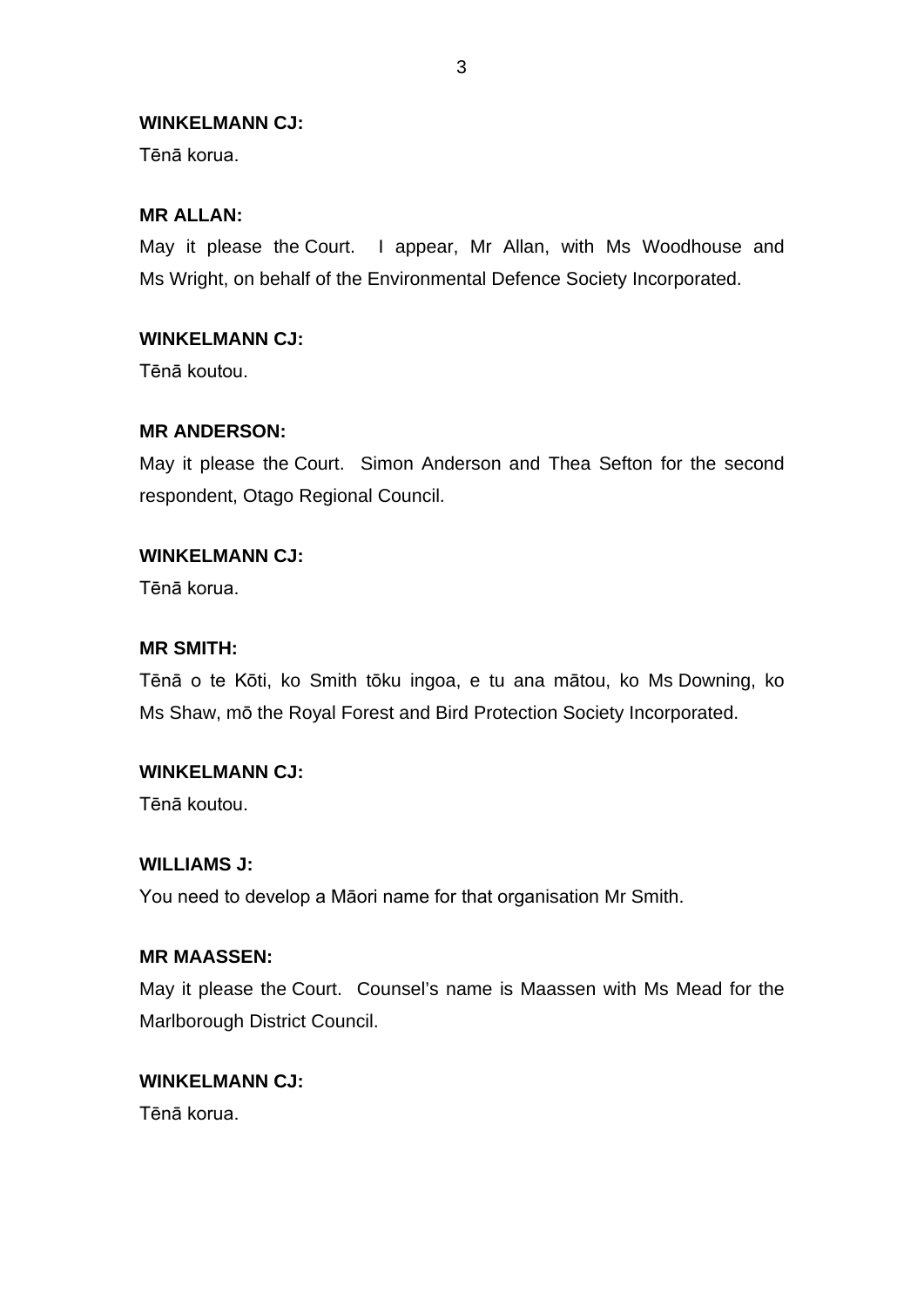### **MS CASEY QC:**

E ngā Kaiwhakawā, tēnā koutou. Casey appearing with Ms Evitt for Waka Kotahi in the East West Link appeal.

## **WINKELMANN CJ:**

Tēnā korua Ms Casey.

## **MR ENRIGHT:**

E ngā Kaiwhakawā, tēnā koutou. Ko Enright tōku ingoa. I appear for Ngāti Whātua Orakei Whai Maia Limited.

## **WINKELMANN CJ:**

Tēnā koe Mr Enright.

## **MR MAJUREY:**

Tēnā koutou e ngā rangatira o te Kōti Manunui, Majurey and Ketu for the mana whenua parties.

### **WINKELMANN CJ:**

Tēnā korua. Complete. Mr Andersen are you ready to address? I think the timetable that was prepared earlier continues to apply, does it, we just transpose the days?

### **MR ANDERSEN QC:**

Yes, that's what I understood Ma'am. If it pleases the Court I want to first just talk about Port Otago and its ports in a very sensitive area and if the clerk could bring up the plan hopefully to show you what I'm talking about. So this, as you move, well that shows the mouth, which is really an important part, but of particular importance is the red hatched area, D18/F1, which is the Aramoana salt area, and the channel you'll see runs right alongside it, and in fact it goes under the channel in part, and apart from that you have the cockle beds, which you can just slightly see within the harbour, and incredibly it's difficult to know which areas will be given the maximum protection. We do know for sure that Aramoana will. There are fears that there will be other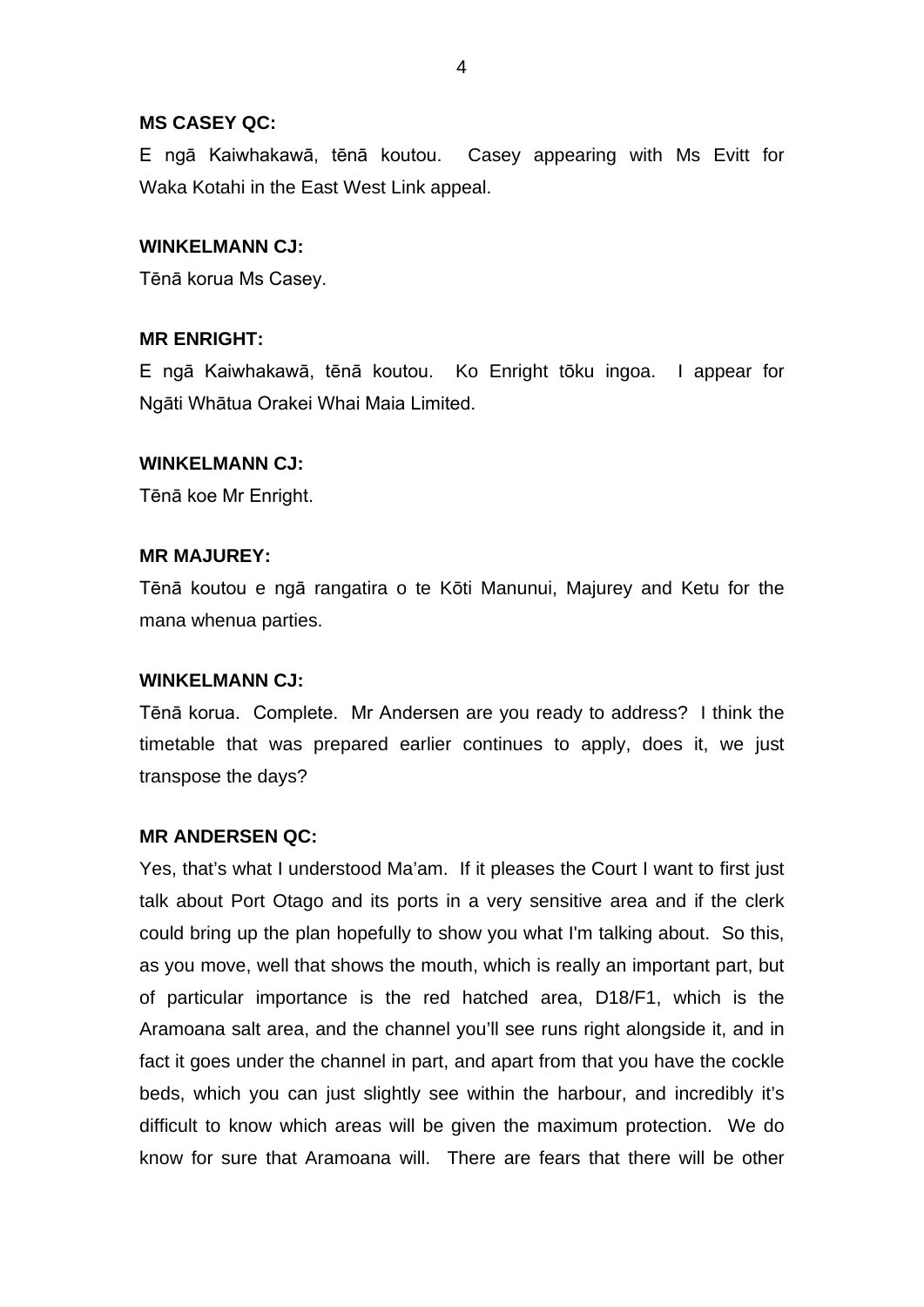areas – well when I "fears" it seems logical that there will be other areas that will also get a degree of protection, and you see the little square – there's three gradually increasing rectangles and those represent disposal grounds where the channel, when the channel is dredged, where the spoil is disposed of, and the first one and the second one are very close to surf breaks, important surf breaks. The surf break that is tucked in on the other side of the Aramoana Spit, the Aramoana Spit runs right out. The channel goes beside it. The surf break that is  $-$  the dumping ground that is there does have an influence on the surf break for Aramoana which is in fact created by the – if you go round to the heads and have a look where the channel comes out, the build-up on the south side of the channel is in fact what creates that surf break. It hits there and it breaks further over.

### **WINKELMANN CJ:**

Do you mean the dumping helps the surf break?

### **MR ANDERSEN QC:**

No, no, it's the channel itself. Where the channel is created, the south side of the channel just past the heads. So the waves come up from the south, they hit the channel and go over it and then they break, and it  $-$  the dumping ground there has a little bit of effect on it. There's been a lot of work done between the Port and the surf interest to maximise the benefits of that and…

But the surf break that is much more important is the one at Whakarewarewa which is in fact created by the Heyward Point dumping ground, the middle one.

Anyway, I'm just mentioning that to demonstrate the concerns that the Port has and why it is really concerned that it's operations could be put at risk by the avoidance policies being regarded as absolute bottom lines.

## **WILLIAMS J:**

Are your submissions primarily focused on the salt marsh in practical terms?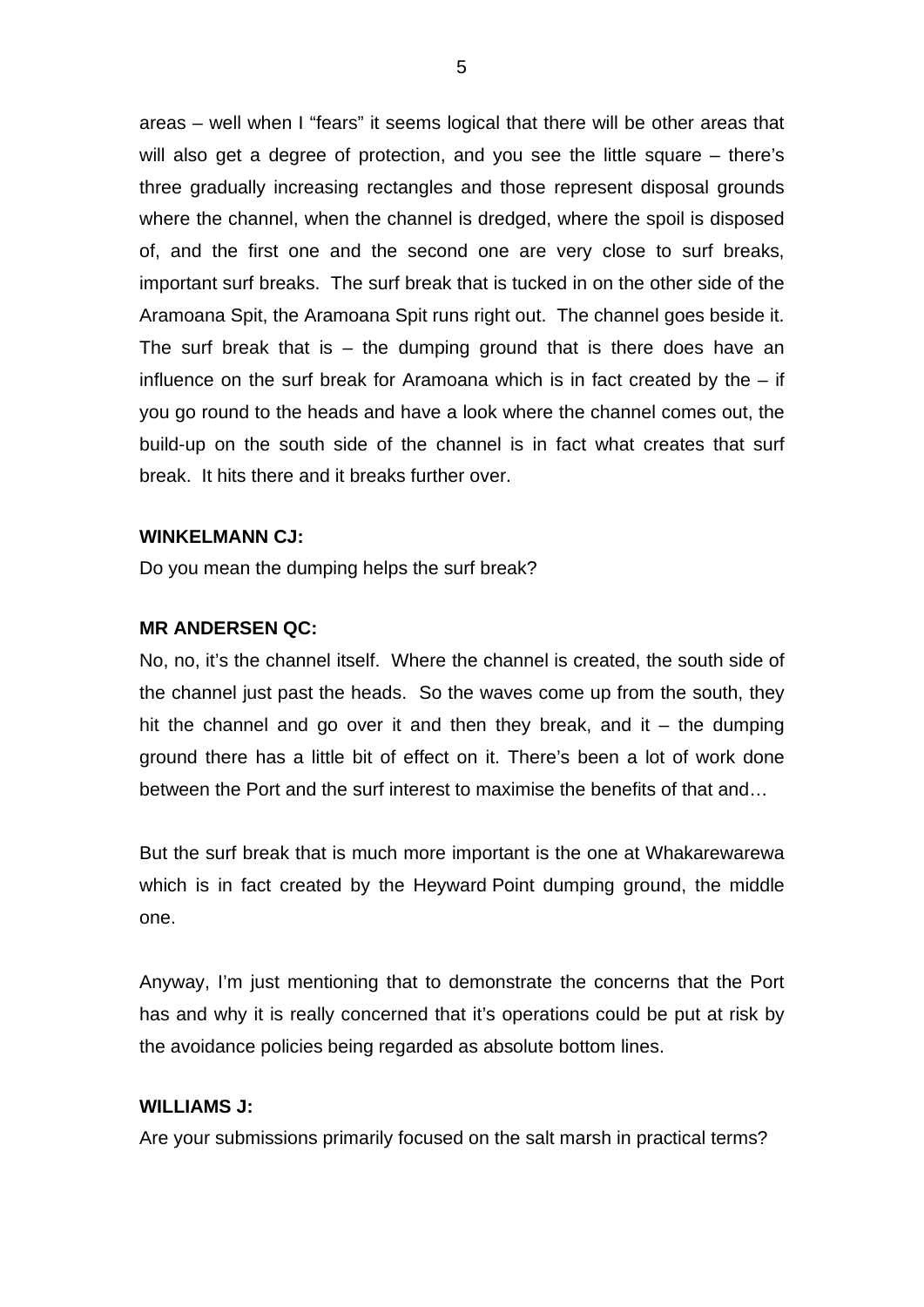Yes, I do because that's guaranteed, but I was just saying that – yes, because the salt marsh will certainly be a protected area. The Regional Council have confirmed that in their submissions, and so that is an absolute situation, and that's the reason that I've focused on it because there's been suggestions that we're, Port's being a bit speculative but we know for certain that that area has potential issues so far as the Port is concerned.

## **WILLIAMS J:**

Why is it not easy to avoid it?

## **MR ANDERSEN QC:**

No.

## **WINKELMANN CJ:**

Dump somewhere else. Can't you just dump somewhere else further out?

## **WILLIAMS J:**

Well, it's not the dumping; it's the channel.

## **MR ANDERSEN QC:**

No, no, sorry, the issue with the salt marsh is not to do with the dumping. It's to do with the channel running alongside it. So there's two issues that could affect the salt marsh and one of them relates to the ease of ships navigating round that – see that steep corner there? What happens is that they have to go very slowly to get around them, round that corner, and when the – before COVID, when the big cruise ships were coming in, they were having to go so slowly to get around there that there was perceived to be a real risk of the big ships being caught by the wind and so we would have a lot of sewers at the harbour as the ship got pushed over. So there were plans to widen the channel in order to enable the ships to go round it at a slightly faster speed so they wouldn't get caught, and the issue that follows from that is that they wouldn't – if "avoid" means avoid and the salt marsh can't be impinged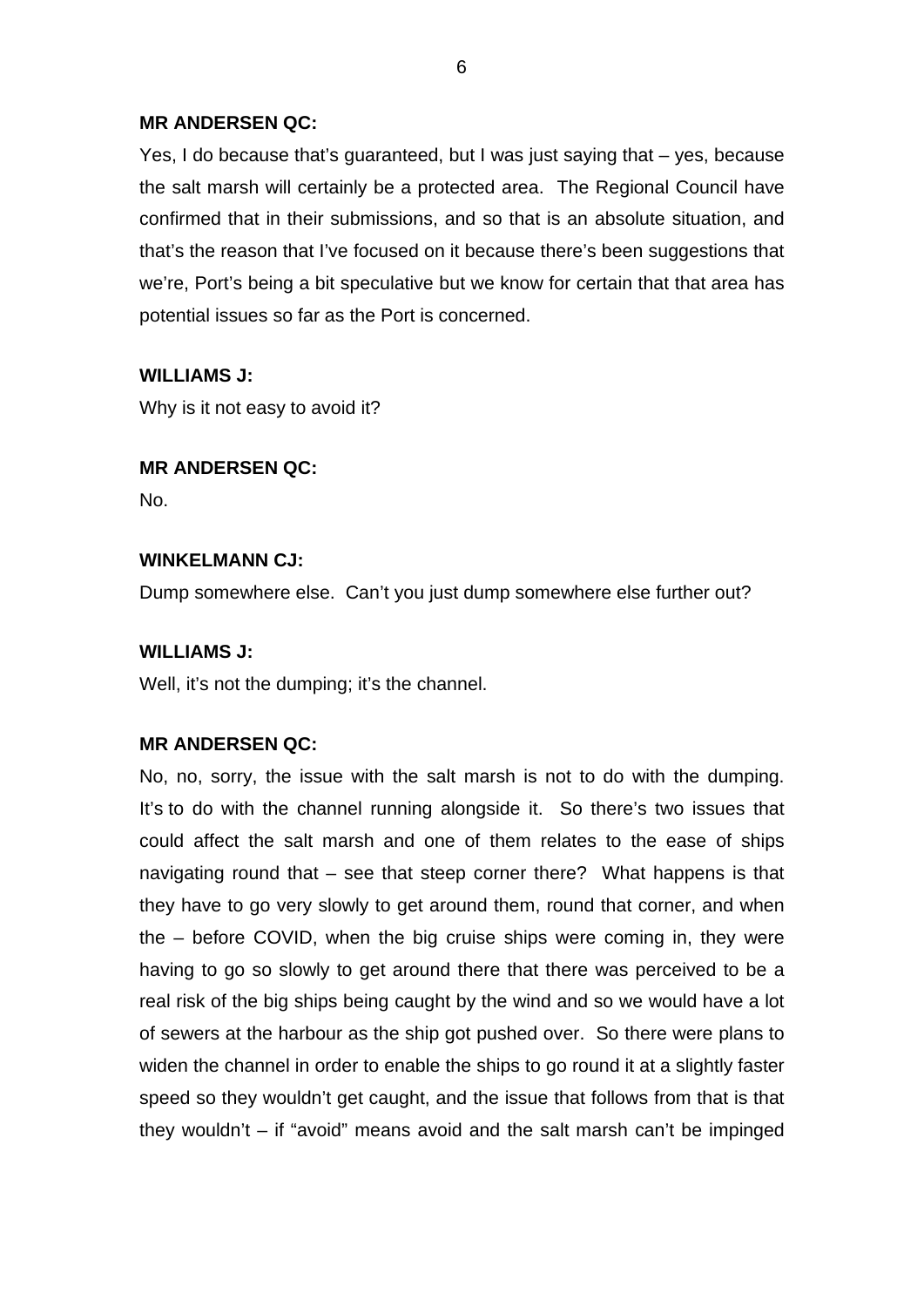on and you can't widen the channel, so it would be an absolute prohibition on doing so, so  $-$ 

## **WILLIAMS J:**

Why can't you go south?

## **MR ANDERSEN QC:**

No.

## **WILLIAMS J:**

Or east?

## **MR ANDERSEN QC:**

No. It seems not.

## **WILLIAMS J:**

This is not – this is – the experts have made it clear and no one's fighting over the…

## **MR ANDERSEN QC:**

Well, that's certainly my understanding, but you see, in fact, even the channel itself is within the salt marsh.

## **WILLIAMS J:**

Yes, I see that.

## **MR ANDERSEN QC:**

So that as soon – you know, that's – and just to illustrate my point as to why it is said that this doesn't accord with the RMA, its inference is there was some sort of catastrophe and a channel collapsed there, then what would happen is that the Port has got emergency powers, and it could fix it up immediately, but under section 330 I think it is of the RMA, it then has to get a resource consent, which it just couldn't do. So perhaps it fixes it and then gets resource consent. It wouldn't be able to get a resource consent because of the effect on the salt marsh. So this is what is being submitted, that in fact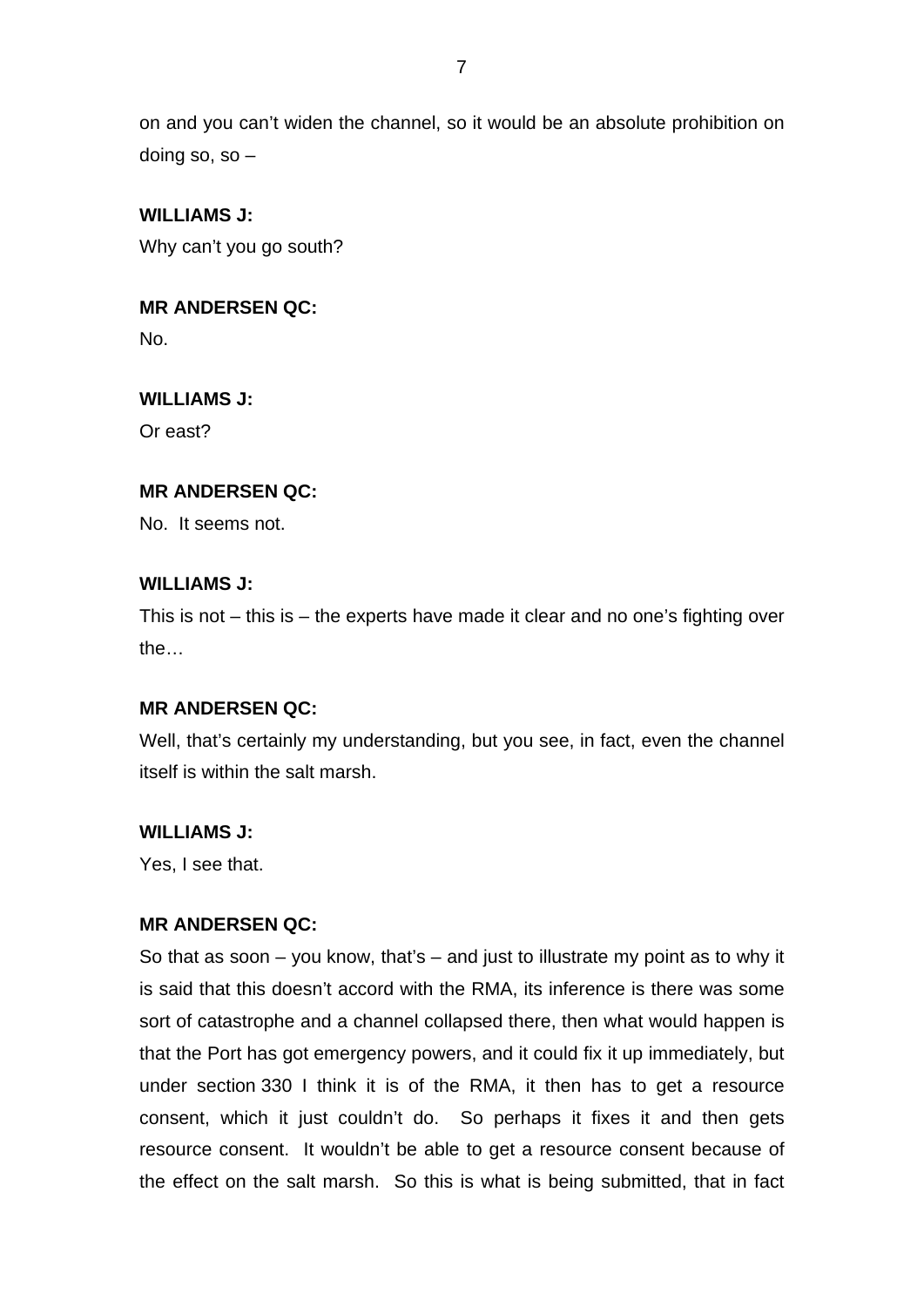the, treating this as an absolute bottom line in my respectful submission is not in accordance with the RMA itself.

## **WINKELMANN CJ:**

You said there were two issues with the salt marsh, I'm not sure I got the second one?

## **MR ANDERSEN QC:**

The second one is if the channel was collapsed.

## **GLAZEBROOK J:**

Thank you.

## **MR ANDERSEN QC:**

That would be the second one, because it would be, if the channel was to collapse somewhere around there it would have to be, it would be fixed and the Port would be directed, the Port is required under section 330 of the RMA to fix it up and then get a resource consent, and it would be an impossibility to get a resource consent if the avoidance provisions actually mean that you can't do it.

## **GLAZEBROOK J:**

So it's widening and repairing, is that the…

## **MR ANDERSEN QC:**

Well whatever that it would inevitably impact on the salt marsh. I mean if it collapses there you couldn't, realistically it would be difficult to imagine that you could fix it up without breaching the avoid policies. So if they are rules then you just can't do it. So it's an  $-$  yes they would fix it up, but then they would be in the position that they haven't got a resource consent and can't get one despite the fact that the Act says it has to, which is one of the problems that the Regional Council would face.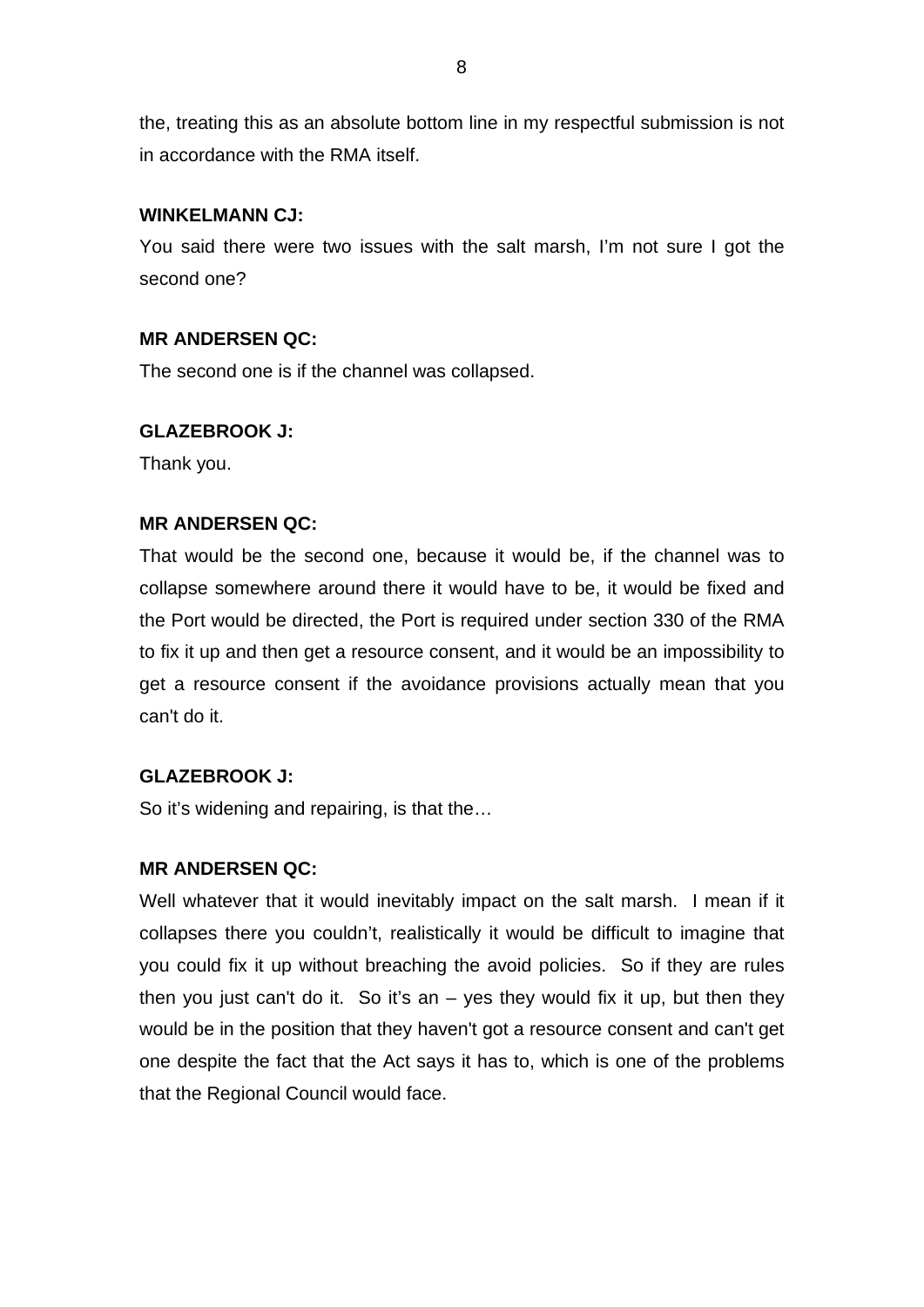So what is submitted is that the approach taken by the majority in the Court of Appeal doesn't accord with that provision, and also with section 104D, but it's just looking at the Act itself. When you look at the 104D is the section that deals with non-complying uses, and what it says is that if permission is going to be given for a non-complying use, which is right at the bottom, it's under discretionary and above prohibited, but if permission is going to be given for that, then not only does it have to be considered an appropriate use, but it must go through one of the two gateways in section 104D, and what the Court of Appeal has done is it has effectively had a result that means there's no longer two gateways in 104D, and I say that because section 104D has firstly the adverse effects of the activity on the environment will be –

## **WINKELMANN CJ:**

Could we have section 104 up.

## **MR ANDERSEN QC:**

It's hyperlinked to my submissions. So if we look at section 104D, capital D, so either: "…the adverse effects activity on the environment (other than any effect to which section 104(3)(a)(ii) applies) will be minor…" So essentially it's either minor or not contrary to objectives and policies. Now if we look at what the  $-$ 

### **ELLEN FRANCE J:**

Sorry, Mr Anderson, so are you saying there's no longer two gateways because (b) doesn't apply, is that what you're saying?

### **MR ANDERSEN QC:**

No, I'm saying (b) is the only one that applies.

## **ELLEN FRANCE J:**

But you wouldn't be able to use it, is that your…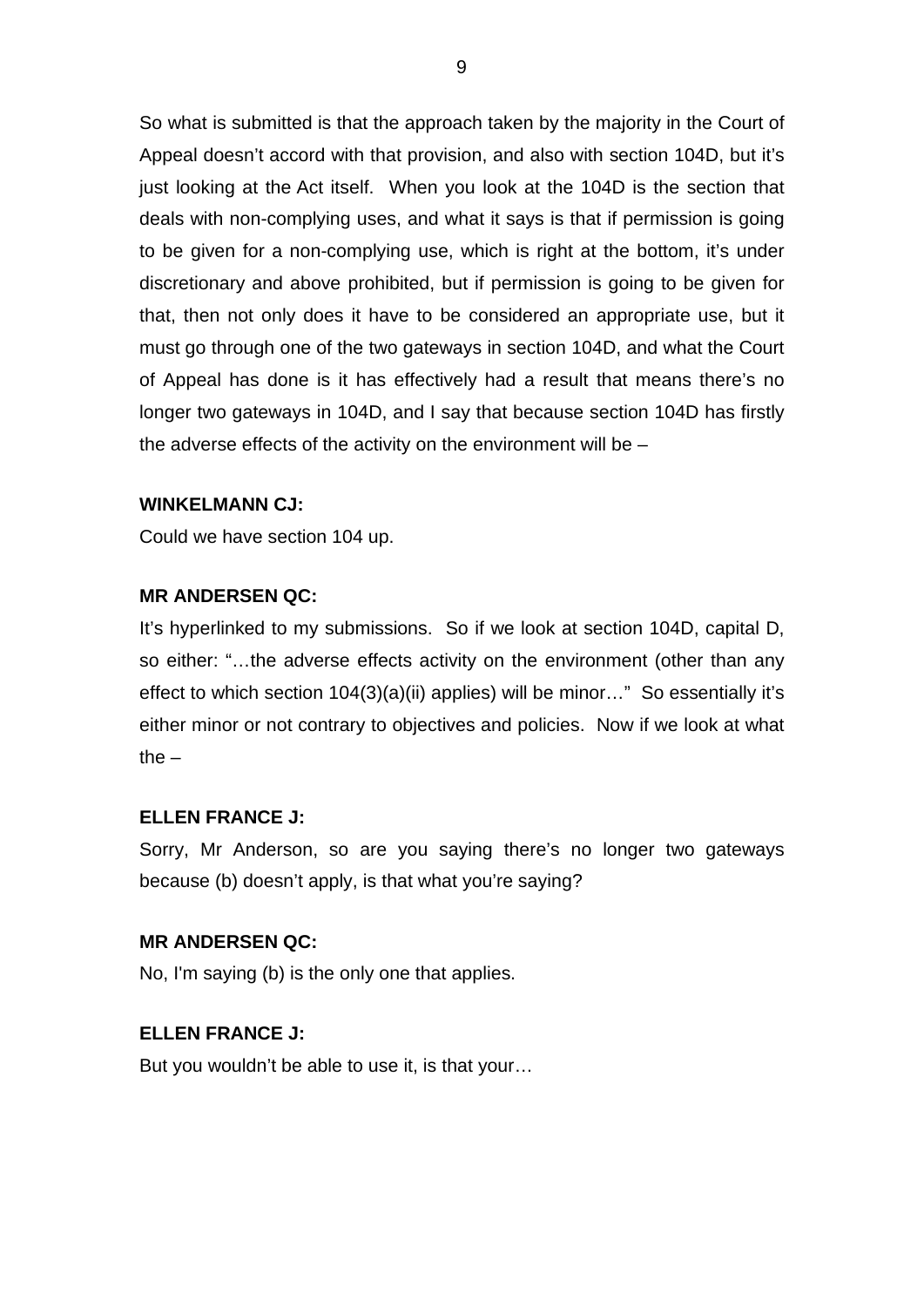What I'm saying is that it's contrary to the scheme because this scheme envisages that contrary to policy is different to the effect being minor. Now the Court of Appeal says that a minor breach of policy is not a breach of policy. So therefore everything would fall under (2) because either the effect would not be contrary to policy, in which case it could get in under (2), or it would be contrary to policy, but would have minor effects, in which case it would get in under (2).

## **WINKELMANN CJ:**

Are you saying that it closes off gateway (a)?

## **MR ANDERSEN QC:**

Well what I'm saying is it makes gateway –

## **WINKELMANN CJ:**

Which gateway are you saying it closes off?

## **MR ANDERSEN QC:**

It's saying gateway – it's not that it closes it, but it makes it completely redundant, because anything that goes through –

## **WINKELMANN CJ:**

Which gateway is made –

## **MR ANDERSEN QC:**

Gateway (a), the first one. Sorry gateway, yes, gateway (a)"the… effects will be minor." Because every activity would satisfy (b) if it would satisfy (a), and just to explain it I sat here and looked at it and I had great difficulty –

## **GLAZEBROOK J:**

I'm not sure that helps you, does it, in your argument?

## **MR ANDERSEN QC:**

The what sorry?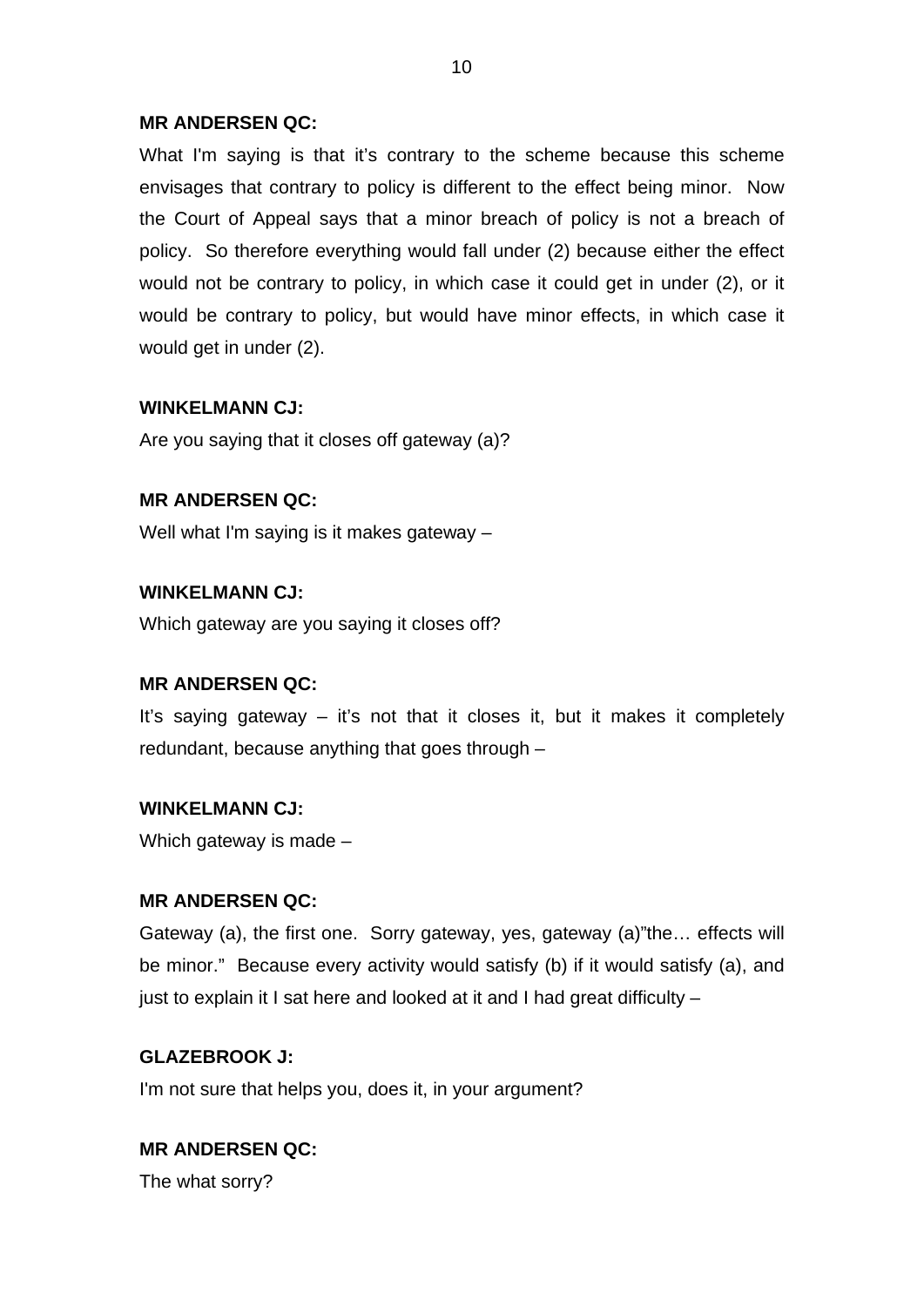### **GLAZEBROOK J:**

I'm not sure it helps you in your argument because surely you'd like the idea of it's a minor effect it doesn't effect policy.

### **MR ANDERSEN QC:**

Well I do but what I'm – and I agree, that's the issue, because, I mean the real problem with this is that I could say, yes, we just, forget about that, it fits nicely in terms of the Port's day-to-day operations, but the real point that I'm making is that to treat policies in that way is not in accordance with the scheme of the Act, and this is an illustration of why it's not in accordance with the scheme of the Act. Because (a), anything that satisfies (a) also satisfies (b), because either the activity is in accordance with policy, in which case it's fine with (b), or it has minor effects and contrary to police, in which case it still falls within (b). So the point that I'm making is not that this is a disadvantage for the Port, but the point that I'm making is that treating policies in this way, in my respectful submission, just doesn't let the Act work, and that's the reason that I've referred to these various provisions. What I'm suggesting, with respect, is that policies are different with rules and that they can't be looked at in isolation. The policies have to be considered in terms of the particular situation.

So if we have *Environmental Defence Society v New Zealand King Salmon Company* Ltd [2014] NZSC 38, [2014] 1 NZLR 593 itself, quite clearly that was a breach of policy and that's, it fell, you know, no matter how you interpret it, how you interpret the policy it was a breach of it, and there was no justification for being where it was. So that's fine but the issue is when you look at completely different situations, and the point that I make in respect of that, in relation to the *King Salmon* set of the circumstances, is what if that was the only place in the area, perhaps in New Zealand, where aquaculture was possible. Then if the avoid policy is to be read as absolutely excluding it, then that other policy has no value at all, and might as well not be there. So in terms of assessing the relativity of –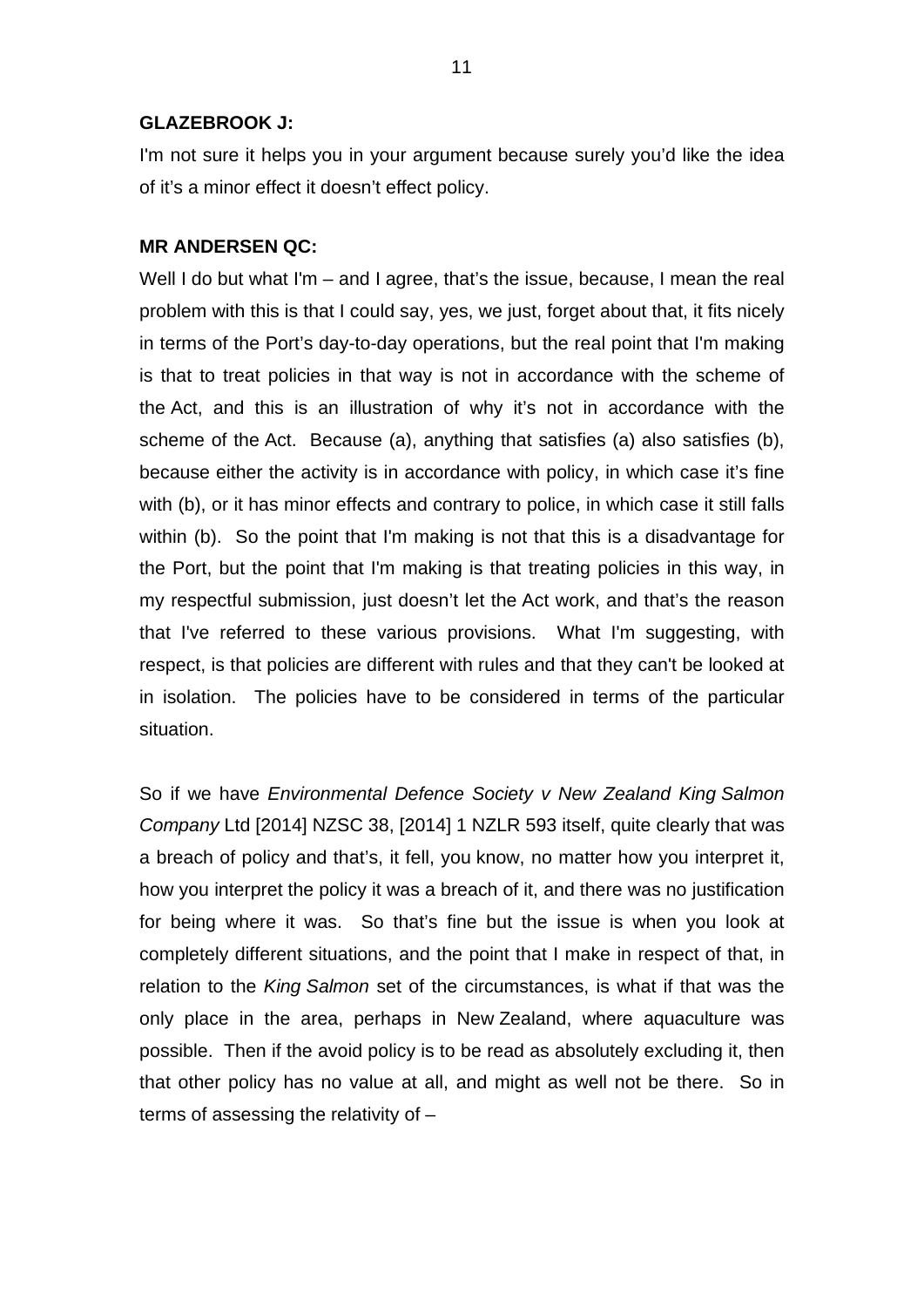### **WINKELMANN CJ:**

It would be better if –

### **GLAZEBROOK J:**

The aquaculture policy?

## **MR ANDERSEN QC:**

The aquaculture policy, yes, the aquaculture policy. If that was the only place. I mean I know –

#### **GLAZEBROOK J:**

I know, I know.

### **MR ANDERSEN QC:**

But I'm taking an extreme example to demonstrate because it comes back to the issues affecting the Court. So if that was the only place then it would be my submission that that is a factor that would be taken into account in assessing the importance of that policy in that particular situation. So a policy which otherwise would say, no, no, it can't be there at all, it would have to be a thought about, well, if it's not here, and it's not going to be anywhere, is it important that we have that somewhere, which gets us back to the issue of the Port and exactly the same issue associated with the Port because it is an important policy that it operates safely and efficiently. Now quite clearly if it can operate safely and efficiently without relevantly impinging on Aramoana, then there's no question that's what it's got to do, absolutely, because for there to be any competition between the policies the Port would have to demonstrate that there is no alternative, both that it needs to do whatever it needs to do to be safe and efficient but also that it can't do it in any other way.

### **WINKELMANN CJ:**

What about the fact  $-$  so that's not  $-$  the operation of the Port to allow cruise ships and how does that policy operate when you're trying to say – the Port needs to be able to operate but it's only restricted in its operation because –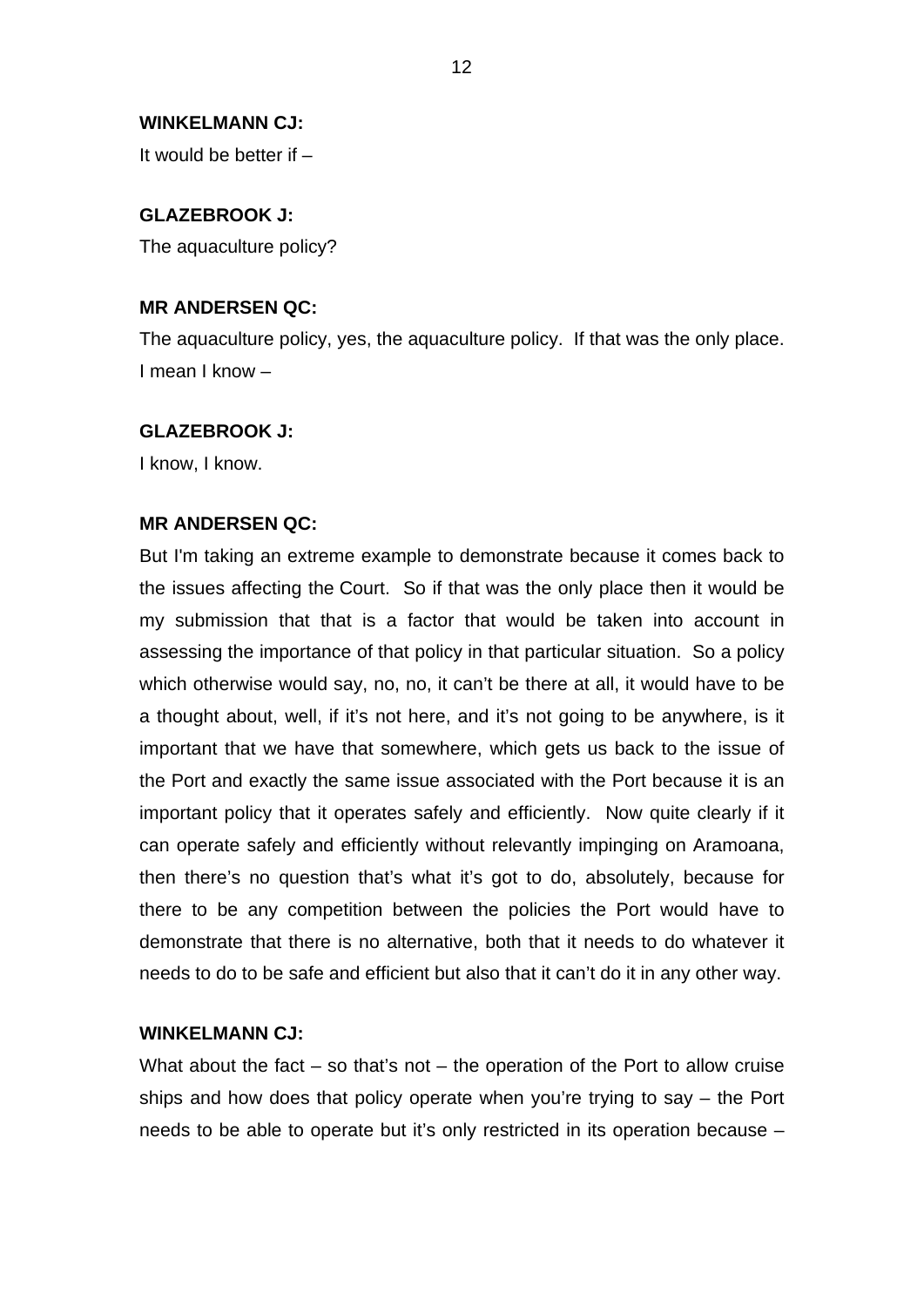the only restriction that's effective is that it can't get cruise ships in. Every other kind of ship can come in.

### **MR ANDERSEN QC:**

Exactly.

### **WINKELMANN CJ:**

How do you – but you might say that salt marsh is more important than allowing cruise ships in. They might just have to go to another port somewhere.

### **MR ANDERSEN QC:**

Exactly, and I don't argue with that either, but what I'm saying is that the Port should not be precluded from raising the issue because the difficulty is that it doesn't even get a chance to say: "Hang on, this is more important," and, you know, the issues that would be important in determining that is what would be the effect on the salt marsh of maybe removing a bit or – obviously, there's a huge difference between moving a little bit and removing a whole lot, and just as the issue is how important is it in terms of the safe and efficient operation of the Port to have what it wants, and those are the very factors that would influence which policy in the particular circumstances, in my submission, would be the one that would triumph in that sense.

So you'd start off with a very strong directive, almost a rule, I'd agree almost a rule but not a rule, for saying: "No, no, you don't go there, but hang on, there are these other considerations," and when you look at the particular project and what is being sought, there needs, in my respectful submission, to be an opportunity to say while this is the general policies, in this particular situation the circumstances are such that this policy becomes so important that the general policy direction is contrary to the avoidance. Now I'm not –

#### **GLAZEBROOK J:**

Can I just check whether another way of saying this is that *King Salmon* didn't deal with a situation which you're describing where the policies genuinely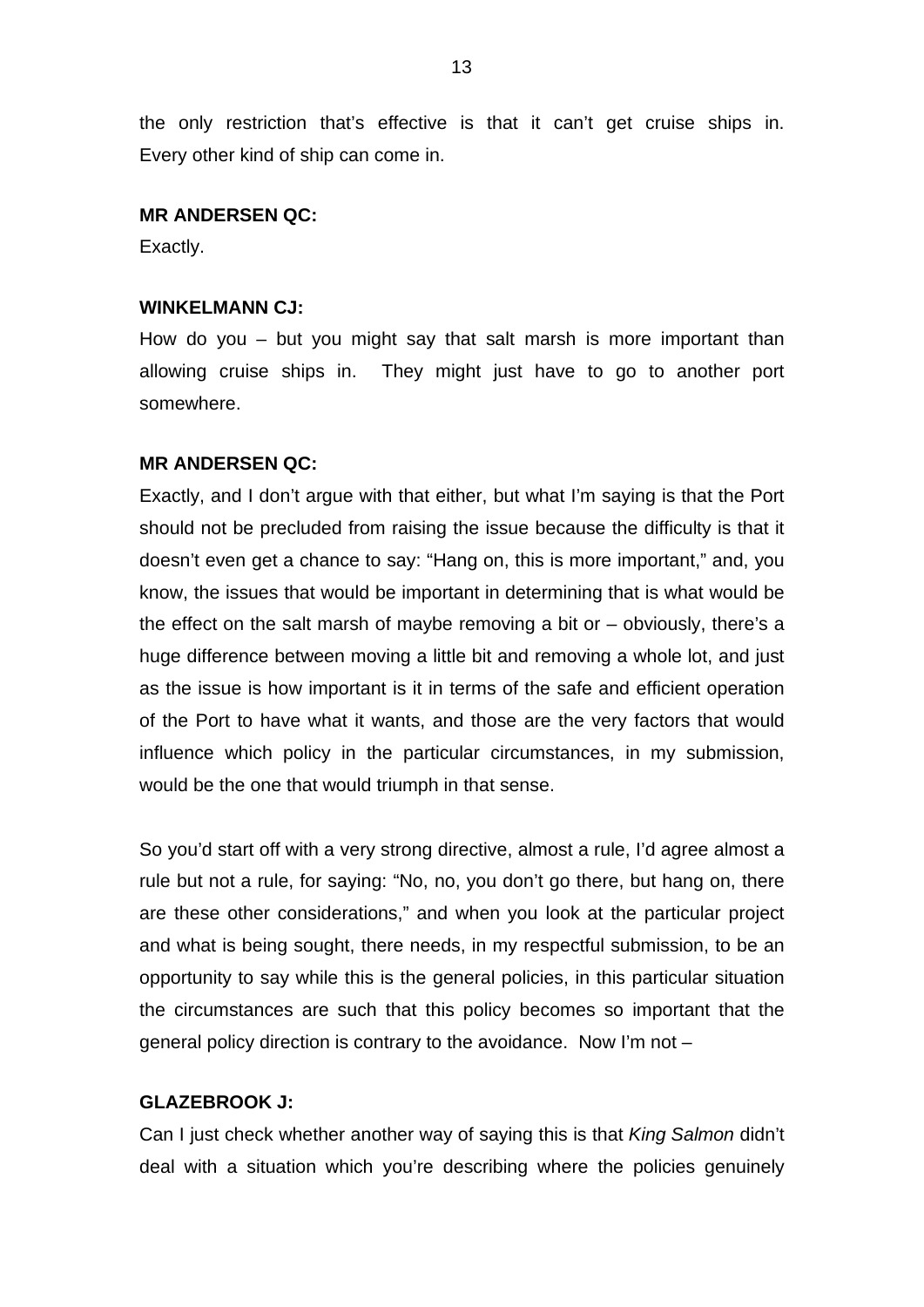conflict and so what you're suggesting is a mechanism where they do genuinely conflict to work out which one applies in particular circumstances and that would, I would have thought, mean that you try as far as possible to make sure, and I think probably *King Salmon* says this, to have both policies impinged upon as little as they possibly could be in the particular circumstances?

#### **MR ANDERSEN QC:**

Absolutely. Absolutely, yes, that's right, and the point is that you can't tell in the abstract whether the policies are going to conflict or not is really the point. Until you actually have the particular circumstances and made your case in terms of where it is, you don't know. But yes, it does, and that was –

#### **WINKELMANN CJ:**

So you're effectively – your position is as is the position that's set out in Justice Miller's judgment?

#### **MR ANDERSEN QC:**

Yes, yes, it is, that's exactly right. That's the position you get to because what the Environment Court was trying to do was it's trying to say: "Well, when we look at these two policies one of the things that is fundamentally important to this particular area is that the Port can operate safely and efficiently," and so it put that in. Where it went wrong, and I acknowledged in the Court of Appeal that it went wrong, is by not dealing with it in terms of the minimum effect on the adverse policies. There's no argument that that's what the decision should have done and, you know, we're really just looking at the top bit of it rather than thinking it through, but that's exactly right, so that if in the circumstances – well, the conflict occurs if it is argued that it can't operate safely and efficiently without breaching the avoid policies.

The question then is how is that dealt with? There may be some areas where the  $-$  and local policy does come into it  $-$  there may be some areas where it is decided that a particular area is so important that it is more important than the Port, and if that was the situation then that can be a policy direction, it's a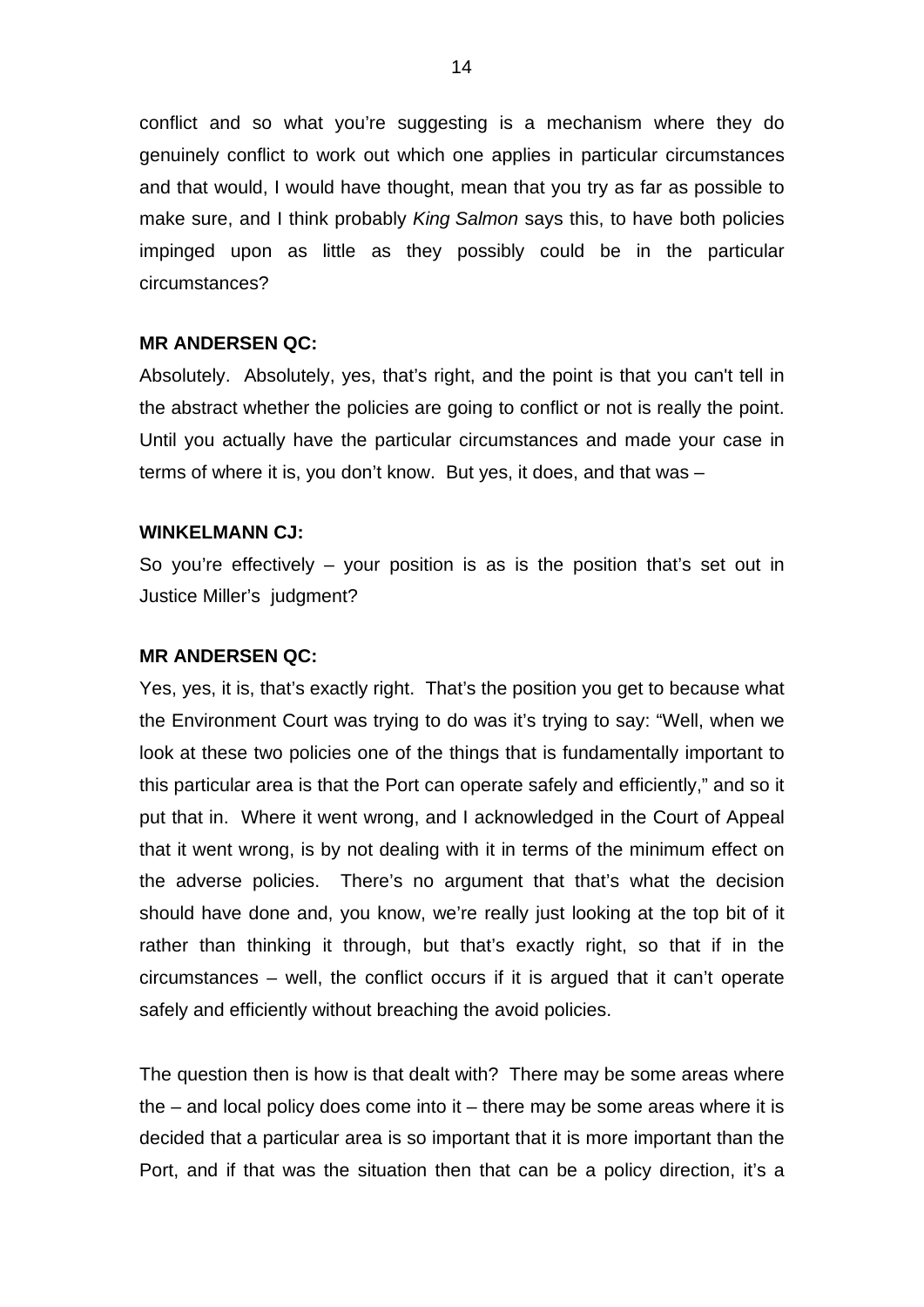perfectly legitimate one to put in, because it helps in those sorts of conflicts as to what's going to happen. But in a situation in Otago where the Port is fundamentally important, it becomes a question of when you look at these you do have to consider the importance of the Port, but it does have to be on the basis that the avoid policies are still recognised. While the general policies thrust may be to allow it, it doesn't give carte blanche to do anything and it has to be to the minimum extent possible to ensure that the avoid policies are kept to the extent necessary, and that's really what I'm suggesting is –

## **WINKELMANN CJ:**

So in my understanding of Justice Miller's findings, and maybe 113, is that he was effectively saying that the Coastal Police Statement doesn't require or cannot require that next order local policy documents preclude that case by case analysis you're talking about.

## **MR ANDERSEN QC:**

Yes.

## **WINKELMANN CJ:**

But he also says I think in effect at 113, or that's what I'm understanding him to say, but nor can it give away through the policy that is adopted the general thrust of the New Zealand Coastal Policy Statement. So it can't go the other way.

### **MR ANDERSEN QC:**

No, no.

## **WINKELMANN CJ:**

I think that's what he's saying at 113.

## **MR ANDERSEN QC:**

No, it's got to be taken – that's right, it's got to be taken absolutely into account. That's right.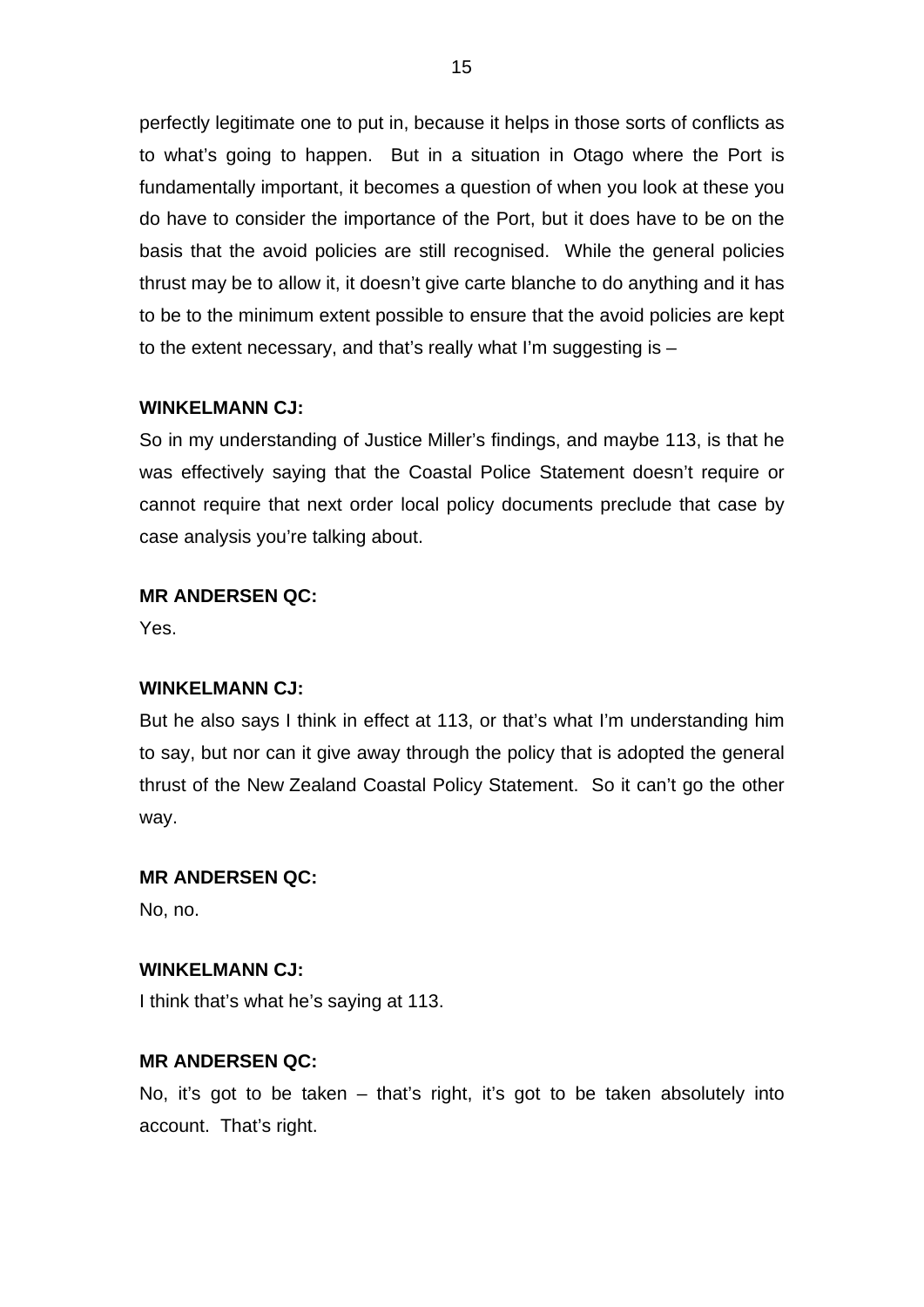But the problem that the Port has always faced is the suggestion, which is the Regional Council's position, that it can't, it is absolutely prohibited from doing anything which might cause any effect that is more than minor on the salt marsh, and what the Port's argument is that no, it isn't absolutely prohibited. It has the opportunity to argue that the policy favouring the Port in a particular circumstance could allow some incursion. Of course it doesn't. It's still got to make the case for being granted.

The problem that's happening with the avoidance policies is that it is making entities very reluctant to spend the money involved in terms of development for fear that they can get a huge number of policies in their favour and basically deal with most things but there may be one avoidance policy which is impinged on, and this concept that it is a bottom line and just one little policy can absolutely stimy a development, that it trumps it, means that effectively developments, like if the – the Port could not have done the development that it did.

The Forest and Bird talk about its deepening of the channel and so on, but it could not have done that under the majority of the Court of Appeal's interpretation. It couldn't have done it because it involved some incursion into the Aramoana salt marsh, quite apart from some other theoretical things, but we know that absolutely, so it couldn't have deepened the channel.

What could it have done? Well, if it was going to do it, it would have had to have made a case to the government and got empowering legislation, and, with respect, that's not a good environmental result. We just need to have a look at what happened in Kaikōura when the road collapsed and the government allowed it to be fixed. There wasn't any environmental controls really on what could happen. Stuff was all just thrown in the sea. I mean the Ports, I think generally the Port CEOs looked with envy at the powers that the person who was in charge of that project had.

So we've set up this balancing mechanism in the RMA and it would be quite wrong, in my submission, if the way in which it's interpreted means that it can't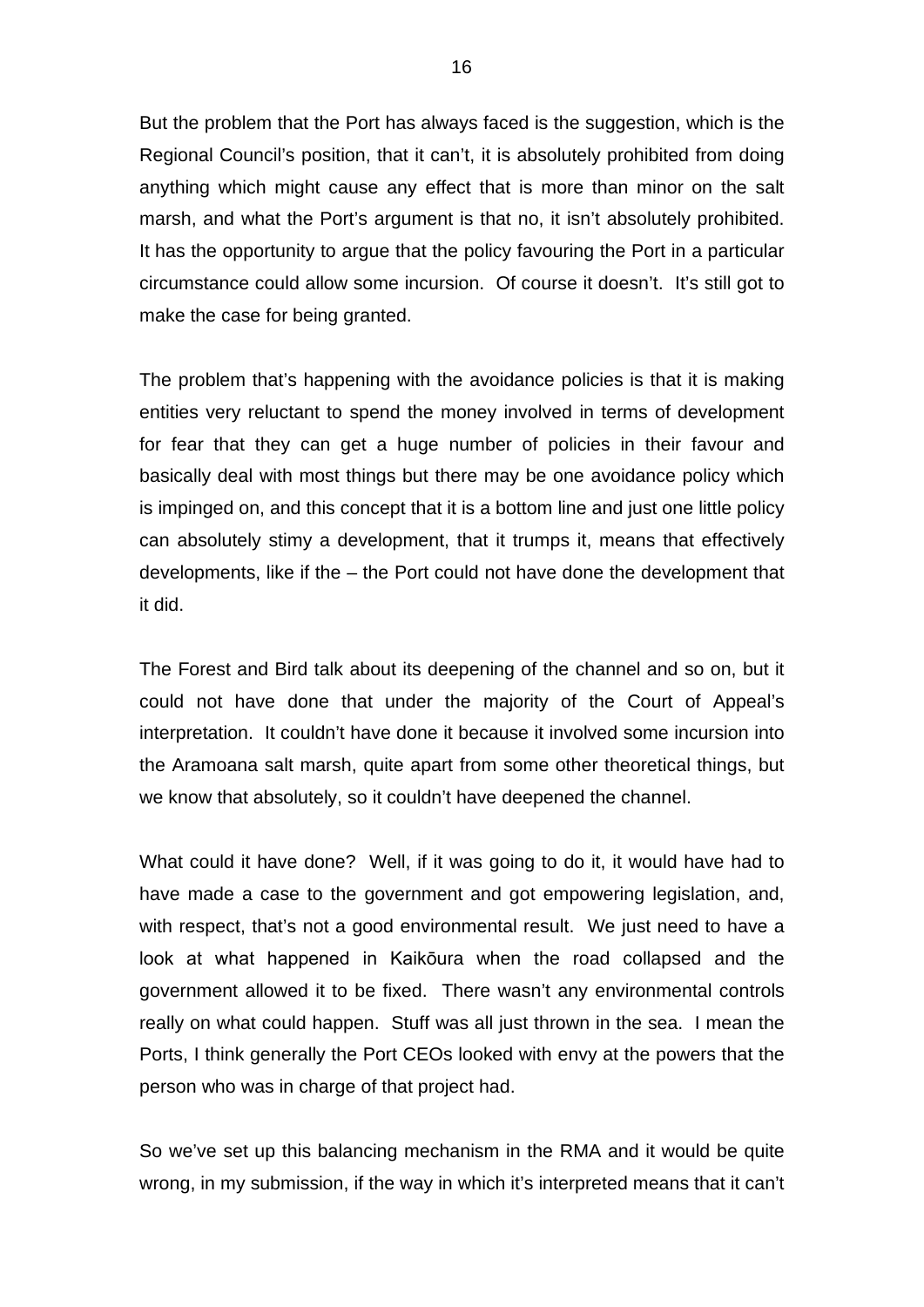be used for big projects, either because there's something there that would trump it or that people see the risk of failure is so great that they're not going to spend the money on making the application. I mean you just think about transferring the Port at Auckland to Whangārei. Is it reasonable that anyone would try to do that in a situation where, if the avoid policies in terms of whatever was there, was held to be an absolute barrier. You wouldn't start with an RMA application, and if it was going to be done presumably it would be authorised by statute, and if it was authorised by statute, the very protections and the balancing that the Act gets are suddenly gone.

### **WILLIAMS J:**

You're only arguing for a narrow pass through which to sneak, aren't you? you're not, I mean on your analysis –

#### **WINKELMANN CJ:**

Without the pejorative sense of "sneak".

#### **WILLIAMS J:**

Yes, I don't mean "sneak" in a bad way, I was just looking, I couldn't think of a better word. Basically you have to be satisfied, or the decider has to be satisfied that there's no reasonable alternative in order to provide for the safety and efficiency of the operation of an existing port.

### **MR ANDERSEN QC:**

That's right.

#### **WILLIAMS J:**

So, and you say, your way of dealing with that is to read an exception into the avoid policies except where it's necessary.

### **MR ANDERSEN QC:**

Yes, perhaps if I can put it –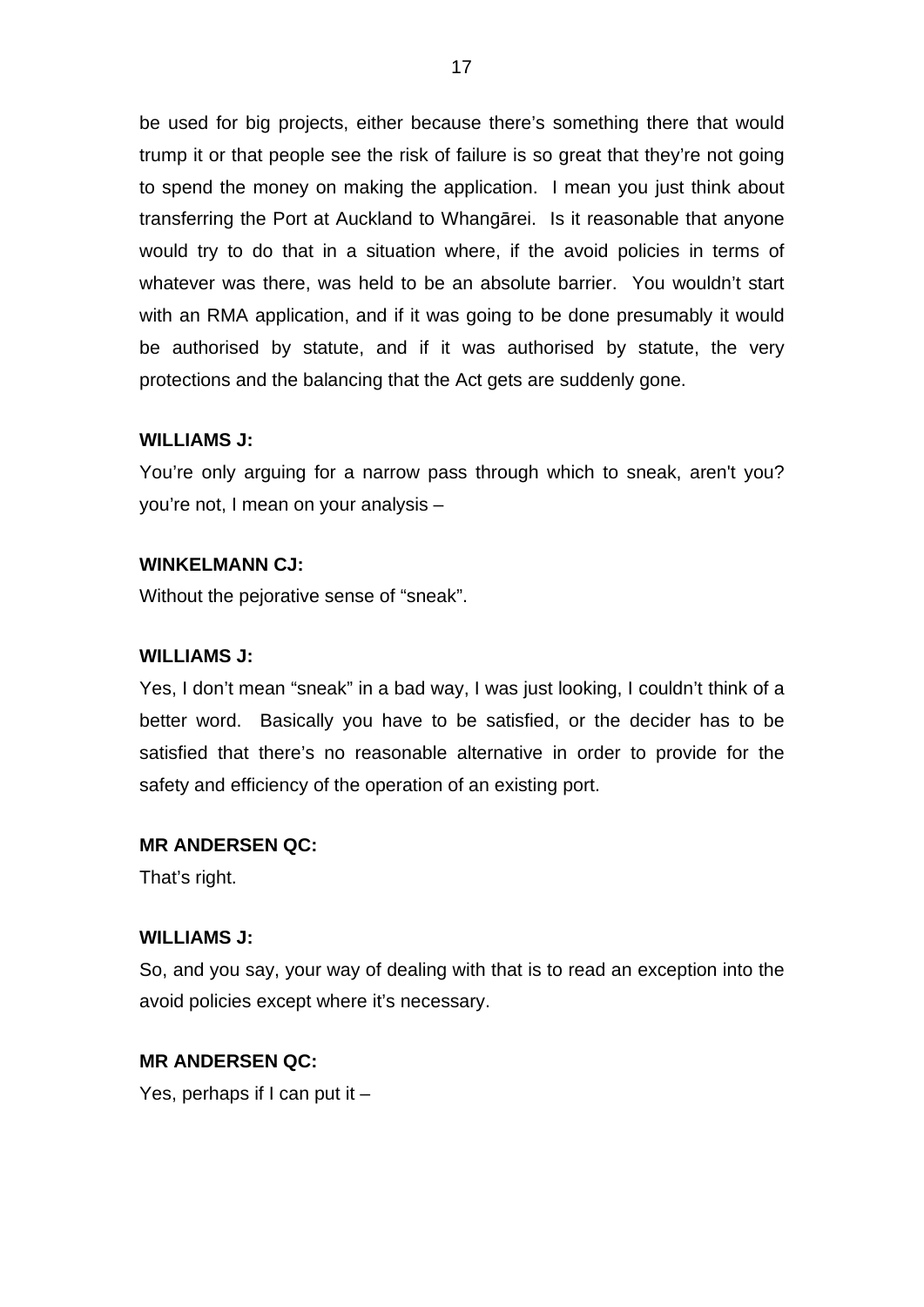### **WILLIAMS J:**

But what about Policy 9 itself?

### **MR ANDERSEN QC:**

Yes, well the same applies. I mean what I'm really trying to say is that you can't look at a conflict between policies in isolation. So we can say what they mean, and "avoid" means "avoid", and others are empowering, but we can't look at them in isolation because if you look at them in isolation then the avoid policies are always going to win, because the point made by Transport New Zealand was that if you had equivalent in terms of an empowering policy, would be compulsory, and that's right, so you can't do that. But if you don't look at – you can look at it in isolation and say that's a very strong policy, that's what it is, but how it applies on the ground, in my respectful submission, depends on the particular circumstances.

### **WILLIAMS J:**

Yes.

### **MR ANDERSEN QC:**

So something that clearly would not be permitted in one area, might be permitted in another, and so there might be any circumstances in which an empowering policy could take on such importance that it could be seen to override the avoid policy. Not an easy thing to do, I agree.

### **WILLIAMS J:**

Well the words of Policy 9 say port infrastructure is necessary.

### **MR ANDERSEN QC:**

Yes.

## **WILLIAMS J:**

I think that's as fair paraphrase. Is necessary infrastructure, and it's necessary therefore for that infrastructure to be able to be provided in a safe and efficient way. Right?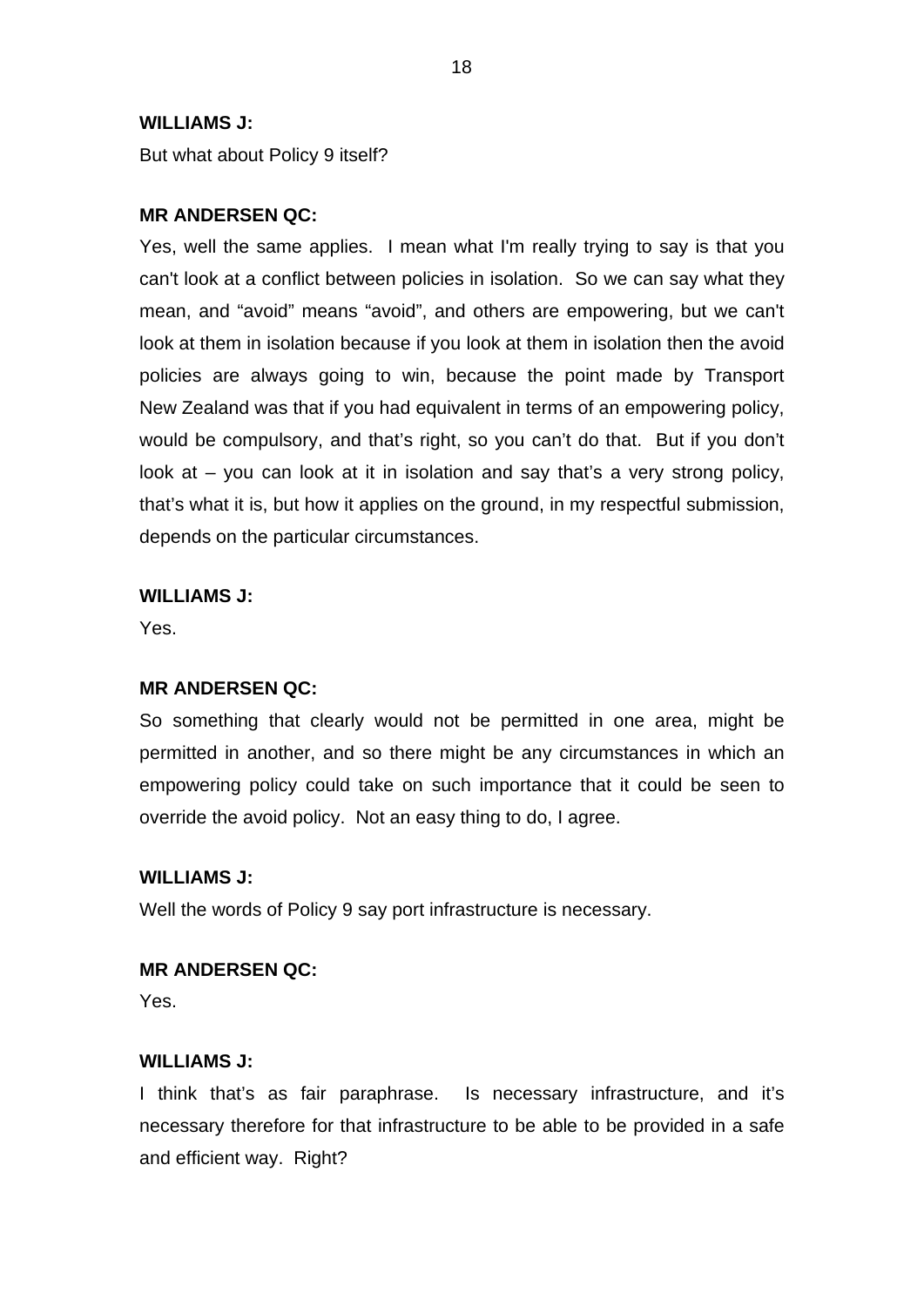Yes.

## **WILLIAMS J:**

If the only way to do that safely and efficiently is to take a chunk out of the salt marsh, and there's no other alternative, then it seems to me the two policies are in conflict.

## **MR ANDERSEN QC:**

Yes.

## **WILLIAMS J:**

And you have to resolve them either by your interpretive technique, or by following the *RJ Davidson Family Trust v Marlborough District Council* [2018] NZCA 316, [2018] 3 NZLR 283 approach, and reaching above to do the job. Reaching above the NZCPS.

## **MR ANDERSEN QC:**

Yes.

## **WILLIAMS J:**

To find your answer. If you've got yourself into that logjam, and you're only arguing for the logjam, aren't you?

### **MR ANDERSEN QC:**

Well I am, that's exactly right, because the  $-$  when you look at it  $-$  what I'm saying is that the Act, this is subsidiary to the Act, the Act is for sustainable development, it's got to be looked at in a way that does not preclude it. So if there is a logjam there's got to be that decision made, and what I'm arguing against is the concept that something which might in many cases be regarded as the bottom line, can't be said to be the same in all circumstances, because you've got to look at the individual circumstances and say, looking at those circumstances how are these, how do these policies relate.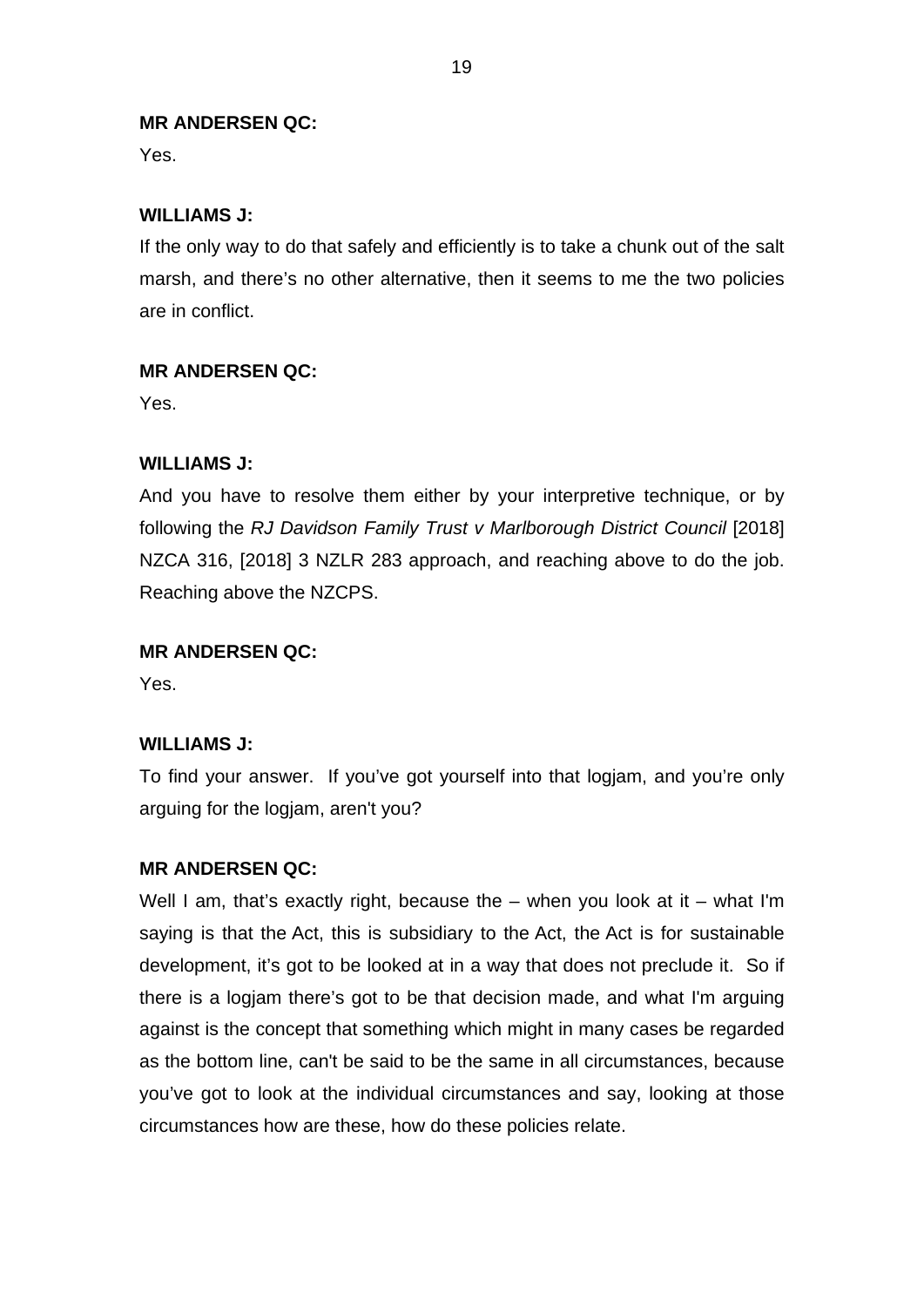## **WINKELMANN CJ:**

So to take it to the extreme you couldn't have, interpret it to prevent food being brought into New Zealand's major city? To take it to the extreme.

## **MR ANDERSEN QC:**

Yes.

## **WINKELMANN CJ:**

Or Dunedin.

## **WILLIAMS J:**

Or in your case you could say, couldn't you, that Port Otago has been receiving passenger liners for 50 years, and therefore it's already a bona fide part of the operation of the Port, and closing it down would be to knobble the operation to whatever extent it might be said, not just the operation but the economy upon which the operation sits.

## **GLAZEBROOK J:**

Assuming cruise liners provide any proper benefit to the economy of course.

## **MR ANDERSEN QC:**

Well the point is that, you know, you often don't realise that significance of these. I remember when one of the ships couldn't get in and there was several thousand lunches that had been made that couldn't be disposed of, and there were a lot of –

**WILLIAMS J:** A few taxis missed out too.

**MR ANDERSEN QC:** Yes.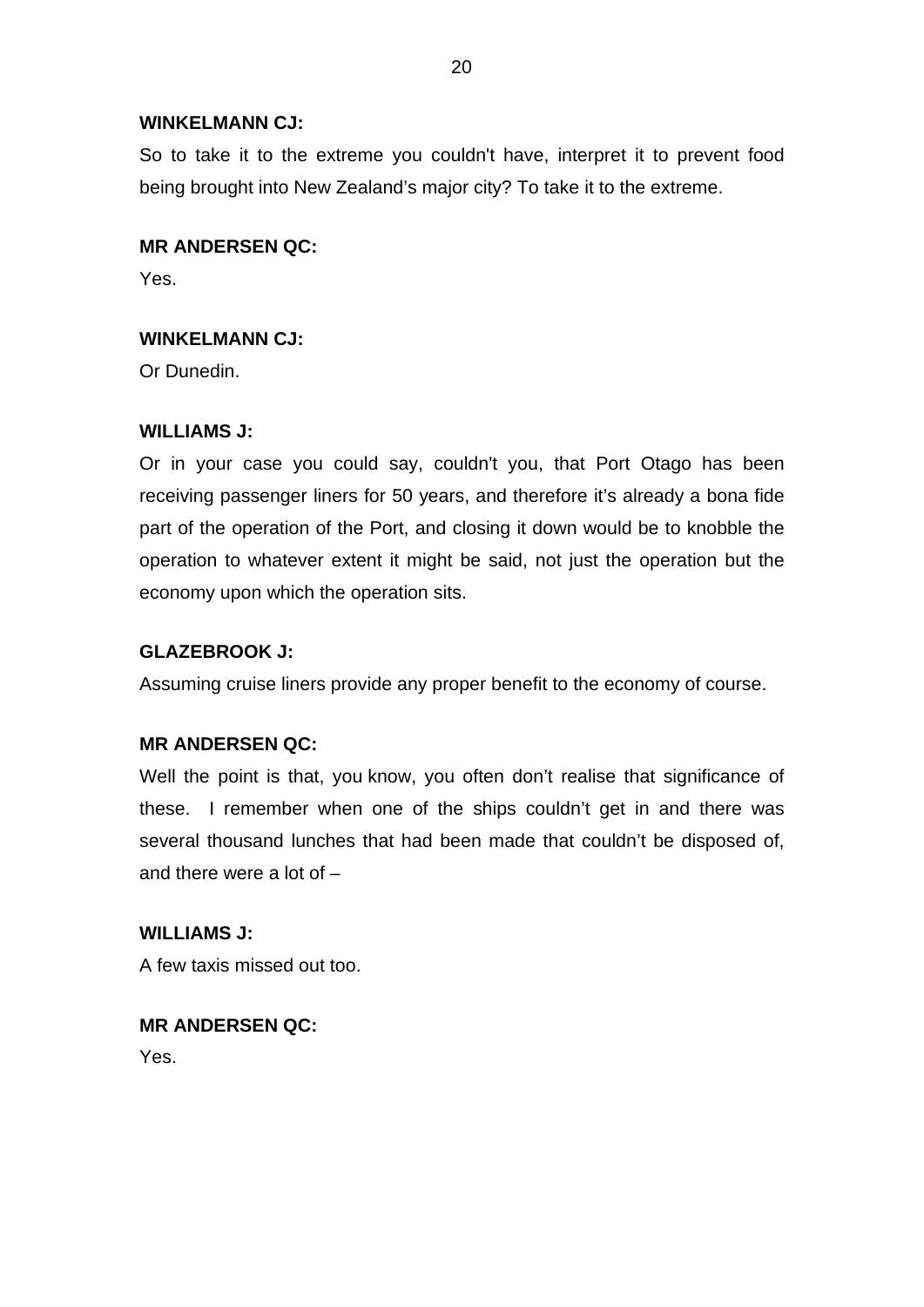## **WILLIAMS J:**

But it might be different if the Port suddenly decided for the first time that it was a great economic opportunity to open up the Port to passenger liners. You might have a much tougher road, then, mightn't you?

## **MR ANDERSEN QC:**

Look, I'm not, I accept the road could be incredibly tough, but what I'm suggesting is –

## **WILLIAMS J:**

Passage, maybe channel might be better –

## **MR ANDERSEN QC:**

Channel, could be very tough, but the point is that it must be given the opportunity to argue it and to make its case. You see the bottom line stops at it. It doesn't even get off the ground if you treat it as a bottom line, whereas –

## **GLAZEBROOK J:**

And you agree you might lose, the Port might lose out, depending upon how it works out that conflict in the particular case, but what you say is you have the ability to go in and argue it, is my understanding?

## **MR ANDERSEN QC:**

Yes, that's right, that's right.

## **GLAZEBROOK J:**

So it has to deal with a conflict of policy in the way that you describe it, a true conflict.

## **MR ANDERSEN QC:**

Yes, yes.

## **GLAZEBROOK J:**

Which wasn't dealt with in *King Salmon*, so it's new.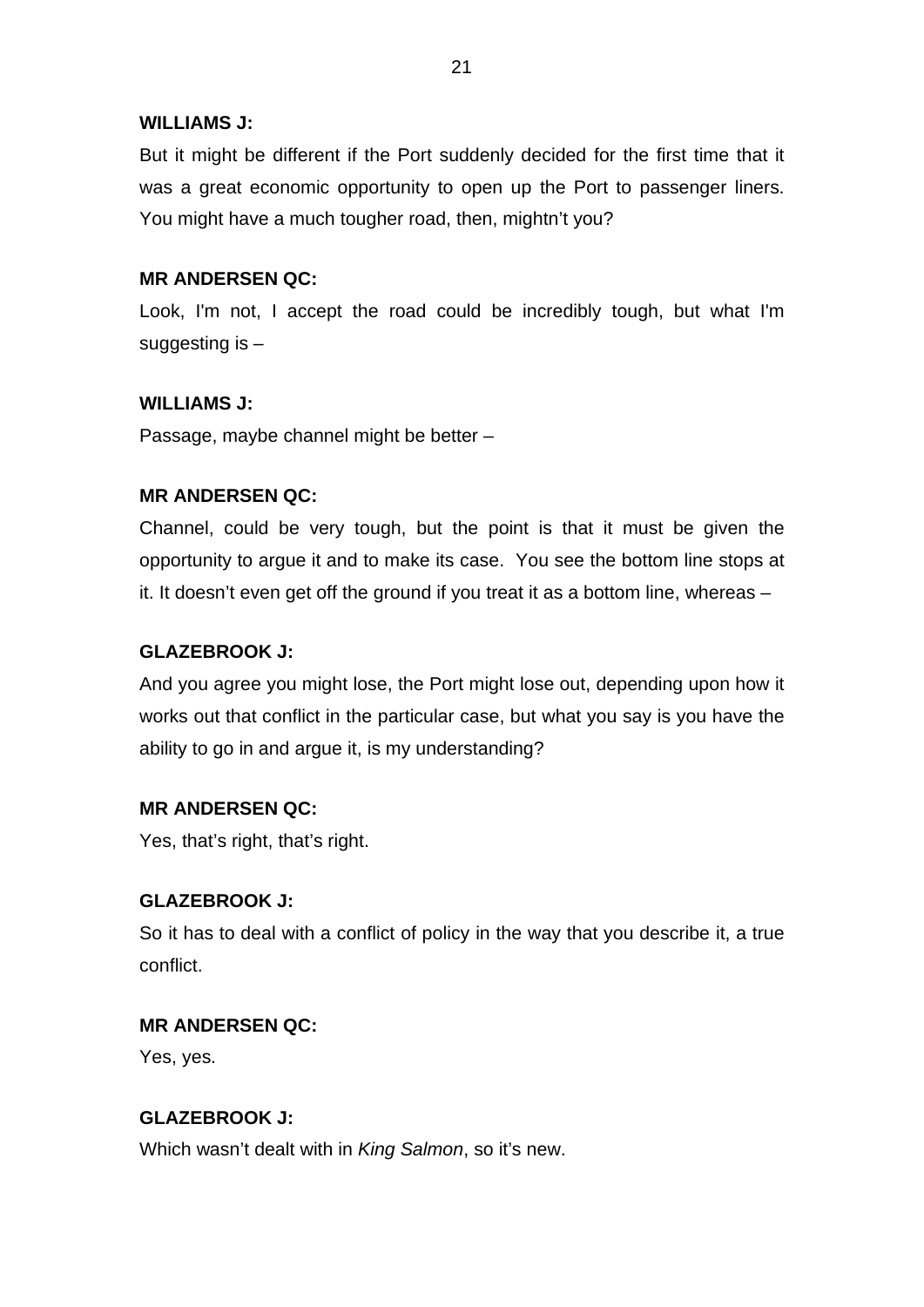No, no, that's right, the issue was –

### **GLAZEBROOK J:**

It didn't arise.

### **MR ANDERSEN QC:**

The issue was quite simple there and that's what happened, and issue that was quite simply and is quite straightforward in terms of the facts has created all sorts of issues in terms of interpreting it where the facts are much more complex and there is while, when you look at the policies in the book, you might say, well, one's clearly more important than the other. When you're actually looking at the situation and it's real effect of them, it takes on quite a different complexion.

### **WILLIAMS J:**

But there wouldn't be anything wrong, for example, with provision eventually by rules which made the maintenance of the current operation, a safe and efficient operation – sorry, operation of the current port, a discretionary activity, but any expansion a non-complying one.

### **MR ANDERSEN QC:**

Well no, no, no, that's what you would expect. That's what you would expect. But the difficulty is that if it's non-complying and the avoid policies are seen as absolute bottom lines, then it can't do anything.

### **WILLIAMS J:**

Well, that's expansion though. The factual scenario you're giving us is the maintenance of the current operation of the Port. Now do you want expansion also to be discretionary rather than non-complying, and how do you justify that.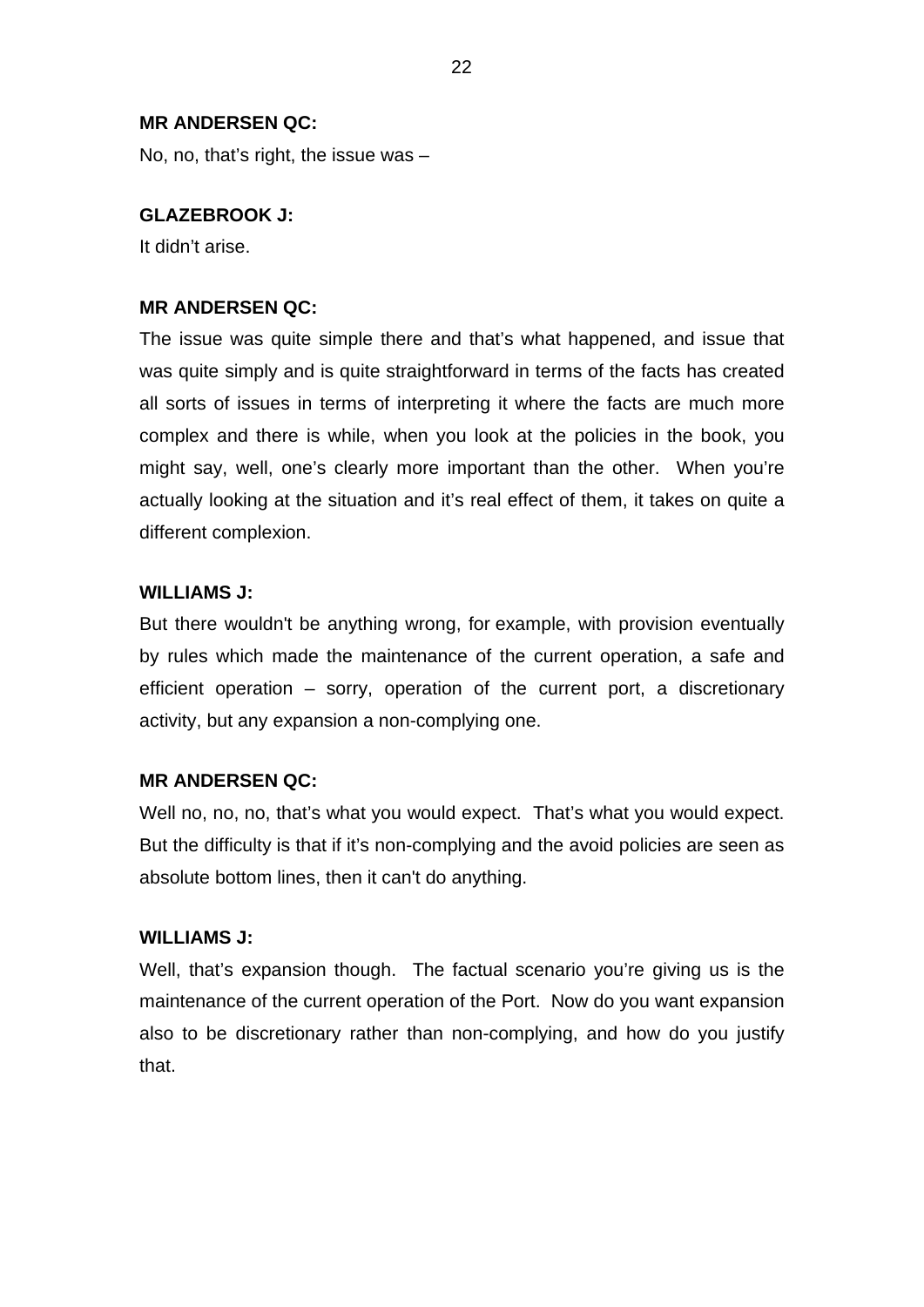Well, I think the answer is I don't, it doesn't all together matter which it is, so long as it's not prohibited, and so long as there is the ability to argue. You see the, when we're looking at the policy which is what the Environment Court did, it wasn't really being considered whether it was discretionary or non-complying, but what was, with respect, a very clever thing in terms of dealing with it was that the, Judge Jackson said it had to be dealt with by way of a resource consent, and what that meant was that it couldn't be prohibited.

## **WILLIAMS J:**

I thought it was a resource consent by way of a discretionary activity?

## **MR ANDERSEN QC:**

No, no, it was simply a resource consent.

## **WILLIAMS J:**

Okay.

## **MR ANDERSEN QC:**

No, and it couldn't reasonably be expected. I wouldn't have argued for it to be a discretionary activity. But no it was simply by resource consent. The reason for that was that it then couldn't be prohibited, and so if it could be prohibited there was the opportunity to make the application.

## **WINKELMANN CJ:**

And that's what Justice Miller says is the wrong approach, is that right?

## **MR ANDERSEN QC:**

No, no, Justice Miller, as I understood it in terms of the wrong approach, was talking about the fact that once you got consent you had – once you got over the threshold you had carte blanche, which quite plainly you didn't, and that's where the Environment Court went wrong, because it said it had to avoid remedy or mitigate effects, whereas it really has to be that it has the minimum adverse effect possible.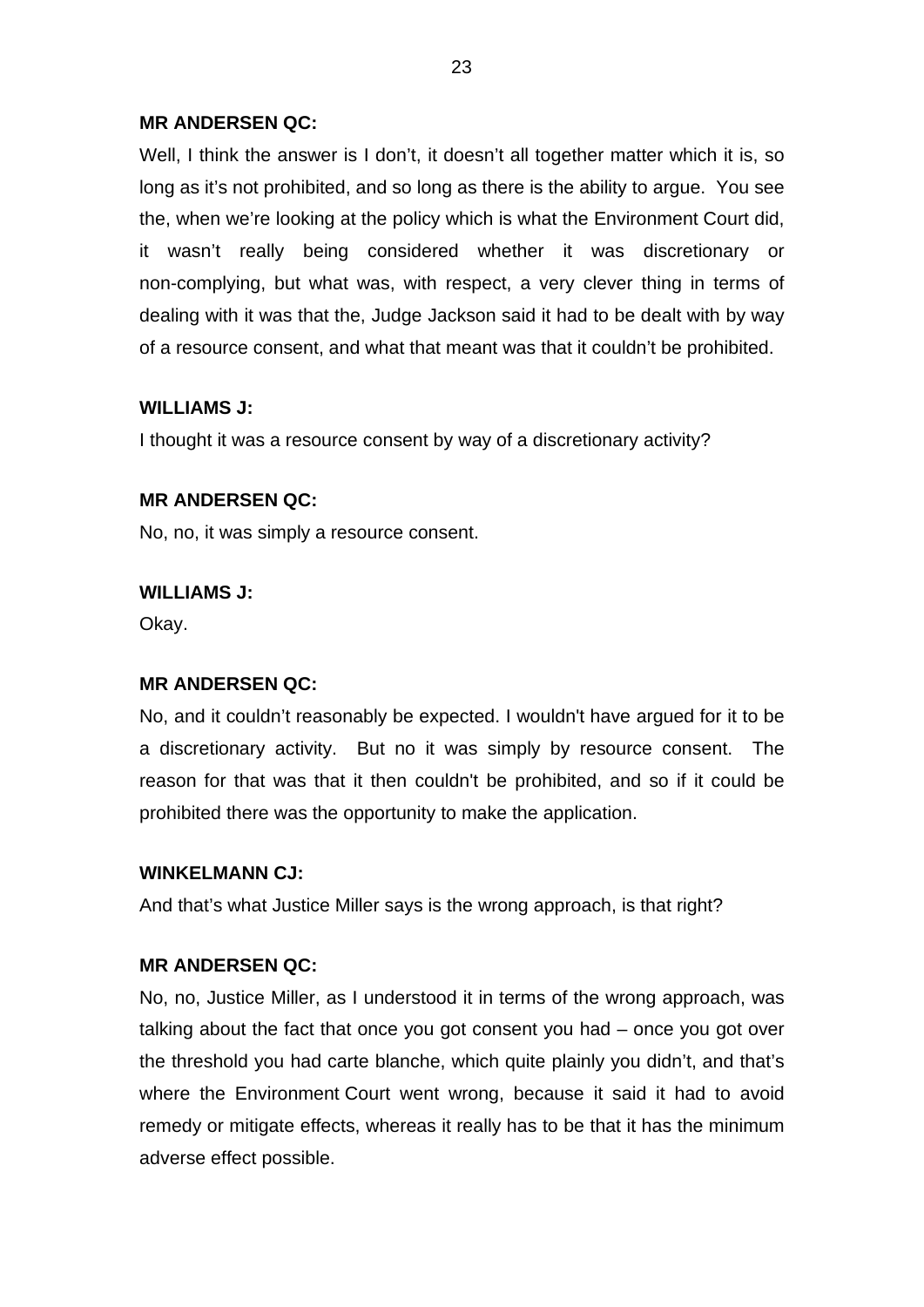### **WINKELMANN CJ:**

Yes.

## **MR ANDERSEN QC:**

I've been pretty much all over the place in terms of my oral submissions but I will just talk a little bit, if I can, about the...

You've got this constant tension, of course, between the natural and the physical resources and the problem prior to *King Salmon* I accept is that the so-called overall judgment approach just didn't give the adequate protection, and *King Salmon* was – something like that was needed certainly, I would respectfully submit, to put a brake on it. But the question is what does that mean and where does the brake go?

What I suggest has happened now is that the pendulum in terms of the lower Courts' interpretation of it has gone too far the other way, and so what – and when we look at this case it's illustrative of it. It's illustrative, I suggest, of a general tendency because the Environment Court saw the need to provide for it, albeit too generously. The High Court, in what was, with respect, a very principled decision, because basically if you were going to treat the policies as rules that's what happened and the problem is that when you treat the policies as rules without allowing for minor effects then basically you couldn't even have put channel markers on the salt marsh.

So it went that way, and the Court of Appeal seems, in my respect, to have taken a somewhat pragmatic decision which allows the Port to operate properly, but I suspect it felt somewhat constrained by the *King Salmon* decision to go further in terms of the issue of policies because what I'm suggesting is that whilst the Court of Appeal suggested that there was a bit of a mismatch, the mismatch really only occurs if you treat policies as rules. If you don't treat them as rules that apply everywhere but look at the policies in an individual situation, then, in my submission, it does work, that basically you look at the individual circumstances and recognise that a policy which in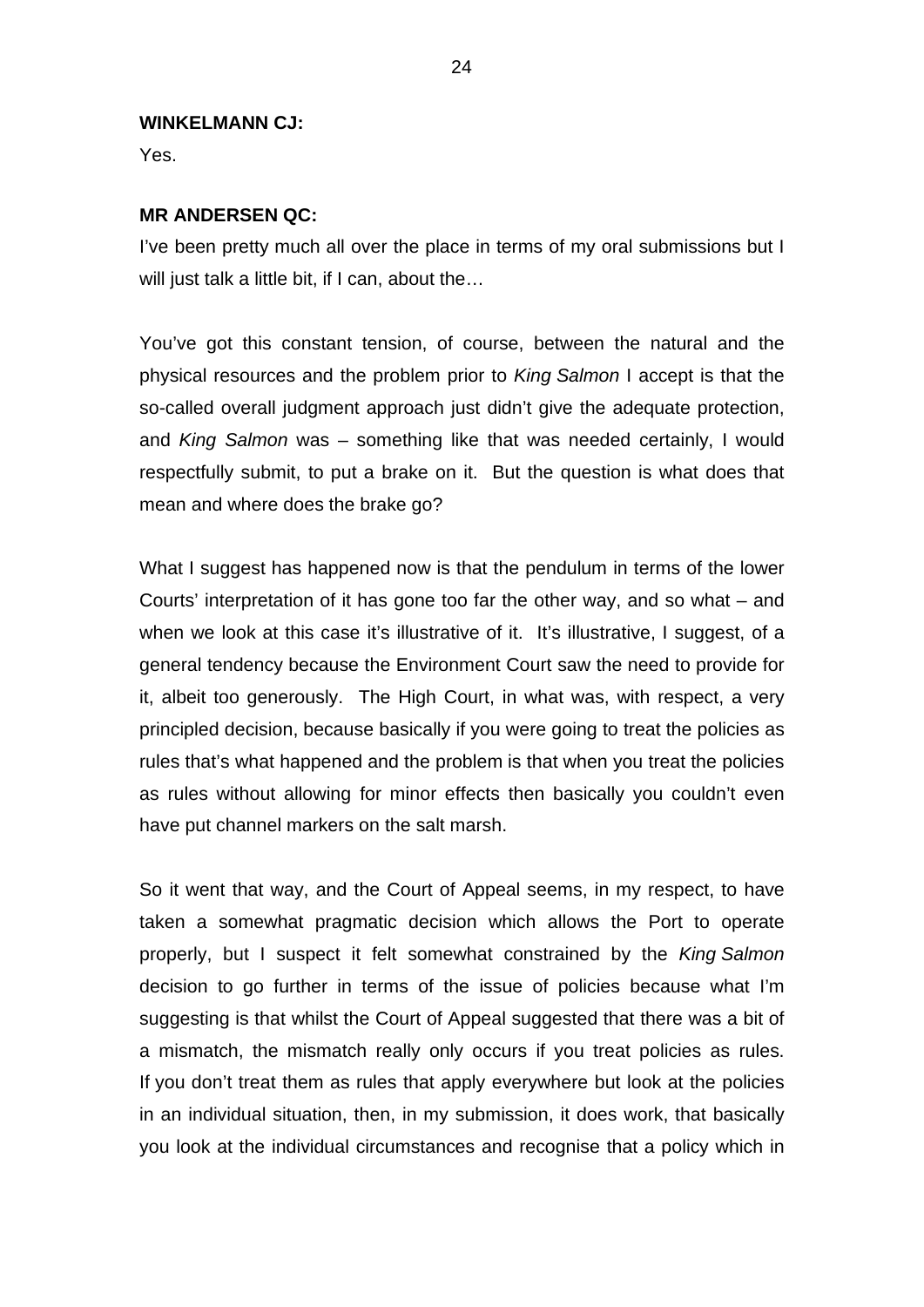some circumstances will be so strong as to be directive, in other circumstances there may be other policies which become more important.

The discussion in the English case I hope you'll find helpful in terms of talking about individual circumstances and things which are very important here may not be so important there.

So instead of an overall judgment, it is perhaps better, in my respectful submission, considered in terms of a balancing of policies, so that when you've actually got – so you can have a policy direction that is contrary to an individual, very strongly-worded avoid policy, and that, of course, means that you do have the two arms of section 104D when you go back to 104D because when you're looking at the issue of "contrary to policy" you're talking about what is deemed to be the policy thrust, not one individual policy.

#### **WINKELMANN CJ:**

Can I ask you about the policy in question? I mean you seem to be accepting that it did stray, is that right?

### **MR ANDERSEN QC:**

Sorry, I missed the last…

#### **WINKELMANN CJ:**

Do you accept that it did stray, the policy in question, that it wasn't right, you know, the…

#### **MR ANDERSEN QC:**

Yes, yes, it strayed in terms of what happened afterwards, yes, so that the remedy that it had, the words that it had to "avoid, remedy or mitigate adverse effects", is far too wide because that basically suggested that you've got a hump to get over but once you get over the hump you've got carte blanche, whereas plainly you don't because the policies are still important and they are important in framing conditions, they are important in identifying what happens, and quite clearly when you've got an avoid policy any breach of it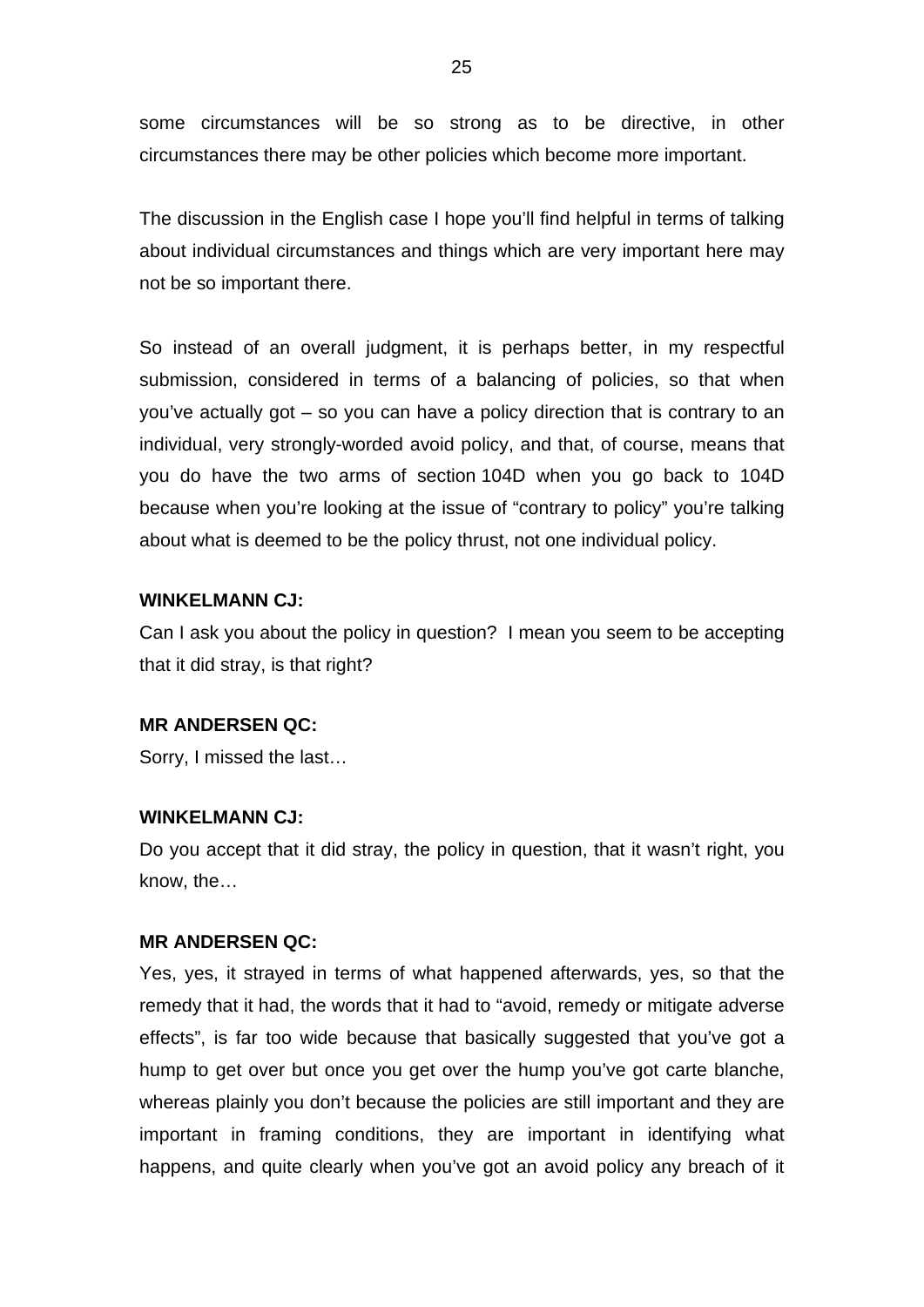has to be the minimum possible to achieve because if you're going to go beyond that you can no longer justify breaching it, so it has to be, in my respectful submission, the absolute minimum.

### **WINKELMANN CJ:**

What about (d) which is just a general rule: "If any of the policies under objective 3.2 cannot be implemented while providing for the safe and efficient operation of Port Otago activities" then Policy 4.3.4 prevails, so it's just a general rule without regard to the particular context?

## **MR ANDERSEN QC:**

I didn't see that as adding anything to it, quite frankly. There was an issue in terms of that other policy but I couldn't see any circumstances in which that would be relevant.

### **ELLEN FRANCE J:**

Just going back, Mr Andersen, how does your balancing approach differ from the overall judgment?

#### **MR ANDERSEN QC:**

It differs because the overall judgment looks outside policies because what I – as I understand it under the overall judgment you could say, well, this is something that can be justified on a completely different basis, whereas the policies are only one factor in terms of the consent, so simply because you've got the policy going a particular direction does not mean you can get the consent. So there has to be a separate assessment of the policies.

### **WINKELMANN CJ:**

And the approach, your suggestion is – do you accept the *RJ Davidson* approach, would that – that provides you with a methodology so you don't just sort of look at it in a zoomed out way. You actually go through an exercise. Is that the approach you're suggesting, so you go through reconciling and when you can't you look at the overall values in Part 2?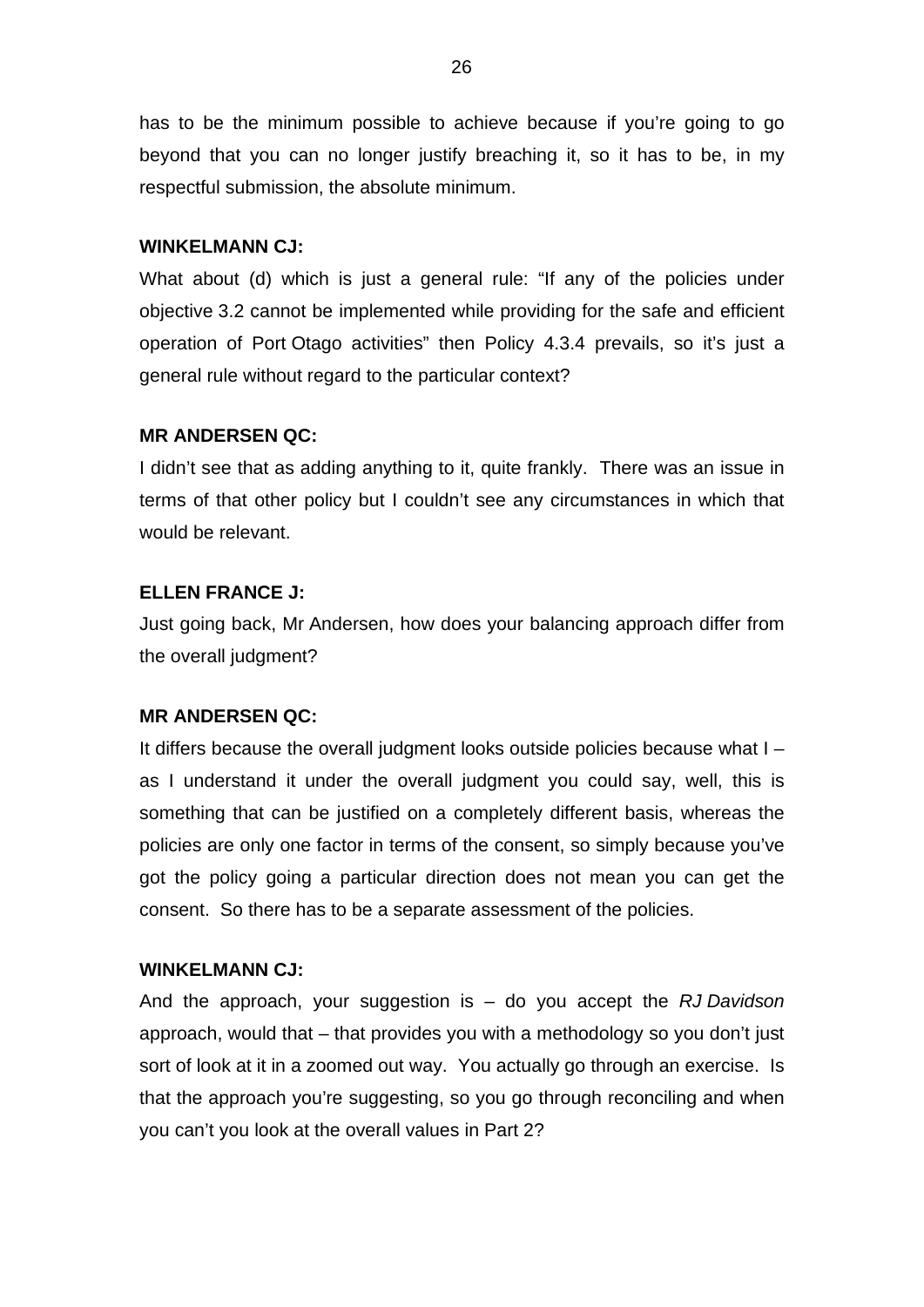Yes, but what I'm suggesting is that the two things are separate so that you have to sort out your policy approach and then there are all the other matters that are relevant too. The policies are important and so a policy can't be offset in respect of something that isn't a policy. So the issue – when I talk about the balancing of policies, what I'm saying is that you've got a policy here and a policy here. Before you're even going to be able to consider anything else you've got to be satisfied that the policy thrust favours whatever it is that's being sought. Then the question of whether it's granted or not is –

## **GLAZEBROOK J:**

Sorry, can you just repeat for a bit? So you do the balance…

## **WINKELMANN CJ:**

What are you saying because…

## **GLAZEBROOK J:**

Well, you start obviously in working out whether you can – and I think you agree with this – whether you can meet both policies and if you can you have to.

### **MR ANDERSEN QC:**

Yes.

## **GLAZEBROOK J:**

And then when you can't, I think you were saying what you do then.

### **MR ANDERSEN QC:**

Well, if you can't then it's - sorry, I may not have entirely understood it. Let's take an example. Let's suppose –

## **WINKELMANN CJ:**

Also can I just remind you that *RJ Davidson* says you look at each policy and you work out whether you can meet them in the circumstance and it's only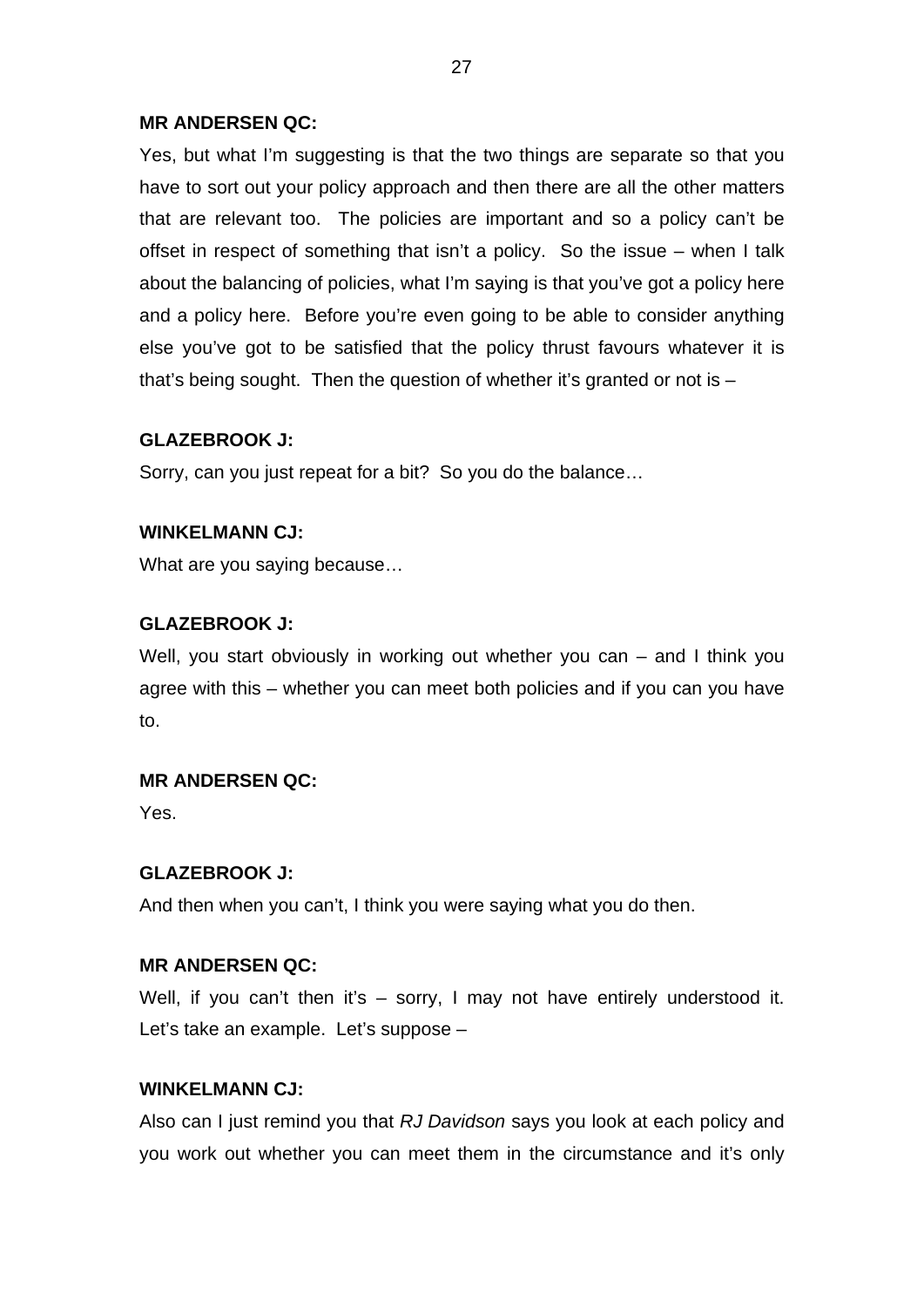when they're in conflict that you then assist yourself on how to resolve that conflict in a particular case by reference to the value, to Part 2.

## **MR ANDERSEN QC:**

Yes, whereas –

## **WINKELMANN CJ:**

And you're not happy with that?

## **MR ANDERSEN QC:**

Well, not entirely, and the reason for that is that it's – two reasons. One, it is preserving this concept of individual policies possibly having a veto power, whereas what I'm suggesting is that you've got to look at all of the policies. Yes, certainly, if they can all be reconciled that's fine; if not, there's got to be a decision in terms of where the policy direction is.

## **WINKELMANN CJ:**

Why do you say it's preserving the idea of individual policies having a veto power because that's not my understanding, or is that something in *RJ Davidson* then?

### **MR ANDERSEN QC:**

No, it's not there but that's what is being argued here and I think particularly, as I understand it, with the *Transport New Zealand* case it's being argued that irrespective of the genuine – and I might be wrong – but my understanding of the argument is that irrespective of the genuine policy direction overall, if there is one avoid policy, that is sufficient to prevent it proceeding.

### **WILLIAMS J:**

What do you mean by the policy direction overall?

### **MR ANDERSEN QC:**

Well, for instance, let's take the issue of if they were going to expand the  $-$  the situation that I can perhaps talk about with a little bit of knowledge hopefully –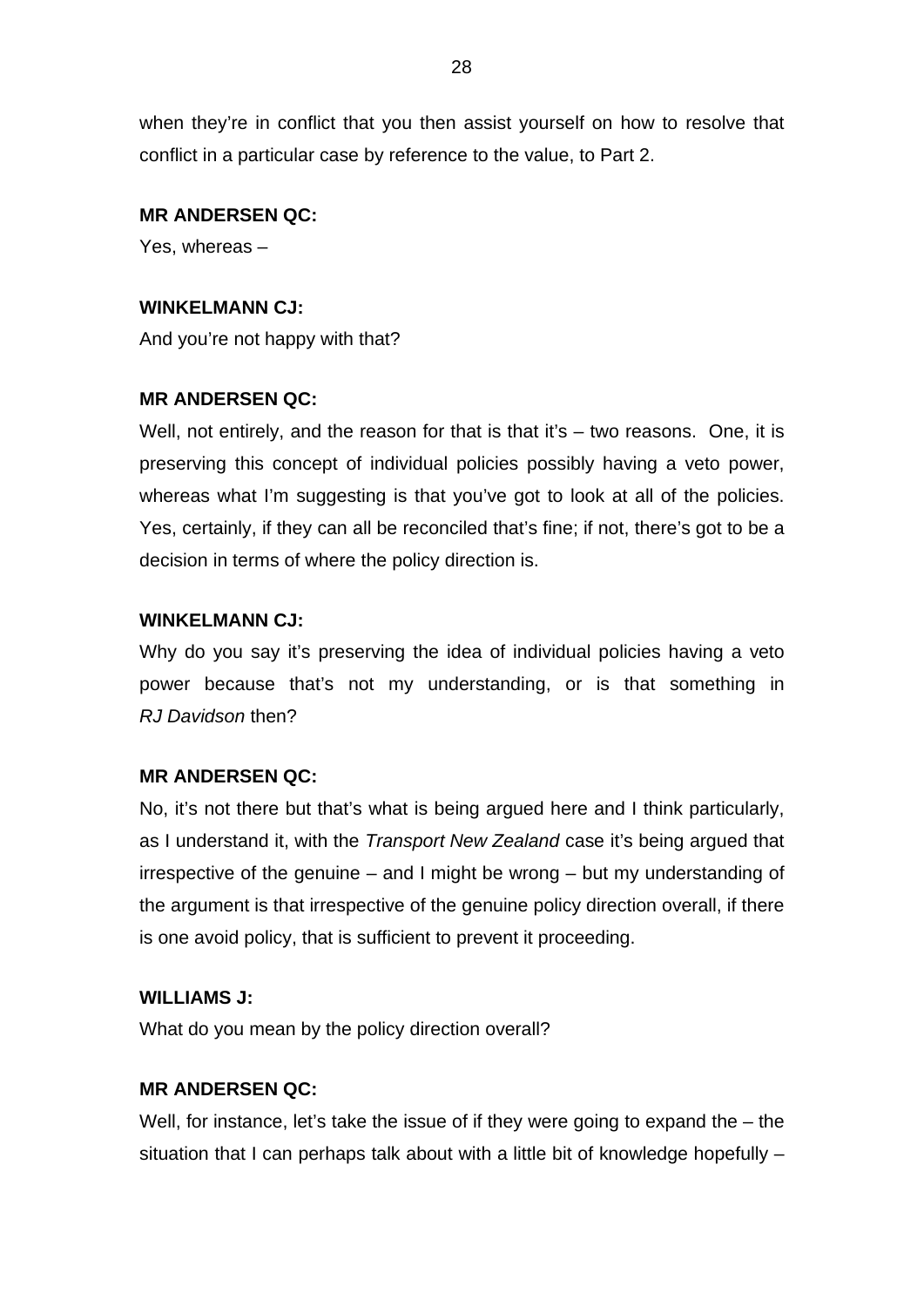if you were going to expand the channel then you have a whole variety of policies in respect of the various issues that flow through, and it may be that the policies generally can be reconciled but there may be, and in a very positive way, so that there's only – it's seen as a very positive development but there may be a very small amount of the salt marsh that is going to be affected, or even potentially affected because when we're talking about "effects" it may be potential effects, so there's only going to be a small amount. Now in that situation it would be my submission that it would be quite wrong if the avoid policy could be treated as being something quite separate and preventing the project if the overall thrust was despite the avoid policy, and taking that into account, it is important that the project proceed policy-wise.

## **GLAZEBROOK J:**

Is the submission rather that you don't just jump to an overall as – well, I don't think *Davidson* does say that necessarily – but that you try and work out the reconciliation of the two policies in terms of the document as a whole? So first of all you have to make sure there is a conflict and you do absolutely everything you can to avoid that conflict.

## **MR ANDERSEN QC:**

Absolutely.

### **GLAZEBROOK J:**

If it's unavoidable, you then look at how the reconciliation could happen in terms of not only the two policies but the document as a whole. Is that the submission?

#### **MR ANDERSEN QC:**

No, no.

## **GLAZEBROOK J:**

No?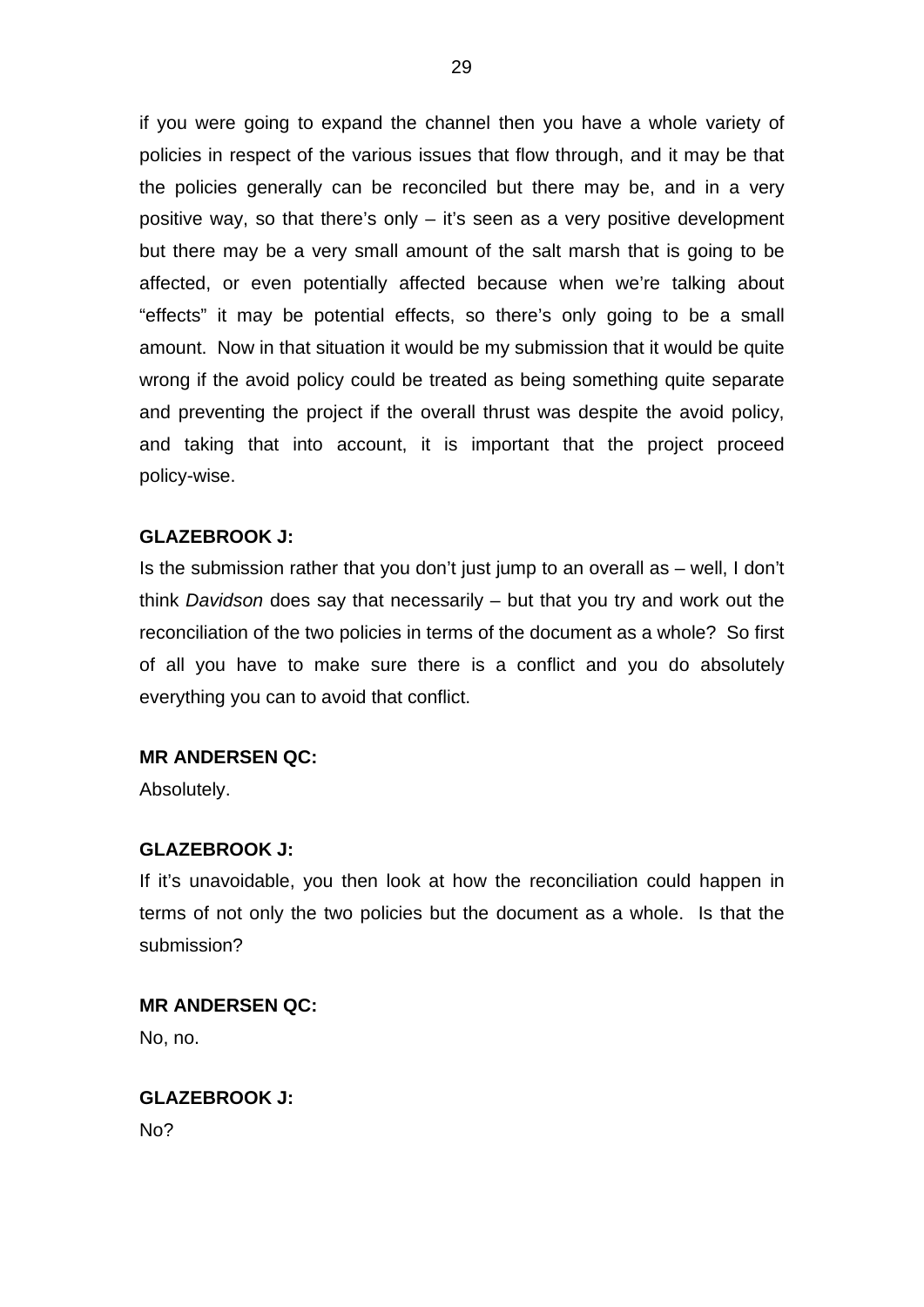It is most of the way there, but, of course, there'll often be more than two policies but –

### **GLAZEBROOK J:**

No, I understand that, but let's just assume there two – and those are the two that are irreconcilable.

### **MR ANDERSEN QC:**

Yes, so if the two are irreconcilable then there has to be a decision, in my respectful submission, as to which policy takes precedence in this particular situation.

### **WINKELMANN CJ:**

And the question is what is that guided by and what has been submitted I think by Mr Maassen is that it could be guided as *RJ Davidson* suggests because it can't just be a free-floating thing. It could be guided by Part 2 of the Resource Management Act.

### **GLAZEBROOK J:**

Or the document as a whole I thought first, I thought was your first submission.

### **WINKELMANN CJ:**

Or the document as a whole too.

#### **MR ANDERSEN QC:**

Well, that's true but I would have thought that once you've got the policy direction you then still have to consider the issues. You have to consider them. They are not in isolation. But if you throw them in together, I think the concern was that if you throw it all in together you don't want to get back into the situation where there is an overall judgment which defeats the environmental effects. So that was really my concern in terms of putting it in that way, and yes, quite clearly it all has to be considered and what is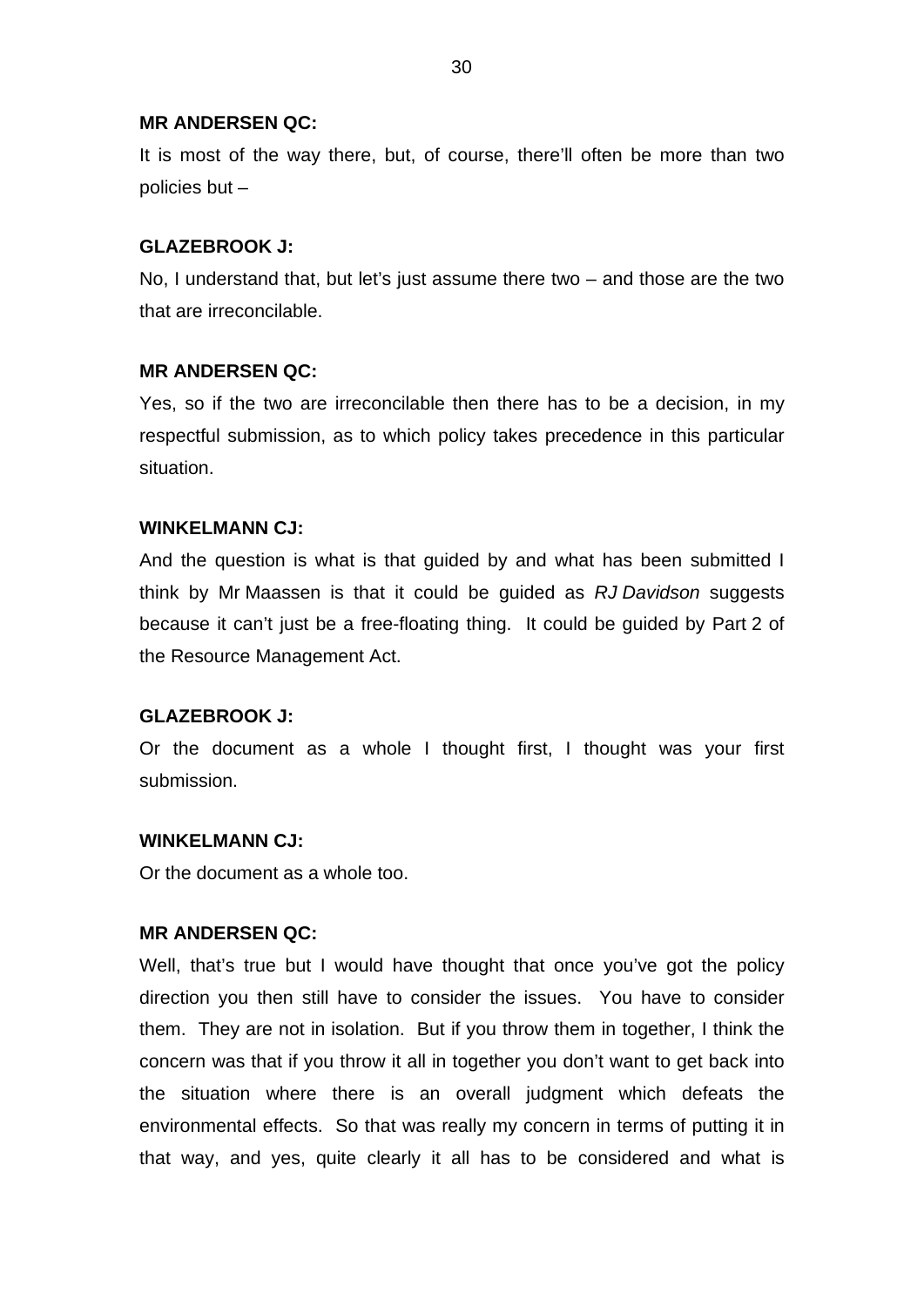proposed will affect the policy, but I would suggest there really does need to be a decision as to what is the guiding policy as opposed to whether the consent should be granted.

### **WINKELMANN CJ:**

My difficulty, what I think you're saying is that it sounds like a slightly triumphalist approach. Is it like one policy wins out? But that's not what you're saying, is it?

## **MR ANDERSEN QC:**

No, no, I don't. No, quite the opposite. What I'm saying is that you have to apply the policy to the circumstances, and I suppose that is in a sense what his Honour was saying, wasn't it? If it is that you apply the policy to the circumstances then yes, I agree with that totally, but if…

## **WINKELMANN CJ:**

So what is said in *RJ Davidson* is that you faithfully apply the policy to the circumstances and that you do see, try to work out that to ensure there's no conflict if possible.

### **MR ANDERSEN QC:**

Yes.

## **WINKELMANN CJ:**

When there is, then it's not just – you're not suddenly in the land of the overall judgment.

### **MR ANDERSEN QC:**

No.

## **WINKELMANN CJ:**

You're still bound by the principles, by the policy document and also by the – you might find assistance in Part 2.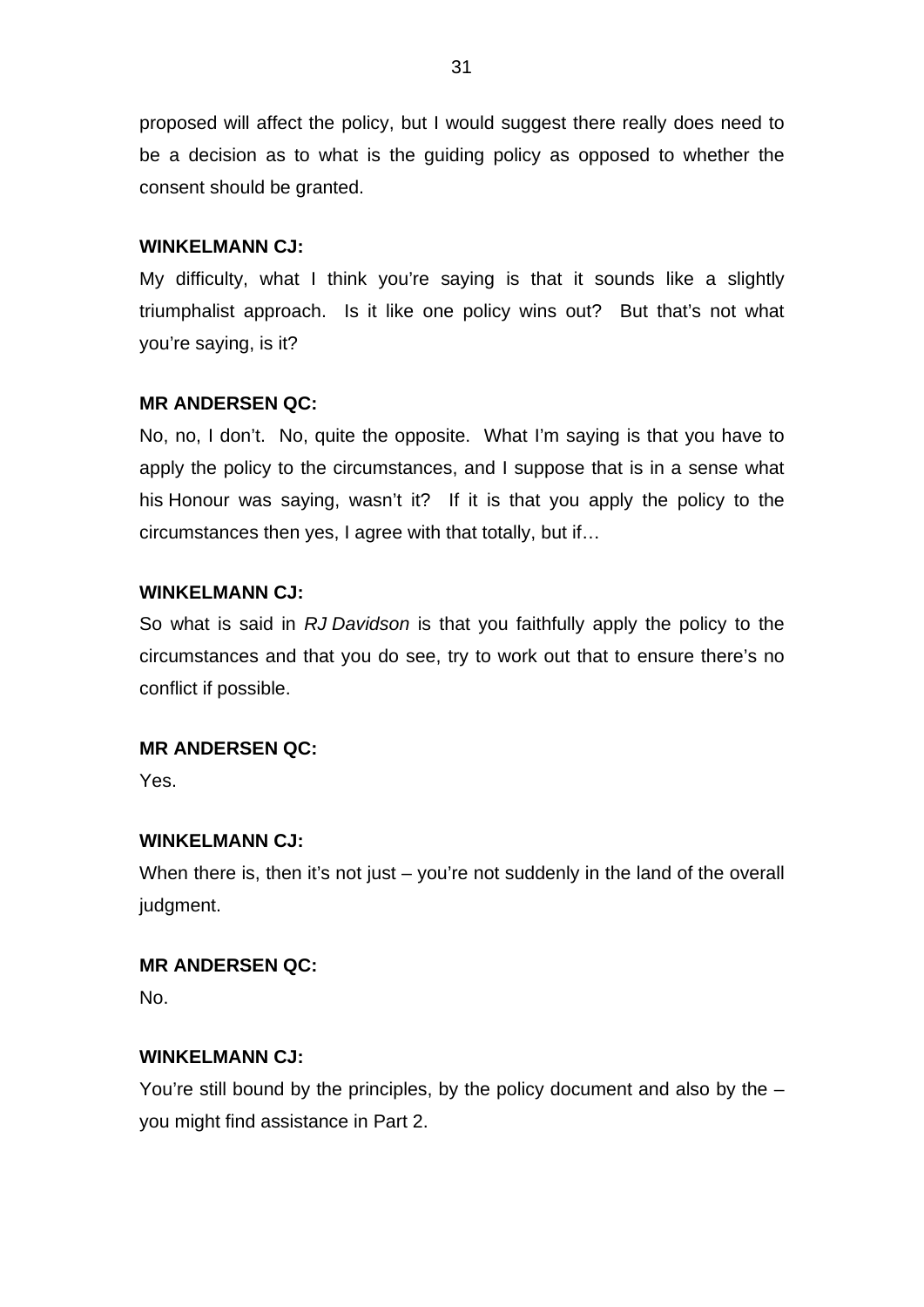Yes.

### **WINKELMANN CJ:**

That sounds like what you're saying.

### **MR ANDERSEN QC:**

It is, it is, and I was just a bit reluctant to put it in a way that might have thought I was supporting the overall – it does say, it does support what I'm saying, but the real essence also of what I'm saying which I don't want to be lost in that is that a policy can have different effects in different circumstances and that's really the key to what I'm saying is that a policy which would absolutely prohibit something in a particular set of circumstances may be quite different in a different set of circumstances because another policy which would be subservient in one set can in fact take real importance in another because of the circumstances surrounding it.

#### **WINKELMANN CJ:**

So you don't assess whether there's a conflict between the policies just on the language? You assess it on the facts of the particular case in front of you?

### **MR ANDERSEN QC:**

It has to be assessed on the facts, yes, because as soon as there's a recognition that the avoid policies are not an absolute bar, then that gives the opportunity to be able to say, well, you know, we can rely on these other policies to say that in this situation what would normally be absolutely prohibited is fine, and it allows in some situations for adverse – for effects on – activities having adverse effects that would otherwise be prohibited may be able to be sufficiently mitigated in a policy sense because it's not a rule and it can be satisfied that that policy can in fact, looked at generally, perhaps be met by maybe re-establishment of a bird colony or something like that because although the actual colony itself, its destruction was to be avoided, something else put in place which would provide the same overall purpose might be seen, and I'm not saying would, might be seen in a particular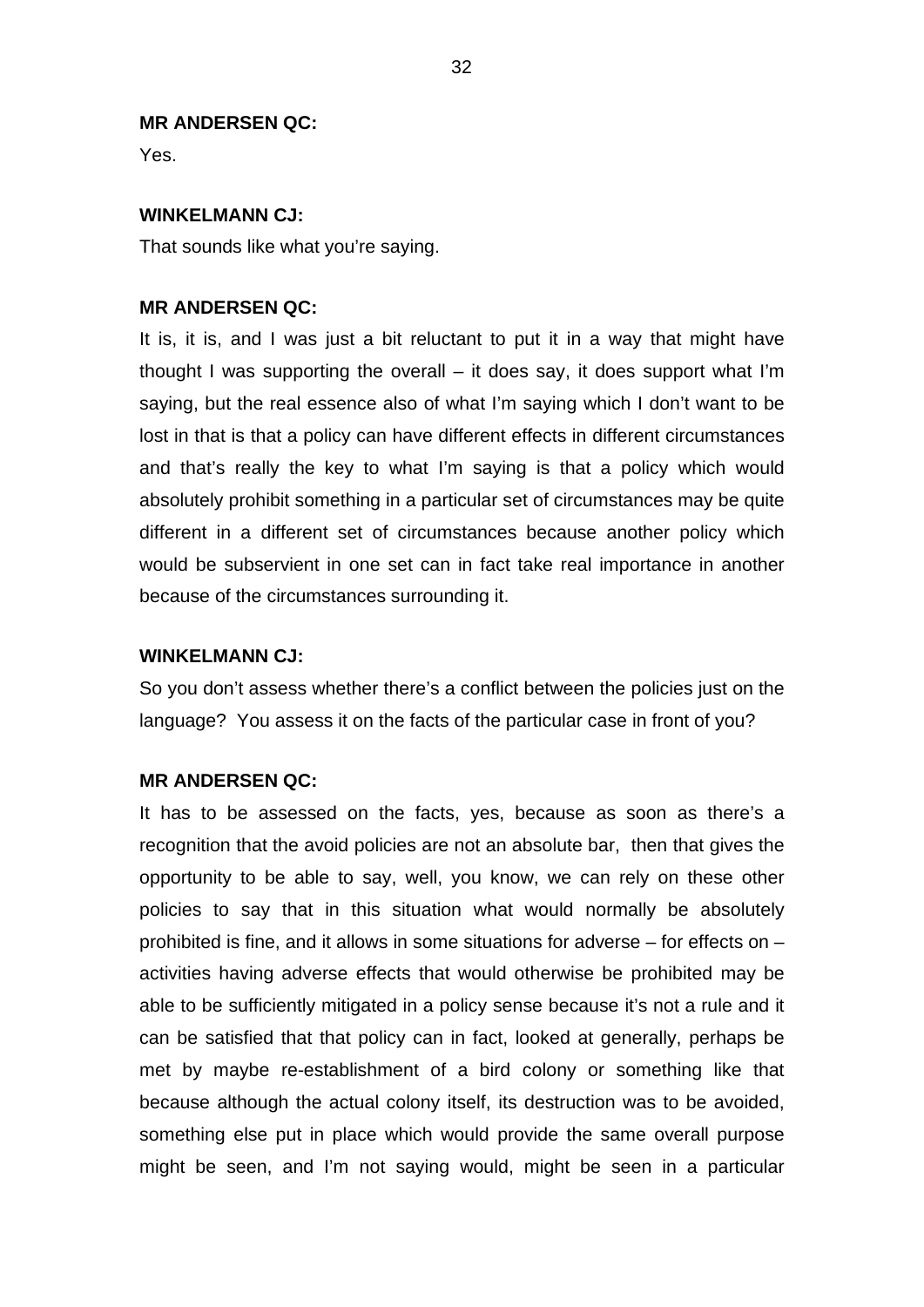circumstance as increasing the – decreasing the significance of that policy such that a development that otherwise was very important could go ahead.

## **GLAZEBROOK J:**

Can I just check, you're suggesting the wording at 2.11 of your submissions, as I understand, is that the – is that what you're suggesting?

### **MR ANDERSEN QC:**

Yes. Well, there's –

### **GLAZEBROOK J:**

Can I just put it to you that that assumes that the Port policy is going to override the other policies and then – which is not really what you've said orally and that you've accepted that in particular circumstances it might be that the prohibition actually overrides the Port? So it's really a wording issue in respect of this because I think what you're saying is, well, what you seem to have agreed with, is that in certain circumstances it might be that they say: "Sorry, cruise ships, that does not allow you to do whatever it was that you were doing with the salt marsh."

### **MR ANDERSEN QC:**

Well, it certainly wasn't intended to be empowering and can I explain why? What was thought was, firstly, it can apply for resource consent and, secondly, it had to establish a minimum threshold before it could apply. That's what was intended.

#### **GLAZEBROOK J:**

Okay, I understand.

### **MR ANDERSEN QC:**

Not that it would be granted, but that this is the minimum, that, you know, that we're not interested in any application from the Port unless it can establish that the…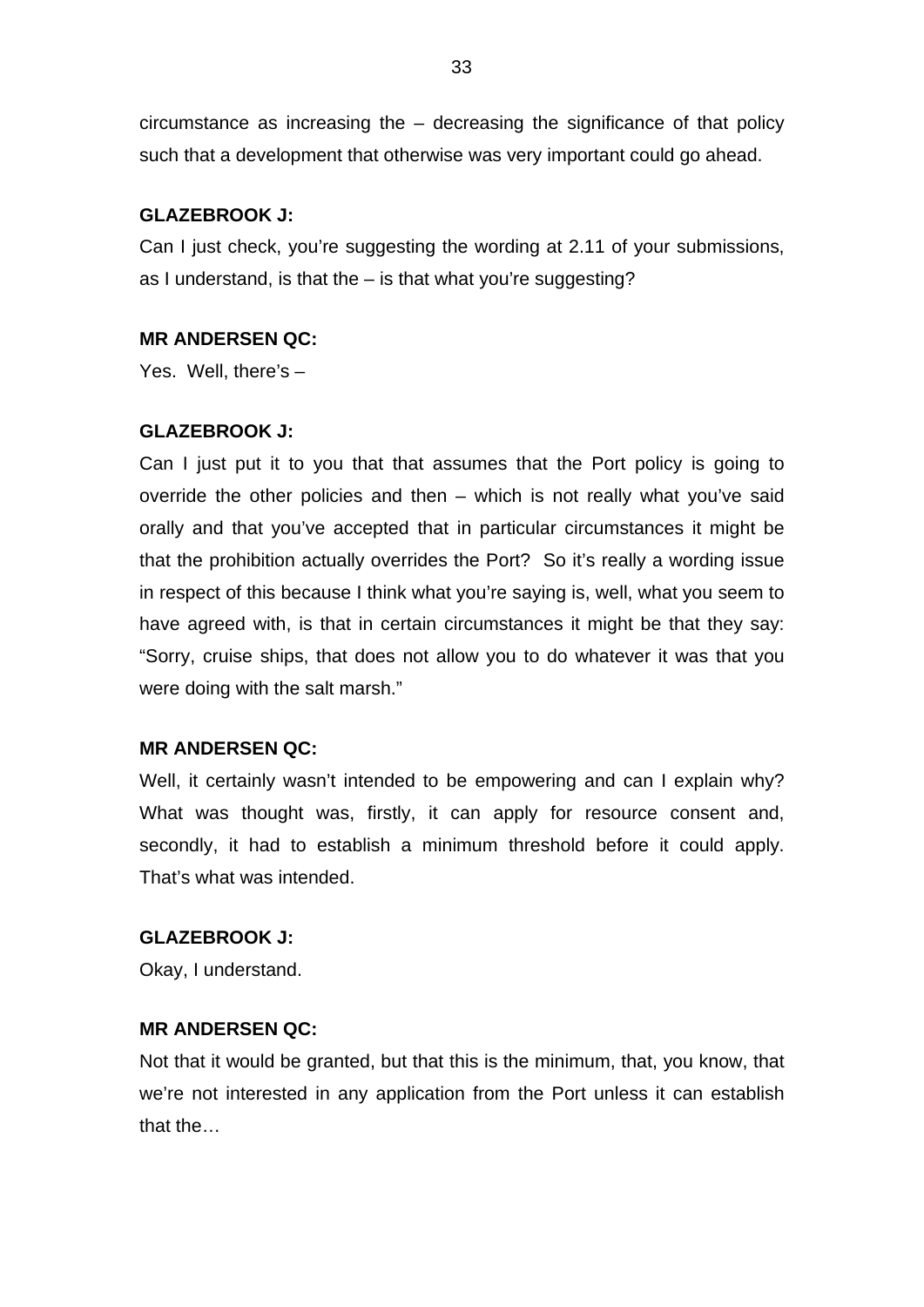## **GLAZEBROOK J:**

And then whether it's granted or not is –

## **MR ANDERSEN QC:**

Yes, the minimum necessary to achieve the efficient and safe operation. So the Port has to say for the efficient and safe operation this is the minimum that can be achieved, and only then can it say: "Please can we have it?" So no, it wasn't intended to be read as saying if it can establish that it gets it. No, it's just simply in the position that that's the threshold –

## **GLAZEBROOK J:**

To apply?

## **MR ANDERSEN QC:**

– and in my submission a high threshold. It meets that threshold, then it can say, yes, let's talk about whether we can – let's make our case, basically.

## **WILLIAM YOUNG J:**

Mr Andersen, what happens if the Port wants to expand its operations? On your wording would it be an answer to that application, well, they can achieve an efficient and safe operation of its ports but on a low scale of activity?

### **MR ANDERSEN QC:**

The answer is, well, it wasn't intended to be because it was the effects from the operation or development, so it was envisaged that if the –

### **WILLIAM YOUNG J:**

But you're talking "the minimum necessary in order to achieve the efficient and safe operation of its ports".

### **MR ANDERSEN QC:**

Yes.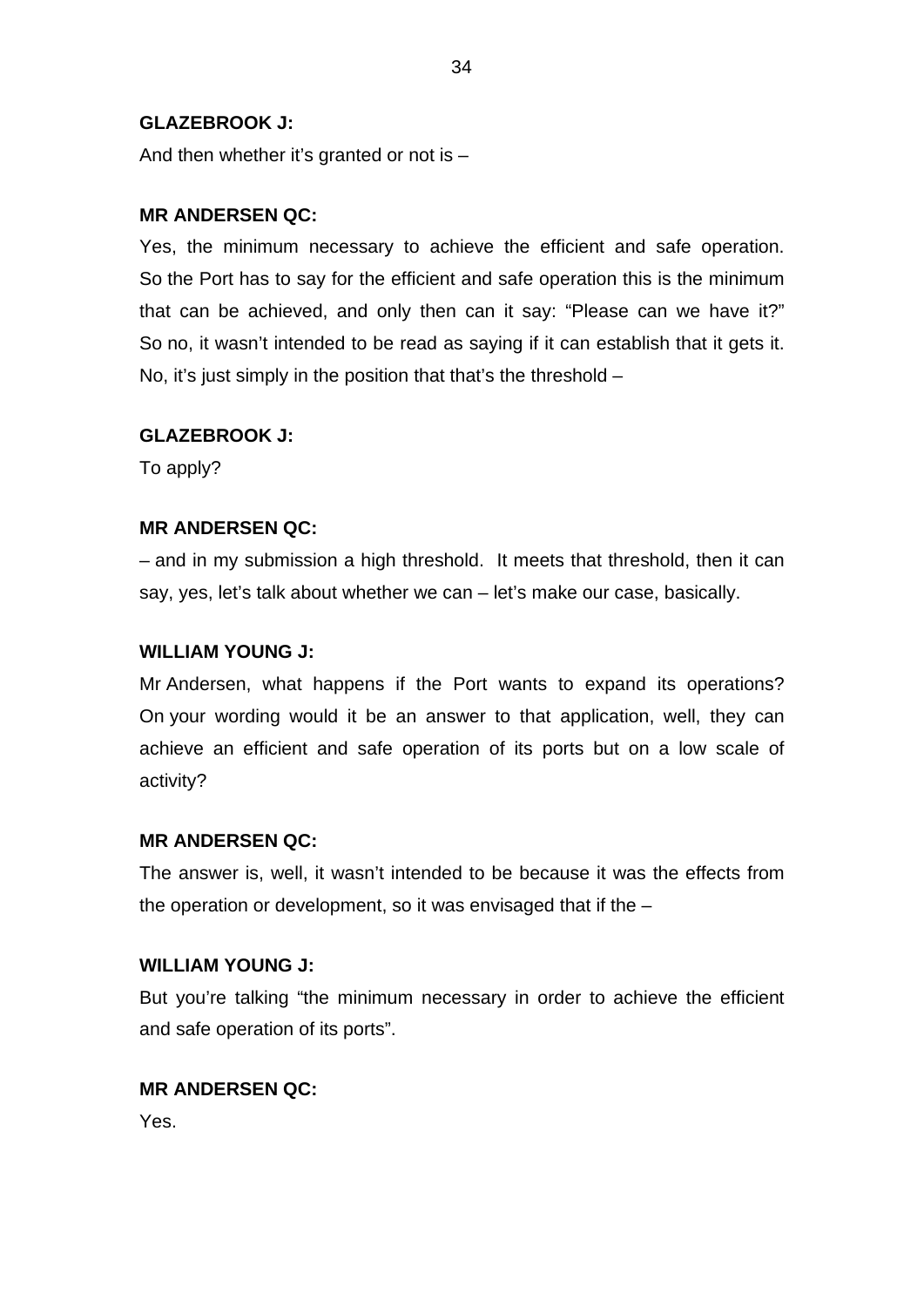## **WILLIAM YOUNG J:**

Do you see that as leaving scope for argument that an expansion of the activities of the Ports beyond what they presently are might be necessary?

## **MR ANDERSEN QC:**

Yes, yes, and essentially it's not  $-$  it wasn't envisaged that it would do it. I mean whenever it has expanded the argument that's been met is that it hasn't been necessary for it to have this extra land, have the extra things.

## **WILLIAM YOUNG J:**

Well, at one level it's not necessary for it to expand. I mean it just means if it doesn't expand there would be other consequences, but…

## **MR ANDERSEN QC:**

The difficulty that the Ports face is that they are very dependent upon overseas shipping. They really have no control over what they do in that sense and they either have to meet the requirements or they lose the trade. So that was the way in which it was put.

## **WILLIAM YOUNG J:**

So the Port has to meet the market.

## **MR ANDERSEN QC:**

Yes. If it…

**WINKELMANN CJ:** There's a lot in that then, isn't there?

**MR ANDERSEN QC:** Yes.

## **WINKELMANN CJ:**

In those words.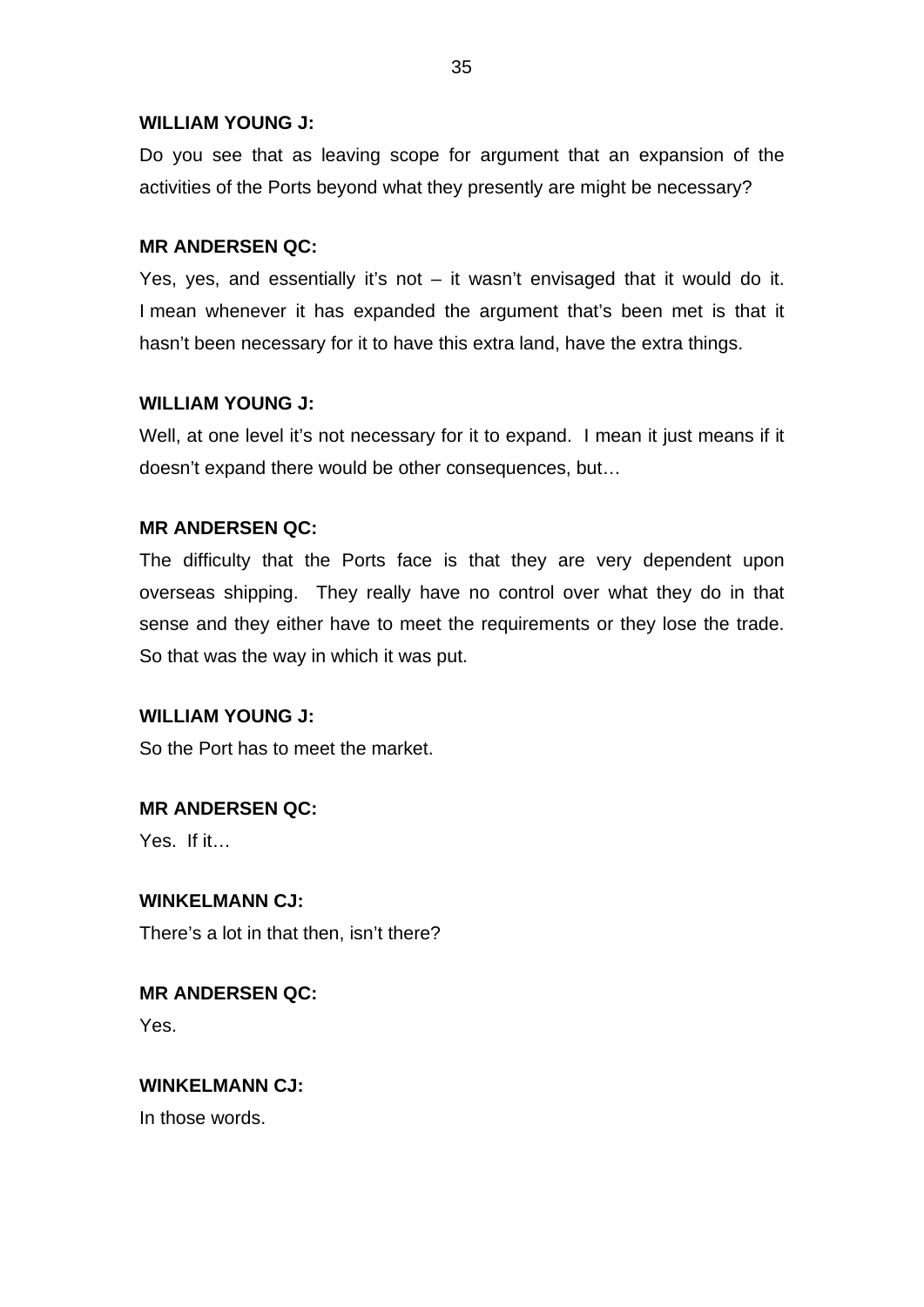### **WILLIAM YOUNG J:**

But say it did want to, for instance, significantly increase its capability for cruise ships, would that be an increasing capability if that is necessary for its efficient and safe operation?

## **MR ANDERSEN QC:**

Well, it would have to demonstrate that, wouldn't it? The answer would be yes or it wouldn't apply for it because essentially if the cruise ships get bigger, as happened for a while with the container ships, if the cruise ships get bigger, if it's going to maintain its cruise market, it's got to be able to cope with them, and what was intended here was that –

## **WILLIAM YOUNG J:**

But, sorry, there are different sizes of cruise ships. They're not sort of a homogeneous category of vessel.

## **MR ANDERSEN QC:**

Absolutely.

## **WILLIAM YOUNG J:**

So you could have a port operation that services smallish cruise ships, and if the Port were to say: "Well, we want to actually deal with the much bigger ones as well," then this wording would lead to perhaps a slightly abstract debate as to whether it is necessary to accommodate larger cruise ships.

## **MR ANDERSEN QC:**

Yes, I accept that, and essentially I think what was really thought was that it's really not likely to go into any new fields. It was just it's going to maintain. But yes, I accept that's right, that there could be something that it wanted to do and some new area which this would not allow, and so, you know – and that just hadn't been thought about. It was really just thought about in terms of it's development to meet its existing needs, not the possible development in a situation if there was something new, and this is the whole problem, that you don't know what's around the corner with the Ports, and, you know,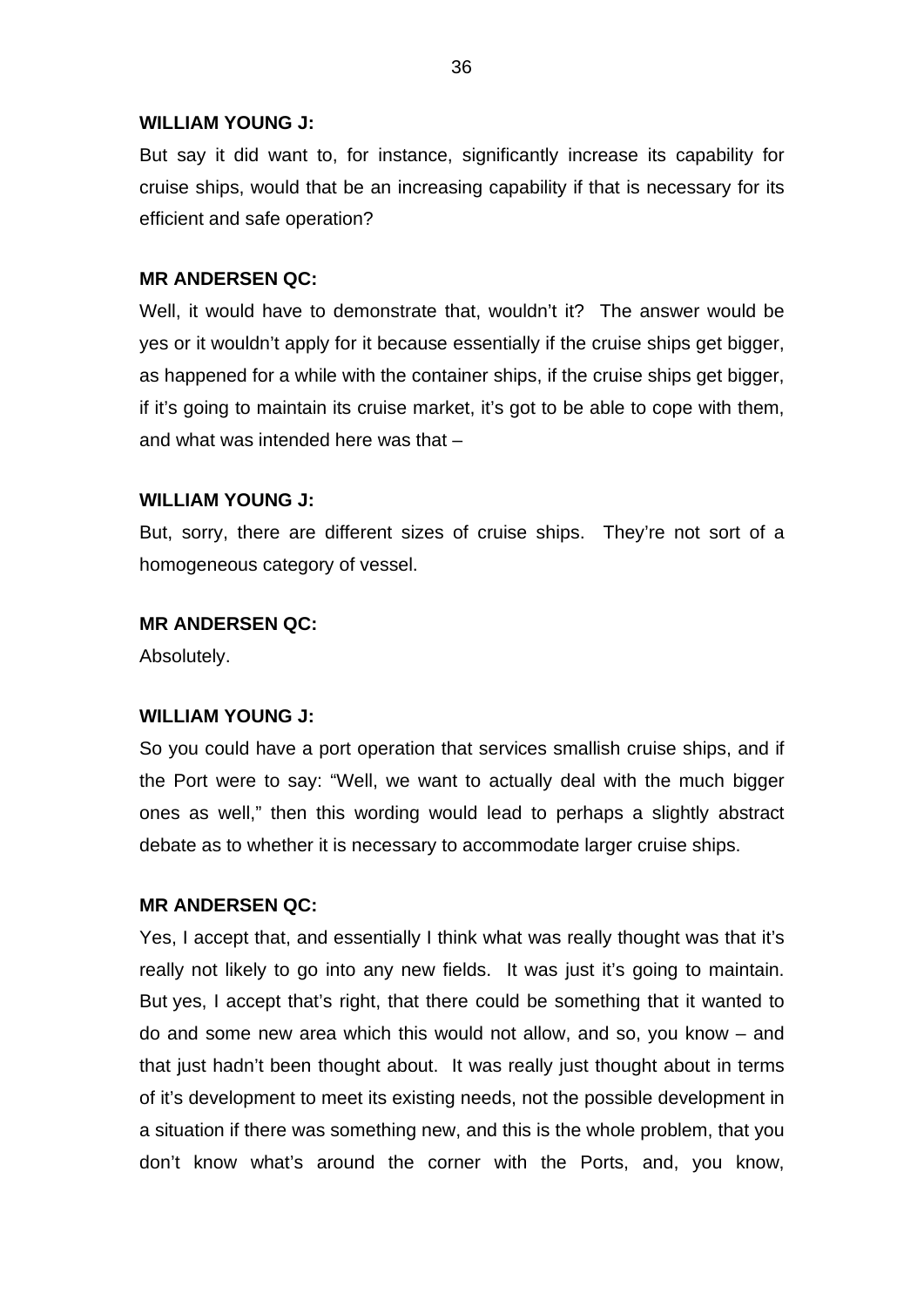Port Chalmers has faced that. I mean it was virtually a derelict port in the '60s and that created the noise problems that it's got because the people that wanted a nice seaside place, when the Port got busy, suddenly found themselves living in an extremely noisy environment, and that just illustrates the lack of ability to be able to accurately foresee what's going to happen, and I take your Honour's point.

The issue that is intended to be there though is that there has to be some threshold so that an application can't just be made simply because this would be nice to do, and you fix the threshold and that is in accordance with the Coastal Policy Statement because it sets out the broad brush and it's for the community really to decide at what level is it going to consider that these other policies may come into play.

# **WILLIAMS J:**

I would have thought that in addition to your minimum extent necessary for efficient safe operation standard you'd also need and must still remedy or mitigate, since you can't avoid, to the maximum extent possible consistent with the activity proceeding.

## **MR ANDERSEN QC:**

Yes, I wouldn't  $-$  I agree.  $1-$ 

## **WILLIAMS J:**

So maybe Judge Jackson was right in the end, as long as there's a necessity standard in there too.

## **MR ANDERSEN QC:**

Yes, yes, that's right. So that's really the middle bit that was missing, but yes, I certainly agree with that and that's what would be expected, and it wouldn't hurt to put it in, I agree.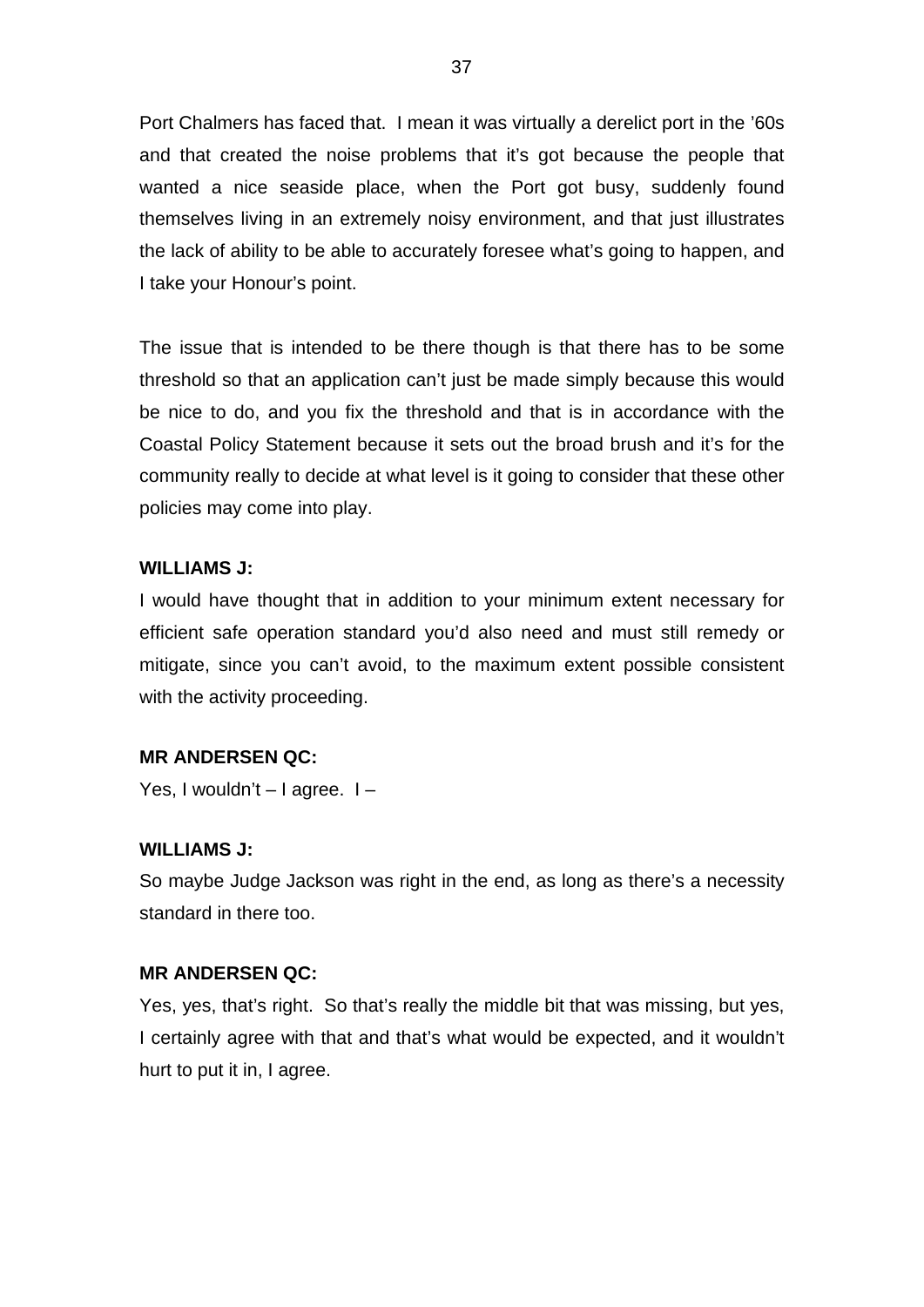#### **WINKELMANN CJ:**

Is there a problem though that the policy could be said to cut across the Coastal Policy Statement in some circumstances. It's wording is too permissive.

## **MR ANDERSEN QC:**

Well the question is if it is permissive, I mean there's no magic in the wording so the issue is that – and it wasn't intended to be permissive, it was intended to set a bar.

## **WINKELMANN CJ:**

I know but it is, in itself, a policy direction, isn't it, it could be seen to be a policy direction and contrary, do you see, it's kind of setting up a whole new set of rules which seem to be permissive of harm and don't carry forward that value of avoiding to the extent possible. Well, avoiding, doesn't carry forward that really. This is just my thought, you know, whether it's actually the point that I think Justice Miller is making is 113 to 115 still apply. Just thinking that through Mr Anderson.

## **MR ANDERSEN QC:**

Look I accept that and the issue is, of course, that this has to go back to the Environment Court to fix the final policy so that it is  $-$  no it goes back to the Council to fix the final policy. So that's what the Environment Court did. It suggested a policy that the Council were to put in place. So whatever is here isn't the final word. So basically what was intended was to provide something that provides a proper direction as to this sort of situation, how it's going to be dealt with. Firstly it avoids pointless applications and secondly, it makes it clear that in the right circumstances an application can be made. But I agree it should quite plainly make it clear that you're dealing with a very sensitive area, and if you go to damage it you've got to be expected to fix it up. That has essentially been the way in which the Regional Council rules have operated with the Port in respect of noise. That was the first point that actually put in place a noise mitigation programme to compensate people for the effects of noise and so on, and it's part of that whole concept that the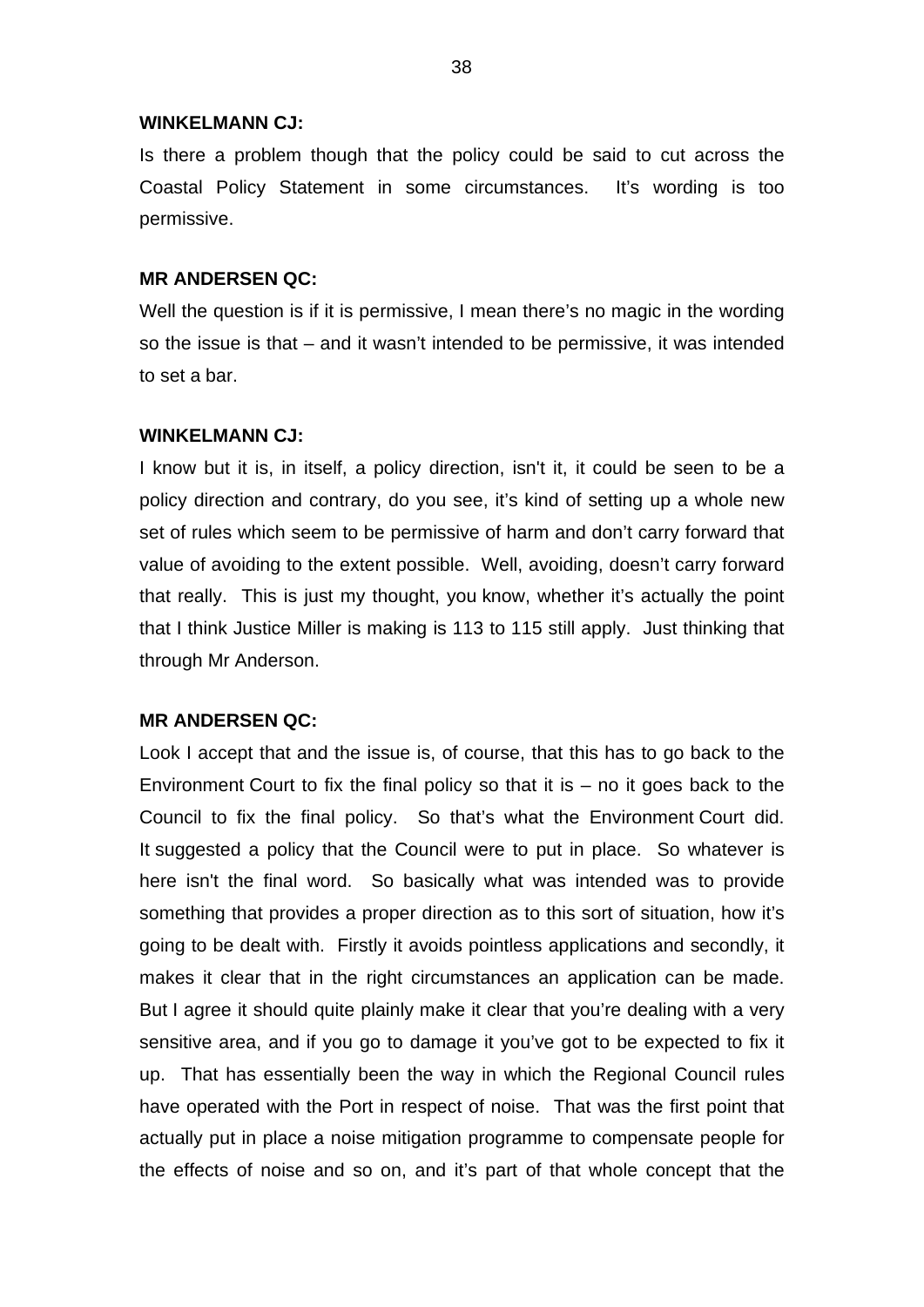polluter pays, and the same, look, I entirely accept is appropriate here, and it's just a question of what wording it should be. But the important thing from the Port's point of view is that it can't be excluded from making an application if it needs to, and it would be helped if there was some indication of what would sort of be the minimum necessary for it to even be considered, which was what was aimed in terms of, working on what Judge Jackson had started with.

# **GLAZEBROOK J:**

So we've asked you a lot of questions, and I see you've got 22 minutes left in terms of your time allocation.

# **MR ANDERSEN QC:**

I think I've covered a lot of what I wanted.

# **GLAZEBROOK J:**

I was just going to ask quickly whether something more generic in terms of saying if there are conflicts in policies, or the conflict should be worked through as far as possible, would be better than something specific in relation to the Port. I mean obviously it would be applicable to the Port, but in fact would set out how once you get to an irreconcilable conflict, how that could be worked through.

## **MR ANDERSEN QC:**

Oh absolutely. Absolutely. I mean the real issue, if the decision recognises that the strength of policies depend on the individual circumstances, and not on the absolute words seen in the abstract, well then that, the rest can follow. But that's the real problem, is that if it is treated, a negative policy is treated as being a rule, then you don't get anywhere. Once it is seen as being a policy that is something that is to be applied in terms of the purposes of the Act, looking at it and interpreting it and interpreting the conflict with other policies, then the rest flows to some extent, and it can be nice to have the various add-ons but not particularly necessary really. This is, the problem has arisen because of the way in which something which quite plainly needed to be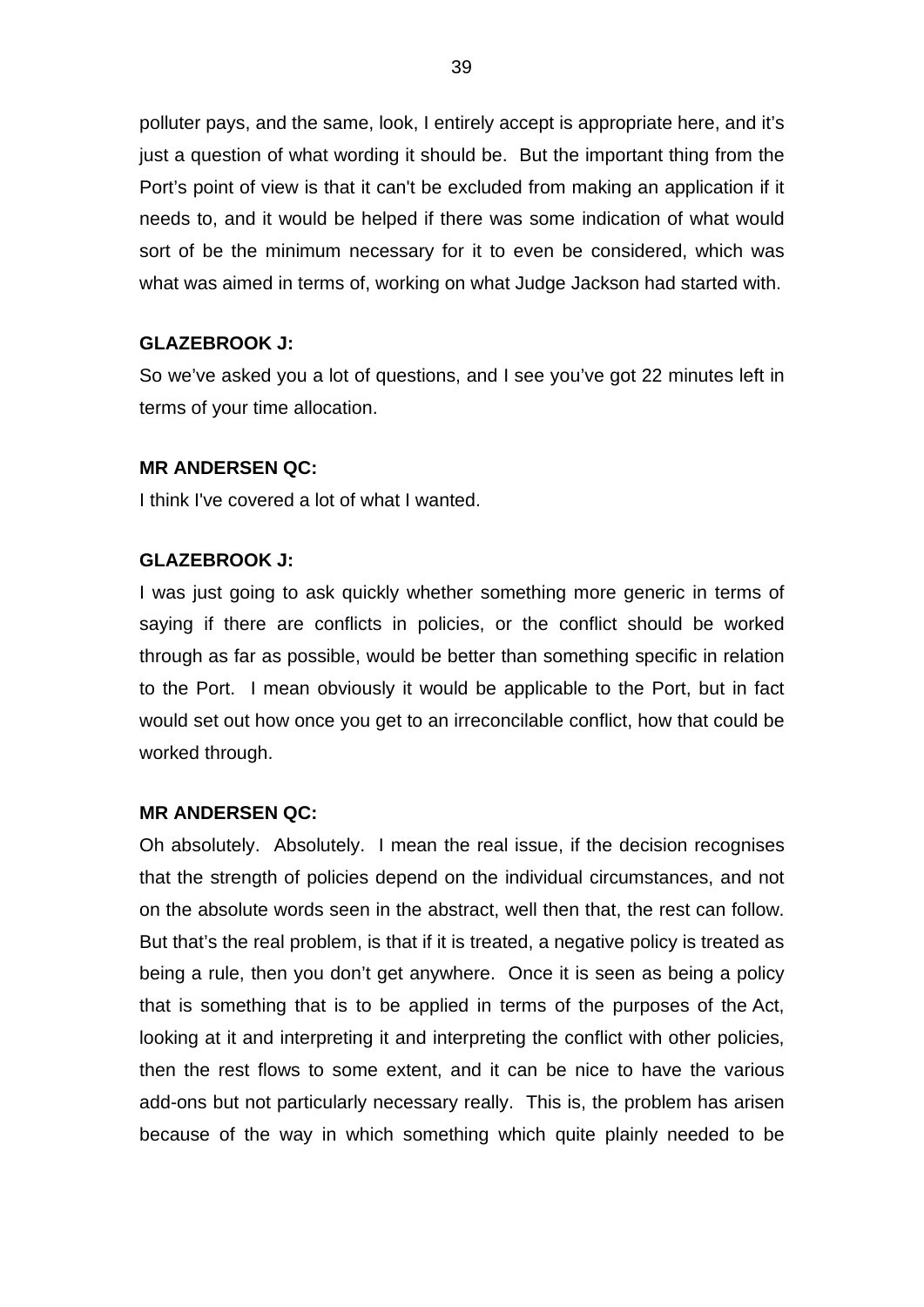avoided *King Salmon* has been interpreted as a more general sort of "no, you can't touch it irrespective of the circumstances".

# **WILLIAMS J:**

So then the fight moves to the plan and then to the consent stage?

# **MR ANDERSEN QC:**

Yes, although there may not necessarily – yes, but I'm not even sure that there would necessarily be a particular fight in the plan because it seems to me that if you are going to do something which relates to an area which is strongly protected by policy then the best you can reasonably expect is a non-complying use, so that what you have to show then – I mean, it's nice to get something else but what you have to show is that despite – if there's recognition that it's the policy thrust that is relevant for 104D rather than an individual policy, then it enables individual projects to be assessed on their merits because you can say, right, despite the  $-$  yes, there may be some avoid policy – the effects may breach some avoid policies, so looked at on their own we're not going to get through 104 because obviously the effects are more than minor, but if it can be said that the overall policy thrust favours it then that would allow the consent to be given. So the issue…

# **WILLIAMS J:**

But if, as you suggest, the policy should be amended to have a necessity clause in it, shall we say, then that naturally cascades down into a plan that makes permitted use provision for the necessity circumstance. You wouldn't generally have a non-complying activity status if the plan says there are necessity circumstances in which the activity and its effects need to be provided for.

# **MR ANDERSEN QC:**

Well, it could do but I think it would be too much to expect to have a –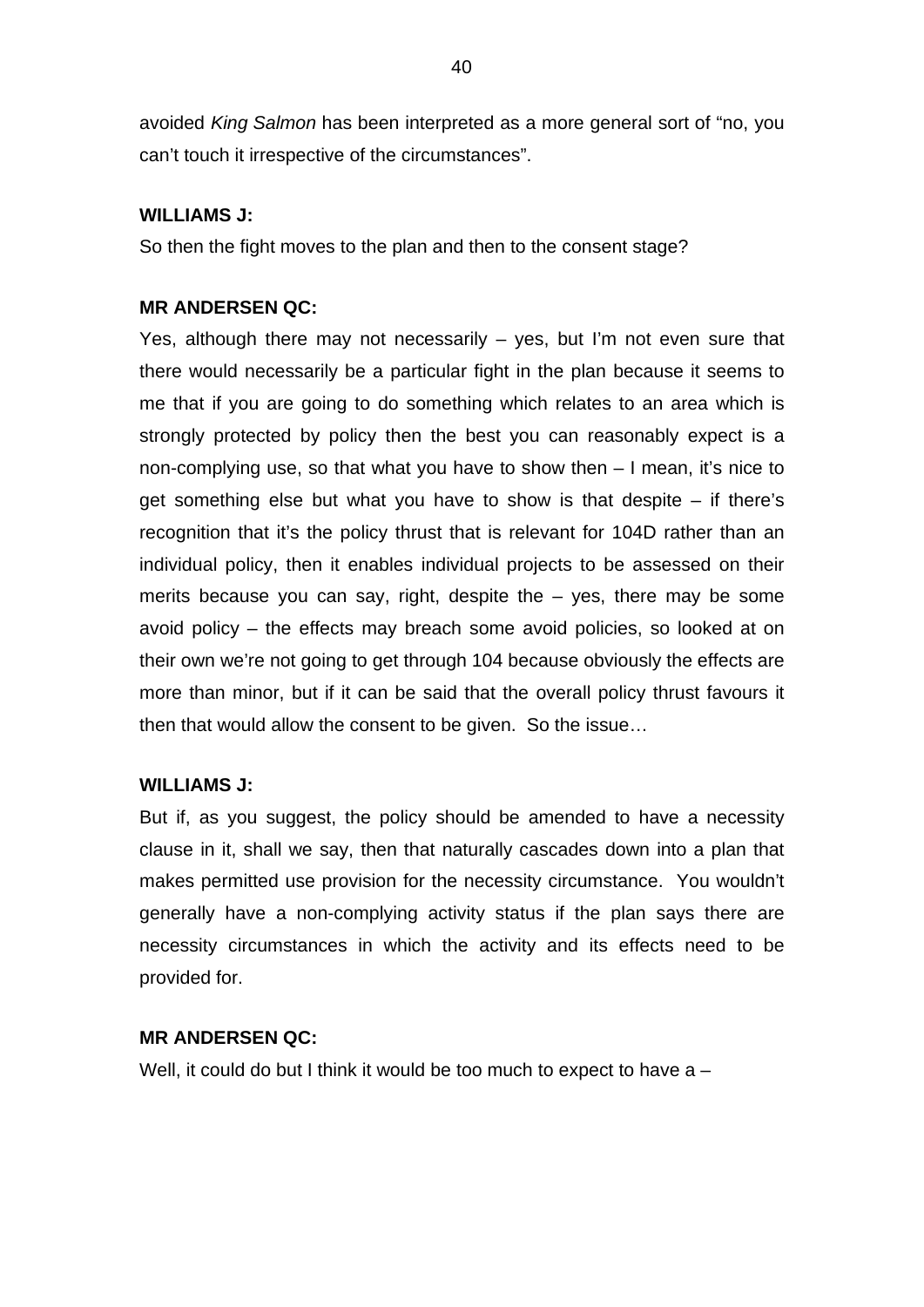# **WILLIAMS J:**

Otherwise the plan and the policy statement are inconsistent. One says they are necessary and the other doesn't provide for them.

# **MR ANDERSEN QC:**

No, I don't entirely accept that, with respect, because the plan –

# **WILLIAMS J:**

You're talking against yourself.

# **MR ANDERSEN QC:**

Yes, maybe, but the reason for that is that the rules in the plan will permit particular things and it may be the most you could expect in terms of something like the channel is a discretionary use.

# **WILLIAMS J:**

That's what I was…

## **MR ANDERSEN QC:**

And – or it might be permitted with regards to its existing channel. But any extension –

# **WILLIAMS J:**

I meant permitted in the general sense rather than…

# **MR ANDERSEN QC:**

The reality is that when you look at the way in which the, the theory of the plan, the difference between a discretionary use and a non-complying use is the gateway that the non-complying use has to go through. That's the big difference, and what really regulates that is policy in terms of big developments. So if you look at  $-$  if policies are going to have a veto effect then you're never going to get permission for a large use that is non-complying, but if the general policy – if policies are looked at as being the general thrust of the policy such that an overall policy basket which may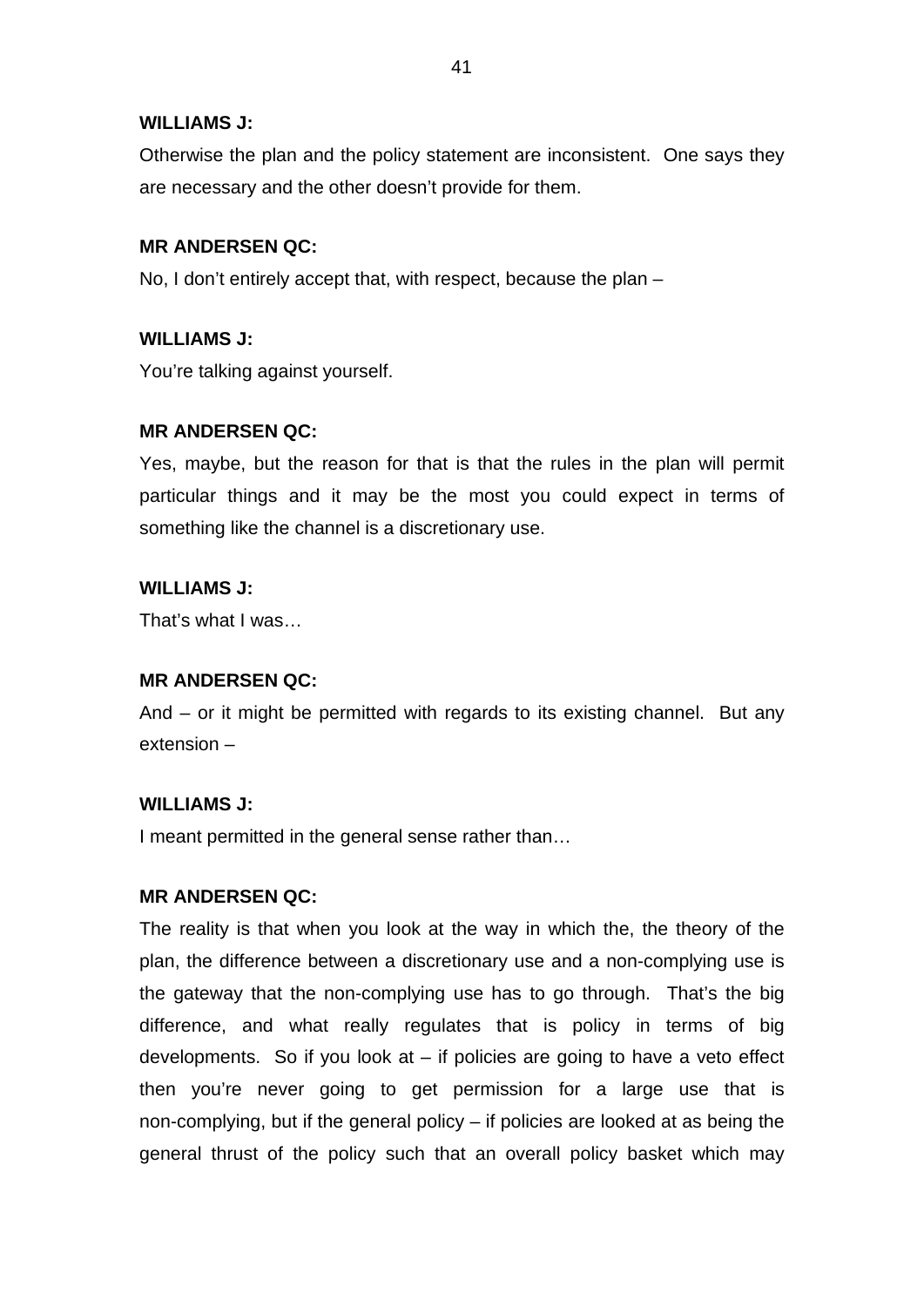include some avoid policies can nevertheless support the scheme, then it can be granted as a non-complying use, and from a practical point of view I would expect the argument at the plan level to simply relate to the ease with which the Port could carry out its existing operations so long as it was satisfied that there was an ability to apply if necessary, even as a non-complying use, for something that was unexpected in the future, and my point being that – and it all depends upon the interpretation of policy, so it's –

# **WILLIAMS J:**

I must say I would have thought that the Port would want activities that were necessary for safe, particularly safe, but also efficient operation to be provided for specifically.

# **MR ANDERSEN QC:**

It would love it, it would love it, but is it achievable? That's the question. Yes, it would certainly love – but the problem is that it's fine as a concept but if you're not – I don't see how you could get a rule that would in some way permit an encroachment onto Aramoana, you know, if we look at the reality of it in terms of where the real problems arise because it would have to be, I would have thought, dealt with on a case-by-case basis.

# **GLAZEBROOK J:**

That's your point, isn't it, that you can't really have a generic rule because individual circumstances will come to different conclusions, even where there's a conflict. So if there's a conflict it might be the avoid policy overrides the other policies just if you're interpreting in context and in the context of the objectives of the plan and possibly Part 2, and in other circumstances that won't be the case.

# **MR ANDERSEN QC:**

Yes, exactly, and it would invite an argument as to what was required by the – difficult to have a rule talk about the safe and efficient operation because that would just be inviting arguments as to what that involved in a particular –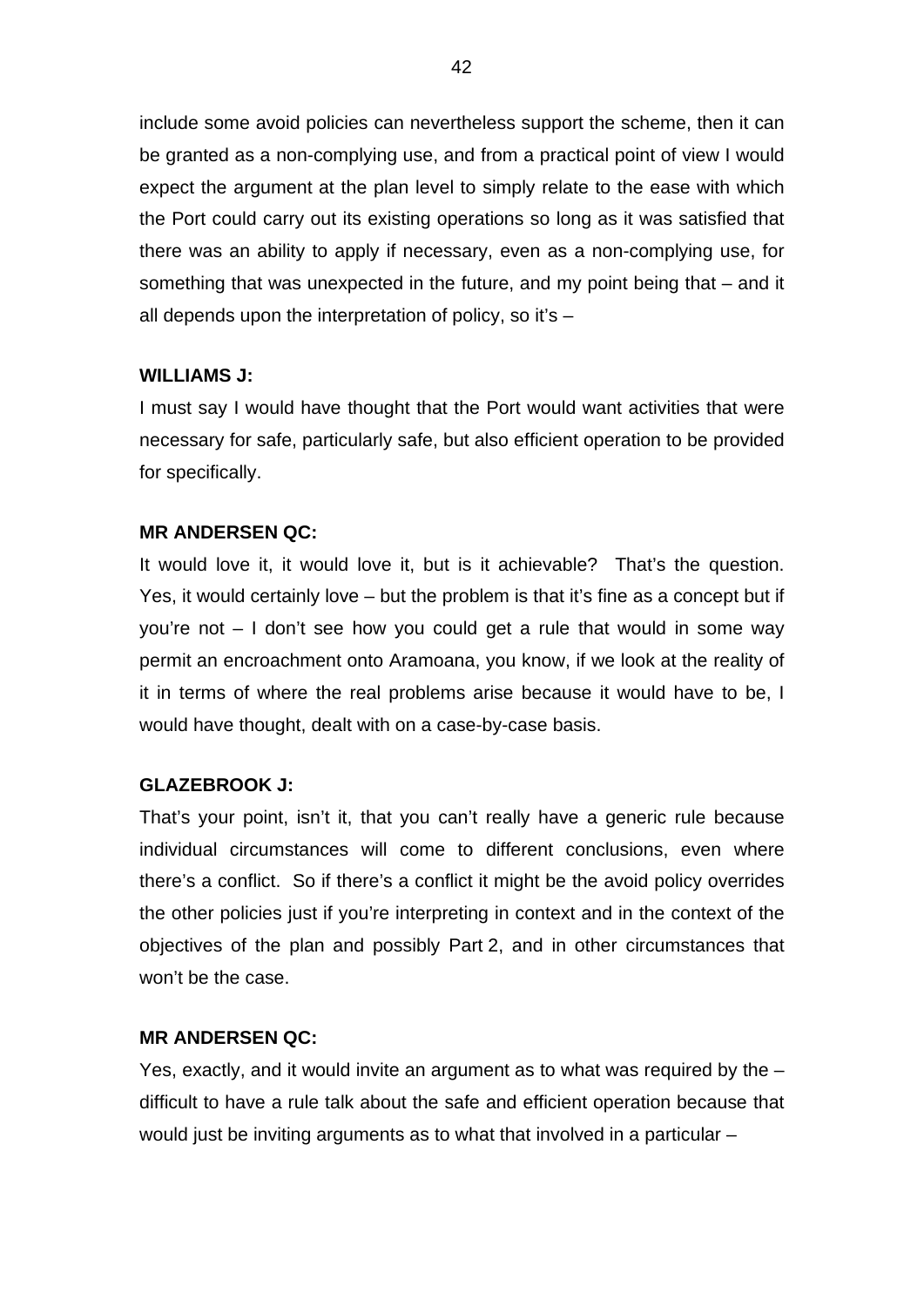#### **WILLIAMS J:**

Think you're going to get that anyway.

## **MR ANDERSEN QC:**

Well, that's right. We do, I agree, and I mean from the Port's point of view it really – it's trying to be realistic about what it can expect and by both allowing it to operate safely and efficiently but also recognising the fact that it's in a very sensitive environment, and, you know, you'll see that the Regional Council are very conscious of the environment that it's in and almost to the extent, as I understand their submissions, of saying, well, if it's the environment or the Port then it's the environment, which there's – you know, and that's the battle to some extent that is being waged here, and the Port's got it up front but there'll be various other entities right throughout the country that face that same sort of issue if they are dealing with particular challenges in terms of their environment.

One thing that I haven't mentioned is that, and it just follows on from what I'm saying, but one of the issues that I ask you to bear in mind is that whilst there's been a lot of interpretation of policies in the particular Courts, there doesn't really seem to have been consideration of what is meant by "policy" and the word itself is also one of those words that needs to be interpreted in context because of the Legislation Act. I just really make that point and it is talked about both in the Act itself and in the Coastal Policy Statement right at the beginning.

One matter that I do want to just mention as being – there is some discussion, both in the Court of Appeal and in some of the submissions, about the difference between policies and rules and effects and values, and whilst, of course, they are quite different, it really has no practical significance in terms of this argument because if the activities do not have adverse effects that adversely affect the protected values then nobody's concerned, so  $-$  and there's really two opposite arguments that have been raised. One is that values are different to effects. Yes, they are, but from a practical sense the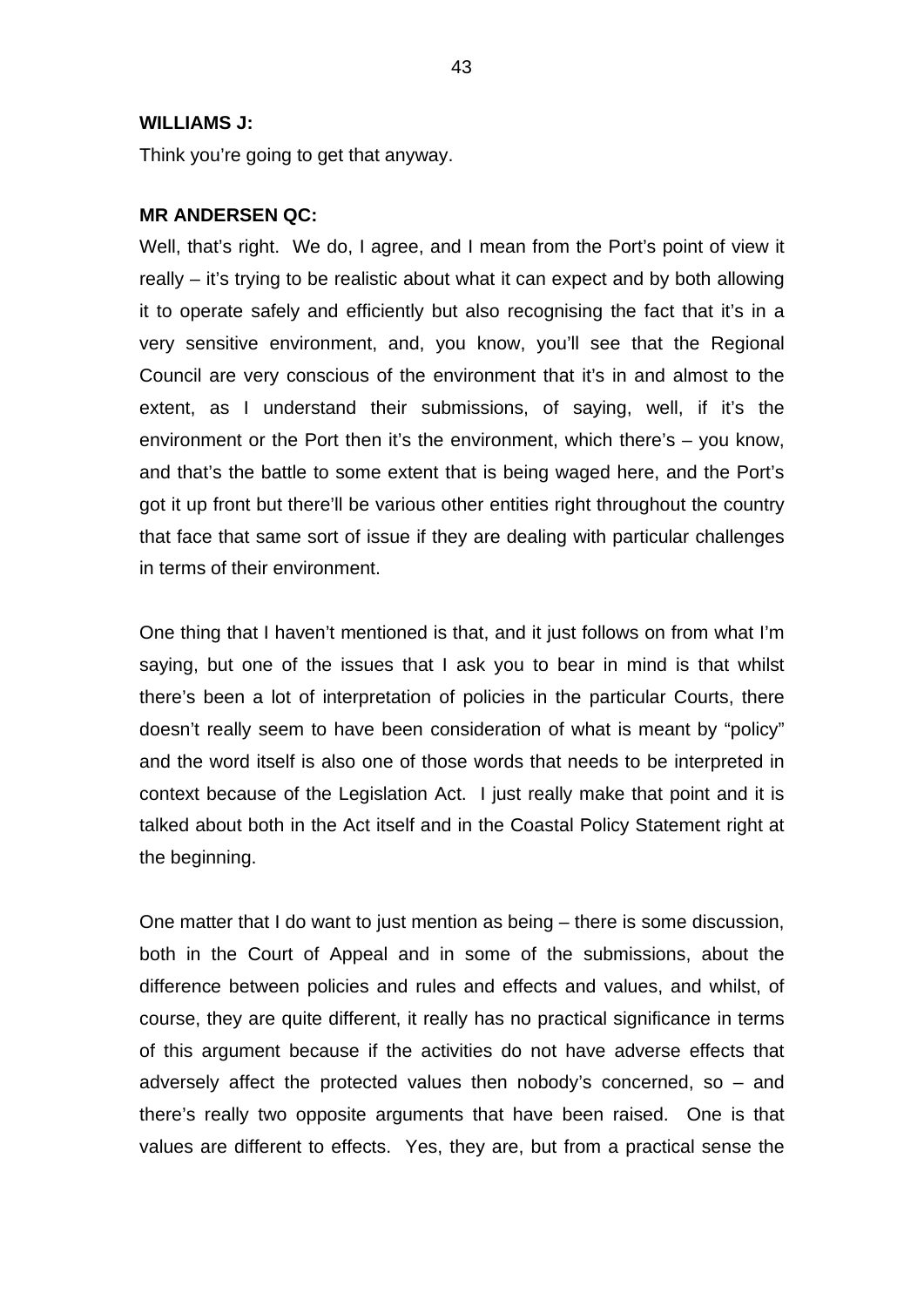Port knows that some of its activities will have adverse effects on protected values.

The other argument that's raised is, well, let's wait and see what happens, you know, this is getting a bit too premature. But the problem is that the policies are right at the top of the tree and the rules and so on are going to follow from the policies and if it isn't sorted out now then who knows how long it's going to be before there's another look at policies, and what's going to go on in the meantime? So that's why it is really important from the Port's point of view to get the issue of what is a policy and how it works clearly identified at the time that the policy statement is there.

EDS have claimed, and this is at paragraph 14, Mr Clerk, that no evidence support Otago's concerns and to some extent what has happened there is that there has been a little bit of an overstating of what happened because there's various issues that happen. I just want to make it clear what Port Otago's concerns were. Right at the beginning their concerns were that they might not be able to do anything which impacted on the protected values and the two matters of real significance in relation to that were the putting of the beacons for the channel on Aramoana, if even a minor thing was prohibited, and the other one was adaptive management because adaptive management is a tool that is used by Port Otago in terms of its dredging and disposal operations to ensure that there aren't adverse effects. The problem is that you can model what's going to happen at sea and it is modelled but how do you know that everything is going to behave exactly as modelled, and that is where adaptive management comes in because what is happening is that the Port is only operating under certain conditions and if the turbidity is different to what is predicted they stop the work and find out why. That's the basis of the consents that it got for the dumping grounds and some other matters, and the High Court decision excluded adaptive management and did not allow that to happen. The concessions made in the Court of Appeal judgment were fundamentally important to the Port because it's no longer a matter of concern about its day-to-day operations which are able to be covered because the effects are only minor in terms of its day-to-day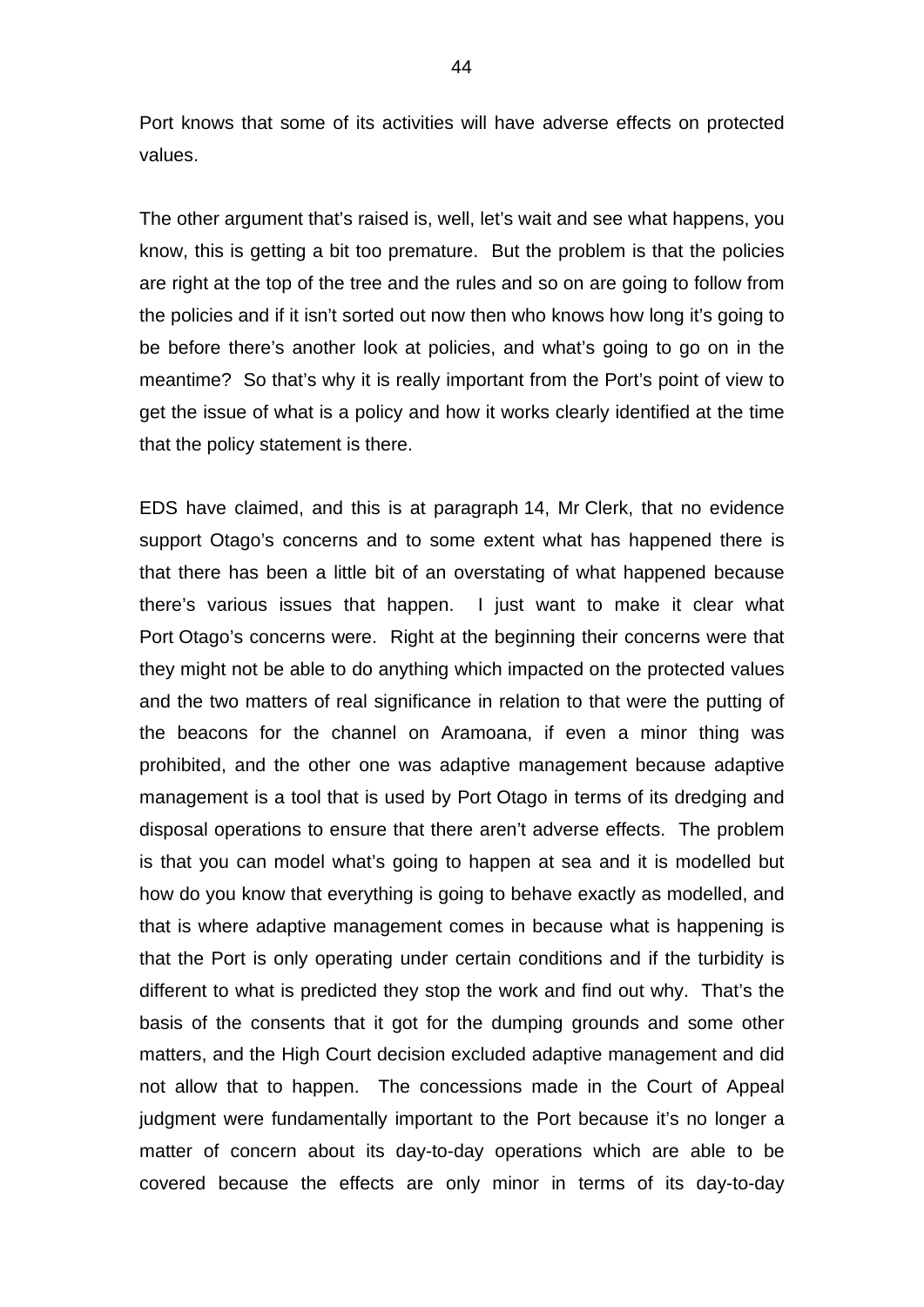operations at most. You'll be aware that there are, of course, no existing use rights in the coastal marine area.

So it's fine in terms of the day-to-day operations, and so the concern is what happens if, for instance, they want to expand or they want to do something different, and so it's very much at the policy level for them and thinking about, okay, if this is going to happen are we prohibited from even considering it under the RMA or do we have a chance of getting resource consent?

So I've pretty much covered what I wanted to, I think, if there's…

## **WINKELMANN CJ:**

Thank you, Mr Andersen.

## **MR ANDERSEN QC:**

Thank you.

## **WINKELMANN CJ:**

Mr Maassen.

## **MR MAASSEN:**

May it please the Court. It's always interesting following Mr Andersen because I'm acting for the Council really supporting their position because I'm – the Council is very concerned about the administration of the Act and how *King Salmon* is applied, and sometimes my friend, even acting for the Port, makes concessions I wouldn't, but largely supporting the position he's adopted.

The way I would like to approach the oral argument is in three tranches or sections. The first is to discuss the different approaches of the parties to the function, application and effect of the avoidance policies and that's a very abstract jurisprudential discussion, and that distils the fourth respondent's submissions from pages 1 to 16. The second section is some specific submissions about the New Zealand Coastal Policy Statement as it relates to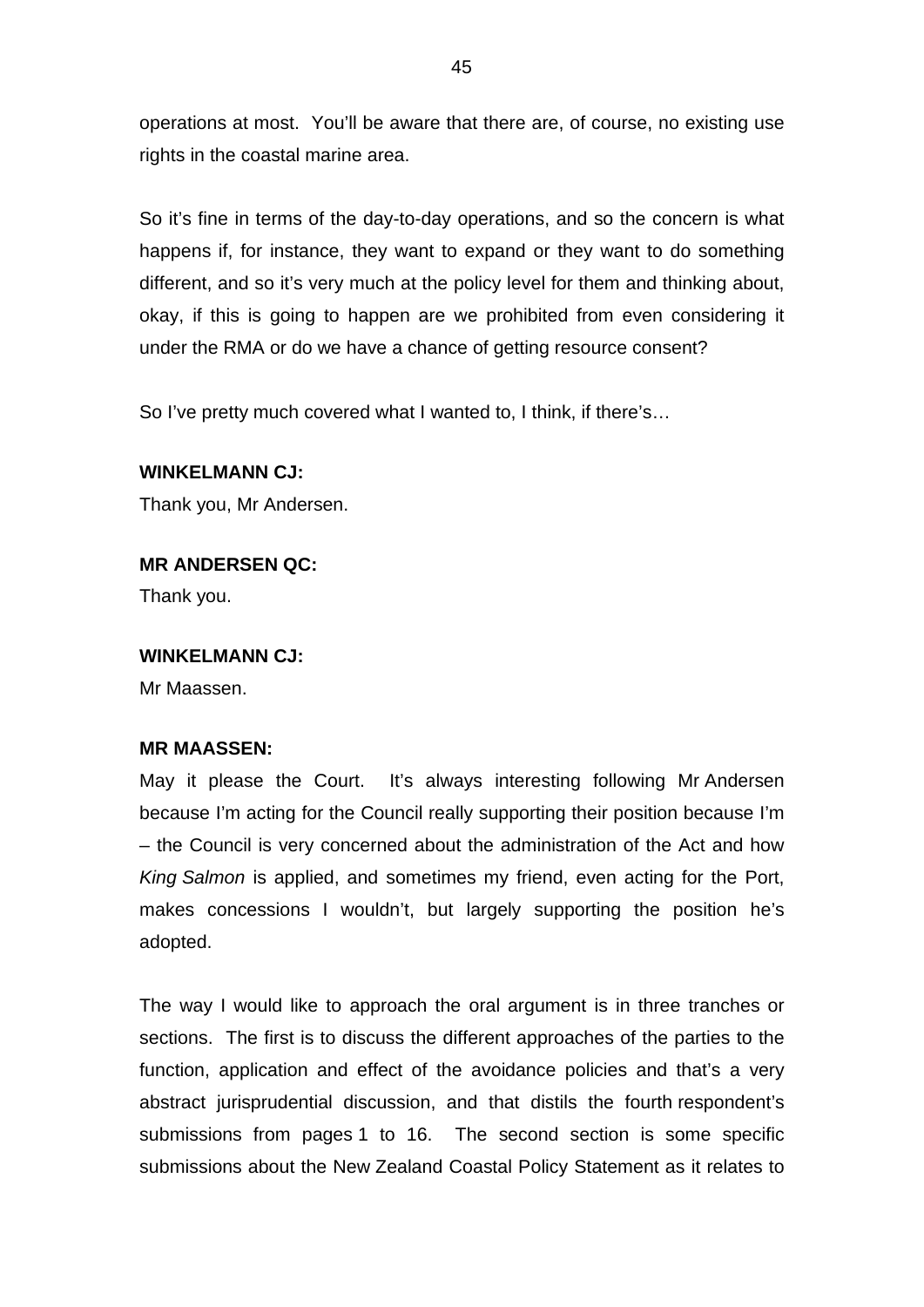ports, which is at pages 26 to 27, and finally, as section 3, some discussion about the choice of approach to intervention in these cases, and the impact that has in terms of the senior courts role in regional planning. So there is real legal significance about how you approach intervention in these cases.

# **WINKELMANN CJ:**

What do you mean "intervention"?

# **MR MAASSEN:**

Well the legal basis for saying there is an error of law. What are you saying has gone wrong, and what's the basis for your intervention.

# **WINKELMANN CJ:**

You mean appellate intervention?

# **MR MAASSEN:**

Yes. So essentially there are two different theories emerging from the submissions.

## **WINKELMANN CJ:**

So we're on one now are we?

## **MR MAASSEN:**

Yes, section 1. The first is the definitive theory, which essentially says that "avoid" means "avoid", and I know that's somewhat simplistic because there is acknowledgement exceptions but essentially the argument is that that this is a definitive bottom line that must be followed, and that is why EDS challenged the Environment Court's decision because, it challenged the finding at paragraph 122 of the Environment Court's decision, that in certain circumstances the avoidance policies could yield to Policy 9 and that, they say, is an incorrect application of *King Salmon* and the implementation obligation. So that's the definitive theory that the avoidance policies always trump other policies. They uniquely reach down into the discretions in section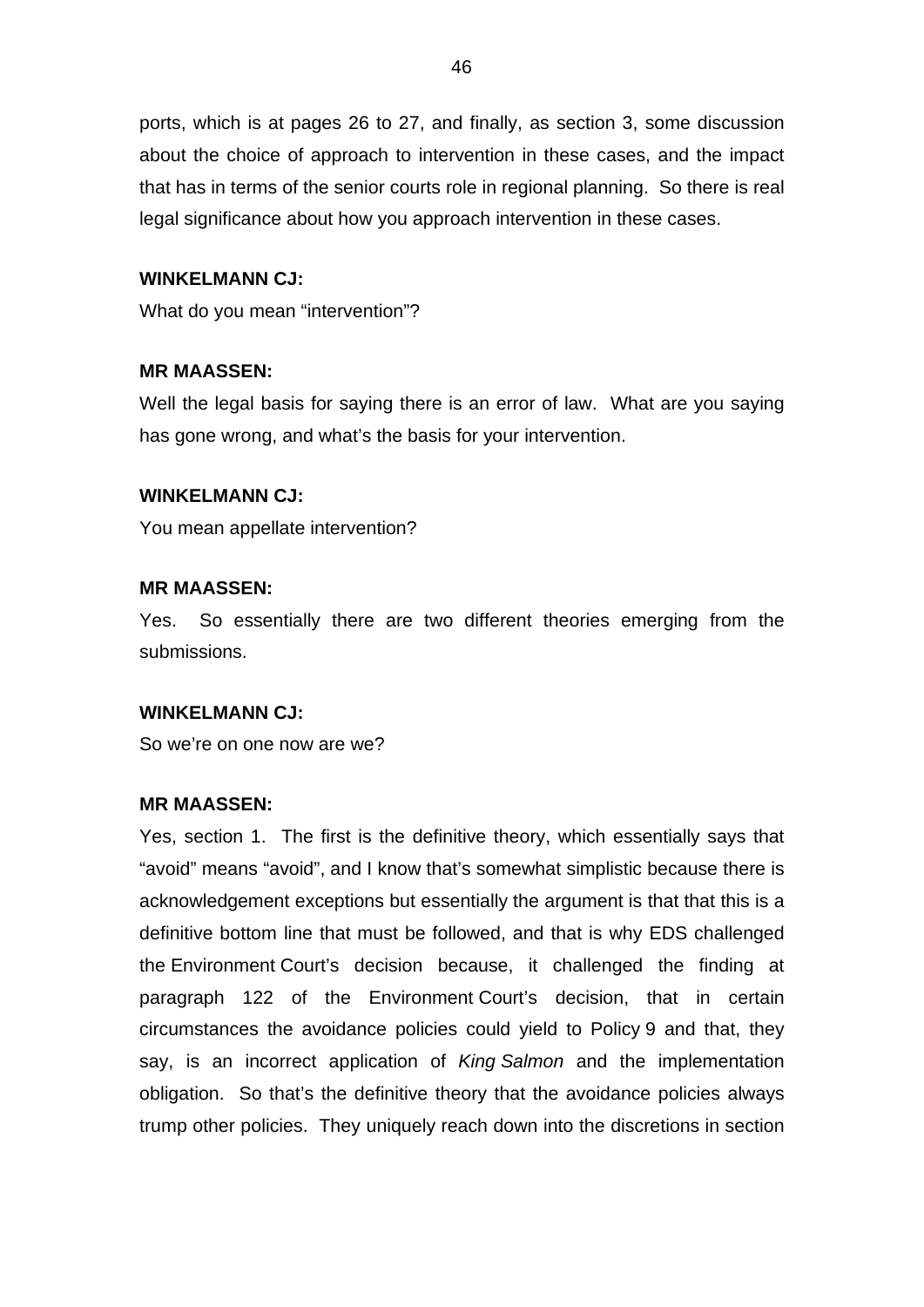61 and 104 to definitively define the result, and my learned friend Ms Casey describes that as the absolutist approach, and I prefer the definitive theory.

The second theory, which is the one I've tried to advance in my submissions, is what I call the constraining theory, and that recognises that avoidance policies are very strongly worded and intended to powerfully shape outcomes at the regional scale. So absolutely accept they're strongly directed policies aimed to shape outcomes. But it is important to read these as policies and that they are direct and are nuanced for two reasons. The first is that if you are trying to convey a constraining meaning of a directive nature, you do tend to use strong language, and the Court of Appeal at paragraph 79 and 87 of its decision noted and placed significance on the fact that the avoidance policies did not have the formulation avoid, remedy or mitigate. However, wording of this type would have sent completely the wrong message because it would look like there was a buffet of options, each of which is equally valid. On the other hand if you use avoid strongly you are conveying the need for only few exceptions and for them to be demonstrably justified through careful reasoning, and in my submission that captures the point in a nutshell. These passages of the Court of Appeal's decision apply an interpretive regulatory lens to the determination of the function and effect and application of policy, and it ignores the context and purpose of policy and its intended use.

#### **WINKELMANN CJ:**

What paragraphs was that in the Court of Appeal's majority decision?

#### **MR MAASSEN:**

It's paragraphs 79 and 87. The second reason it is direct and unnuanced is because there is very limited information available to a Minister in making a statement at the national scale. You don't know where the resources are, they are still to be assessed, inventorised and itemised through the process of regional planning and hence you simply don't have reliable information to set absolutely bottom line limits. The machinery that follows that provides the mechanism by which those exceptions are created. So when interpreting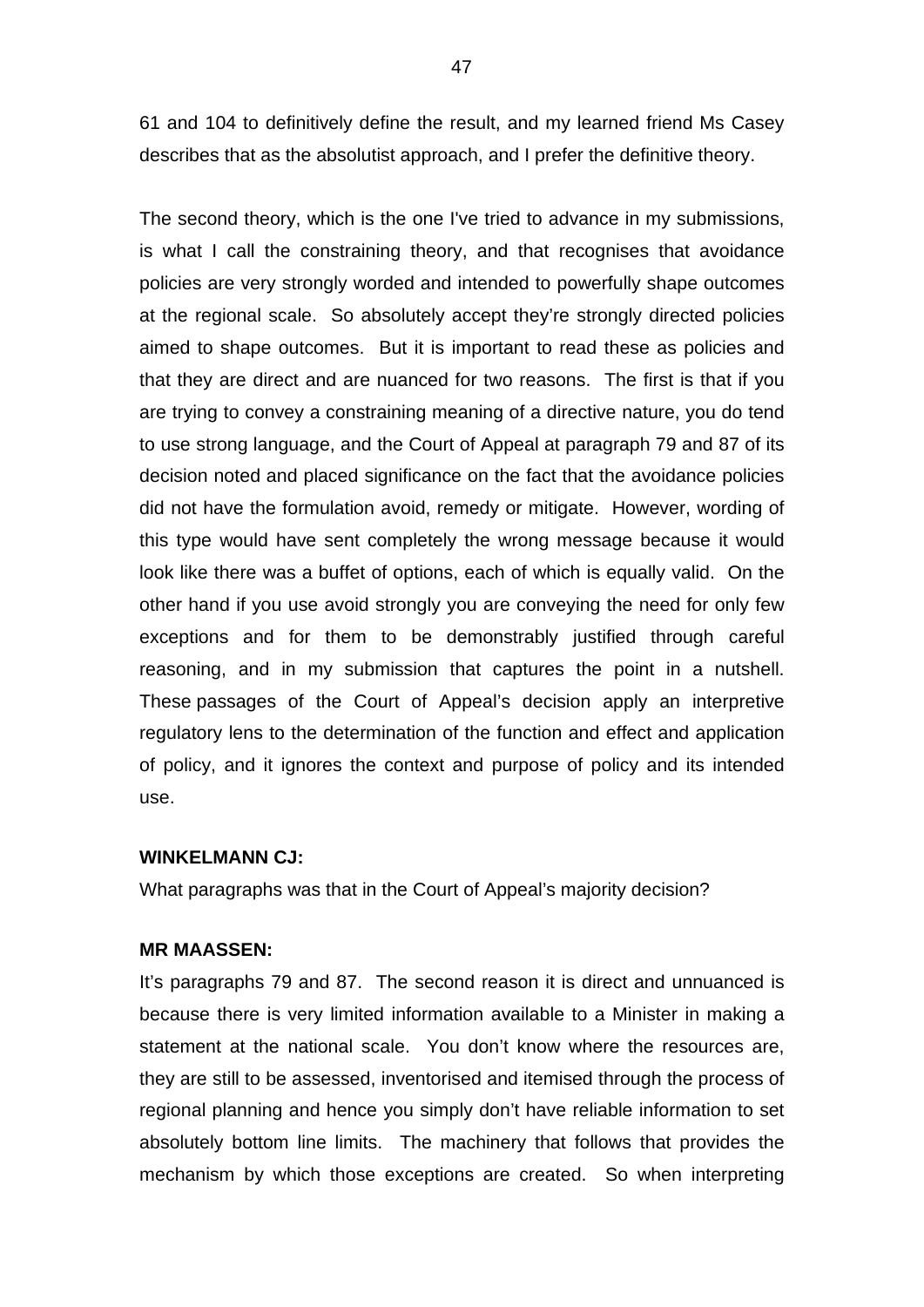language in my submission we as lawyers inevitably read policy the way we read regulation, without understanding the terrain that we're in, in terms of what these documents are, and in my submission –

# **WINKELMANN CJ:**

It's 11.31. that was an overview of the second reason was it? Do you want to pick that up after morning tea?

# **MR MAASSEN:**

Certainly.

**COURT ADJOURNS: 11.31 AM**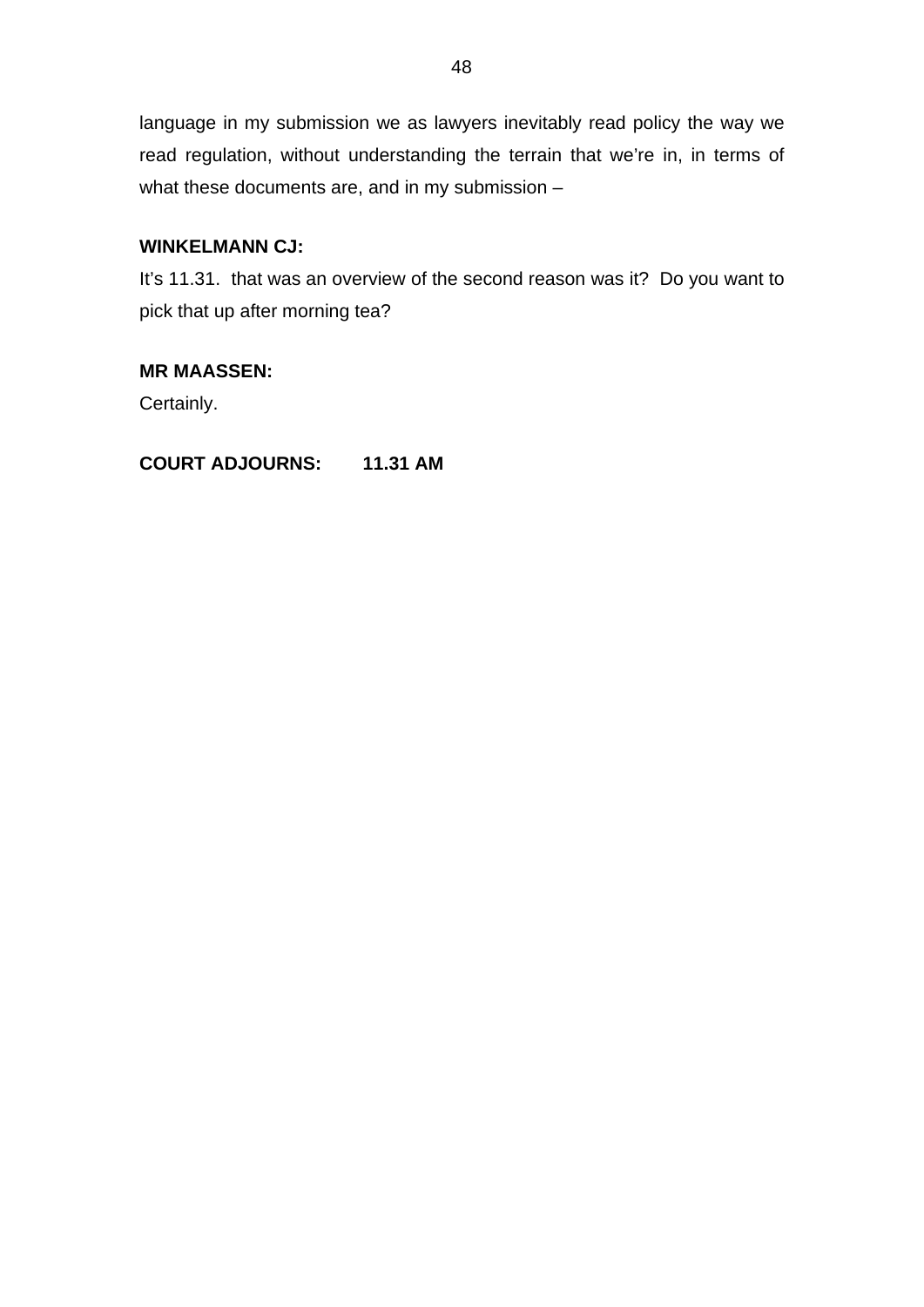# **COURT RESUMES: 11.51 AM**

## **WINKELMANN CJ:**

Mr Maassen.

## **MR MAASSEN:**

Yes, thank you, your Honour. So I'm now going to just briefly summarise the hallmarks of what I call the constraining theory which is that policies are different in effect, function or application to rules in that they are not determinative but constraining. They are an input into a discretion, a rule is not and a rule has explicit confined exceptions. A policy is an input to a discretion where exceptions are developed in the context of the matters relevant to those discretions.

The second feature is that the statutory discretions where policy is applied which provide by their nature a scope for choice cannot be constrained in a way to effectively fetter a statutory discretion.

## **WINKELMANN CJ:**

Now are you in your submissions somewhere?

## **MR MAASSEN:**

This is just a summary of the general concept.

And while not rules, the force of policy is intended to shape outcomes and ensure regional consistency and therefore to have legal force. Therefore the provisions of the NZCPS must be correctly interpreted. The provisions must be discriminated amongst each other for their respective constraining force and weighted appropriately. So the constraining theory fully accepts the legal force of policy and the need for them to be appropriately reconciled.

The fourth feature is that implicit in the existence of choice is that policy is an input into decision-making, not determinative.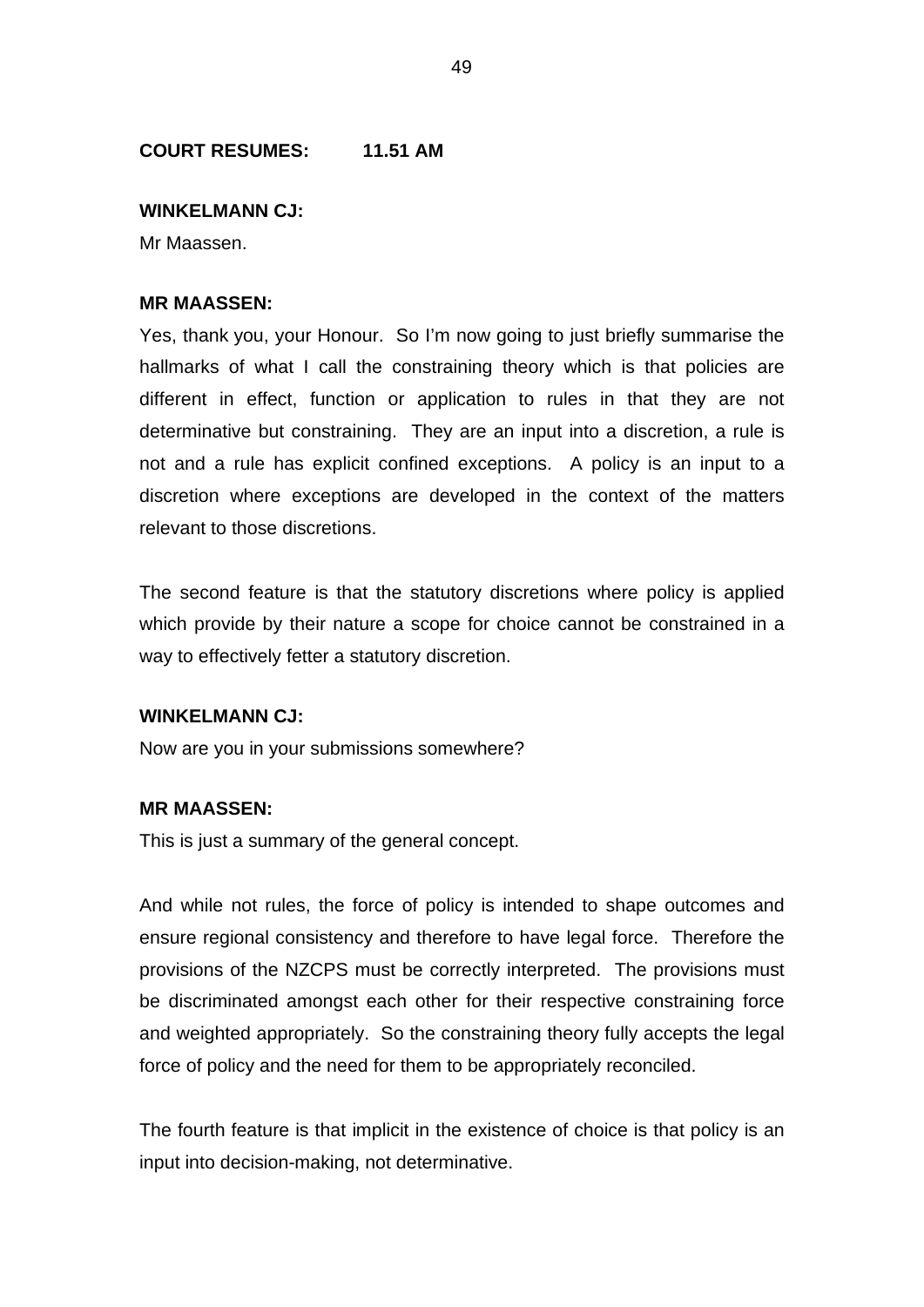## **WILLIAMS J:**

What do you make of Policy 29 then?

# **MR MAASSEN:**

There are some minor exceptions about implementation. If I could just bring up 29. The Court noted that some policies sort of operate like rules and are provided for in the statutory scheme and they are around implementation. So Policy 29 is an example of that.

# **WILLIAMS J:**

It's a straight direction.

# **MR MAASSEN:**

It's a straight direction.

# **WILLIAMS J:**

It reads like a rule.

## **MR MAASSEN:**

It does read like a rule, I agree with that, and you'll find in the National Policy Statement for Freshwater Management a direction for councils to immediately introduce a policy. So those have that character and the point I think the Supreme Court was making is you can't generally say: "It's a policy, therefore it never operates like a rule," because there are some that have that real character in this framework, and I fully accept that. I'm just simply submitting that in this context the avoidance policies are more directive but they don't have this character which is essentially an implementation direction. So no, I fully accept that there are exceptions to that general proposition.

## **WILLIAMS J:**

Is it possible to say that because  $-$  is it section 55 or 57 that specifically provides for such directions by policy? I can't remember which one it is but one of those two – that that's where it's in those circumstances that policies are rules but not otherwise?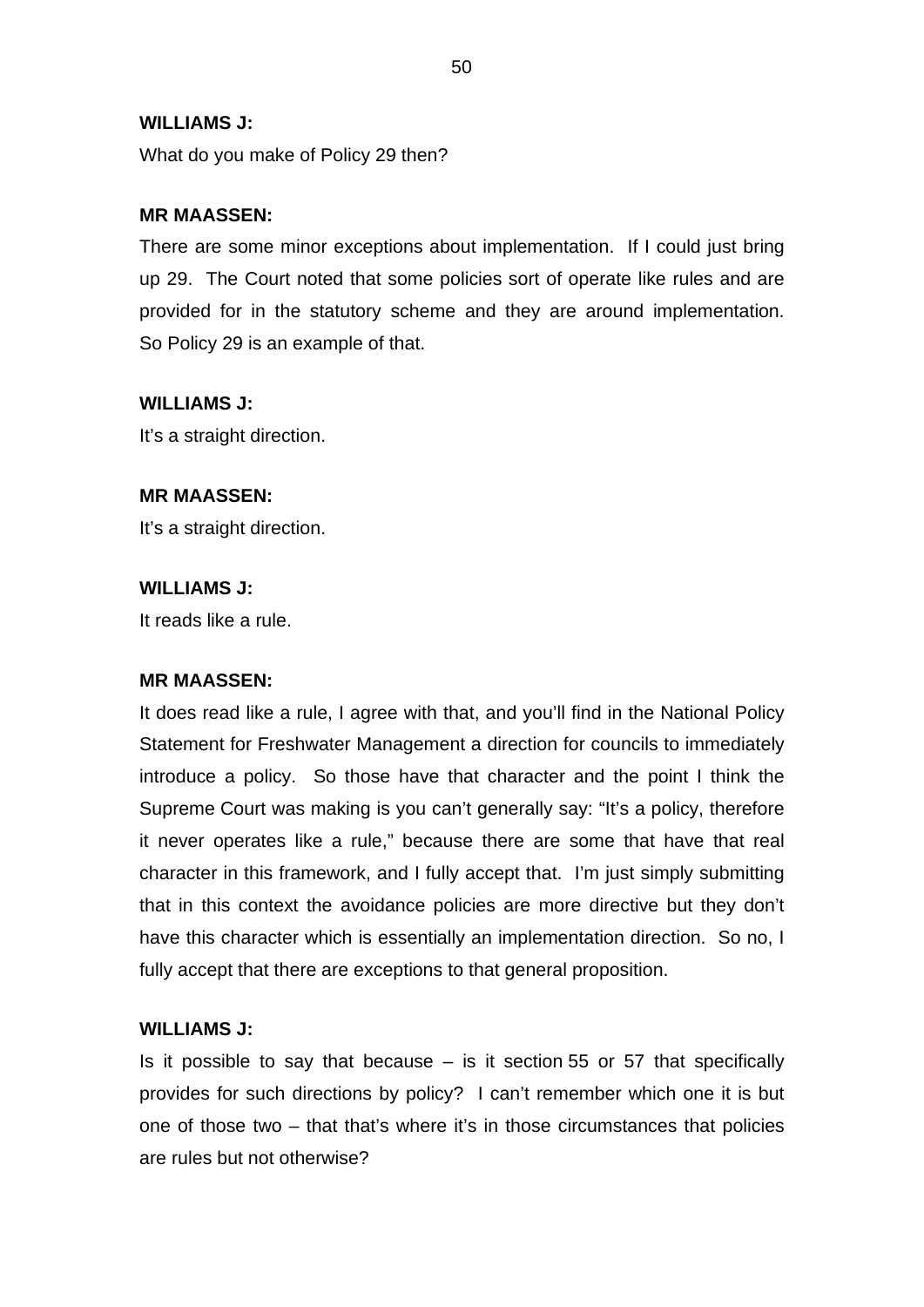Yes, I think the reverse applies, that those are exceptions that prove the rule that they don't operate like rules, I guess is what you're saying, and I definitely think you can draw that inference, that they are specifically provided to have a different effect than the normal class of objectives and policies, and so I have put them in a separate class in terms of my submissions.

So in these two competing theories each party or each group claims to be following faithfully *King Salmon* and that is because there is some language that supports the constraining theory and there is some language that supports the definitive theory, and my argument has been that where it's been in support of the definitive theory it's because the Court is addressing the specific situation of the policies and circumstances before it in that case. So there was a clear yielding of Policy 8 to the avoidance policies and it was very clear that something had gone wrong here through the reasoning to give precedence and that mechanism was the overall judgment approach. But in my submission there are other parts of the decision that clearly support the view that the constraining theory is correct, and I just wonder if I could briefly take you to the key passages that I think in that judgment support the constraining theory?

So if you could bring up *King Salmon* which is in the fourth respondent's bundle as item 4 and turn to paragraph 142. So the first point is the top sentence in the second page is highlighted and it's the acknowledgement that there is a distinction between objectives and policies and an enactment, and in that context I think his Honour is referring to both regulation and statute. So that's the first explicit acknowledgement that there is a difference.

# **GLAZEBROOK J:**

Sorry, whereabouts are you?

# **MR MAASSEN:**

The top of the second page that reads: "The same might be said of the NZCPS. The NZCPS is, of course, a statement of objectives and policies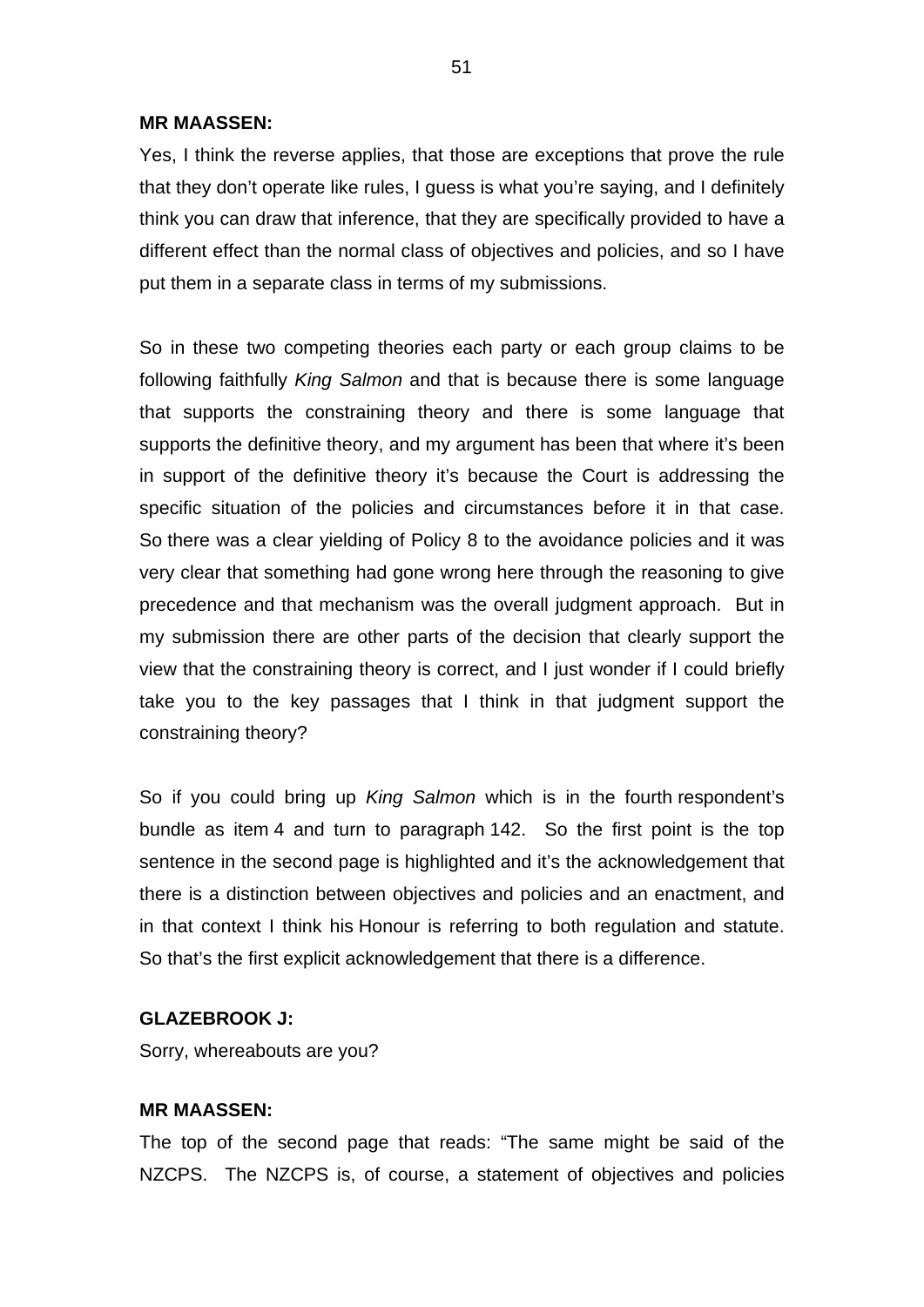and, to that extent at least, does differ from an enactment." So it's about half way down 142.

The next passages that I want to refer to are 91, and this is where the Court recognises considerable choice for councils in how they formulate new objectives and policies to implement the NZCPS, and the point they make is that the policies are variable in their strength and therefore different in the degree of choice or flexibility that is allowed, and the constraining theory absolutely accepts that position.

So the statement: "Of course, scope is not infinite," is a deliberate statement because that's exactly what the overall judgment theory posits, that the choice is infinite, and so the Court is squarely there, recognising what I call scope for choice constrained by the directive strength of policy.

If I turn to 127, the highlighted passage is at the end of 127, the Court is really saying these differences again in directive strength directly impinge on the degree of flexibility and scope for choice in the discretion.

Finally, 152, the sentence, the fourth sentence: "As their wording indicates, particular policies leave those who must give effect to them greater or lesser flexibility or scope for choice." There's no suggestion that these are not policies but in a sense determinative, and so in my submission that's consistent with the theory and the next point is that the Court recognised that there could be exceptions, and I refer to paragraphs 126 and 129, and one of those, of course, is where there is a tension or conflict between provisions. So at 126 the Court agreed with Mr Kirkpatrick that all these policies were not inevitably in conflict, they had to be reconciled in some way, and the constrained theory absolutely says you have to go through a reasoning process of identifying this precedence. But then at 129 the Court acknowledges that there will be circumstances which they predict to be infrequent, where those conflicts can arise, and the key sentence that I want to draw to your attention is the one that starts: "But we consider that this is likely to occur infrequently, given the way that he various policies are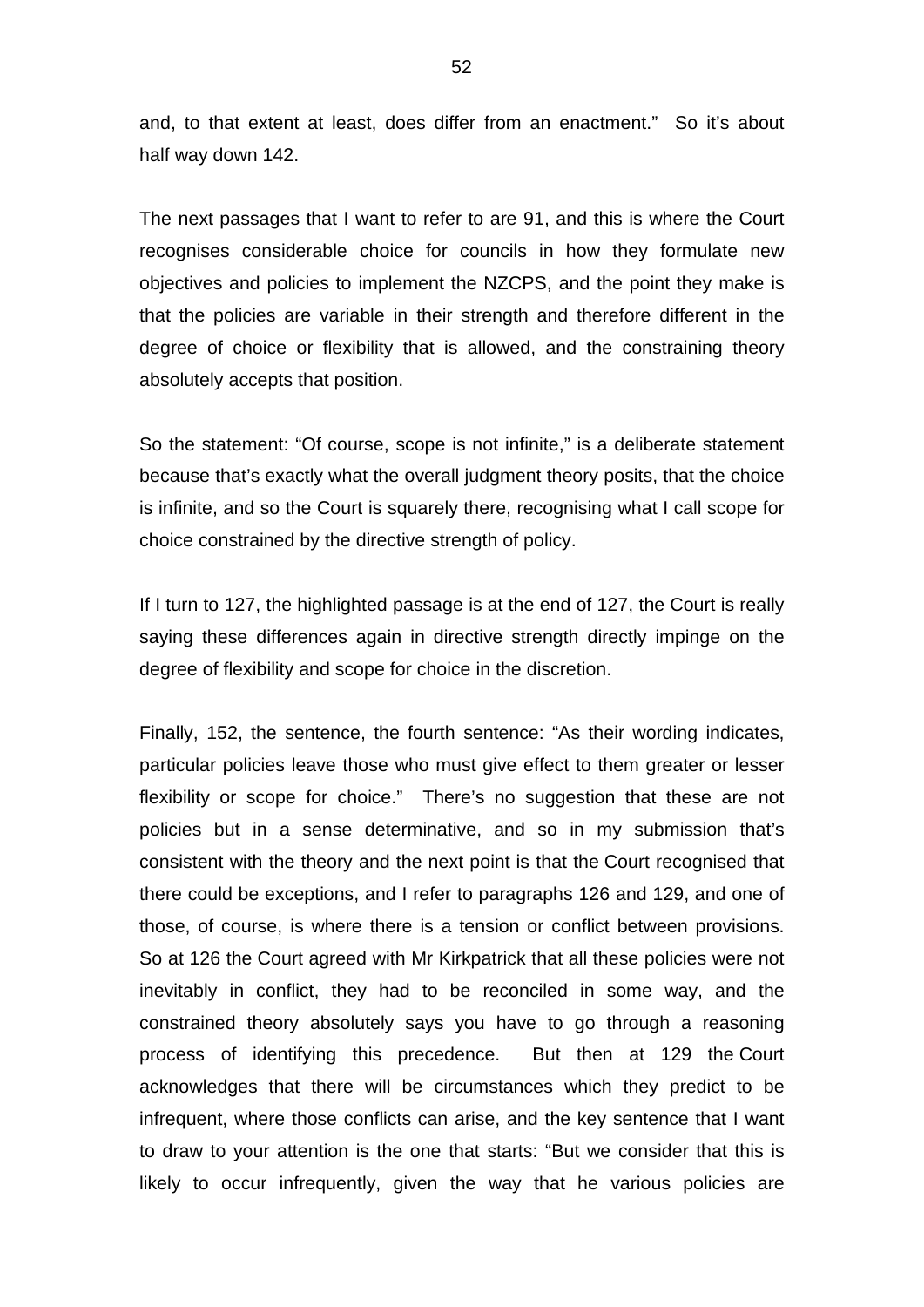expressed and the conclusions that can be drawn from those differences in wording." The words that I want to emphasis is "and the conclusions that can be drawn from those differences in wording".

And the question is, really, EDS has put, is can you reliably conclude from the subtle differences in wording between the avoidance policies and Policy 9, that this avoidance policies were absolutely in any circumstances to prevail, and in my submission, you can't draw that conclusion from reading the whole of the NZCPS as a whole. So that is not a reliable conclusion. However, as the Court demonstrated very powerfully in *King Salmon*, you can draw the reliable conclusion that allowing for an enabling aquaculture in appropriate places would yield to the avoidance policies because they are inappropriate, and so I don't think it necessarily follows that you have to have this competition to see whether both policies that are in play have the absolute same constrained strength. It's about what reliable conclusions can you draw in the event of a conflict in the circumstances that you're presented.

Finally, at paragraph 129 again, his Honour talks about weight. He says moreover those expressed in more directive terms will carry greater weight. That's not the language of definitive determination and 141 also frames the argument in terms of weight. The last sentence is: "The contested issue is, then, not whether policies 13 and 15 have greater weight than other policies in relevant contexts," and I emphasise those words, "but rather how much additional weight." And in my submission the word "in relevant contexts" somewhat mollifies the language where when his Honour is talking about reconciling, it's a purely textual reconciliation, as opposed to an eye to also the context in which you sit.

So in my submission *King Salmon* does provide support for the constraining theory and the reason I raise that is because when the first application for leave was made his Honour Justice O'Regan said, I was trying to overturn *King Salmon* and in my submission I said, no the decision is just trying to be correctly applied in a different context, and in different circumstances, and it's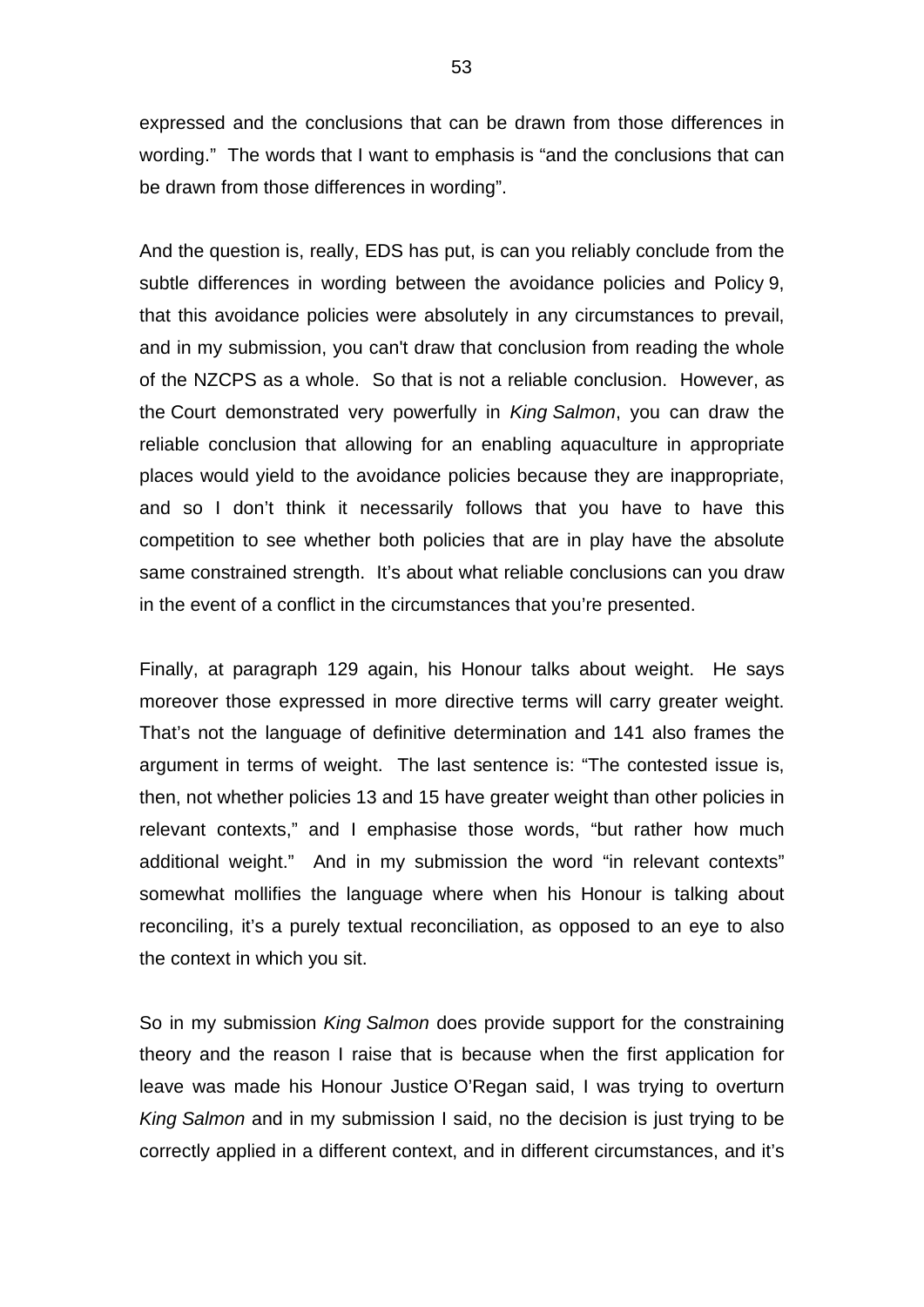definitely not that agenda as I understand it. I think it can be reconciled with the theory I'm advancing.

I wanted to then show that the Supreme Court's approach in *King Salmon* has a family resemblance to some of the UK authorities, and I appreciate it's a different statutory context but those authorities do sympathetically correspond to some of these statements by the Supreme Court in *King Salmon*. So if I could bring up the *Hopkins Homes Limited v Secretary of State for Communities and Local Government* [2017] UKFC 37, [2017] 1 WLR 1865 decision, which is in the authorities bundle, I think it's item 16. This is, I'm at page 1877. This is a decision of Lord Carnwath in the Supreme Court, and at page 877.

# **WILLIAMS J:**

Of the bundle or the report?

# **MR MAASSEN:**

Of the report.

# **GLAZEBROOK J:**

Can I just say, which authorities are these?

# **MR MAASSEN:**

These are the authorities that were added to the drop box by Mr Anderson, and it's simply in a folder called authorities, and they were supplied with a memorandum explaining that we had done some comparative law assessment that had picked up these cases.

# **WILLIAMS J:**

Yes, that's the third one in the drive.

# **GLAZEBROOK J:**

I'm just trying to locate them. Thank you. Located.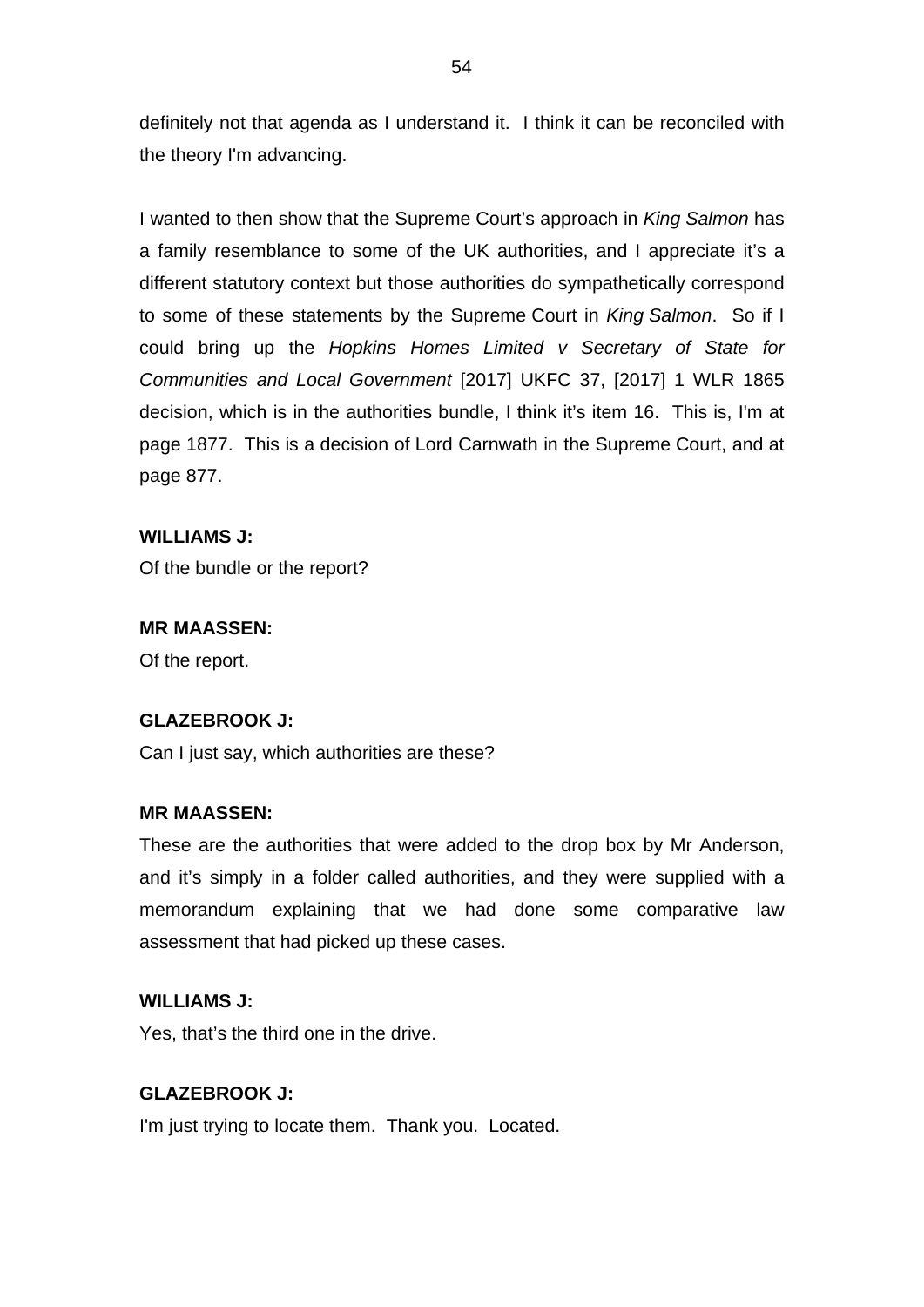So what I have up on the screen is a quote directly from that judgment which is quoting Lord Justice Reed in the *Tesco Stores Ltd v Dundee City Council* decision, and if you get a chance to read that, that is entirely, in my submission, consistent with *King Salmon* and the idea that policy is intended to constrain decision-making and to incorporate some degree of consistency in decision-making by the parties that are responsible to apply the policy, but it goes on to say that these input into discretionary powers where some degree, some measure of flexibility is to be retained, and in my submission that is entirely consistent with his Honour Justice Arnold's decision in *King Salmon*.

Finally I just want to refer you to two, three passages actually, from the *City & Country Bramshill Limited v Secretary of State for Housing, Communities and Local Government* [2021] EWCA Civ 320, [2021] 1 WLR 5761 decision, which is a decision of the English Court of Appeal, and the first point I want to make is that that decision recognises the existence of exceptions that emerge from policy, and if I could ask you to go to page 5779 to explain this case. So the statutory setting for this policy is identified at paragraph 57 of the decision. So this is a particular or special regard provision to policies that are created under that regime. Then on page 5781 is the policy that is in question and it's in capitalisation at roughly A to B, and if you read that policy you'll see that it is extraordinarily directive around protection of heritage, and if you go to 5788 the Court makes the point that, at paragraph 78, that cases will vary and, for example, addresses situations where that variation may be important, and importantly I draw your attention to the last sentence which is not that the benefits of, say, a work would sustain heritage in the location and therefore outweigh those benefits, which is something Justice Arnold dealt with in his exceptions discussion, you know, it could actually improve natural character, his Honour there is saying, actually, benefits of a different kind which have no implications for the heritage asset must be, may be weighty enough to outbalance the harm, and so there is this way in which policy can yield to other policy or other circumstances depending on the facts of the case.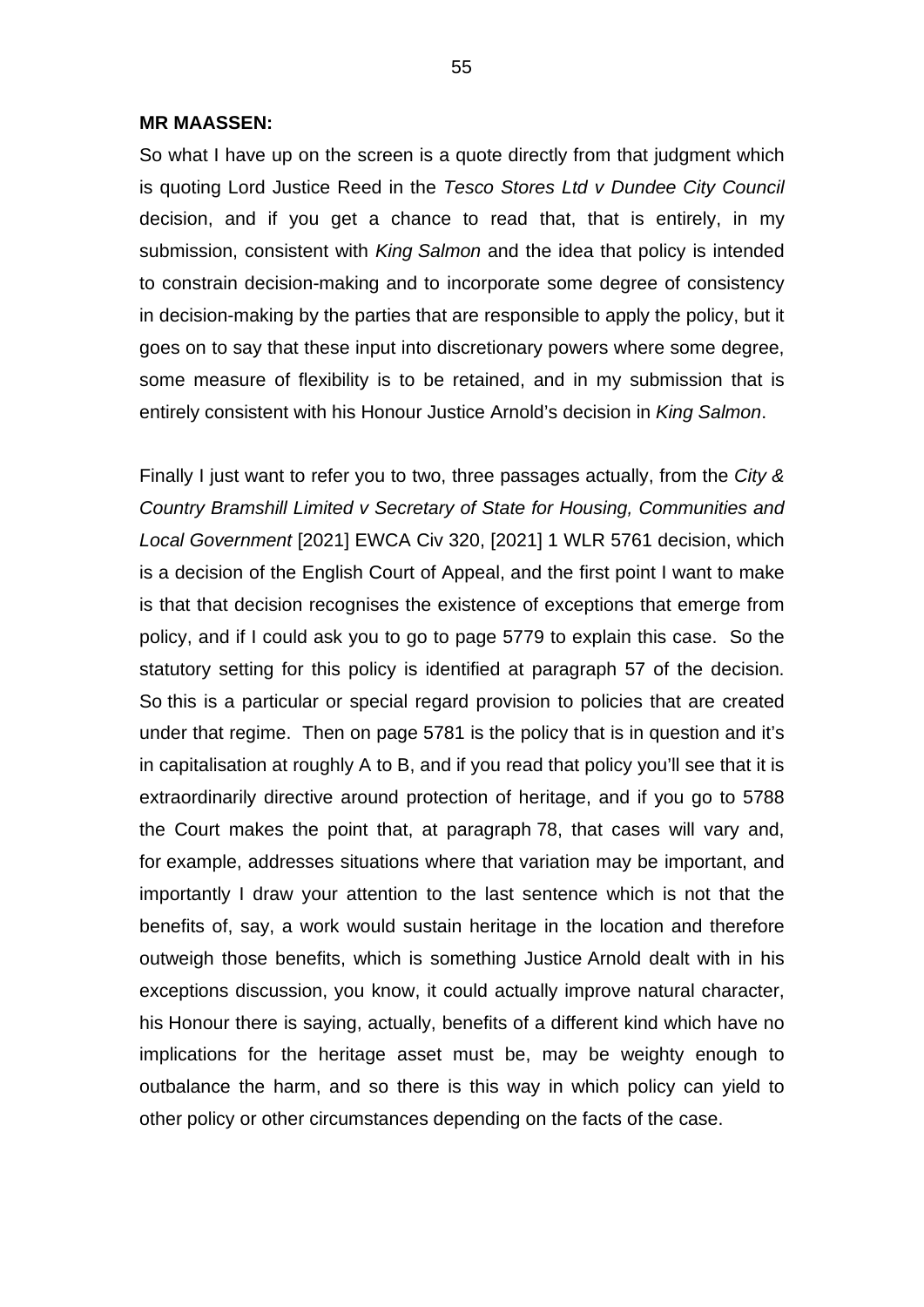Finally, if you could go to page 5772, there is at paragraph 28 a general statement of principles that in my opinion the Court should reflect on as having some relevance to getting the balance right in terms of the basis for your intervention.

Now in the English experience, intervention only occurs in a *Wednesbury* sense and I'm not advancing that as the position, only position in which you could intervene in respect of determinations of this character because my submission is the Supreme Court was right in *King Salmon* that the implementation obligation itself has boundaries that are different and tighter than *Wednesbury* but I am making the submission that when the Court says: "We will not be drawn into an unduly legalistic approach," the reason is that if the approach is one purely that is interpretive and not contextual to the circumstances of the case that is exactly the cul-de-sac in which you will be driven, and the Courts have been repeatedly resisting that in England.

So in my submission it's not on all fours but there is useful indications there about why you should support the constraining theory as I have formulated it.

Then I want to talk about why, in my submission, this constraining theory is valid based on an interpretation of the New Zealand Coastal Policy Statement as a whole, and so what I would like to do is to pull up the New Zealand Coastal Policy Statement which is in the case 301.151 and look briefly at Policies 11 and 15.

Now these avoidance policies all start with "to protect" or "to preserve" something. That's their fundamental goal and then they have a sequenced analysis of avoidance, full avoidance for very special natural resources and then avoid significant effects on the second tier of resources, if that makes sense. That's deliberate because it's trying to be more directive in terms of the policy regime.

But if you turn to Objective 6, this objective makes an important point in the first bullet point because this is the enabling objective. It says: "The protection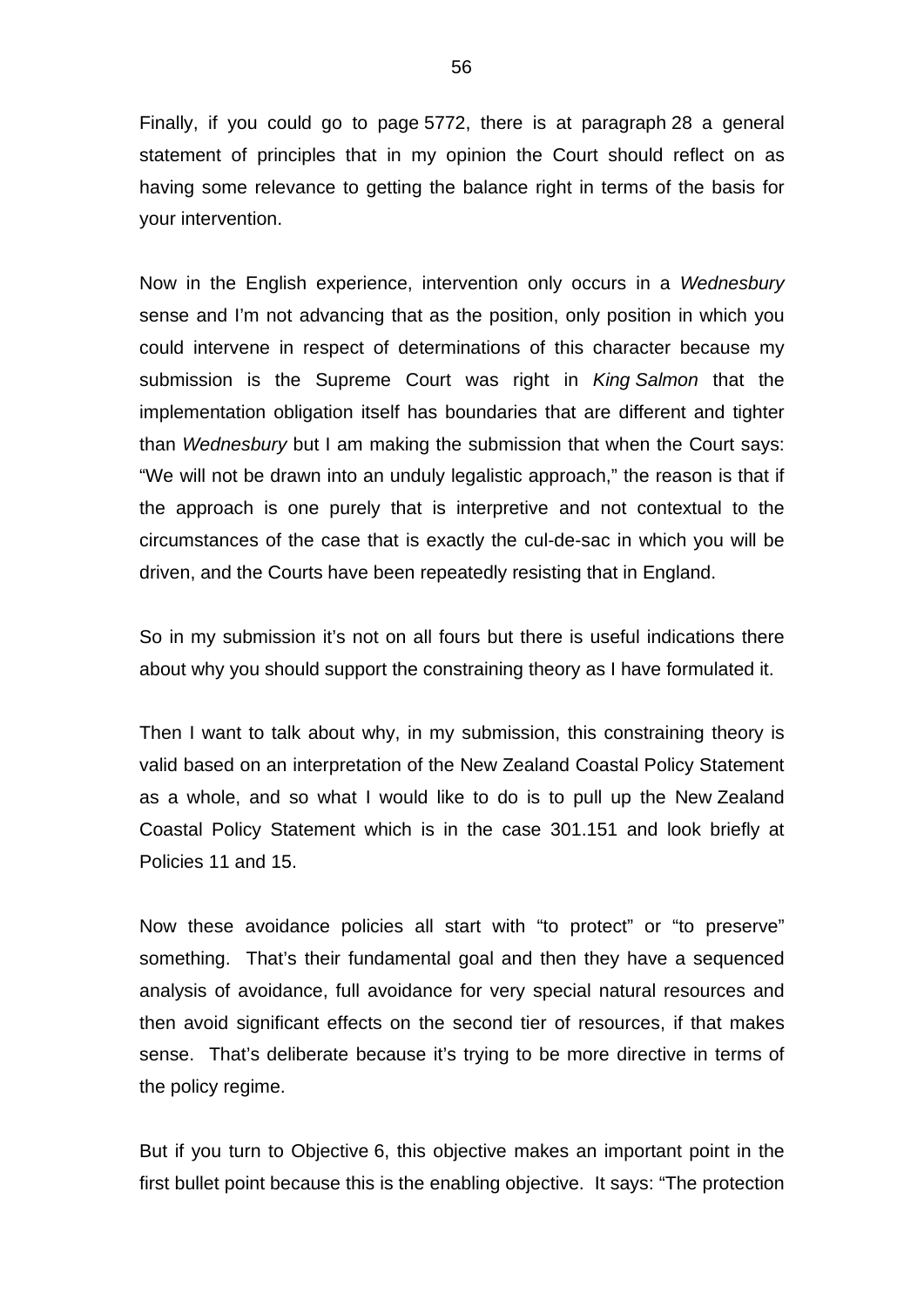of the values of the coastal environment does not preclude use and development in appropriate places and forms, and within appropriate limits," and the idea of "appropriate limits", in my submission, is because the maker of the statement is anticipating that the limits will be set down this system, down in the regional plans or ultimately in decision-making, and so to say that the avoidance policies are bottom lines when this objective is identifying the possibility of setting appropriate limits, in my submission is not a fair reading, so you cannot read it as absolute avoidance, and to support that – and I emphasise the word "appropriate" because it comes up a lot in this statement.

If you look at Policy 1, the policy acknowledges as the first policy right off the bat, Policy 1(1), that the extent and characteristics of the coastal environment vary from region to region and locality to locality; and the issues that may arise have different effects in different localities. So that's an acknowledgement that the maker has not got all the information to make a full evaluation of how these policies are intended to land in lower order instruments.

Finally, Policy 7 which is the crucial strategic policy statement which the Supreme Court emphasised heavily in *King Salmon*, the Regional Council is to consider how and where to provide and what activities and forms of subdivide, use and development are inappropriate and may be inappropriate without consideration of the effects through a resource consent application. Where you are dealing with a predictive situation here, which is what will the Ports needs be, and you cannot define those or set those and balance those appropriately, what his Honour, Judge Jackson, said is this is one of those circumstances that is appropriate to have determined in a resource consent but we can't just simply shunt it down there; we have to set a policy framework that is more specific to guide the exercise of those discretions, and in my submission that was grappling with the issues at a regional scale which was the Court's job, and, secondly, in subparagraph (2) of that policy, again it's requiring regional policy statements to identify the resources and values and specify acceptable limits to change, and so this is the work, in my submission, of the more particular regional instrument. So in my submission none of these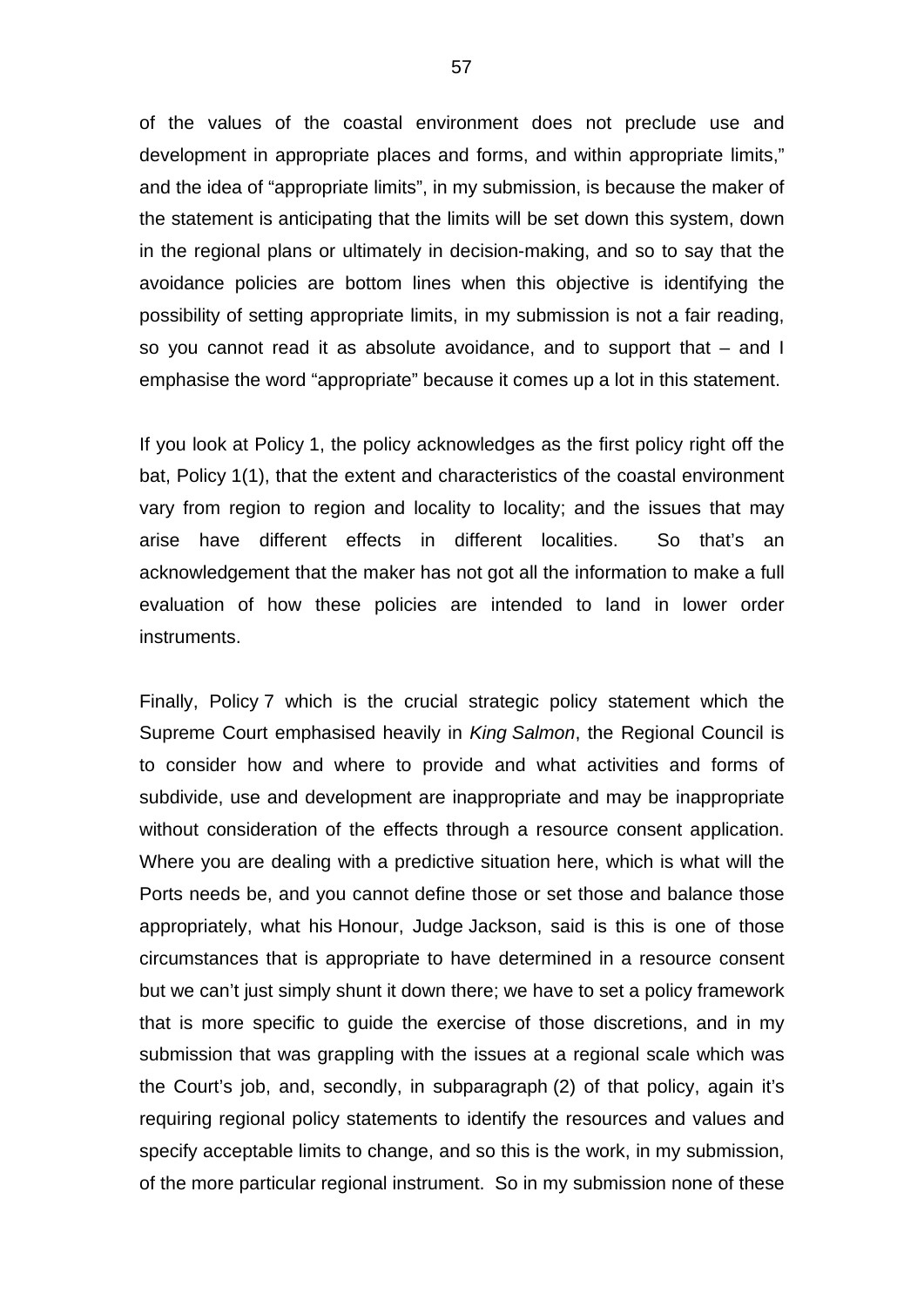provisions are made subject to the avoidance policies and so in my submission there is scope for choice and strategic planning.

The second context I wanted to put for the constraining theory is the importance of scale at which an assessment is made in the formulation of policy, and the constraining theory fully accepts the NZCPS is a comprehensive and more detailed picture of sustainable management priorities compared with Part 2 but it is not acknowledged to be fit for purpose at the regional scale. In my submission the machinery and the requirement for regional plans and the evaluative tools that are contained within that machinery point to the fact that the NZCPS is neither sufficient or complete in terms of reconciling or resolving these issues, and in my submission the mechanism in section 61 in particular points to the fact that Parliament did not regard the NZCPS as the final word in terms of resolving these issues.

The other point that I made in my submissions was referring the Court to the Ministerial Record of Reasoning and that is –

#### **WINKELMANN CJ:**

Just a moment. So you're saying the mechanism in section 61 of the RMA points out that Parliament didn't regard – can you just repeat that submission?

#### **MR MAASSEN:**

The provisions of section 61 which describe how you go about making a regional plan or regional policy statement say in accordance with the NZCPS Part 2 and section 32, and that's the mechanism and that is intended to operate to produce…

## **GLAZEBROOK J:**

Can we perhaps get it up please.

#### **WINKELMANN CJ:**

If this submission at all important, Mr Maassen, it's just that you went quite fast past it and I didn't have time, my slow brain.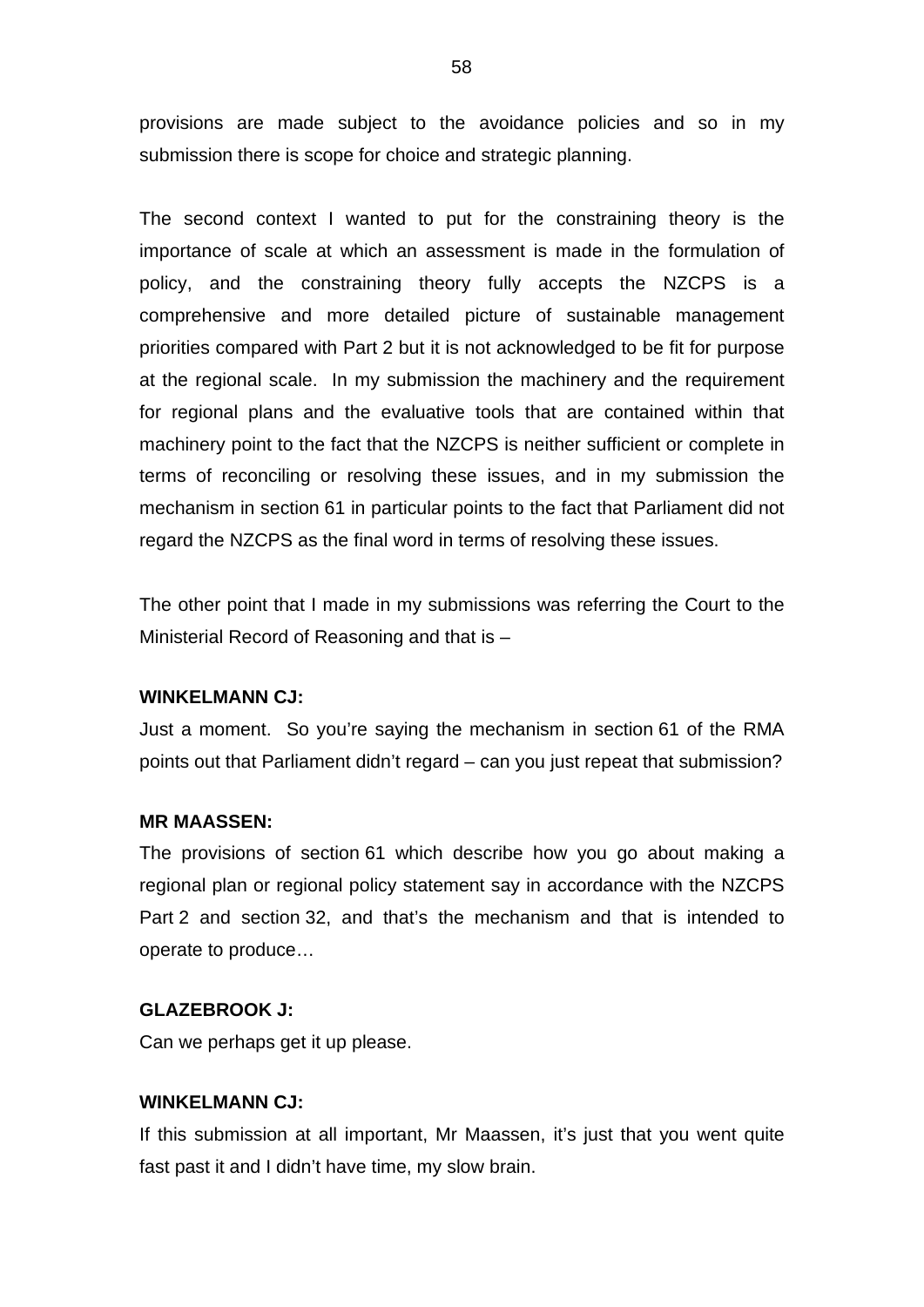I'm sorry, section 61, if you bring it up, there is two provisions in play here. There is 61 and 62 and 61, in my submission  $-$  so 62 has the implementation obligation and 61, in my submission, describes the methodology for decision-making, and subsection (1) requires you to prepare and change a regional policy statement in accordance with your functions, the provisions of Part 2, an evaluation report in section 32, the obligation to have particular regard to that report in section 32, and a national policy statement. Now in my submission the implementation obligation in section 62(3) is doing a different job. It is setting –

## **GLAZEBROOK J:**

Can we please bring that up.

#### **MR MAASSEN:**

So that provision is telling, explaining what has to be – sorry, just track up to the start of 62. The marginal note says "Contents of regional policy statements." So this is not a provision which is describing the methodology for assessment, and section 62(3) contains the obligation to give effect to the New Zealand Coastal Policy Statement, and I accept the proposition in *King Salmon* with respect, that it is intended to have constraining effect, but it's location in this provision, as opposed to section 61, is deliberate, and in my submission it is intended to both constrain and deliver an outcome. But you have, you can't see section 61 as the methodology as being implicitly or by its nature in conflict with 62. So undertaking the process in 61 doesn't always produce an outcome if you have different objectives and policies to the NZCPS to non-implementation. The implementation obligation sets a boundary –

#### **GLAZEBROOK J:**

I think you're going to have to go over that again because I don't quite understand –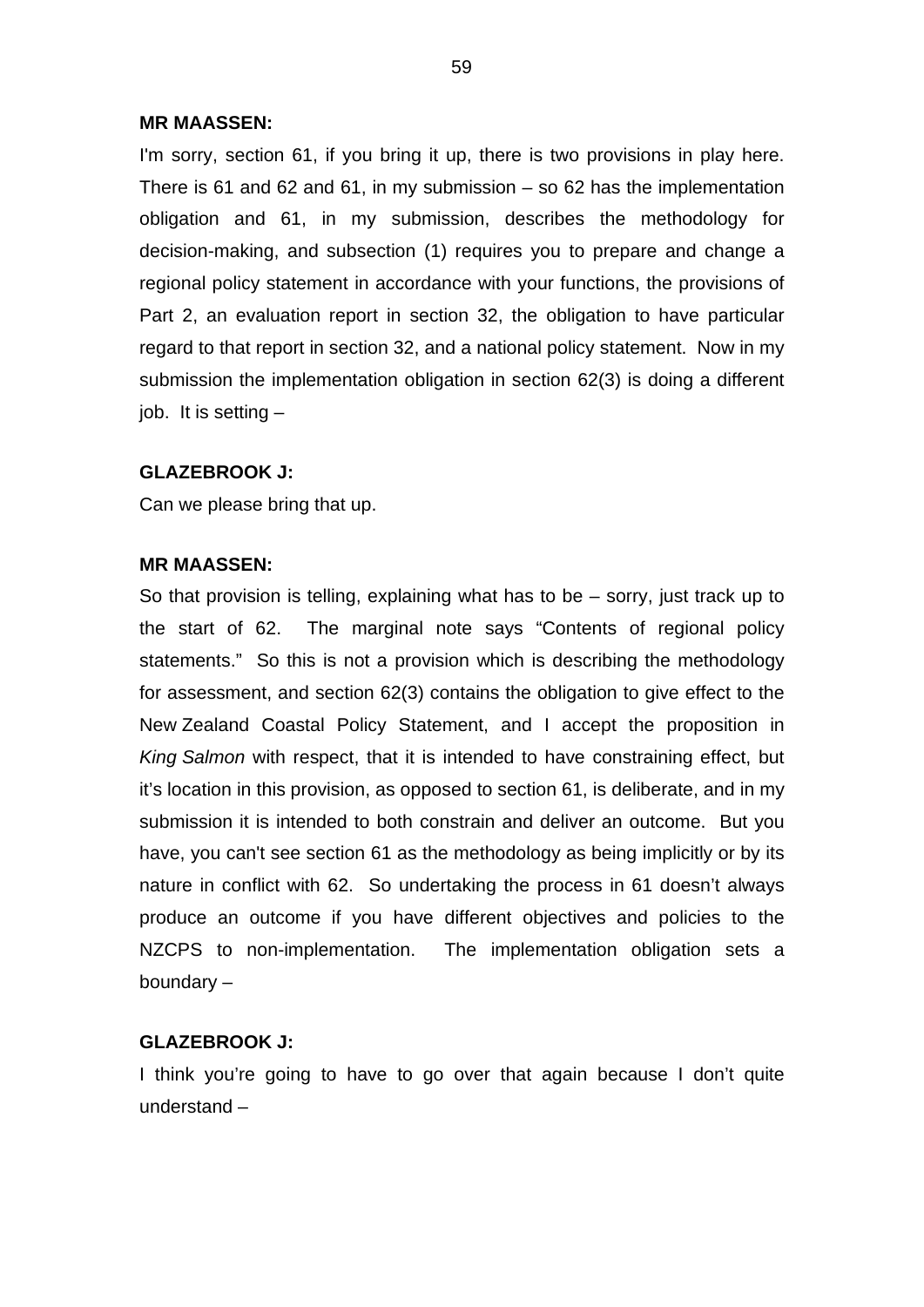# **WINKELMANN CJ:**

Perhaps you should begin by telling us where you land with this statutory interpretation argument, and then go backwards from that.

# **MR MAASSEN:**

So if I could just answer that question by just quickly taking you to section 32 because it explains how I land.

# **WINKELMANN CJ:**

Okay.

# **MR MAASSEN:**

So section 32, which is mentioned twice in section 61, describes your task of setting new objectives and new policies. So the point is the statute is anticipating in the regional plan not a facsimile of the New Zealand Coastal Policy Statement.

# **WINKELMANN CJ:**

Whose task was this?

# **MR MAASSEN:**

Section 32(1)(a) and (b), and point is that you are going to get new objectives and policies in a new plan. Now if a facsimile, if what was intended was a facsimile of the New Zealand Coastal Policy Statement, that wouldn't make any sense, and so there is an evaluative exercise, and section 32 is mentioned twice in section 61(1). So my proposition is that you, the methodology for arriving, for going through your reasoning process, is set in section 61, but you're obtaining quidance from section 62(3), which is a constraining force on your choices. So it's trying to reconcile 61 with 62 because they sit in different places, they do different things.

# **ELLEN FRANCE J:**

So what does that mean in a case like this one?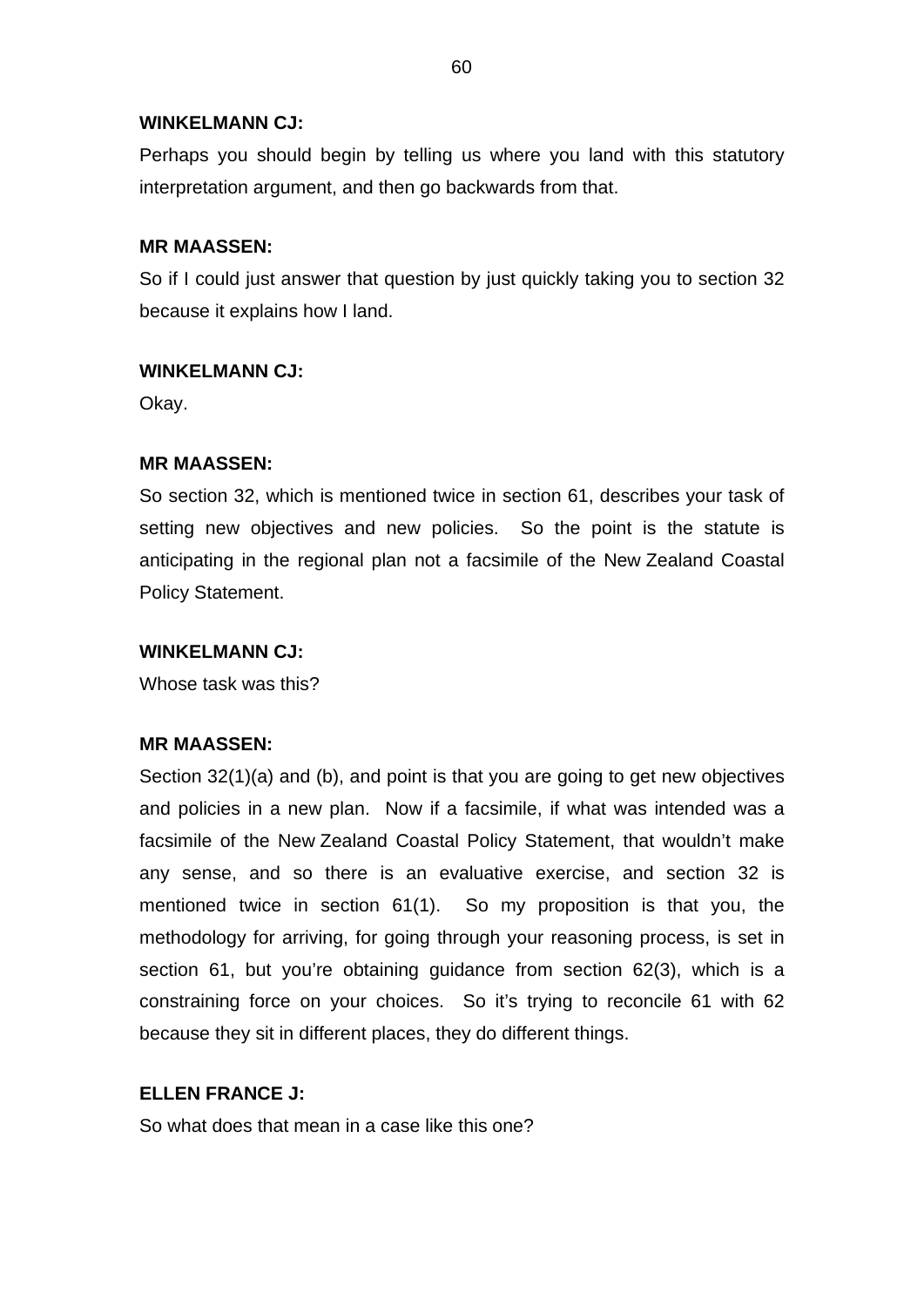Well what it means is that you simply don't parrot an avoidance policy like Policy 11 or Policy 13, and follow it slavishly. What is anticipated is an evaluation under section 32 and a new set of objectives and policies, and the question is, have you complied with the implementation obligation, and if that is, the test of that is, have you literally followed the words of the policy, then the answer is no. But then if the answer is no there's something, there's a scope for choice here through the process in section 32 and section 61, then the question is, what is the ambit of that choice.

# **WINKELMANN CJ:**

So is your point as you go down the hierarchy you're actually, it is, you're not required to parrot the words of the Coastal Policy Statement as you set out but rather you're allowed to, by applying them to your particular local circumstances, make choices and have those choices reflected in your policy?

# **MR MAASSEN:**

Correct, and evaluated, and I'm sorry I couldn't say that –

# **GLAZEBROOK J:**

Although how do you comply with 62(3) if you're making choices that actually are totally against the Coastal Policy Statement, because you're going further than Port Otago because Port Otago says the choices are only at the stage where you can't reconcile and then you work out how you reconcile in particular circumstances, and I think they would say as well, or accept, that it's relatively difficult to do so in the abstract, at the regional plan level.

# **MR MAASSEN:**

Yes, so I slightly depart from Mr Anderson on that –

# **GLAZEBROOK J:**

Well rather largely depart I would have thought but.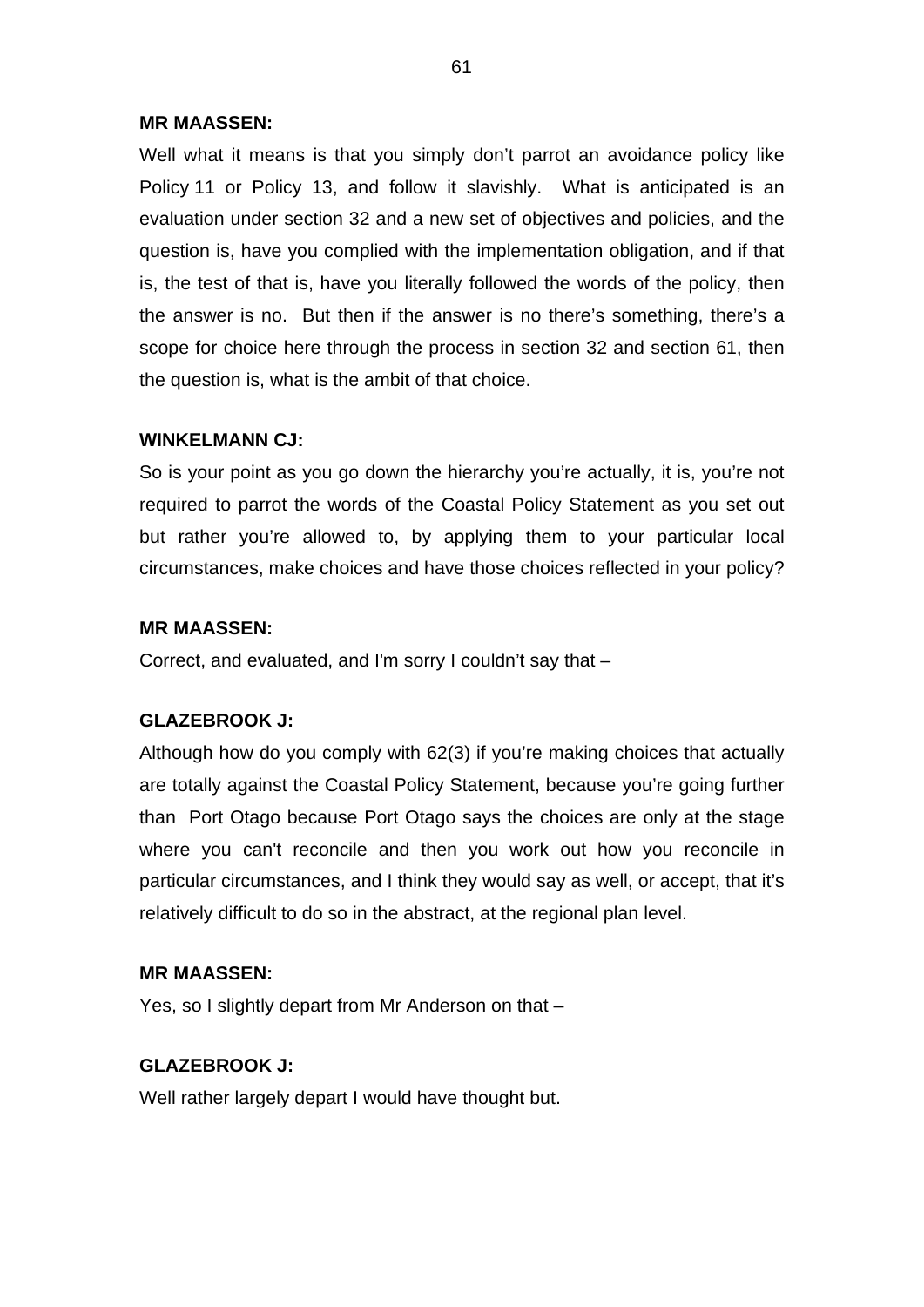Well, no, I guess what I mean –

## **GLAZEBROOK J:**

But maybe you can just explain how you reconcile it with 62(3)?

## **MR MAASSEN:**

Yes, so if I just explain where the difference lies. So as it relates to Policy 9 and the avoidance policies, the position is as expressed by your Honour this morning which is there is a conflict. There's a very real conflict based on a proper reading of both. But, for example, Policy 6 talks about infrastructure, and it is in no way, if we just pull up the New Zealand Coastal Policy Statement, Policy 6, that is in no way as strong as the Policy 9.

So, for example, Policy 6(b), and my submission is that not all infrastructure, public infrastructure is the same, and some public infrastructure may actually be more important than a port, and very important to provide for people. Now the words here are less strong than Policy 9, but if the circumstances of the case were sufficiently strong, the submission is that the avoidance policies could yield, so that it is a combination of both wording and circumstances, and that's the evaluative exercise that, in my submission, section 61(1) requires in part through section 32. So to answer your question, how do I reconcile that with the implementation obligation, my submission is that the implementation obligation requires you to recognise and accept the differences in the wording and the fact that in ordinary circumstances the avoidance policies would prevail, and then demonstrate by a fully reasoned process why other incommensurate values in the particular circumstances of the case could overwhelm that, recognising that that would be an extremely difficult task, and all I'm saying is, I'm not comfortable with the proposition that this is a purely textual assessment because there will always be potential circumstances where this can overwhelm.

So that comes to the essential question which is, when does this Court intervene, and in my submission that comes down to the question of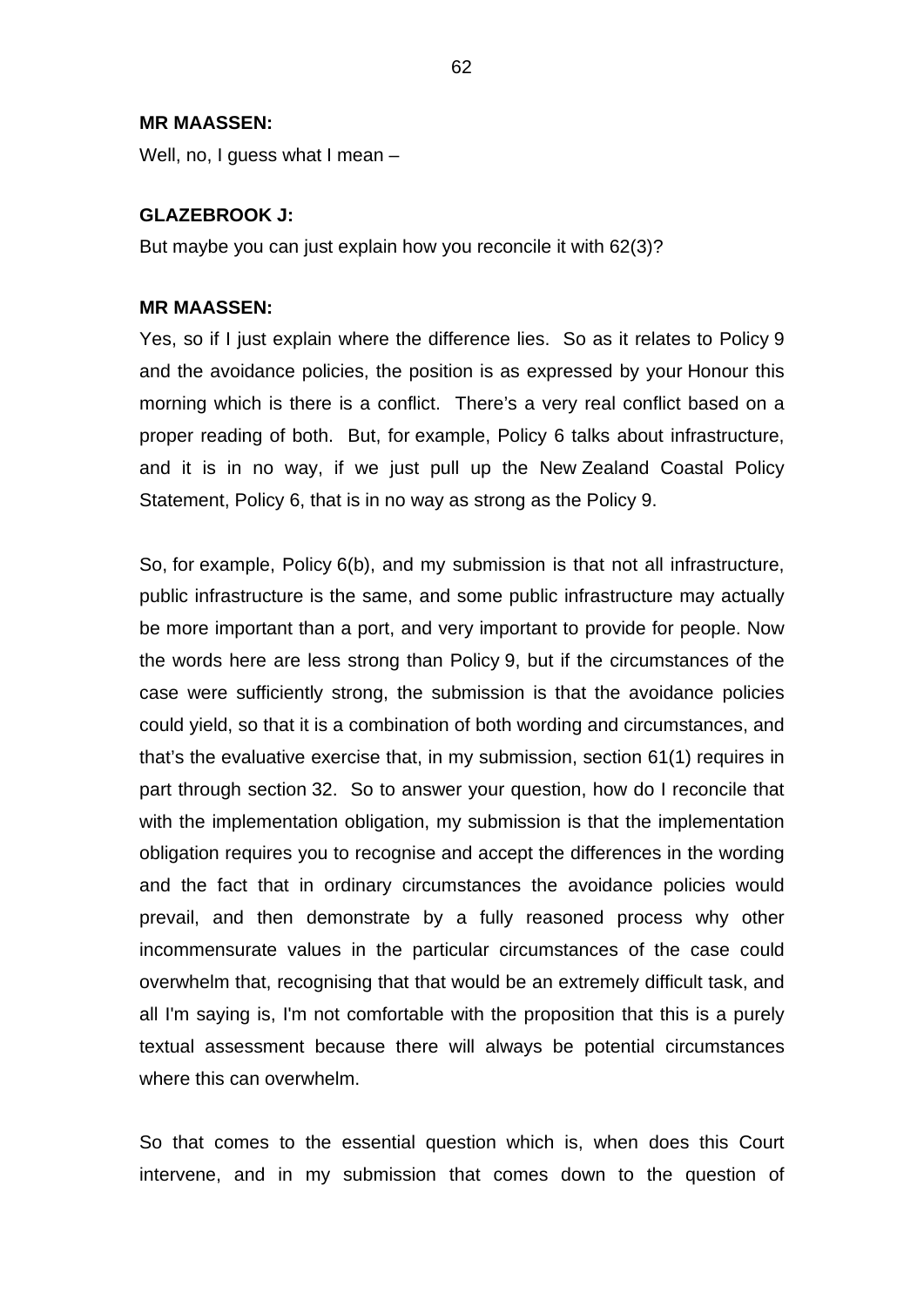appropriateness. Now I've been criticised by the Otago Regional Council for saying there is a circle of legitimacy but there is a boundary, as unworkable, and my proposition for that is appropriateness is defined in both section 32 and all of the New Zealand Coastal Policy Statement as a measure of the outcome, and in my submission it isn't a *Wednesbury* test, it's an appropriateness test and it can be judged just as the, and I'm slightly going off tangent here because in judicial review you have the innominate test which is "something has gone wrong here", and the *Wednesbury* test is no rationale authority. Well, neither of those are particularly definitive either, but my submission is that there is a boundary created by the implementation obligation but it shouldn't be judged by the language or the outcome in a particular case; it should be viewed at the regional scale, and in terms of that $-$ 

# **WINKELMANN CJ:**

Well, can I just ask you? So when you see the part from 112 to 115 I think where Justice Miller says, well, look, it's gone wrong here, because the Court has proceeded to fix quite firm rules in a situation – permissive rules – in a situation when it had factual uncertainty which kind of ties up with, in a different context, but ties up with your analysis, doesn't it, which is as you get more factually detailed the decision-maker has more room to make choices because they have the facts to make those choices? But they wouldn't, it would be beyond your circle of permitted choices to make those calls when you don't have the facts and that's what the Judge is saying, I think.

#### **MR MAASSEN:**

Absolutely, and so what I submit you can draw from section 32 and all of this elaborate procedure of the hierarchy is that Parliament intends a very reasoned approach, constrained by the direction of higher order policy but a very reasoned approach, and that requires consideration of the facts as well as the direction above, and my submission is that that leads you to a situation where you can, the senior Courts can supervise this implementation obligation as it effectively did in *King Salmon* and, with respect, correctly, in my submission. It doesn't get down the rabbit hole of textual arguments about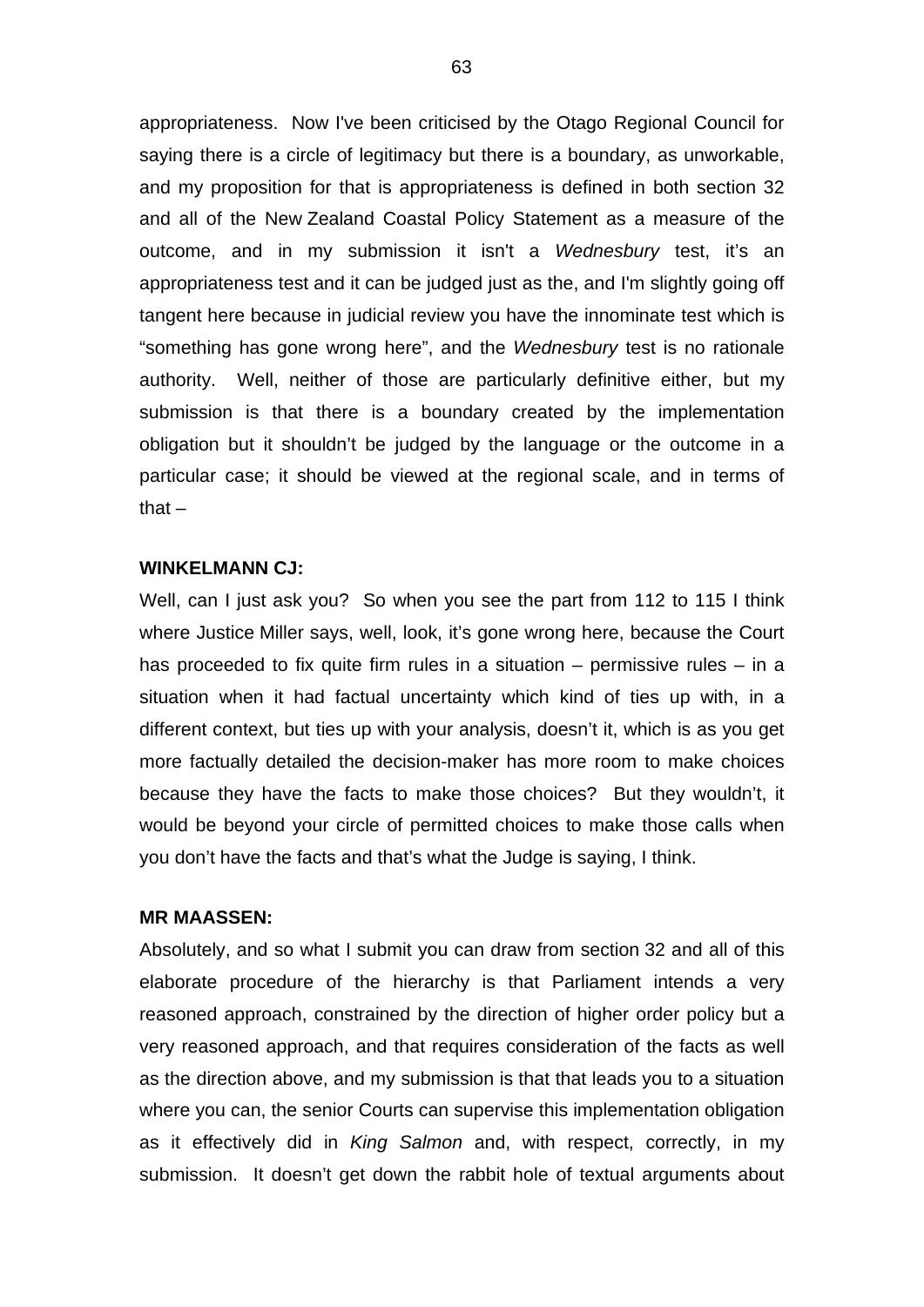whether something trumped this or whether this legally should be this because, in my submission, where this is heading is people are going to say, well, was that significant? Did they meet this policy because this policy is stronger? Was it significant? and then there's this very legalistic – and, in my submission, it's better to say that the senior Courts are intervening where the implementation obligation has not been achieved and the outcome is inappropriate in light of the constraining forces of the New Zealand Coastal Policy Statement, and that avoids the legalism that is the other alternative to the definitive theory, and so my submissions really urge the Court to think about what is the basis for your intervention and when are you going to intervene because the discussion which was had about the content of policy on an interim decision is effectively the Court reaching into and making regional policy wording that really hasn't been through the section 32 and 32A analysis which considers those things.

## **WINKELMANN CJ:**

Have you got some example of that occurring?

## **MR MAASSEN:**

Of the intervention by the Court?

#### **WINKELMANN CJ:**

Yes.

#### **MR MAASSEN:**

Well, I think *King Salmon* is the classic example but in section 293 the Environment Court has the explicit statutory power on appeals from plans to satisfy itself that –

## **WINKELMANN CJ:**

I was rather thinking about the decisions that were made in relation to the – no, it's just as part of  $-$  was that through the Coastal  $-$  was that through the review, Auckland plan review?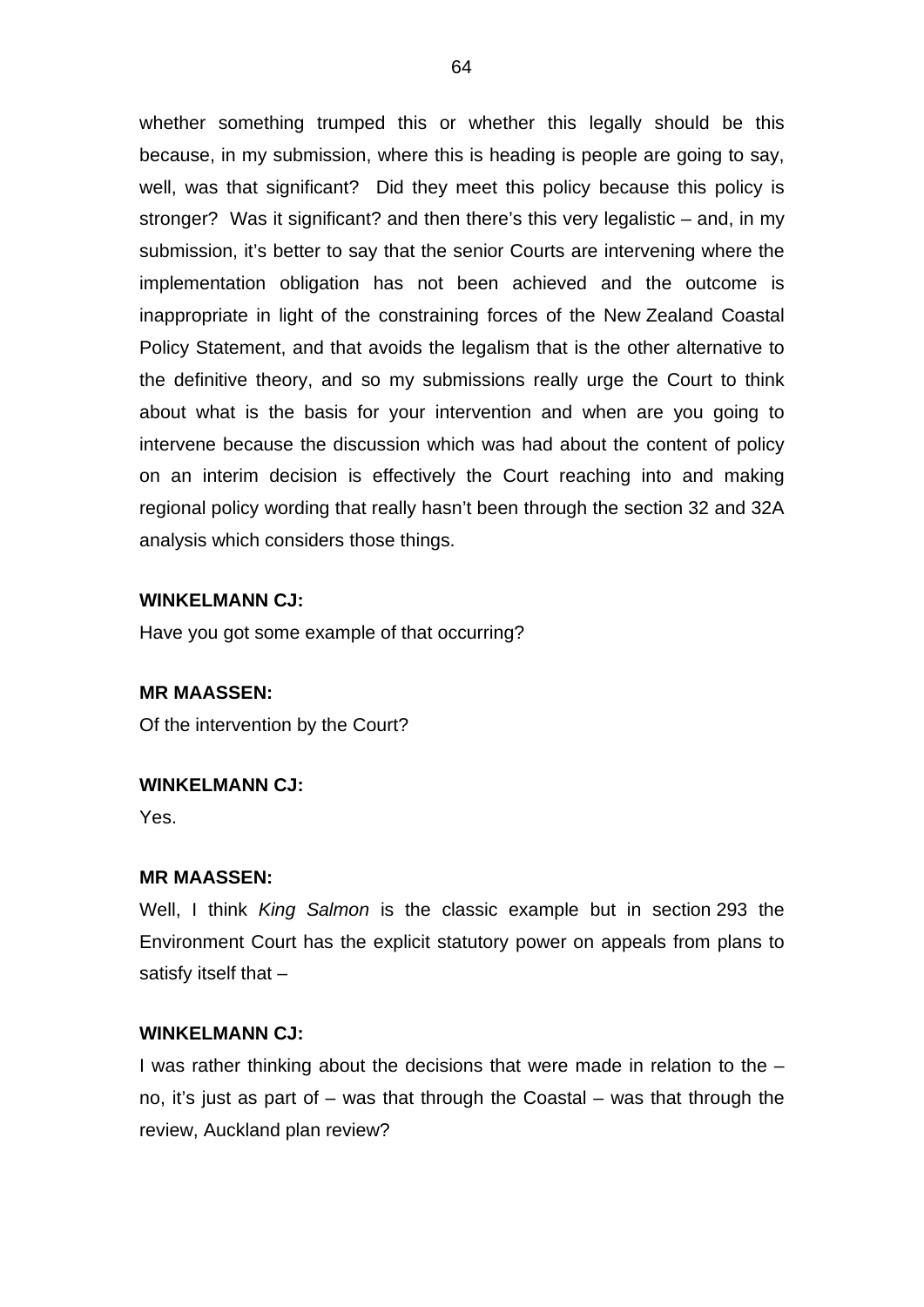Justice Wylie's decision in *Royal Forest and Bird Protection Society of New Zealand Inc v Bay of Plenty Regional Council* [2017] NZHC 3080, [2019] RZRMA 1 in Tauranga about the infrastructure was essentially a statement there was a sea-change by *King Salmon*, "avoid" means avoid, and therefore any provision of infrastructure in the Tauranga Harbour has to yield to those avoidance policies. Now I'm not over the content of what the resources were in question but the logic wasn't about what are the circumstances and how does this interrelate and was it appropriate. It was simply saying the Supreme Court has said "avoid" means avoid and therefore everything must yield to that direction, and my submission is that that is simply bad law. So that's a very clear example and that is one of the reasons why, for example, the Council I represent are very concerned that *King Salmon* has been taken beyond its natural limits to effectively a legalistic approach to the policy. So the point I make also in my submissions is the Environment Court has this function, and so –

## **GLAZEBROOK J:**

Sorry, perhaps just explain, I think you started explaining the 293 and didn't finish so can you…

## **MR MAASSEN:**

Yes, so 293 is a statutory recognition of the obligation, I think it's 293, I'm pretty certain, if you could bring that up. So it's an explicit wording about the Court not allowing a departure from a national policy statement in certain circumstances, and it defines "departure". So in my submission there is quite a good mechanism in the Act for the specialist court to assess the question. The question is, how is the Court intended to approach that responsibility, and in my submission –

#### **GLAZEBROOK J:**

Can I just – sorry. You might just have to say what responsibility you're suggesting.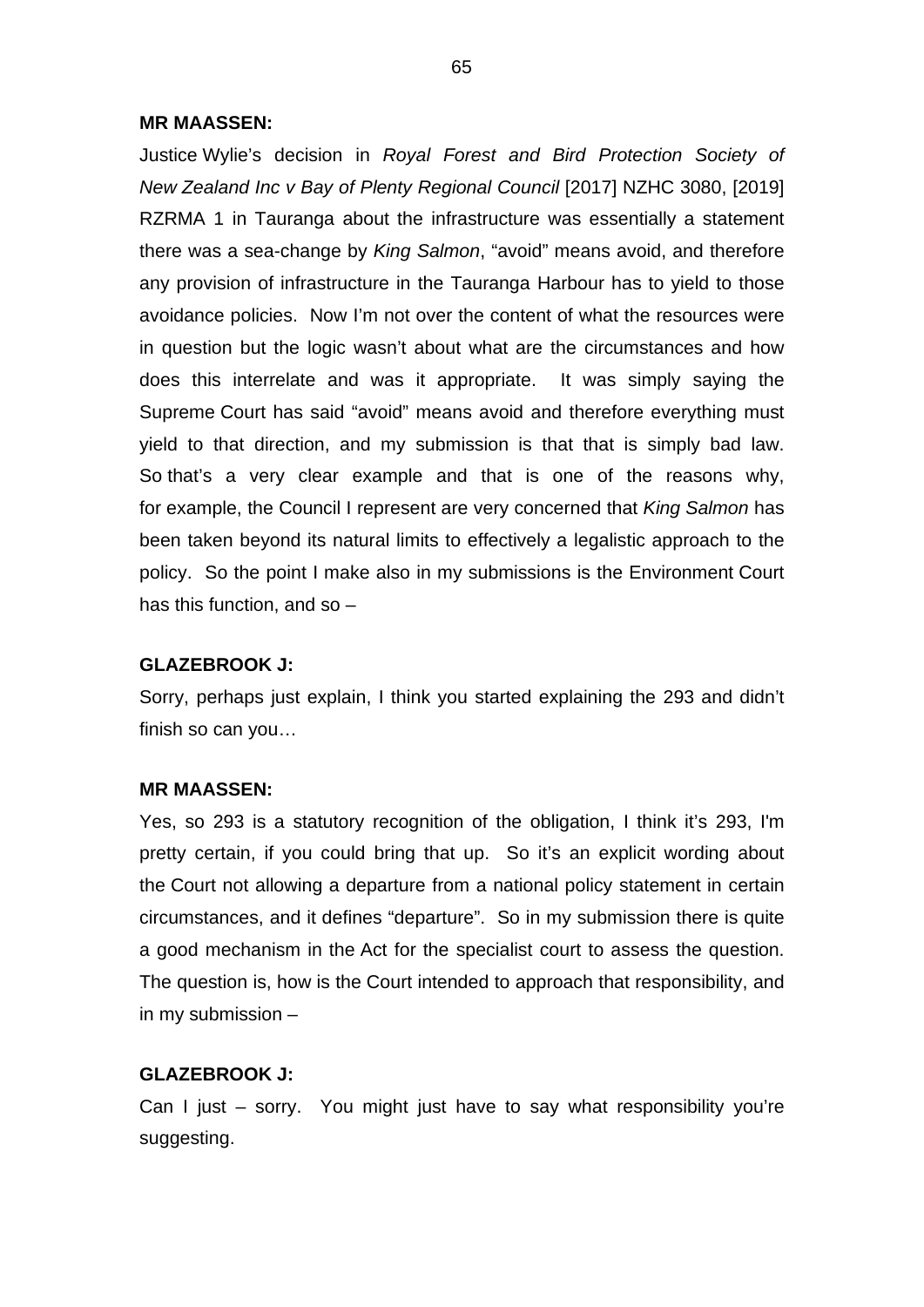Okay, so –

# **GLAZEBROOK J:**

So just back up.

# **MR MAASSEN:**

Back up a bit.

# **WINKELMANN CJ:**

Is it possible to go to the top of that section?

## **WILLIAMS J:**

This was the provision that the decision below was made under, was it not?

## **MR MAASSEN:**

No, this is a power that the Environment Court has to observe that there are outcomes that potentially depart from a national policy statement and subsection (3) says that if the Environment Court finds that a proposed policy statement departs from, and then it lists a list of statements and plans, then the Court can, going over to subsection (4) direct a process by which the plan provisions are modified. So the limit is if the Court finds the departure is only of minor significance and does not affect the general intent and purpose of the proposed policy statement or plan, and then it defines "departure" as not giving effect to a New Zealand Coastal Policy Statement. My point about that is that the 293 process enables the Court to go back to the public and say, we find that it doesn't implement it and we now need to work, and they go through a consultative process and my concern with the Supreme Court, or the senior courts intervening through the implementation obligation, is that effectively they are saying, this is how the policy should read without any communication or consultation through a 293 process. So my submission is that the senior courts should only use the implementation obligation as the ground for intervention and my submission is that you don't look at individual cases so much as what the outcome is at a whole of region level, and that is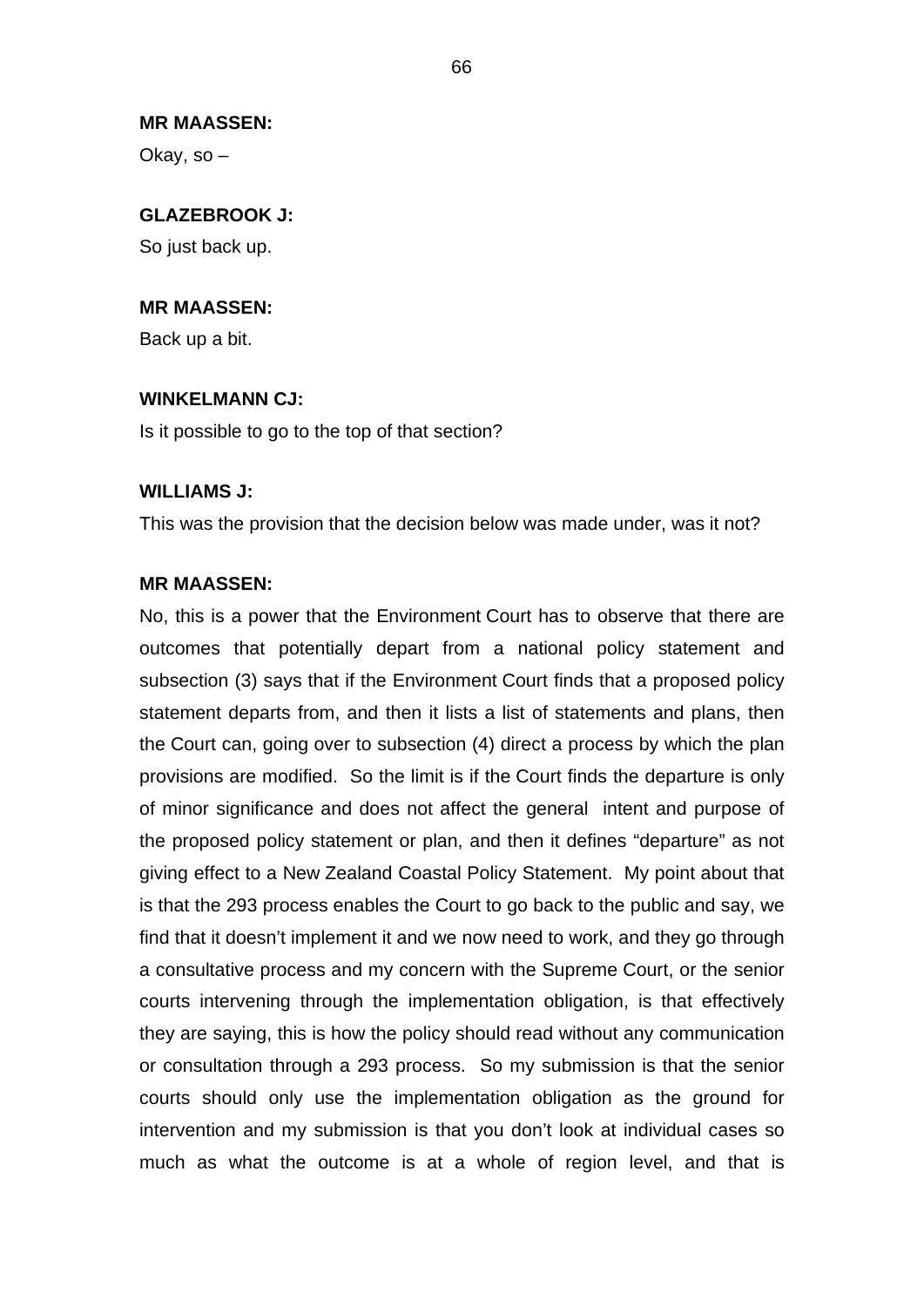emphasised by his Honour Justice Arnold that what is intended by the policy statement is a whole of region assessment and of course the Supreme Court was exactly in that position in *King Salmon* because the issue there wasn't the content of regional policy statements or plans, the finding was these were fine and gave affect to the New Zealand Coastal Policy Statement.

What the plan change did was unravel that so that small areas that had been protected as outstanding were then going to be unravelled simply through the overall judgment approach, and in my submission that factor, and the fact that in that case the result, in other words the resource consent, was heard at the same time as the plan change, which is a unique feature of aquaculture under Part 7A that the two can run in convoy, meant the Court in *King Salmon* was in this uniquely privileged position to both know the consequences of the plan change and know that it had a very good regional policy statement in place, intended to protect those areas. Judge Jackson here was in a fundamentally different position. He was asked by Mr Anderson to make a prediction about the possible needs of the Port and then based on some predictions on what that would result in, in terms of health and safety, how that should be provided for for the life of the plan, and that is an entirely conceptual and predictive exercise, which in my submission fundamental effects how you should view your approach to intervention.

## **WINKELMANN CJ:**

So can I just ask you to zoom out a little bit then and say, if you were to say, basically you're saying to us I think that if the Courts intervened through the judicial review too readily, we will be disrupting a process that is already in the Act which is working through a specialist court quite well, and the disruption will have what effect? It will be, it will do what?

#### **MR MAASSEN:**

The disruption from senior court intervention you mean?

## **WINKELMANN CJ:**

Yes, if we are too readily, we'll be proceeding...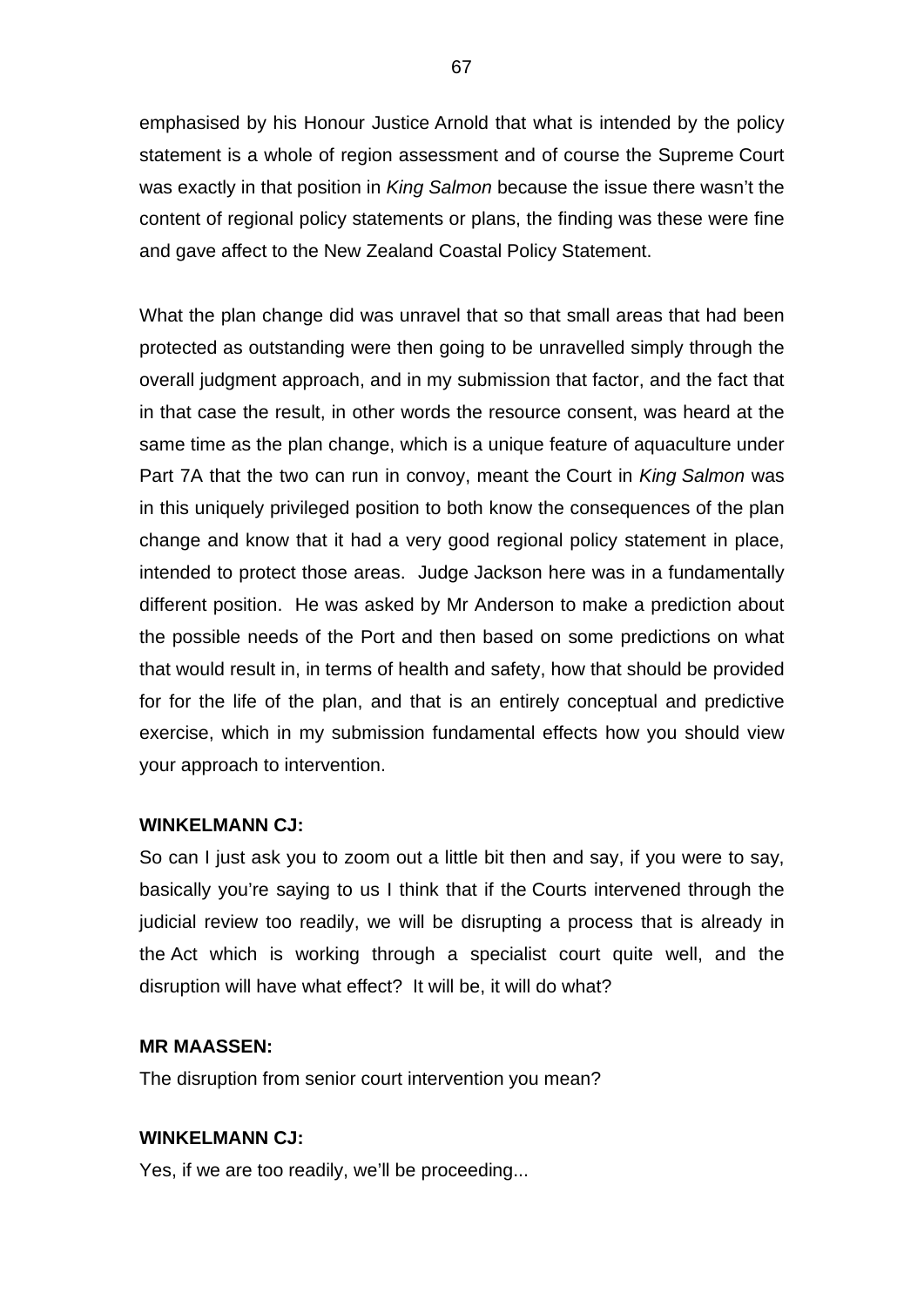Well effectively your reasoning will lead to an outcome in terms of the content of regional plans. So if your proposition is, yes it's avoiding and "avoid" means "avoid", then the way that will translate to the Environment Court is the Port, there are no appropriate circumstances where a port can yield. So how you define your intervention in the outcome fundamentally trickles down and I mean *King Salmon* was enormously impactful in the resource management community and rightly so in terms of waking us to the importance of policy. But equally if it goes too far it will have the same ripple effect because the Court's judgment is read closely, and so my submission is, is it effectively has you deciding that the evaluation that section 61 and section 32 requires, can be done by you because the verb "avoid" is significant strong that no further evaluation is required, and in my submission that's unlawful.

# **GLAZEBROOK J:**

But does it, does it, because effectively what *King Salmon* says is that "avoid" means "avoid" and that if there's something that conflicts with that, then the avoid policy overrides that, but accepts that there could be circumstances where they're not reconcilable.

# **MR MAASSEN:**

Yes  $I -$ 

# **GLAZEBROOK J:**

And in those circumstances accepts that, I'm not sure whether it's a constraining effect or something else, but something has to be done in order to reconcile that, and what Port Otago is saying is that takes into account, as you're saying as well I think, the circumstances and the wording, not just the wording.

# **MR MAASSEN:**

Correct.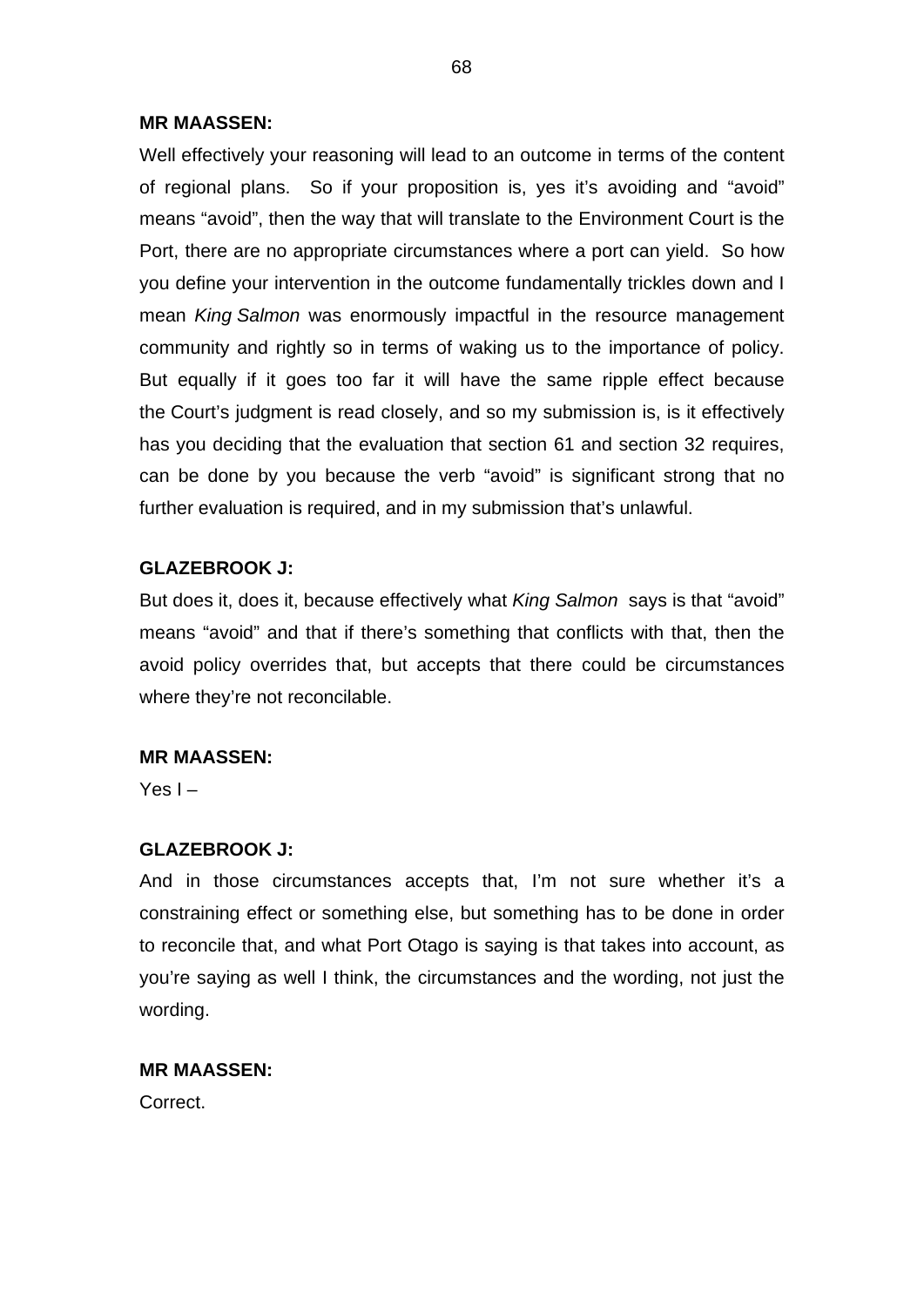## **GLAZEBROOK J:**

So it's not done on a legalistic basis because these are policies, and I mean I would say that although *King Salmon* say in ordinary parlance they could be a rule, or in ordinary parlance a rule has exceptions, even if it's in an ordinary sense of it being a rule.

# **MR MAASSEN:**

It does but it states those exceptions definitively and what you see about the language of the NZCPS is it doesn't really attempt to do that.

# **GLAZEBROOK J:**

Well no because it's a policy statement, it's not  $a - a$ n objective and policy statement, it's not actually supposed to be defining rules. However, just looking at 293, they're certainly saying you can't depart from it. So you still have to go back to the policy statement and work out whether you are departing from it, don't you, in particular circumstances.

# **MR MAASSEN:**

Yes, and I think what people need assistance on is what does the obligation to implement to give effect to, how much choice and in what circumstance – what's the approach.

# **GLAZEBROOK J:**

Well I think probably – oh well. Okay. Well actually, that you have to give effect to it, which means that you still go back to working out what is consistent or what is a departure from the New Zealand Coastal Policy Statement don't you?

## **MR MAASSEN:**

Yes, and that's where I slightly depart, with respect, from your Honour because that leads you back to a textual assessment, and I'm saying –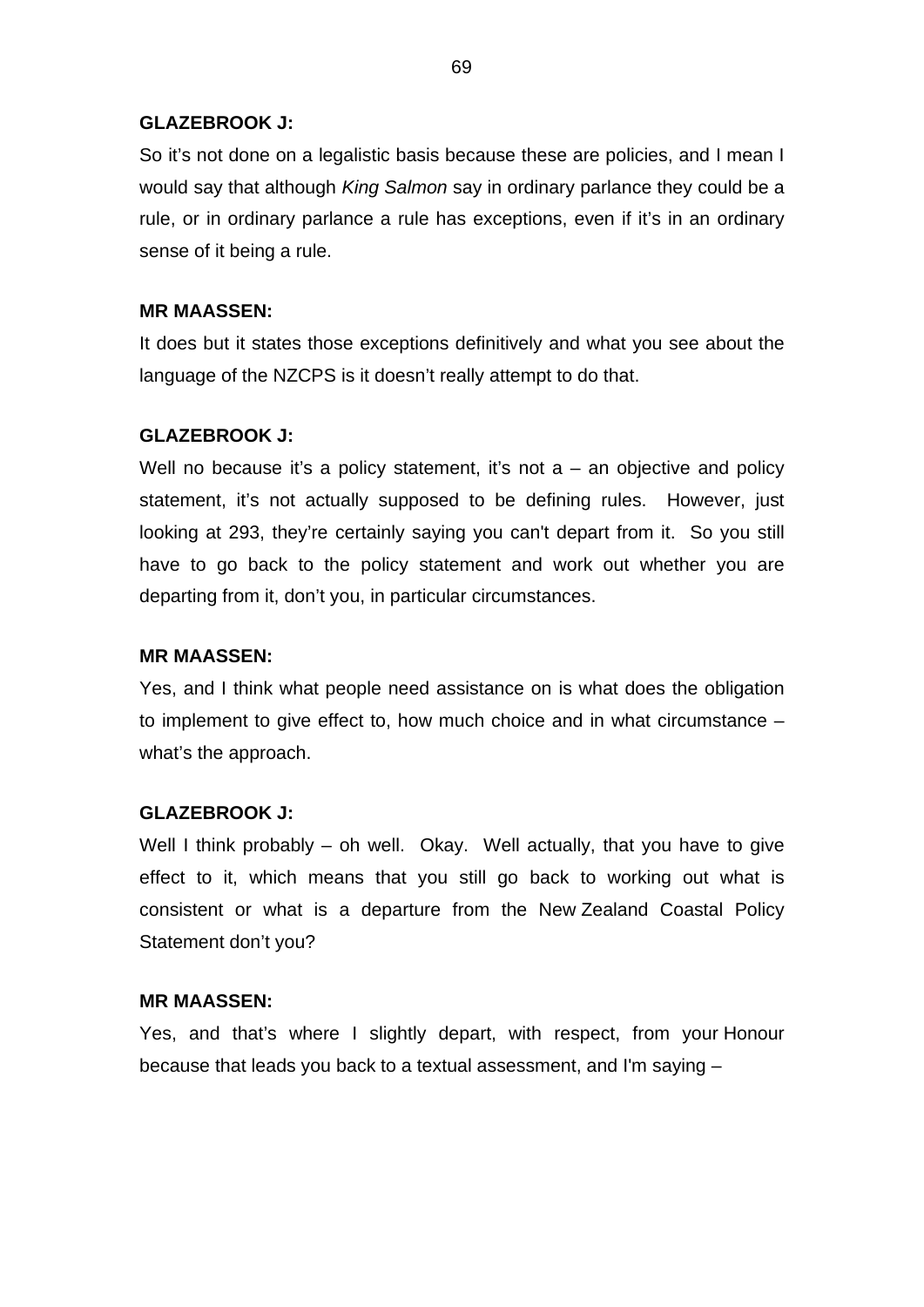## **GLAZEBROOK J:**

Well not necessarily because, well it shouldn't lead you to a textual assessment because it should lead you to the process of saying, have you got an irreconcilable conflict, and if you have, how should that be worked through.

#### **MR MAASSEN:**

Yes.

## **GLAZEBROOK J:**

Which then comes down to circumstances.

## **MR MAASSEN:**

Yes, and that fits with my theory. So the Council is very anxious to preserve what it sees as the essence of *King Salmon*, which I'm not inviting you to depart from, which is it's very important that these avoidance policies do operate at a regional level to fundamentally shape and exceptions will be small and fully justified. What it's resisting is the idea that the mantra, "no, "avoid" means "avoid"", and that is, in my submission, exactly how the Court of Appeal framed it and I describe – I argued that that was a mischaracterisation of the decision but the Court helpfully exemplified the argument that has now got currency and I've said to you in my submissions I cannot argue that some reasonable people can infer that from *King Salmon* because I've had senior Courts take that view, and so that's why it's important, in my submission, for the issue to be corrected. So…

## **WILLIAMS J:**

In this case Judge Jackson and the Court made their directions under section 293 to correct the plan and then there was an appeal on a point of law. Your argument is don't dress up good environmental management as a question of law, right?

## **MR MAASSEN:**

Correct. That is exactly what the –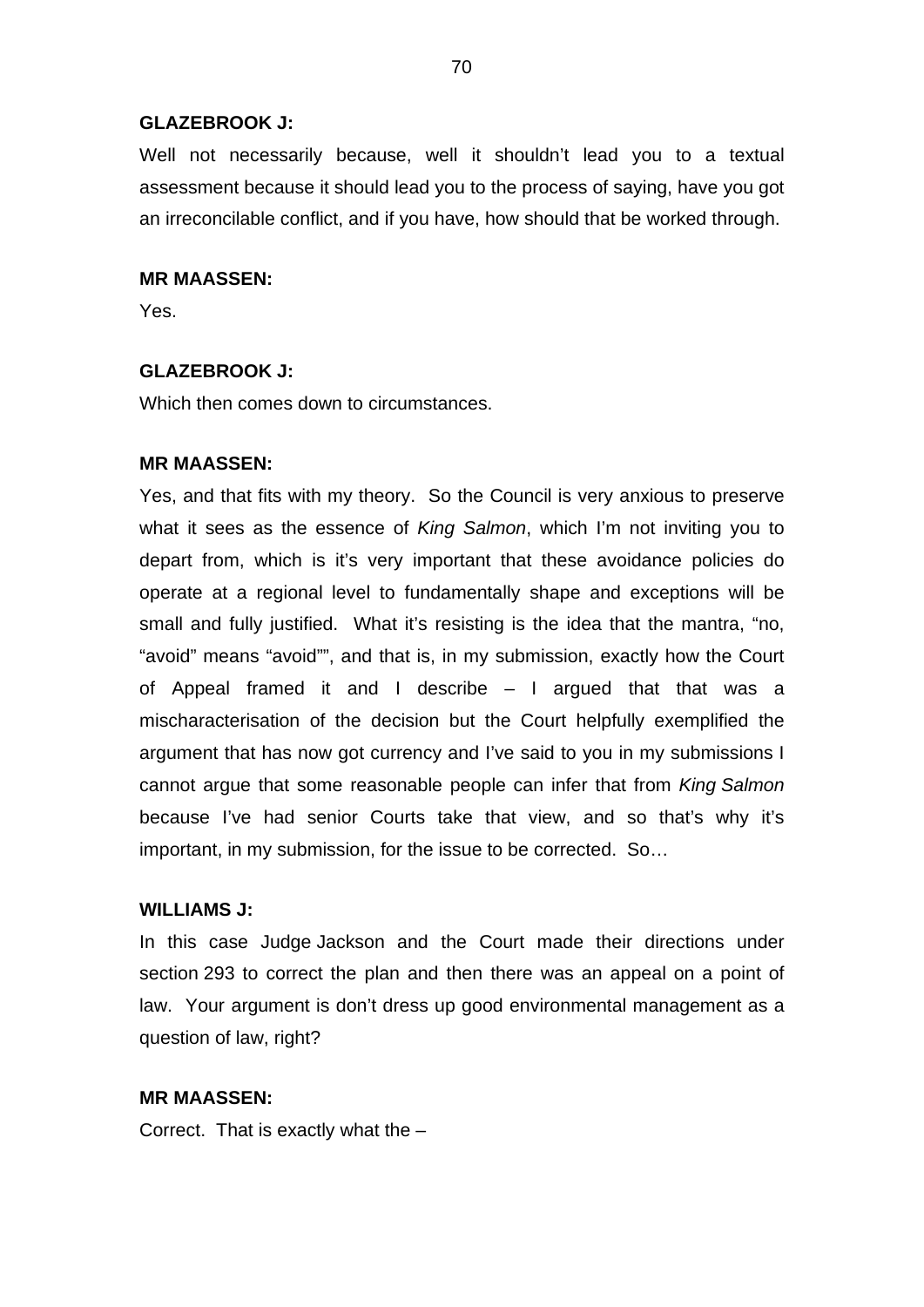# **WILLIAMS J:**

Yes, I get that. So you say that the further down the system you go the – I'm not sure if you mean the greater the choice, but the greater the multiple of choices that are to be made. So when the CPS, when the go to apply CPS in a regional policy statement the decisions you make are about where, when and how, and whether, you say, right?

# **MR MAASSEN:**

Mhm.

# **WILLIAMS J:**

And whether. But all of those, and particularly the "whether", probably primarily the "whether", is constrained by the strength of the policy language. So "and avoid" constrains you pretty tightly, you'd agree with that?

# **MR MAASSEN:**

Absolutely. Absolutely, and I would also say, as my learned friend has said to you, that the circumstances doesn't cut one way. In other words, in favour of development and those factors that I've described as incommensurate values that are not – so biodiversity values. If the resource, the natural value, is very, very delicate, very, very sensitive, and to a point where you would lose a national taonga, then it may be that the Port could never expand beyond a certain point.

**WILLIAMS J:** You'd like to think so.

**MR MAASSEN:** You'd like to think so, but –

**WILLIAMS J:** Yes, that's the aim of the system.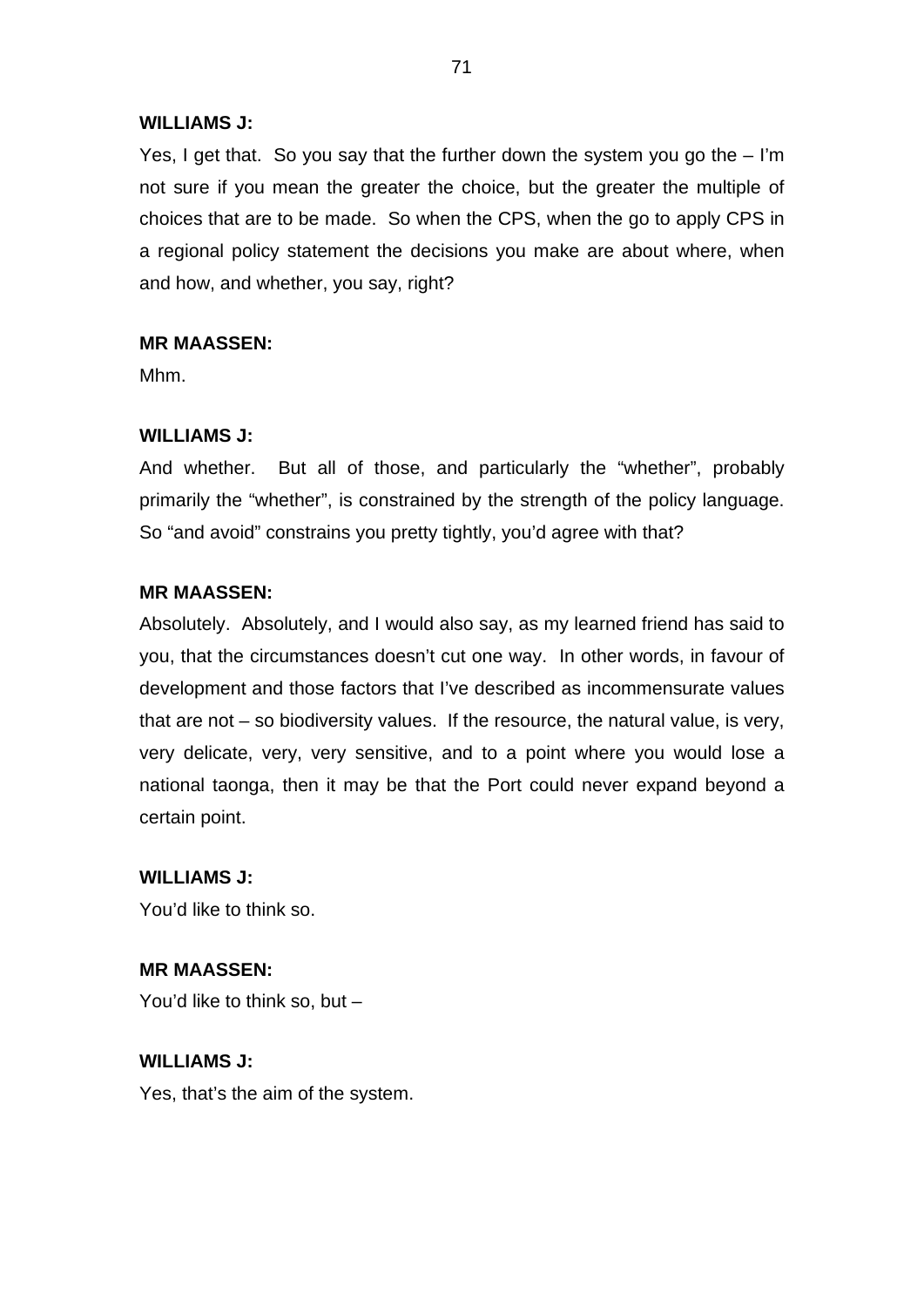I'm not sure that a salt marsh is in that category and I don't know how much of a bite it's going to take out of the process. All of that's for another day. But in my submission what his Honour was doing was saying you should avoid as far as possible but once you get to that there has to be an evaluation of the circumstances. In my submission that is a reasonable approach to reconciling those policies. I felt the Judge –

## **GLAZEBROOK J:**

But you accept, just to be clear, so I'm just clear, you accept that first of all you have to make sure there is an irreconcilable conflict between them?

## **MR MAASSEN:**

Correct. So I'm saying that, for example, on the infrastructure argument, you simply couldn't choose to go through an area where an avoidance policy applied. You would have to demonstrate that avoidance was not reasonably practicable and that would have to be demonstrated to a satisfactory degree, recognising the constraining force of the avoidance policies, and they will continue to operate. So there will still be these policies in the regional policy statement about the importance of these values. They will still sit there as informing discretions. It's not as if the only work is being done by the policy that is now being formulated. That is certainly a specific and important policy but these other policies will sit there and continue to operate, and so in my submission it isn't necessary for you to go down to the wording, (a), because I don't in my respectful submission say it's your job, but also because the lens is too narrow. You have to understand what the discretions will encompass or consider down the path which –

## **WINKELMANN CJ:**

Can I ask you this? It seems to me as a matter of logic though, just sort of true logic, that the more zoomed out you are from knowing all the details and having pinned down the variability of what's going to happen on the ground, the more a document will cleave to the language of the New Zealand Coastal Policy Statement because that's most likely to achieve its outcomes. So when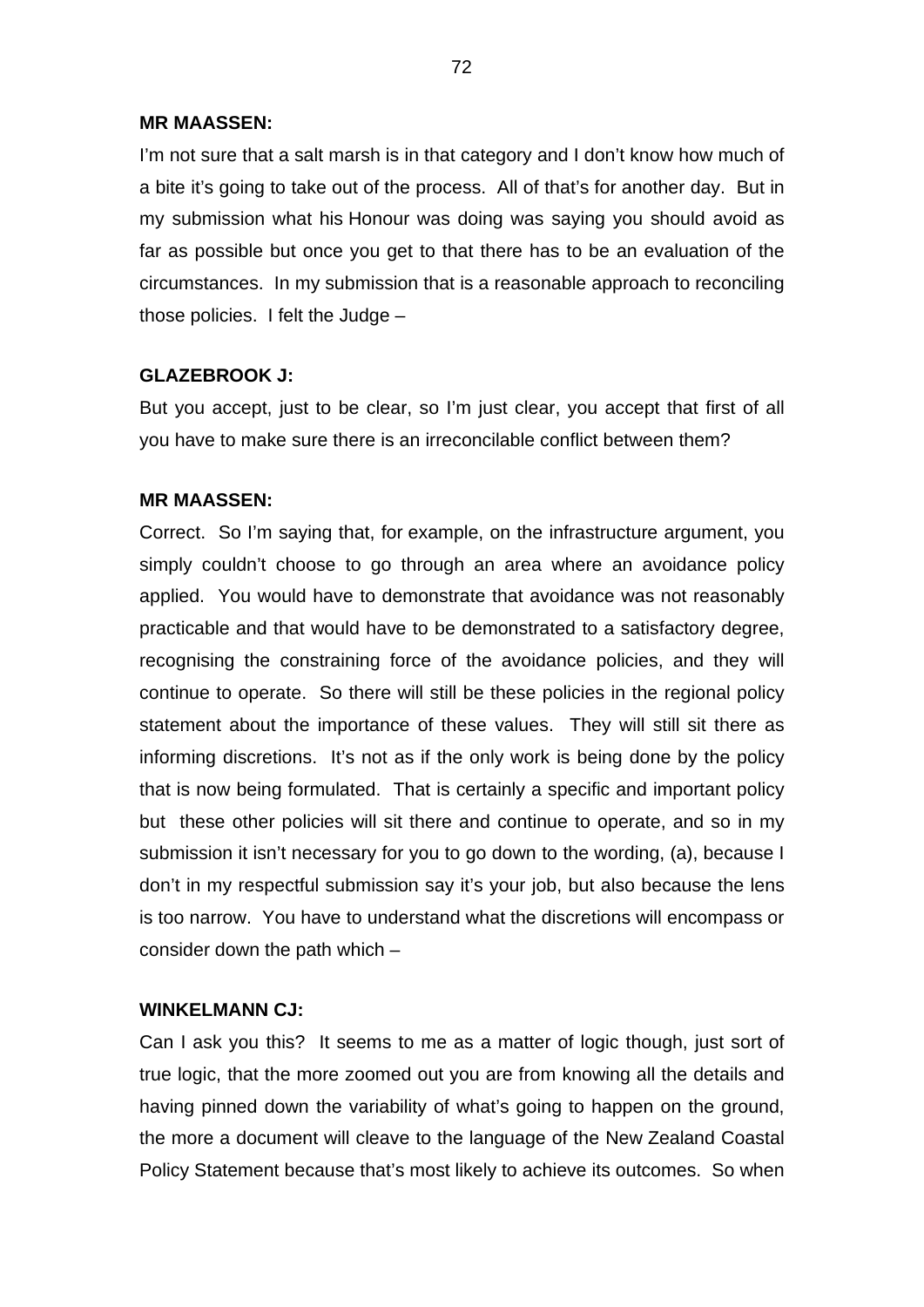you're talking about a regional policy statement which is dealing with large areas, et cetera, then you are likely to see more of the echoing of the language but when you get down further…

#### **MR MAASSEN:**

I agree with that. Yes, I accept that, your Honour. I actually accept that. I think that is true, with respect, but his Honour here really got confronted with a choice. The port obviously recognised it needed to confront this and it was a regional issue, that's the job of the regional policy statement, and so he's got quite specific, and I think one of the problems with planning is that people don't confront the issues, they don't explicitly recognise them, so they do parrot higher order instruments, which is actually not the point of engaging with and debating these issues and getting more directive statements because you hope, following *Davidson*, the further you go down the chain the more directive, the more helpful, is the policy in terms of informing your discretion.

### **WINKELMANN CJ:**

So what do you say to what Justice Miller said about what Judge Jackson did here, which was to say he proceeded where there was too much factual uncertainty to give – I think is what he said.

#### **WILLIAMS J:**

Justice Gendall?

#### **ELLEN FRANCE J:**

Justice Gendall or…

#### **WINKELMANN CJ:**

Was it Justice Gendall? Yes. He proceeded –

#### **MR MAASSEN:**

No, I think Judge Jackson made  $a - had$  to balance the uncertainty with the task of recognising both competing policies and his choice was, well, I must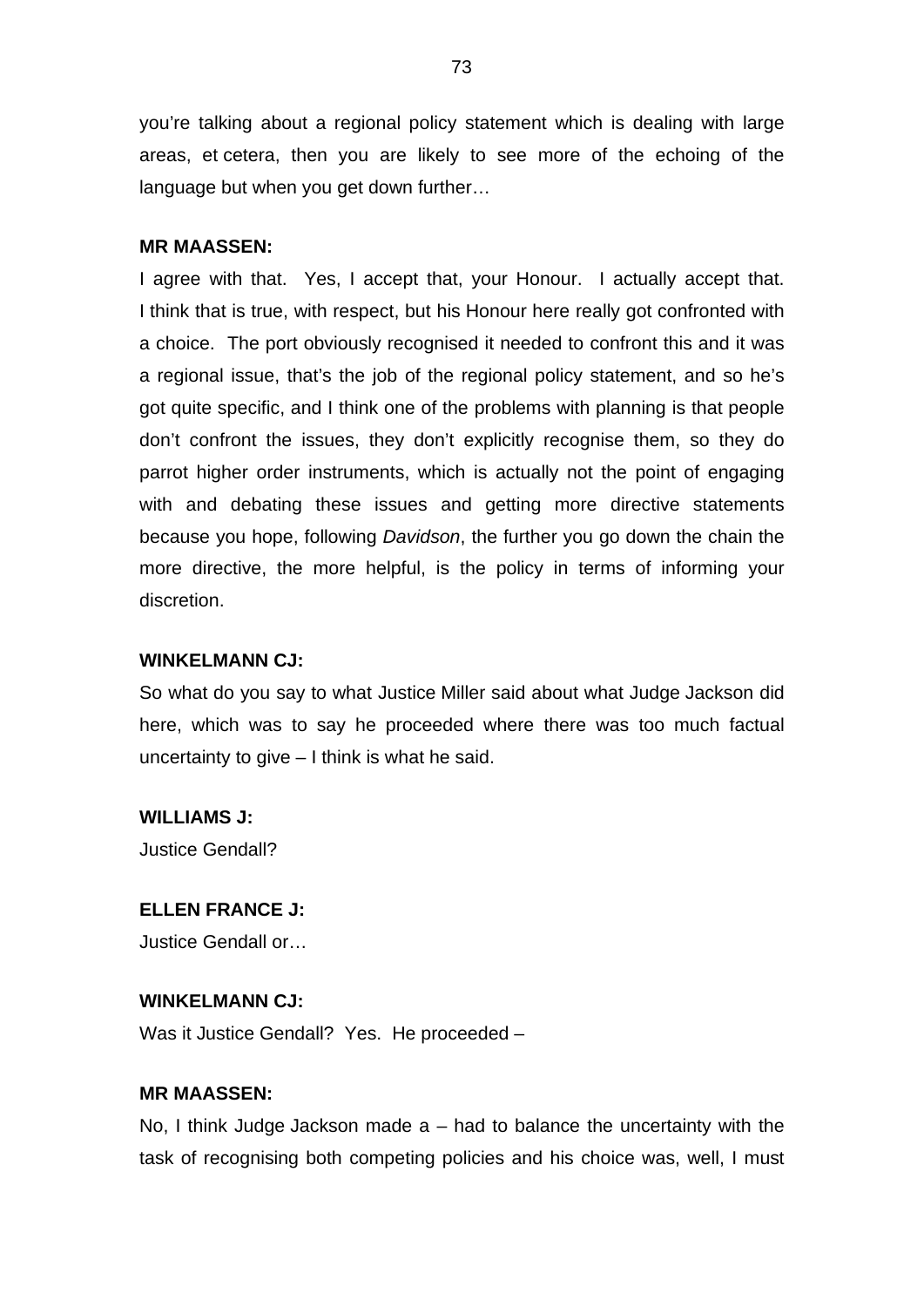give precedence to the avoidance policy at least to the extent that you have to avoid it as far as practicable and beyond –

## **WINKELMANN CJ:**

Yes, well, I'm talking about 113 where he's talking about what the Environment Court did and he said –

# **ELLEN FRANCE J:**

Justice Miller.

## **WINKELMANN CJ:**

Justice Miller, yes. "It might be permissible to establish a policy of the kind proposed by the Environment Court so long as Port Otago is merely continuing its existing operations, *if* the effects of those operations on areas of outstanding natural character were known to be limited," and he said: "(The Court did not in fact make such findings, but presumably it might do so.) The Court could to that extent prejudge the outcome of investigation and reconciliation," but he said in relation to future policies: "Under the Court's policy Port Otago would also be permitted to do that, subject to an obligation to remedy or mitigate the effects."

## **MR MAASSEN:**

Yes, I don't accept that conclusion because –

# **WINKELMANN CJ:**

Yes, so that's – and why not?

## **MR MAASSEN:**

Because first of all I resist the idea that we can make a line at the expansion because we all –

# **GLAZEBROOK J:**

Sorry, I just missed the – what was that?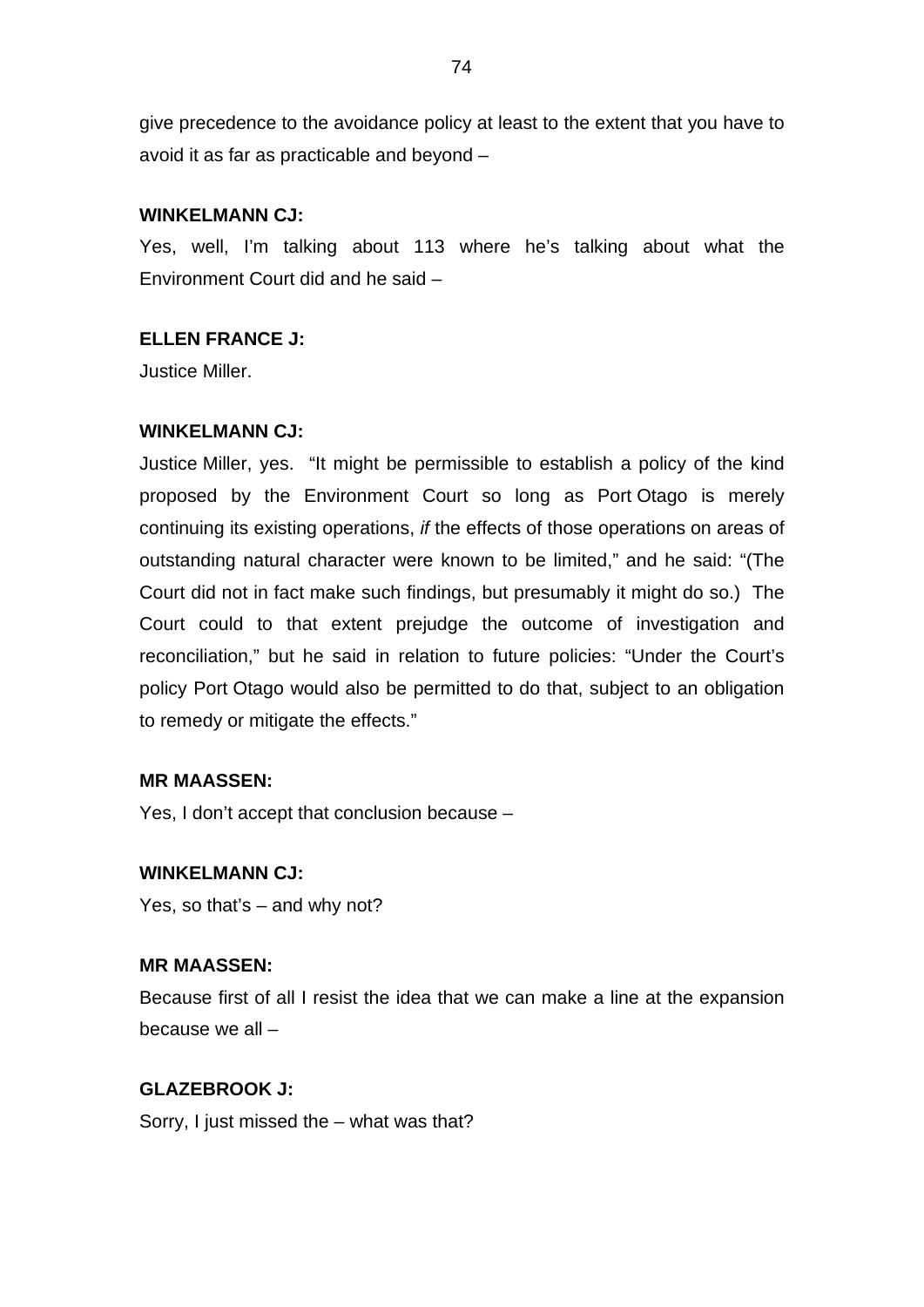#### **MR MAASSEN:**

We can draw a line about expansion, somehow expansion's different, because we all think we know what we mean by "expansion" but I suspect that the future might have a different outcome. So as I understand his Honour, Judge Jackson, he was saying you could have safety requirements for particular ships because they were slightly larger and the Port couldn't decide what they were. Now is that an expansion where the ships have been dictated by the carriers to be larger and therefore bigger safety requirements or is that just a continuation of the passenger activity? So in my submission I'm nervous about the term "expansion" at this point because we simply don't know whether it has sufficient pedigree to justify a point of demarcation in this context.

#### **WINKELMANN CJ:**

What he's saying though is that you don't know enough facts and the Judge is being too permissive in the policy he's setting, but Mr Andersen says, well, he's not really being permissive; he's saying you can apply at this threshold. So…

#### **MR MAASSEN:**

My submission is –

### **GLAZEBROOK J:**

Sorry, have we got that up, what you're referring to?

## **WINKELMANN CJ:**

So on my… It's paragraph 115 where he comes to the nub of it, yes.

#### **MR MAASSEN:**

Yes, I recall the paragraph. My submission is that his –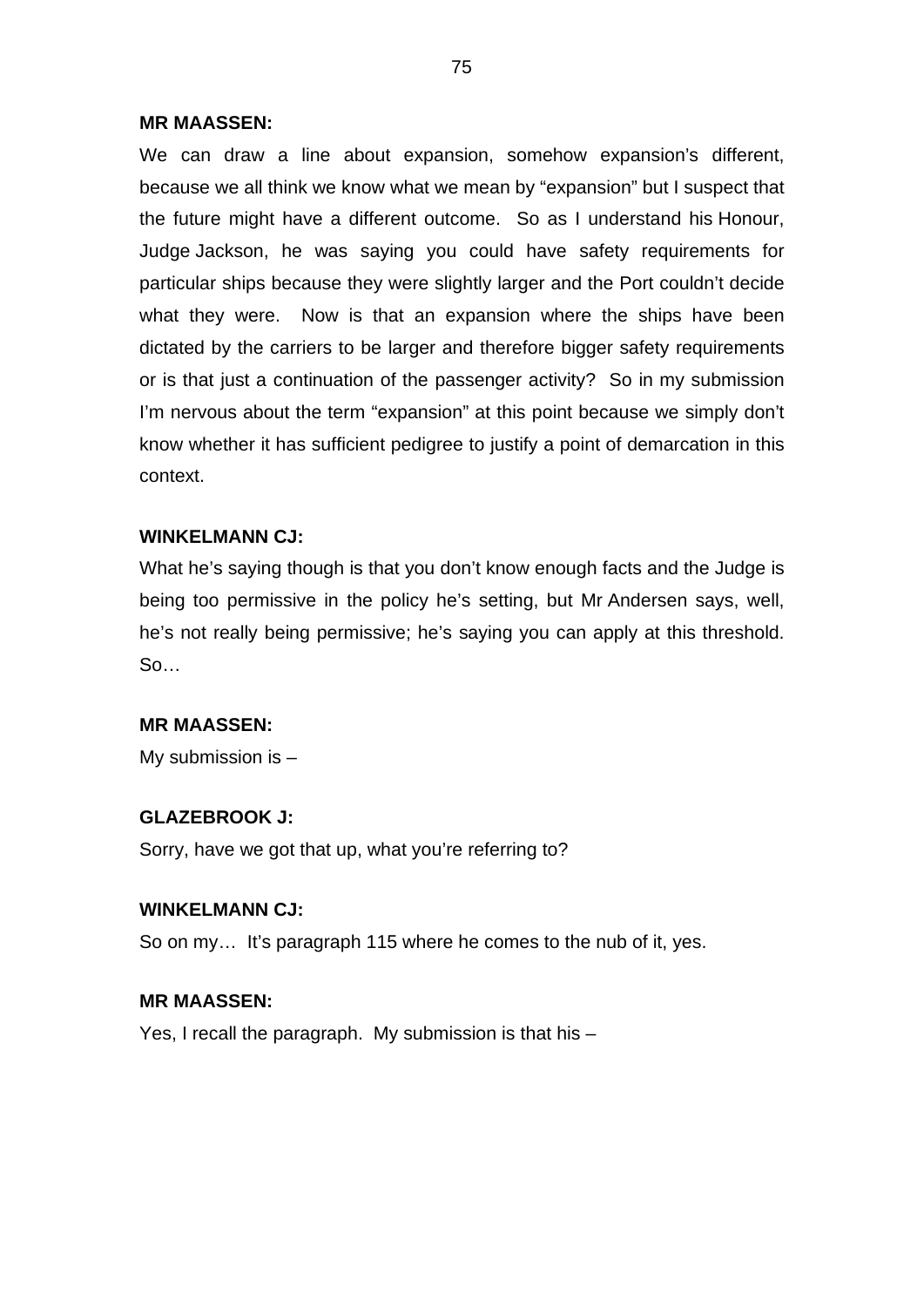#### **WINKELMANN CJ:**

And he says: "Under the Court's policy Port Otago would also be permitted to do that," and Mr Andersen's response to that was, well, no, it wouldn't be permitted to do that, it would be permitted to ask to do that.

### **MR MAASSEN:**

Correct, and so in my submission what Judge Jackson was fundamentally trying to do was to create an opportunity for an application to be fairly evaluated provided they met the threshold of demonstrating they'd done everything reasonable to avoid, and that's not, in my submission, going too far because the question about whether that's any particular application is appropriate will be decided against the entire policy bedrock and the circumstances of the case which is exactly what a resource consent will do.

So his Honour is choosing a method, and so the point he's making is we cannot be in the position of making an intelligent assessment if that threshold is met without a resource consent because that is the method or process which the Act has designed for the full evaluation of such an application.

So I don't agree with his Honour that he's gone too far by creating the opportunity, given the specialist Court being correct that a resource consent is simply an opportunity against which section 104 and all its provisions will operate, and so I disagree with that. I got some progress with his Honour, Justice Miller, in the argument but I disagree with that conclusion, so…

I haven't had a chance, and time is running out, but this point about the basis for intervention is something I want to stress to the Court as extraordinarily appropriate and I do advance the argument of appropriateness because it finds its place in section 32 and it is all within the New Zealand Coastal Policy Statement and so when you ask yourself the question "was the implementation", that should be part of the measure and I would encourage a regional perspective because the question Justice Miller posed is, well, if you avoid 98% of what is characterised is covered by the avoidance policies, and you allow 2% to give effect to Policy 9, have you implemented the plan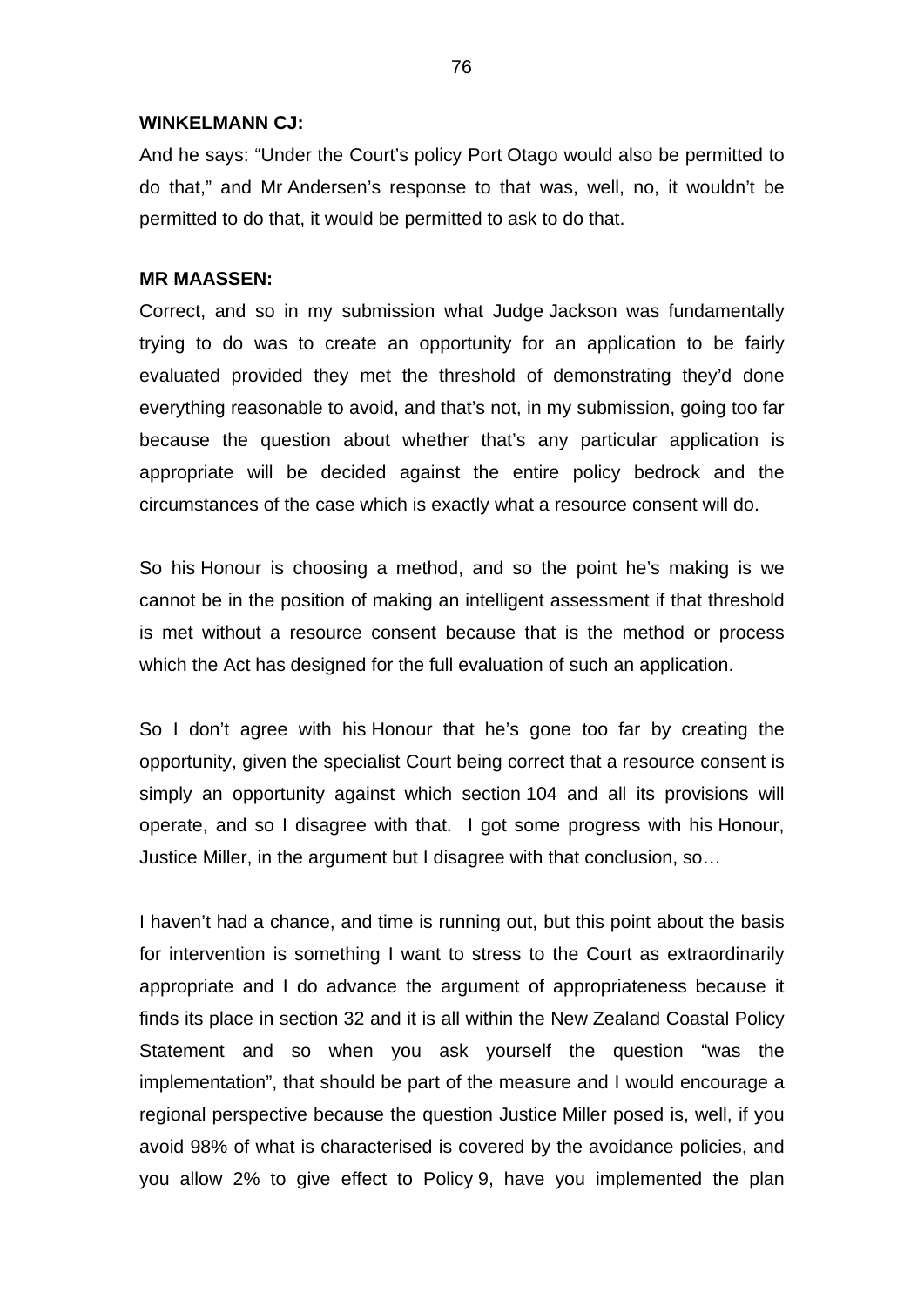change, and at the scale at which the policy statement is framed my submission is that's got to be "yes", and you only get to know if you adopt the definitive theory and that is the legalistic approach. But in my submission there is a place, and I think it's important for the senior Courts to preserve the capacity to intervene for failure to implement the – failure of the implementation obligation. I think that is a very important supervisory function. This is just simply a case where the conclusions of the Environment Court Judge were, in my submission, appropriate.

## **WINKELMANN CJ:**

It could be a failure of method as the basis for the intervention, couldn't it? So if you start and find someone's taking the overall impression type of approach as opposed to the working assiduously through methodologically with the facts of the case, identifying if there is indeed a conflict, seeing how that conflict can be reconciled, looking at Part 2.

### **MR MAASSEN:**

Yes, but I think when you're a regional planner…

### **WINKELMANN CJ:**

Sorry, this is a regional planning, right.

### **MR MAASSEN:**

Yes, when you're doing a regional policy statement or a regional plan you are taking a regional perspective and saying: "Have I done the job that I should be?" and at the current state of law the answer is: "No, unless you avoid all the time."

### **WINKELMANN CJ:**

Yes.

### **MR MAASSEN:**

And my submission is that you should mostly avoid and it's very important to avoid as far as possible, but there might be, in limited cases, exceptions that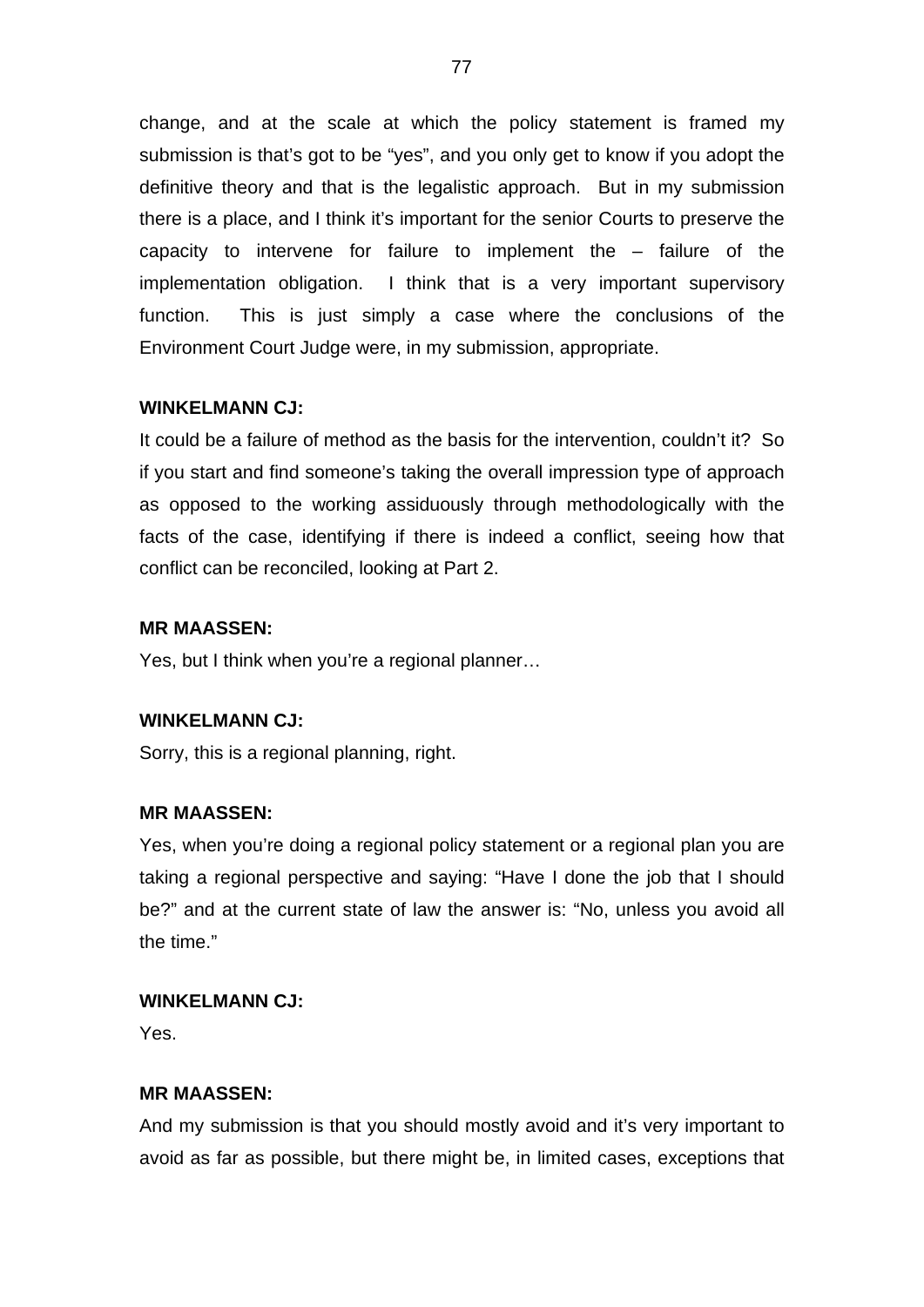can overplay that, and I simply don't think it's correct to simply say those exceptions can be defined by the Court, but the Court has to be clear that the flexibility is very limited and that is a significant burden to overcome.

### **WILLIAMS J:**

So your basic point is that you can't read "avoid" as "prohibited" because that's dispositive wherever the avoid policy applies before the facts are known?

## **MR MAASSEN:**

Correct. But I also say that the product – that the NZCPS itself is a product of an evaluation which I describe in my submissions as the Minister's reasoning, and the Minister has – nowhere did she evaluate the consequences of avoidance for the Ports of New Zealand. She expected that to be done at the regional level, and in my submission the converse of "avoid" means avoid in all circumstances is the judicial review of the Minister's section 32 analysis because she has not considered the consequences of her decisions down to that level. So you get into a double bind that the Minister hasn't done her job. I've provided you with the section 32 analysis, it's not great, and if that's the job that is sufficient for a Minister to close a port, in my submission that's an avenue of judicial review.

### **WINKELMANN CJ:**

So can I just clarify? Your points are it can't be that "avoid" means avoid all the time. It can't also be that the exceptions must be defined by the Court.

### **MR MAASSEN:**

Correct.

### **WINKELMANN CJ:**

So there should be capacity for those exceptions to be worked through at a regional level, but equally – regional and local level – but equally the Court should make clear that exceptions to the avoid standard are rare and should be carefully scrutinised as to necessity and as to permitted scope?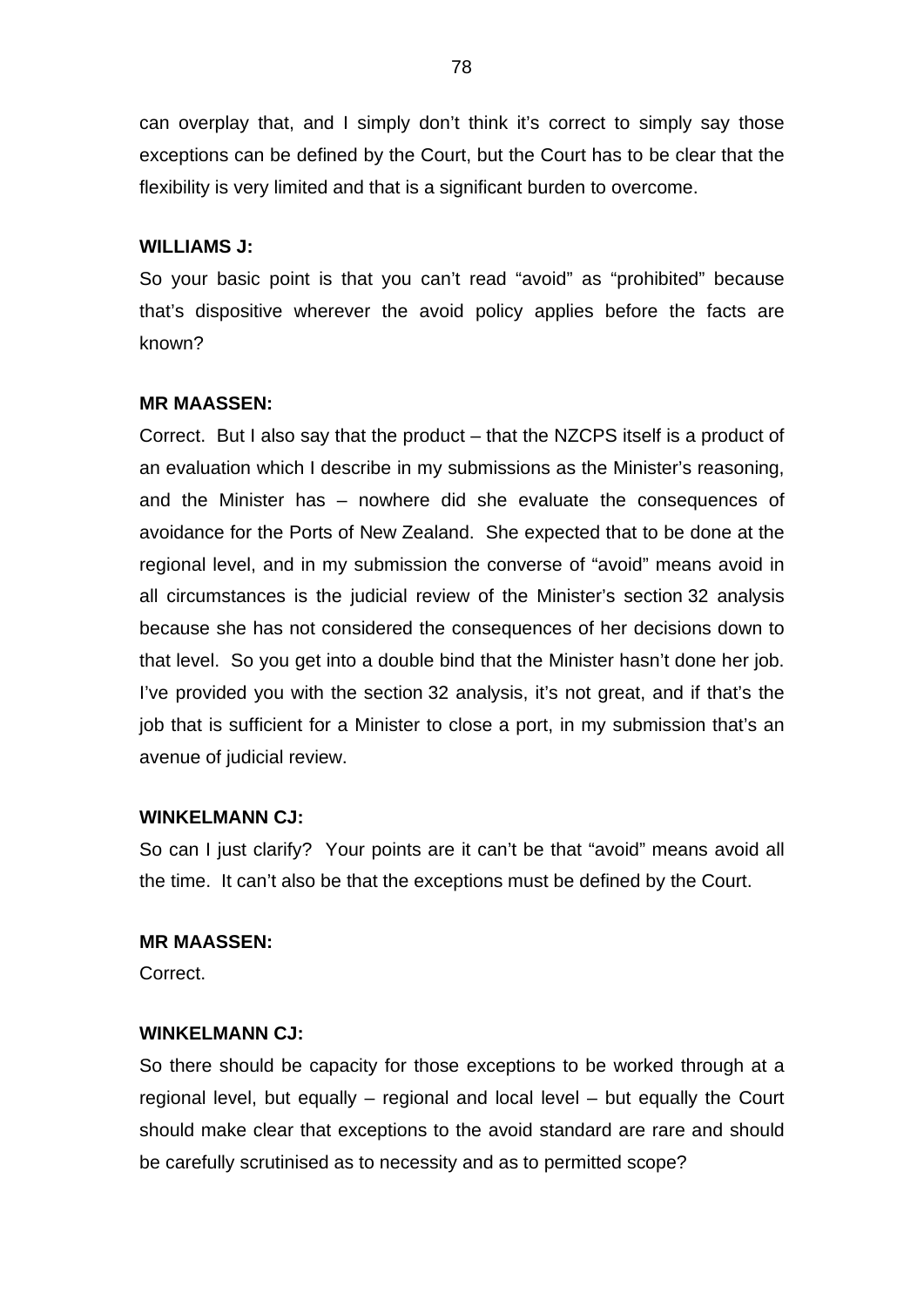#### **MR MAASSEN:**

Yes, and "necessity" means – I think it is necessity, with respect. It's the need based on – yes, what I had in mind for infrastructure was things about public health and safety or those sorts of categories of things which would overwhelm it. Not just a nice-to-have but as a society we will confront irreconcilable choices.

#### **WINKELMANN CJ:**

So necessity measured by reference to alternatives, so it's not necessary if you can do your channel somewhere else but it also might not be necessary if it's just a nice-to-have as opposed to a vital infrastructural service?

### **MR MAASSEN:**

Correct, and so where that lands, I mean it does need to be evaluated. So, for example, I have no idea what the Waka Kotahi case is – but that's its situation – but I am envisaging quite limited circumstances, but ports –

## **WILLIAMS J:**

But the setting of the necessity standard is a question of law. What gets through that gate, the width of the gate, ie, necessity or no reasonable, least reasonably practicable alternative, is a question of interpretation and therefore a question of law. What gets through that gate is a question of resource management, good resource management practice, one presumes.

#### **MR MAASSEN:**

Correct, and…

### **GLAZEBROOK J:**

Well, it's really necessity and no practicable alternative, isn't it, rather than "or", because there can be no practicable alternative to something nice-to-have but not necessary?

## **MR MAASSEN:**

Correct.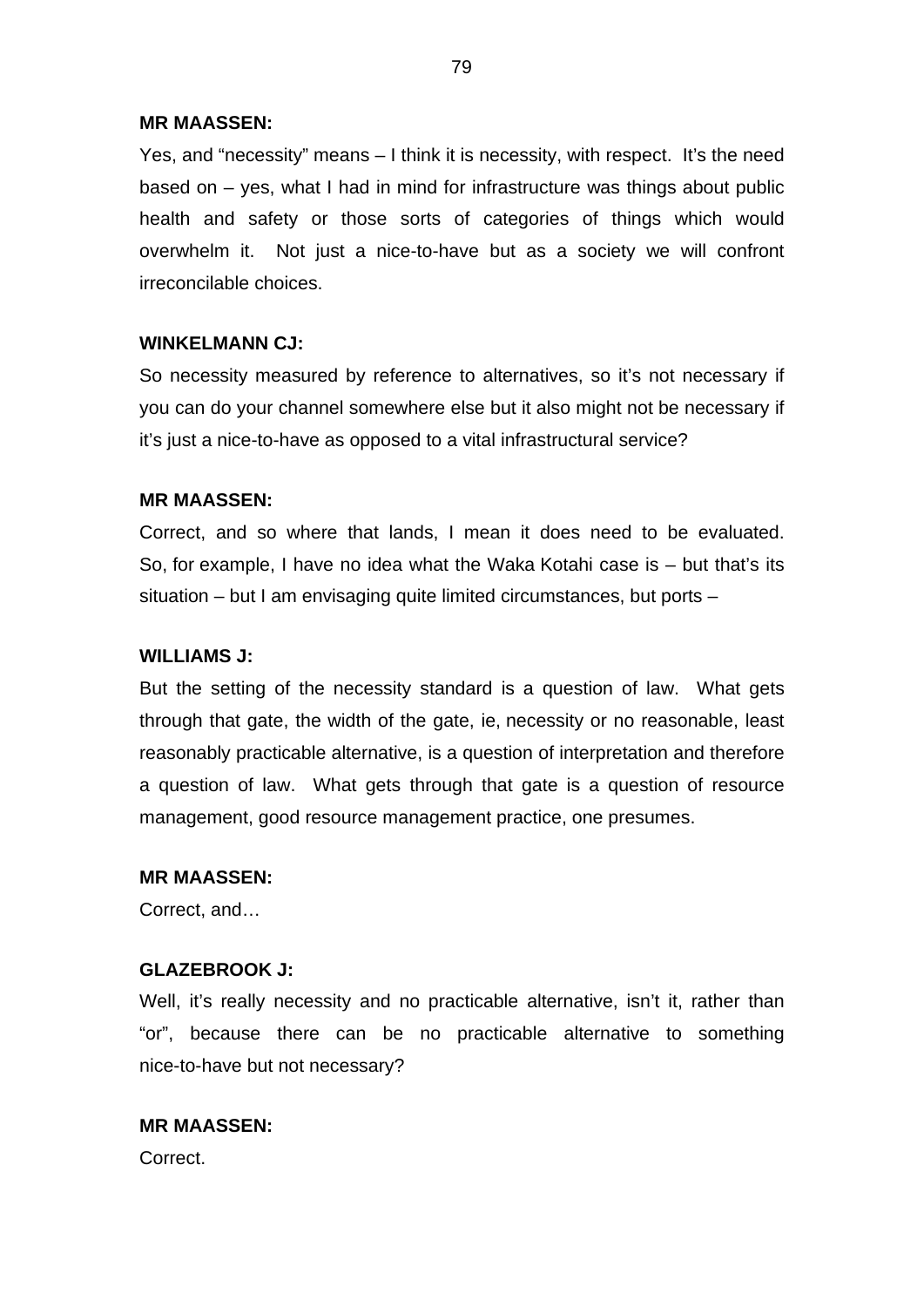## **WINKELMANN CJ:**

No, I there are two – there are different…

## **GLAZEBROOK J:**

But I think you have to have both is what you're arguing?

# **MR MAASSEN:**

Yes, I think that's right.

## **WINKELMANN CJ:**

Well, what would you say? Scrutinised as to necessity and what? What's the other one?

## **MR MAASSEN:**

Absence of practical alternative.

## **GLAZEBROOK J:**

So you have to have this for the sort of reasons that you're talking about but also there can't be another way of providing it that doesn't impinge on the avoid policy. Is that…

## **MR MAASSEN:**

That's correct, and –

## **GLAZEBROOK J:**

Sorry, I probably got around the wrong way. What you say is if there is another way of doing it then you can't impinge on the avoid policy but if there's no practical alternative and it's necessary then you can depending upon –

### **MR MAASSEN:**

Yes, and the circumstances justify that.

## **GLAZEBROOK J:**

Absolutely.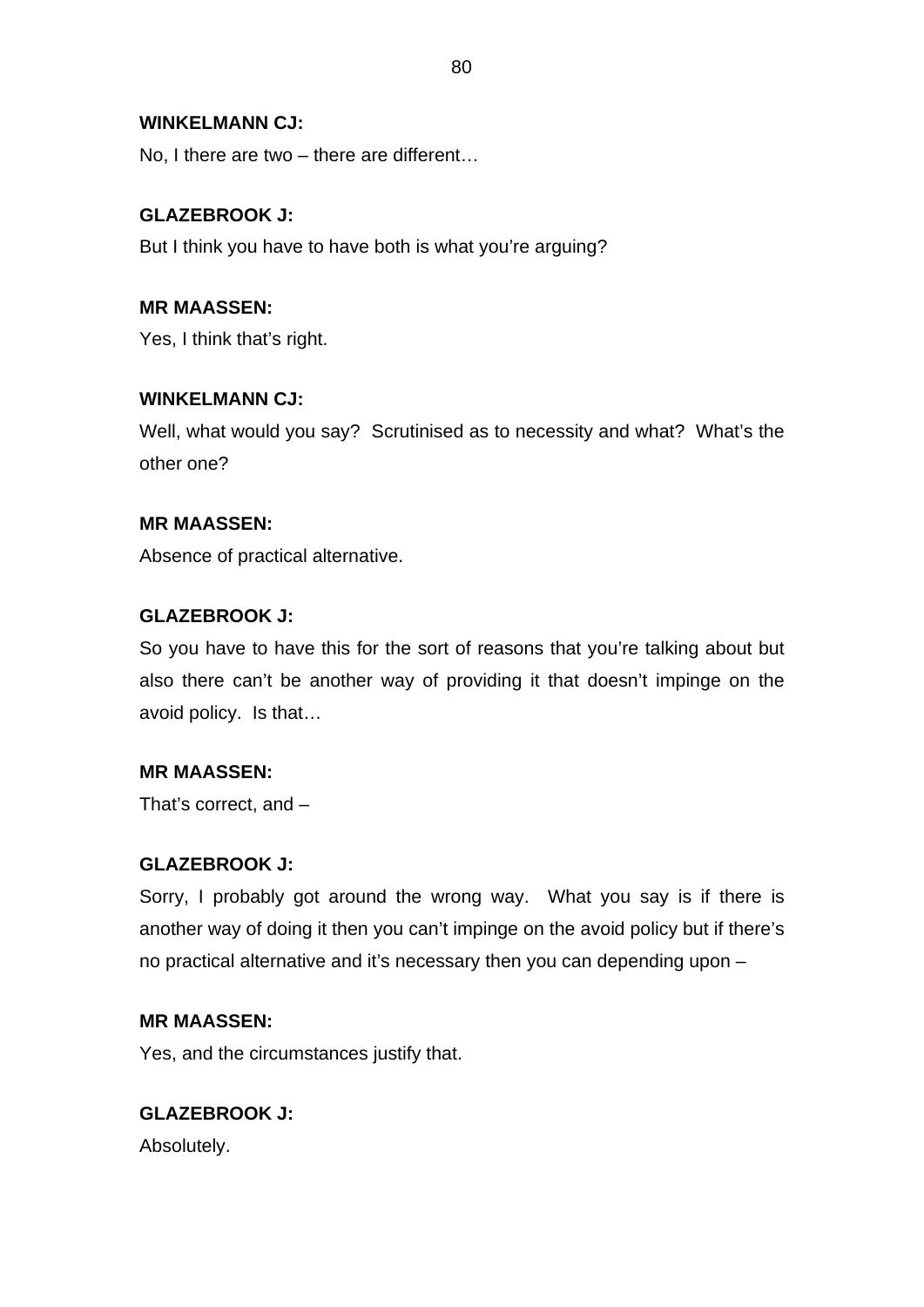#### **MR MAASSEN:**

And so what I have in mind is, for example, say, Rongotai Airport, sits in a coastal environment, may well be next to some sensitive environment, needs an extension to meet safety standards for RESA. Does "avoid" mean avoid? We've got a facility that generations have spent vast sums of money and it's critical to their functioning and do you move the airport because you can't achieve avoid? Well, it's a similar situation to this. It's really – I mean I think we see it when we – we recognise when we see it. These are true exceptions.

#### **WINKELMANN CJ:**

You might not. You might require it to be moved if it's going to kill Māui's dolphins off, for instance.

### **MR MAASSEN:**

Indeed. Absolutely.

#### **WINKELMANN CJ:**

So it is very – yes. Anyway, it's luncheon adjournment. Mr Maassen, have you finished?

#### **MR MAASSEN:**

Yes, I have.

#### **WINKELMANN CJ:**

Isn't that propitious? Right. Just I should say we're going to hear parties as to costs at the end I think during the reply period.

**COURT ADJOURNS: 1.04 PM**

**COURT RESUMES: 2.17 PM**

## **WINKELMANN CJ:**

Now Mr Allan, you're next, are you?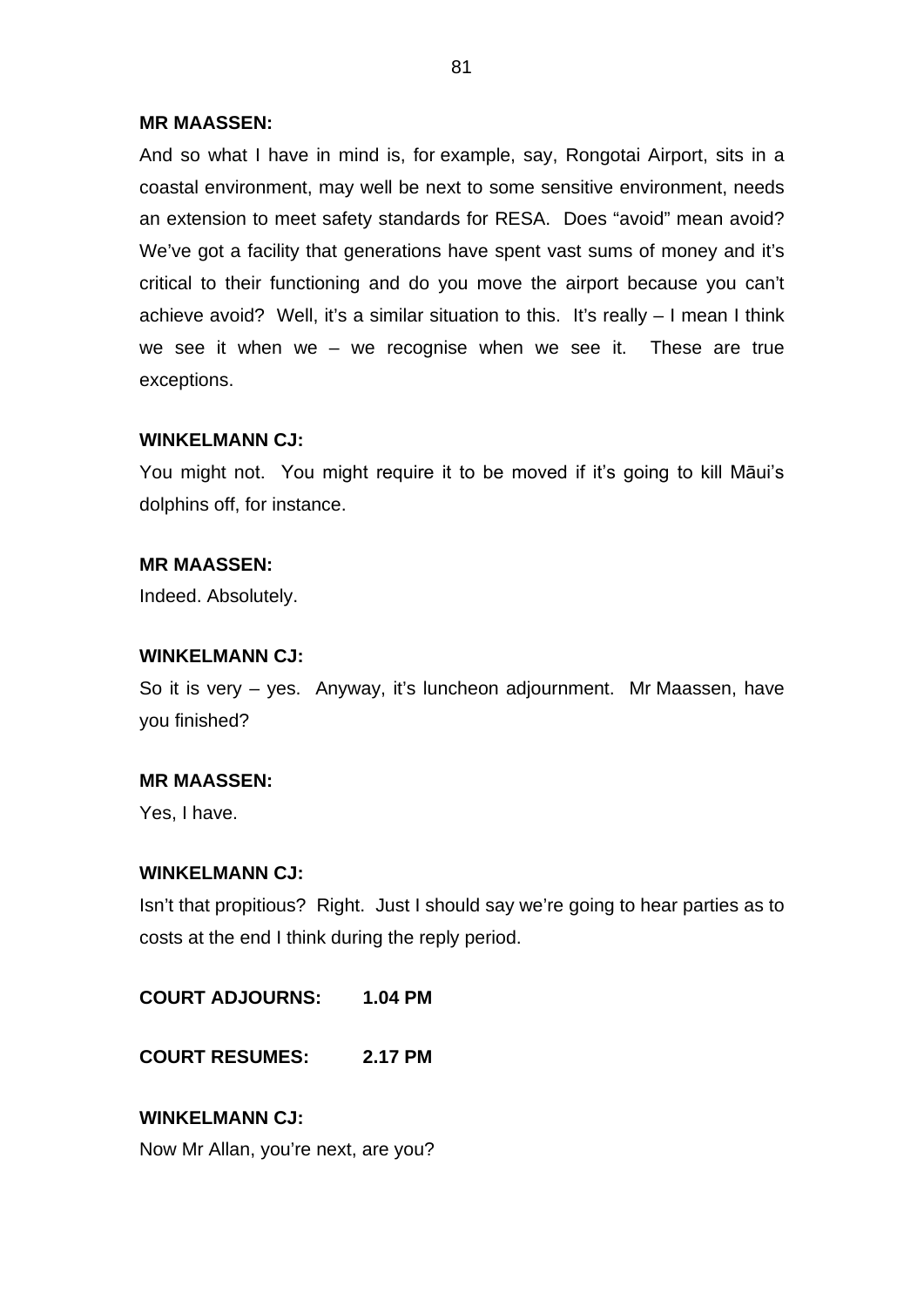#### **MR ALLAN:**

Thank you, Ma'am, I am. I and my colleagues are here representing EDS, Environmental Defence Society, a society that was involved in the *King Salmon* case, of course, and I thought I would begin just by covering in a couple of minutes the reason why EDS is here and why it considers these matters are so important.

New Zealand has a unique flora and fauna but over past centuries, and not many of them, much of that's been lost or destroyed. That includes much of the coast environment, much of the forestry around the coast, many of the resources within the coast, and those effects have really been cumulative and developed as a consequence of a lot of little changes, and EDS' concern has been that that cumulative effect will continue and that the consequence will be a gradual further degradation of our coastal environments, and more generally, of course.

So its understanding is that the RMA, in terms of particularly section 5, section 6, matters of national importance in section 6, the purpose in section 5, and then the structure that's created within it, including the necessary provision of a New Zealand Coastal Policy Statement, are measures that assist to address those issues and that was the intent in part of the Act, encouraging development, giving flexibility there, but also addressing the ecological effects of the development that occurs, and its reading of the NZCPS has always been that those avoid policies are there to provide environmental bottom lines, so hence the reason for bringing the proceedings back in 2014 or thereabouts, hence the reason for still being here today because its position is that the correct way to give effect to the NZCPS in the lower order planning instruments of which, in the case of Otago, the regional policy statement is the first, and that will be followed by a regional coastal plan and, of course, the district plan for the land-based side, the correct way to do that is expressed very elegantly in the *King Salmon* decision and, in particular, in those paragraphs in 126 to 133 which really set out the way that we will address and endeavour to reconcile the policies within that instrument where there is the potential for them to be in conflict.

82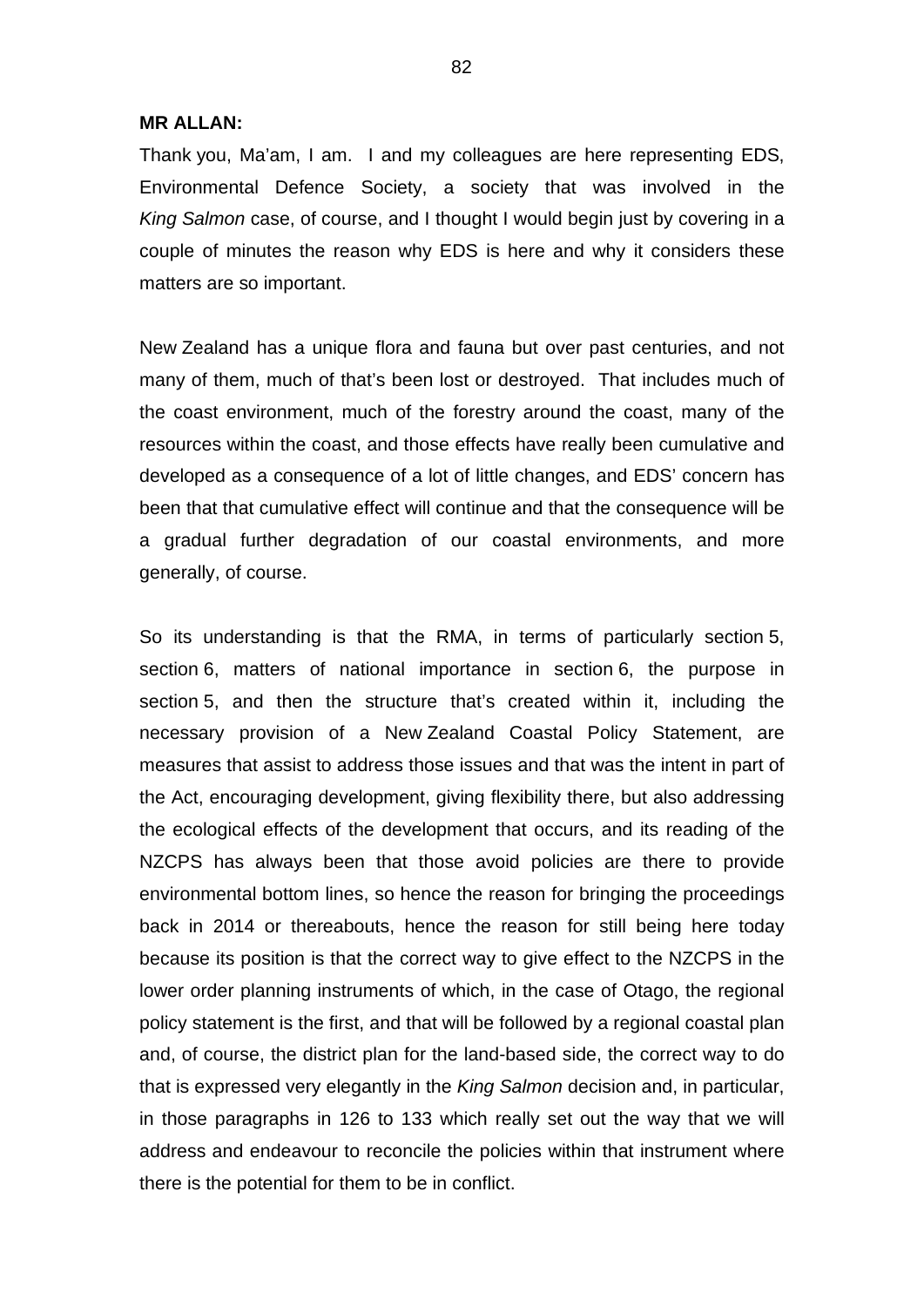That does involve careful reading of the words but EDS' position is the words in the NZCPS are differentiated and for a reason and that where we're seeking to avoid things, or avoid adverse effects, that means avoid adverse effects. Where we're seeking to avoid significant adverse effects that meaning again flows through. Where we're recognising or using other verbs, there's a rationale for that.

So EDS' position in simple terms is that both the High Court and the Court of Appeal in essence correctly applied the analysis that's set out in those paragraphs of *King Salmon*, that Policy 9 Ports is structured very similarly to Policy 8 Aquaculture – they're both recognised policies, they both list things that one might do to give effect to that recognition – and that the avoid policies, if I can use that terminology, that we're all tending to jump to, in terms of Policies 11, 13, 15 and 16, apply in a similar way in this case as 11 and 13, I think it was, 15, did in *King Salmon*.

So at part of my submission I will take you to the provisions, or the part of our legal submissions, the written submission, where we address that interpretation because our reading of it is that the policies are very similar, that the approach can be very similar and the outcome in this case can be very similar.

The point I want to start by making though in response to my friend, Mr Andersen's, case, is that we really need to distinguish between the plan-making process where section 62(3) of the RMA tells us the regional policy statement must give effect to the Coastal Policy Statement from the consenting process where section 104 of the RMA tells us regard must be had to those provisions and to that document, and there's been discussion this morning about the need for flexibility, the need for an ability to deal with unusual circumstances. EDS' position is that essentially those more closer examinations happen through the consenting process, that we have a policy framework where Parliament has said that the regional policy statement should give effect to the Coastal Policy Statement, we then have a regional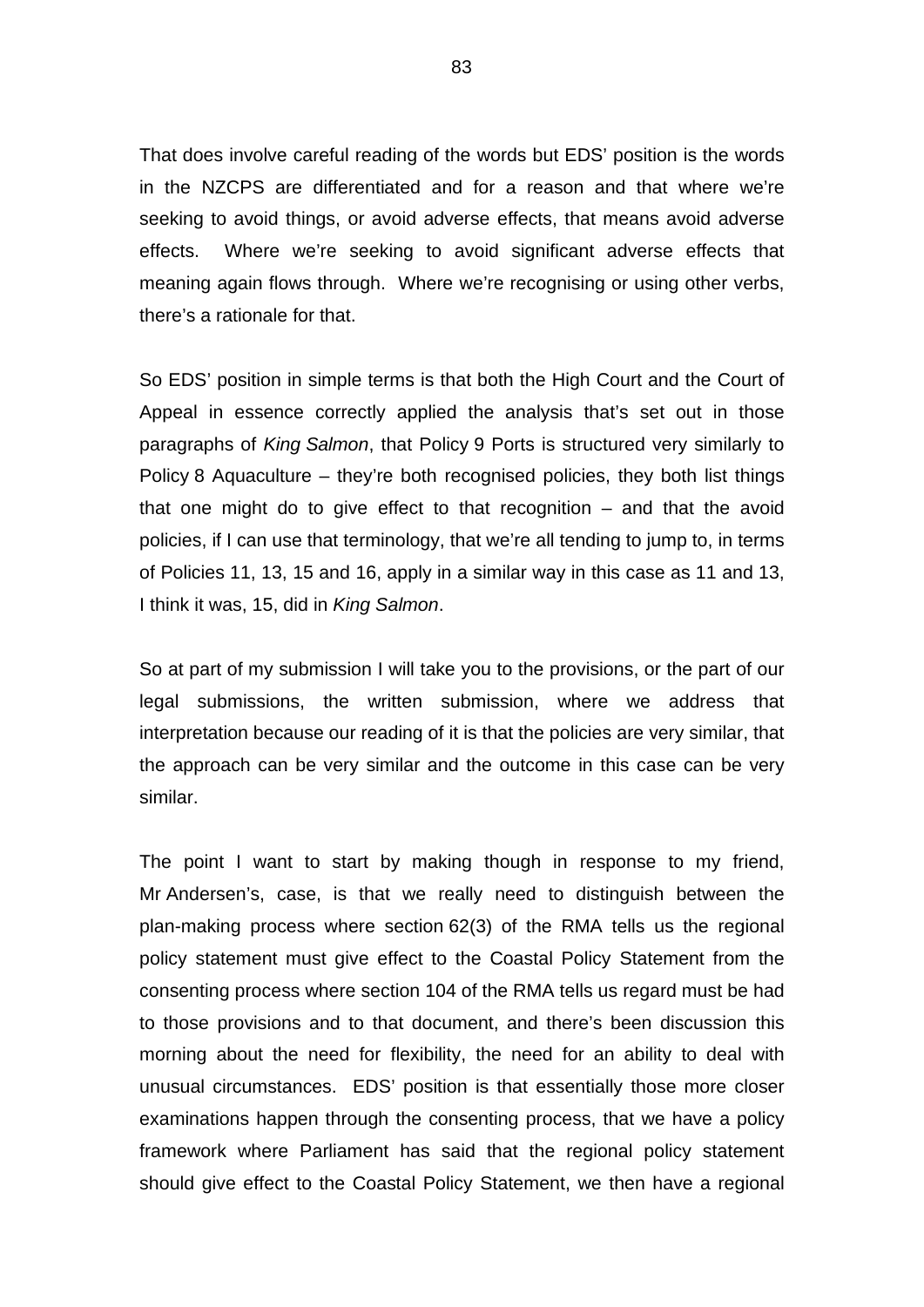plan that is to give effect to that regional policy statement and the Coastal Policy Statement, but then we have a separate consenting process which applies with a different test, and in simple terms the "give effect to" provision relates to the content of the instrument. So the regional policy statement is to give effect to the Coastal Policy Statement. That influences what is in the regional policy statement. The "have regard to" provision is really about a process and it's saying to the person who is making the decision: "These are matters you need to have regard to."

I appreciate that the East West case that's before you at the moment is one that deals essentially with that consenting aspect, and I'm not going to get into it because I've not been familiar with the arguments that have been run, but essentially that case is about what does "have regard to" mean in terms of my understanding. This case is what "does give effect to" mean, and when you're giving effect to the provisions in the CPS –

# **GLAZEBROOK J:**

So you're suggesting actually contrary to the submissions in the other case that "have regard to" – well, at the consenting process you can actually depart from the regional policy statement and New Zealand policy statement?

## **MR ALLAN:**

I'm not going to dare venture into wherever that case is going, Ma'am. All I'm saying is the test – the wording is different, my understanding historically has always been. They are different tests. One of them is about content and one of them is about process. Where you get to in terms of what "have regard to" means –

## **GLAZEBROOK J:**

Well, what does "process" mean?

**MR ALLAN:** What does the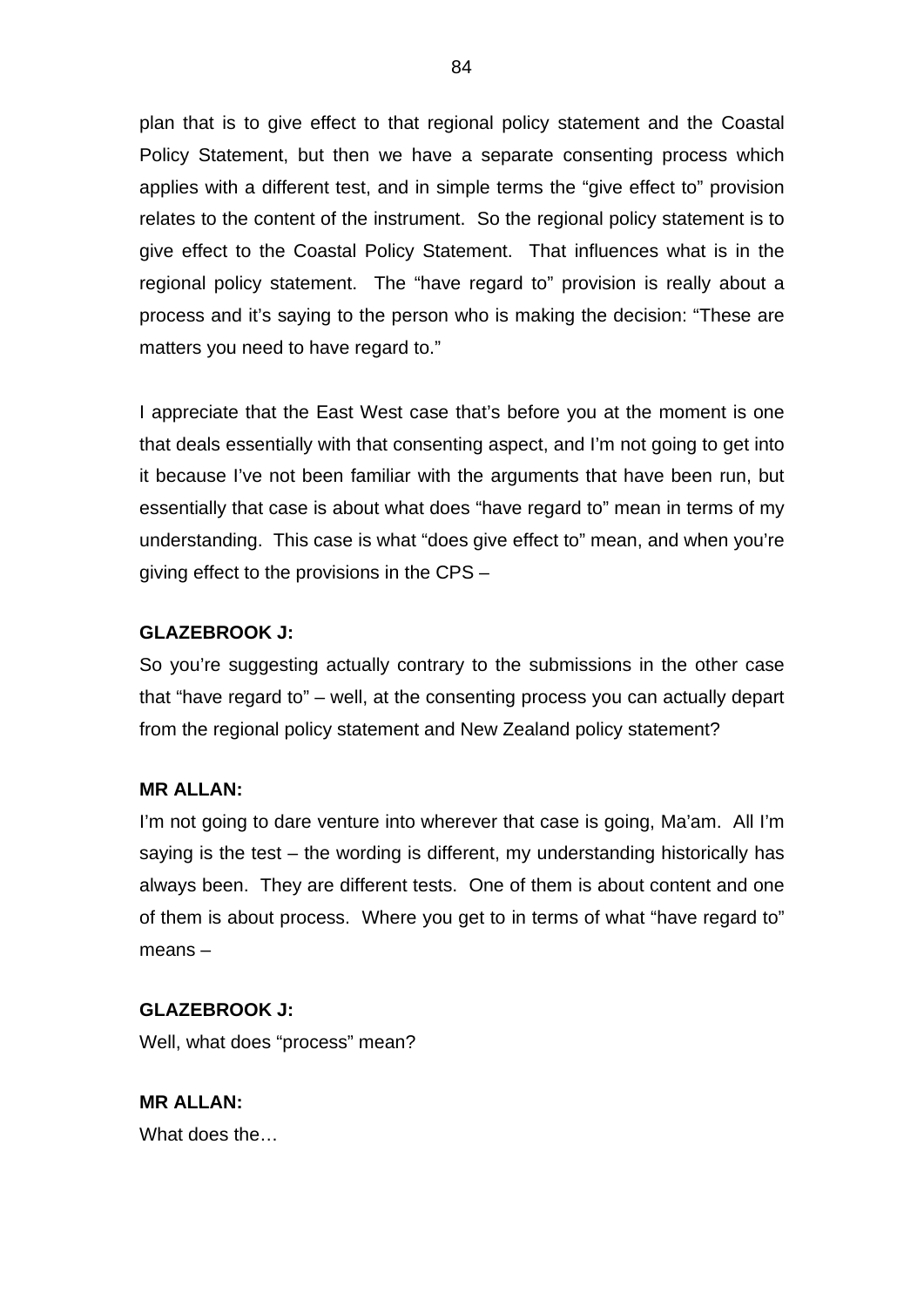## **GLAZEBROOK J:**

What do you mean by "process"?

# **MR ALLAN:**

I'm just referring there to the  $-$  "have regard to" is about the consenting process, so where the decision-maker in the consenting process has regard to a number of listed matters and forms a view.

# **GLAZEBROOK J:**

And can totally depart from the New Zealand Coastal Policy Statement, is that the submission? That's certainly the submission of the Transport Agency in the other case.

# **MR ALLAN:**

I think it is a different test. Whether they can depart from it in the given circumstances I suspect what you're going to address. I'm sure there will be cases where there are very minor or de minimis effects where absolutely you could. The mix of elements produces an outcome and the outcome might be the grant of consent. Where the…

## **GLAZEBROOK J:**

I still don't quite understand what you mean by "process" though.

## **MR ALLAN:**

The evaluation of those matters to which the decision-maker needs to have regard under section 104. That lists the matters. The decision-maker having regard to that then needs to make a decision under –

## **WINKELMANN CJ:**

Could we just get section 104 up on the screen, please?

## **WILLIAM YOUNG J:**

By "process" do you mean on a resource consent application?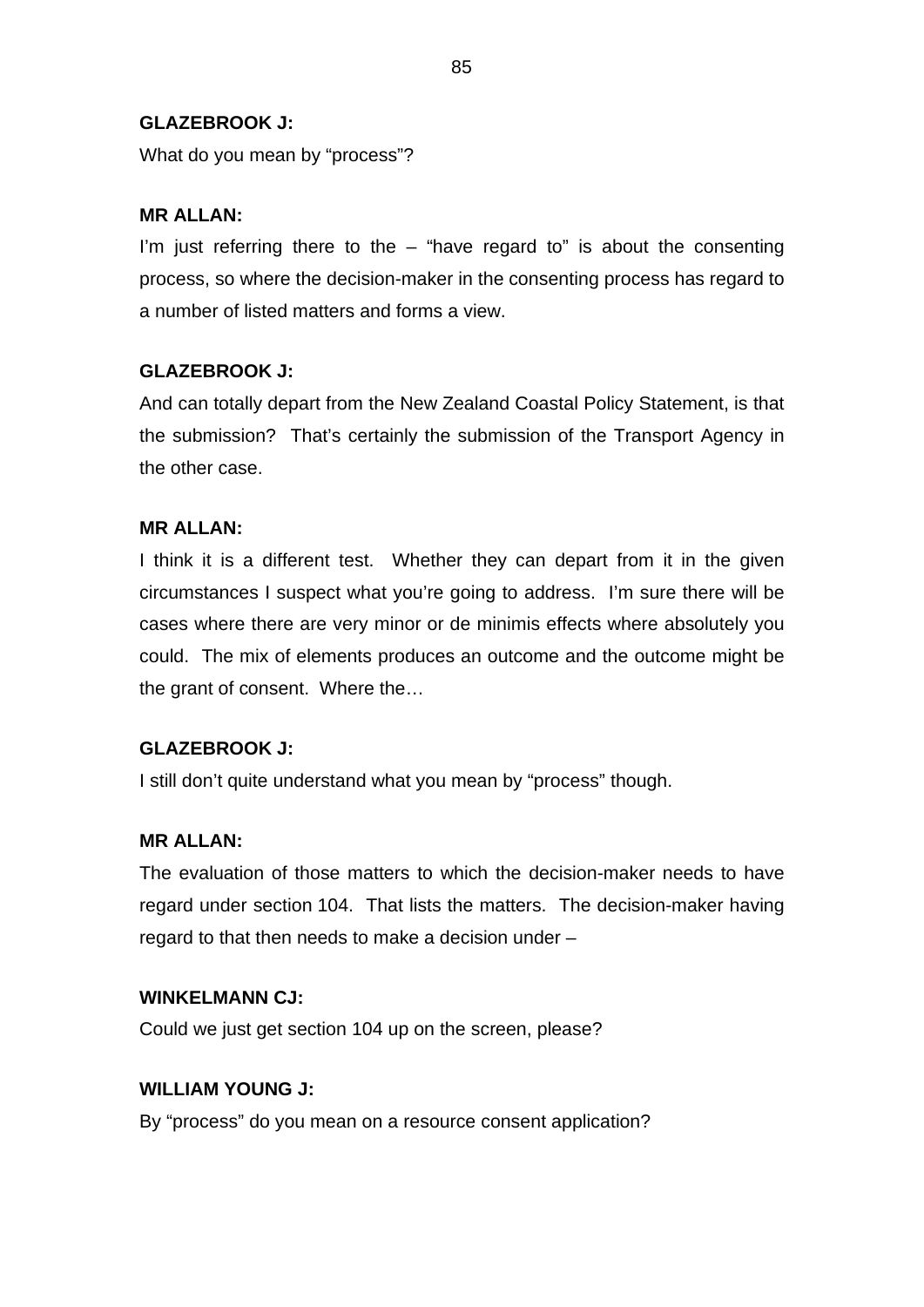### **MR ALLAN:**

Yes, indeed, yes. It's the consenting process, Ma'am. If I didn't make that clear, I apologise. Can we have 104 of the RMA which will be… 104.

## **WINKELMANN CJ:**

It's obviously not in that document.

## **MR ALLAN:**

What am I looking at at the moment? I'm not sure.

## **WINKELMANN CJ:**

Nicely done.

## **MR ALLAN:**

Yes. So section 104, which is the resource consenting section, which we're not dealing with in our case, says: 'When considering an application for a resource consent and any submissions received the consent authority must, subject to Part 2 and section 77M, have regard to any actual and potential effects on the environment," et cetera and then under (b): "any relevant provisions of," under (iv): "a New Zealand coastal policy statement". So there is a number of matters that are listed, effects in (a), measures taken to ensure positive effects in (ab) and then provisions of a listed series of documents. That is a different test from the one that we're dealing with in our case.

## **WILLIAMS J:**

Should it really matter in theory anyway? Sorry, you can't see my mouth moving, can you?

### **MR ALLAN:**

I can hear it's coming from over there.

## **WILLIAMS J:**

Because whatever you grant it subject, whatever you decide is subject to Part 2, so Part 2 controls, and everything cascading down from Part 2 is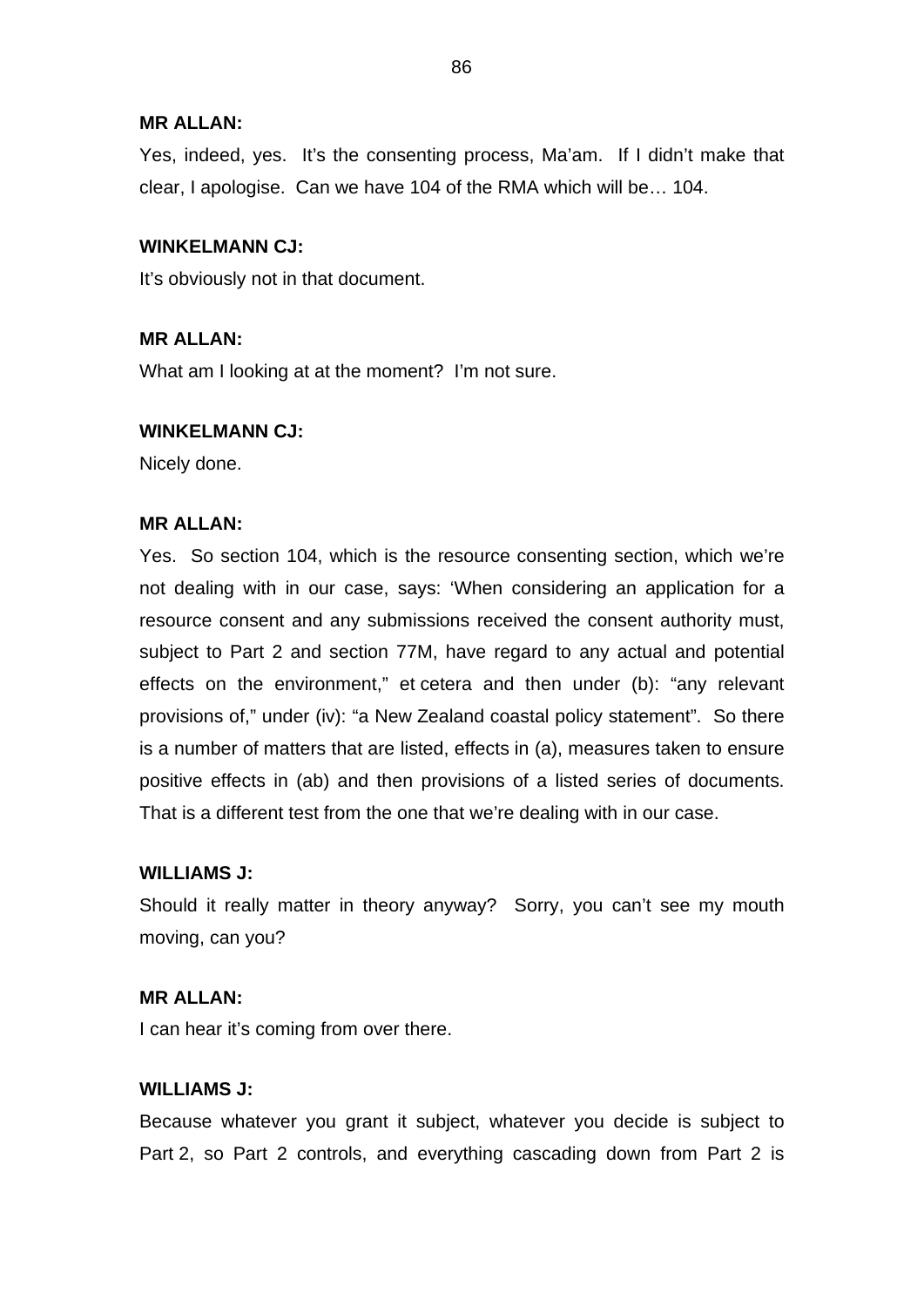supposed to be an increasingly localised embodiment of the balancing act contained in Part 2. So if you're having regard to those documents they are simply the practical embodiment of the requirements of Part 2 and sustainable management anyway.

# **MR ALLAN:**

That is correct, that's the assumption.

# **WILLIAMS J:**

So "have regard to" doesn't really tell you much about the power of the documents you're applying.

## **MR ALLAN:**

No, you need to read them and understand how they then apply to the particular case before you on a resource consent application.

# **WILLIAMS J:**

No, I mean more than that. I mean that in the end the controlling provisions are Part 2 and each good document below that is the increasingly localised embodiment of the requirements, and so when you're required to have regard to the regional policy statement, that's simply a much more tangible form of the requirements of Part 2 anyway, at least it should be.

## **MR ALLAN:**

Indeed, and because it's gone through the process that's specified in the Act, it will be a honed version of it and much more precise in terms of what it's doing.

## **WILLIAMS J:**

Yes.

# **MR ALLAN:**

And the NZCPS we say has gone through that process and has that level of precision…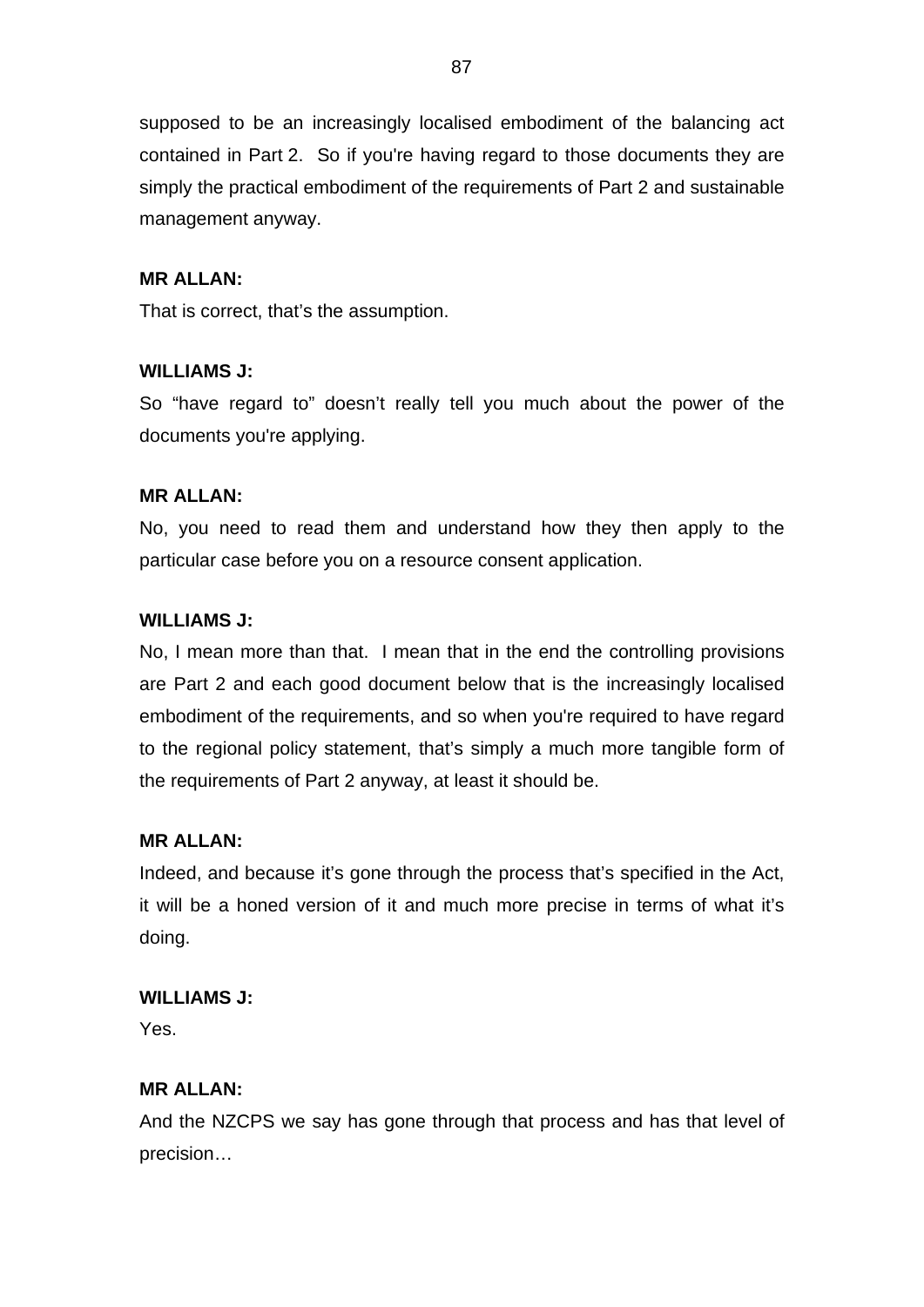### **WILLIAMS J:**

Right.

## **MR ALLAN:**

And gives clear guidance on the plan-making side to give effect to it, and it becomes one of a number of relevant instruments on the consenting side, and the extent of its relevance of course will depend upon the nature of the activity for which you're seeking consent and its location.

## **WILLIAMS J:**

Yes, but my point is that "have regard to" is a little beguiling because of the provenance of the document, having regard to it as the embodiment locally of Part 2 which, whichever way you look at it, is the controlling set of provisions, then having regard to it means a lot more than just take a look at it and read it.

## **MR ALLAN:**

And in the case of all these documents there is a degree of precision that they bring to it in terms – the Part 2 ideally is reflected in the documents that are listed there.

## **WILLIAMS J:**

Well, it has to be, that's what the statute says.

### **MR ALLAN:**

Yes, and there are cases or there are circumstances where if it doesn't give effect to Part 2 or the flow down the documents is incorrect, then the deciding body can say, can identify that, and can address it appropriately. In general, consent applications do not get there because it is generally accepted that the documents you're dealing with, and typically you start at the other end with the plan, the district plan or the regional plan are documents that ought to and typically do reflect Part 2 and the intervening national policy documents.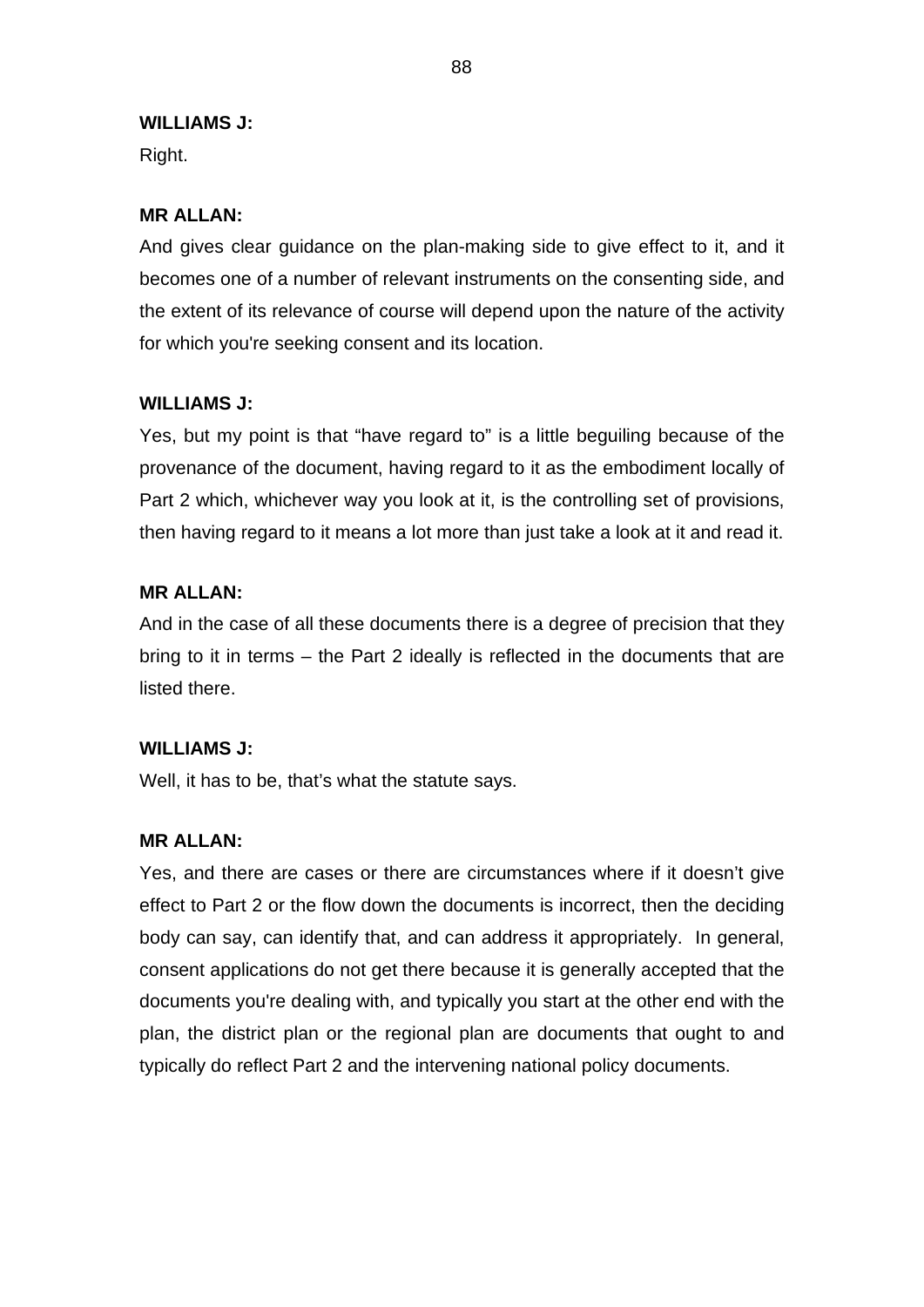## **GLAZEBROOK J:**

What I'm having a slight bit of difficulty with, if "avoid" means "avoid" all the way down, the effect of your argument seems to be "avoid" means "avoid" except in individual cases and then it doesn't mean "avoid" and that doesn't seem to me very much in line with what I would have expected you to be arguing.

## **MR ALLAN:**

All I'm saying is that there is a difference in the wording and we are dealing with the plan-making side where you have to give effect. So that's a bit more direct.

## **GLAZEBROOK J:**

Well, if you say "avoid" means "avoid" and it should mean "avoid", it seems an odd submission for you to say, but nevertheless it doesn't really mean "avoid" in individual cases, rather than saying there might be an exception to the avoid where there are irreconcilable differences, which is effectively what Justice Miller was saying, I think.

### **MR ALLAN:**

Yes. And let's move back then to the plan-making process where were are having to give effect.

### **WINKELMANN CJ:**

Well, can I just ask about that? Isn't there a logical extension, what you concede in relation to the particular applications for consent that even a policy might have to permit a departure from the avoid standard, because otherwise it will foreclose the necessary consideration at the lower level when we come to the consent? So this is what's really Mr Anderson's argument and Mr Maassen's, which is that the policies haven't kept on using this black and white language effectively, puts people in a position which they are fighting a rear-guard action, dissuaded from ever attempting it, is causing confusion in the law, et cetera.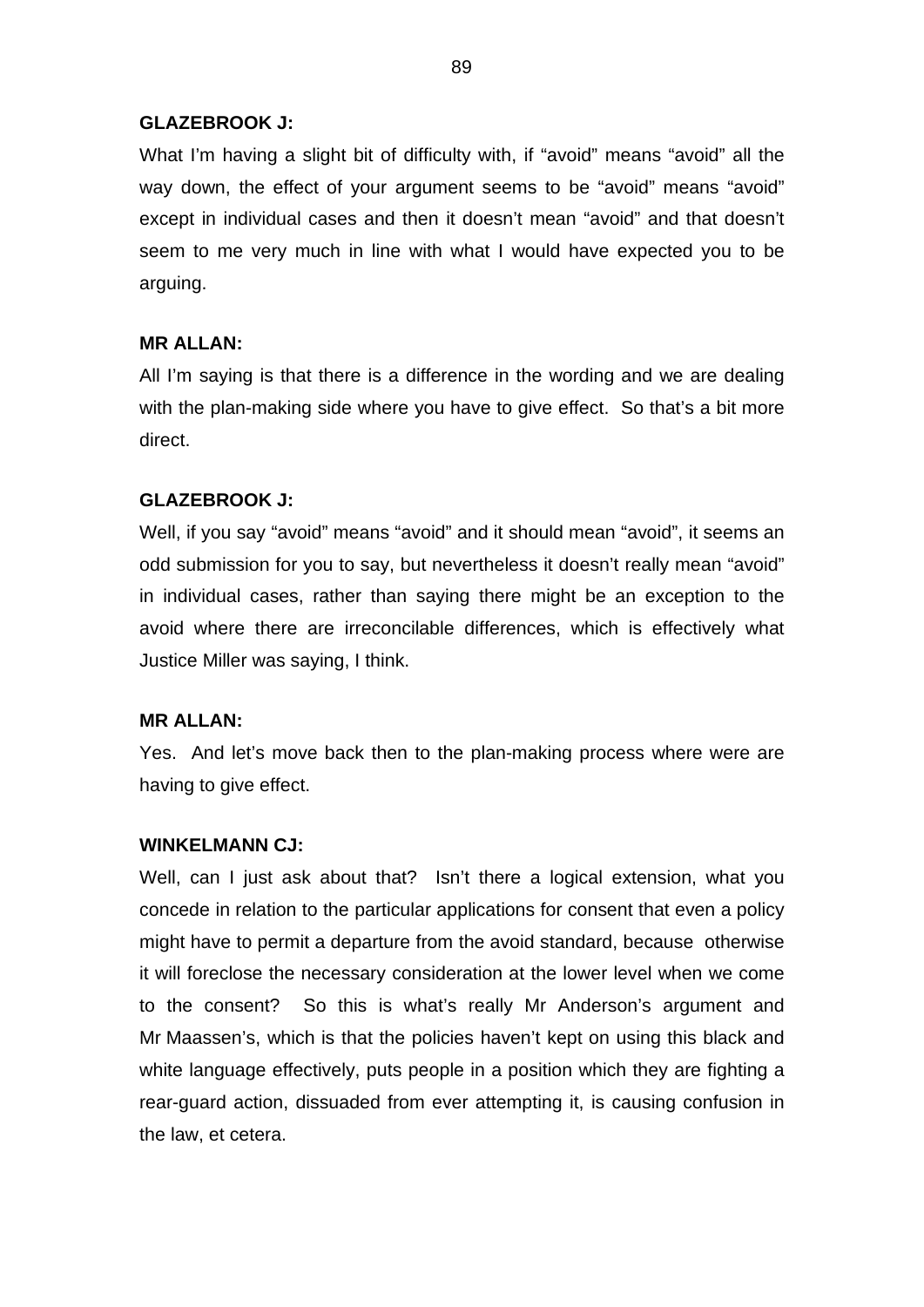#### **MR ALLAN:**

I think again it depends on where that avoid policy ends up in terms of rules because – and I make the initial statement that you don't need to have a prohibited activity or a non-complying activity where an avoid policy applies, because under section 32 which is the, what's the most appropriate method of giving effect to this, it may be that the Council and/or the Environment Court decide that a restricted discretionary activity status for example is adequate because you can identify the effects that are of concern. You can then do an assessment if in fact the effect of concern is one of the ones addressed in the avoid policy, in other words the proposal generates that effect, then the Council has the ability to decline consent. But if it doesn't generate one of those effects, it still has the ability to grant consent. So the distinction needs to be drawn, in my submission, between avoiding effects and avoiding activities, and the NZCPS provisions that we're dealing with deal with avoiding effects. Now an activity of a particular nature may or may not have an effect on a specified resource –

### **GLAZEBROOK J:**

Yes, but if it doesn't generate that effect then it's not against the policy, is it?

**MR ALLAN:**

Correct. But –

## **GLAZEBROOK J:**

Well, because it doesn't mean that you can ignore the policy, it just means that if it doesn't generate the effect it's not within the policy.

# **MR ALLAN:**

I agree.

# **GLAZEBROOK J:**

But that is right anyway.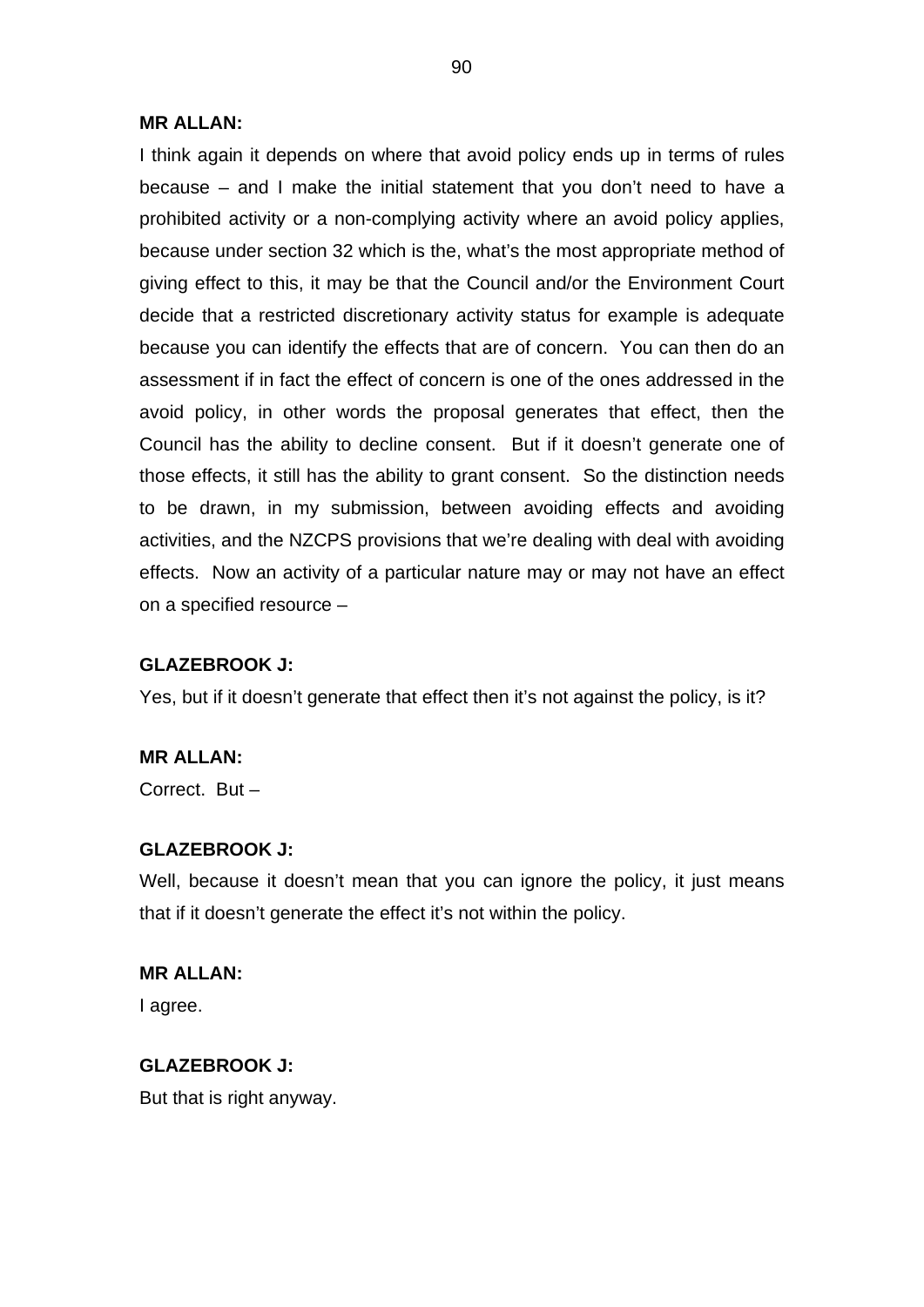#### **WINKELMANN CJ:**

That doesn't help us.

### **MR ALLAN:**

But that's why it's – there's a range of options available to a council in terms of activity status that enable them to make a decision based on all those factors when a resource consent application comes in.

So the issues that my friend Mr Andersen raised in terms of section 104D, which is the one that applies to non-complying resource uconsents, and it sets out two thresholds, if you like, one of which must be passed for the matter to go on to be considered, doesn't necessarily arise at the consenting stage if the Council's decided to use a discretionary activity status, for example.

### **WILLIAMS J:**

So you'd be more generous than Mr Andersen with his client in terms of the status of the activity because you would say that it can – if an effects-based regime is not so much concerned with status of activity, it's only concerned primarily with effects?

#### **MR ALLAN:**

I think that's fair. I mean I'm not in the position where he is with a specific client with knowledge as to what they might want to do.

#### **WILLIAMS J:**

Sure.

### **MR ALLAN:**

But as a generality, the range of activities that one can put in place, and the example – and you may not want to go there but tab 4 of our authorities bundle is the *Man O'War Farm Ltd v Auckland Council* [2017] NZHC 3217 case, and that was a decision relating to the provisions that would apply in an area that was an outstanding natural landscape but where there was also farming going on. So it was in a sense an analogous position. There's an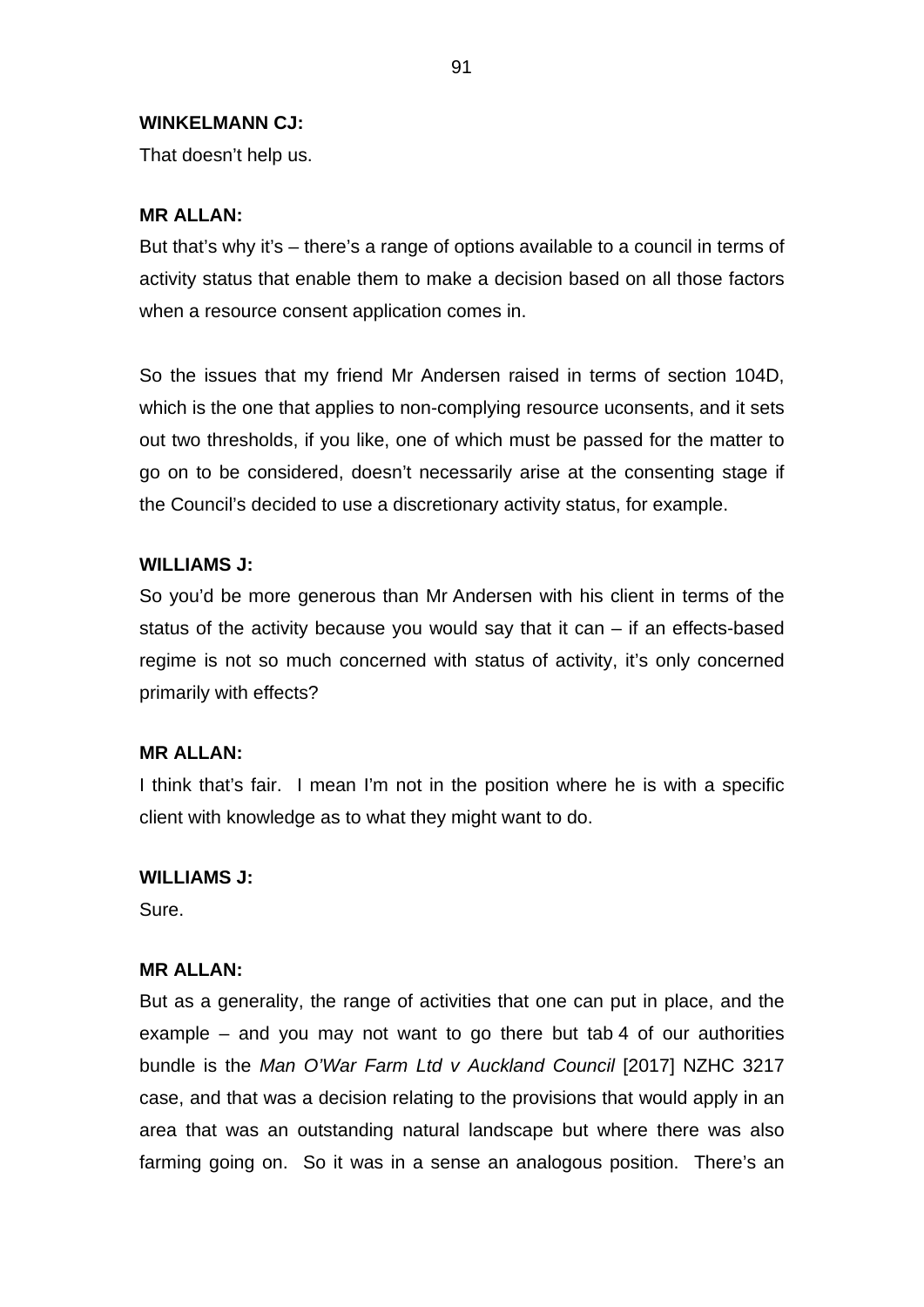existing activity but there's a recognition of the outstanding nature of the landscape that's left, and in that case there are some permitted activities. There are mostly restricted discretionary activities which means that the potential effects are identified and consents can then be – or applications can then be assessed against that. If you have that available…

#### **WINKELMANN CJ:**

We have it up on the screen.

### **MR ALLAN:**

It is. It's in front of me. I keep looking at the wrong screen, sorry. Let's move to paragraph 47 which I think is useful because it shows the objectives that were in the plan relating to outstanding natural features and the relationship between those outstanding natural features and the existing rural production activities that occurred within that context. It was largely the Hauraki Gulf islands.

So there's objectives there. Number 1: "Auckland's outstanding natural features and outstanding natural landscapes are protected," strong word, "from inappropriate subdivision, use, and development," and, of course, that's consistent with the wording flowing through sections 5, 6 and on through.

Then Objective 4 deals with the other side of that equation which is the recognition of the existing rural production activities.

Then we move to the policies: "Protect the physical and visual integrity of outstanding natural landscapes by," and there's a number of matters that are here listed. Avoiding certain things, maintaining other things. If we scroll down the page you'll see – and this essentially is the level of detail that I think you were discussing my friends earlier in terms of what happens as we move down the plan hierarchy and get to the nitty-gritty, if you like, in the district plans and the regional plans, and Policy (1) has protect the physical and visual integrity by certain measures. Policy (2): "Protect the physical and visual integrity of outstanding natural landscapes while taking into account the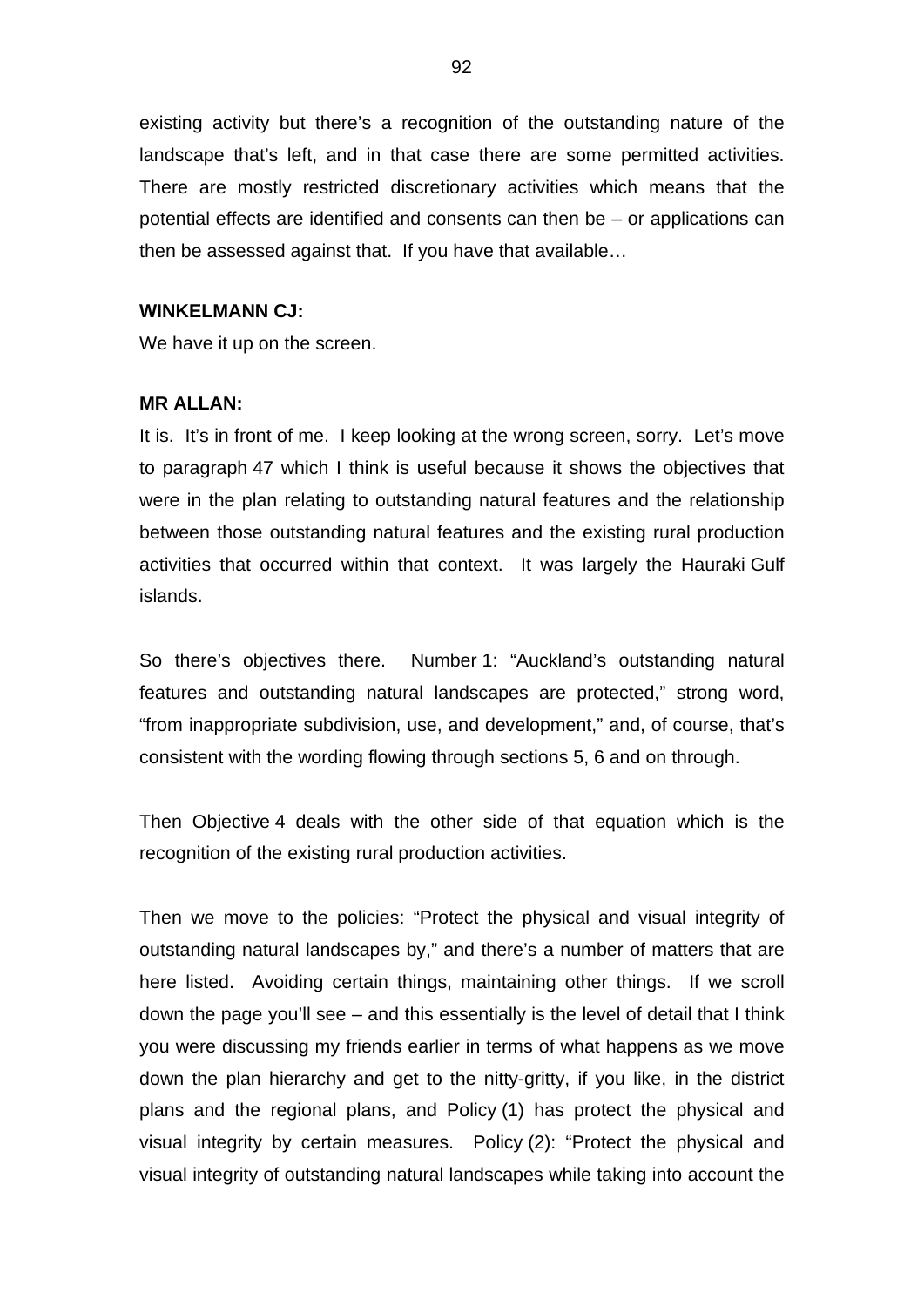following matters," and this starts to get to the changes that have been wrought by humans. Then (5): "Enable use and development that maintains or enhances the values or appreciation of an outstanding natural landscape or outstanding natural feature," and then (6): "Provide for appropriate rural production activities and related production structures," and, finally, encourage the restoration.

So there is a mix of policies and provisions that are intended to give effect to. Some protect higher order instruments and particularly section 6 of the Act, and also recognise the activities that are occurring.

So that is the level of detail that one finds in a plan. At this stage we're dealing only with the regional policy statement and the essential issue that EDS had with the Environment Court decision was that it went beyond avoid. It went to avoid, remedy or mitigate, and in that way we say didn't give effect to the higher order provisions.

### **WINKELMANN CJ:**

And Mr Anderson and Mr Maassen would say, well, that was an appropriate resolution at the plan level in respect to a particular activity where there was conflict between the two objectives in the policy and…

### **MR ALLAN:**

Well, I think we would say there's a distinction be drawn between a conflict between activities, and in this case potential port activities and the resources that the avoid policies are trying to protect and a conflict between the wording of policies in the NZCPS, and it's the second of those, whether there's a conflict between the wording, that *King Salmon* addressed and that we say is consistent, the same outcome, if you like, is produced by the wording when we examine it in terms of that *King Salmon* analysis in this case.

## **WILLIAMS J:**

If you pick up some of the relatively director wording in *Man O'War,* you've got the obligation to protect landscape and provide for rural activities in and on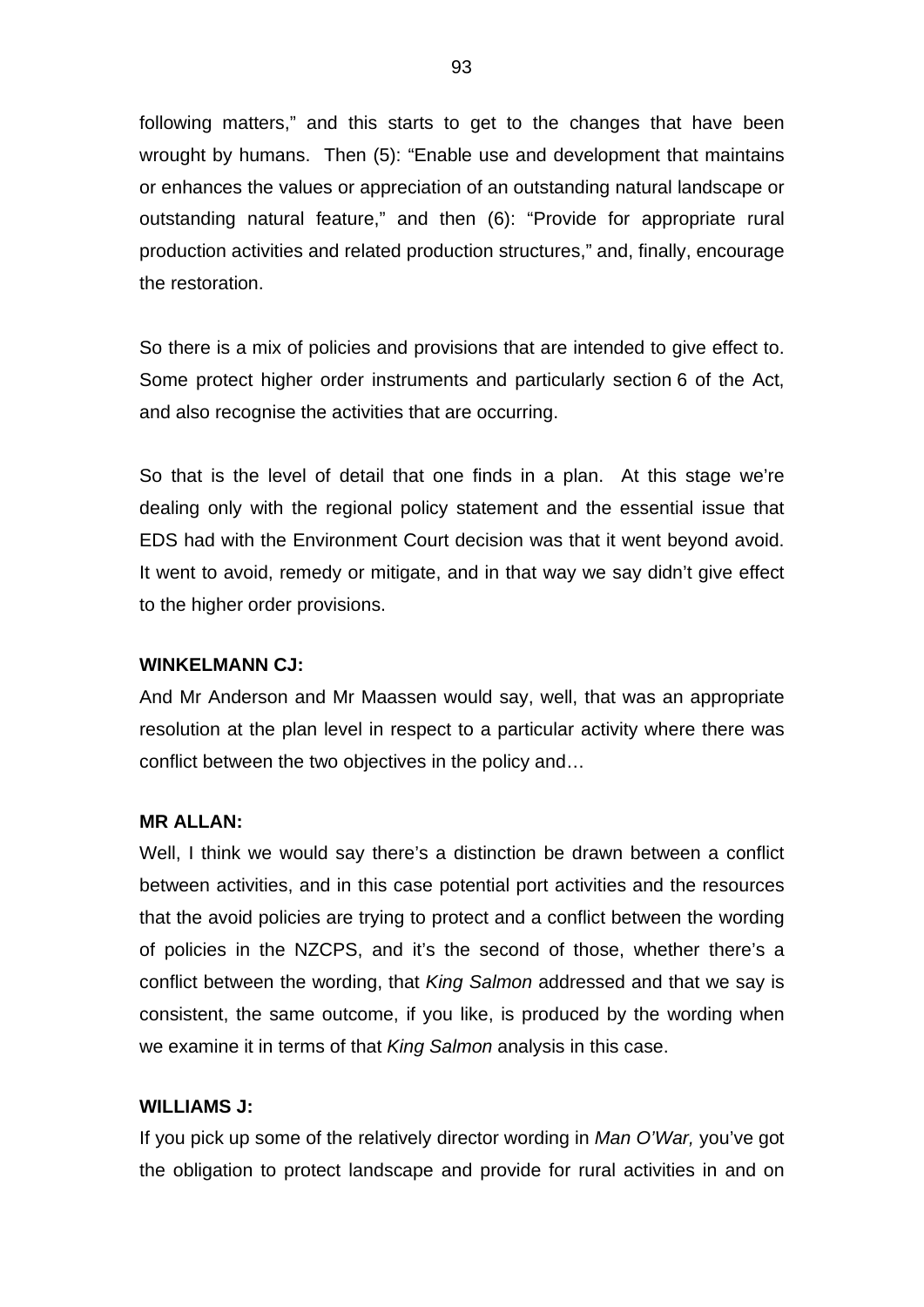that landscape, so be nice to everybody. But, you know, you can read that as being internally in conflict or you can read it as developing a natural point of balance between the two with the policies contemplating the need for compromise one for the other from both side. Could that not be the same approach between Policy 9 and Policy 13?

## **MR ALLAN:**

I think the first thing is that these are policies where we have part of the landscape is already farmed –

## **WILLIAMS J:**

That's right.

## **MR ALLAN:**

– so there's a commonality between them, and I guess you could say in that…

### **WILLIAMS J:**

Yes, same here.

## **MR ALLAN:**

Port Otago, some of the landscape here has already got port activities in it. My submission would be that whether an activity has an adverse effect upon that is assessed in the context of that landscape.

### **WILLIAMS J:**

That reality.

## **MR ALLAN:**

That reality, absolutely.

### **WILLIAMS J:**

Yes. So you've got – what did it used to be called, the, I don't know, something like "the factual bottom line", do you recall that, I don't know what the phrase is, where you establish a kind of  $-$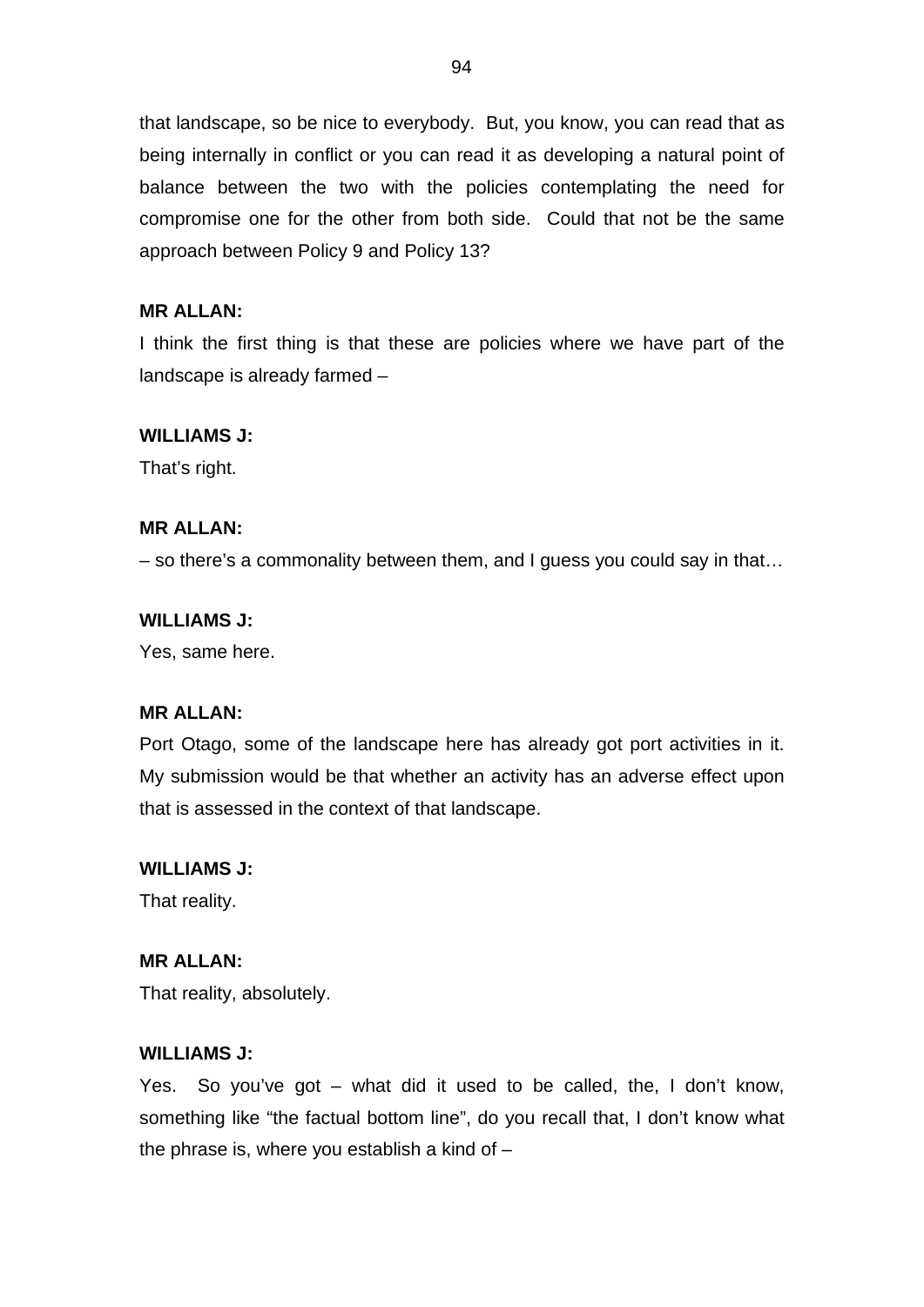## **MR ALLAN:**

Oh, "permitted baseline", is that the  $-$  yes.

## **WILLIAMS J:**

"Permitted baseline", that's the phrase, that sort of thing.

## **MR ALLAN:**

I suppose in a sense it's related, yes, in that there is a landscape that's already farmed, more farming activities will not have an adverse effect upon that landscape, subject to their scale and colour and form being appropriate.

## **WILLIAMS J:**

So when you assess the level of conflict you take into account the existing level of erosion of natural character, the existing level of industrial activity or whatever it might be.

## **MR ALLAN:**

Absolutely, yes. And when the Council does its identification of areas that will be subject to the avoid policies in Otago harbour, they will do that again in the context of an existing port operation, existing elements to it.

## **WILLIAMS J:**

Exactly.

### **MR ALLAN:**

And that may, may not affect it.

## **GLAZEBROOK J:**

Well, they may or may not, might they? Because I think it's even conceded by the Court that they may say: "Well, this is an area of natural, of particular significance, even if there are existing activities in it."

## **MR ALLAN:**

Oh, absolutely, yes. But I think – and that's appropriate. But the question then becomes when I'm proposing something for the Port to change things,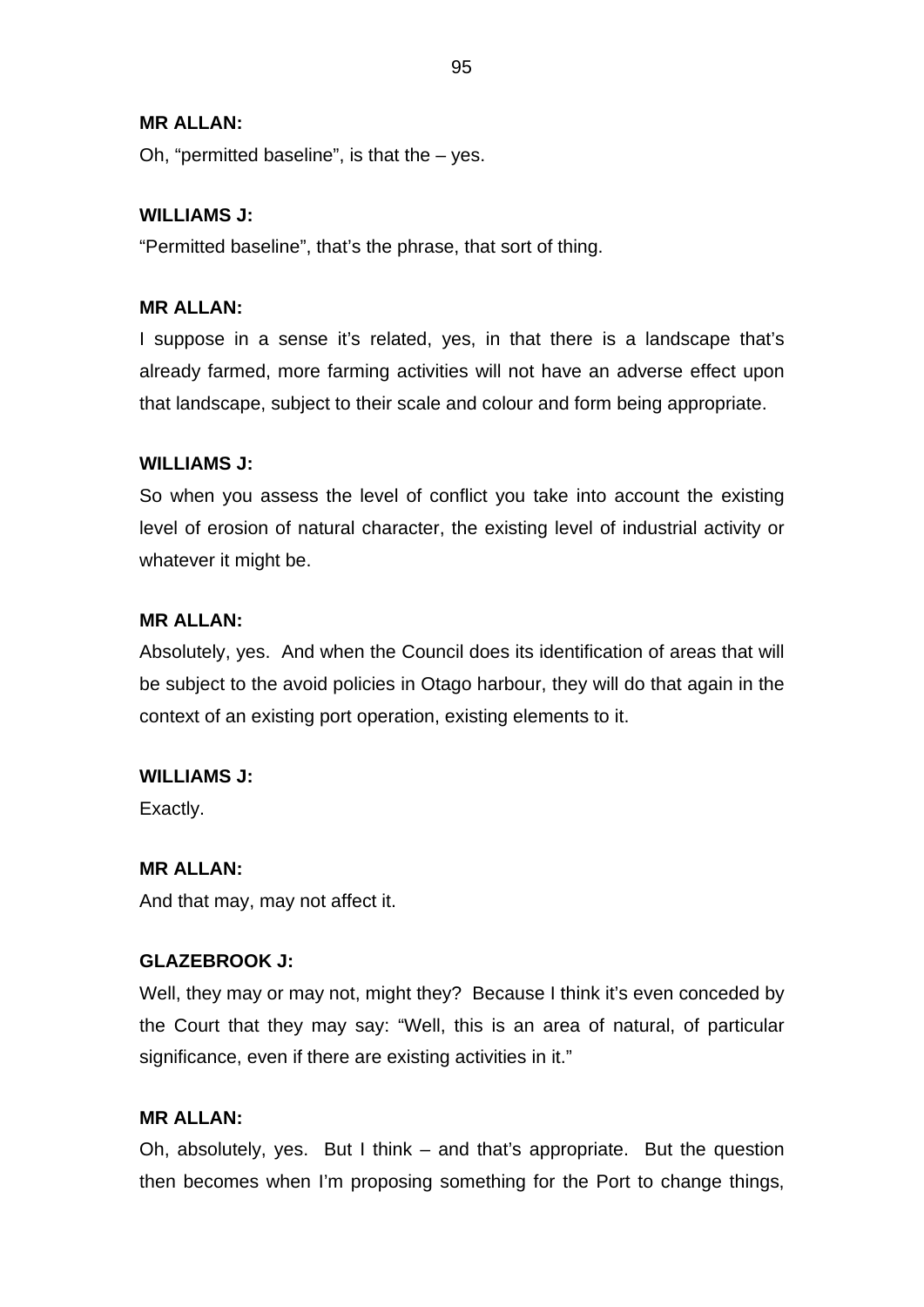that assessment of effects and whether there is an adverse effect on that resource, is carried out in the current context where clearly it's not pristine, there are some very important elements there, but it is a harbour that's used and it is a harbour with a port in it. So that may well affect the analysis that's done in terms of effects in Otago as opposed to, say, one of the fiords on the West Coast of the island.

## **GLAZEBROOK J:**

I'm not entirely sure where that fits with your absolute, absolutist argument.

## **MR ALLAN:**

I'm not sure that we have  $a -$ 

## **GLAZEBROOK J:**

Again, it wasn't something I would have expected from you as a submission. But that doesn't mean to say you can't make that submission, it's just surprising to me.

### **MR ALLAN:**

We don't have an absolutist position. And again I come back to that what EDS is doing is saying: "How did the Supreme Court analyse and endeavour to reconcile the policies in *King Salmon*, and if we do the same thing in terms of Policy 9 as opposed to Policy 8, where does that get us?" and the answer is we end up with a Otago regional policy statement provision dealing with ports that needs to recognise that the avoid policies may apply and I mean it can be separately written but the avoid policies will flow down into other provisions in the regional policy statement. What the Environment Court endeavoured to do was to say if you conflict with the avoid policies then here's a way around it and here's the – you can avoid, remedy or mitigate in certain circumstances, and that, we said, went too far because that's not consistent with the NZCPS. You can certainly – and I don't have a particular problem with it specifying there'll be an opportunity for resource consent to be made. How that's then addressed in those policy provisions then are similar to the sort of process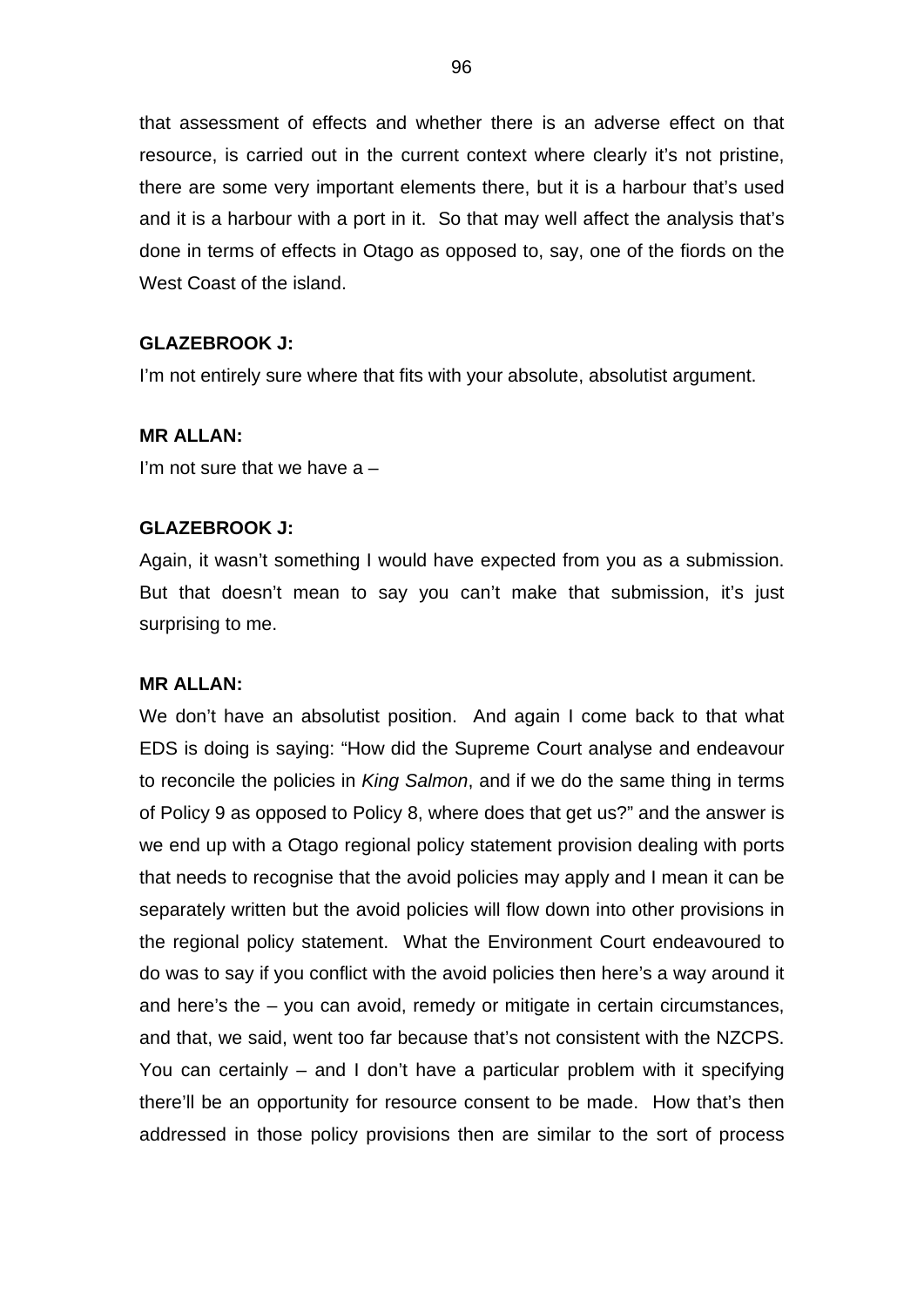we've looked at now in terms of the *Man O'War* case. The Regional Council will need to address that in its coastal plan.

### **WINKELMANN CJ:**

Can I just ask you to wind back on what you've just said? You don't have a problem with them saying you can have a chance to apply for a resource consent. Would you accept that the resource consent might be given in circumstances where it's not possible to avoid the harm that the policy sets?

### **MR ALLAN:**

Correct. There will be occasions where an application is made that simply doesn't avoid the harm and what the test is then, I think, as I said earlier, I think is what you're addressing in the East West Link case, and how does that work. But there may well be circumstances where consent is declined and EDS' position is because of those issues in terms of cumulative effects, because of those issues in terms of what it thinks is the desirable environmental bottom line and the approach that *King Salmon* took, it thinks that's not an unheard of or an inappropriate outcome. We are in a position where certain activities should not happen because of the effects they have on the environment and –

#### **WILLIAMS J:**

One of the risks you run though is that on the next cycle of the NZCPS the hard line on avoid causes the pendulum to swing back the other way because avoid is too hard in many cases, and that's not going to be in EDS' interests, is it?

### **MR ALLAN:**

Here's the thing, it's eight years since *King Salmon* and my expectation, not having taken part in that hearing, when I saw it was I can see the councils, I can see the government, changing the provisions of the NZCPS. I can see consequences of this. The reality is that the government of the day undertook an analysis and sought one and received one from experts, that said, and it decided you don't need to change the CPS.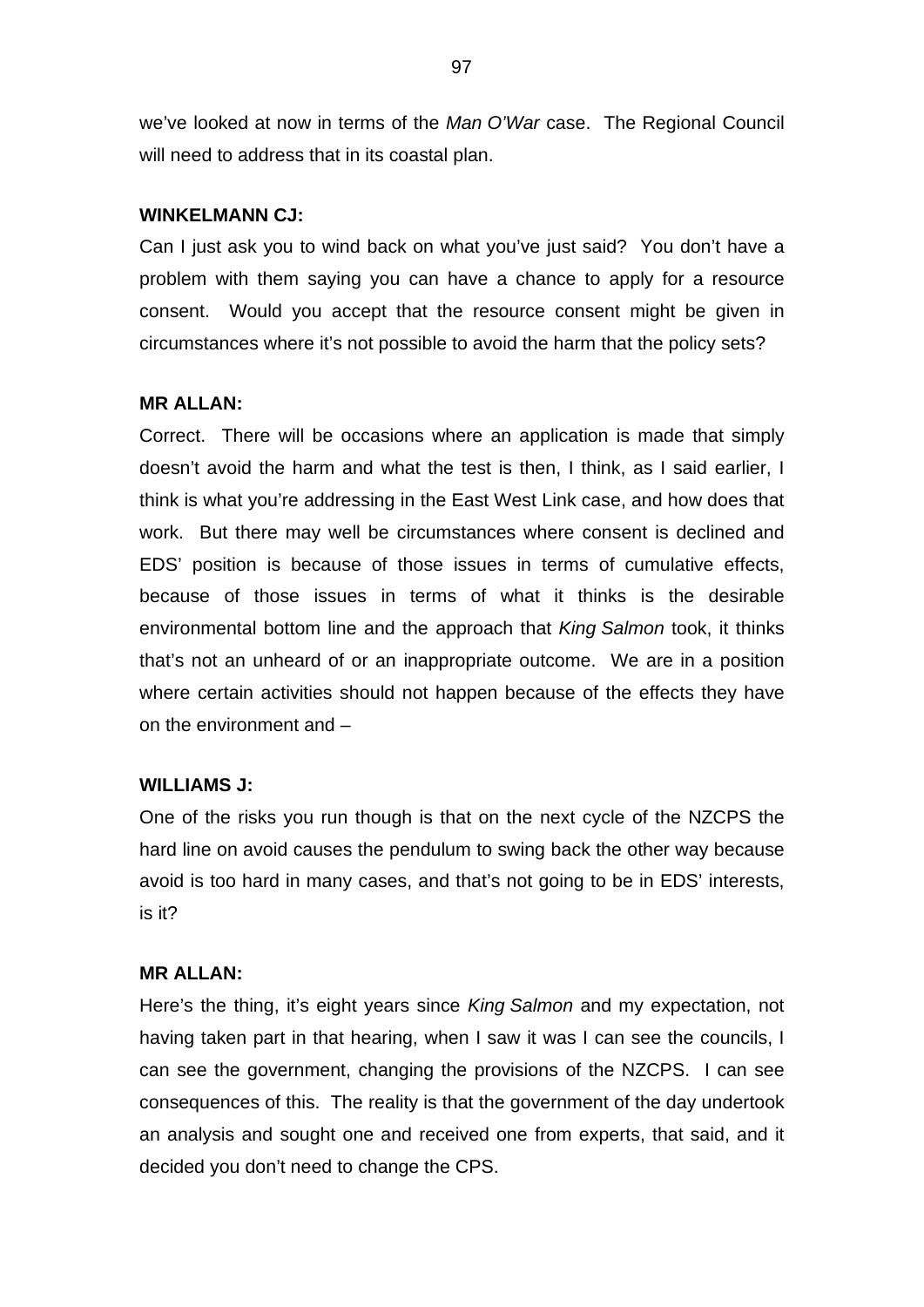### **WINKELMANN CJ:**

But isn't the – the risk isn't that the government will change the CPS. The risk is that when the councils come to make their assignments of land, et cetera, they will be very careful not to assign land having important values in the areas around, you know, in the Manukau Harbour, in Otago Harbour.

#### **MR ALLAN:**

Those are all concerns, well, elements that I thought might arise too eight years ago. The reality is that councils recognise they have obligations under the Act. They recognise importance of those and they recognise the direction that the CPS gives them, and they are, and to my observation, largely complying with that when – and some of them are better at doing the processing than others but the outcome hasn't been affected by a judgment as to what should happen in terms of activity applications.

#### **WINKELMANN CJ:**

So is there very much between you and Mr Maassen then because the difference between you and Mr Maassen seems to be that he says that just for rule of law considerations and access to law considerations you should allow some expression of the resolution of these conflicts to appear in your low order policy, particularly planning documents, so that people get a good steer on what's likely to happen, and you're saying no, really, basically all the way down to consent you should maintain that very clear line and the –

## **MR ALLAN:**

What we're –

#### **WINKELMANN CJ:**

– and that since this occurs at consent level.

## **MR ALLAN:**

What I'm saying is that in the regional policy statement which needs to give effect to the higher order instrument, the Coastal Policy Statement, it should do so and if the policy says avoid effects on certain things then the regional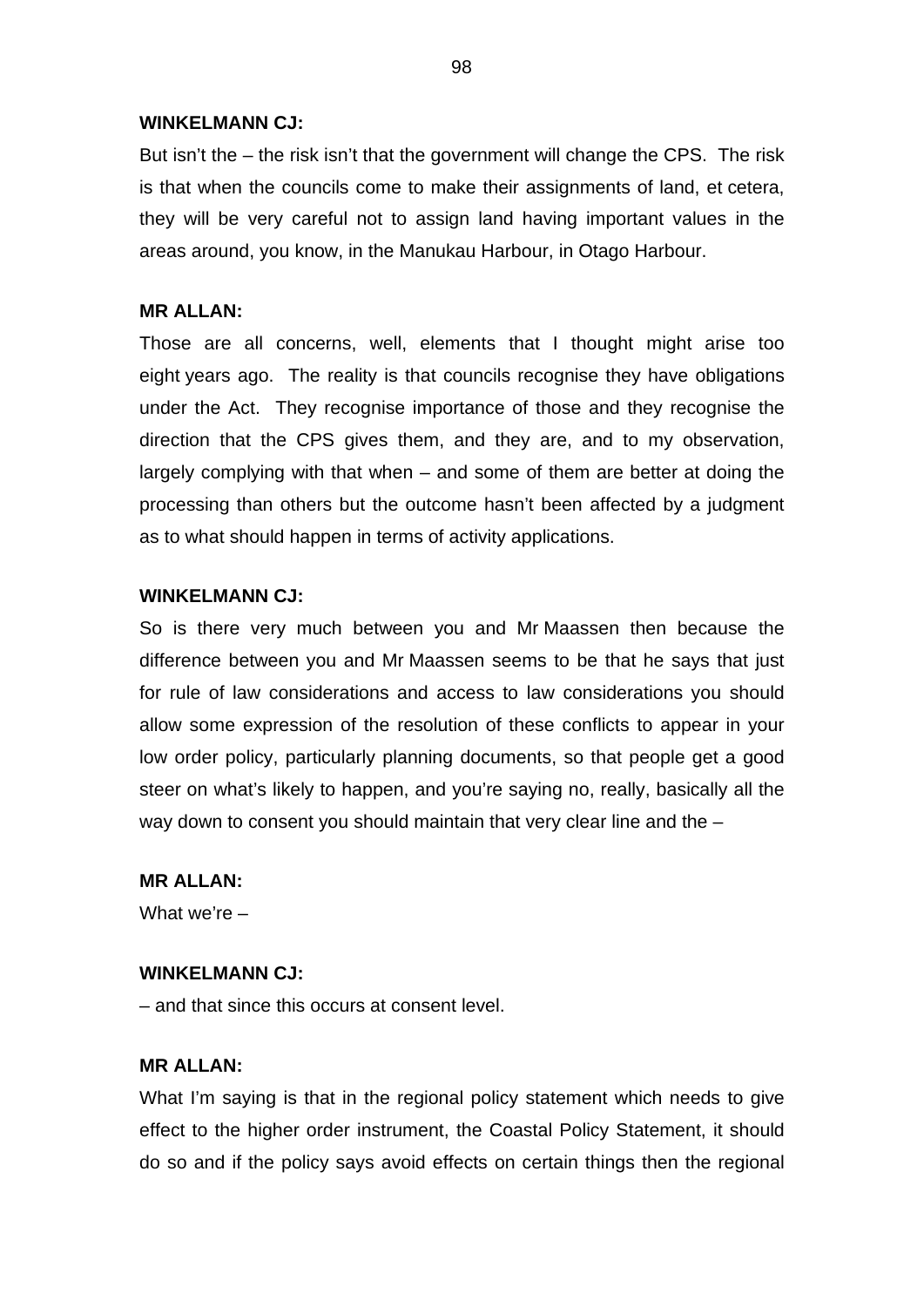policy statement should also say as a policy avoid effects on those same things. Now…

## **WINKELMANN CJ:**

So that is a clarity of – that's kind of a conformity really of expression.

### **MR ALLAN:**

It doesn't have to be exactly the same words but it clearly needs to be  $-$  it needs to give effect to that policy imperative from the higher order instrument.

#### **WINKELMANN CJ:**

Yes, and Mr Maassen would say, well, look once you get to the level that you've got sufficient detail, you're in the region or in the locality, then you can have a lower order policy document or a lower order planning document which actually does that early work of starting to synthesize those conflicts which you know are going to arise which is what he says is going on here.

#### **MR ALLAN:**

To some extent it might be able to do that but what it cannot do, in our submission, is effectively not give effect to the policy, the avoid policies, and to come back to the example that the Environment Court did by saying "avoid, remedy, or mitigate" in very simple terms it had diluted the effect. It said you need to avoid some of the time but some of the time you don't need to, and that's not the way that the NZCPS was expressed.

#### **GLAZEBROOK J:**

I think everybody, well, at least certainly Port Otago, agrees with that. But where I'm having difficulty is how, once you have absolutely avoid right through, at a consent level you can say that doesn't mean avoid, and if you can say that, what the test is at that stage because there must be some sort of test, because you have something that says avoid, avoid, avoid, avoid, means effectively you can't do the activity if it has that adverse effect, but then you have an exception at the consent level to say "except in these 15 cases". I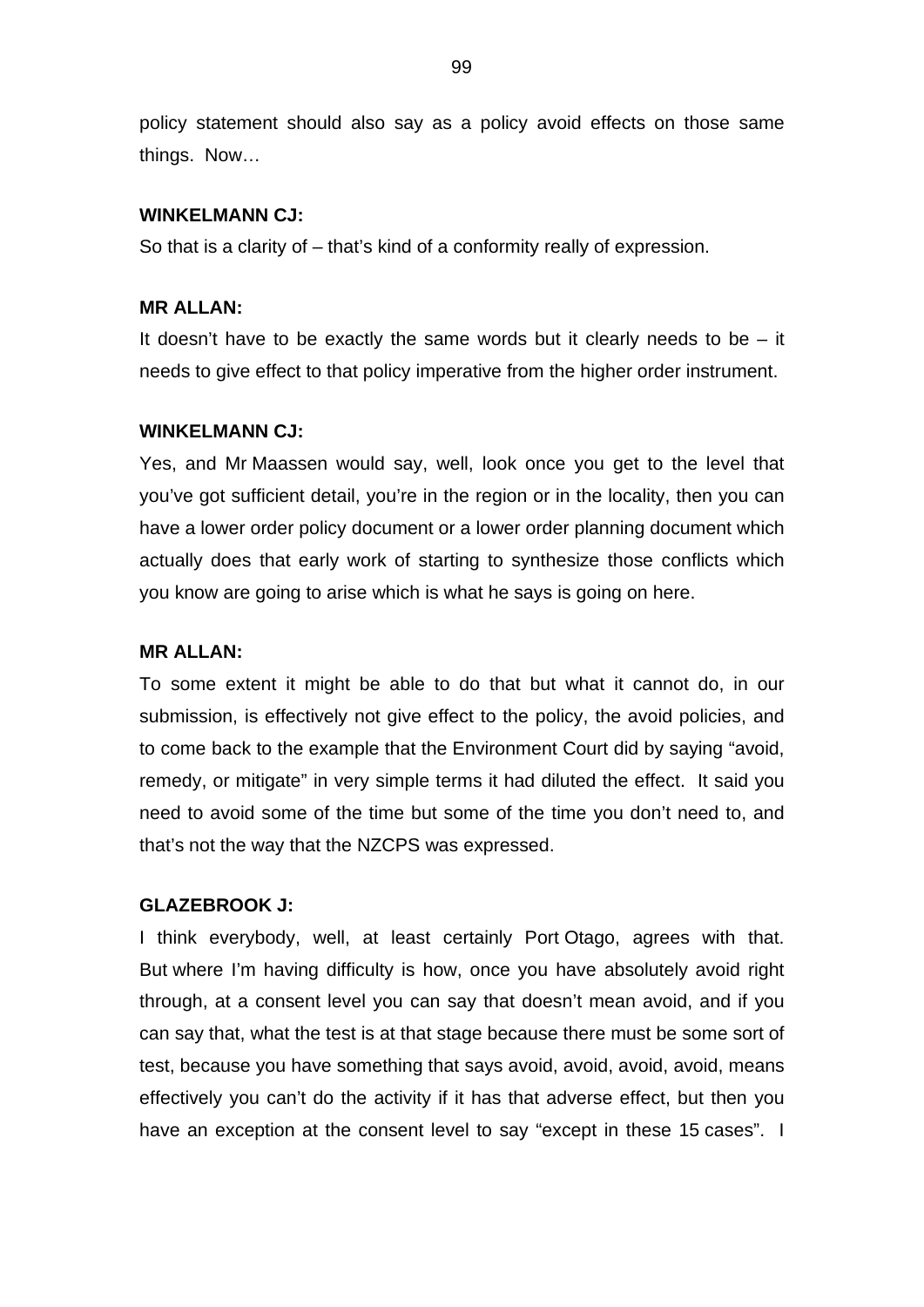would have thought that was actually possibly a worse outcome than suggested by Port Otago, for the environment.

## **MR ALLAN:**

My submission is that the Act is structured so that you have a coherent consistent policy structure moving down but you have a separate consenting exercise, and –

# **GLAZEBROOK J:**

So you have a coherent policy structure that you bother to go through all of those, but you can totally ignore it at the consenting stage?

# **MR ALLAN:**

No, no, absolutely can't totally ignore it.

# **GLAZEBROOK J:**

What do you do at the consenting stage? What's the submission?

## **WINKELMANN CJ:**

Can I ask you this? You heard Mr Maassen came to when he was talking about I think consenting, the consenting level, and he's saying that really you need policy and plan documents that drive this kind of outcome and he says it cannot be that there's avoid all the time when you get to consent. It can't be that the exceptions have to be defined by the Courts, but equally the Court should make it clear that exceptions are to be rare and carefully scrutinised as to necessity and absence of practical alternative and as to permitted scope.

## **MR ALLAN:**

I'm not sure that that's giving effect to the higher order policy instrument which is using very clear language in terms of protecting and preserving some resources. Now I have to make the point, it's not all resources in the coastal environment. It's, as the CPS itself said, it's scarce resources and rare. So for most of the coastal environment you're not encountering the same issues that you are in terms of the avoid, the top part of those avoid policies,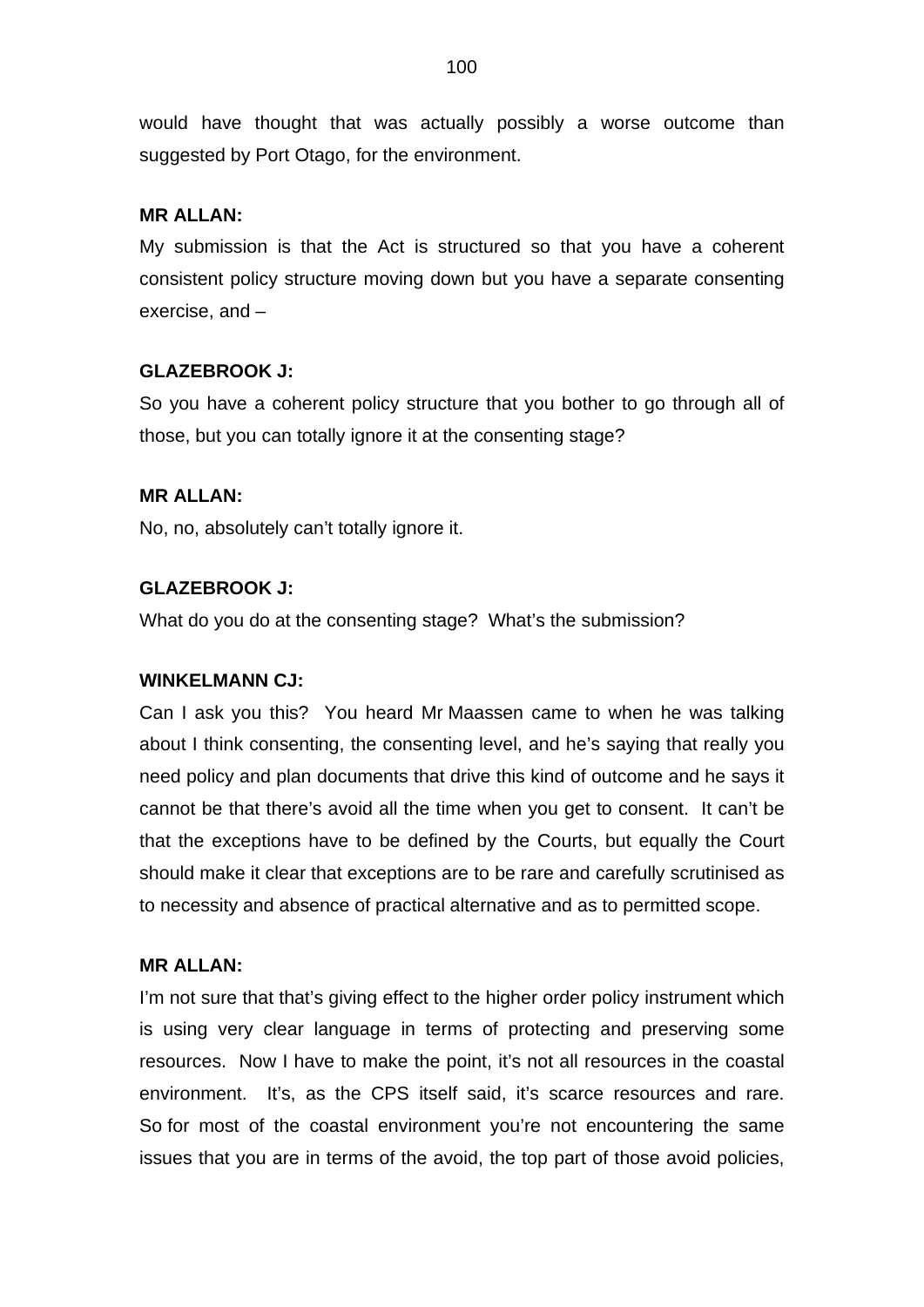and our submission is to give effect the policy there needs to be a coherent policy framework running down.

# **WINKELMANN CJ:**

But at a consent level you're not giving consent, effect to. You're having regard to it?

# **MR ALLAN:**

That's the way the Act is structured, yes.

# **WINKELMANN CJ:**

But would you accept that that could fall within the "have regard to"? On your formulation that might be an acceptable way of proceeding at…

# **MR ALLAN:**

Well…

## **WINKELMANN CJ:**

Subject, of course, to the nature – its facts on the ground.

## **MR ALLAN:**

Correct.

## **WINKELMANN CJ:**

So it might be the most incredibly protected environment and you would not grant consent in those circumstances and you'd require the Port to move somewhere else if it was –

## **MR ALLAN:**

And it might be an activity that has very little impact in a fringe part of an area and there may be a different outcome. Again, this is the issue that you have in front of you on the other case, but  $-$  it is a judgement that the Act has set up that there be a separate consenting process later, and I guess if  $I -$  to divert quickly back, in I think 1953 in the Town and Country Planning Act there was a process for making plans but there wasn't really a process for consenting.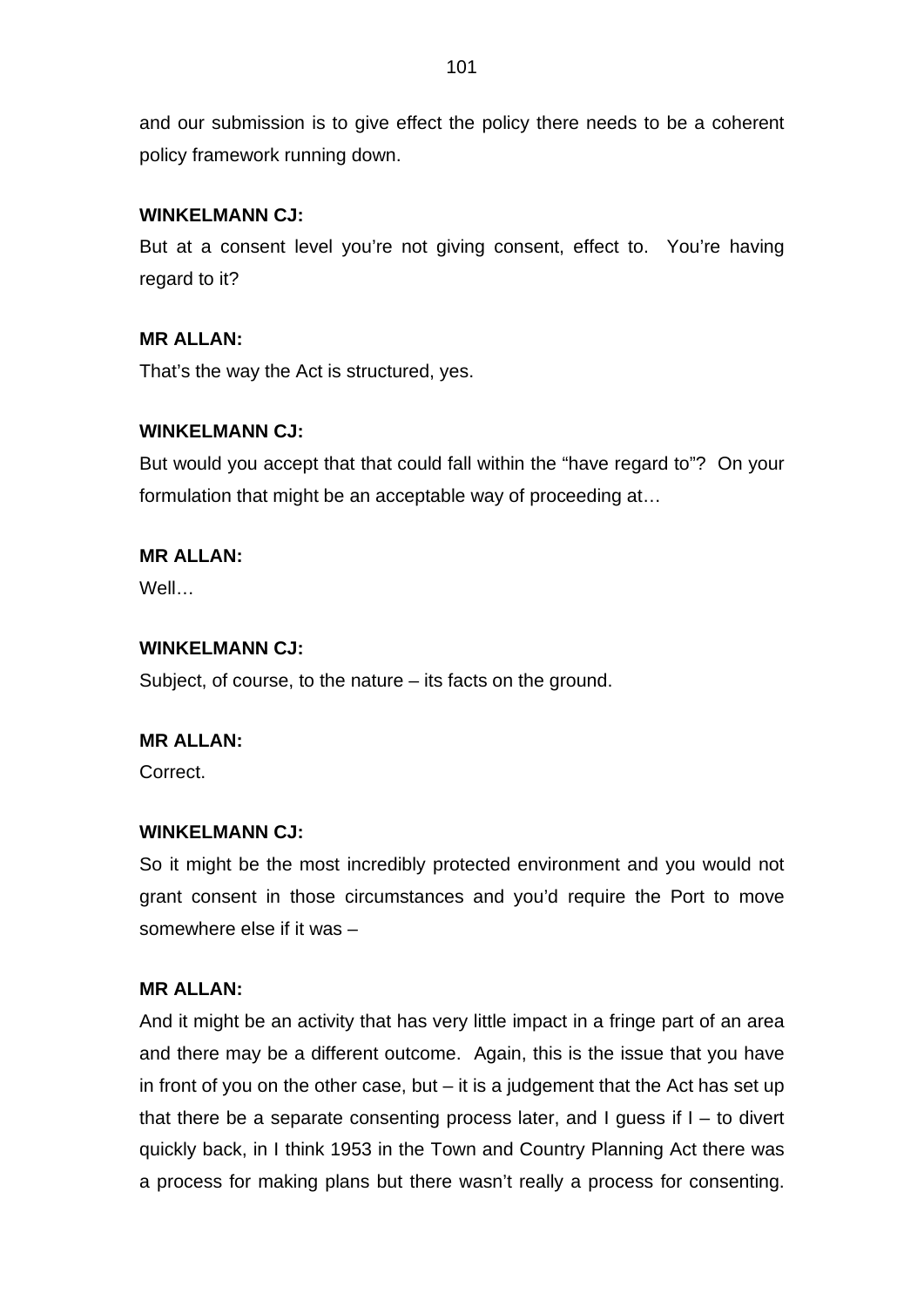It was the 1957, I think, Act that then produced that consenting process and then followed through '73 and onto the RMA. So over time Parliament has refined the way that we address these issues.

## **ELLEN FRANCE J:**

I must admit I can't – I don't understand how on your approach at the consenting stage, unless something has only minor effects, you can get to the point of saying despite a conflict with avoid you would grant the consent. I don't understand the approach that you're apply there to get to that result.

## **MR ALLAN:**

I think I would tend to agree with you, that if you have a significant effect on an area and it's subject to the avoid policies, it's unlikely you're going to get consent.

### **WINKELMANN CJ:**

But "have regard to" as opposed to "give effect to" means there is wriggle room, no?

### **MR ALLAN:**

On its face. I'd always thought it did. I'm going to find out when you issue a decision on the other case.

# **WINKELMANN CJ:**

Well, just trying to understand what your submission is.

### **MR ALLAN:**

My submission is simply that we are "give effect to" and…

### **WINKELMANN CJ:**

And you're not dealing with "have regard to"?

## **MR ALLAN:**

Yes. We are not in that element, in that part of the Act, that follows later, at the consenting stage.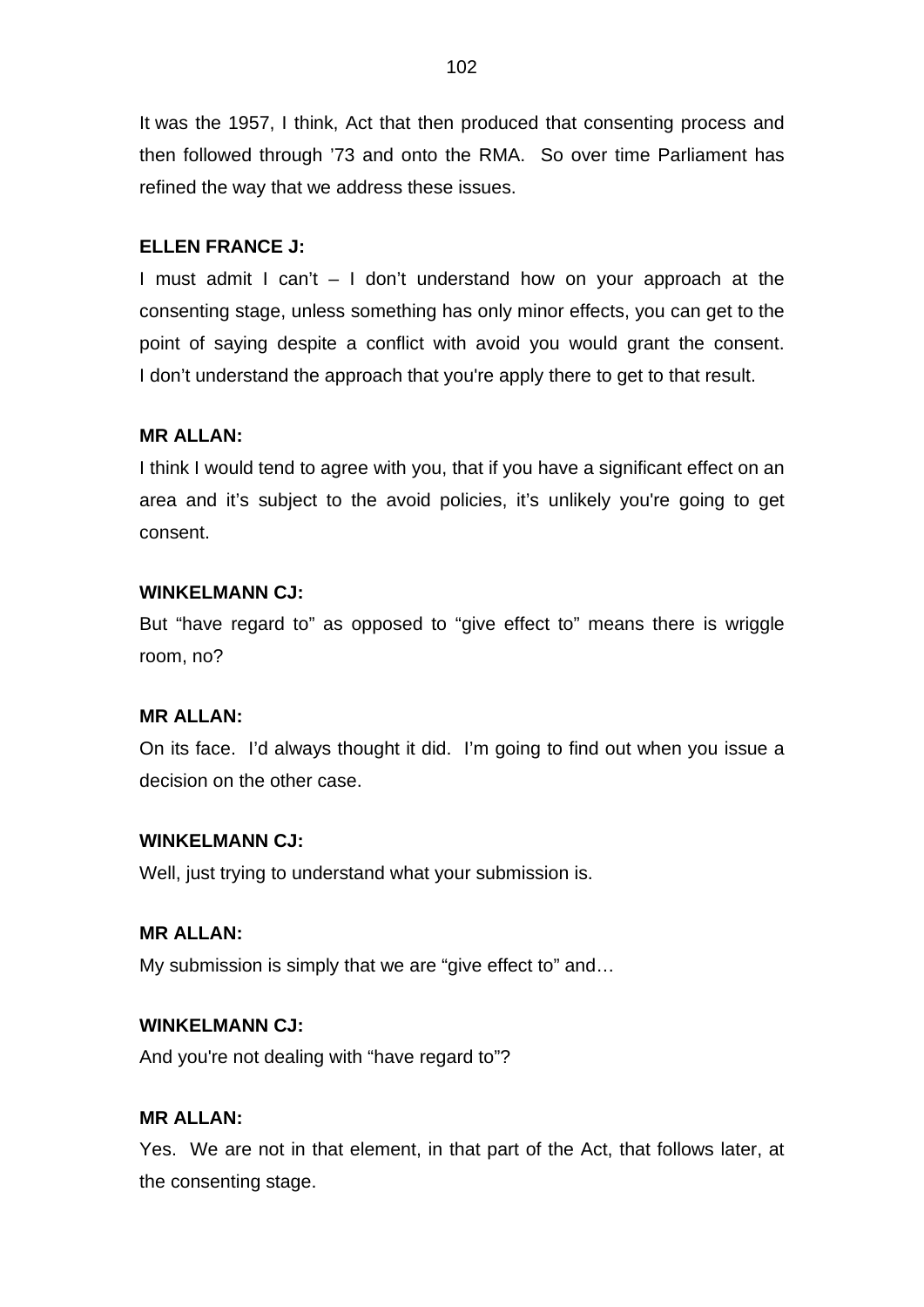## **WINKELMANN CJ:**

We're fixing you with it because it helps to understand the scheme, to make sense of what you're saying.

## **MR ALLAN:**

Right.

# **WILLIAMS J:**

If you're right that you're automatically  $-$  not if you're right, "here's the proposition". If the policies as they are are inconsistent with the Port, shall we say renewal or expansion or whatever it might be, then you're not going to get in under the second head of 104D, the only way you'll get in is if your effects are minor. So…

## **MR ALLAN:**

**Correct** 

# **WILLIAMS J:**

And usually these plans, as you say, are effects-based – sorry, these policy statements are effects based, and that's the clincher. Because if the policy statements are all effects-based, then if you can't pass through the policy gateway because you've got too many bad effects, you're not going to get through the 104D(a) gateway either.

## **MR ALLAN:**

That's correct if you're a non-complying activity.

**WILLIAMS J:** Sure.

## **MR ALLAN:**

But if the council decides you're a discretionary activity because –

## **WILLIAMS J:**

But you can't be on your analysis if you're an avoid.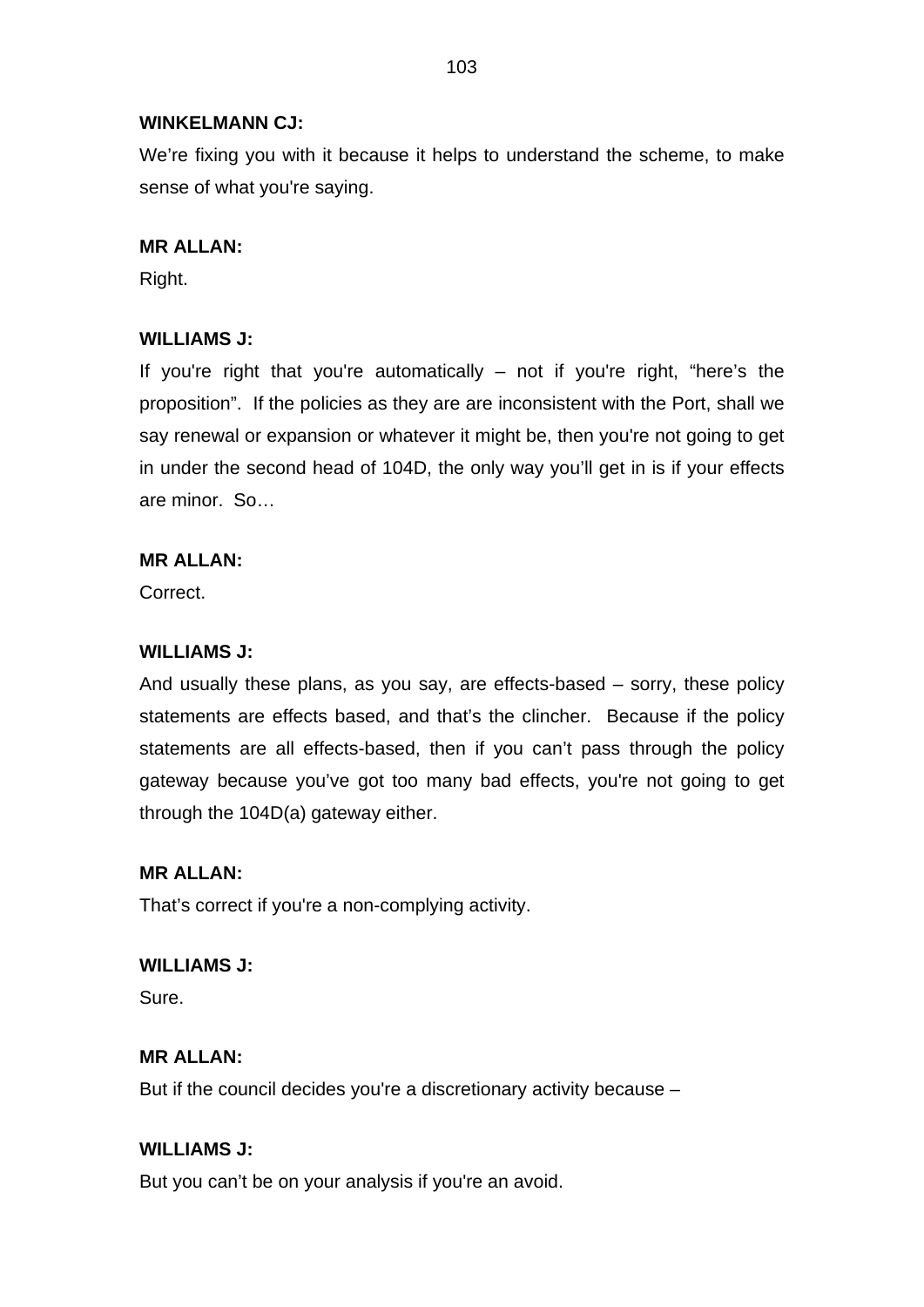## **MR ALLAN:**

No, it could be.

## **WILLIAMS J:**

Oh, that's right, yes, sorry.

## **MR ALLAN:**

It could be an RDA or it could be full discretionary. So at that point – and that may be a factor that lends itself to discretionary status, and I have to say there's fewer and fewer non-complying activities and a lot more discretionary than we ever had, and partly that's statutory because that keeps changing, partly it's directive from central government, but partly it's policy, I think, inside councils.

Just to clarify that point, my friend Ms Wright has passed me up the *RJ Davidson*, which is tab 7 on our bundle of authorities, and particularly go to, if you could, page 304 of the judgment, which is paragraph 71, which sets out the Port's analysis there in the context of the consenting process as to what happens. That statement in 71 and 72, which I suspect you've had put to you in the other case in some depth, is one that EDS is comfortable with.

## **GLAZEBROOK J:**

So what are you exactly referring to in that paragraph?

# **MR ALLAN:**

Sorry, the…

### **GLAZEBROOK J:**

The whole paragraph?

### **MR ALLAN:**

Yes, the whole paragraph. Those two paragraphs address what's likely to occur where the NZCPS is engaged in a resource consent application, and that was something that EDS was comfortable with.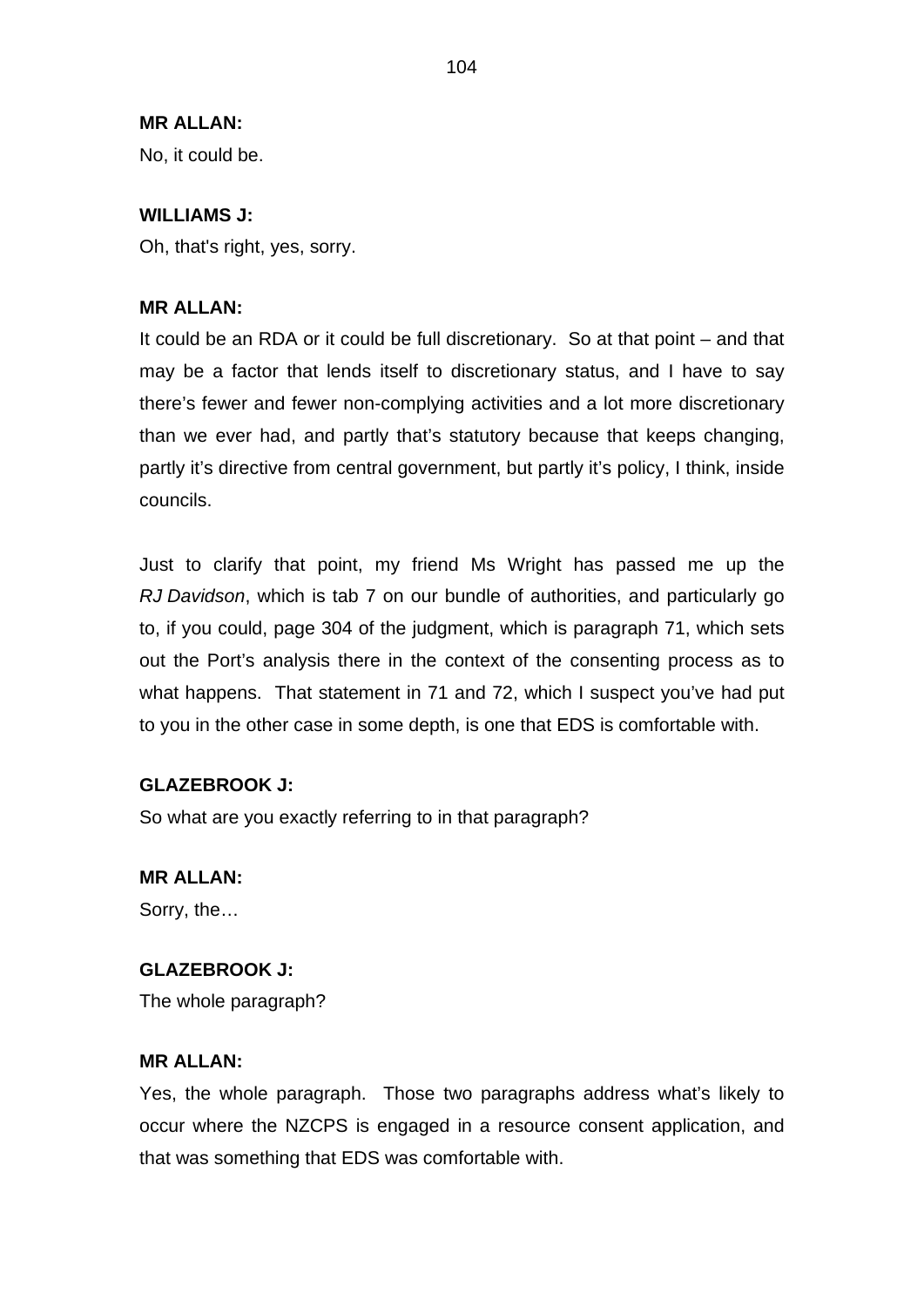#### **WILLIAMS J:**

I get the impression from the review that you talked about that all that's happened is that the battles have shifted up to the policy stage, the real battles, instead of the consenting stage. Because everyone knows that the effect of *King Salmon* read the way you suggested is that the war is going to be won at that level, not at the consenting level.

#### **MR ALLAN:**

Yes, there's a lot of awareness about the word "avoid", I have to say, and I've been in a lot of consent, sorry, plan-making processes, where there's been a lot of discussion about verbs and more discussion than there had historically been, because of the importance of those verbs, and I think everybody accepts the logic in that. There are obviously parties who are unhappy practically with the result of *King Salmon* for them, but as a series of professions the planning grouping, if you like, have adapted to *King Salmon* and worked with it for eight years now, and that for example informed all the debate through the Auckland Unitary Plan process because the decision came out very early in that process.

#### **WILLIAMS J:**

But it's, I'm not going to say disingenuous because I don't think that's right, but it's shall I say a little clever, and I don't mean that impolitely, to say: "It's okay, wait till the consenting stage."

### **MR ALLAN:**

I would say it reflects the Act's structure, because –

#### **WILLIAMS J:**

Oh, okay, so you're not saying: "It's okay, Port of Otago, wait for the consenting stage," you're just saying the battle's, the war's not finally won at this stage?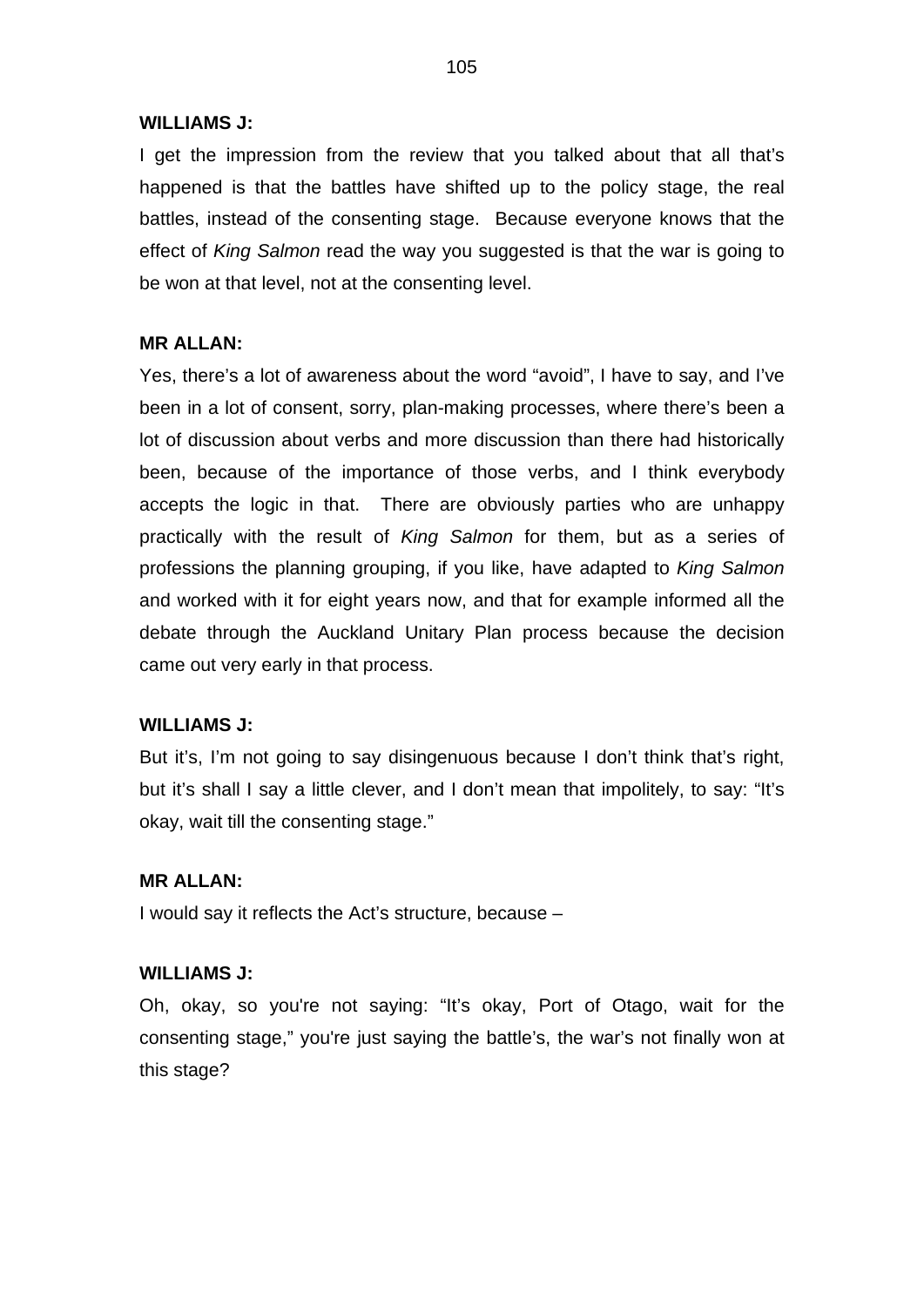### **MR ALLAN:**

Oh, no, I'm absolutely happy, EDS is happy to continue discussions about what the RPS should say and what the regional coastal plan policies and objectives should say, it thinks that's a really worthwhile area for discussion between the parties. It's issue was that it thought the Court's wording went beyond what the CPS said because it went beyond "avoid these certain effects on these certain resources" and started to work back from that. So there are ways to then enable people to seek consents, ultimately, and to modify their activities in such a way that they might fit within the policy structure that's created. But, as I said earlier, there will be occasions where consent can't be granted because it's just problematic in terms of the whole policy framework.

## **WILLIAMS J:**

What do you say then to the, I've called it the "narrow sliver", through which Mr Andersen will shimmy in order to save his port from destruction?

### **WINKELMANN CJ:**

A great mental image.

### **MR ALLAN:**

Well, first of all I'd say his port is not facing destruction.

## **WILLIAMS J:**

But are you comfortable with the idea of a narrow set of exceptions built into the process or do you think that's fundamentally inconsistent with *King Salmon*?

### **MR ALLAN:**

It depends on what they are…

### **WILLIAMS J:**

Ah.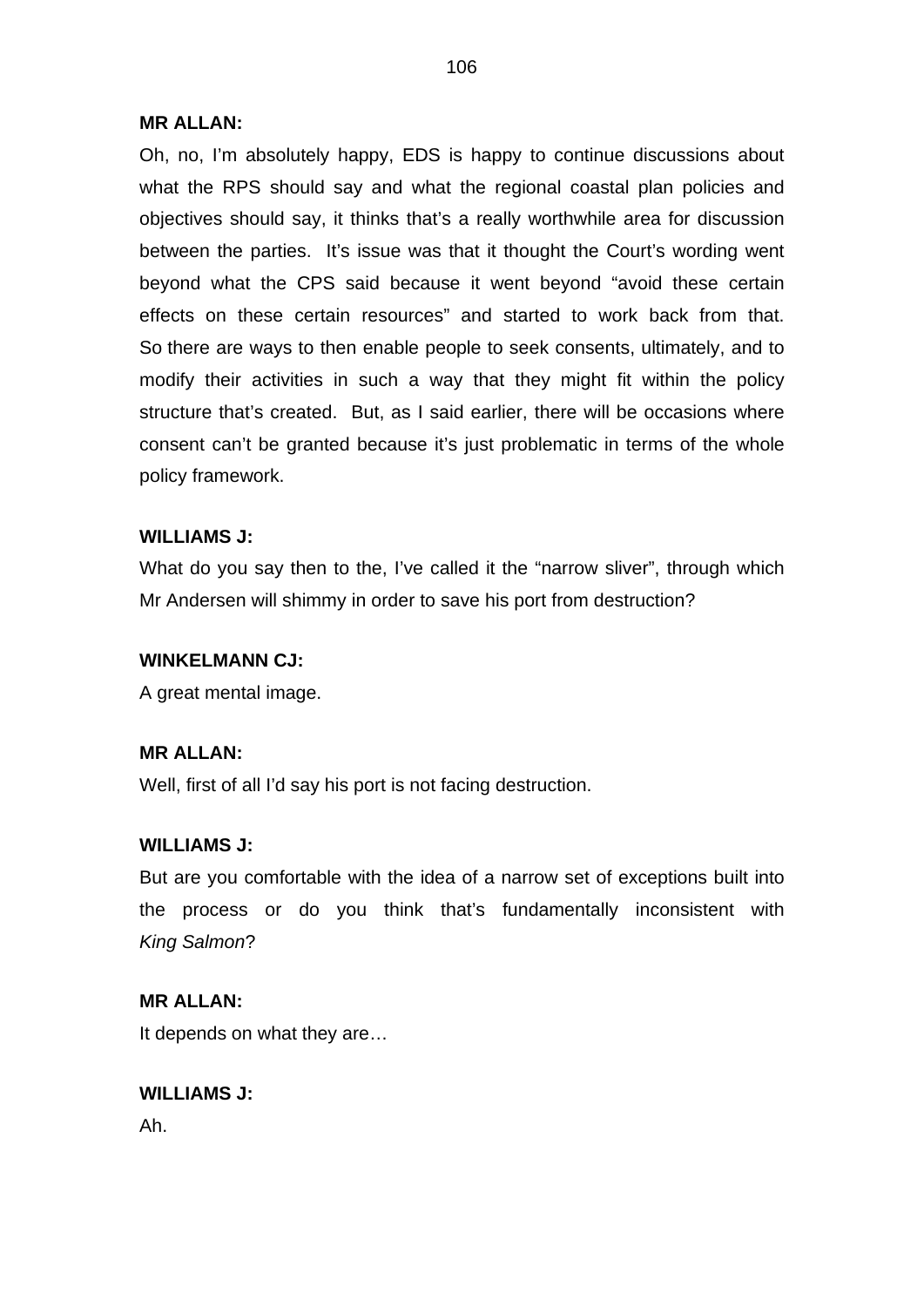### **MR ALLAN:**

And…

## **WINKELMANN CJ:**

Well, that's what I just put to you, which was Mr Maassen's narrow set of exceptions, which of course was he accepts the specific, the circumstance, so, you know, the importance of what's going on is relevant, and so is the importance to the environment. But he said the exceptions should be rare and carefully scrutinised as to necessity and the absence of practical alternatives and as to permitted scope.

## **MR ALLAN:**

Okay, and my answer probably wasn't expressly as it should be. So if the sliver is about consenting rather than prohibition, that's fine. If it's about focusing attention on particular effects, that's fine. But if it's about, if it says something other than you, if it says you can remedy or mitigate these effects, I think there's an issue in terms of the policy framework and the giving effect to the CPS.

### **WILLIAMS J:**

So you're opposed to a necessity exception?

## **MR ALLAN:**

Yes, well, I'm glad we came to that, straight to that. The necessity and the, I think the other wording was…

## **WILLIAMS J:**

"No practical alternative".

## **MR ALLAN:**

"Impractical to do anything". Those are the sorts of things that might well have been put into Policy 9 of the NZCPS –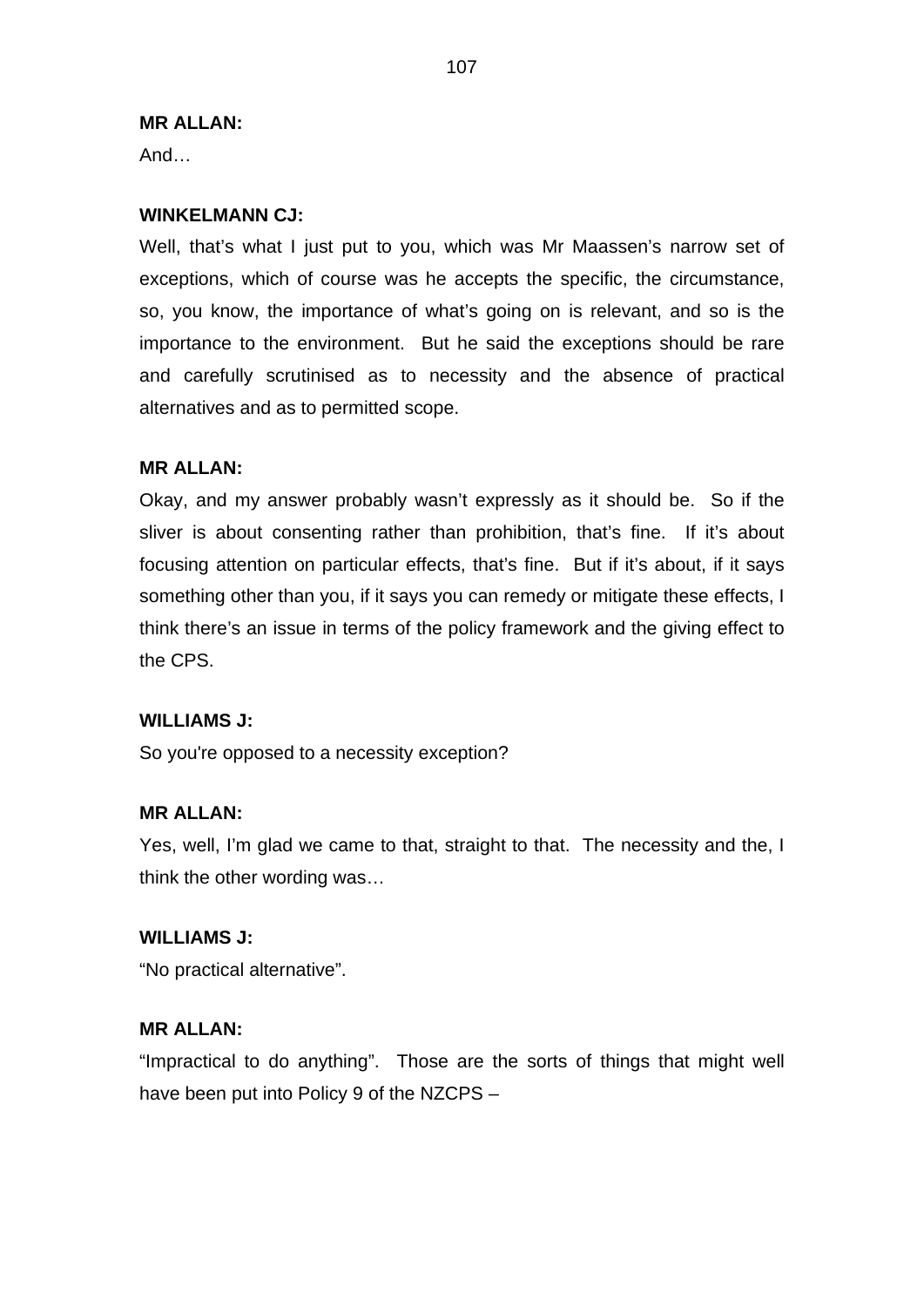## **WILLIAMS J:**

Ah, okay, but not.

# **MR ALLAN:**

– or might well be put into it in the future, but they're not there now. And the issue of necessity is something that is already present in the CPS, I have that noted down here somewhere.

# **WINKELMANN CJ:**

So this is at the consent level we're talking about, or at the policy level?

# **MR ALLAN:**

I'm talking about the policy level.

# **WINKELMANN CJ:**

Okay, right.

# **WILLIAMS J:**

So there's no room for it at the consent level, you would say, unless it's in the policy?

# **WINKELMANN CJ:**

No, that's not what he said.

# **GLAZEBROOK J:**

Well, I think he says there is room at the consent level, which is quite puzzling.

# **MR ALLAN:**

No, that's a different enquiry under section 104.

# **WILLIAMS J:**

Oh, now you're taking me back to "have regard to".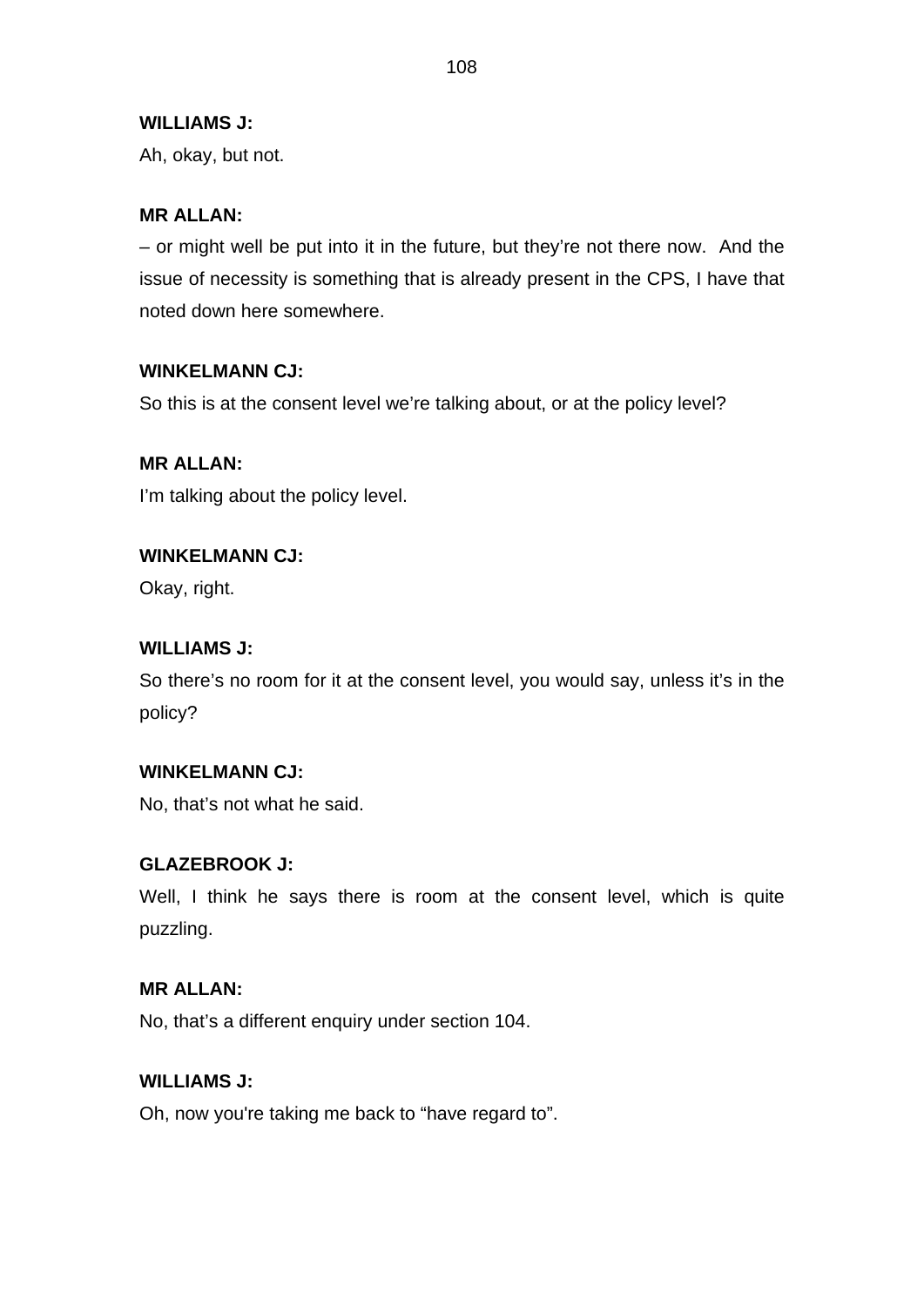### **WINKELMANN CJ:**

So we're talking about policy, talking about policy.

### **MR ALLAN:**

I'm talking about the CPS, the Coastal Policy Statement.

### **WILLIAMS J:**

I get that.

## **MR ALLAN:**

So in terms of Policy 9, it doesn't refer to, on my reading of it, to necessity as being a way to get around the avoid policies, and nor does it refer to there being another alternative. So it perhaps might be helpful if we can get Policy 9 up on the screen.

## **GLAZEBROOK J:**

I don't think that's the argument. The argument was that you have to try and avoid as much as you possibly can there being a conflict between those two policies. If there comes a conflict between those two policies in very rare cases that can't be worked through, then the test is necessity or, necessity and no other practical alternative. Mr Andersen would have had a slightly, it would have had the same effect but slightly different wording.

**MR ALLAN:**

Okay. And…

### **GLAZEBROOK J:**

But again concentrating on policies that just can't fit together, so the *King Salmon*, which *King Salmon* did not deal with, conflicting policies.

### **MR ALLAN:**

So if we could get Policy 8 and 9 on the page together that would be excellent. So Policy 8 is the policy that was looked at in *King Salmon*. Policy 9 is the policy that's looked at in this case. They both begin with the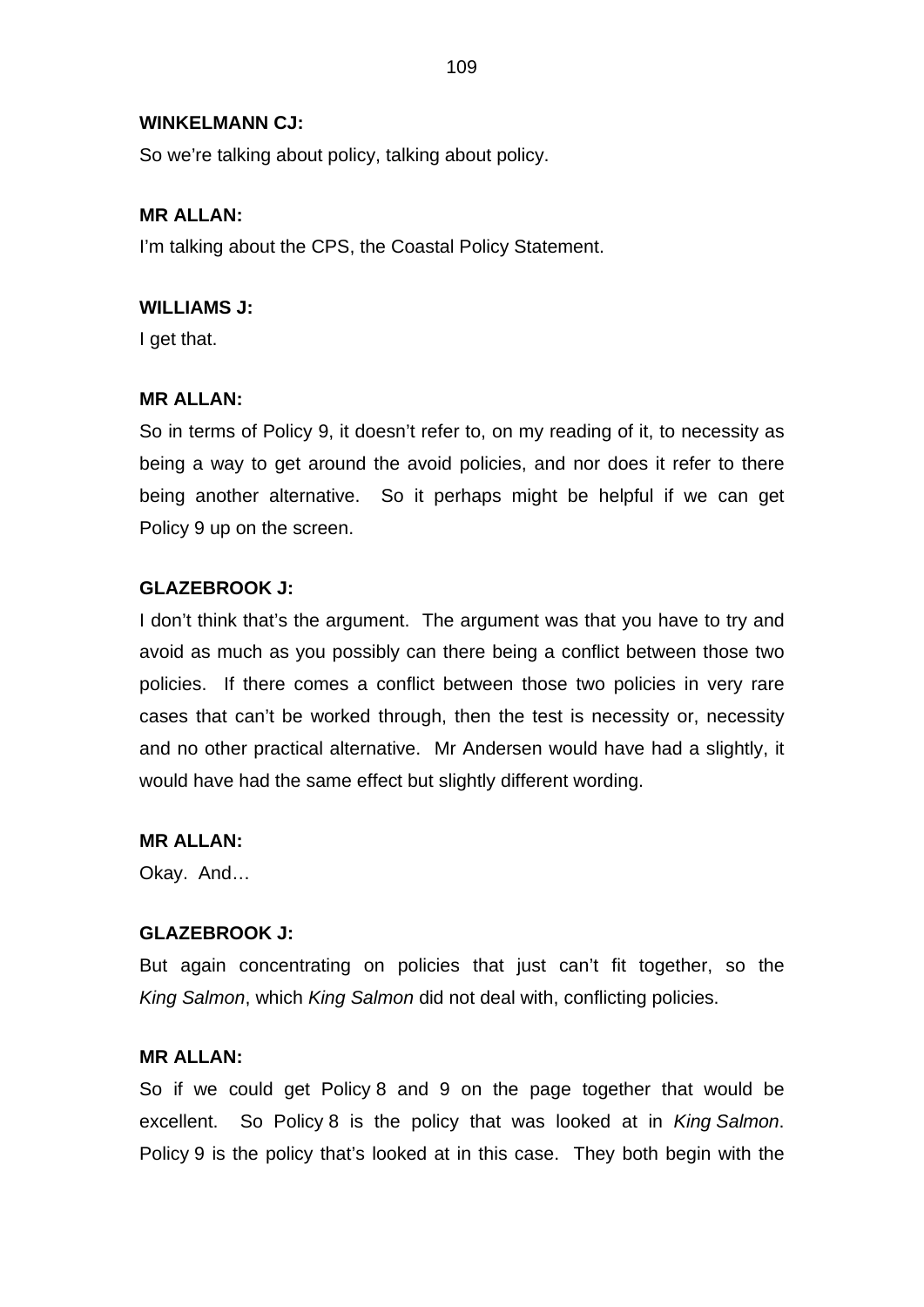word "recognise". So the aquaculture: "Recognise the significant existing and potential contribution of aquaculture to the social, economic and cultural well-being of people and communities by:" and a list of things. So that's recognising the benefit that this activity can bring and then dealing with the way that you do that.

Ports policy: "Recognise that a sustainable national transport system requires an efficient national network of safe ports," so that's talking about a network of safe ports, "servicing national and international shipping, with efficient connections with other transport modes, including," again, "by:" and then there's a list of matters.

So in terms of the chapeau, our reading of it, and it may well be that you have a different one, but we're addressing it as best we can in the context of what *King Salmon* gave us guidance to do, is that those are similarly weighty chapeau. They both ask the policy-makers to recognise certain things and then set out a list of things.

#### **WILLIAM YOUNG J:**

"Requires" is the key word against you though, isn't it?

### **MR ALLAN:**

Well, except that the – our argument is, and it's set out in, I think, Part 6 of our submissions in a bit more detail, is that the recognition is the key verb. We require an efficient national network of safe ports, sure, but it doesn't say ensure that there is an official – that ports are safe and whatever. It's expressed in wording that's very similar to Policy 8 and the –

#### **WINKELMANN CJ:**

Couldn't you say that's because this is an activity-based recognition whereas the others are effects based and that's why it's a different kind of language?

### **MR ALLAN:**

I'm not sure that there is a difference there, Ma'am, so –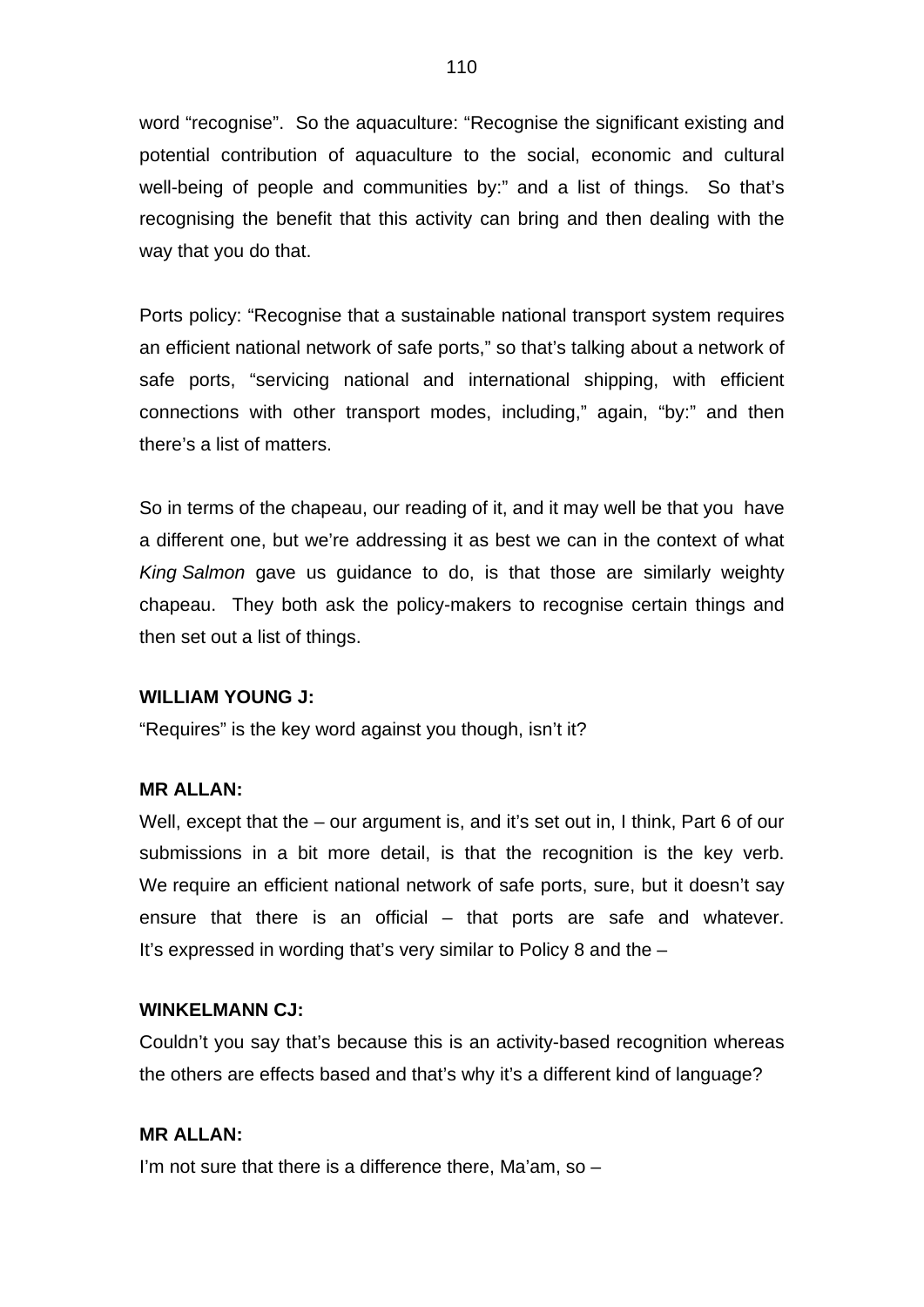#### **WINKELMANN CJ:**

Well, the problem is that these things are being dealt with at such an extraordinary high level, you couldn't have an avoid – how could you have an avoid policy where it's looking at effects that sufficiently at the policy level allows reconciliation of these different objectives for aquaculture, ports, reclamation and de-reclamation?

#### **MR ALLAN:**

Sorry, I'm not…

#### **WINKELMANN CJ:**

So I'm simply making the point which Mr Maassen's made which is that this is a policy and it's hard for it to express itself to reconcile all the different objectives it's recording.

#### **MR ALLAN:**

Well, I suppose to flip that around, in a sense, is it possible for this policy, Policy 9, to be written in a way that gave it the sorts of exceptions to Policies 11, 13, 15, 16, that the Port company would like, and I think the answer is yes, you could do that, and again by specifying that those policies would not necessarily be – you need not avoid effects if it is necessary for the safe operation of the Port to do so. It –

### **WILLIAMS J:**

One of the issues I think with drawing out the verbs is that the other language gets left behind, not just the "requires". But the aquaculture policy recognises that it's quite a good idea to have aquaculture because of its contribution to the well-being of the community, et cetera, et cetera. Policy 9 is much sharper because it says: "I'm going to recognise that a sustainable national transport system requires certain things." It's not arguing about whether the sustainable national transport system is mandatory or just a good idea because it's obviously assumed that no country can run without it, and you can really only understand that chapeau as saying: "We'll do all we can to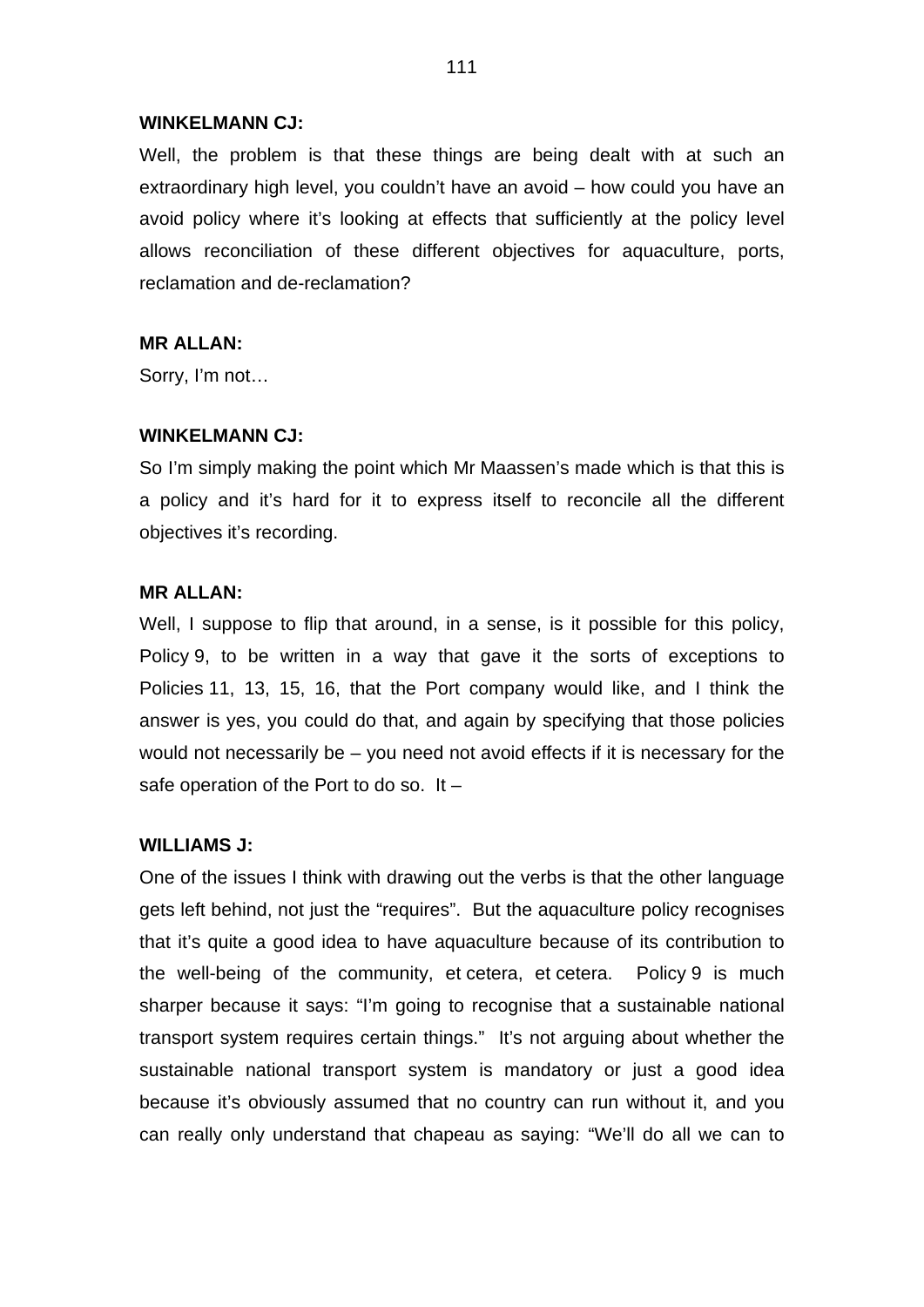support a safe and efficient national network of safe ports because we're a trading island nation." Aquaculture's a million miles from that.

## **MR ALLAN:**

And if I can take that point and move on with it, under Policy 9. So the items that it's listed here are: "Ensuring that development in the coastal environment does not adversely affect the efficient and safe operation of these ports or their connections with other transport modes." So that's protecting the Ports, if you like, from other development in its context, and there's a similar one in Policy 8. And then: "Considering where, how and when to provide in regional policy statements and in their plans for the efficient and safe operation of these ports, the development of their capacity for shipping and their connections with other transport modes." And our analysis is that the where, how and when is affected by the avoid policies, in other words –

## **WILLIAMS J:**

Yes, well, there can be no argument about that.

# **WINKELMANN CJ:**

Can I just take you back to the question –

# **WILLIAMS J:**

Can I just finish my point?

## **WINKELMANN CJ:**

Oh, sorry, I was just going to – okay, carry on.

## **WILLIAMS J:**

There's no "whether" in (b), just "where, how and when", right?

# **MR ALLAN:**

Sure.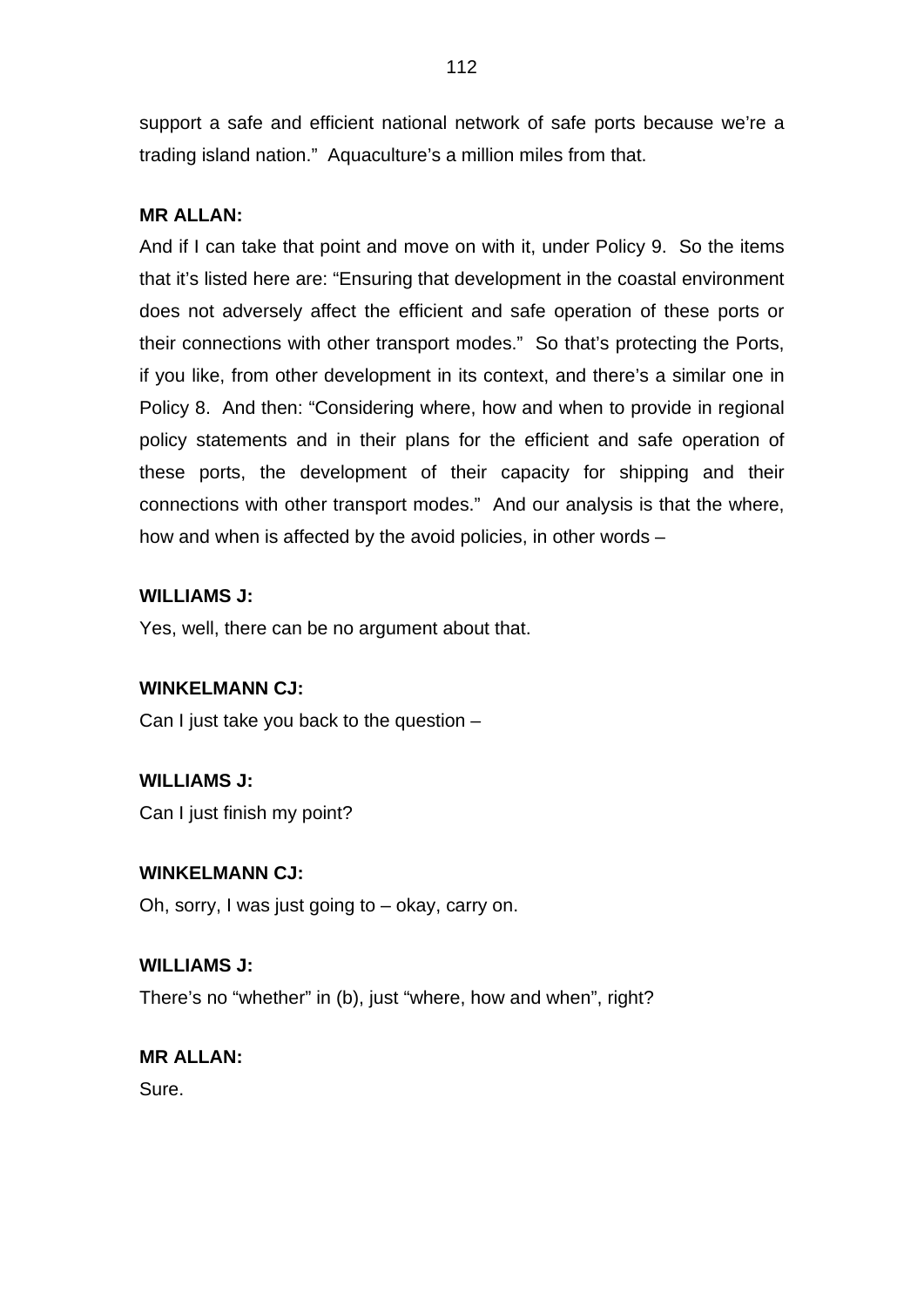## **WILLIAMS J:**

So, and of course it's a reference to existing port operations. The impression in (b) is that ports are a non-negotiable. Now I find it hard to understand why that's any less powerful coming from its perspective than "avoid" is coming from its perspective.

## **MR ALLAN:**

Right. And we would say it's because courts are a non-negotiable provided they're not having effects on those very special, very rare resources that the avoid policies identify, and that goes back to section 6 of the Act.

## **WILLIAMS J:**

Yes, that gives primacy to the avoid over the other. What if the relationship is in the other direction? You avoid, but only to the extent that it's not inconsistent with the safe and efficient operation of our necessary port system.

# **MR ALLAN:**

If that's the interpretation then that's  $-$ 

## **WILLIAMS J:**

Well, that's the suggestion I'm putting to you.

# **MR ALLAN:**

Yes, I suppose – my reading of it is not as sharp as yours is in terms of the level of commitment, if you like, to the Ports relative to the other resources, to the resources to be, on which effects are to be avoided.

## **WILLIAMS J:**

I guess my point is to accept that "avoid" is very strong but Policy 9, taken in context, is pretty strong too, that's the problem we face, whereas Policy 8 not quite so much.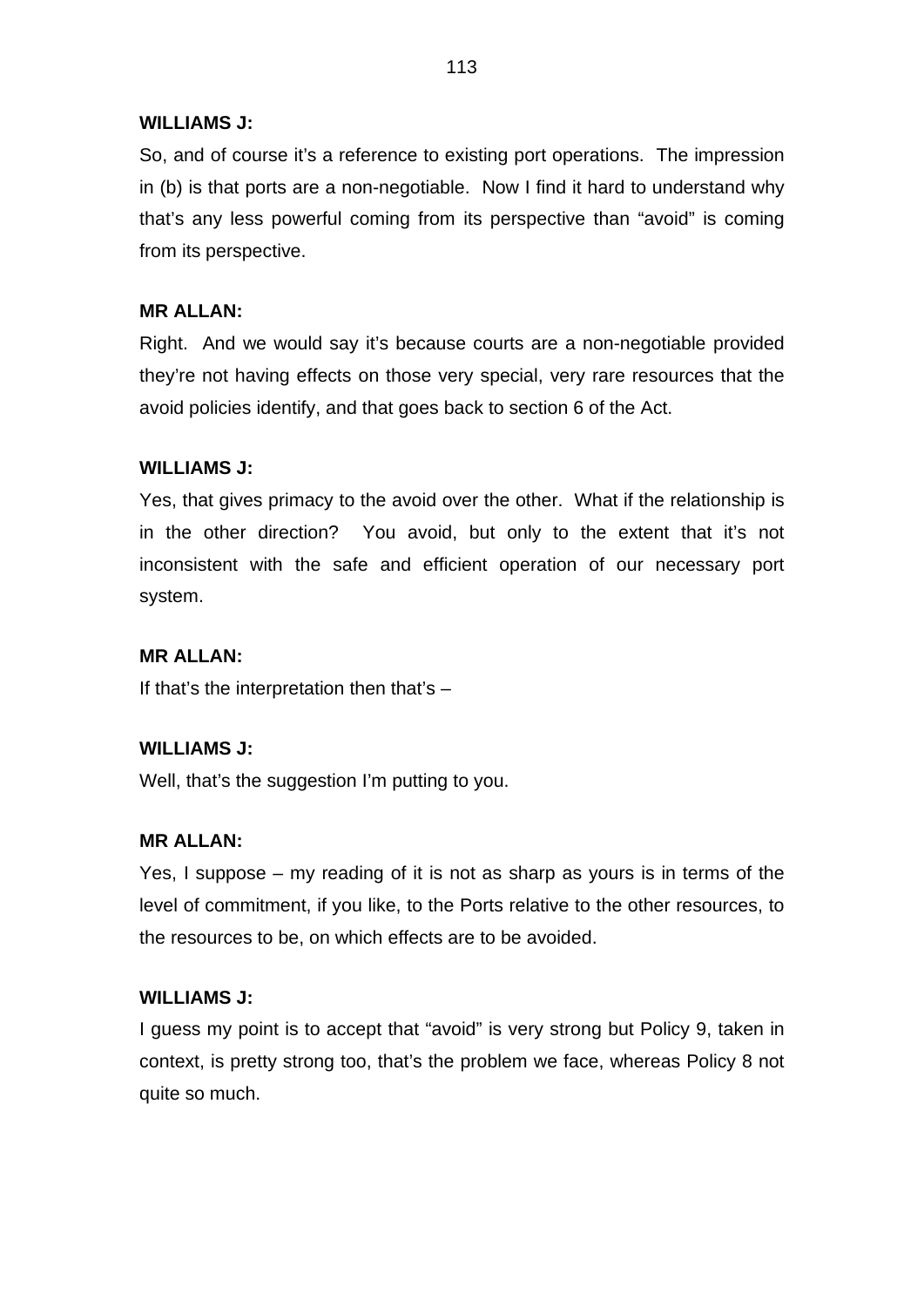### **MR ALLAN:**

Well, I think, and as I understand it, that's really a discussion about the relative importance of those activities and essentially saying that we require a sustainable national transport system, being read to a level that if it doesn't equate to avoid policies becomes close.

## **WINKELMANN CJ:**

Can I take you back to my earlier question which I haven't had a chance to engage you about?

### **MR ALLAN:**

Yes, certainly.

### **WINKELMANN CJ:**

You said in response to my question about how you could draft that policy to meet Policy 9 and I think you said: "Oh, and it could have had added in that it's not necessary to avoid, et cetera, et cetera." But that's misunderstanding the nature of policy because it would be way too much, because you should be operating your ports to avoid all these things.

### **MR ALLAN:**

Oh, certainly.

### **WINKELMANN CJ:**

And that's the difficulty I'm pointing out, that when you're offering a level of policy it's hard to encompass, to give clear directions without already giving away too much, and that's your point when you get down to the planning documents, isn't it?

## **MR ALLAN:**

Yes, yes. And I'm not about to try and re-draft the Ministry's policy for them. But is something I, if it were intended to  $-$  it could be clearer, if you like, if that was the intent, that these be policies that have a different relationship between them than it does currently.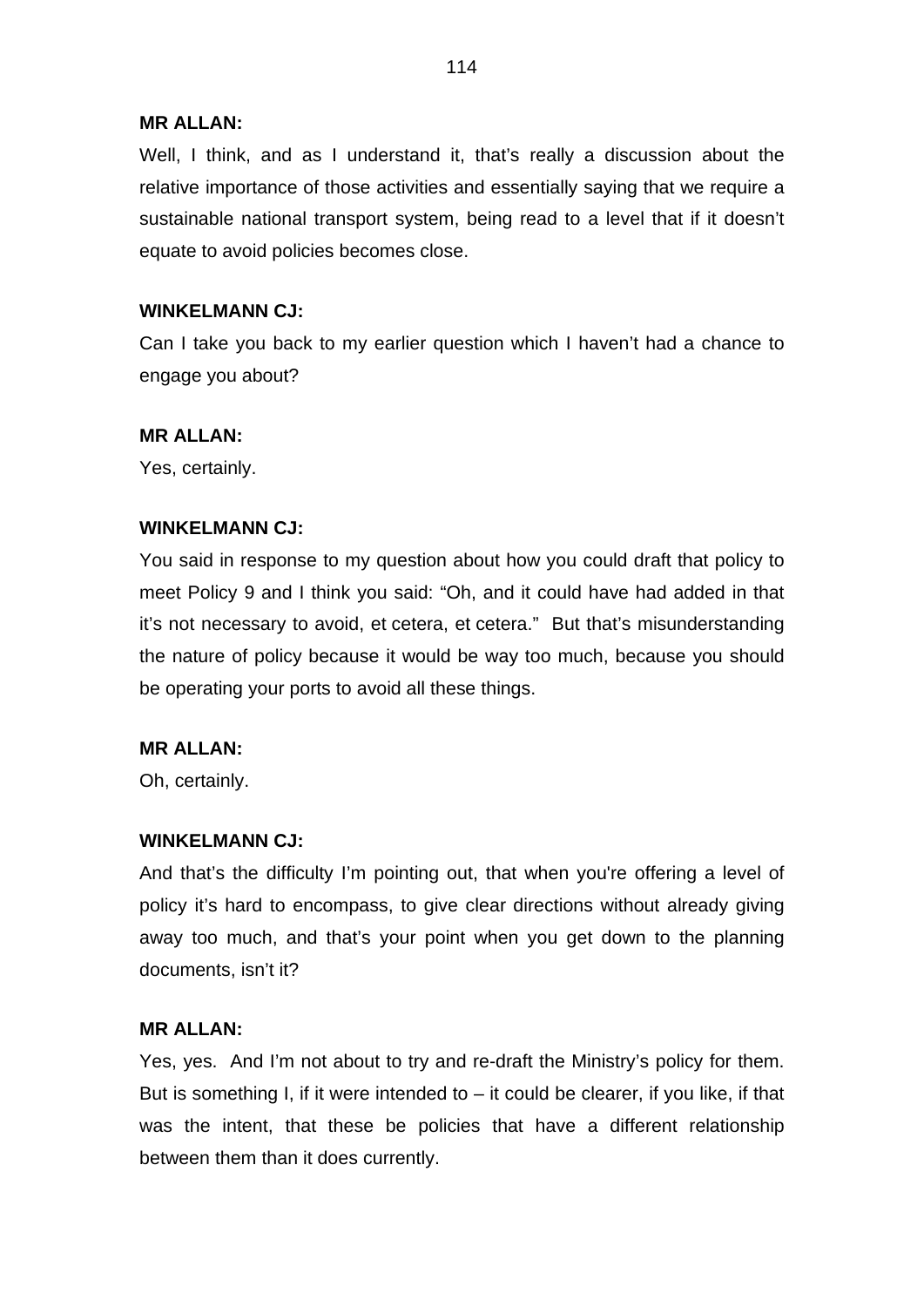## **WILLIAM YOUNG J:**

So is there any evidence as to the practicality of maintaining or expanding major New Zealand ports in ways that don't trench on the avoid directions in Policy 11 of the New Zealand Coastal Policy Statement?

## **MR ALLAN:**

Well, I think there are consents that have been granted to Port Otago Limited that my friend acting for the Regional Council can discuss in more detail. I'm not sure there is a lot, because not all ports are in a position where they encounter these issues. So Auckland Port –

## **WILLIAM YOUNG J:**

Well, they're only going to encounter them, I guess, if they want to do something, probably something that changes the scale of their existing operations.

## **MR ALLAN:**

And if they are in a location where some of those items exist.

# **WILLIAM YOUNG J:**

Yes, I agree. That's what I want to know. If you're, say, a port, say the Wellington port, would expansion, development, infringe Policy 11 or potentially –

## **MR ALLAN:**

I'm afraid I don't know enough about the Council.

## **WILLIAM YOUNG J:**

Or Lyttelton or Auckland.

# **MR ALLAN:**

Auckland, no, is my understanding. Whangārei potentially because of the qualities of the environment on the head on the northern side of the harbour entrance.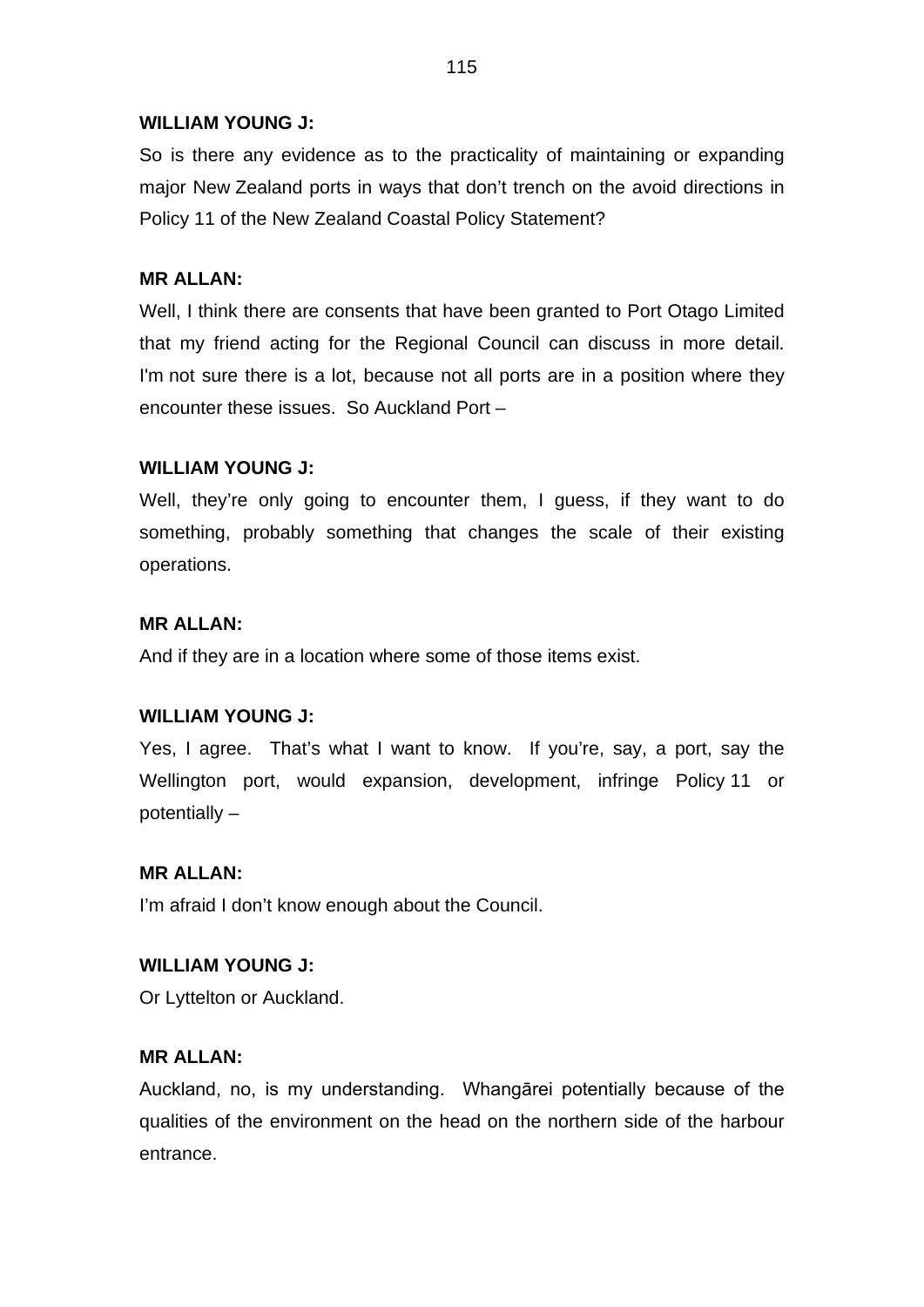### **ELLEN FRANCE J:**

 $Is that -$ 

## **MR ALLAN:**

But it's very much driven by whether you have those resources in the location or not.

### **WILLIAM YOUNG J:**

Yes, it's just a matter – I mean just in looking at Policy 9, it would be of interest to me to know whether it is possible to maintain an efficient national network of safe ports without at times breaching the Policy 11 avoidance requirements.

### **MR ALLAN:**

And I can't answer that. I guess the observation would be that clearly Port Otago is able to operate currently and the other ports are able to operate currently, and whatever the Regional Council does when it's allocating its notations on the maps that show where these areas may or may not be, it will be in the context of an existing port.

### **GLAZEBROOK J:**

But that does mean it's – which is not actually the argument of Port Otago. Does that mean that the Regional Council is constrained and says: "There's a port here so I can't actually make that a – I can't actually note that as being of particular significance"?

### **MR ALLAN:**

I don't think it's that – it's not that brutal.

### **GLAZEBROOK J:**

Because that would be odd, especially in light of your argument about cumulative effects have already to a degree ruined the coastline. So if you accept –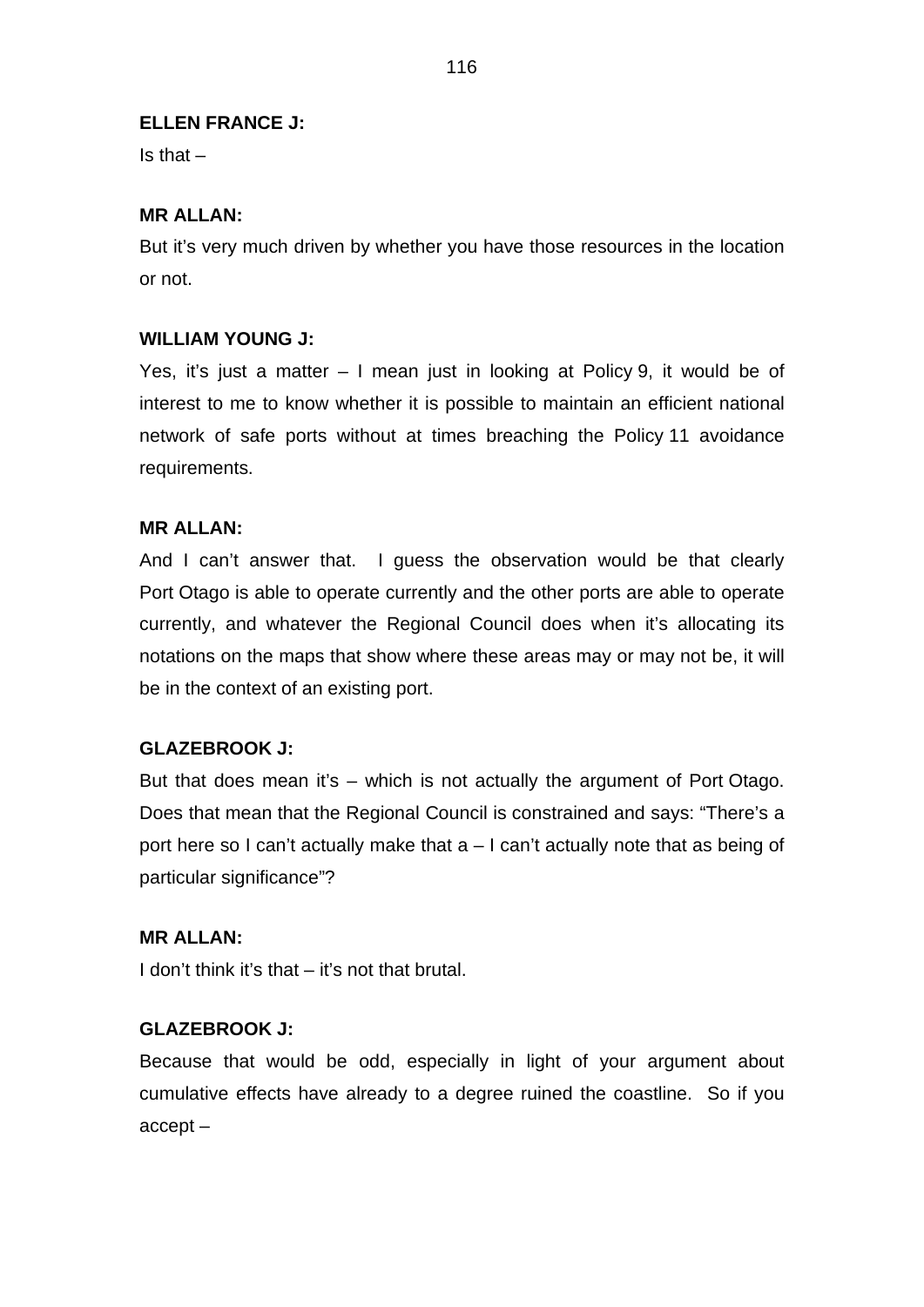## **MR ALLAN:**

No, there are – clearly, where the Port actually is I suspect there won't be any of these special resources, but again my friends can answer that.

The issue appears to be in relation to where the channel is and from the plan that was shown earlier – I don't know if you can go back to that plan.

# **UNIDENTIFIED SPEAKER:**

What plan is this, sorry?

# **MR ALLAN:**

That was the aerial photograph that my friend had on the first day, so I think beginning of the day. Last document in the bundle.

# **WILLIAM YOUNG J:**

There's quite good aerial maps on Google which actually give a rather better picture of what's involved, I think.

# **MR ALLAN:**

There are. Not high fidelity, is it?

# **WILLIAMS J:**

You don't have these lovely coloured squares though.

# **WILLIAM YOUNG J:**

Well, I found a bit easier to follow.

# **MR ALLAN:**

So as I understand it the dotted corridor represents the channel. The issue in terms of the sea grass is on the area to the left of that and the Council will need to make a call as to where it identifies that and notates it in terms of the valuable resources that the Act and the CPS wants it to protect. So whether they overlap or not at this stage I don't think is known. How close they come is not known, but clearly there is a potential if there was a proposal to widen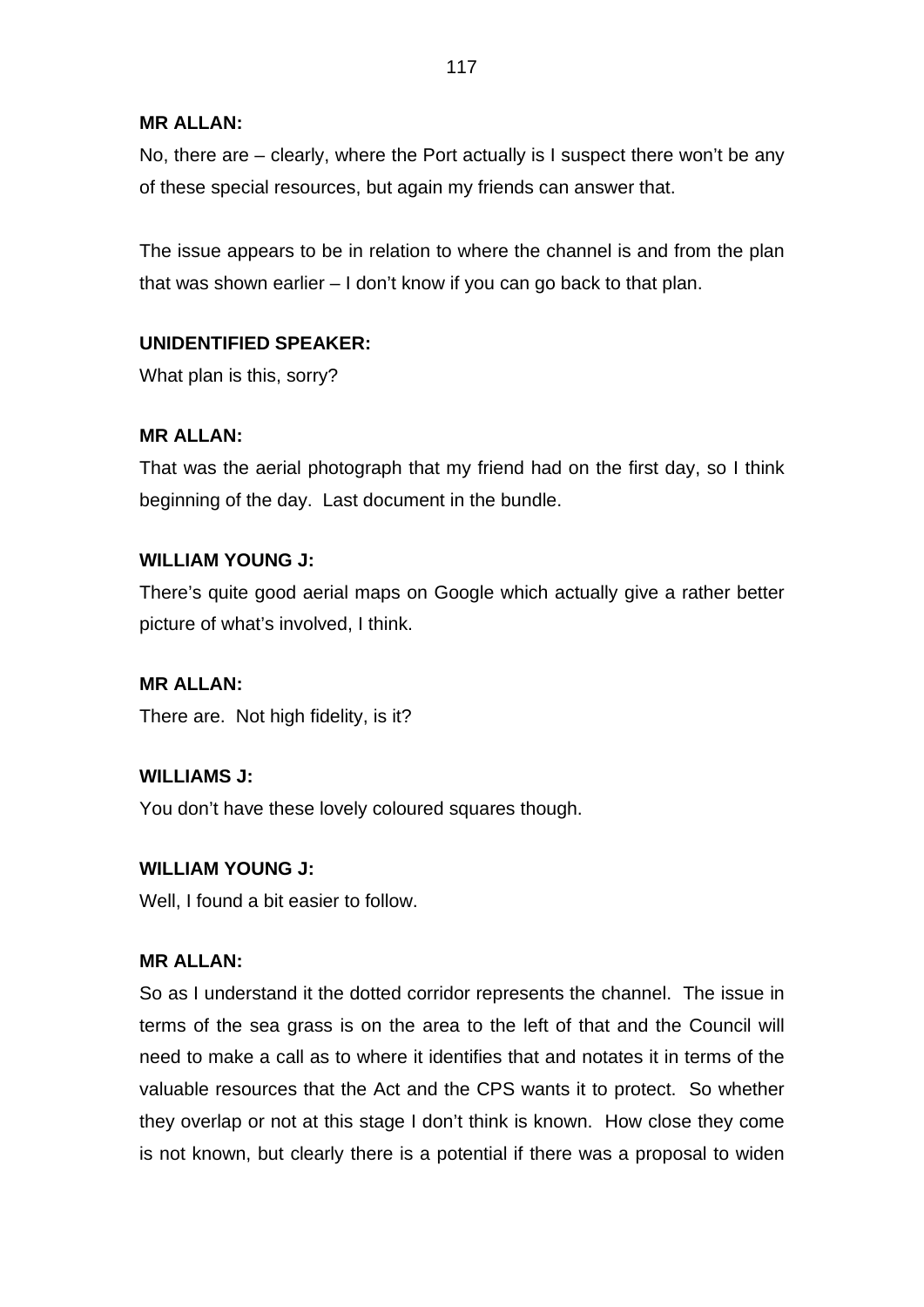the channel for there to be a conflict between that activity and the resources that are being protected, and whether that then gets consent or not is a matter that goes through that section 104 process as opposed to the plan process that we're talking about.

#### **WINKELMANN CJ:**

So what is wrong with Mr Maassen's model that you can, as you get closer down to the detail, your documents can depart from the strict language of the parent policy statement when you can become confident that the reconciliation is appropriate between conflicting policies?

### **MR ALLAN:**

Well, I think the language can depart from the language used in the higher order instruments and it can certainly become much more detailed in terms of a whole range of factors. But we would say that certainly for the CPS stage you need to, by giving effect to it, you need to keep the same essential outcome in terms of these resources and you get a lot more flexibility elsewhere, and where the policies leave space for discretion, discretion can be used, but where the policies are essentially saying these are things for which there is an environmental bottom line, to use the language, you can't.

#### **WINKELMANN CJ:**

And on your analysis until you get to consent basis there's no real opportunity for reconciliation of conflict? It's just simply a faithful reiteration down the path?

#### **MR ALLAN:**

In terms of the policies relating to the protection, yes. In terms of the  $-$  you then start dealing though with the mechanism you will use and the rule you will use and that gives flexibility in terms of applications and then, of course, the outcome of those applications is subject to the separate exercise.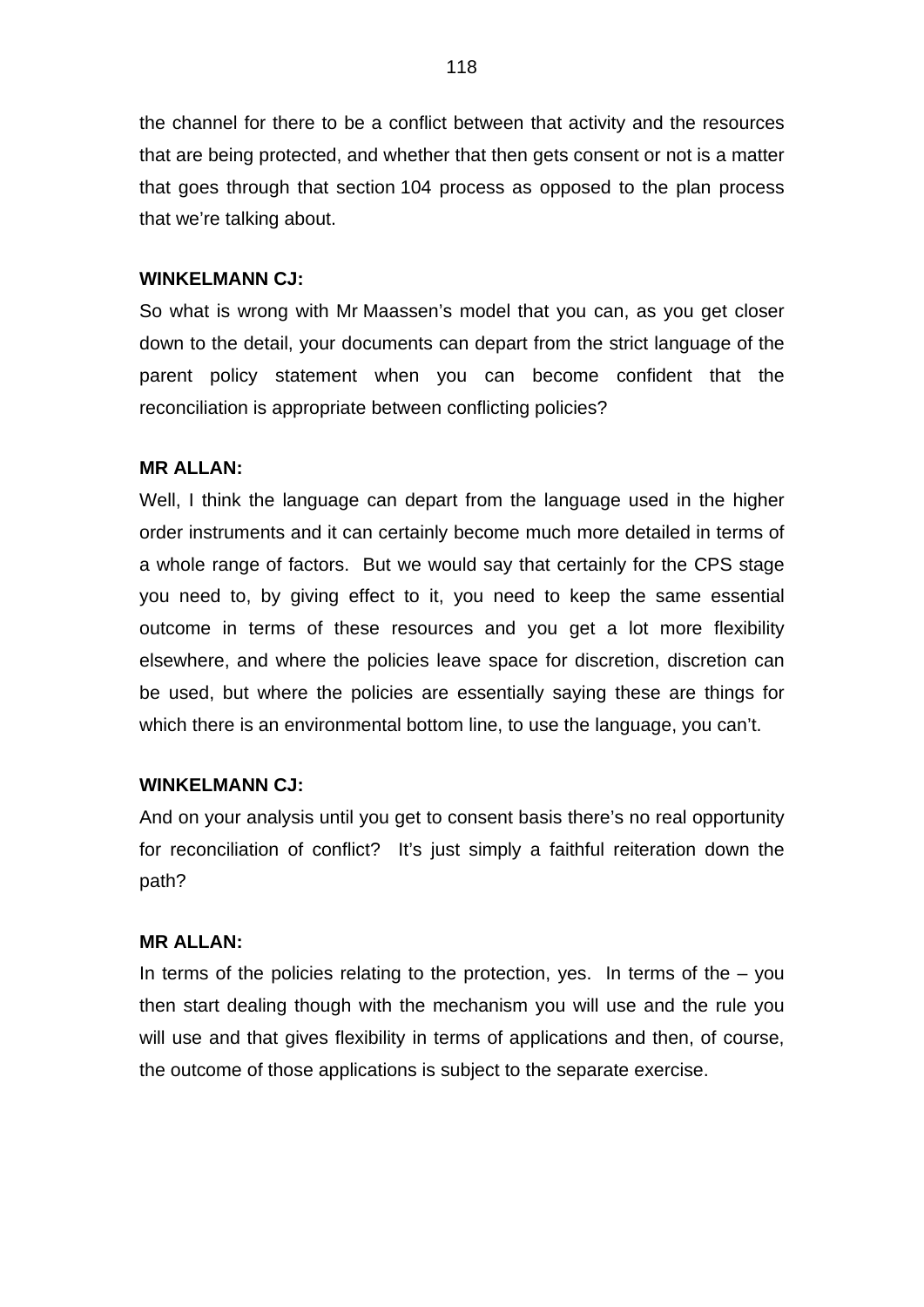I'm conscious that I'm over my allocation of time. Perhaps if I can just quickly address the discussions regarding process that Mr Maassen put to you in terms of section 32, section 61 and section 293 of the Act.

Section 32 is the section that deals with the process through which councils and then the Environment Court goes when setting provisions in a plan or an instrument. Carries out an evaluation. Has to use what's the most appropriate way of achieving the objectives. That's in section  $32(1)(b)$  – sorry, section 32(1)(a): "Examine the extent to which the objectives of the proposal being evaluated are the most appropriate way to achieve the purpose of the Act;" and then in (b): "Examine whether the provisions in the proposal," and this is to do with plans, "are the most appropriate way to achieve the objectives by doing certain things." So we would say that in terms of that evaluation it is, in the range of options that are available to the consent authority or, sorry, the territorial authority, is that which is left after the policy framework from the CPS identifies matters to be avoided or effects to be avoided. So it is constrained by that process.

The same we would say is true under the section 61 process provision which – this is where the Regional Council is told what it needs to do to put in place its regional policy statement, so that applies in this case. But the requirement in section 62(3), which is the one we've been talking about, to give effect to the NZCPS again limits the range of matters that the Regional Council can put in place and put in its regional policy statement.

Finally, there was a discussion about section 293 which is the one that the Environment Court was looking at at the tail end of its decision, and my point here is that while the Environment Court used section 293 and while it can be used in circumstances where there is a departure from the New Zealand Coastal Policy Statement, of course, in this case where we appealed to the High Court on the basis that the Environment Court itself departed from the New Zealand Coastal Policy Statement, so we would say this is certainly an appropriate matter to have been taken there and then obviously moved on.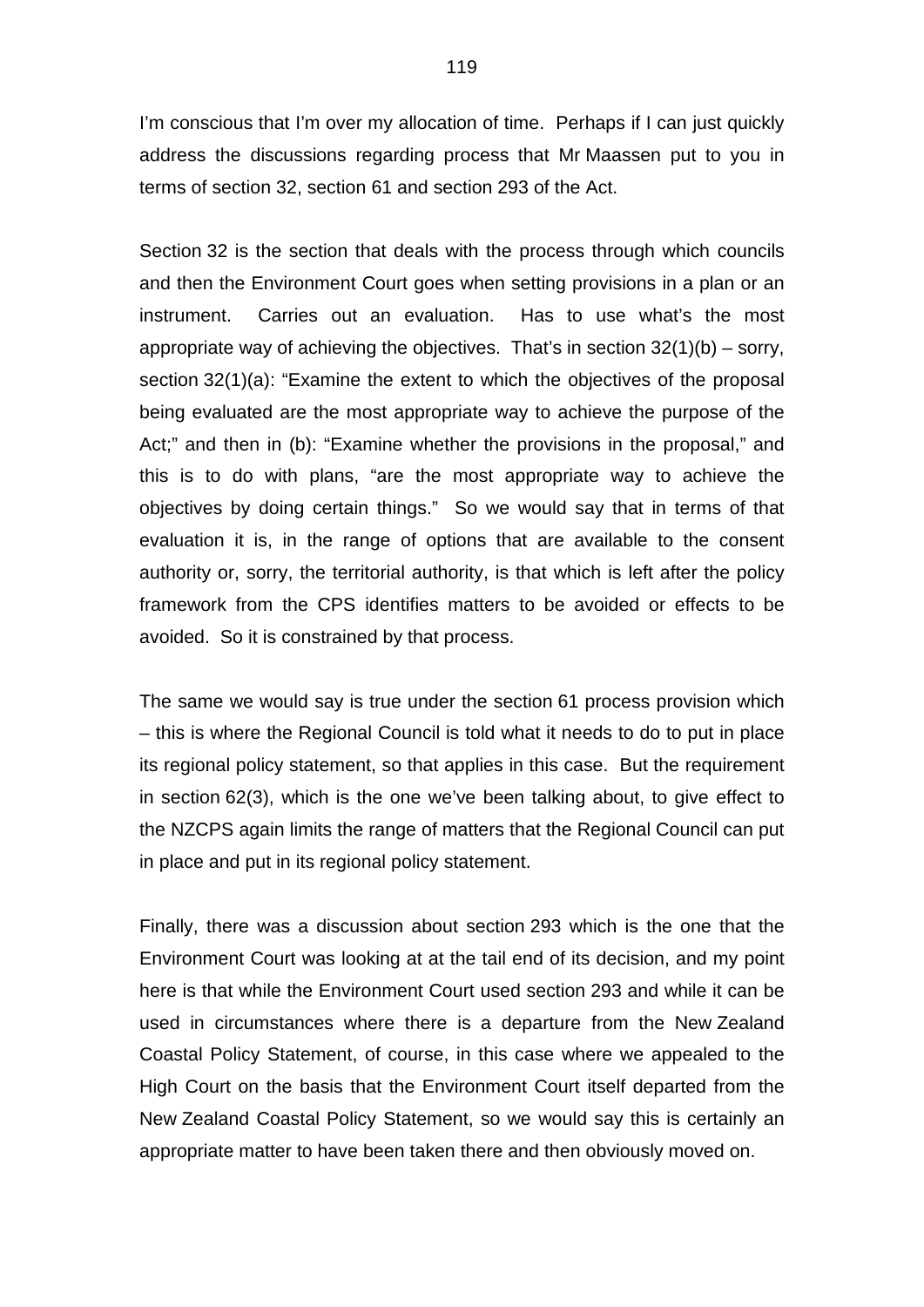Ma'am, I think those are probably enough from me. It's time to pass over to my friends. If you have any further questions I'm happy to answer them.

# **WINKELMANN CJ:**

Thank you, Mr Allan. Costs. I said I was going to be asking everyone about costs and since you won't be having a right a right of reply, will you, I don't think?

# **MR ALLAN:**

We don't have – we have a short presentation tomorrow, I think, after the  $$ and we have –

# **WINKELMANN CJ:**

Well, you can deal with it then if you like.

# **MR ALLAN:**

I think that might be best.

# **WINKELMANN CJ:**

Yes, it might, because then everyone will be talking about it so…

# **MR ALLAN:**

Yes.

# **WINKELMANN CJ:**

Seems rather depressing to be talking about costs this early on.

# **MR ALLAN:**

Indeed. In that case, thank you.

# **WINKELMANN CJ:**

Thank you. Mr Anderson, are you next?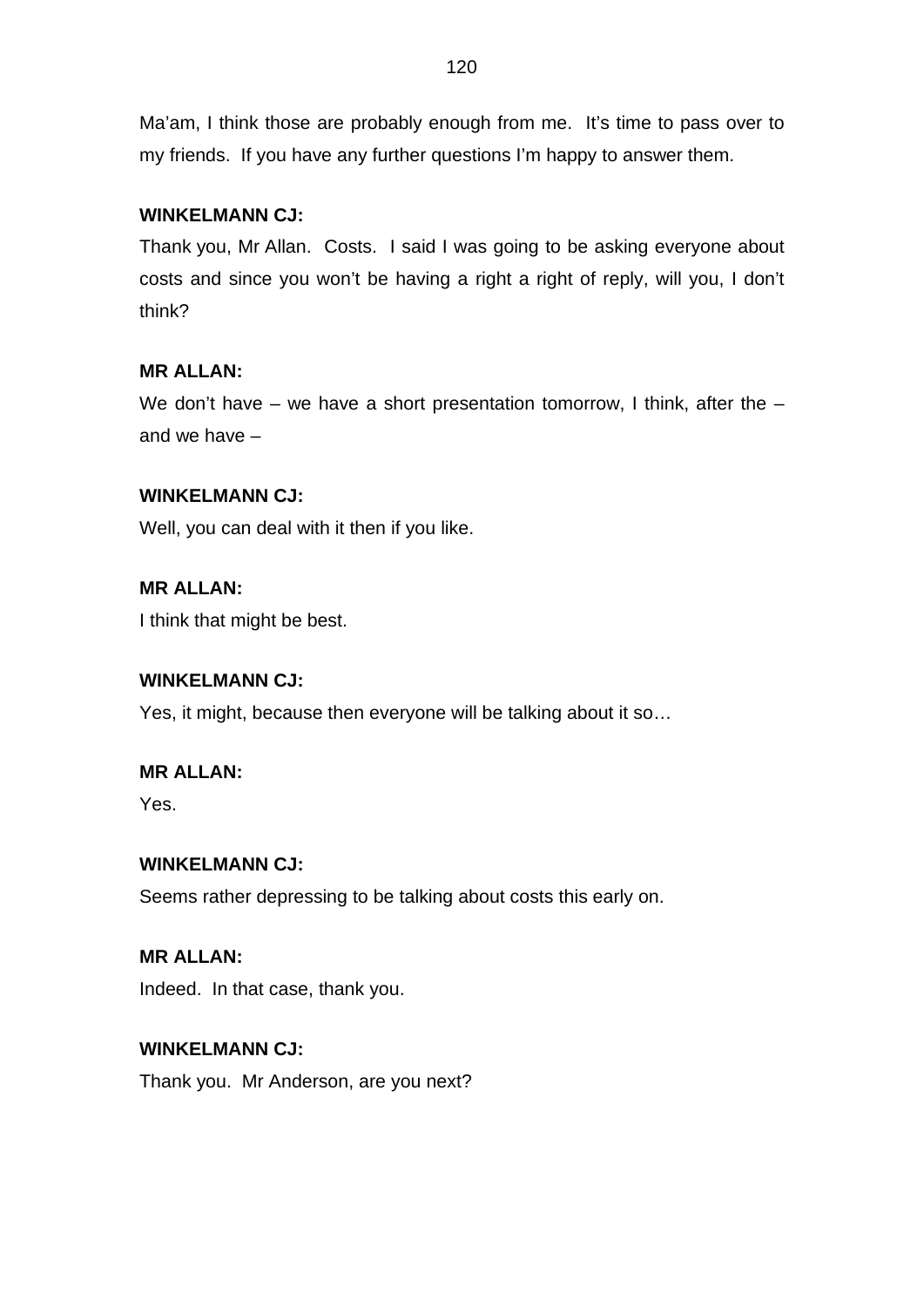## **MR ANDERSON:**

Yes, thank you, your Honour. I probably need to apologise in advance for any coughing, spluttering and croaky voice…

## **WINKELMANN CJ:**

Yes, well, I was going to enquire after your wellbeing but then I didn't want to reveal that you had COVID, but then I think you've just done so.

## **MR ANDERSON:**

All right, it gets out.

### **WINKELMANN CJ:**

You're not too bad, you're not too poorly?

### **MR ANDERSON:**

No, it's like having a, well, for me, a bad head cold, nothing worse. The other thing is that my friend, Ms Sefton, is still with me but her camera is turned off so that I can see the whole Court on the screen.

### **WINKELMANN CJ:**

Thank you.

## **MR ANDERSON:**

If the Court pleases, I'd like to address some of the points that have cropped up during arguments so far, and first of all touch on Policy 9 and the avoid policies, and with Policy 9 I wonder if we're able to bring that up on the screen?

The point was made that the Port policy has somewhat firmer language than the aquaculture policy and I think that's correct, and also when you're talking about a national transport report and shipping network there may well be an underlying assumption that that is of critical importance to the country, and there was some discussion around the distinction between subclauses (a) and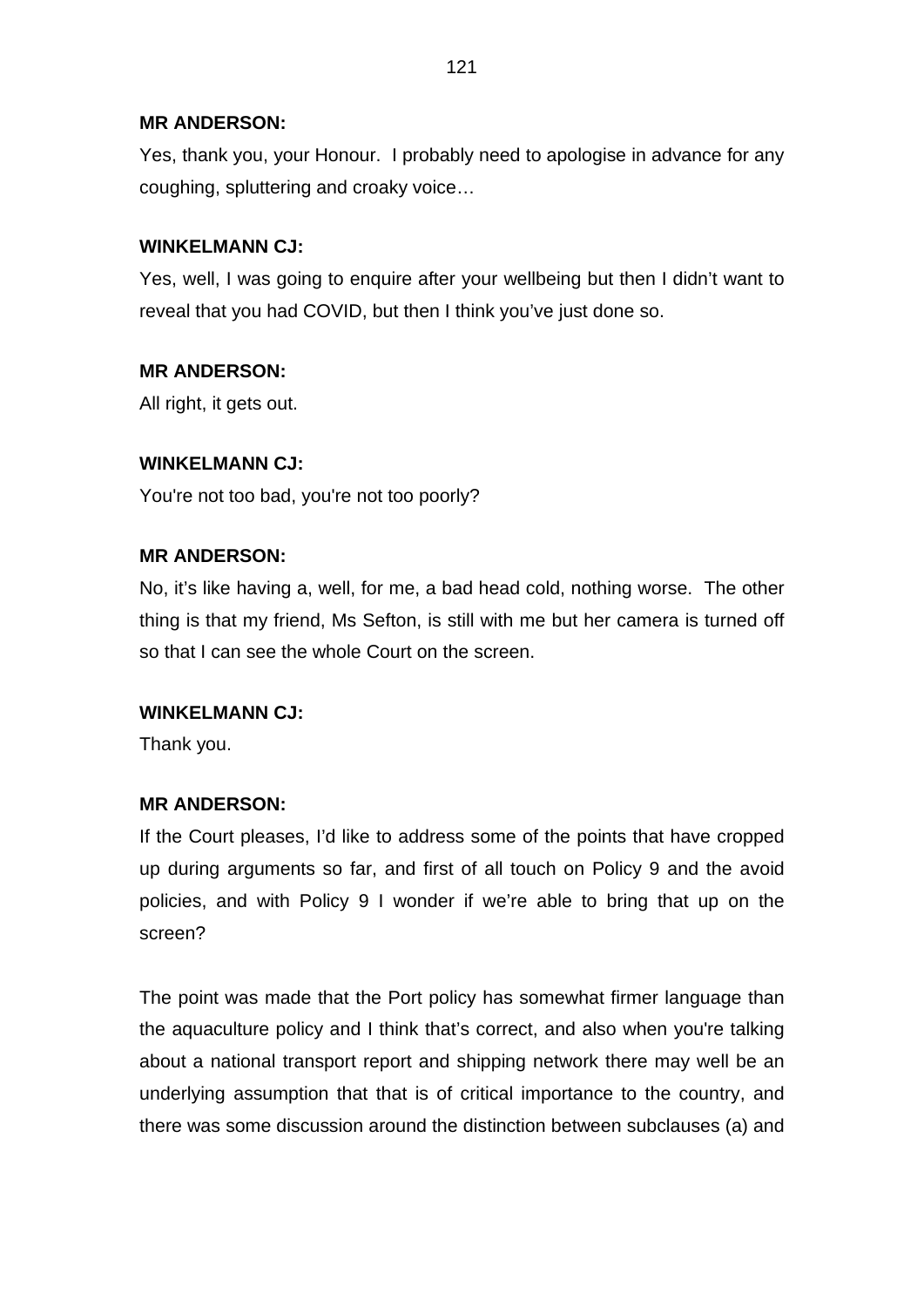(b) and the Court mentioned that in (b) considering where, how and when to provide does not include the word "whether", which is absolutely correct.

The point I want to make is that even if the Port policy is expressed somewhat more strongly than the aquaculture policy, the relationship between the Port policy and the related Policy 6 which refers to providing for infrastructure where it has a functional need to be in the coastal environment, and the avoid policies remains much the same. Because what's being said by those policies is essentially do both of these things: provide for ports but also avoid certain effects, avoid the significant effects in other cases and avoid, remedy or mitigate in other cases as well.

And that leads to a similar conflict point or the same conflict point as was discussed this morning where the Court, there was some discussion around, well, what happens when you have an irreconcilable difference, what if it's not possible to provide for port activities while at the same time avoiding the effects that have to be avoided? And the point I want to make about that conflict is that it doesn't arise at the policy level. There's no conflict in saying "do one thing while avoiding another –

### **WILLIAM YOUNG J:**

Well, unless doing one thing necessarily breaches the avoid requirement.

### **MR ANDERSON:**

Yes, that's correct. If the language was such that the two are necessarily contradictory then there would be a conflict, but I don't think that's the case here and think the conflict arises when you have a specific fact situation in front of you. So if, for example, there is an application for resource consent – and I think this would be the most common example – you may have a fact scenario, and a number were mentioned this morning, where it's not possible to provide for certain port activities while at the same time avoiding adverse effects.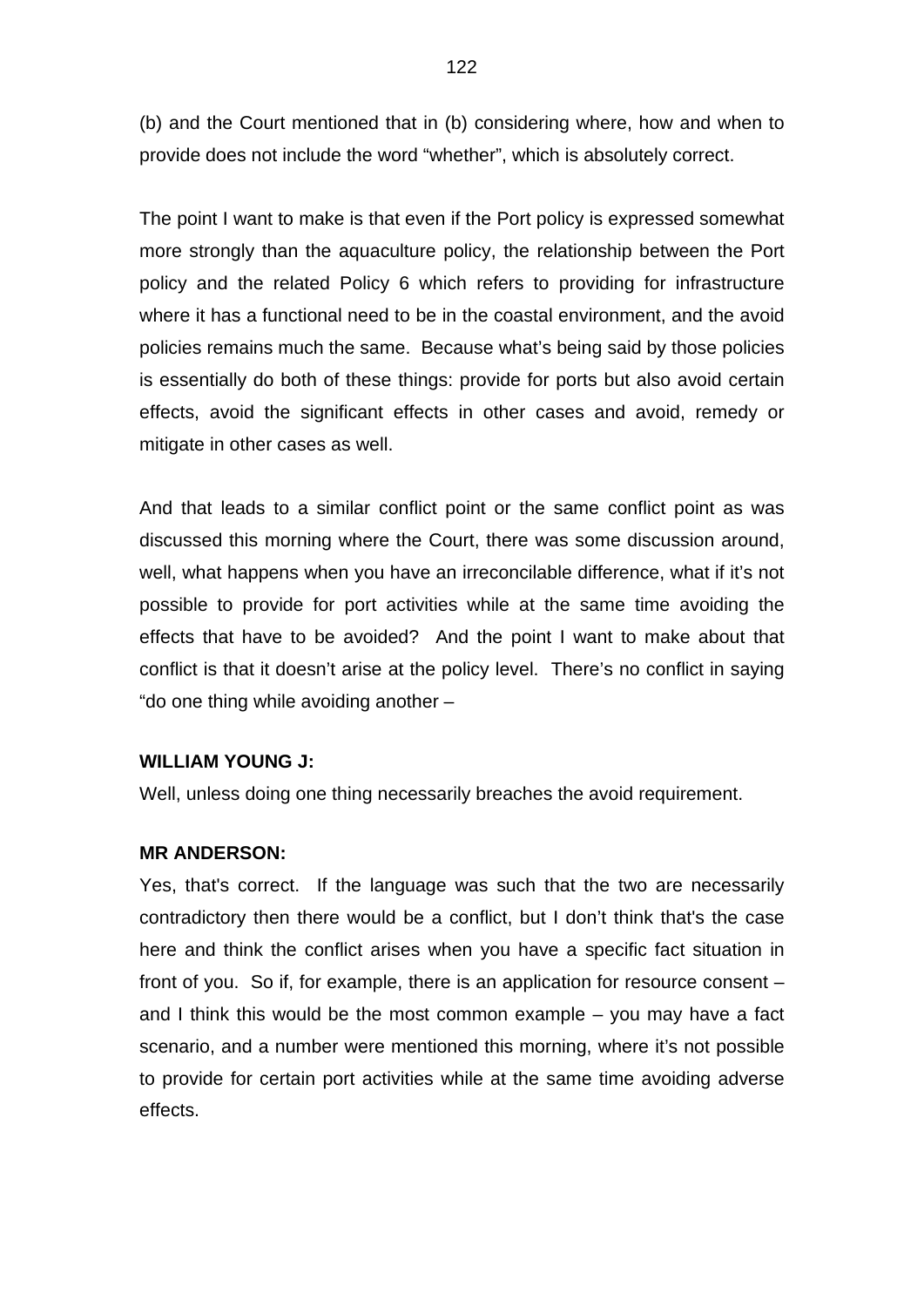I'm about to step into an area that's already been debated with Mr Allan, but I think where that leads is that the most obvious part of the RMA framework to resolve those sorts of conflict is the resource consent process.

Now in that regard, there are some difficulties which the Court questioned Mr Allan on and there is the obvious point that the language in section 104 is different in that it refers to "have regard to". But that doesn't necessarily make the position easy because where you have policies and plans which include both, or give effect to both the Port and the avoid policy, and you have a New Zealand Coastal Policy Statement which is essentially the embodiment of Part 2, your starting point is that you're in much the same position. But in that scenario, and I'm referring to *Davidson* I think is the most relevant authority, if that consent puts you in a scenario where there is an irreconcilable conflict, that's the place where the words in the statute provide two avenues. One is that those provisions are only one of a number of factors which must be had regard to, so other factors. An extreme example may relate to whether the Port is able to continue operating, and also there is the subject to Part 2 proviso where in terms of *Davidson*, and I do want to stress that these, I think, should be very rare cases, but in terms of *Davidson* if you have that irreconcilable conflict then it is possible to have a look at Part 2 guidance on how it should be resolved.

I appreciate the points that have been made in argument that it may seem a little bit odd that you have a policy and planning framework where you go through a series of steps with a strict avoid policy and then at the very end open the door to a broader evaluation, but I think it should be noted that the avoid policies in the NZCPS are quite narrow. The pure avoid policies relate to matters of national significance and in most consenting instances you are not going to be dealing with policies which are both providing for important port infrastructure and providing for the avoidance of certain effects. Now beyond that, like Mr Allan I'm very conscious that that's a point which is, well, I think it's an issue in the East West Link case. So it's my point –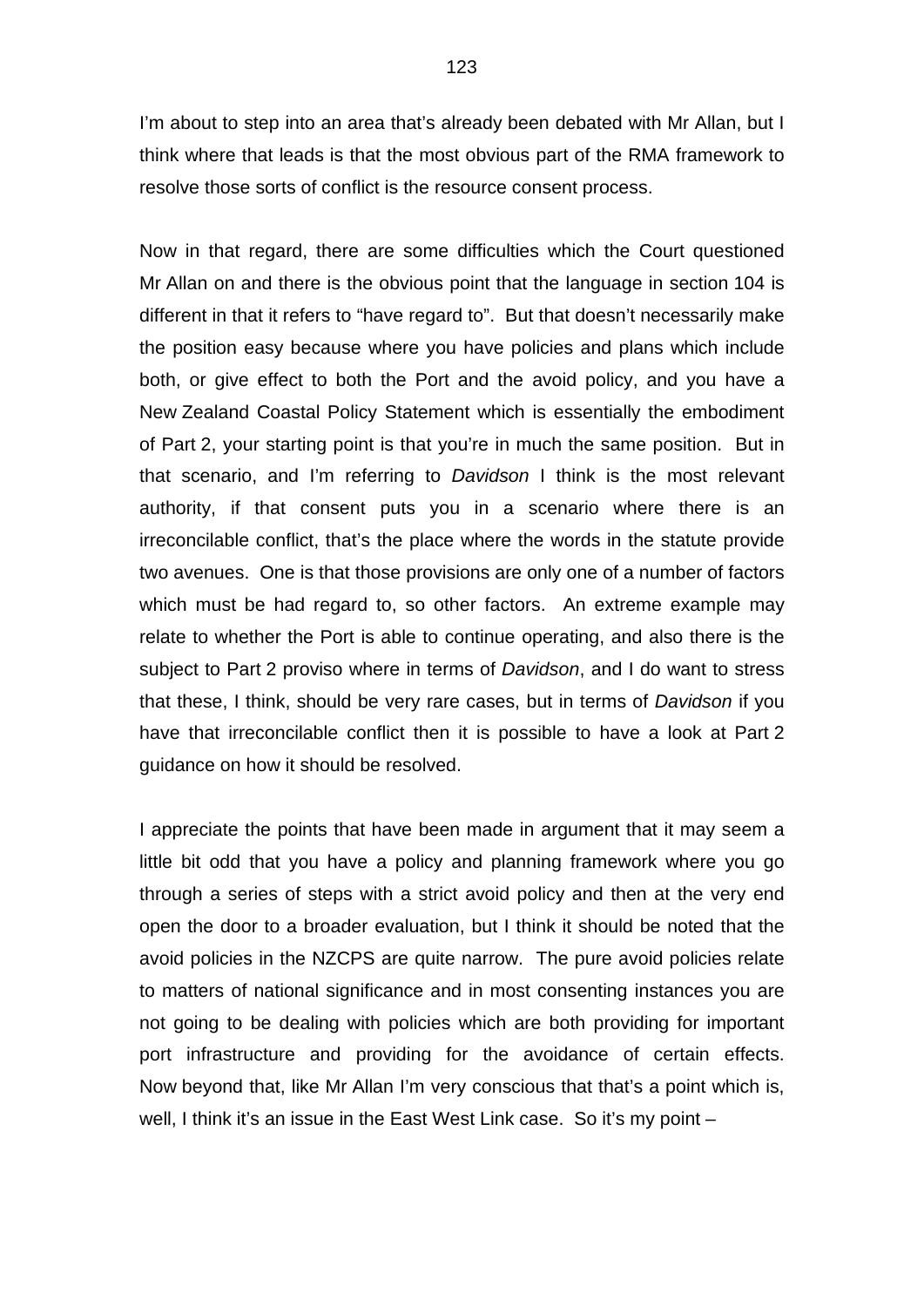# **GLAZEBROOK J:**

And perhaps if the submissions of Forest and Bird are different in this case than in that case we could have a reconciliation of the actual submission that's being made.

## **WINKELMANN CJ:**

It's all right, we'll come to that later.

## **MR ANDERSON:**

Sorry, your Honour, just to be clear, I'm for Otago Regional Council.

## **WINKELMANN CJ:**

Yes, we've got so many parties –

## **GLAZEBROOK J:**

Sorry. We've got so many parties I got totally confused as to who was acting for who.

## **WINKELMANN CJ:**

It's nice that it's someone other than me doing that for a change.

# **MR ANDERSON:**

Truth be told, I'm not quite sure where I fit into all of this. But anyway, I'm here now…

## **WINKELMANN CJ:**

Carry on.

# **MR ANDERSON:**

And so essentially that's a similar point to the one Mr Allan just made and that's the Otago Regional's Council submission, that if when we're talking about – I forget the colourful phrase that was used to do with Mr Andersen shimmying – but the logical place for that to happen is the resource consent stage.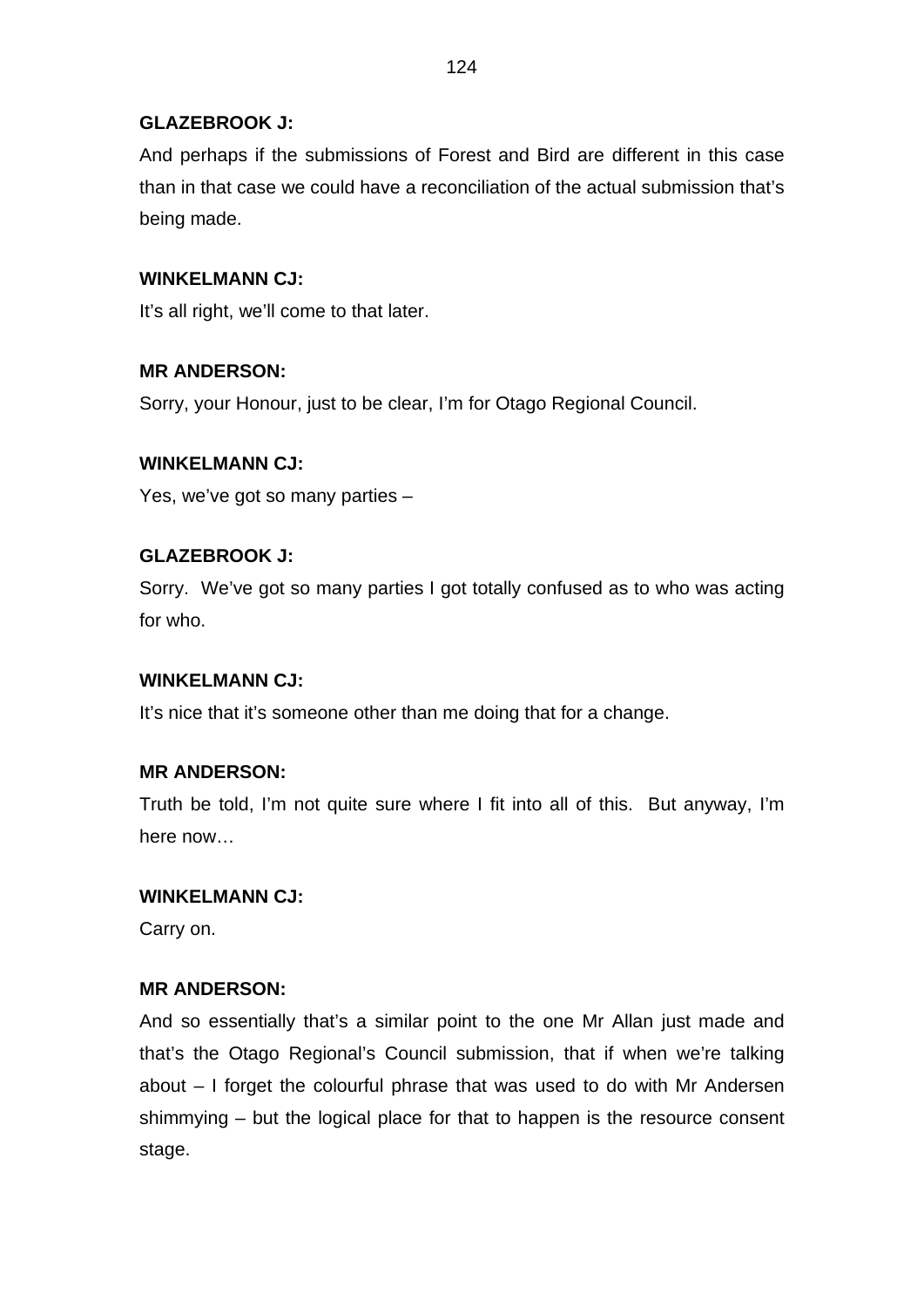The next point, very briefly, there was some discussion earlier about the section 104D threshold, so that's the threshold that in this instance the Port would have to get through to be able to apply for consent, and that's relevant when there is non-complying activity status. There are the two pathways: one is effects are minor, and that's uncontentious; the other is that the proposal is in line with the relevant, sorry, the policies and objectives of the relevant plan. And just the point I wish to note about that  $-$  and here it is on the screen  $-$  is that the test to not be contrary to those objectives and policies. I don't think there's clarity around what that actually means but I think it is reasonably clear that it is both different and less strict than "giving effect to", and again I'm conscious that that's the issue in the East West Link case, and I'm noting it only as part of the, I guess, the framework that shows how the Port company may be able to apply for consent for activities in the future.

The other point, and this is just a minor correction, there was reference to section 330 of the Resource Management Act and the emergency power that gives the Port company and the requirement to subsequently apply for resource consent. If we're able to scroll down to 330A, I just wanted to note that consent is only required if there is a continuing adverse effect, it's not the case that consent's required for the emergency works themselves, and it seems to me that if there was a continuing adverse effect either/or is something that can or should be stopped, or it would be a natural consequence of the works which were permitted under section 330 and form part of the permitted baseline, so I don't see that as in any way problematic to anything.

The other point which has cropped up is the prospect of the channel being expanded into the Aramoana salt marsh, which has been raised as an example where it's reasonably clear that any activity in the avoid policy would come into conflict, or likely come into conflict, and generally I think that's correct because the – and this is in written submissions – but the salt marsh is within the scope of Policy 11(a)(vi) because it's held under the Conservation Act. If we're able to go to the first, second and third respondents' bundle, item 15, which is a copy of the *Gazette* notice – and if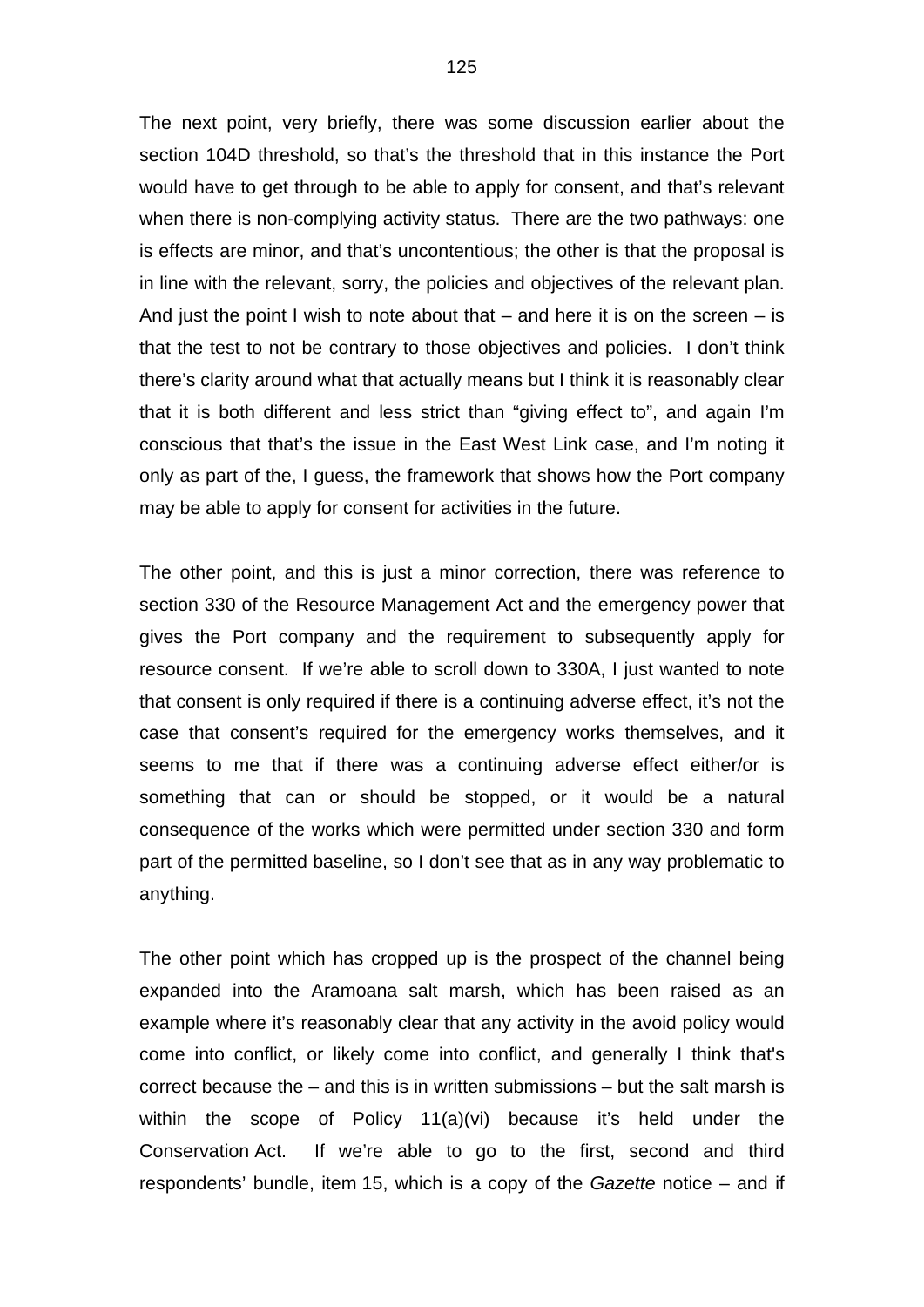we can scroll down just a little bit until we start to see – so that *Gazette* notice is just by way of illustration. It records the particular values for which the land is held, and similarly the proposed regional policy statement contains schedules and policies which provide for the identification of things like outstanding natural features and their attributes, but if we use this as an example, when assessing whether there is an adverse effect, it's not quite as simple as saying that's the Aramoana salt marsh and it's captured by Policy 11, therefore nothing can happen. There actually needs to be an examination of the extent to which those values exist in that location and with any proposed activity what effect there will actually be, and – now the example given, this is probably a reasonably clear and obvious case where there is going to be an effect if there's a significant intrusion into the salt marsh, but I do just want to illustrate that the establishment of whether there will be effects is sometimes not as clear cut as it might seem.

The other point which has cropped up in argument is the distinction between existing port activities and expanded port activities. I think for the most part there is no issue with existing port activities. They're consented. When it comes time to replace consents they form part of the existing environment. It's really, or the debate that we've been having, is really about what happens when the Port needs to expand or carry out a new activity.

### **GLAZEBROOK J:**

Or repair, I think, was one issue as well.

### **MR ANDERSON:**

Yes, I think it's possible that repairing something existing could cause a new effect (inaudible 15:43:34).

#### **WILLIAM YOUNG J:**

And just one little point, I think, Mr Andersen (with an "e") made, is that the idea of maintaining an existing operation is a bit slippery because the Port would have to adapt itself to changes in shipping practices.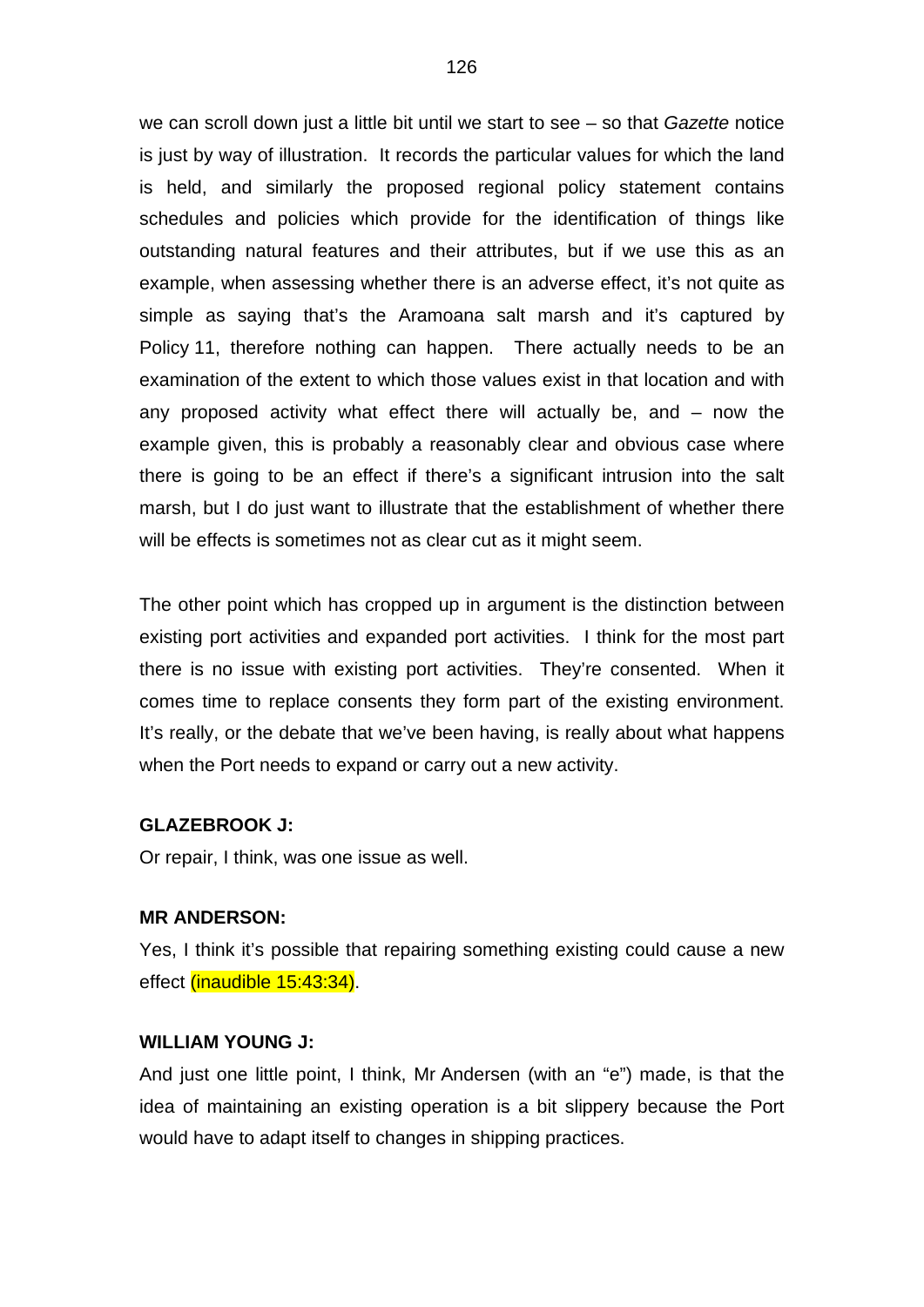## **MR ANDERSON:**

Yes, I agree with that point and it's expressly contemplated by Policy 9 which in subclause (b) in fact uses the word development of shipping capacity, I think, from memory.

So those are the points that have cropped up in argument which I wanted to respond to.

I've provided an outline of written submission and I apologise that that's a little bit longer than is normal, and I propose to just deal with that topic by topic, rather than word by word.

## **WINKELMANN CJ:**

Mr Anderson, how are we going with your time allocation? Because I know we kept Mr Allan a bit past his time allocation.

## **MR ANDERSON:**

I think we're okay. I was allocated an hour and I think we're only half way through that, and I don't have much left to say.

## **WINKELMANN CJ:**

So you'd carry on tomorrow morning and then Royal Forest has how long?

# **ELLEN FRANCE J:**

Until 11.15

# **MR SMITH:**

The plan was that I would have an hour which would run through to 11.15.

## **WINKELMANN CJ:**

So you'd have to be on by 10.15.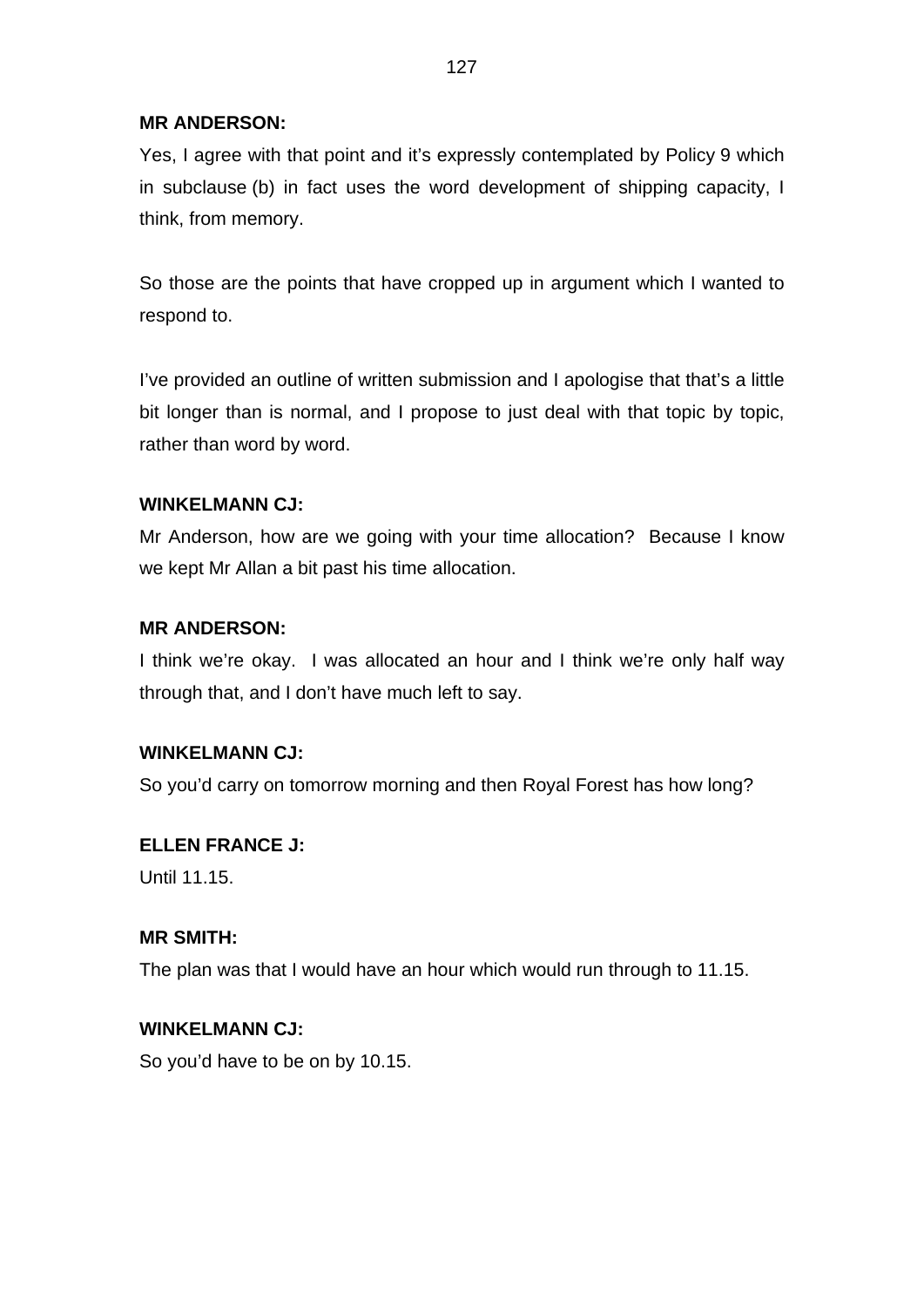#### **WINKELMANN CJ:**

So do you think you could finish in the next, say, 10 or so minutes this afternoon and then 15 minutes tomorrow, or do we need to start a bit early tomorrow?

### **MR ANDERSON:**

I definitely think I could finish within a short time this afternoon and maybe another short time tomorrow morning.

### **WINKELMANN CJ:**

Okay, go ahead then.

### **MR ANDERSON:**

So the oral submissions to make are generally directed towards the policy, planning and consenting framework. The purpose of doing that is simply to show that even when we apply *King Salmon* to this case there remains a consenting pathway for the Port and there remains a logical place for any conflict of facts once the consent process is reached and, to a lesser extent, at the plan stage, and the resource consent part of that process has just been talked about at length with both me and Mr Allan.

So starting at the top – and this is paragraphs 4 onwards of the outline – is the Coastal Policy Statement, I think I've already covered all that's written down there, and then it takes to the Regional Policy Statement, starting at paragraph 12. The point that does need to be stressed, as it has been many times, is that the words in the Act are given effect to and that's what the Otago Regional Council has to do. There was some discussion around the proposed wording in Mr Andersen's submissions and possible alternatives. That's problematic in terms of the Coastal Policy Statement because what needs to happen first is the identification of the protected values, which is provided for in the Regional Policy Statement and I don't think we need to look at the references, are Policies 3.2.1, 3.2.3, 3.2.8 and Schedules 3 and 4.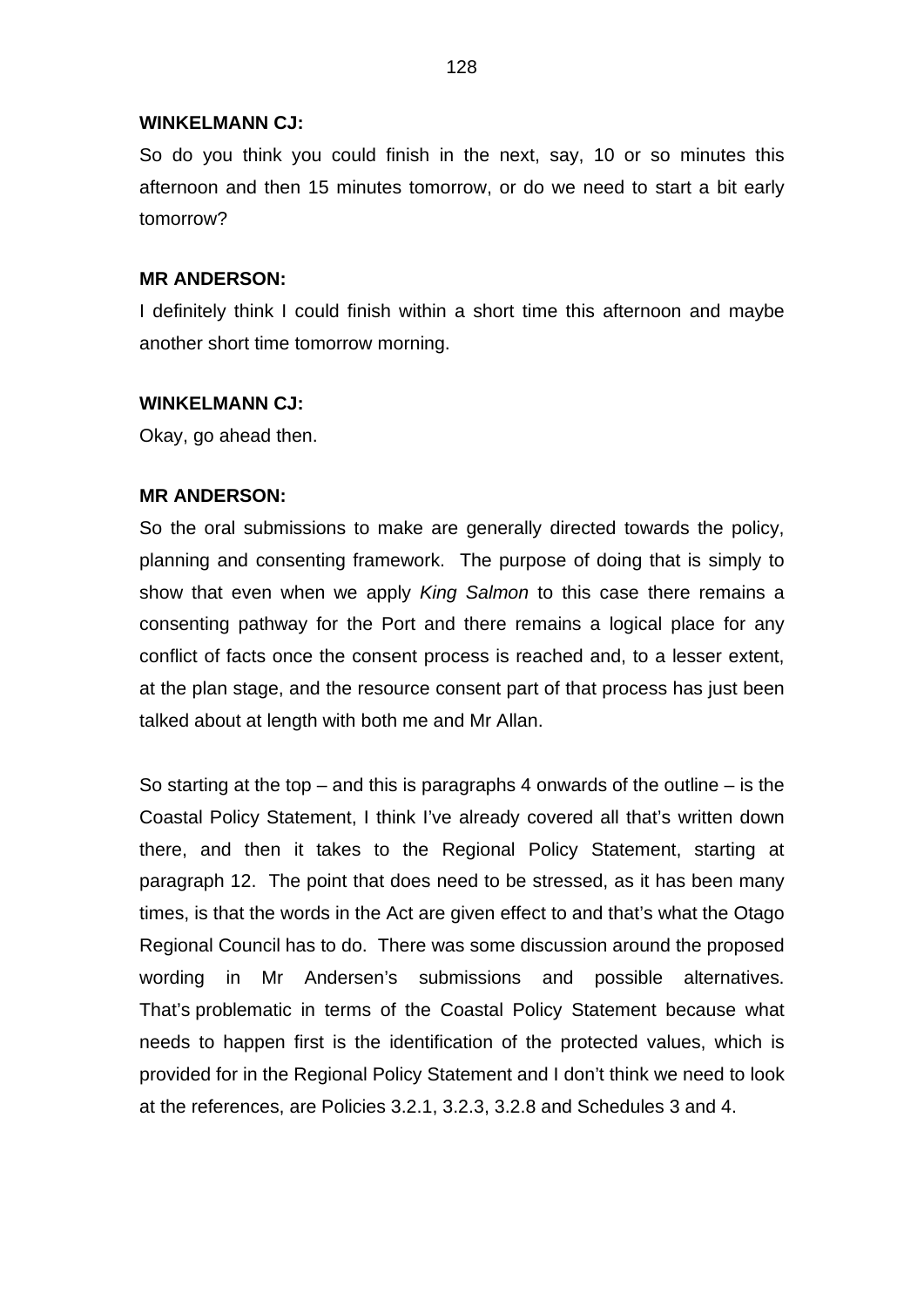The problem with an exception at this stage is that in terms of the values which may be affected covers everything, and it may be that at the plan stage there are areas identified where consideration lead to prohibited activity status. I'm not suggesting that is likely, but I don't think that possibly can be foreclosed at this stage without relevant environmental values first being identified.

## **WILLIAMS J:**

Can that be done without a mandate for it in the RPS?

## **MR ANDERSON:**

Sorry, I missed part of that.

## **WILLIAMS J:**

Can an exceptions clause be provided in the plan without a mandate for it in general, if abstract, terms in the RPS?

### **MR ANDERSON:**

Well, in the Coastal Policy Statement there's Policy 7 which provides for policy statements and plans to identify areas which are appropriate for development. This is Policy 7(1)(a) and (b), inappropriate, and may be inappropriate without consideration of effects through a resource consent process.

So to include wording at this point which says port activities no matter what values they're affecting where would cut across that process as well as the other policies, but at the regional policy statement stage there is no reason why there couldn't be a policy which is in accord with Policy 7 and is providing a stair that when it comes to port activities they do need to be recognised in the way that the Port policy contemplates and that unless there is certainty as to adverse effects which must be avoided you would not expect to see prohibited activity status. Those are not the words that would be used but that's that the effects that it would have, and even without those words the combined effect of Policy 7 and Policy 9 is essentially that.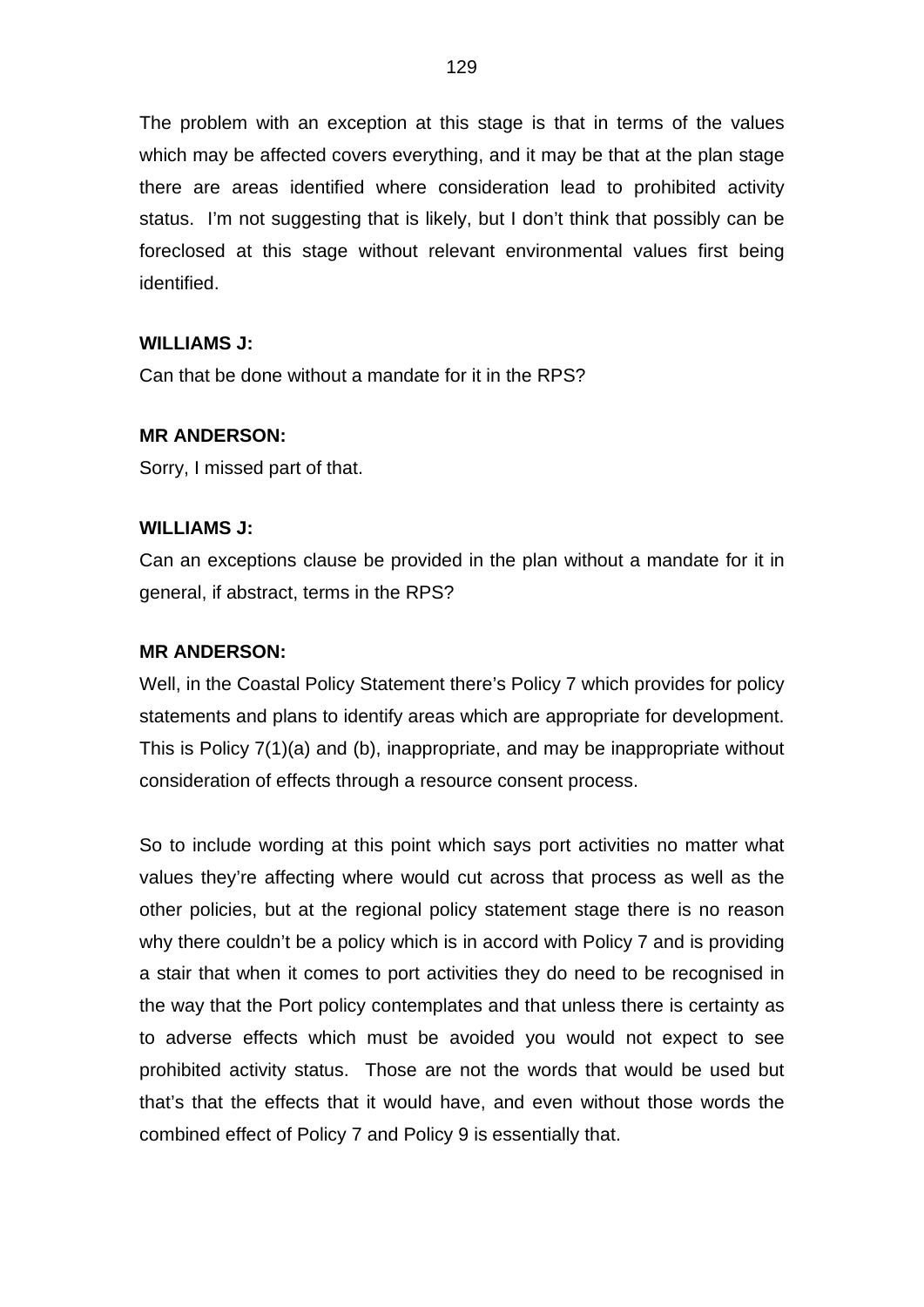So that's the regional policy statement.

Then we come to regional and district plans. Just as context, in the current regional coastal plan the most restrictive activity status for port activities is discretionary. A new regional coastal plan is in the Regional Council's, or provided for in the Regional Council's long-term plan in 2025, which given other programmes to do with freshwater and other things is nothing more than an indication.

When it comes to preparing plans the key thing is essentially what we've just discussed which is that plans can set activity status and that can have the effect if activity status is prohibited that there is no opportunity for a port activity to be considered through the resource consent process.

I do not think that is very likely except in cases where there is sufficient information to know with complete certainty that an activity will cause effects which must be avoided and that there is no way of avoiding that or ensuring that it's transitory or less than minor or otherwise might be okay, and that the simple reason for that, without listing all of the provisions in section 32, is that the NZCPS in Policy 9 provides for ports in reasonably strong language and tells us that ports are very important, and so to survive a section 32 analysis it would have to be the clearest possible case that a port activity should have prohibited activity status.

## **GLAZEBROOK J:**

Should have what, sorry?

## **MR ANDERSON:**

Should have prohibited activity status. That would be rare and only when it is certain that there are effects which would happen which must be avoided. Commented before, I see n reason why a regional policy statement couldn't include direction to that effect, given the Port policy in the NZCPS.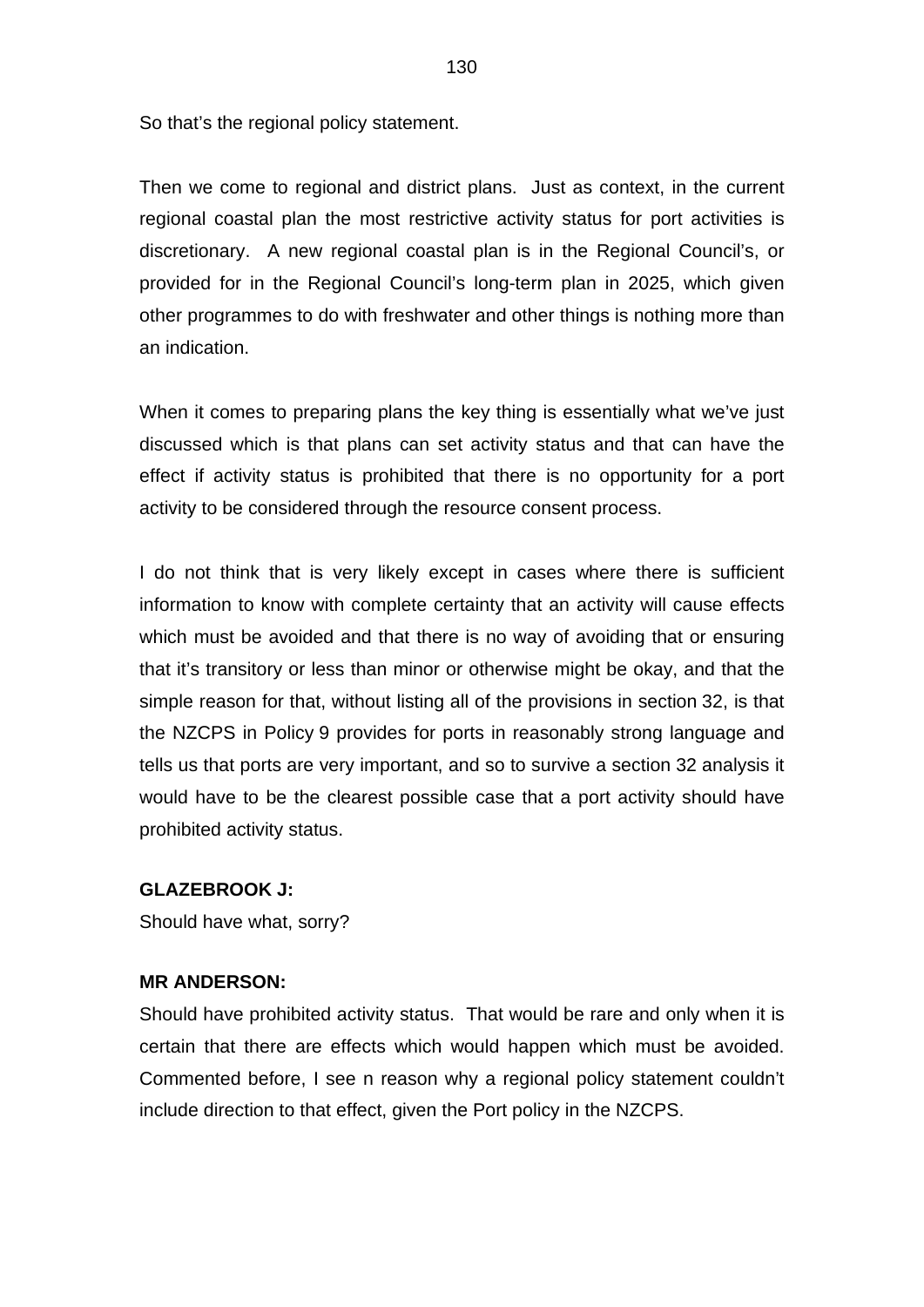### **WINKELMANN CJ:**

You see no reason why a regional policy statement shouldn't include what direction?

### **MR ANDERSON:**

Direction that when considering activity status is prohibited or non-complying or whatever else, the importance of ports and their functional needs need to be recognised and that unless there is complete certainty as to effects which must be avoided they should not have prohibited activity status. Rather specific facts should be able to be tested by the resource consent application.

## **GLAZEBROOK J:**

Can I just ask, is that port activity status as discretionary as that on land or does that somehow apply in the CMA as well?

### **MR ANDERSON:**

The sea as well, the coastal marine area.

### **WILLIAMS J:**

Right.

### **MR ANDERSON:**

It's the regional coastal plan which, I forget how old it is, but it is somewhat out of date.

### **WINKELMANN CJ:**

I think, Mr Anderson, we'll take the adjournment at this point, and you'll be okay in 15 minutes in the morning you think?

## **MR ANDERSON:**

Yes your Honour.

## **COURT ADJOURNS: 3.57 PM**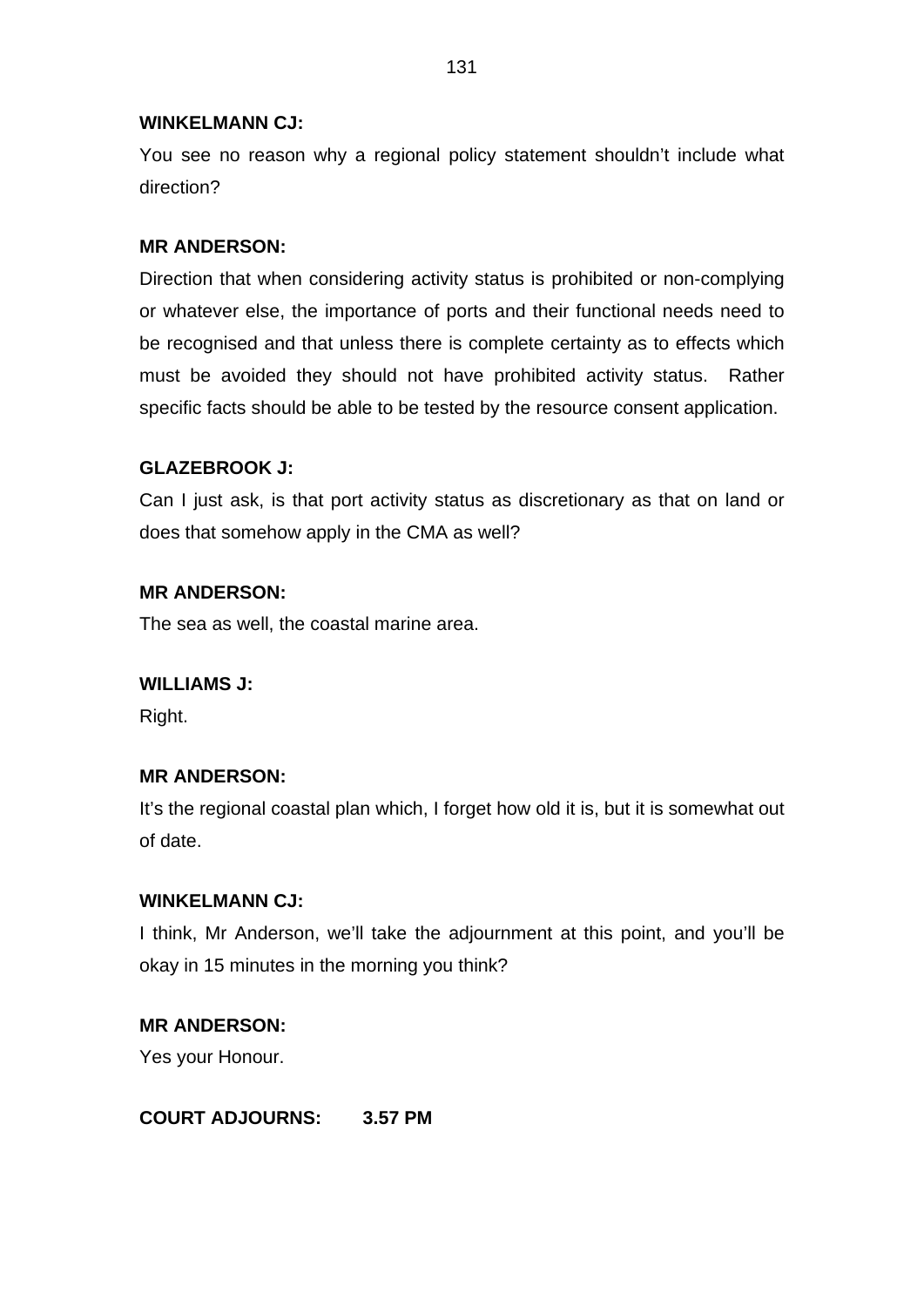### **COURT RESUMES ON THURSDAY 12 MAY 2022 AT 10.03 AM**

#### **WINKELMANN CJ:**

Mōrena. So before we start with Mr Anderson, most people I think are aware that we've got some issue with the document sharing system. So I think, Mr Anderson, you're not really taking us to documents, are you, so I thought we'd complete your submissions then hopefully the technician will be here, we'll adjourn for about 15 minutes and we should be able to make that 15 minutes up just by having a slightly shortened lunchtime. Does that suit everybody?

### **MR ANDERSON:**

Yes, your Honour, thank you.

### **WINKELMANN CJ:**

Are you feeling all right today, Mr Anderson?

### **MR ANDERSON:**

Yes, when I woke up I was still breathing so could be okay.

### **WINKELMANN CJ:**

You woke up; that was a good start.

#### **MR ANDERSON:**

Yes, exactly.

#### **WINKELMANN CJ:**

Take it away.

### **MRAND**

So I was at paragraph 25 in the outline of oral submissions and that is referring to the *King Salmon* decision where there was comment to do with it being improbable that minor or transitory effects would result in an activity being prohibited. Just to expand slightly on that, the comment in *King Salmon* was made in context of two of the four avoid policies – that's Policies 13 and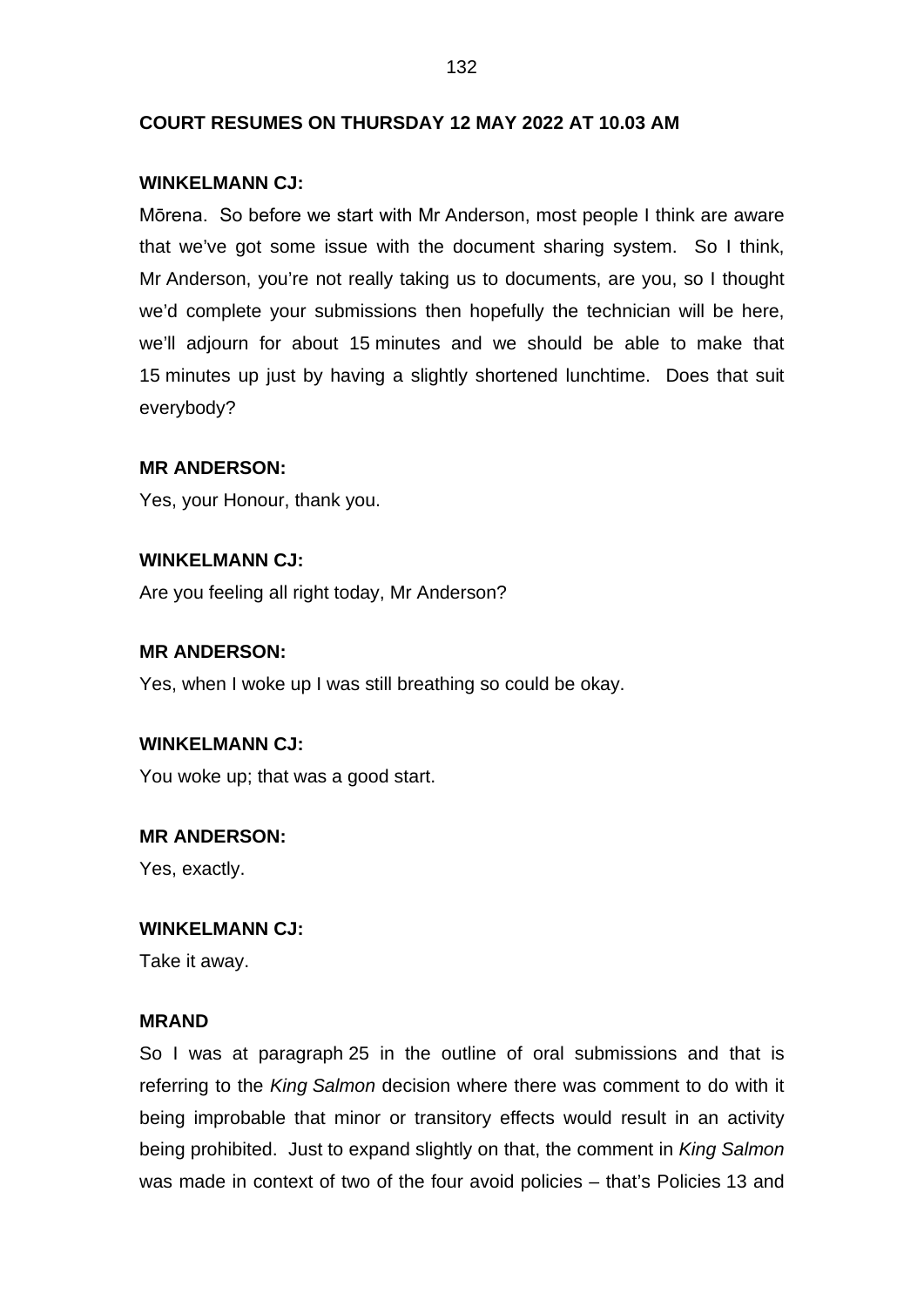15 which relate to outstanding natural character, landscape and features – and it referred expressly to the introductory words of those policies which use the word "inappropriate" in context of protecting the relevant values from inappropriate use and development which is in contrast to policies, or to Policy 11 in particular, which does not use that phrase in its introductory words. So the point I wish to make is that when giving meaning to the avoid policies there may be a distinction in how directive those policies are as between Policy 11 which relates to indigenous biodiversity and the Policies 14 and 15 which relate to outstanding natural character, landscape and features. Relevant to that is section 6 of the Act where there is a similar distinction in wording in that the references to "character, landscape and features" use the word "appropriate" whereas the reference to indigenous biodiversity does not.

The only other point I have to make relates to a topic which was addressed yesterday which was whether there can be a policy in the regional policy statement which gives effect to Policy 7 in the New Zealand Coastal Policy Statement in providing a consenting pathway for port activities, and in my submissions yesterday I said that the wording that's presently proposed doesn't work because it tends to be permissive of activities with effects which are to be avoided.

I thought it might be helpful overnight to think about what a policy could in fact say and so by way of illustration, if it was intended to have a policy which is to give some certainty as to the ability to apply for consent, I think such a policy could say: "Where a port activity may, but is not certain, to have adverse effects contrary to Policies 3.2.2(a), 3.2.4(a), 3.2.9(a) or 3.2.12(a) that cannot be avoided, provide for consideration of effects through a resource consent application."

The effect of such a policy would be unless there is certainty that an activity would have effects which must be avoided, there would not be prohibited activity status, and a policy like that does not need to have any further overlay such as a necessity test or a not practicable alternative requirement or similar along the lines that were discussed yesterday and relate to all port activities,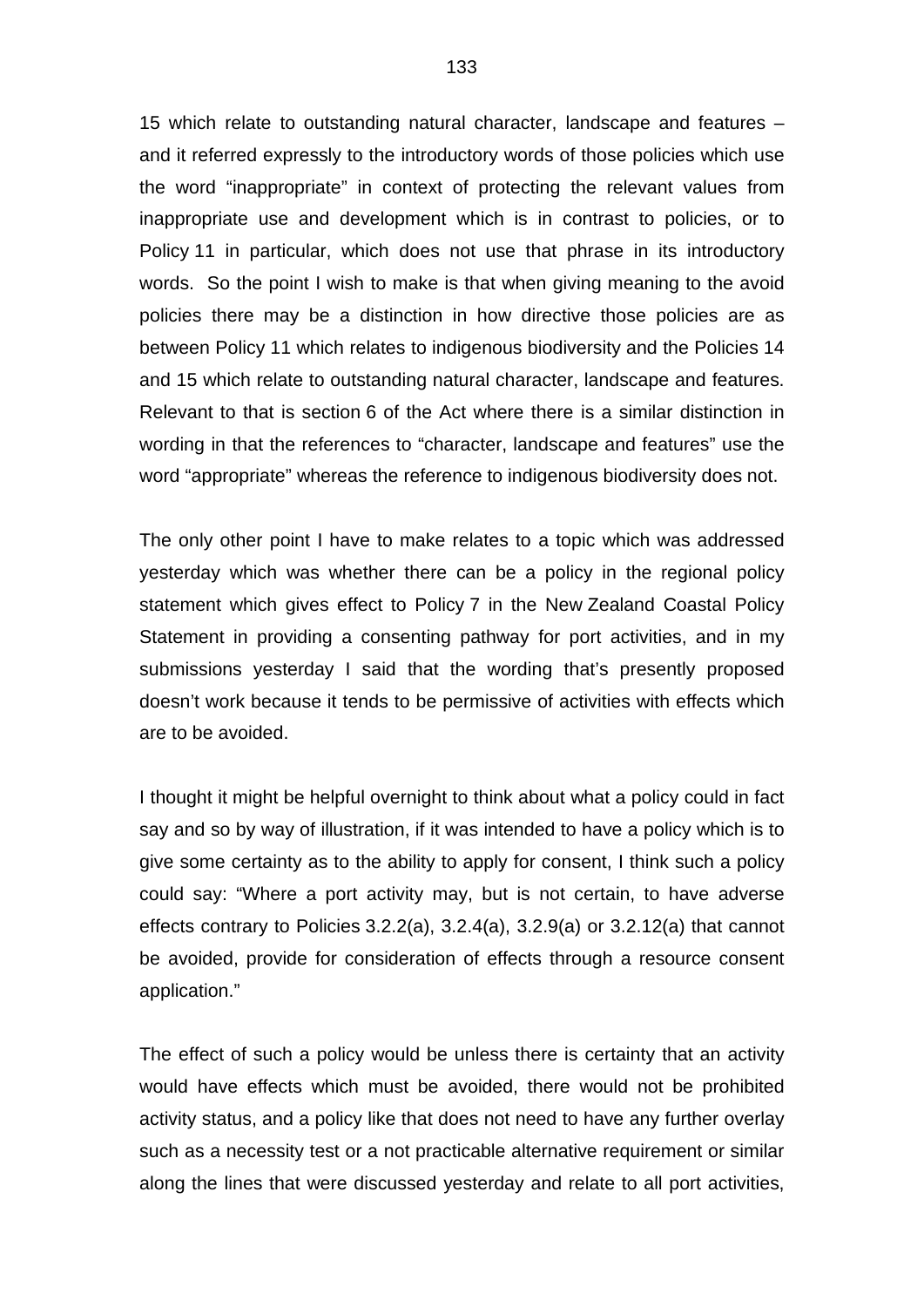and that to me seems appropriate, given the Port policy and Policy 7 in the NZCPS.

## **GLAZEBROOK J:**

Probably two questions. How would that resource consent be worked through and, secondly, I would have thought that was self-evident anyway in that if it wasn't certain it would have adverse effects then presumably somebody would reply for a resource consent whether it was an avoid policy or not and then argue that there were no adverse effects or that they were minor, depending upon the status?

## **MR ANDERSON:**

Well, in answer to the first –

## **GLAZEBROOK J:**

Ie, non-complying or otherwise.

## **MR ANDERSON:**

In answer to the first question, this doesn't resolve how a resource consent would be dealt with, it only addresses the concern raised by the appellant that activities may be prohibited without the opportunity for resource consent application.

## **GLAZEBROOK J:**

Okay, fine. If just perhaps then you can say how you say they would be addressed?

## **MR ANDERSON:**

Well, I'm not…

## **WINKELMANN CJ:**

Would it be more, inclined to  $-$  oh, carry on, answer that question. Sorry, Mr Anderson, go ahead and answer Justice Glazebrook's question, I was interrupting you.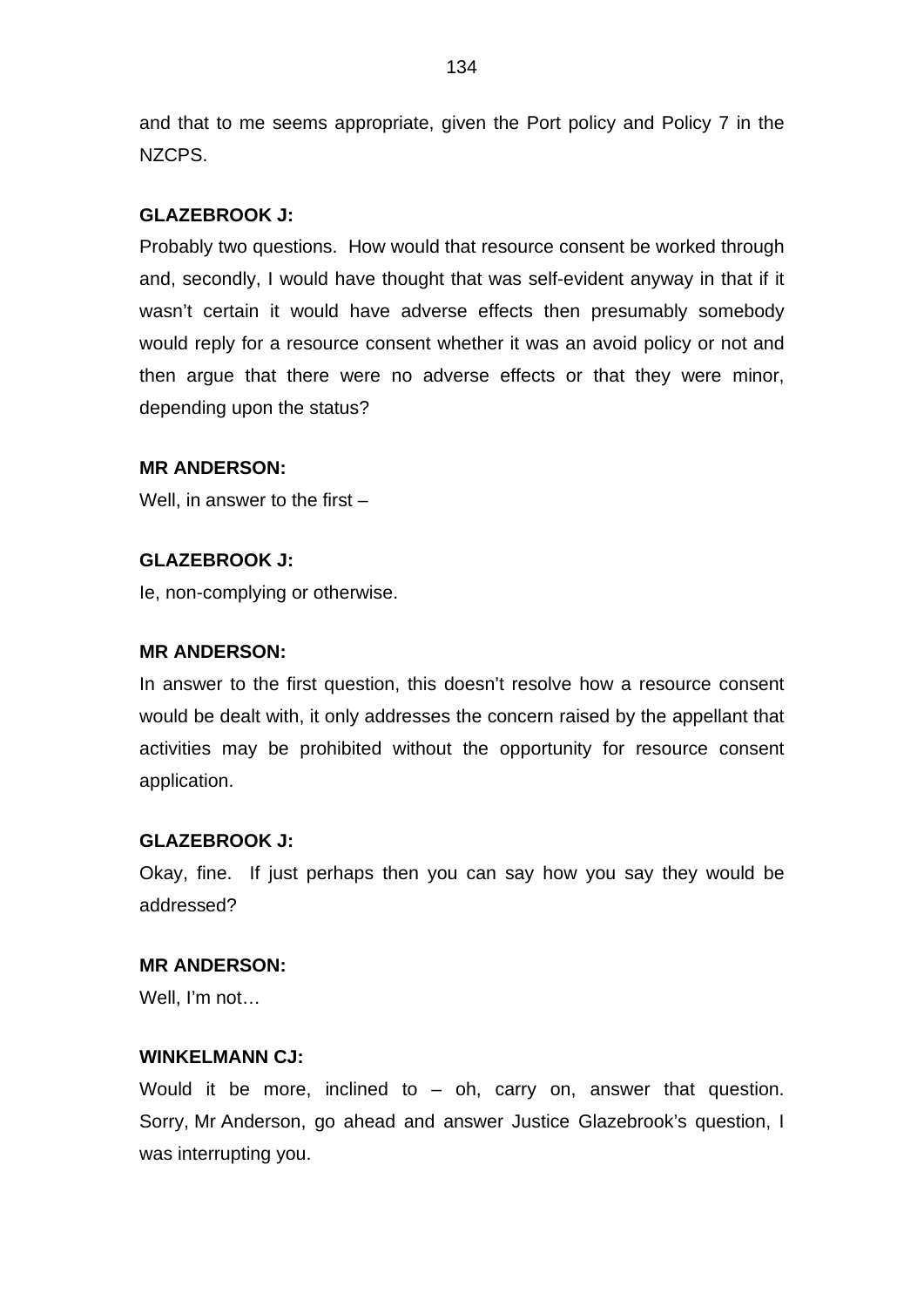## **MR ANDERSON:**

Yes, your Honour, would you mind repeating the question? I've lost track.

# **GLAZEBROOK J:**

So activities being prohibited, except I can't see why activities would be prohibited if they're uncertain to have an effect that she be avoided – oh, yes, you did say that yesterday, I think, yes.

# **WINKELMANN CJ:**

I was just going to ask, wouldn't it be more straightforward drafting just to say that those activities aren't prohibited rather than – because I'm concerned that such a policy as you've articulated creates other kind of thresholds that may not be intended. It might just be much more straightforward to say they're not prohibited unless it's certain.

# **MR ANDERSON:**

Well, I think prohibited activity status can only be dealt with at the plan level under section 77A, but certainly if – I'm sorry, I don't know the answer to this, if it's possible to have a policy that says there "shan't be prohibited unless the adverse effects are certain", I'd be equally happy with that wording.

# **WILLIAMS J:**

I think section 55 allows that, doesn't it? The directive part of it is the first part of it, isn't it? The one that was the basis for Policy 29.

# **MR ANDERSON:**

Yes, it may well, your Honour. I guess the point for me –

# **WILLIAMS J:**

Subsection (2), yes.

# **MR ANDERSON:**

Sorry, doesn't that relate to a national policy statement, making a direction?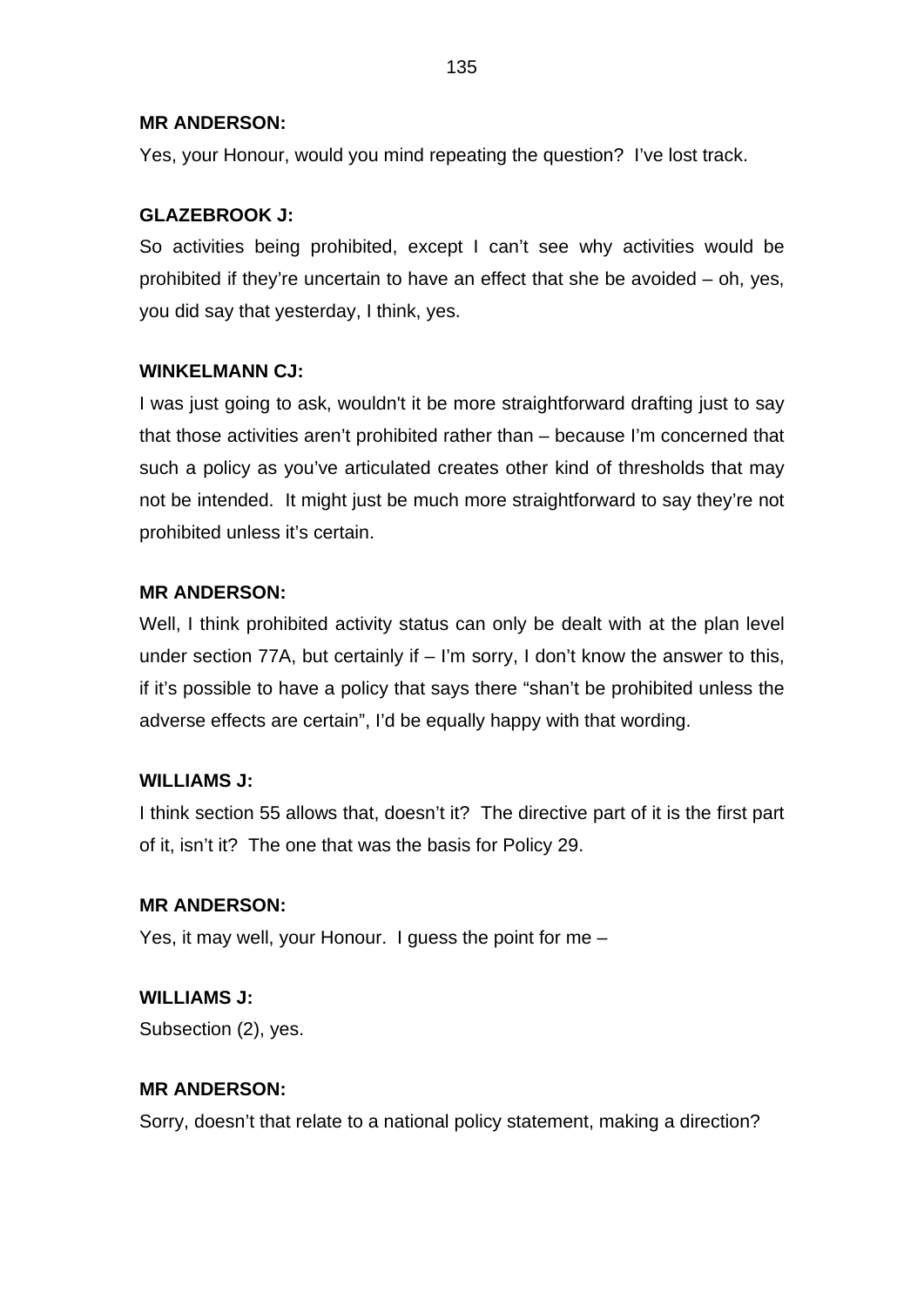## **WILLIAMS J:**

Yes, but doesn't the Coastal Policy Statement provision refer back to 55, rather than repeat it? I don't know, I'm just doing this from memory from just in discursive reading beforehand. I thought there was a provision later that said "apply section 55 with appropriate modification", something like that. Anyway, I don't want to distract us.

# **MR ANDERSON:**

I'm sorry, I don't know the answer to that, but I guess the key point –

# **WINKELMANN CJ:**

Well, somebody else probably will. One of the other counsel following on after you will no doubt be able to clarify it. I think Mr Allan knows now. He's – do you?

# **MR ALLAN:**

Section 57(2) I think does that.

# **WILLIAMS J:**

Right.

# **GLAZEBROOK J:**

You don't want to answer how the resource consent would deal with that? Sorry, I don't mean…

# **WINKELMANN CJ:**

Do you want to?

# **MR ANDERSON:**

Me?

# **GLAZEBROOK J:**

Yes, I probably mean do you want to answer that, and I can understand that you might say no was the reason I put the question that way.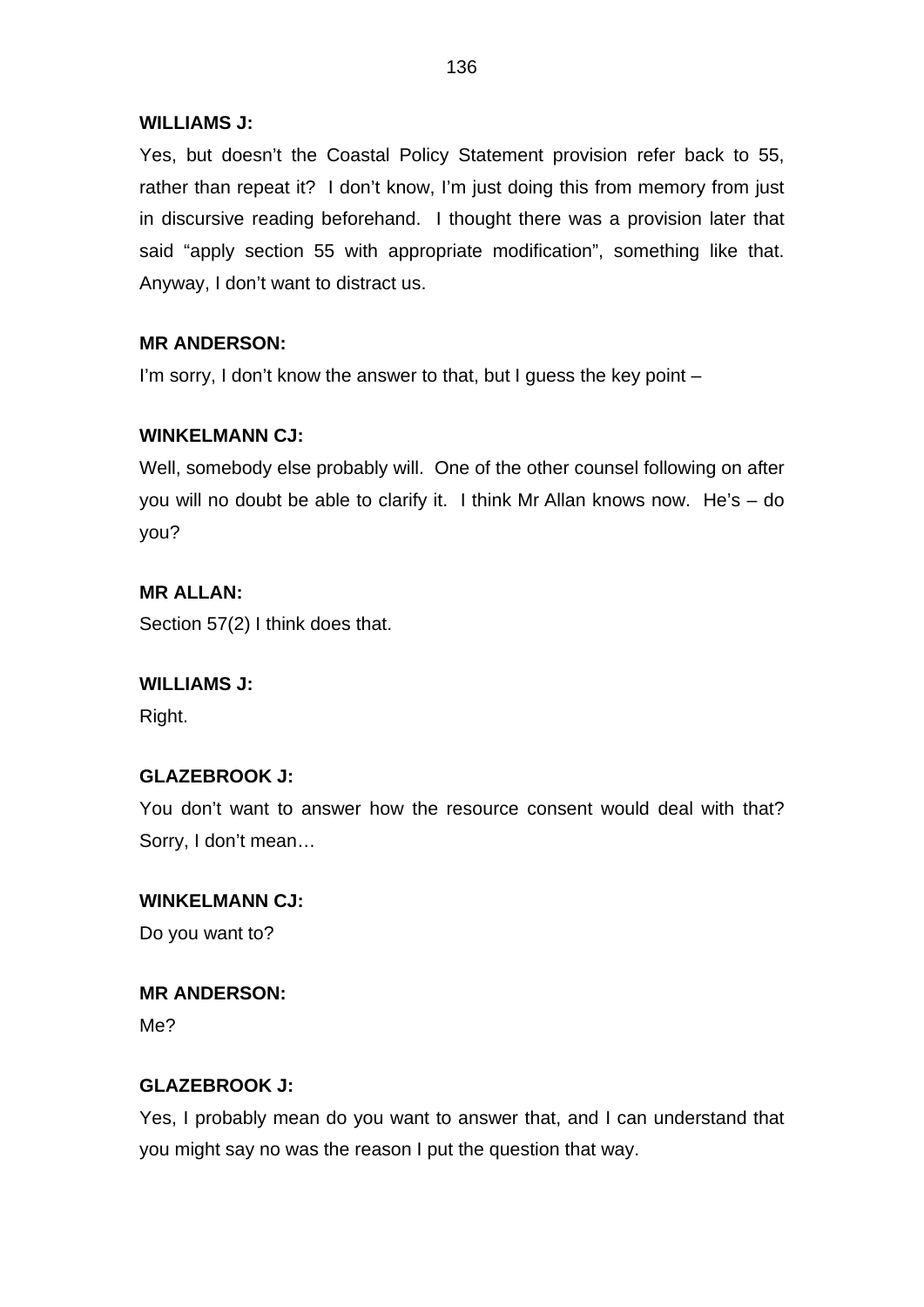#### **MR ANDERSON:**

Well, the answer in my short time available is that it's in the manner I submitted yesterday which refers to *Davidson* and picked up on the points that you still end up with a position where you have a New Zealand Coastal Policy Statement and subordinate policies and plan provisions which give you the embodiment of Part 2 and if you have avoid provisions which are clear and directive, in most cases that is going to dictate how the consent evaluation under 104 is determined. However, there may be instances where at that factual level you do have an irreconcilable difference or similar and in that scenario there is either the mechanism referred to in *Davidson* which essentially is to revert to Part 2 because the plan provisions and policy statement does not provide you with the answer or to use the evaluation under 104 itself where the plan and policy statement provisions are one of a number of factors which must be, to which regard must be had.

### **GLAZEBROOK J:**

And even at that stage you don't think necessity and no practical alternative provides some sort of guidance?

#### **MR ANDERSON:**

Well, I think concepts like that may provide some guidance at that stage. I really hesitate to get too far into hypotheticals but, you know, if you were considering an outstanding natural landscape and a minor incursion into it in contrast with significant positive effects, then that would suggest that the concepts of "necessity" and "no practicable alternative" are not the only concepts that come into play. But whereas if you –

#### **WINKELMANN CJ:**

Or social utility of what's planned might come into play, for instance, mightn't it?

#### **MR ANDERSON:**

Yes, that's probably a much clearer way of putting it.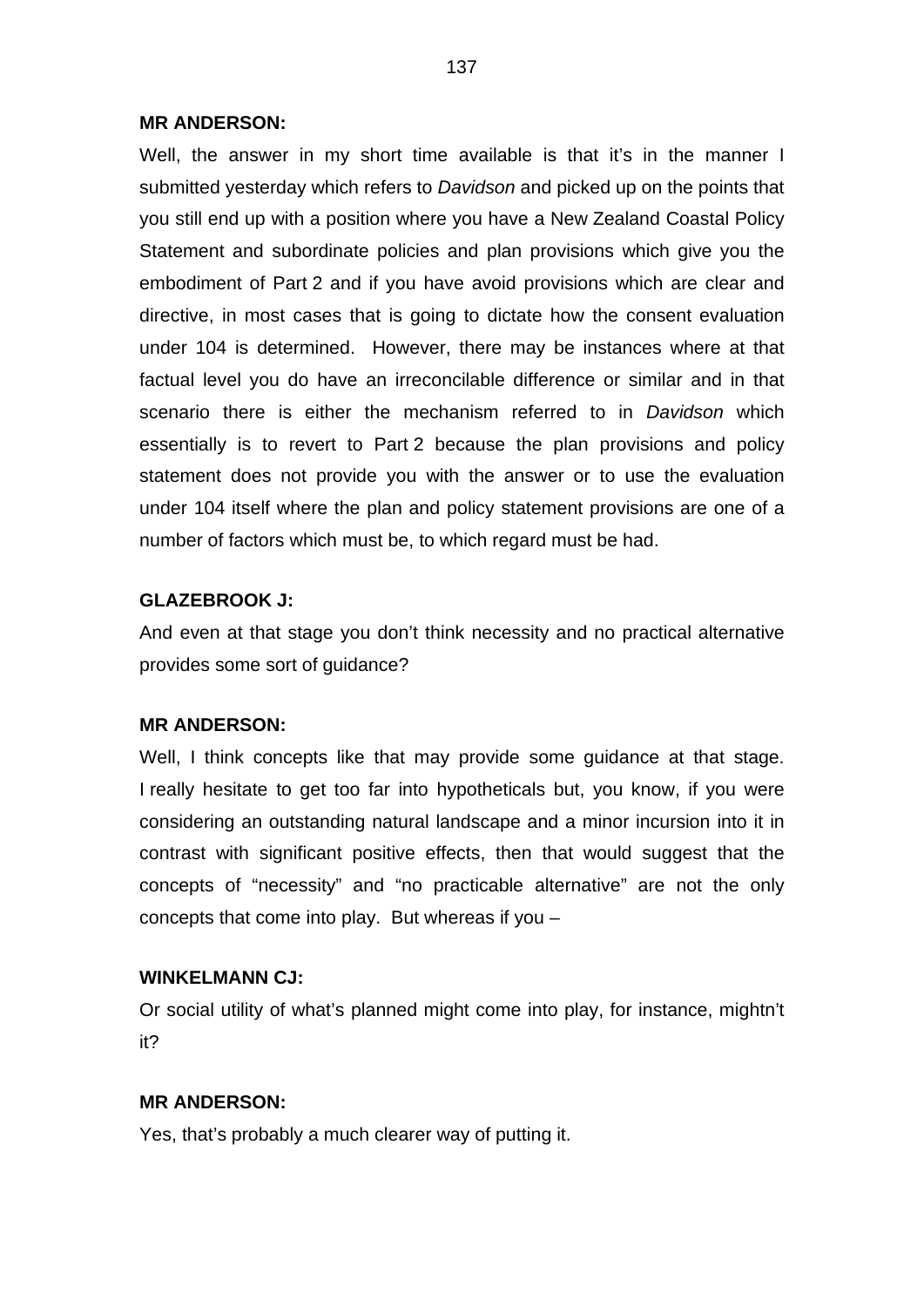#### **WILLIAMS J:**

That's walking you back into a general weighing up, isn't it?

#### **MR ANDERSON:**

Only where the plan and policy statement provisions do not provide the answer and an example of that might be a point which was raised yesterday, possibly by you, your Honour, that the Port policy refers to consideration of where, when and how to provide for ports. It does not use the word "whether" and one view of that is that it's implicit that there are to be ports. So if you consider a very extreme scenario where a port simply cannot operate without doing something which has an effect on something which is to be avoided, you could view that as a scenario where a policy statement doesn't give you the answer because it's saying "provide for ports and avoid these effects" and it's not possible in that actual scenario to do both therefore you need to look elsewhere. So just, I guess I do need to be clearer that I am not suggesting that when you get to section 104, yes, they'll weigh everything up. I am submitting that when you get to section 104, when you're assessing or evaluating effects you're doing that against provisions of the relevant plan or plans and policy statements and that where those provisions contain clear avoid policies the effects referred to must be avoided. It is only where you get into the conflict situation, perhaps of the nature I've just described but I don't want to foreclose the possibility that there are other examples, that you need to look more broadly, and in saying that I'm trying to encapsulate what was said in *Davidson.*

#### **WINKELMANN CJ:**

So I suppose if it wasn't necessary you might say there's no conflict. If it wasn't, if there was a practical alternative, you might say there's no conflict.

#### **MR ANDERSON:**

Yes, that's right, your Honour.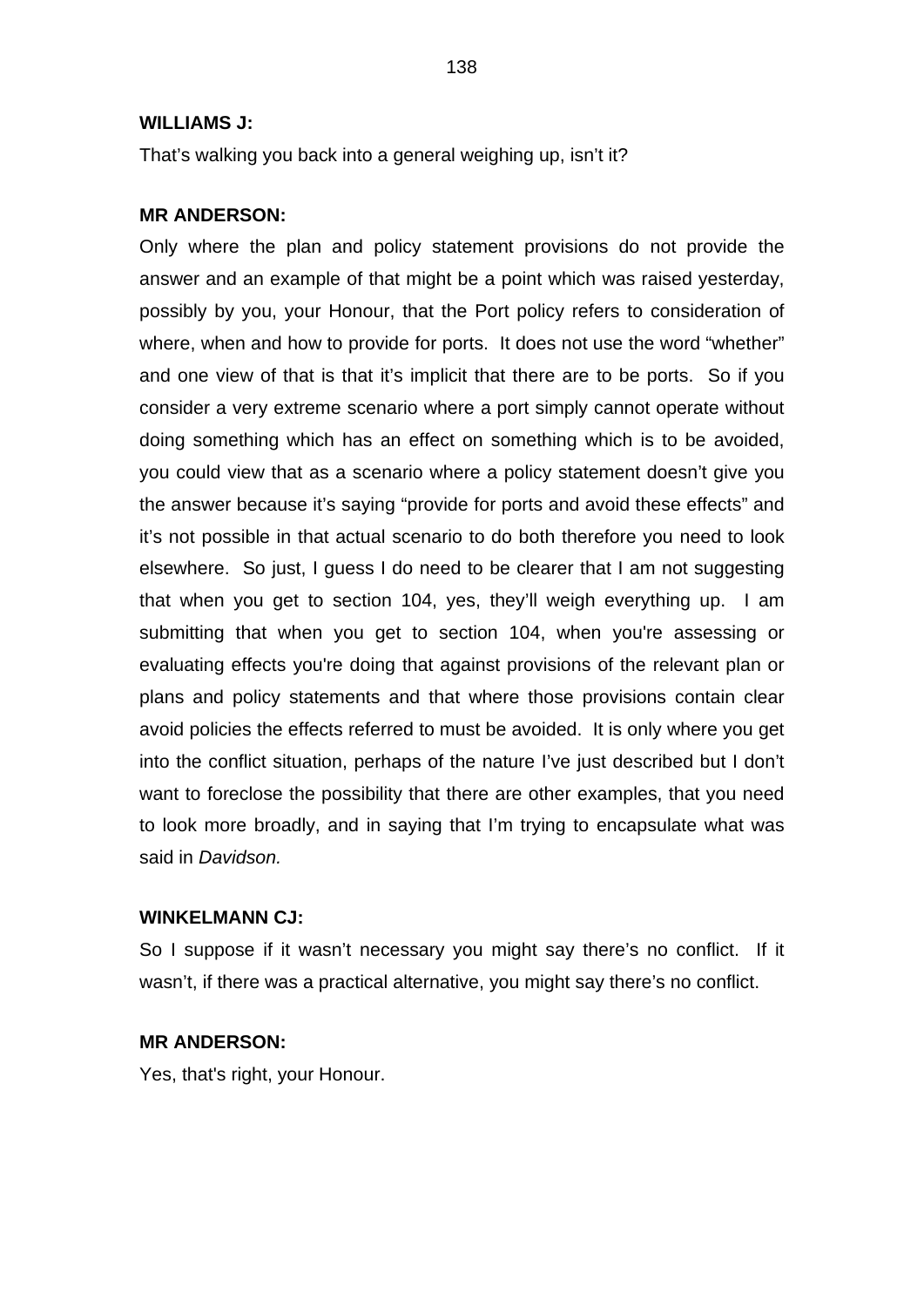### **WILLIAMS J:**

Another way of thinking about that is that if strong policies like that, and I agree policy 9 just assumes there are going to be ports, and the background documents suggest quite a decent knowledge of the likelihood of necessary expansion due to change in the nature of shipping.

## **MR ANDERSON:**

Mhm.

## **WILLIAMS J:**

That the Ports are kind of market takers here, they don't have any choices. If the ships get bigger you've got to take them or you don't get ships. So another way of thinking about this is simply if policies which contemplate changes like that are in conflict internally within the CPS, then it's implicit in the CPS that the decider has to come to its own reconciliation. You wouldn't think that the draft is intended to put  $-$ 

## **MR ANDERSON:**

No.

## **WILLIAMS J:**

– two conflicting ideas into a document so as to render them insoluble except by reference to another document. The better sense of it would be that they intended the decider to make an appropriate choice between two strong policies.

## **MR ANDERSON:**

Did you mean in the scenario where it is not possible to do both things?

## **WILLIAMS J:**

That's right. So the classic example in this case would be ships are now 30% larger, Gen5 ships or whatever it might be, and I'm afraid you're going to have to lose 10% of the salt marsh or Port Otago loses either its passenger liners or its container ships, a scenario that's probably economically deeply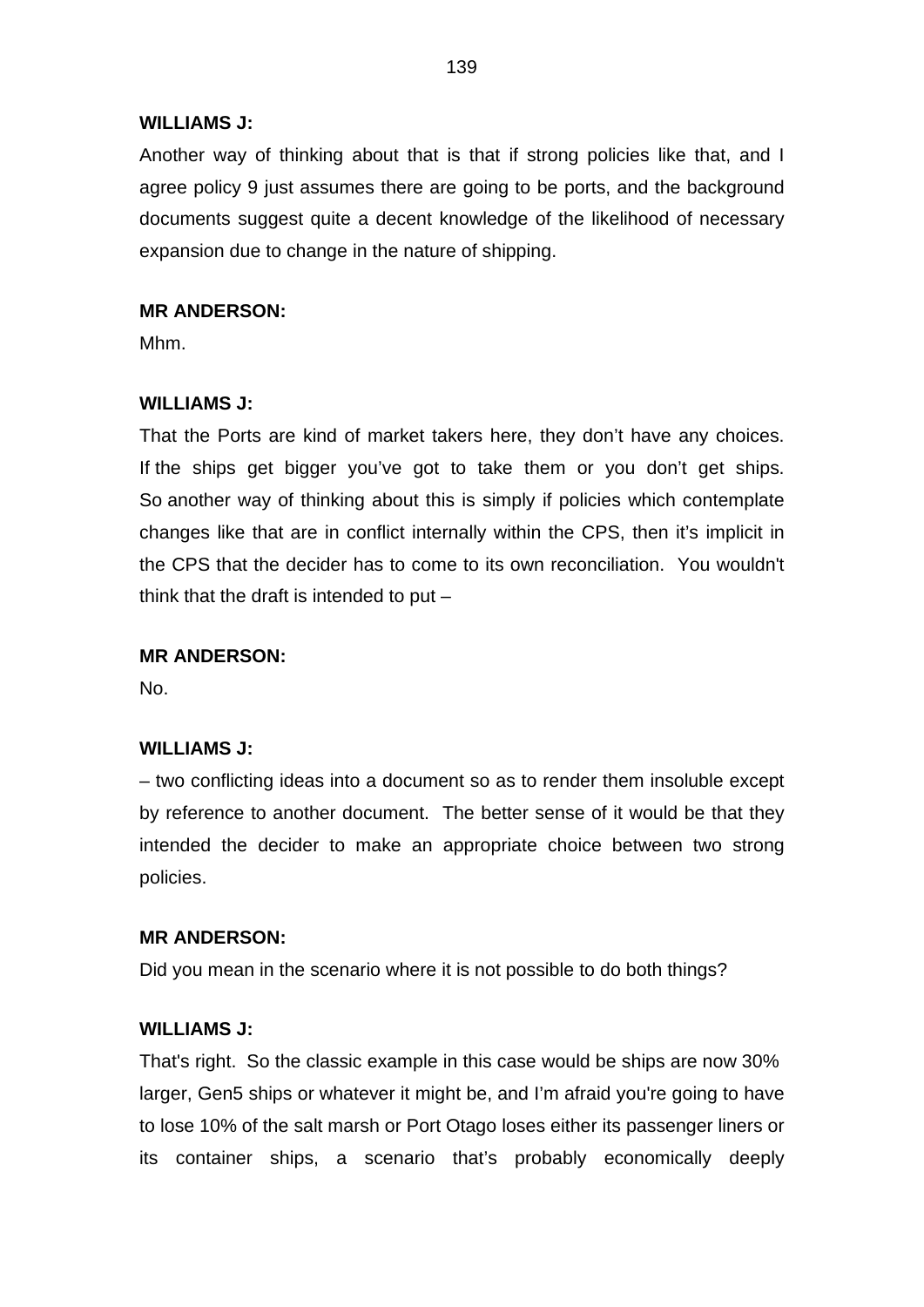problematic. So in those sorts of situations an expert and grown-up decider would just have to resolve it and probably by reference to the idea of absolute necessity. I mean, it's not hard, is it? Deciders do these things all the time, particularly in the planning area.

## **MR ANDERSON:**

No, that's what consent authorities do day-in, day-out. And so if the scenario we are talking about is that essentially it's the Port's continued operation in light of the fact that, you know, ship sizes may change and we're not talking about a static world, the Port needs to keep developing to be able to keep operating. But if we're talking about that sort of conflict then I agree. You would not think that the authors of New Zealand Coastal Policy Statement intended that you simply end up with an insoluble stalemate. But my agreement does come with that significant qualification that that is the continued port operation versus the environmental effect.

## **WINKELMANN CJ:**

So there's a factual inquiry that has to go on in relation to the particular situation to determine if, in fact, there's a conflict?

## **MR ANDERSON:**

Correct, and that really is at the heart of everything I have to say is that you only know if you've got a conflict when you've got some facts in front of you.

## **WILLIAMS J:**

That's true but it would be useful to have some guidance about what to do when you do so that they don't have to keep coming up through the appeal chain to figure that out.

## **MR ANDERSON:**

Yes, I agree with that.

**WILLIAMS J:** Preferably in the RPS, do you think?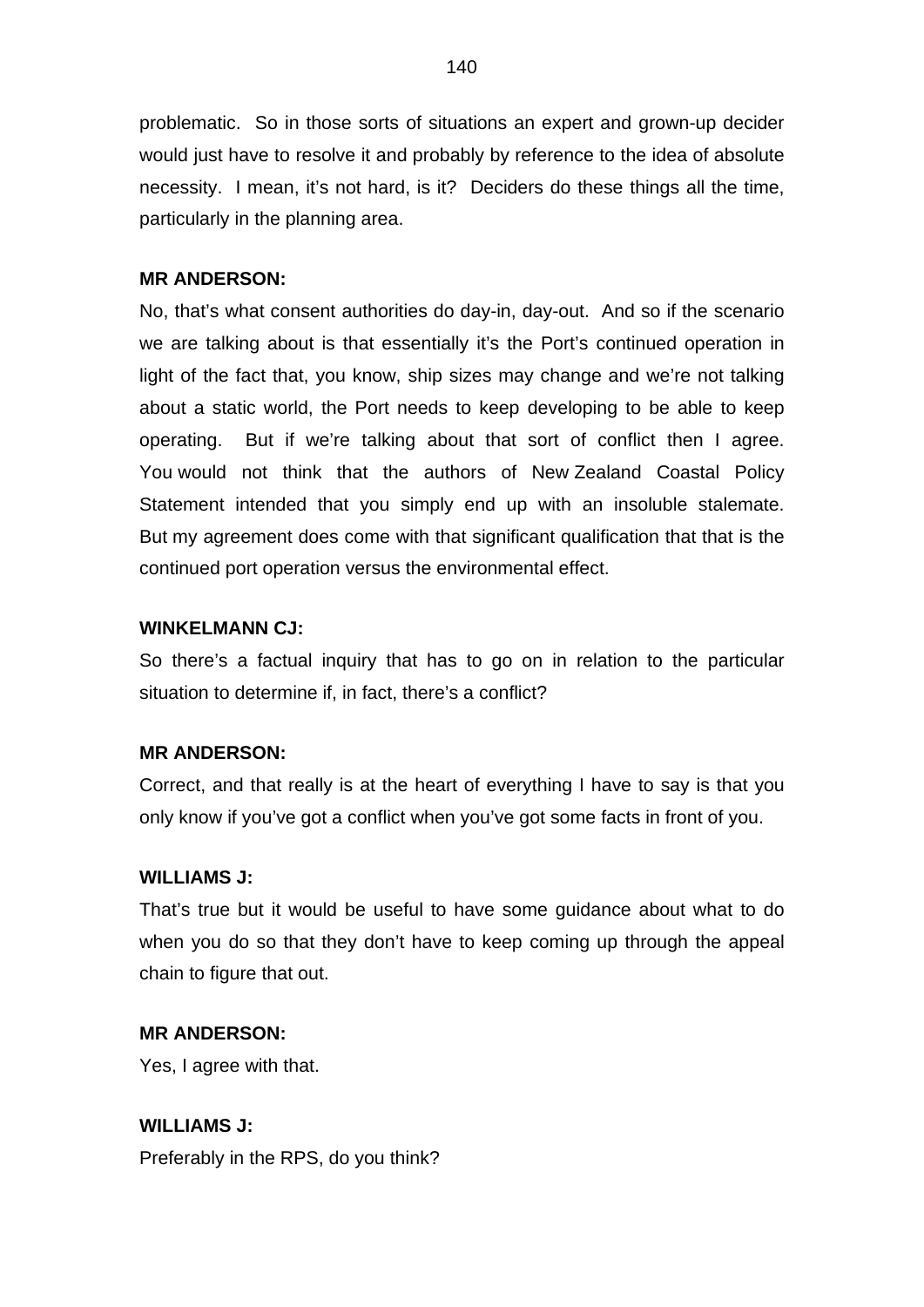## **MR ANDERSON:**

Well, I'm not sure what further guidance the RPS is able to provide while also giving effect to the New Zealand Coastal Policy Statement because the maker of the RPS clearly only has the information that we have in front of us now when it comes to the sorts of conflicts that we're talking about and is constrained by the requirement to give effect to the NZCPS.

# **WILLIAMS J:**

Although on my interpretation, which I think you agreed with, that would be giving effect to it.

## **MR ANDERSON:**

You mean if we were to add some words that in the event of an irreconcilable conflict?

## **WILLIAMS J:**

I don't think we'd want to draft it right here, Mr Anderson.

## **MR ANDERSON:**

No.

# **WILLIAMS J:**

But yes, that's the – the general gist is what do you do if you can't resolve it between – the conflict – can't obviously resolve the conflict between competing policies? You imply a compromise that the decider has to resolve without the necessity of recourse to other less precise tools like Part 2.

## **MR ANDERSON:**

Well, I don't think we can do that at the RPS stage because we cannot change what the NZCPS policies say. We cannot change their meaning. The position that we have is essentially policies which say "provide for this while avoiding that". In most scenarios, most factual scenarios, those things work together just fine. It is only if you get to an extreme factual scenario where it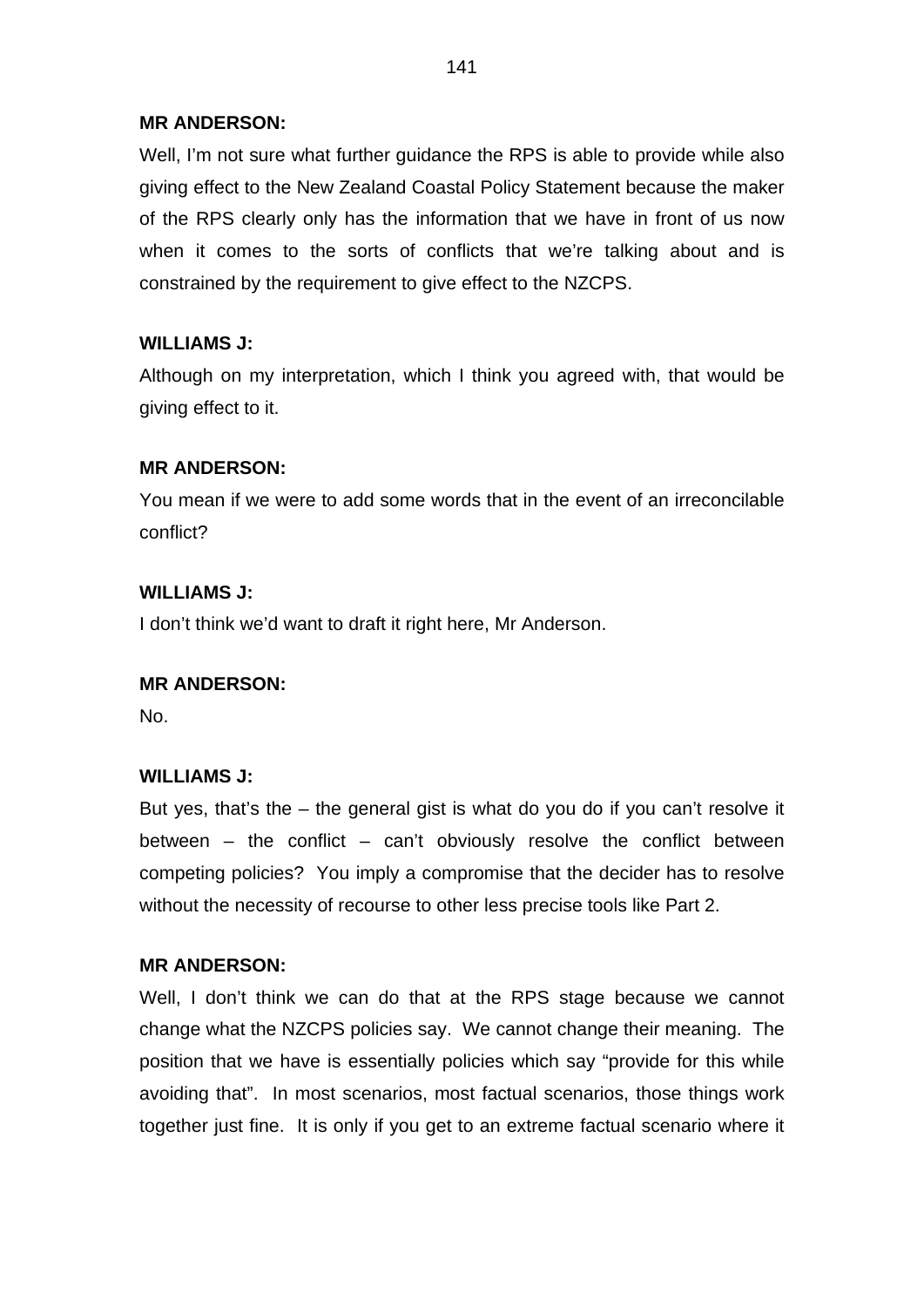is not in fact possible to provide for, in this case, a port, while also avoiding certain effects, that there is a conflict that needs to be resolved and…

## **WILLIAMS J:**

You see, the problem, Mr Anderson, is that with big complex infrastructure and particularly with big ports, that's exactly when you're going to get this problem.

## **MR ANDERSON:**

Yes, I see the problem, but I think given NZCPS, given the requirement to effect to, the place where guidance can be provided is what this Court may have to say as to how section 104 is given effect to.

## **WINKELMANN CJ:**

So, Mr Anderson, do you have anything else you wanted to say?

## **MR ANDERSON:**

No, I don't. Those are my submissions, your Honour.

# **WINKELMANN CJ:**

Thank you. Well, I understand the technician is in the building so we'll just adjourn hopefully for no longer than 15 minutes so he can have a go at fixing the technology problem.

**COURT ADJOURNS: 10.30 AM**

**COURT RESUMES: 10.46 AM**

## **WINKELMANN CJ:**

The situation is that we're going to have to go old school because the system is broken, we need a new unit apparently, so counsel will have to give us references if they want to take us to documents. So next we've got Royal Forest and Bird don't we I think. Mr Smith?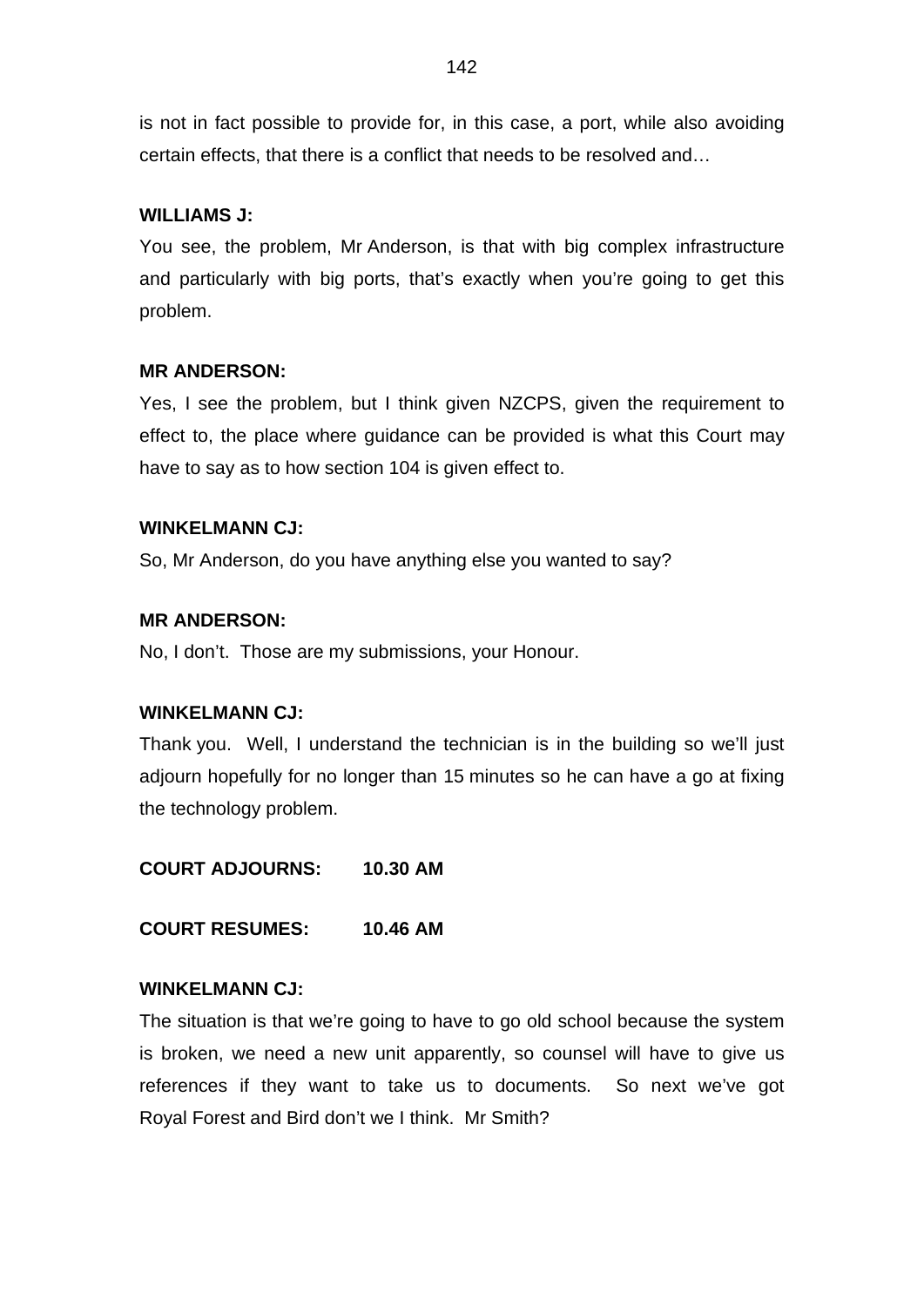#### **MR SMITH:**

Tēnā e ngā Kaiwhakawā. I am in the fortunate position that what the Chief Justice has said causes me no trouble at all because I have old school paper with me. The points that I'm going to address I'm going to do in four sections. The first thing I'm going to do is go briefly to *King Salmon* and draw attention to about half a dozen passages that, in my submission, provide the baseline for the exercise that this Court has engaged in of really conducting the equivalent exercise to the *King Salmon* exercise, but in the context of Policy 9 rather than Policy 8.

The second thing I am then going to do, which I anticipate will comprise the bulk of my time, is to drop down into the NZCPS and to spend some time both working through the document as a whole but then in particular looking at Policy 9 and the particular language it uses, and asking how we apply those *King Salmon* tests to the Policy 9 language.

The third thing I propose to do is to actually turn up the proposed Regional Policy Statement, which I'm not sure is a document we've actually had cause to look at so far.

Then finally, and it maybe that I touch on this final point on the way through, to address some of the methodological questions, if I can put it that way, about at which stage of the enquiry we conduct this reconciliation exercise and how whatever we do at the planning and consenting stages, might talk to each other or not, as the case may be, and Forest and Bird's submission on that, of course, is that the two process, talk to each other very closely indeed. So that avoid is indeed what is provided for at the top level policy that cascades all the way down. It is the embodiment of Part 2 in the coastal environment and it, in substance, tells you what needs to be done at the consenting stage.

So to begin with the first topic. Some selected highlights from *King Salmon*. The copy of *King Salmon* I have been working from is from my learned friend for the appellant's authorities at tab 11. Your Honours are working off your own electronic sets, is that right, or hard copy sets?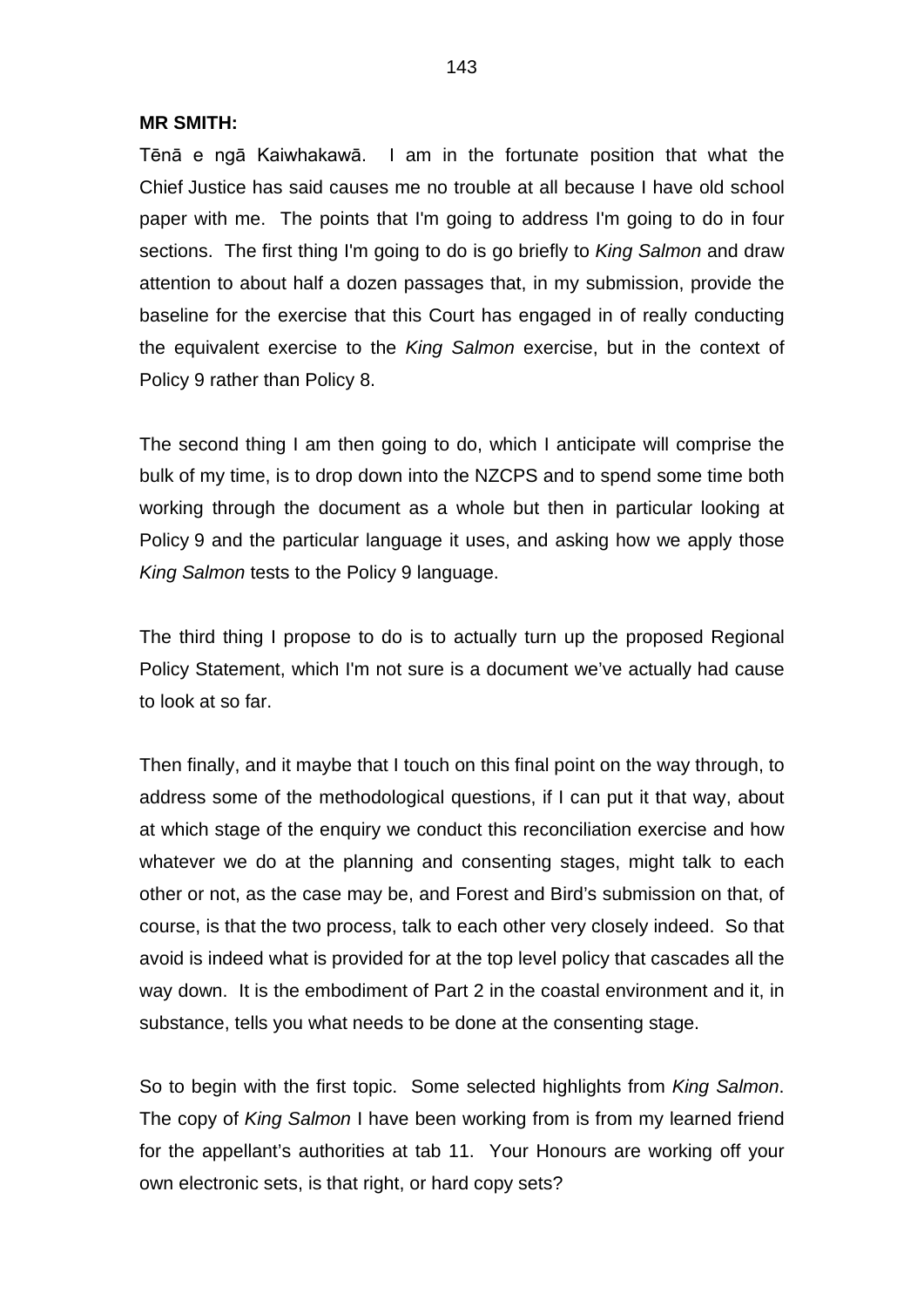#### **WILLIAMS J:**

Tab 11 of what sorry?

#### **MR SMITH:**

Tab 11 of the appellant's authorities, or your working copy of *King Salmon* if you have one obviously. The first of these half a dozen or so paragraphs is para 96, and I should say there's, in general terms, a more exhaustive treatment of *King Salmon* in our written submissions from paragraph 48 through 74. So this is very much the edited highlights that seem relevant now but paragraph 96 addresses what avoid means, where it is used in the avoidance policies, and so picking up on the fourth line: "Our concern is with the interpretation of 'avoid' as it is used in s 5(2)(c) and in relevant provisions of the NZCPS. In that context, we consider that 'avoid' has its ordinary meaning of 'not allow' or 'prevent the occurrence of'." And to paraphrase, it's hard to see what else it could mean in that context. So "avoid" means "avoid".

Then over the page at paragraph 102 we have a discussion of the meaning of the word "inappropriate", which is used in both section 6, but then carries through to Policies 13 and 15 of the NZCPS and in other places, and the submission that had been made and found favour in some quarters is that inappropriate in those policies provided a freestanding further test, but then picking up at line 45 at paragraph 102: "… the standard for inappropriateness relates back to the natural characterise and other attributes that are to be preserved or protected, and also emphasises that the NZCPS requires a strategic region-wide approach. The word 'inappropriate' in policies 13… and 15... bears the same meaning. To illustrate, the effect of policy 13… is that there is a policy to preserve the natural characterise of the coastal environment and to protect it from inappropriate subdivision, use, and development by *avoiding the adverse effects*…". So it doesn't provide an external further test, it tells you what is inappropriate.

Then the third of these, this one is a little cluster of paragraphs starting at paragraph 127. Paragraph 127 makes the point that when the NZCPS is considered it is apparent that different language has been deliberately used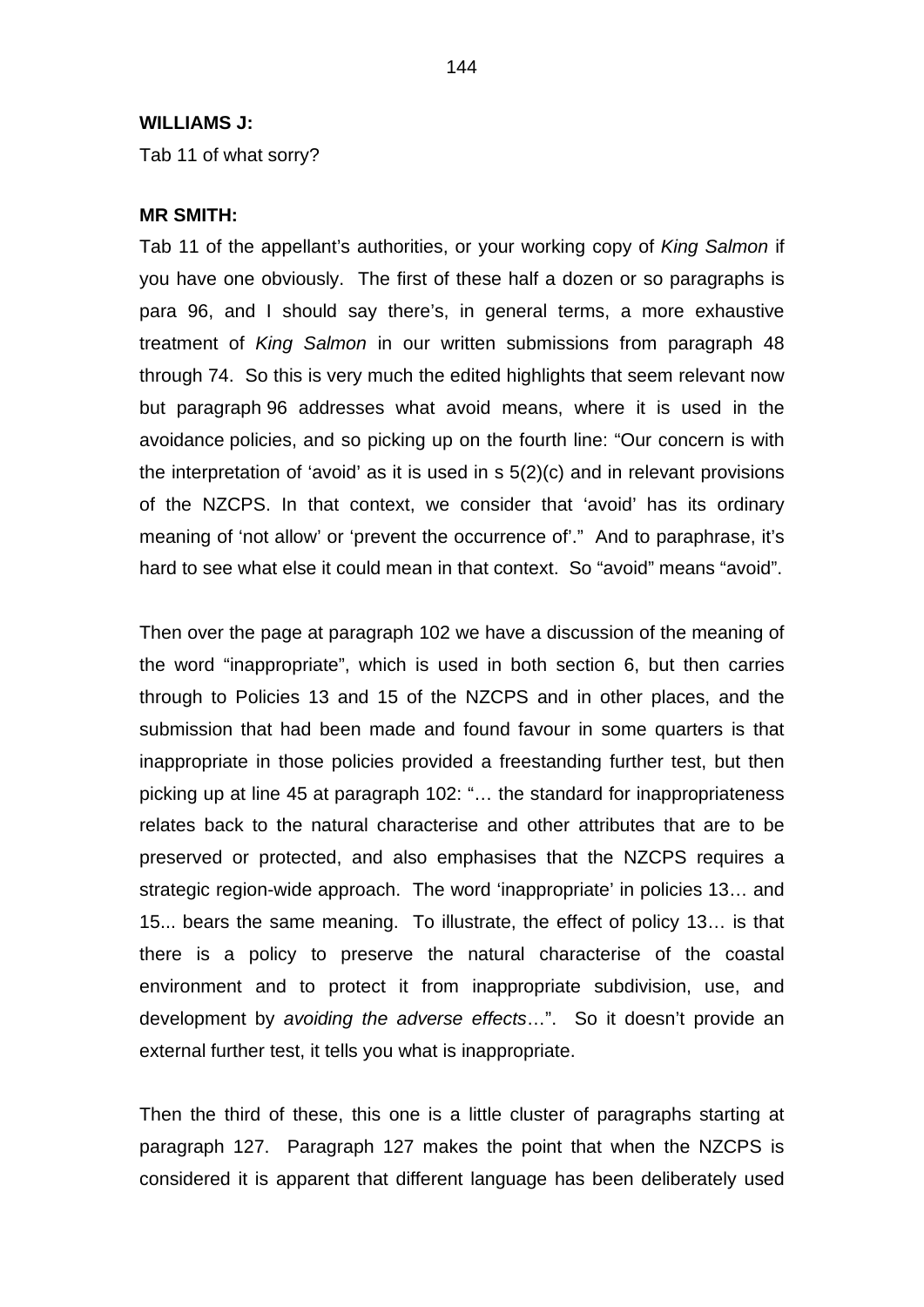and that some policies are more prescriptive than others. The Court in *King Salmon* at least regarded words such as "consider" or "recognise" as being in the less prescriptive category, and without unduly pre-empting the argument about Policy 9 footnote 132 on the word "recognise" specifically instances the Port's use of recognise in the Port's policy as being an example of this less directive form of policy. So say I don't want to pre-empt the argument, and I couldn't say that's anything other than obiter, but that appears to be the position there. Then at the end: "By contrast, other policies are expressed in more specific and directive terms, such as policies 13, 15…": et cetera.

Over the page to 129 and 130, in my submission 129 and 130 read against the rest of the judgment provide really the, it is the 129 and 130 exercise that we are now engaged in, in relation to Policy 9. So the decision-maker must first identify the policies that are relevant. Those expressed in more directive terms carry greater weight than those expressed in les directive terms."

#### **WINKELMANN CJ:**

Sorry, what paragraph are you at?

#### **MR SMITH:**

This is paragraph 129 your Honour. "Moreover, it may be that a policy is stated in such directive terms that the decision-maker has no option but to implement it. So, 'avoid' is a stronger direction than 'take account of'. That said, however, we accept that there may be instances where particular policies in the NZCPS 'pull in different directions'. But we consider that this is likely to occur infrequently, given the way that the various policies are expressed and the conclusions that can be drawn from those differences in wording. It may be that an apparent conflict between particular policies will dissolve if close attention is paid to the way in which the policies are expressed."

Then 130: "Only if the conflict remains after this analysis has been undertaken is there any justification for reaching a determination which has one policy prevailing over another. The area of conflict should be kept as narrow as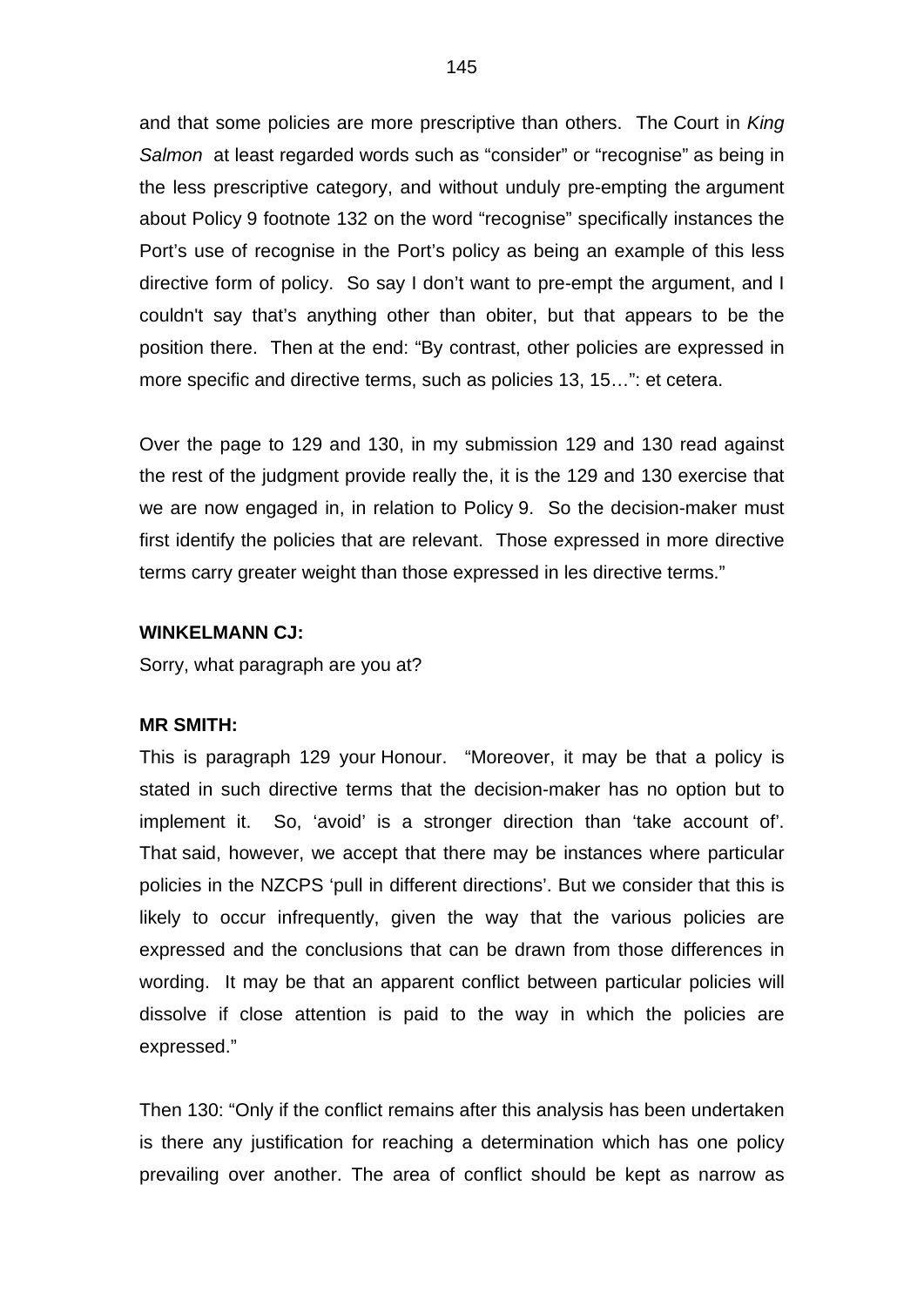possible. The necessary analysis should be undertaken on the basis of the NZCPS, albeit informed by s 5." So that is the test.

The Court then goes on to apply that to Policy 8 in the following paragraph at 131, and picking up at the fourth line of that, line 26 of the page: "In the present case, we do not see any insurmountable conflict between policy 8 on the one hand and policies 13(1)(a) and 15(a) on the other."

Then: "Policy 8 recognises the need for sufficient provision for salmon farming in areas suitable for salmon farming, but this is against the background that salmon farming cannot occur in one of the outstanding areas if it will have an adverse effect on the outstanding qualities of the area. So interpreted, the policies do not conflict." And of course our submission, which I am about to come to against the CPS, is that one can say the same thing about Policy 8 as the majority in the Court of Appeal and the High Court did.

So before leaving the judgment there's just one final cluster of paragraphs which is first 142. This picks up further on the point about the importance of the language that has been used, that was made at paragraph 127 that I took your Honours to just before. Starting at line 44 acknowledge: "The NZCPS is, of course, a statement of objectives and policies and, to that extent at least, does differ from an enactment. But… is an important part of a carefully structured legislative scheme: Parliament required that there be such a policy statement, required that regional councils 'give effect to' it… and established processes for review of its implementation. The NZCPS underwent a thoroughgoing process of development; the language is used does not have the same 'openness' as the language of pt 2," that's sections 5 to 8, "and must be treated as having been carefully chosen. The interpretation of the NZCPS must be approached against this background." So it's not a statute but nor is it something that's been scrawled on a napkin.

Then coming to the final two paragraphs that I wanted to refer to, 146, line 47: "Policies 13… and 15… are clear in their terms: they seek to protect areas of the coastal environment with outstanding natural features from the adverse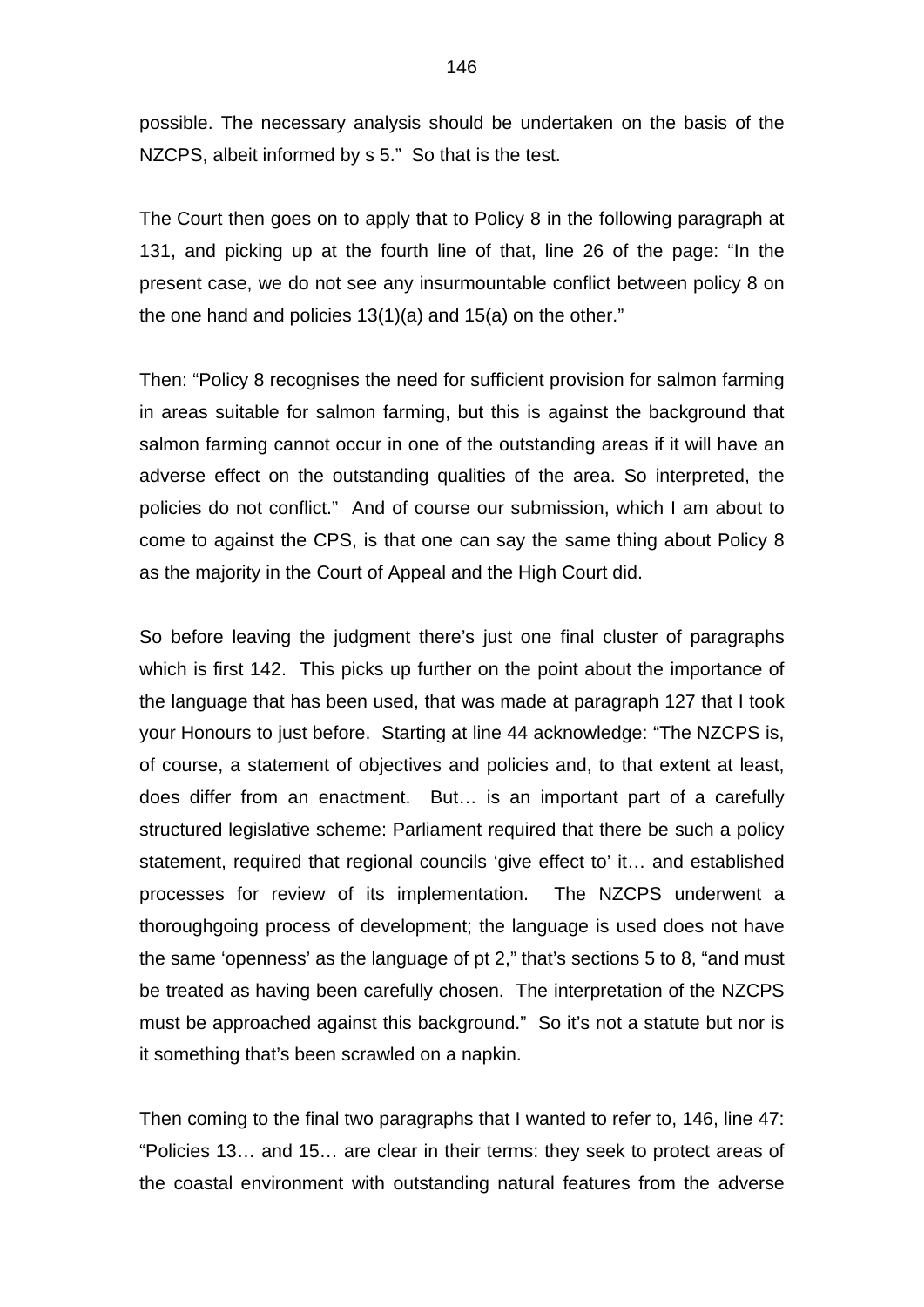effects of development. As we see it, that falls squarely within the concept of sustainable management and there is no justification for reading down or otherwise undermining the clear terms in which those two policies have been expressed."

Then finally paragraph 152, which perhaps I refer to because it tends to  $-$  it aligns in some respects with the *RJ Davidson* approach about what the NZCPS and these instruments do: "The NZCPS is an instrument at the top of the hierarchy. It contains objectives and policies that, while necessarily generally worded, are intended to give substance to the principles in pt 2 in relation to the coastal environment. Those objectives and policies reflect considered choices that have been made on a variety of topics. As their wording indicates, particular policies leave those who must give effect to them greater or lesser flexibility… the Minister was fully entitled to require in the NZCPS that particular parts of the coastal environment be protected from the adverse effects of development. That is what she did in policies 13… and 15." And obviously the same point would apply about Policy 11.

So as I have said the issue here is applying those general, the test articulated those general observations about the nature of the NZCPS, does the same analysis apply for Policy 9 for ports as the Supreme Court found in *King Salmon* applied to Policy 8 Aquaculture. So the NZCPS, again the one I've been working from is in the case on appeal, it's the first document in the second volume I think, it's tab 8 of my system or 301.151.

So I'm going to begin with a bit of a page turn and then drop back to talk in more detail about Policy 9. So beginning on internal page 5 with the preamble. The first substantial paragraph: "The coastal environment has characteristics, qualities and uses that mean there are particular challenges in promoting sustainable management."

Then the third bullet: "the coast environment contains established infrastructure connecting New Zealand internally and internationally such as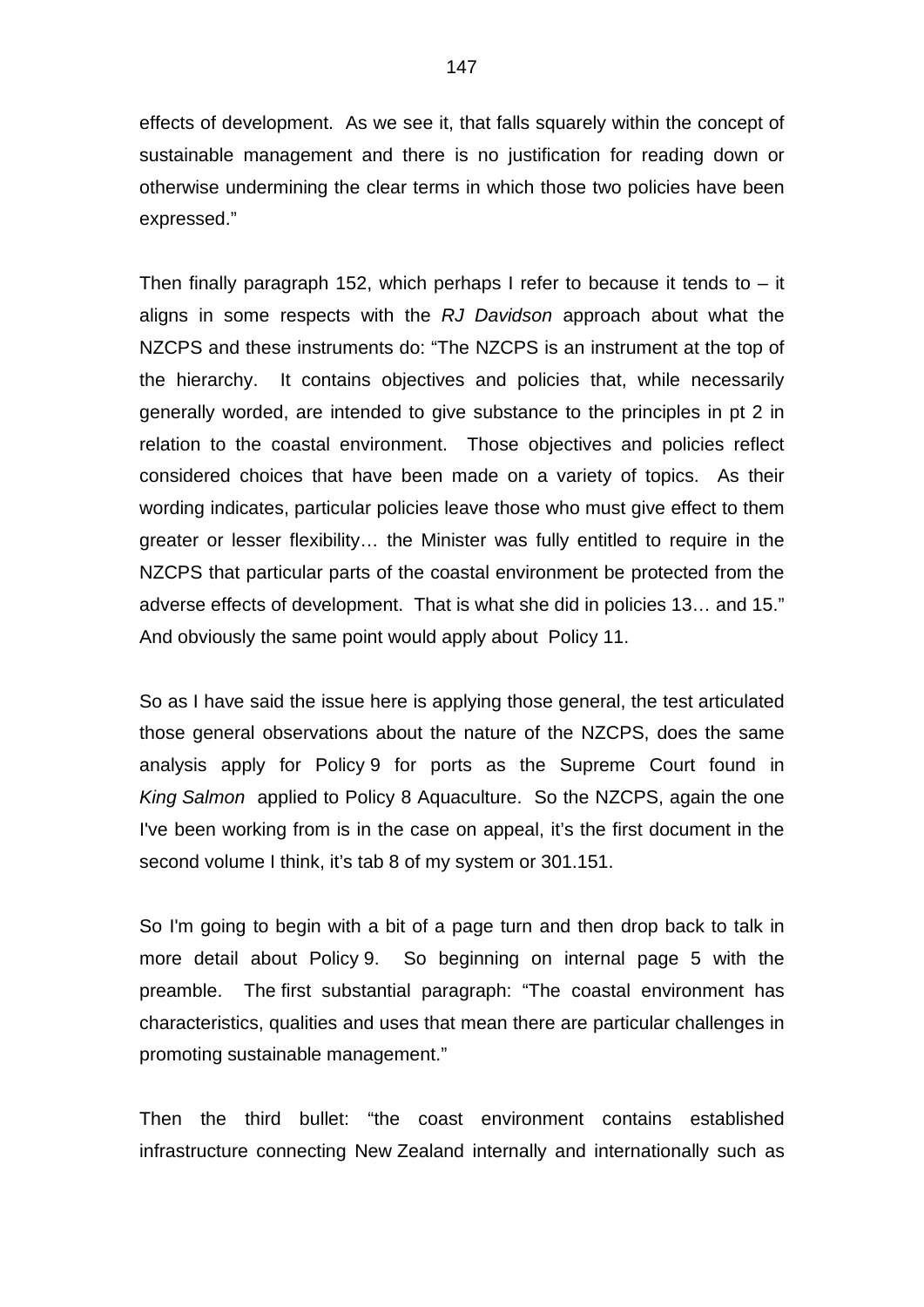ports…" So the Minister is unsurprisingly alive to the existence of ports and the fact that they are within the coastal environment.

Then coming down though to the next cluster of bullets: "The coastal environment is facing the following key issues…" So then we have the second bullet: "loss of natural character, landscape values and wild or scenic areas along extensive areas of the coast…"

Third bullet: "continuing decline in species, habitats and ecosystems in the coastal environment under pressures from subdivision and use…" and other matters there. So we can see that the matters that are recognised in the second limb of the definition of "sustainable management" in section 5, and that are enlivened in section 6(a), (b) and (c) of the RMA, are of, in particularly sharp focus in the coastal environment because these are matters where, are regarded by the Minister as key issues.

Then the fourth bullet: "demand for coastal sites for infrastructure uses (including energy generation) and for aquaculture to meet the economic, social and cultural needs of people and communities." So all that perhaps really does is to identify that these issues are top of mind for the Minister.

Then we come through to the objectives.

## **WILLIAMS J:**

The reference to ports wasn't in the original Board of Inquiry draft, was it? It was inserted by the Minister?

## **MR SMITH:**

I'm not aware of the answer but I'll take it from you your Honour.

## **WILLIAMS J:**

I was going to ask you if you've got access to any of the reasons the Minister might have offered for inserting a specific reference to port infrastructure, but you don't know?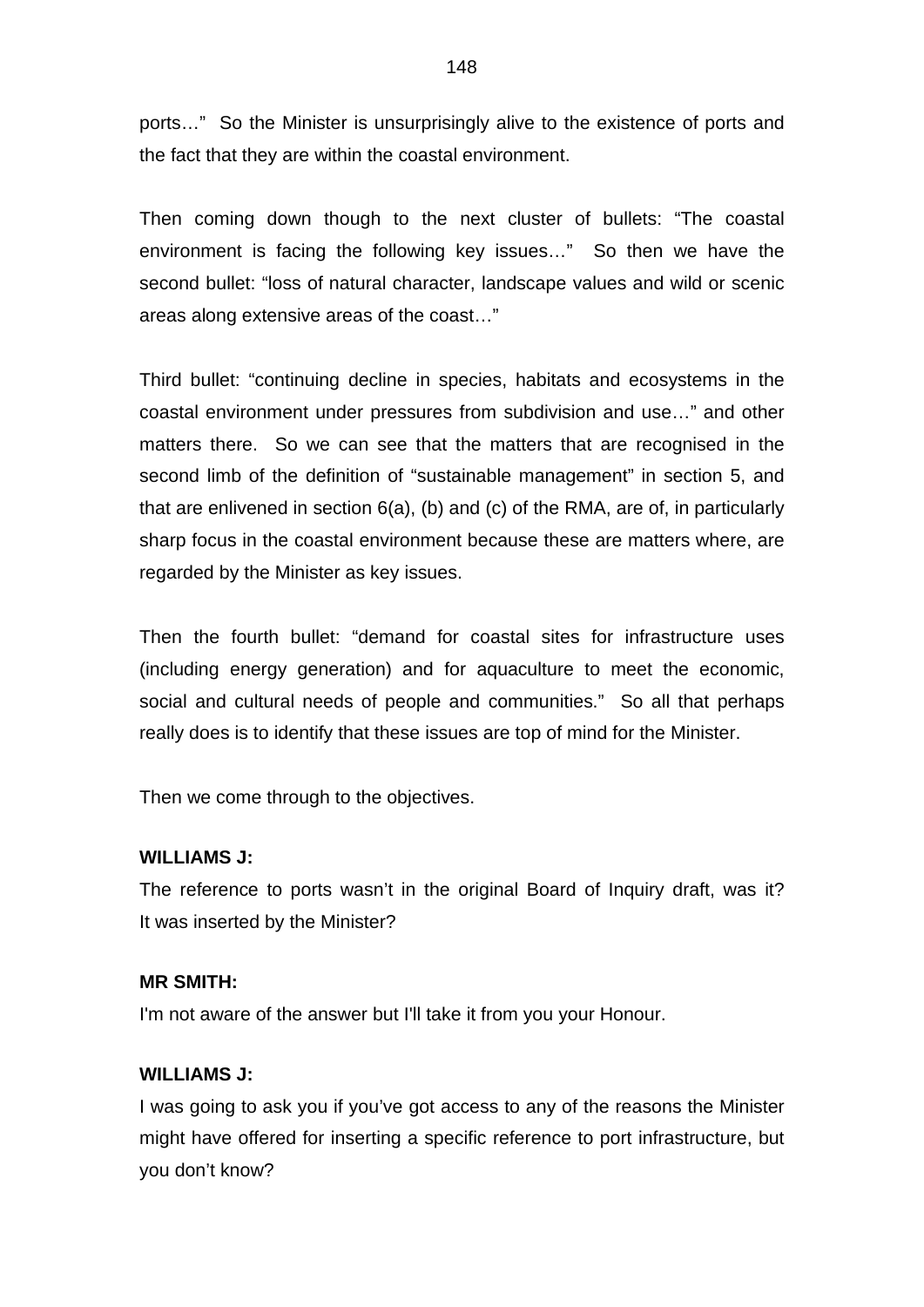I don't know.

#### **WILLIAMS J:**

Okay.

## **MR SMITH:**

Objectives on page 9.

## **GLAZEBROOK J:**

And it would be useful to know if that is the case exactly what – because I'd be surprised if that third bullet point in the preamble was the first time national ports were referenced but it may well be but…

## **MR SMITH:**

I've made a note.

#### **WILLIAMS J:**

Thank you.

## **MR SMITH:**

So then the Objectives is on page 9 of the document. Again most relevantly we've got Objectives 1 and 2, which in a very straightforward way track through in the case of Objective 1 to Policy 11 and back up to section 6(c) of the Act. So that's really about biodiversity. Then Objective 2, which refers to natural character and natural features and landscape values and so therefore tracks down in to Policy 13 and 15 of the NZCPS, and up into section 6(a) and 6(b) of Part 2 of the Act.

Then over the page on Objective 6 we have the objective that – well there is an objective: "To enable people and communities to provide for their social, economic, and cultural wellbeing and their health and safety, through subdivision, use, and development recognising that: the protection of the values of the coastal environment does not preclude use and development in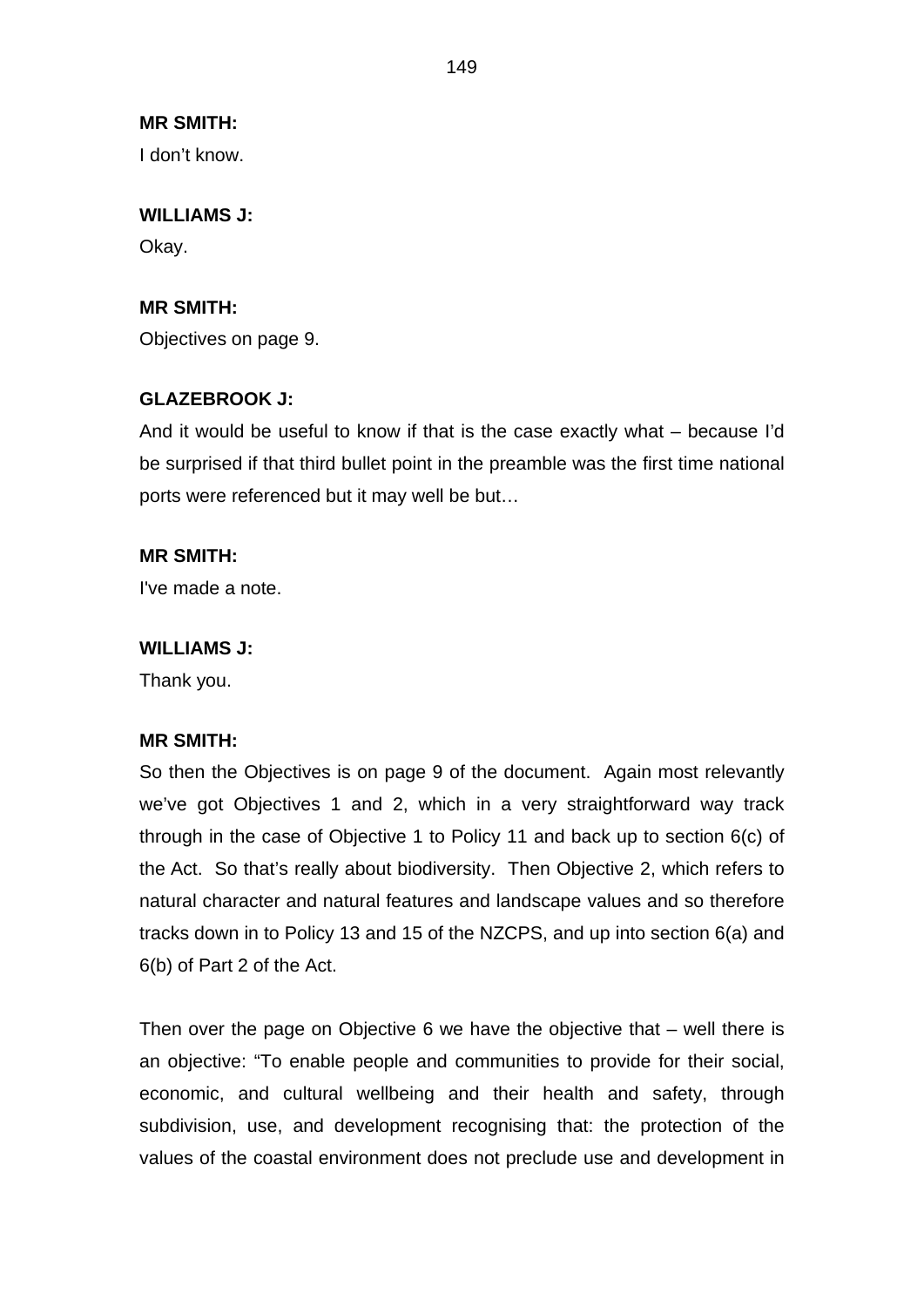appropriate places and forms, and within appropriate limits." The third bullet: "and functionally some uses and developments can only be located on the coast or in the coastal marine area." All I would say about that is it could have but did not say "or in an area of special protected values to be protected under Objectives 1 and 2."

Then we come to the policies in the document. I think we would pick up at Policy 6, which is the general policy, recognising that there are to be activities in the coastal environment and in some cases in the coastal marine area.

Policy 7, the strategic planning policy which is a procedural fulcrum which requires regional councils in their regional instruments to consider and deal with this valance through objectives, policies and rules.

Then Policies 8 and 9, which I'll mention only to locate them at this stage because I'm about to talk about them in much more detail.

Then perhaps finally Policies 11, 13 and 15, 13 and 15 most, of course the ones that were directly considered in *King Salmon* and looking at Policy 13 first we have a graduated level of protection that's been referred to where you avoid adverse effects on natural character in areas with outstanding natural character and avoid significant adverse effects in other areas.

Then that is the same structure that is used in Policy 15 and again Policy 11 adopts the same broad structure but without, to the extent it might be relevant, the express reference to the inappropriate use and development standard.

Coming now to drop into Policy 9.

## **GLAZEBROOK J:**

You didn't mention Policy 7. Was there a reason for that?

**MR SMITH:** I did mention Policy 7.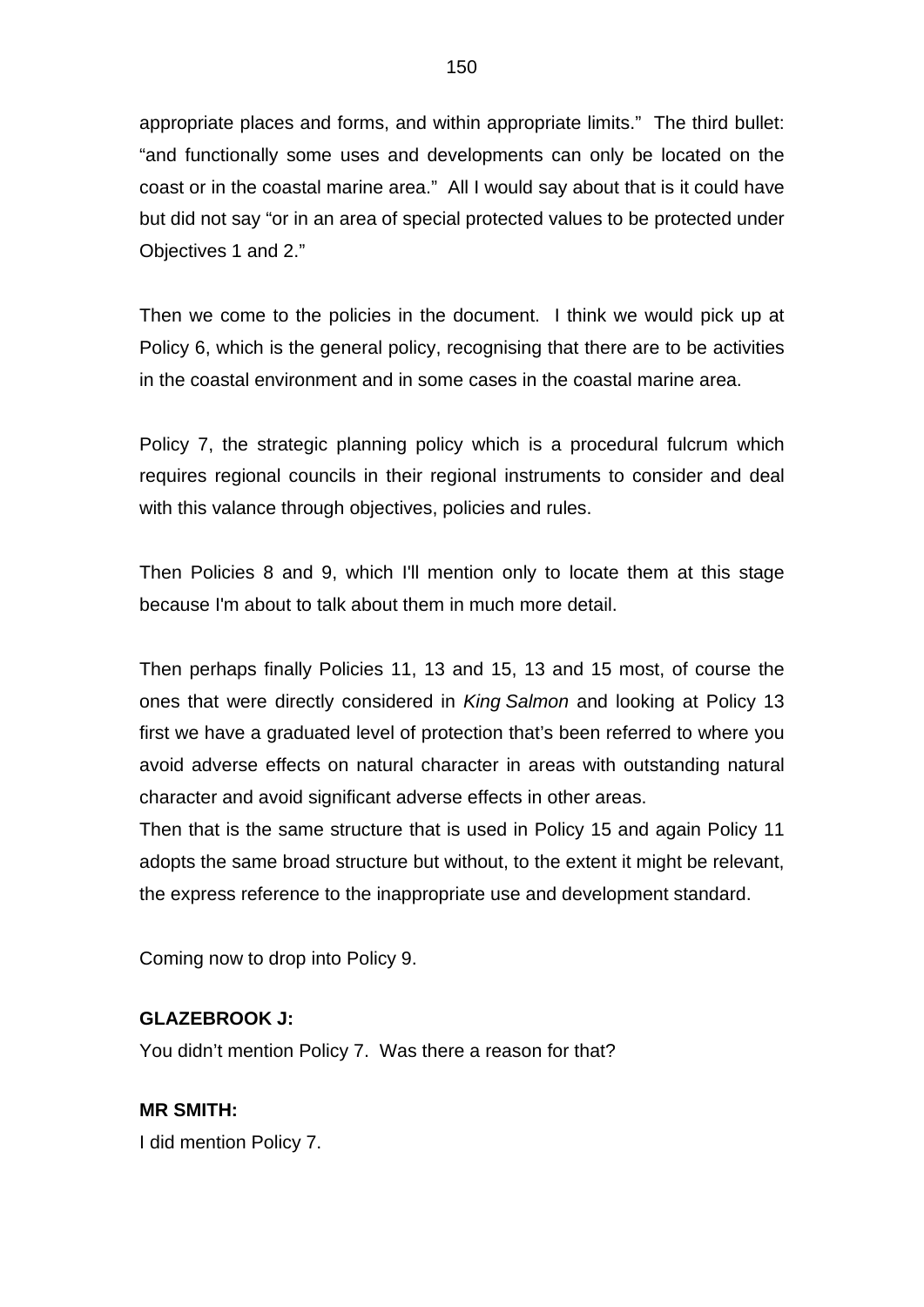#### **GLAZEBROOK J:**

Oh did you? Sorry.

#### **MR SMITH:**

That was the one I described as a procedural fulcrum which directs regional councils –

#### **GLAZEBROOK J:**

Sorry, I've got that, yes. Sorry.

#### **MR SMITH:**

So the first point I would make about the nature of Policies 11, 13 and 15, and it follows from the finding of *King Salmon* that "avoid" means "avoid" is that their application can't be reconciled away because if you are, by definition if you are contemplating a situation where one of the effects that is to be avoided under 11, 13 or 15 is not being avoided, you are not giving effect in its terms to those policies.

#### **WINKELMANN CJ:**

Can I ask you to clarify. Are you speaking about the policy plan level, or are you speaking about the consent level? Are you speaking about the policy and plan level?

#### **MR SMITH:**

I'm speaking about the policy and plan level. At the moment I'm really speaking about simply the interpretation of the NZCPS as an instrument and conducting the exercise and the interpretation of that instrument contemplated at 1239 and 130 of *King Salmon*. So what we are engaged in is attempting to reconcile, trying our very best to reconcile, recognising that if we look hard enough things that appear to be inconsistent will probably dissolve, but recognising in a conceptual level that there may be cases where that doesn't happen, we should make those as narrow as possible, and identifying those areas where the two policies are irreconcilable, and if they are irreconcilable we should try and work out which prevails by looking at the NZCPS as a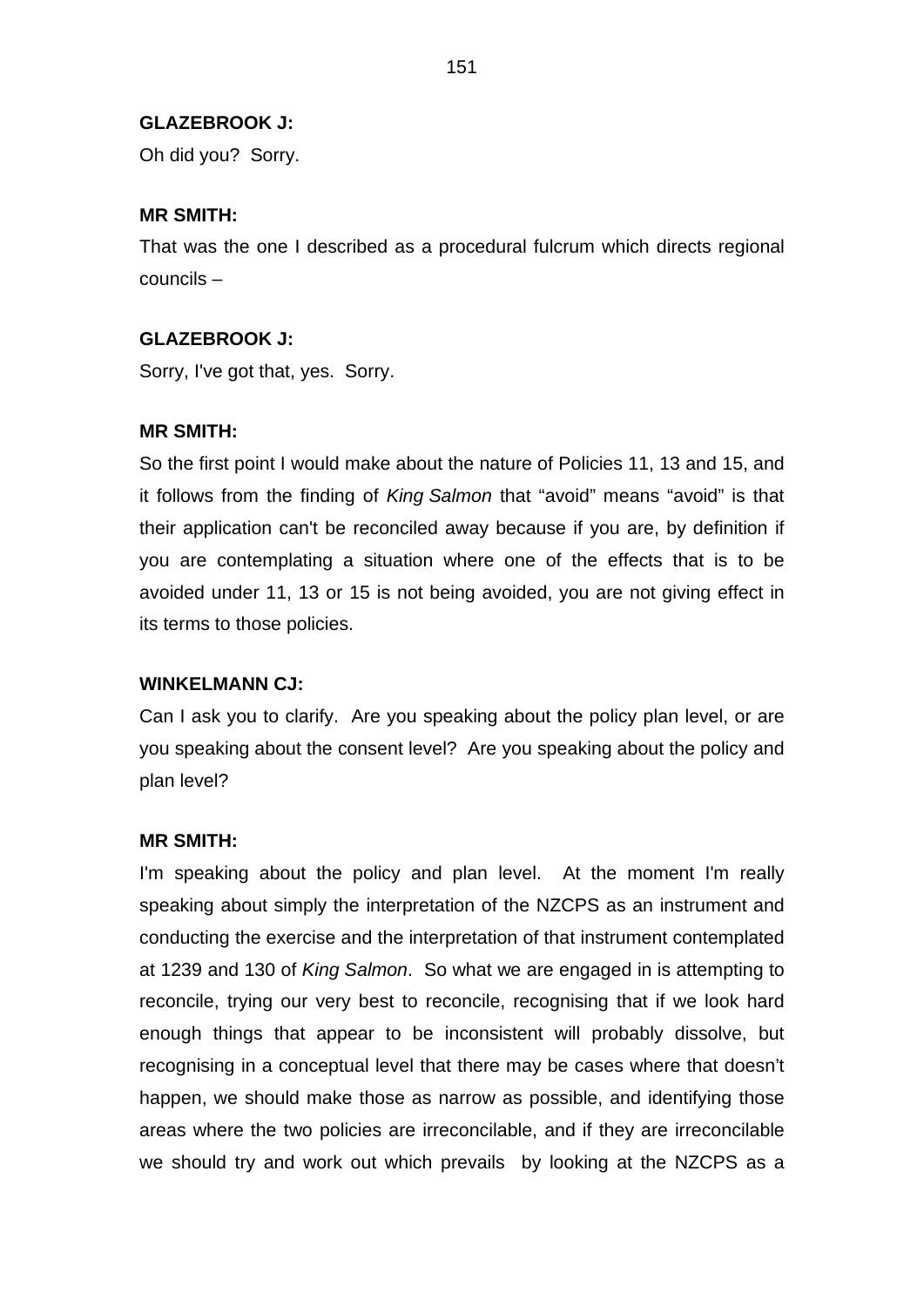whole and by *King Salmon* says looking at section 5, I would suggest that extends to Part 2, but ultimately the touchstone being section 5 in the way expressed in *King Salmon* and, of course recently in a different context in the *Trans-Tasman Resources Ltd v Taranaki-Whanganui Conservation Board* [2021] NZSC 127 case.

So the point I'm making about 11, 13 and 15 is they can't be reconciled away because avoid means avoid. We may, as an intellectual exercise, need to consider whether another policy is irreconcilably in conflict with them, but we can't reach an interpretation where they can be reconciled in the sense that 11, 13 and 15 don't require these things to be avoided in some cases. The way we would deal with any pulling in different directions is by saying the other policy irreconcilably conflicts with 11, 13 and 15, and the only circumstances in which we could do that would be if we were satisfied in terms of the test set down in 129 and 130 of *King Salmon*, that that was the case despite our very best endeavours.

So then looking at Policy 9 –

## **WINKELMANN CJ:**

But are you assuming that "recognise" is less powerful than "avoid"?

## **MR SMITH:**

I'm not assuming that at this stage. That is my submission at the next stage.

#### **WINKELMANN CJ:**

Okay.

## **MR SMITH:**

But the proposition I just made is intended to stand independently of that and to say that if it is the case that recognise is as powerful as avoid, that means there's an irreconcilable conflict. It doesn't meant that you can reconcile the policies in a way that leads to these things not being avoided, because that's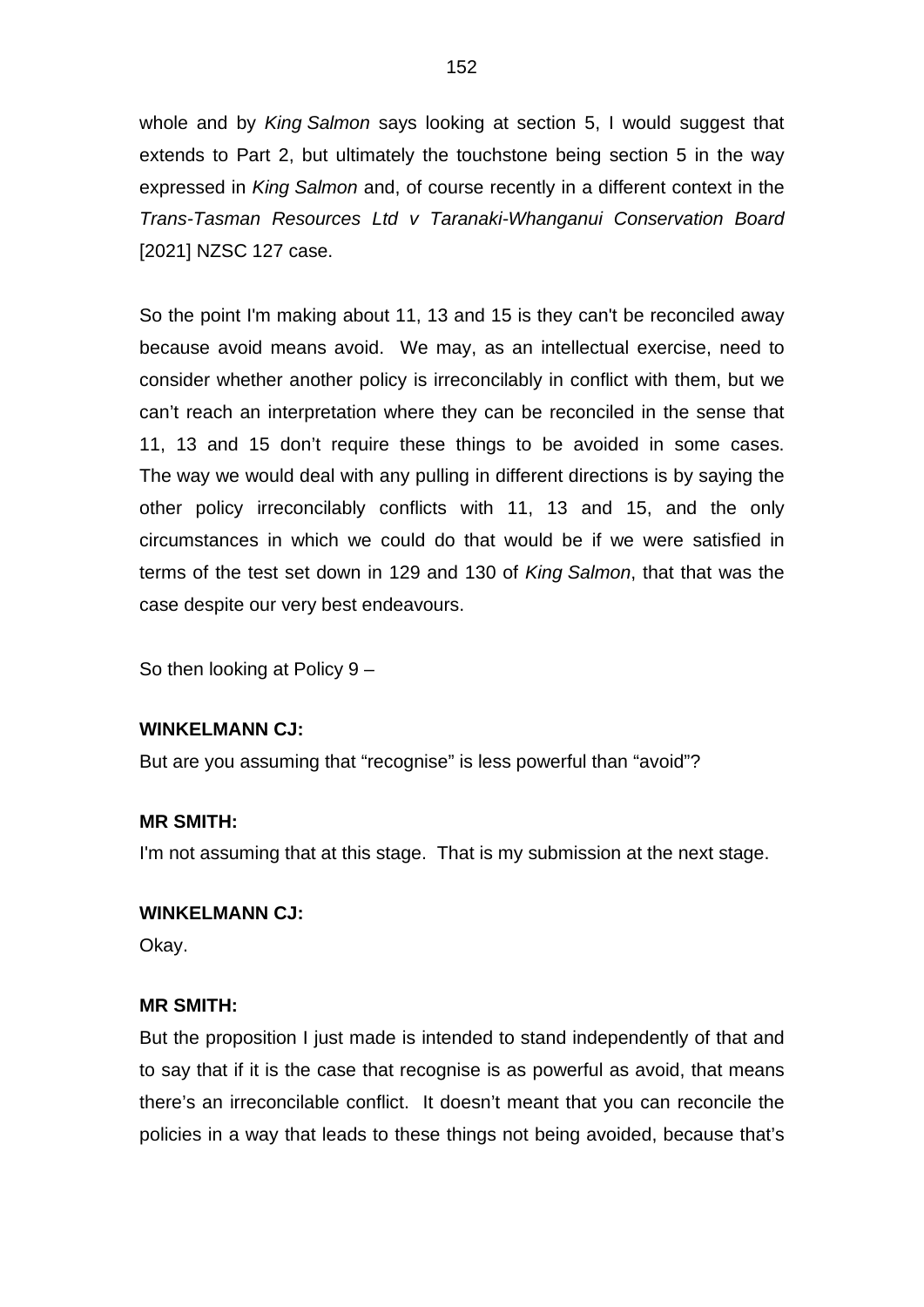just not what 11, 13 and 15 means, as this Court has already determined in *King Salmon*.

#### **ELLEN FRANCE J:**

So if they do pull in different directions, you approach that in accordance with *King Salmon*, what happens then, on your approach?

#### **MR SMITH:**

On my approach you first reduce that, you look very hard at your first impression and you see, well, when I look at these words as carefully as I can, bearing in mind they've been very carefully chosen, bearing in mind the Minister was alive to the existence of, in this case, ports, alive to the need to avoid effects on these protected values, is there really still no way I can reconcile these things. If you have reached the conclusion that there isn't, you have reached the conclusion having made that area of irreconcilable difference as narrow as you can, and then what *King Salmon* says is you attempt to determine which policy prevails in that irreconcilable conflict, reading the NZCPS and applying part, section 5 of the RMA, what I would say, and this is jumping ahead slightly to the methodological stage, is that it might be possible, this is still talking as an analytical structure rather than a submission on the facts of this case, this is intended to hold generally, that you can determine that irreconcilable conflict at a level of the NZCPS itself, at the national level. You can say, well I can see that this should always be the case. But it may also be that it doesn't dissolve, it doesn't clarify –

#### **GLAZEBROOK J:**

I'm sorry, can I just check you mean by an amendment to the NZCPS because we've, when you say determine at the national level.

#### **MR SMITH:**

Sorry, I meant as a matter of interpretation of the national level instrument. So, yes, amendment of the NZCPS is a different way this might, and if there is perceived to be any issue in the interpretation and drafting of the NZCPS, that might be resolved, but I say if you've identified what seems to be an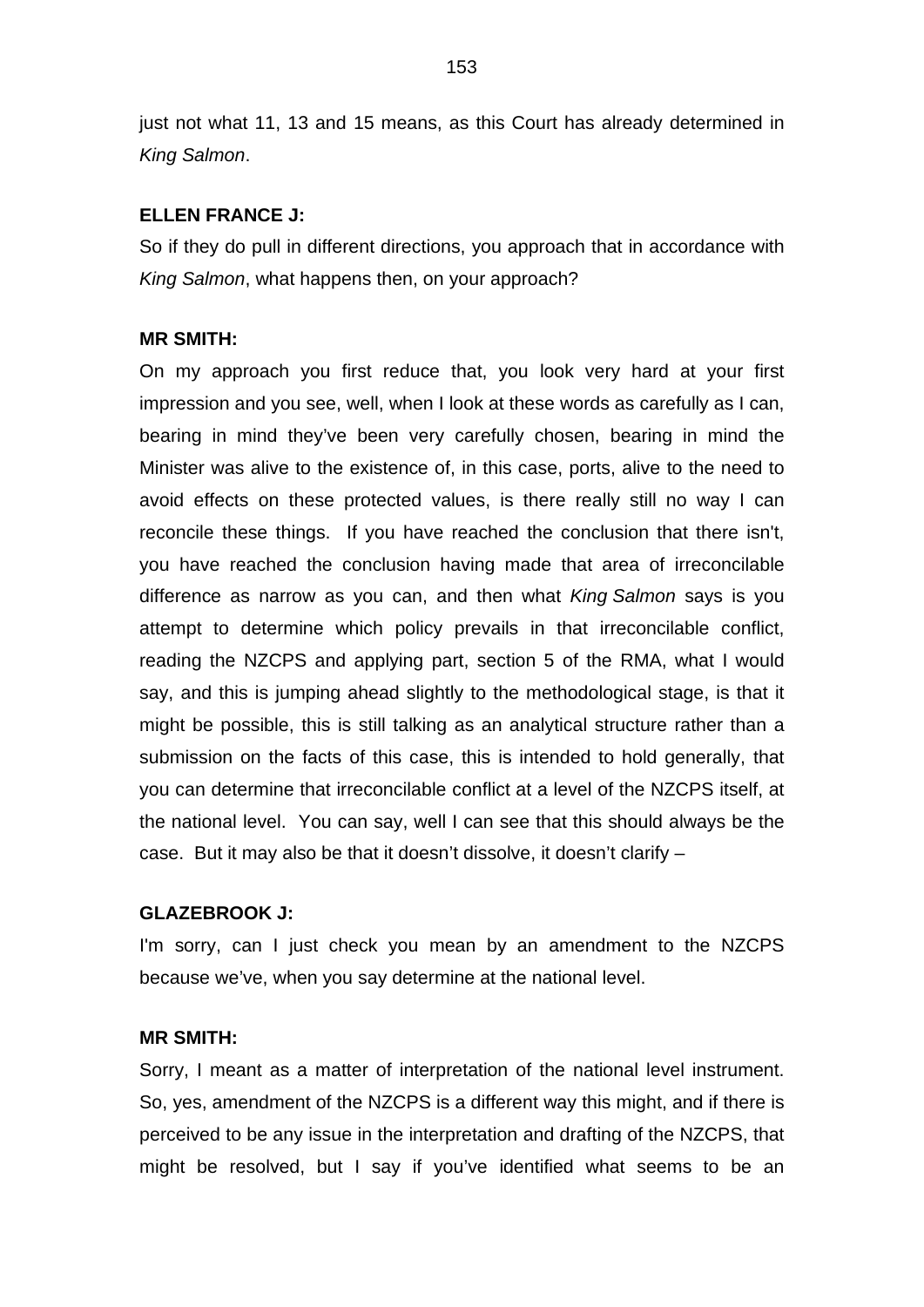irreconcilable difference, you might first yourself, well can I resolve which of those prevails simply at the level of the NZCPS, knowing that will apply nationally.

#### **WINKELMANN CJ:**

I'm finding it hard to follow what this means when people are doing things like deciding their policies and amending their plans because it only conflicts in relation to facts, doesn't it? These things don't conflict in the abstract so I don't really, I'm finding it hard to follow what you say it means?

## **MR SMITH:**

We must always construct hypotheticals so work out these things, conflict of course, but the whole exercise today is, in that sense, abstract. We have no facts. There's no evidence about any of these matters that my learned friends are relying on to raise the conflict. So that's the answer –

## **WINKELMANN CJ:**

But we have a little bit more than nothing. So we have a port that is operating in quite a complex area, and so your postulating that when you are formulating the policy you, what would it mean for the policy and the plan, would it mean that you might have to say that avoid prevails therefore activities will be marked as prohibited in the plan for this port in the salt marsh area?

### **MR SMITH:**

What I'm saying, yes, is that when you come to draft your regional policy statement you might, if the issue couldn't be resolved at a higher level, it might become clear at the regional level what the answer to this conflict that was irreconcilable at the national level was, and which should prevail in the particular regional circumstances. There would be a right answer to that question because it would be a matter of, are you giving effect to the NZCPS or not, but that judgment need not be but could be attempted at the regional policy statement or regional plan level, or it may be, and as a matter of giving certainty and ideal planning practice obviously you want as much to be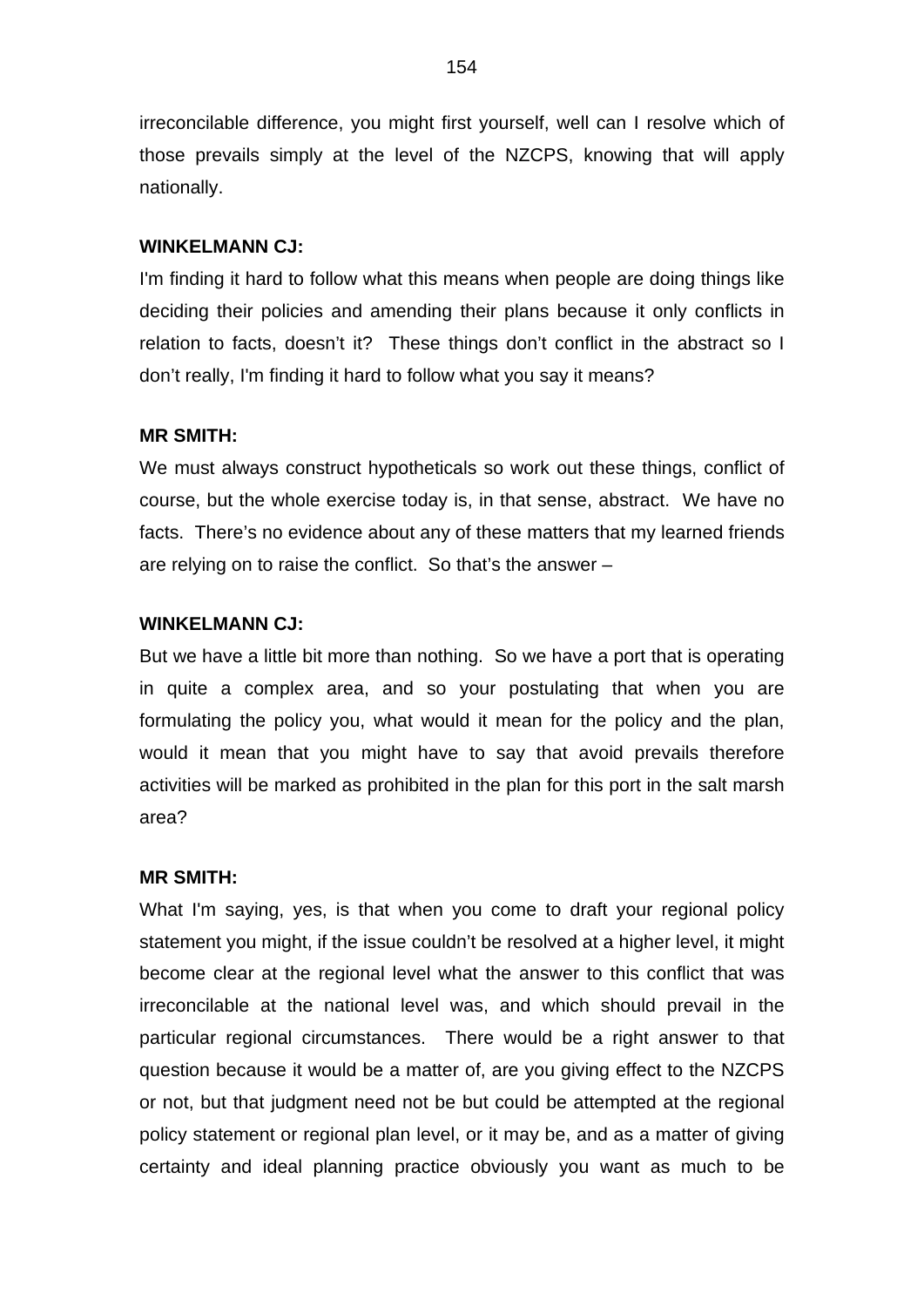resolved in these kind of respects as you can. But it might also be that if it really is a fact specific issue, and there really is an irreconcilable conflict that flows all the way down and can't be resolved at any of the policy levels, that you do end up in the *RJ Davidson* situation.

## **WINKELMANN CJ:**

So you're saying that you can, if you have enough facts about some operation when you're at the regional policy/regional planning stage, you can make some quite clear directive decisions, but those decisions cannot be of a nature of giving away any of the avoid?

## **MR SMITH:**

Yes.

## **GLAZEBROOK J:**

Well, that's not what you said, because you said you can make a decision that one policy prevails over another, and then you can even do that at the consent level.

## **WINKELMANN CJ:**

Cannot be avoid because nothing ever prevails over avoid.

## **MR SMITH:**

 $So -$ 

## **GLAZEBROOK J:**

Then you don't, you're not conceding, there can be – well you can concede there'd be an irreconcilable conflict but it will always be decided one way.

## **MR SMITH:**

Yes, that's what I'm saying on the facts on this case. So what I'm saying is as an analytical structure there can be situations where policies are irreconcilable, that's what *King Salmon* says, and I'm proposing a way in which as you drop down through the level of detail you might have serial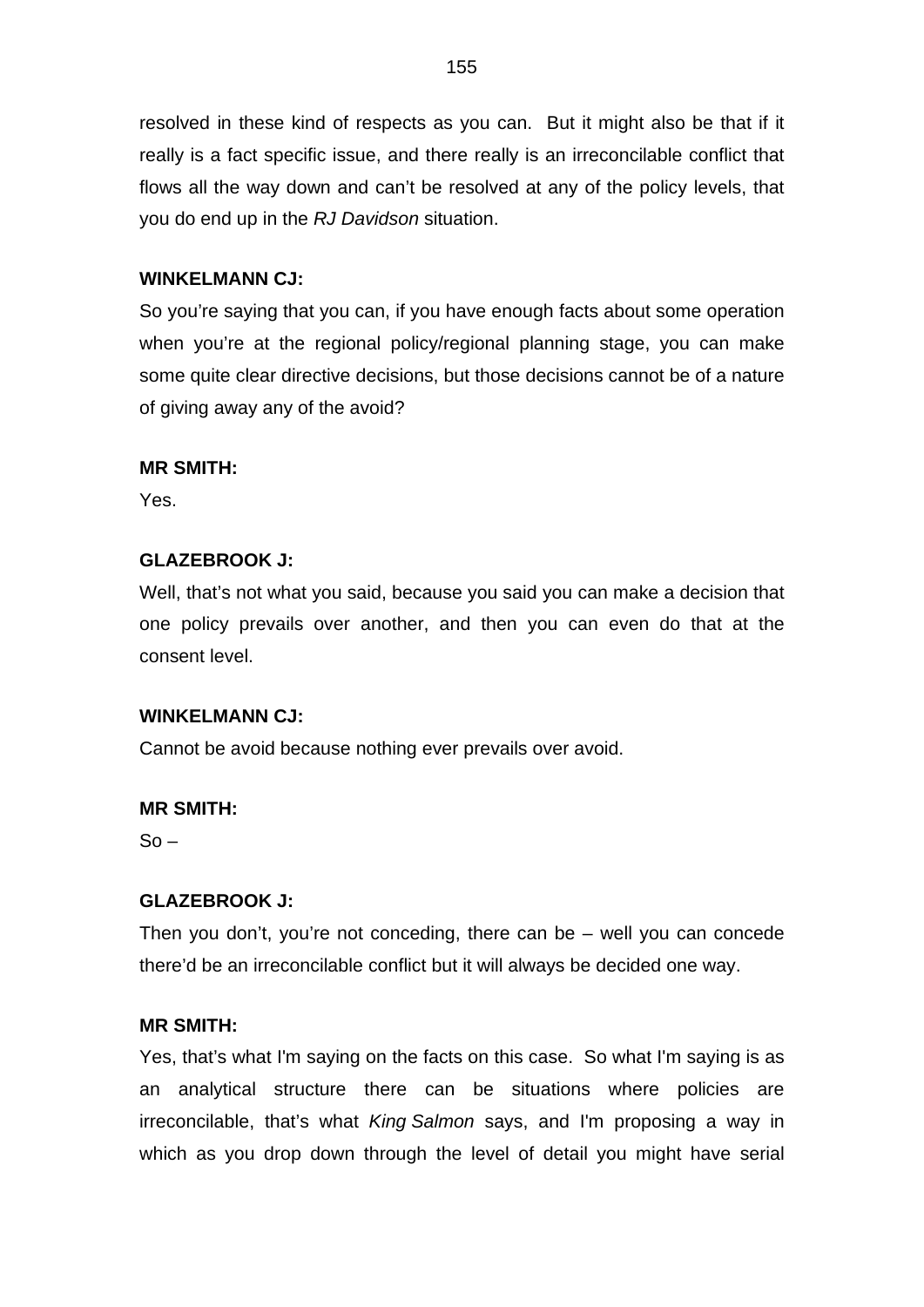opportunities to resolve what appeared irreconcilable at the level of the NZCPS itself, if indeed you were in such a situation. But on –

## **GLAZEBROOK J:**

It would be odd as a matter of interpretation, though, to say that somebody's made such a mistake in a high level document that it's put in there irreconcilable policy.

## **MR SMITH:**

Absolutely. No argument with that whatever. We should try our very hardest, as *King Salmon* says in 129 and 130, to dissolve these apparent inconsistences, and if they're existing consistencies, to make them as narrow as possible.

## **WILLIAMS J:**

Your basic thesis, though, is that there is none, because avoid always wins?

## **MR SMITH:**

Yes.

## **WINKELMANN CJ:**

But another scenario is you might be able to give away something where it's not like that, at a higher level, that's your point, but not in the case of avoid?

## **MR SMITH:**

Yes, yes. So conceptually there might be policies that have irreconcilable differences but the apparent difference, if any, with the avoid policy is reconcilable because avoid wins, to put it in, use a term of art.

## **WILLIAMS J:**

Yes.

## **MR SMITH:**

So looking then at Policy 9 and saying that we are engaged now in this exercise of asking is this irreconcilably in conflict with Policies 11, 13 and 15,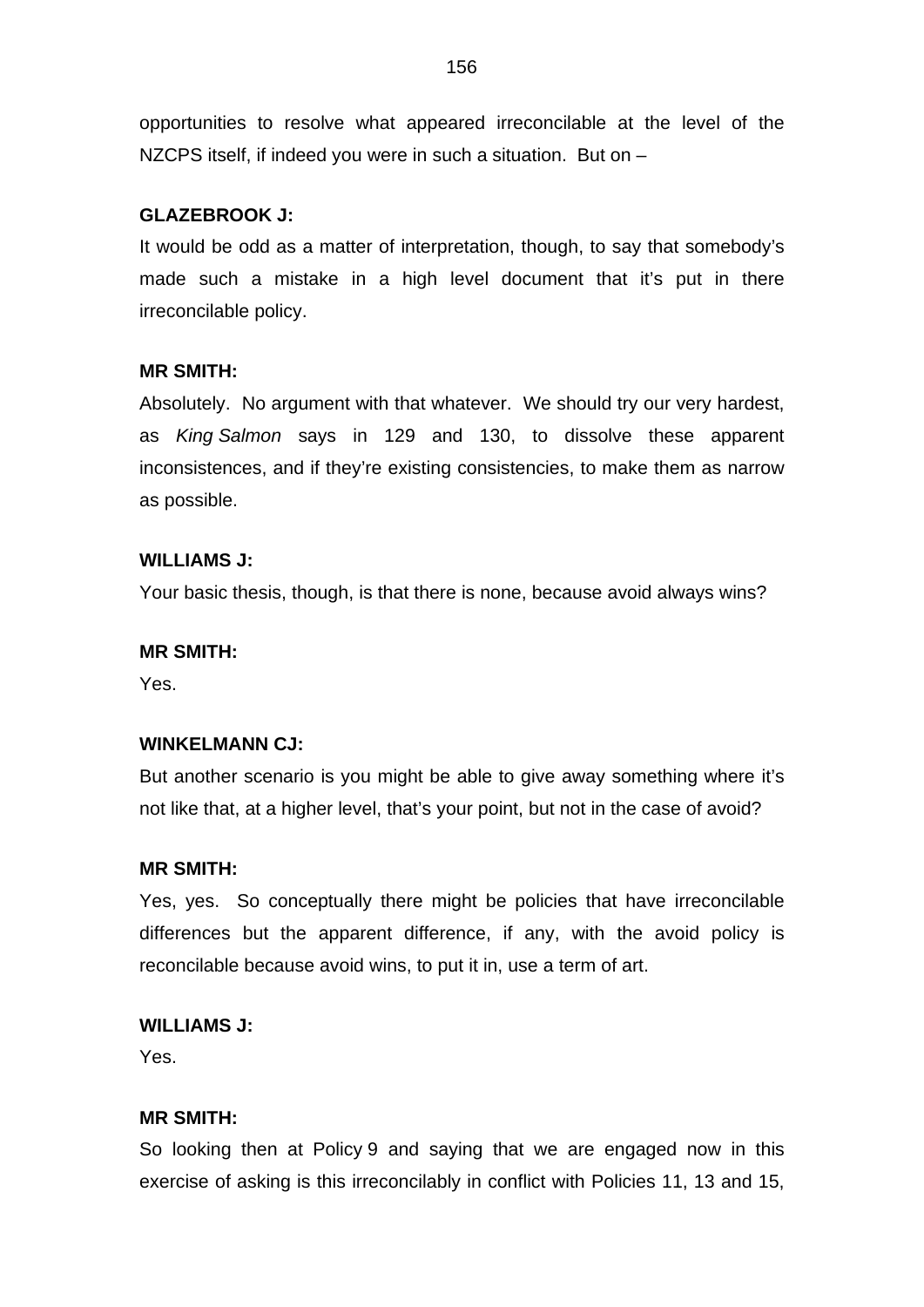or is there a way we can read the two together, because if there is a way we can read the two together, we should do that, and if we've been through the exercise of trying to read the two together, we can be satisfied that we've identified the narrowest possible area of conflict if, indeed, there is one. So we've got sort of two and a half limbs, if I can put it that way, probably I'll call them three. We have what we seem to insist on calling the chapeau, although I would rather prefer to find a local but similarly elegant term for that.

## **WILLIAMS J:**

Hat.

#### **MR SMITH:**

Hat. Pōtae.

#### **WILLIAMS J:**

Pōtae, that's an excellent word Mr Smith, we're going to adopt that.

#### **WINKELMANN CJ:**

Justice Palmer claims credit, I don't know why, with chapeau entering our lexicon, but pōtae is better.

#### **MR SMITH:**

So we have the pōtae, and then we have the limbs (a) and (b). So the first thing, I mean (a) on the fats of this case is not really in play or of any difficulty. It's what might be called a reverse sensitivity policy, to make sure other things that you do in the coastal environment don't adversely effect the efficient and safe operation of ports. Then we've got (b) which is consider where, when and how to provide for the efficient and safe operation of the Ports and the national network referred to in the pōtae. The development of their capacity for shipping and their connections with other transports modes. So the question then is can we reconcile a direction to the consent – the policy maker to consider where, when and how to provide for the efficient and safe operation of ports. With that being against the background that the where and how can't be in a way that has an effect that is required to be avoided by 11,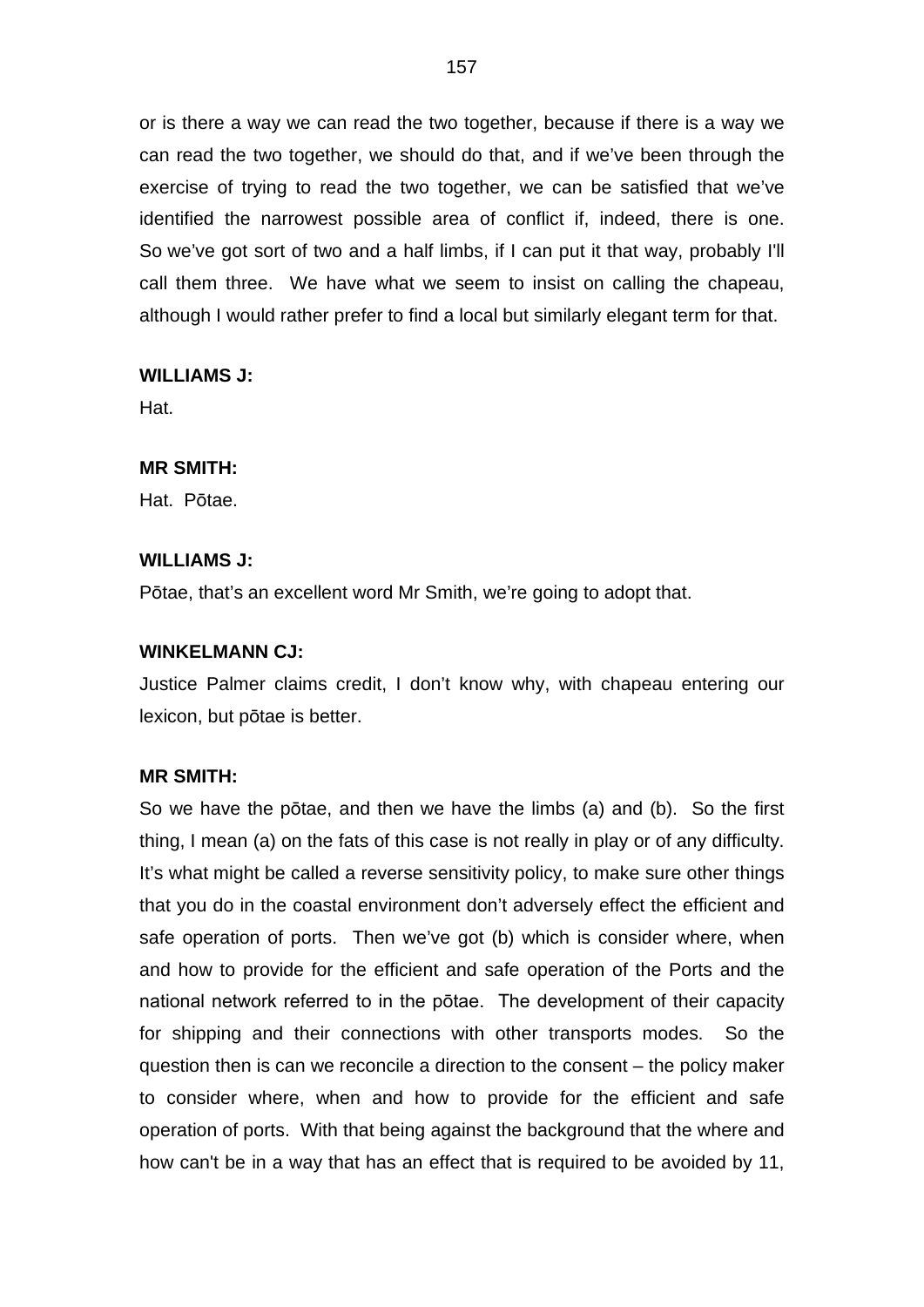13 and 15, and as a matter of language my submission is quite clearly we can. That the policy-makers can consider where, when and how to provide for ports, against the background that there is a limited category of places they can't put them, and that –

## **WILLIAMS J:**

So 11, 13 and 15 tell you where and how not.

## **MR SMITH:**

Yes.

## **WILLIAMS J:**

So that works in the abstract but –

## **GLAZEBROOK J:**

Well it works on the language but not necessarily in practice, does it, because in practice you may not be able to have the safe and efficient operation of a port without encroaching.

#### **WINKELMANN CJ:**

And what happens if it becomes apparent through some development international trade that it's necessary for the economic viability of our national for a new port to be put somewhere where it isn't currently.

#### **MR SMITH:**

Well that is another new hypothetical which I'm loathe to engage in, but my answer would be that is a matter of policy, a policy judgement that was for the Minister, that raises a policy choice between whether we allow for ports or whether we protect areas of significant indigenous biodiversity, which we know from the objectives that the Minister was concerned, or a particular concern in the coastal environment. So it's not an abstract question, it's not a question where the Minister didn't have the opportunity and shouldn't be taken to have turned her mind to this issue, because we know she was alive to these issues from the text, and we can see the words that are written, and we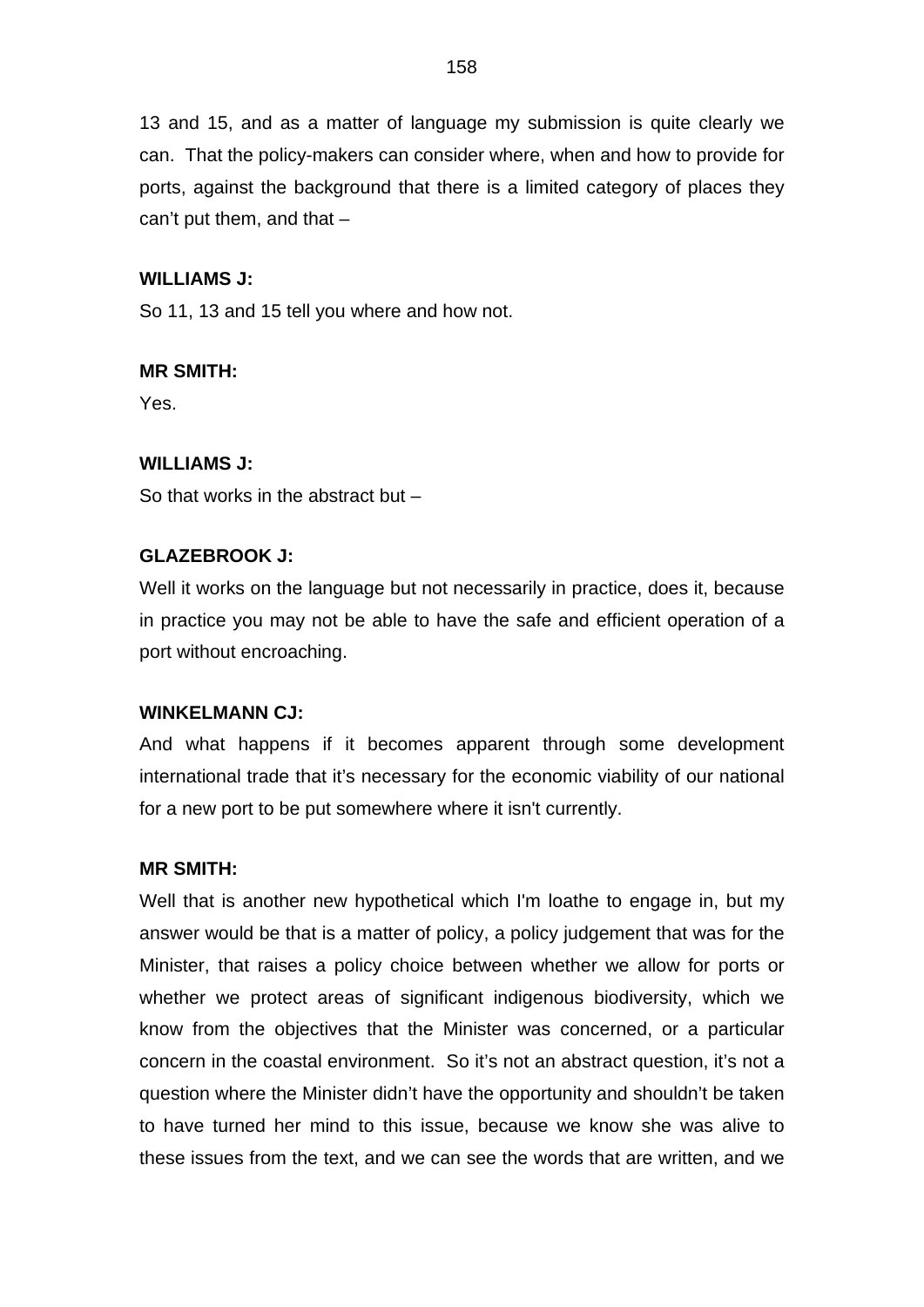can also see, for example, if we look down to the policy below, in Policy 10, for reclamation that she was alive to the existence of the word "unless" and the ability to have said in Policies 11, 13 and 15 that, "thou shalt not do things that have these effects unless", and your Honours will see that the things that follow "unless" and the rest of the policy in 10(1)(a), (b), (c), (d), then the various regulating factors in 10(2) bear a resemblance to the sliver that we've been discussing in argument about whether it can be created as a matter of judicial interpretation of the quite different words of Policy 9.

### **WILLIAMS J:**

But it starts from the opposite proposition, doesn't it? It's not that helpful to you because it says "no reclamation unless". You were never going to get a policy that said "no ports unless".

#### **MR SMITH:**

No, but you might have got a policy that said "no adverse effects unless". So 10, I'm comparing –

#### **WILLIAMS J:**

Or you can read 9 as the Minister being fully aware of the fact that there are the number of ports there are, that they are necessary, and we can't plan to kill them. You can just, that's just sensible, isn't it?

#### **MR SMITH:**

No one is arguing that  $a - no$  one could argue either as a matter of a general proposition or because it is written in the pōtae to Policy 9, that our nation does not, that a sustainable national transport system does not require an efficient national network of safe ports. It's a question of whether we can put, make that do such heavy lifting that it implicitly includes something like everything from the word "unless" on down in Policy 10(1) and (2) in circumstances where the actual avoidance policies that we're concerned with, 11, 13 and 15, do not contain that express carve out that was specifically drafted in for these policies – reclamation policy and that even if it hadn't been, would clearly have been available to the Minister as a matter of drafting.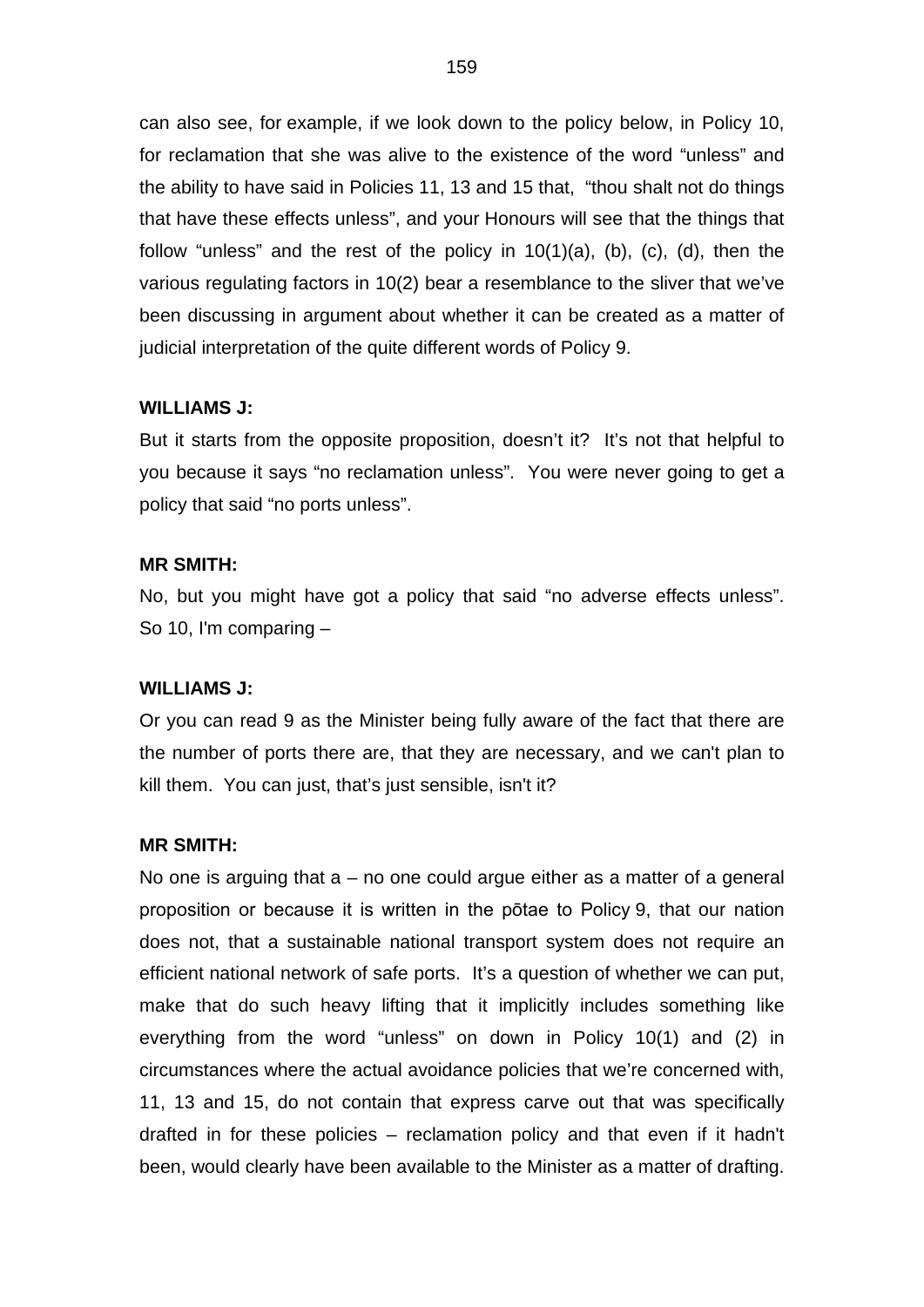The reason, though, that I draw attention particularly to Policy 10 is the suggestion – it's 11.30. Your Honour, did your Honour mention earlier making up the time by shortening lunchtime.

## **WINKELMANN CJ:**

Yes, not by eliminating morning tea, you're quite right. Are you happy to take a break there?

## **MR SMITH:**

I'm happy to take a break there.

## **WINKELMANN CJ:**

I'm sure you are. Now how are we going with time?

## **MR SMITH:**

I think I've been going for, someone will correct me, 45 minutes.

## **WINKELMANN CJ:**

Yes, but I'm not just concerned about you Mr Smith, I'm concerned about the whole thing.

#### **MR SMITH:**

No, no, but if I stuck to my original timing, which would require me to speed up slightly, but that's my burden, I would be done at 12, and perhaps counsel can confer over the morning adjournment, but I don't think that should create any problems.

#### **WINKELMANN CJ:**

I think you'll need to, yes, because on the timetable you were meant to have been finished by 11.15. We lost 15 minutes, but that would still be, we're still behind, but perhaps counsel can just have a look at the timetable. Having looked at the submissions I did wonder if – actually Ngāti Whātua has not got very much time at all. We'll adjourn. Leave it to you.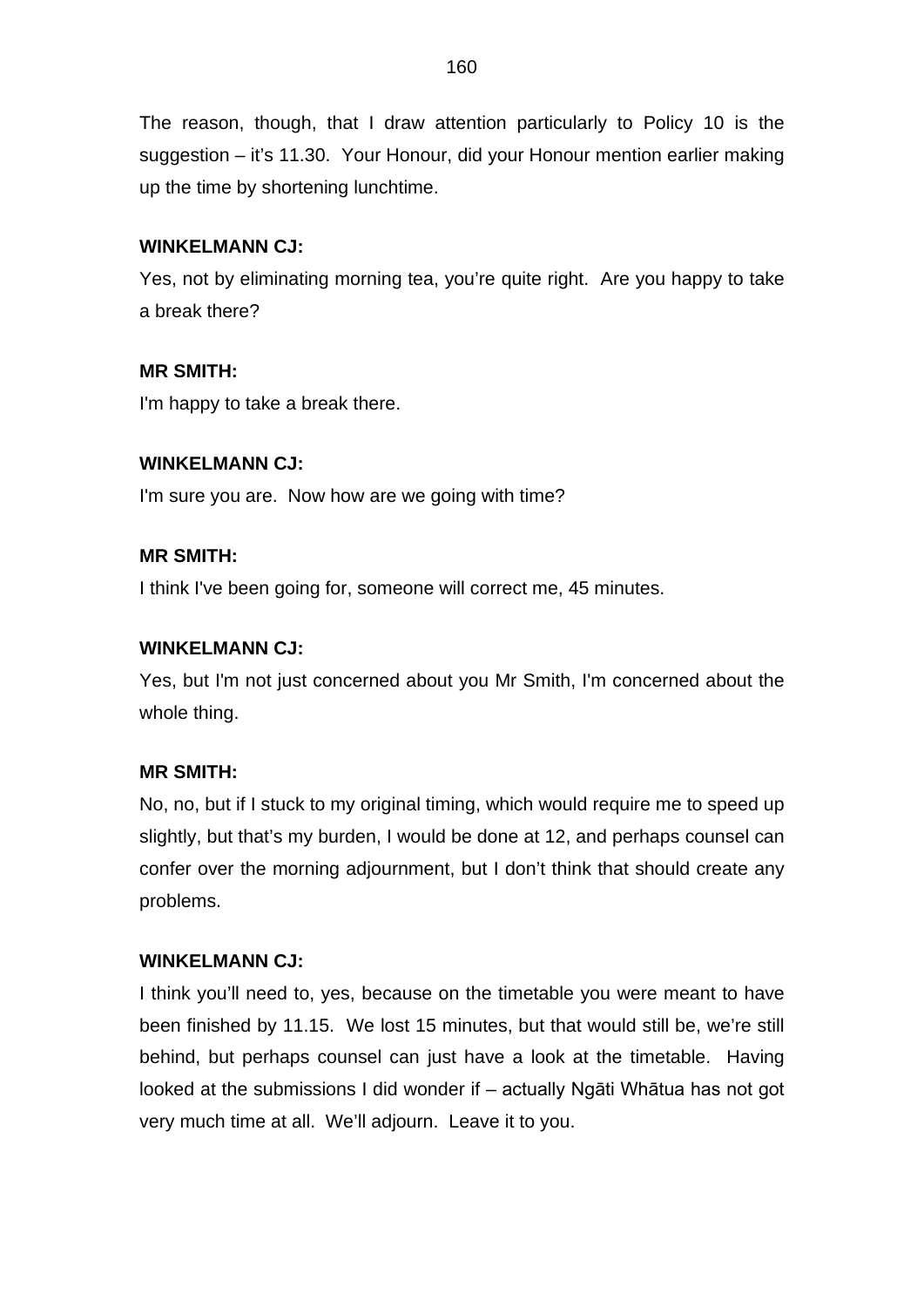## **COURT ADJOURNS: 11.31 AM**

**COURT RESUMES: 11.51 AM**

#### **WINKELMANN CJ:**

So where did we get to on timing Mr Smith?

## **MR SMITH:**

We've had a discussion amongst counsel and the point has fairly been made that if we have over-run then we should be the ones to give the time back, which is fair, and so between us Forest and Bird, EDS and the Regional Council, we'll cut back our reply, which is currently 20 and 30 minutes, for a total of 50, to 35 between us, which will get us back the 15 minutes we've over-run, and then I understand the 15 minute IT adjournment will be made back by starting back at two or running through to 1.15?

#### **WINKELMANN CJ:**

We'll start back at two, and I'm not going to be your timekeeper, I expect you all to keep your own time, because I'm a notoriously bad timekeeper.

#### **MR SMITH:**

Well I shall then say out loud, so that I can keep my own time, that I have 15 minutes to go, which will take me to about five past 12.

#### **WINKELMANN CJ:**

Well start now.

#### **MR SMITH:**

So the next point I wanted to move to is this notion of making the exception, if there is one, the area that is irreconcilable as narrow as possible, and so of course our primary submission is that you don't get to that because they can be reconciled in favour of the avoidance policies, but the next point is how does one make any exception as narrow as possible, and in particular how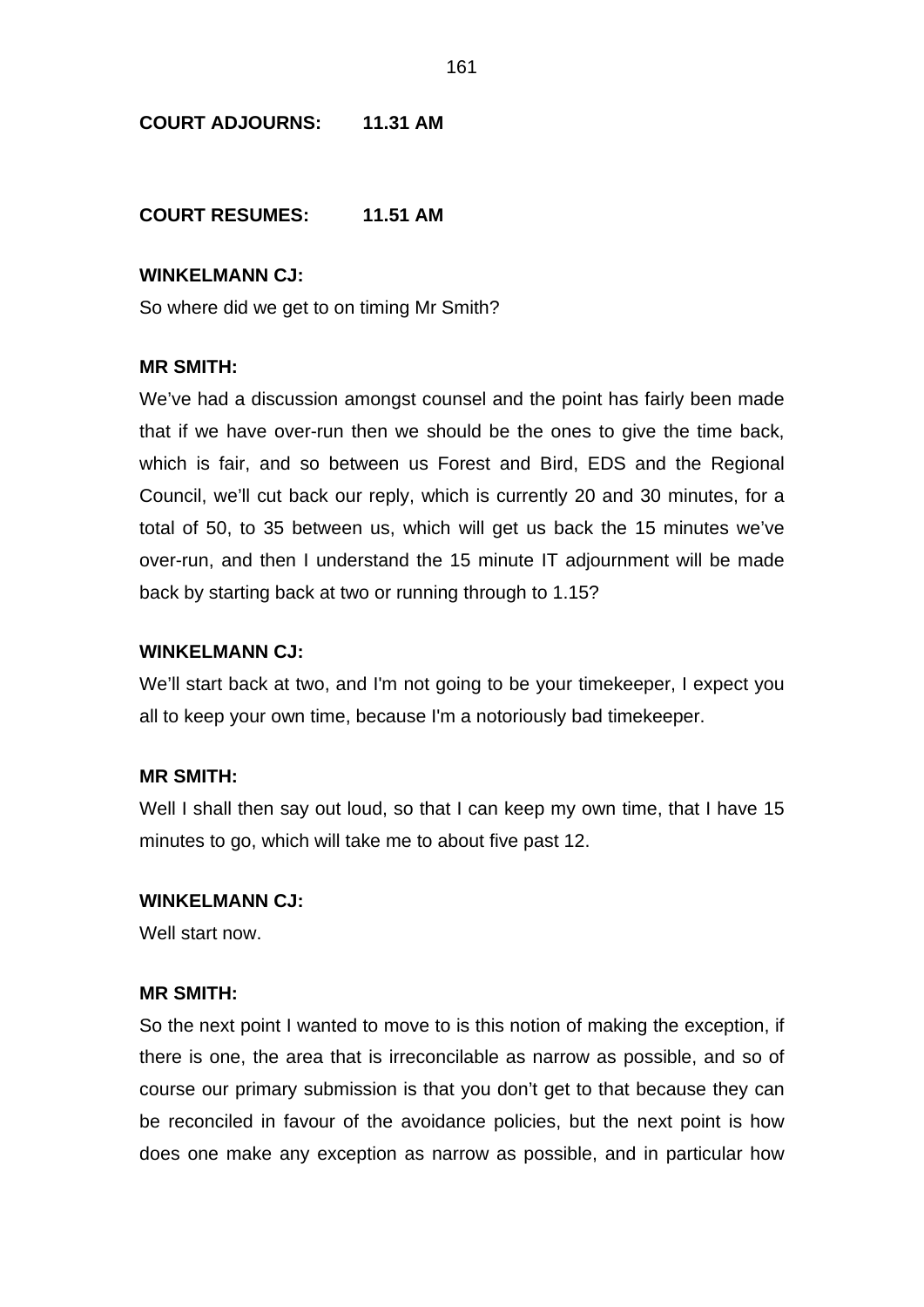would that work reading Policy 9 if you're not with me on the first point, and so what we would say is that the exception has to be one that is required in order to recognise the need for an efficient national network of safe ports that does the things that are set out in the pōtae to Policy 9, servicing national and international shipping with efficient connections with other transport nodes, and so that is not a concept of  $-$  that is a question of without doing this thing is it just not possible to recognise what the policy requires you to recognise. So it's not a question of practicality or practicable, which I'm told are terms of art, to some extent, in the resource management context, and at least contextually may incorporate considerations other than possibility, although what they mean is, of course, is a matter in their particular context, so we say not possible to recognise the things that Policy 9 requires you to recognise is the sine qua non, and what we say about that is that the flavour of those words, at least, is not about cruise ships, which is the example that's been given. So national and international shipping I think in ordinary usage would tend to refer to the carriage of goods by sea rather than recreational cruise ships, and one might also say that that's consistent with the general flavour that we're talking about, a national transport system, an efficient network of ports with efficient connections with other transport modes.

The second point I would make is that we're talking about something that is a minimum requirement in order to recognise the need for a national network of safe ports. So the assessment that we're talking about needs to involve, if we are talking about such an assessment, a network effect, and that maybe something that arises from the effect on an individual port, but it's not the same, it's not automatically satisfied because there is an effect on an individual port because the thing the policy is protecting is the network.

#### **GLAZEBROOK J:**

Although one assumes that if there already is an existing port, that that was seen to be part of the network or else one would have thought it would've been excluded.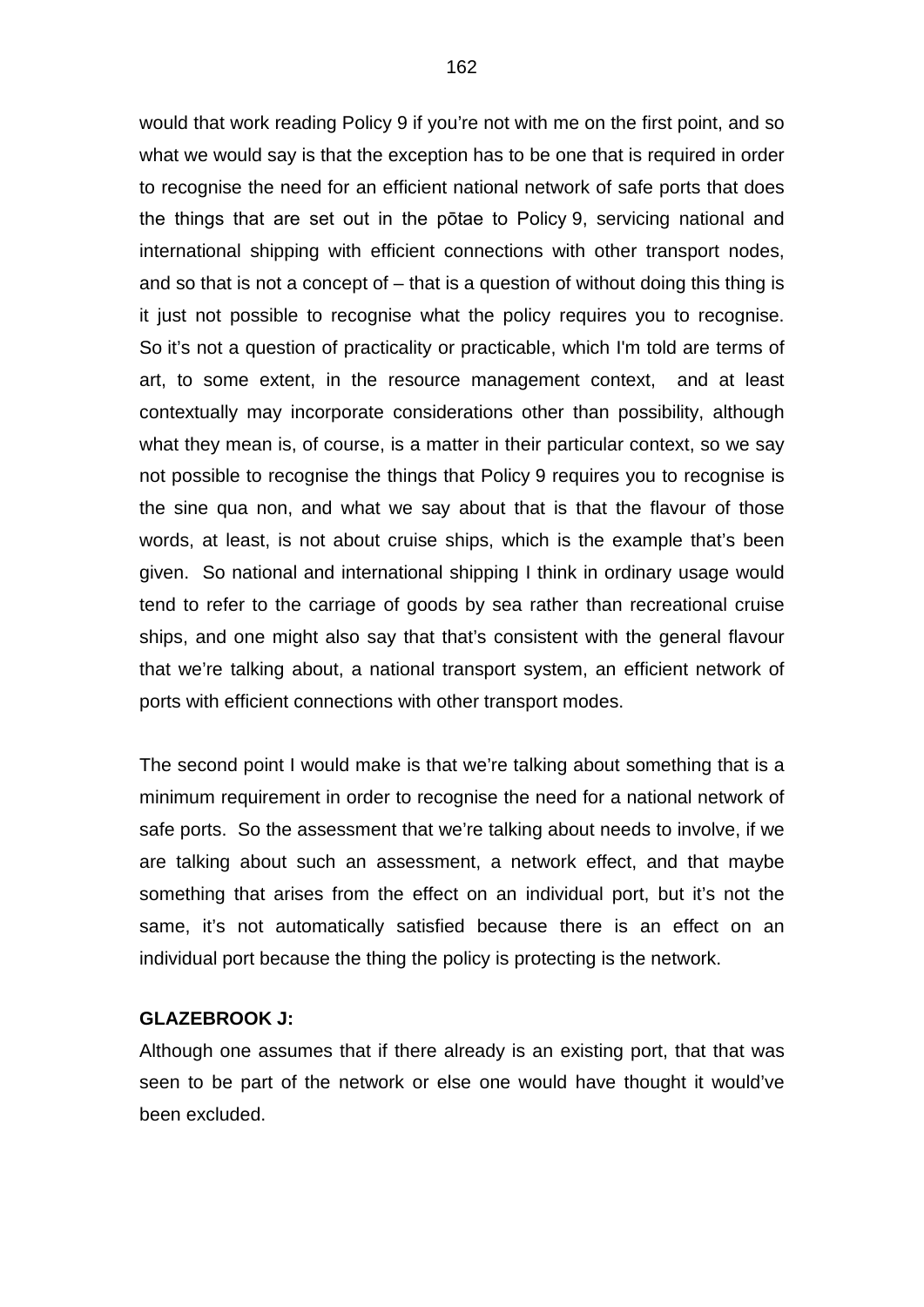I'm not arguing that it's not, I couldn't argue that it's not part of the network. What I'm saying is could there still be an efficient and safe network, an efficient network of safe ports, even if this particular thing could not happen at this particular port, because it's the network that's protected.

## **GLAZEBROOK J:**

Although if you're looking down at consents and regional and, it's difficult to say that they have to say, oh well actually it's fine because Auckland's working well, or Whangārei.

## **MR SMITH:**

Well it's difficult for the region but what's protected is the national network.

## **WILLIAM YOUNG J:**

Would you be applying, isn't there a risk that you apply that to – if you look at one port and you say, well we can just ignore and the ships can go to Bluff –

#### **WINKELMANN CJ:**

Sorry, I can't hear you?

#### **WILLIAM YOUNG J:**

Sorry, if you take your approach it would be like, it might involve the decision-maker saying, well so much for Port Chalmers, there's a port at Bluff so we'll just assume that the network will be okay with that, but then at Bluff there's going to be the same sort of argument, and in Wellington and in Lyttelton. I mean you can't sort of just salami it, can you?

#### **WINKELMANN CJ:**

No, you're putting emphasis on network when, in fact, obviously it's not just intended to be a network, it's also intended to supply local areas. Network is a descriptor not necessarily the objective that's being preserved.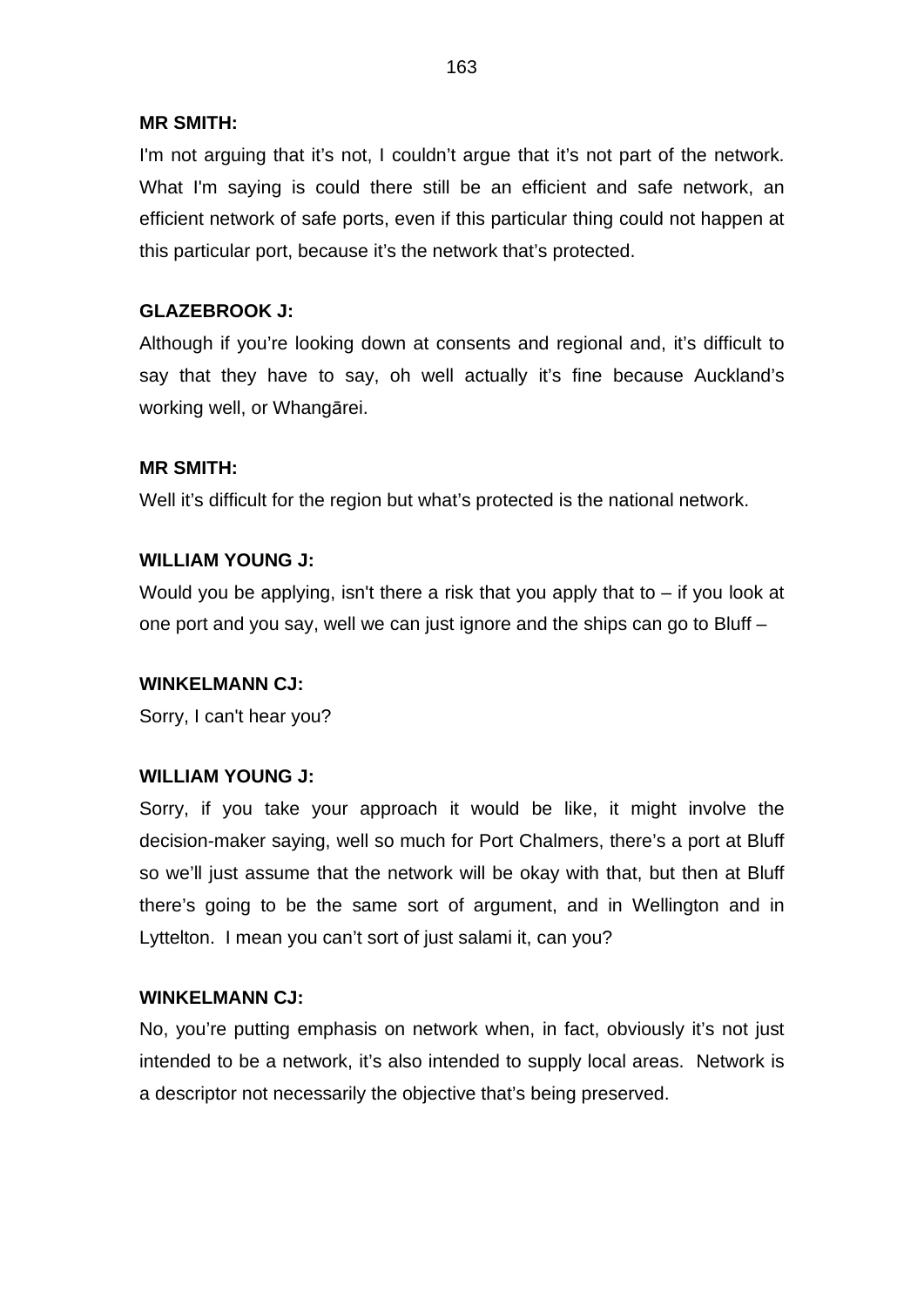Well I would certainly say that in my primary submission, that all of this is descriptive, and that the things to be done are set out in limbs (a) and (b) and they can certainly be done while avoiding, and I would have to recognise that a network is made up of individual links, and that the general proposition that the network of national ports must still service the different regions, is a sound one, if that is the value that is protected by Policy 9, but I would submit that is still not the same thing as saying that it is automatically the case that an effect on an individual port engages Policy 9, interpreted in that way, and I take also his Honour Justice Young's point that if the table has six legs and can stand with four of them, and you pull out the first, is it right to say when you come to pull out the first leg, well that's' fine because the table can still stand, even though if I do that to a table of three legs the table will fall over. My answer to that is yes. In these circumstances that is the case.

## **WILLIAMS J:**

As long as you don't lean on the corner without a leg.

#### **MR SMITH:**

Well, yes, perhaps it depends on the table design.

#### **WINKELMANN CJ:**

Can I just ask you for context of this argument anyway, just to be clear, you were saying how do you keep the conflict as narrow as possible.

#### **MR SMITH:**

Yes.

#### **WINKELMANN CJ:**

So this is all we're on. You're going to tell us what happens when – you're coming to what happens when you've got to the point where you know there's this conflict. This is the prior factual enquiry.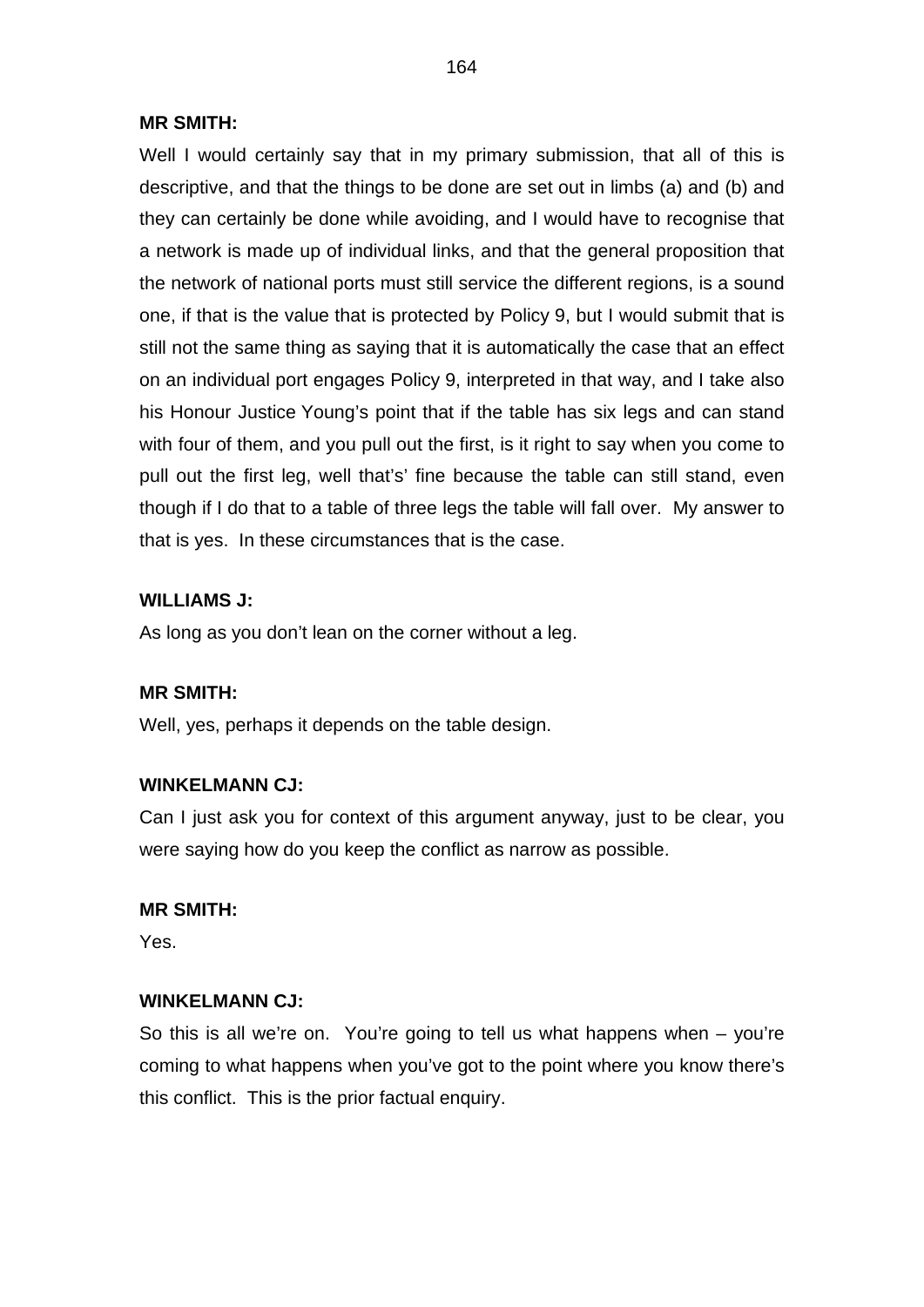This is the prior factual enquiry, you keep the conflict as narrow as possible and so whichever way, I mean my basic submission, of course, on the conflict is that for essentially the same reasons I've already traversed that if there is an irreconcilable conflict, that it's resolved in favour of the avoidance policies because those are the things that are more emphasised in the objectives of the NZCPS and in section 6(a) through (c) of the Act itself, and that if one is looking to find a weight of emphasis to act as a tiebreaker, that is one where finds it. However, in any event, whatever, whenever one has to  $-$  the point runs the other way as well which is that if the Court is considering a situation, it says it's not with me on that and says if there is an irreconcilable conflict Policy 9 does or may in particular circumstances prevail over the avoidance policies, then I say well that can only be in the case where there is an irreconcilable conflict, and that needs to be made as narrow as possible, and that is about, as I said, at least the two points there which are, I didn't think properly read the policy is really about cruise ships, and that it is a policy directed at a network, albeit one made up of individual links, not at the individual links for their own sake, and that it has to be applied in that context.

#### **WILLIAMS J:**

Even though tourism is the number 2 industry, at least prior to COVID.

#### **MR SMITH:**

These are all matters of policy, and so what we are doing is interpreting the words that are there –

#### **WILLIAMS J:**

But why – my point is why is freight okay if they're shifting cellphones, but not tourism?

## **MR SMITH:**

Well because the thing that is protected by Policy 9, as I interpret it, as I'm submitting it should be interpreted, is the freight. The tourism would come in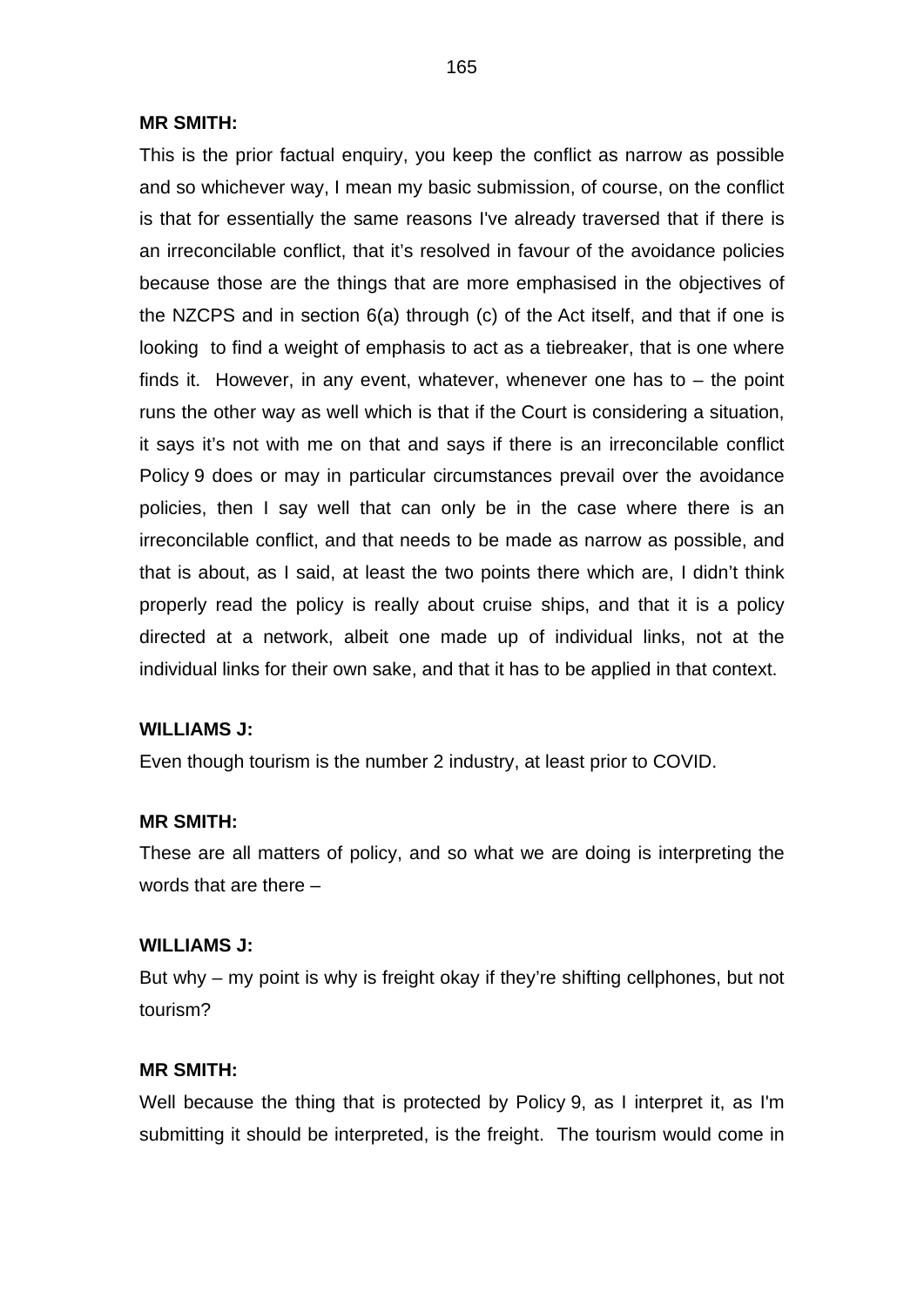under a different policy which whatever might be said about Policy 6, that's where one would look. It is weaker than Policy 9 and wouldn't prevail.

## **WINKELMANN CJ:**

Is the word "freight" there?

**MR SMITH:** No, "freight" isn't there.

## **WINKELMANN CJ:**

Neither are "goods". It just says transport and transport transports people, animals, goods.

## **MR SMITH:**

The submission is that servicing that national and international shipping, that the word "shipping" is, connotes the carriage of goods but  $I -$ 

## **WILLIAMS J:**

Well, connotes ships anyway.

**MR SMITH:**

Well that's the interpretation question is what does it connote, of course.

**WILLIAM YOUNG J:** It wouldn't include a ferry?

**MR SMITH:** A passenger ferry?

**WILLIAM YOUNG J:**

A passenger ferry.

## **WINKELMANN CJ:**

You've got a tricky argument here Mr Smith.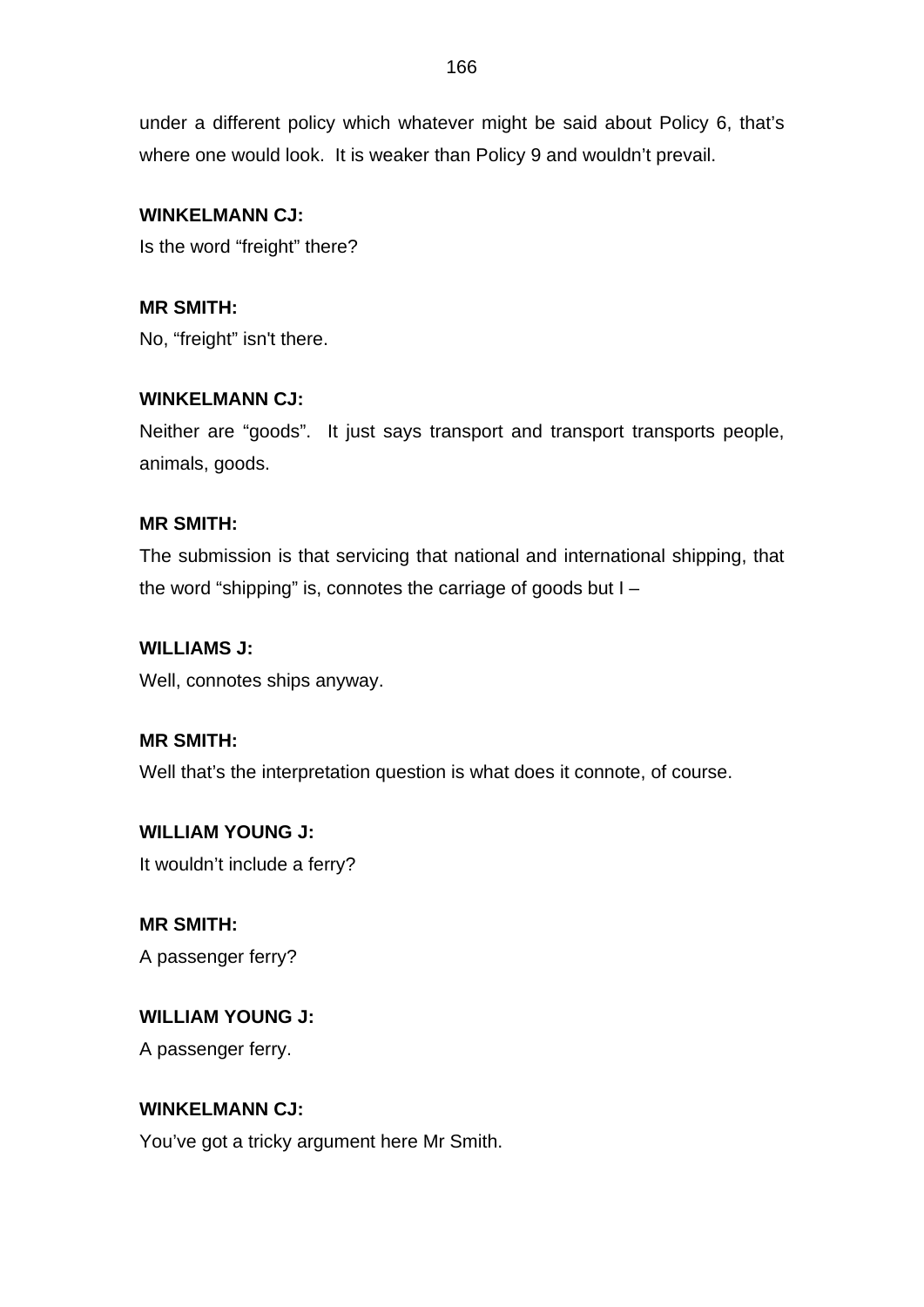## **WILLIAM YOUNG J:**

And does it include a ferry that takes cars. I mean why dont' we just say ships are ships, shipping is a collective reference to things that happen with ships.

## **MR SMITH:**

I take the argument.

## **WINKELMANN CJ:**

It's not your best argument. But your point is to keep it true to the language.

## **MR SMITH:**

The point is to illustrate that we need to keep it  $-$  well not, we need to keep it as narrow as possible, so I'm not sure it's quite right to stop at we need to keep it to the language because obviously it needs to be a reading of the language but all of the cautions in *King Salmon* about how this is a carefully drawn document, and we wouldn't expect there to be irreconcilable conflicts and so we should do our very best to make sure there are not, might mean that reaches for available interpretations of the two policies that allow them to be reconciled, before reaching the conclusion that they can't be reconciled, and that might lead you to adopt a meaning of Policy 9 that is not the first one that springs to me, provided that it is still an available meaning that allows it to be reconciled with policies 11, 13 and 15 because that would allow the document to work as a whole to keep – well that would eliminate an area of irreconcilable conflict, but in any event the area of irreconcilable conflict should be kept as narrow as possible.

## **WILLIAMS J:**

Doesn't that analysis work in the opposite direction as well?

## **MR SMITH:**

In principle, yes, but what I would say is that "avoid" means "avoid" and so  $-$ 

**WILLIAMS J:** Ship means ship?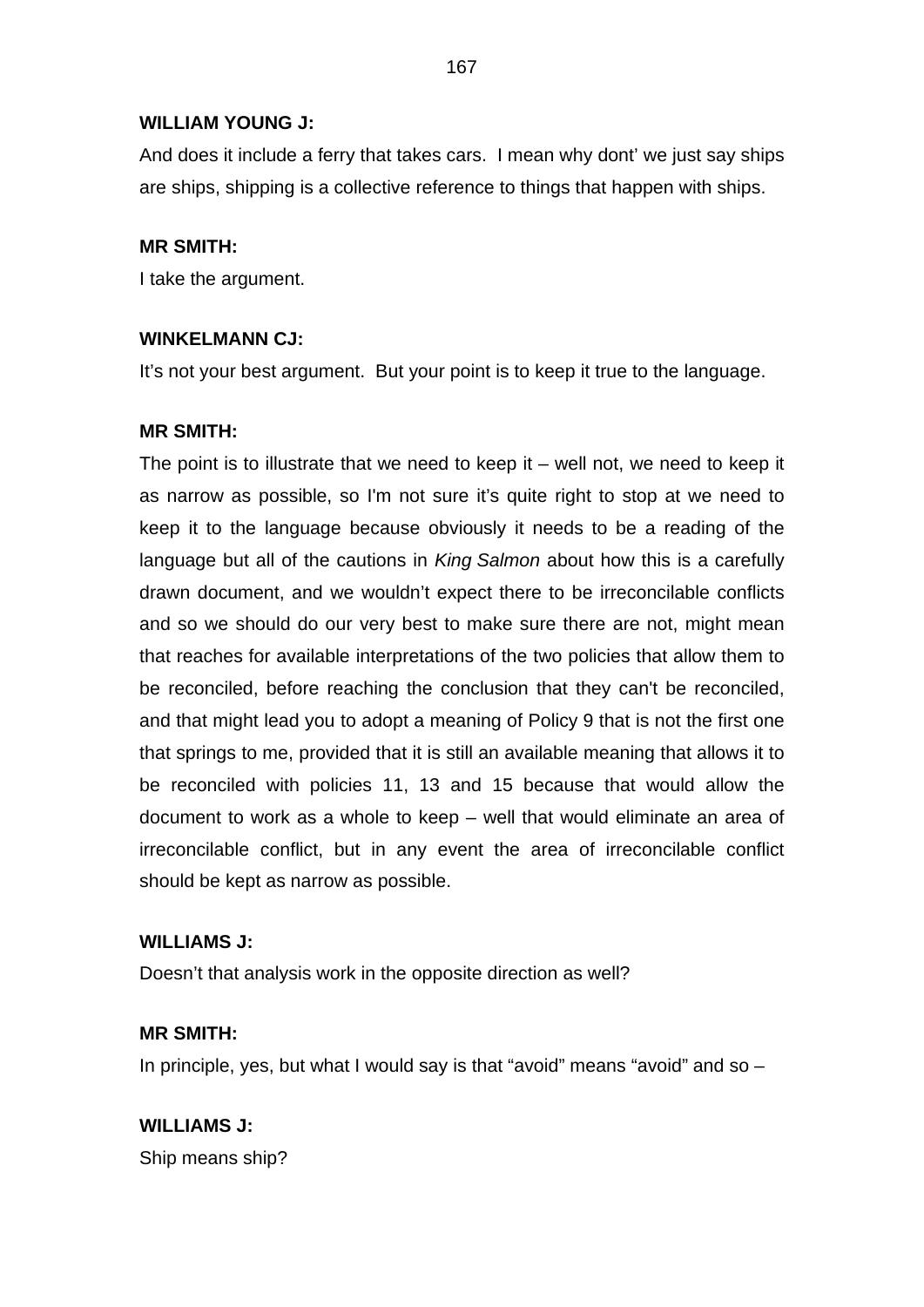Ship means ship, "avoid" means "avoid", one word means the same thing if you repeat it, I suppose it doesn't take – you rather make the point that my rhetoric didn't carry me very far, but the point I'm making is a shorthand reference to *King Salmon* where it says "avoid" means "not allow" and that that point has been determined and that therefore my submission is that the path to read down, as it were, 11, 13 and 15 is closed.

## **WINKELMANN CJ:**

So you're saying you don't read down the imperative demand. You read down the language of what's permitted under 9. You don't read down the imperative command "avoid", or "recognise" but you read down…

## **WILLIAM YOUNG J:**

"Require".

## **MR SMITH:**

"Require", the way that the majority in the Court of Appeal did, which is obviously an available way of reconciling these policies because the majority of the Court of Appeal thought that it was, and I use "available" in the sense of, you know, reasonably available.

#### **WINKELMANN CJ:**

And once you've read it down on your primary submission you get through the irreconcilable conflict, and on your primary submission "avoid" trumps and it just can't, the conflict is resolved in that way?

#### **MR SMITH:**

Yes, and I would say – I think I'm going to have to abandon my effort to go through the RPS itself, but I would say we also don't shy away from the consequence that that tips, like the bucket fountain, down through the various instruments and into the consenting stage. If that is what the NZCPS means then that is what the RPS has to give effect to, that is what the regional plan has to give effect to, and applying the *Davidson* approach which we adopt,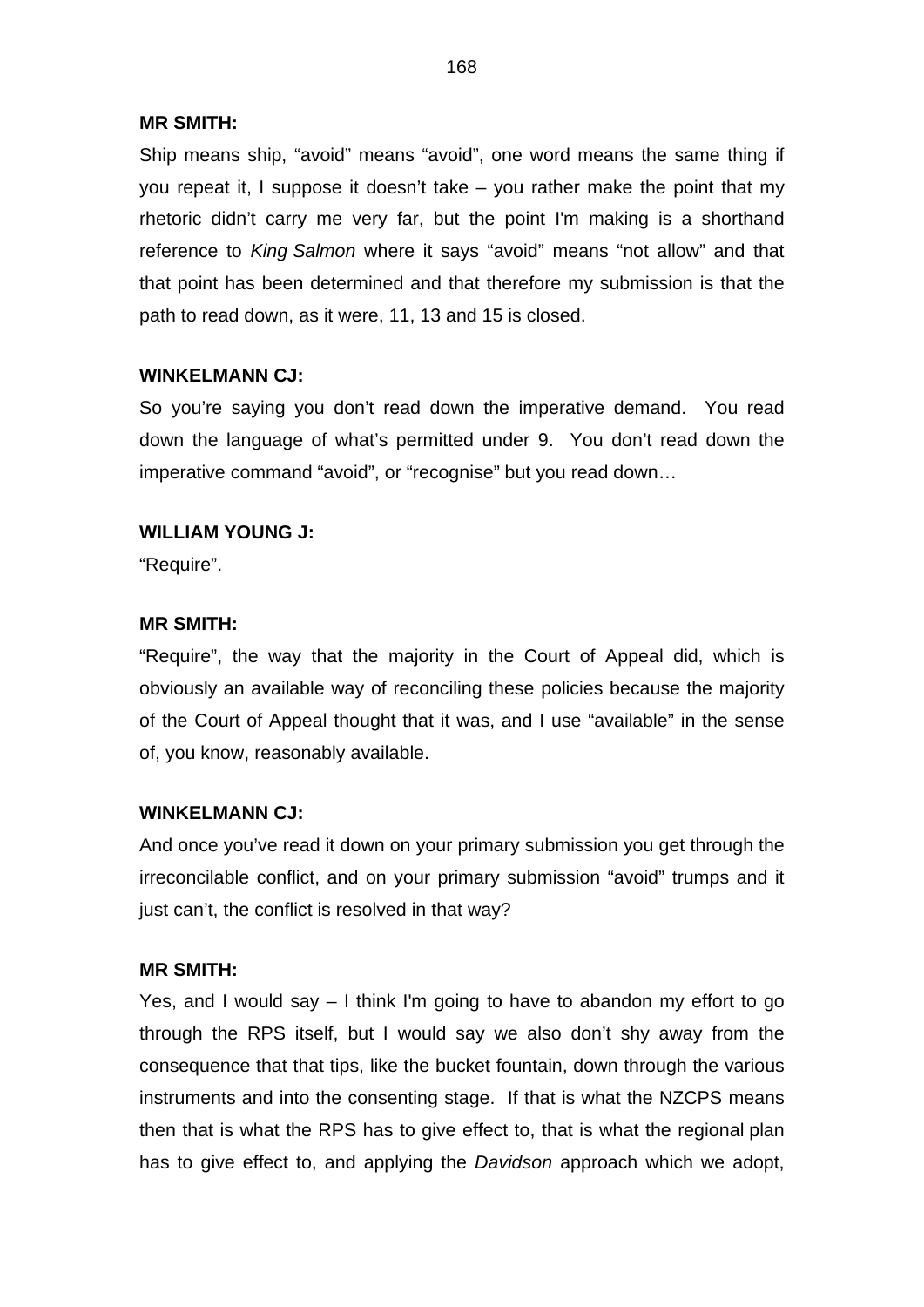well, first properly drawn plans may not leave room for a discretion the other way, but if they do so that you do end up in a section 104 situation, you apply *RJ Davidson*. NZCPS is the embodiment of Part 2 in the coastal environment and so the result follows, and we do not shy away from that simple proposition.

So that is the end of my allocated time. You will be seeing me again for reply and briefly Forest and Bird's role in East West.

#### **WINKELMANN CJ:**

Yes, so when we see you again, I'm going to ask all counsel to think about the critical cross-issue here, splitting of costs, and also the fact that it's not – some of the respondents are supporting the appellant so it's a slightly complex costs issue. So we'd be assisted by simple suggestions from counsel.

### **MR SMITH:**

Thank you and I did say I was about to depart, if I can just finish with that one piece of housekeeping for Justice Williams about the provenance of the reference to ports in the preamble. I can't directly answer that but perhaps the most useful –

## **WILLIAMS J:**

I meant Policy 9 itself.

#### **MR SMITH:**

Yes, the most useful document is in Marlborough District Council's bundle, volume 2, tab 19, which is about a 10 page document entitled "Summary of Board of Inquiry Recommendations and Minister of Conservation's Decision."

#### **WILLIAMS J:**

That's not particularly helpful. That's all there is? Is there nothing behind the Minster's insertion of Policies 8 and 9 at the late stage?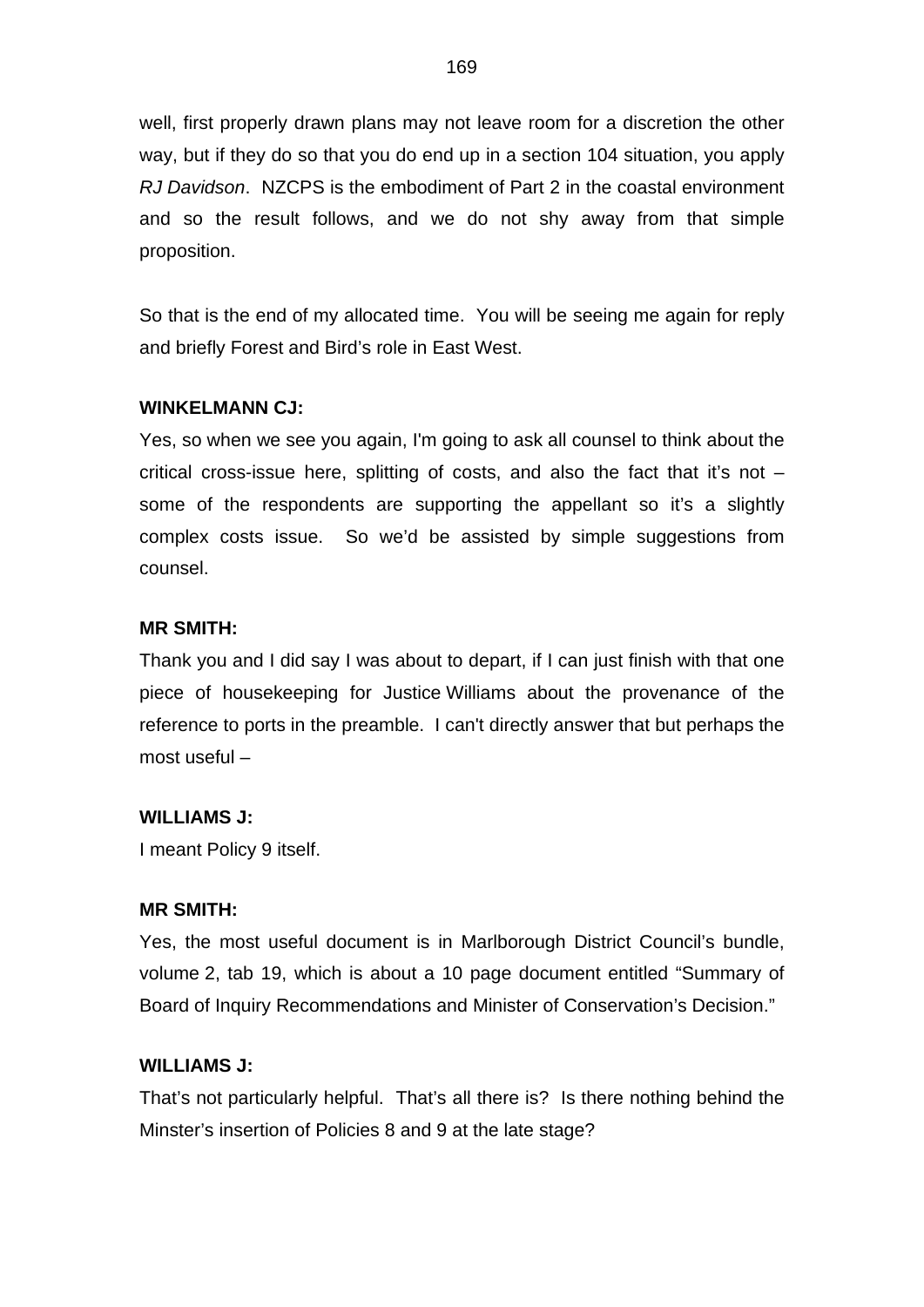I'm told the next document is the section 32 report.

## **WILLIAMS J:**

Yes, I've read that too. Is that all there is?

## **MR SMITH:**

In that case I'm not aware of anything else.

## **WILLIAMS J:**

Okay. Thank you.

## **MR ENRIGHT:**

May it please the Court. I might start with the topic of threshold, and this is from the perspective of the consent, Part 6 RMA, and the first point, as my learned friend has just said for Forest and Bird, is that normally the answer should be derived from applying the reconciliation exercise, but that in circumstances where it's not, my submission is that there is a threshold inherent in section 5 RMA and in Part 2, so it's not necessary to go to a necessary threshold as such. Instead the better path is to confirm that section 5 in particular has its own set of directive bottom lines, albeit that these are perhaps more contextual than those in the NZCPS. So if you do get to that point of irreconcilable competing policies, it is permissible to revert to Part 2 and section 5. But on –

## **WINKELMANN CJ:**

So what level are you talking about here Mr Enright? Are you talking about at the level of policy and plan or at the level of consent?

## **MR ENRIGHT:**

Well actually it's both.

## **WINKELMANN CJ:**

Okay.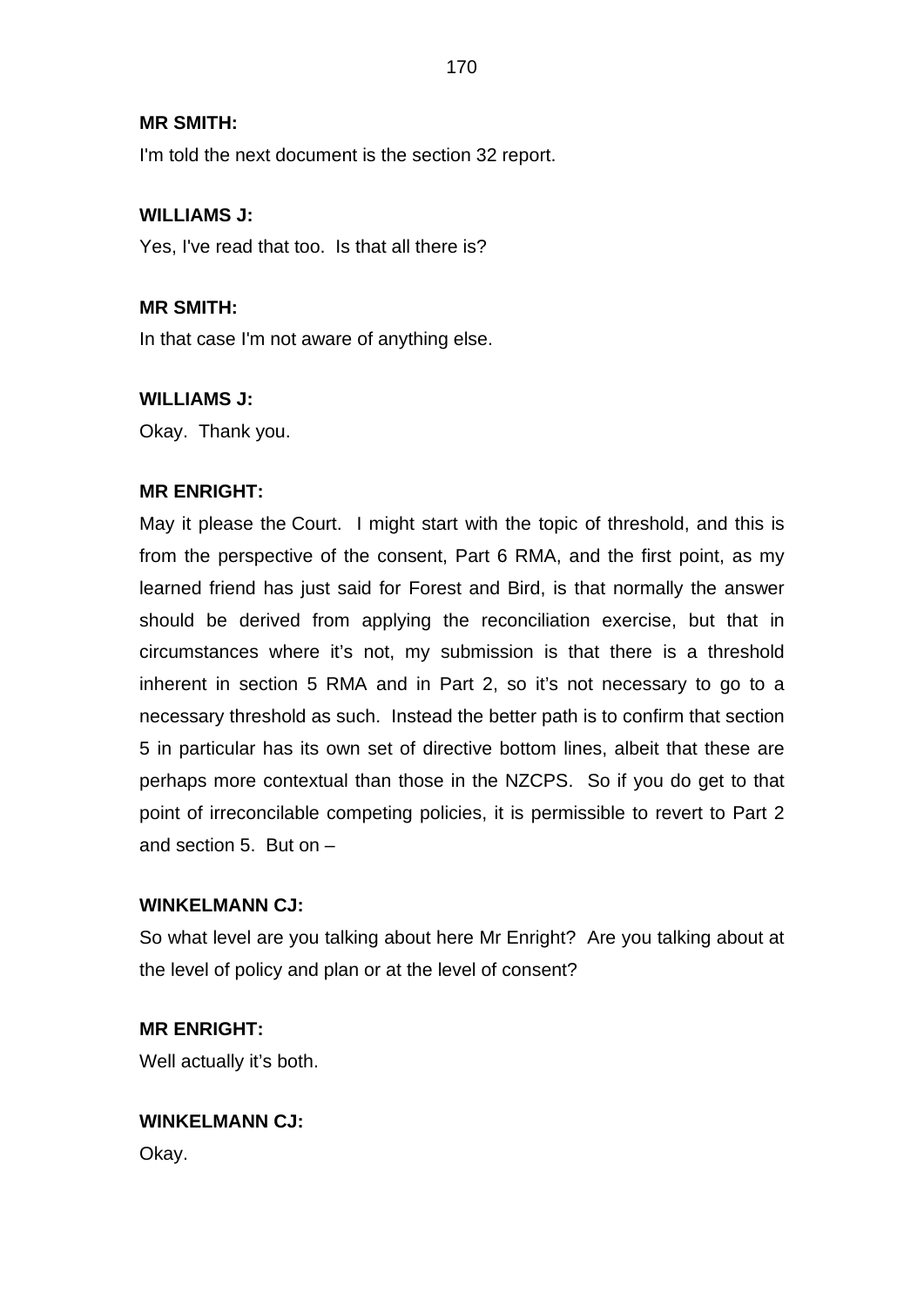## **MR ENRIGHT:**

And so the starting point, if we –

#### **WINKELMANN CJ:**

So your position is more permissive of reconciliation than is the position of Forest and Bird?

#### **MR ENRIGHT:**

Well, yes, conditionally yes, but I do adopt my friend's submission that, you know, normally the avoid, if you apply the direct policies the avoid policies, the answer should be clear, but I do accept that there may be situations, particularly at consenting stage, where you have an "irreconcilable conflict" scenario, and so my submission is, if we look at what *King Salmon* said about Part 2 and section 5, and if I could take you to paragraph 24 of that decision. I think it was tab 11 of the appellant authorities.

#### **WILLIAMS J:**

Which decision, sorry?

## **MR ENRIGHT:**

*King Salmon*, your Honour.

#### **GLAZEBROOK J:**

And paragraph, sorry?

#### **MR ENRIGHT:**

Paragraph 24. Now there's obviously more than one reference by the Court to the meaning of "sustainable management" but this is probably a key part where the observations are made about how the definitions in (a), definition, is broadly framed and that section 5 states a guiding principle, and then if we go down to (c): "There has been some controversy concerning the effect of the word 'while' in the definition," and if one reads to the end of para (c) you will note in the last sentence there, over page, use of the word "while" before subparas (a), (b) and (c) must be observed in the course of management, in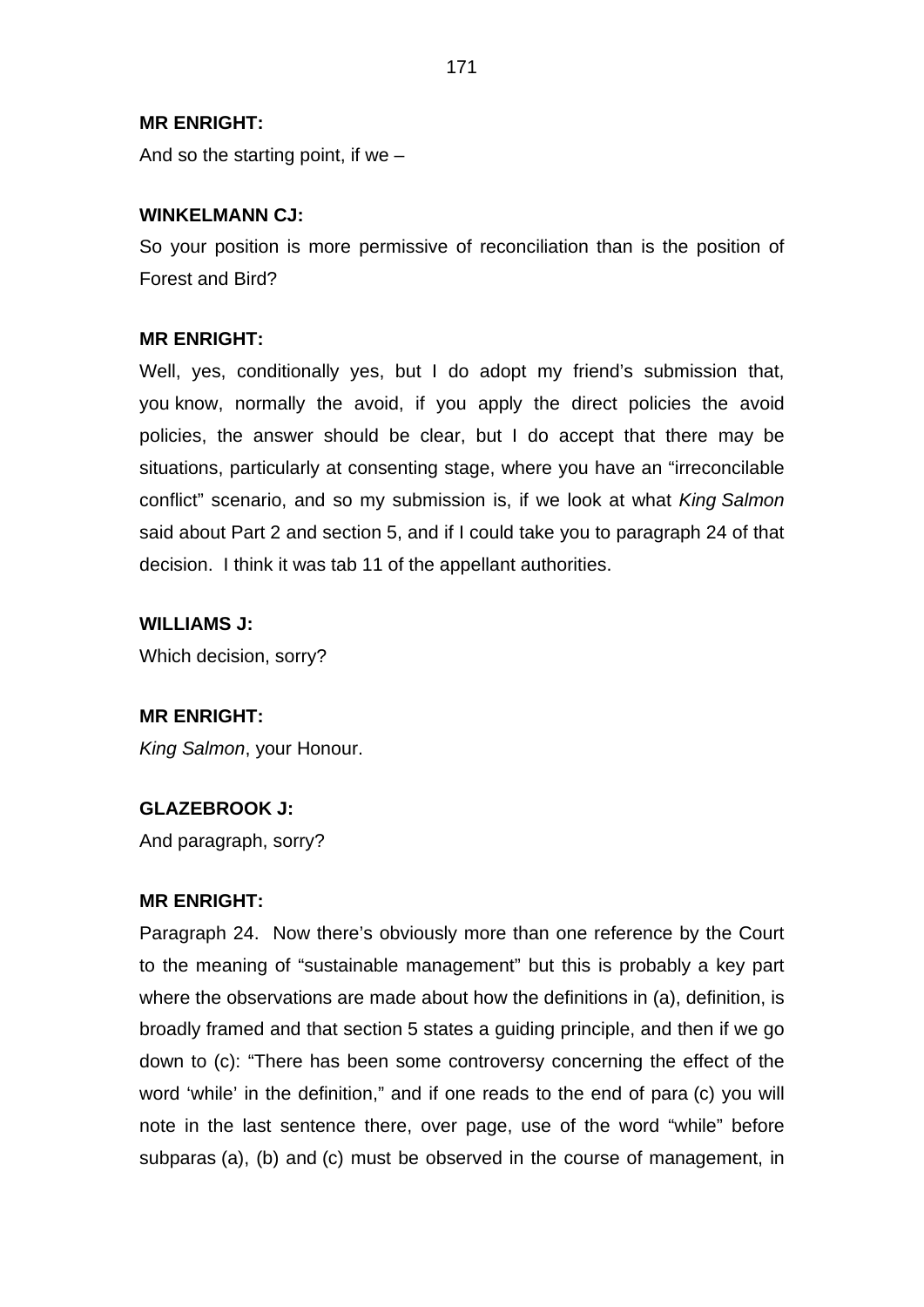other words "while" means "at the same time as". So the short point there is by reference to section 5(2), there are intrinsically bottom lines in section 5 in the definition of "sustainable management". So elsewhere in *King Salmon* it also refers to "protection" being a core element of Part 2 in any event.

So the short point is if you do, in the "irreconcilable" scenario we've been discussing, have to revert to Part 2, you don't then suddenly step into an overall broad judgment approach. Instead you have constrained fettered discretion in terms of bottom lines in Part 2.

A useful example of a threshold approach is Justice Palmer's decision in the *Tauranga Environmental Protection Society v Tauranga City Council* [2021] NZHC 1201, [2021] NZRMA 492 decision. That's in appellant authorities at tab 5, and conveniently Justice Palmer sort of summarises the ratio at the start in paragraph 2 of his judgment, and in paragraph 2 at (d) he makes the finding that there are cultural bottom lines in the, he calls it, the RCEP, which is the Regional Coastal Environmental Plan, so the Coastal Plan in other words, and refers to the cultural bottom lines that policy IW 2 requires adverse effects on Rangataua Bay to be avoided "where practicable", and then another threshold reference to "avoided" unless there were "no practicable alternative locations".

So the reason for drawing your attention to that paragraph is just to put to the Court that if the Court's considering applying some sort of threshold approach, that is common within the RMA context, this idea of having no practical alternative locations, avoidance of effects is not possible, et cetera. So those kinds of thresholds are relatively common in a coastal planning context.

If we also go to paragraph 129…

## **GLAZEBROOK J:**

Paragraph 129 of this decision?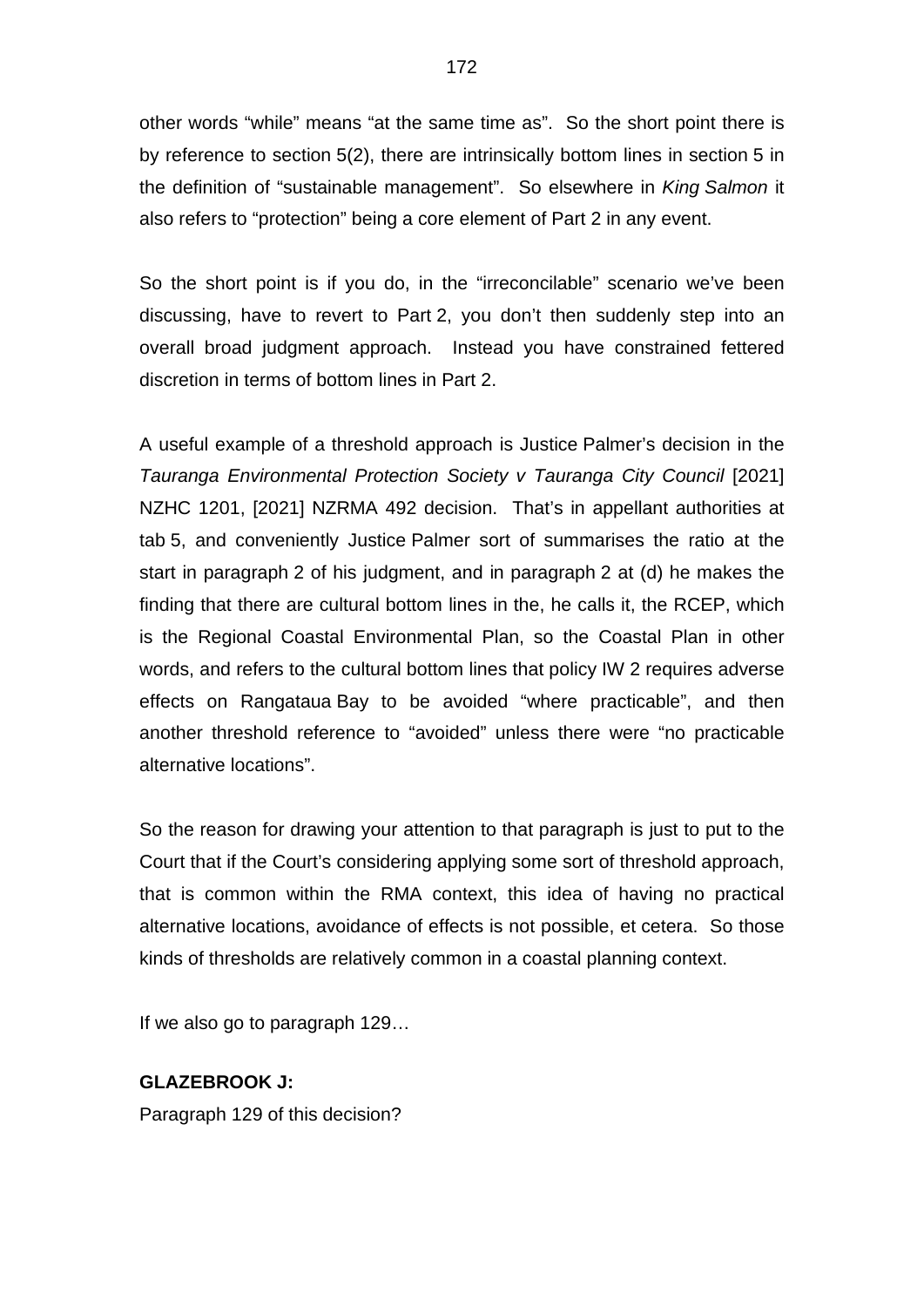#### **MR ENRIGHT:**

Same decision, sorry. Yes, of this decision. It's the slightly – essentially repeats the point made in paragraph 2 but just a slightly – paragraphs 129 to 130, and at 130 Justice Palmer notes that whether the cultural bottom lines in the coastal plan are engaged depends on whether those thresholds are met. Then of assistance, the decision has page numbers in the top right-hand corner and – I'll just find the page number. Sorry, actually I'll use the decision page number. So decision page number 733 is an appendix of the relevant planning instruments and if you look at page 733 of the decision sets out Policy NH 5 and NH 11. "NH" stands for "natural heritage". It's an example where the plan has itself provided for a conflict between the national grid where it's necessary to provide for the national grid vis-à-vis other values, which includes the cultural values, and so Policy NH 5 refers to the national grid. Policy NH 11 gives a threshold stepped approach of how to reconcile a proposal to put the national grid transmission lines in an area of high values. As you'll see there, there are four steps: no practical alternative location, avoidance of effects not possible, and then two other thresholds. So the only reason –

## **GLAZEBROOK J:**

Can you give me that page number again, please?

#### **MR ENRIGHT:**

Yes, sorry, it's the decision page number, reported page number 733. Sorry, it was confusing about that before. Again, I just want to draw that to your attention because it's an example where the coastal plan has drafted its own set of thresholds, specific to that region, obviously.

So in my written synopsis I've just drawn – in terms of this issue of threshold – I have just raised a question about is this going to be problem if we have this idea of a narrow pathway solely for the true exception and then a threshold approach apprise – applies. There's always going to be a tension around new proposals trying to fit within the terms of any exception, a narrow pathway becoming a wide pathway, as I've said in my written synopsis.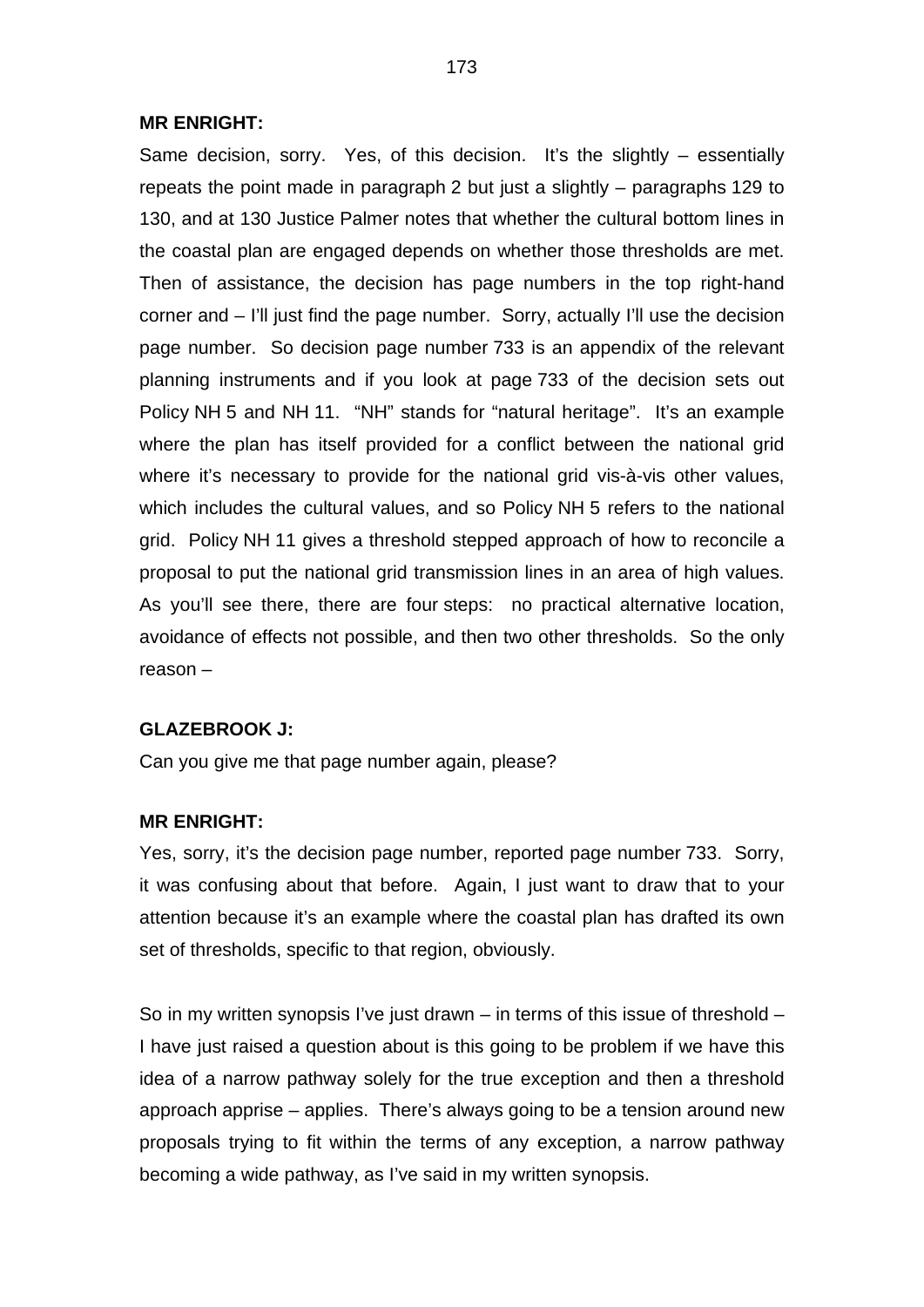That's all I had to say on the threshold topic.

Turning to the first topic, environmental bottom lines and tikanga, and the definition of "tikanga" by reference Manuhuia Bennett, that tikanga was the "right person, doing the right thing, in the right way", will be familiar to the Court, and, of course, there's been a great variety of jurisprudence both at this level and in courts below this level around the issue of tikanga. I suppose my starting point is that it's not the day for this debate to be had, whether tikanga includes environmental bottom lines, it's not relevant to the questions of law, but I have given some examples arising from case law where there are bottom lines in terms of environmental effects and the examples given are listed at my paragraph 3, including one his Honour, Justice Williams, was involved in which was the *TV3 Network Services Ltd v Waikato DC* [1997] NZRMA 539 (HC) decision, the television translator. So they are just examples where, I submit, you can have bottom lines recognised by or consistent with tikanga in case law.

It may be worth just taking you to section 58 of the RMA, and this is my paragraph 4 of that synopsis, and the Act is in the folder called "Authorities", Part 5, and hopefully you've found that. Section 58(1) –

## **WINKELMANN CJ:**

So it's not in the appellant's authorities? It's in...

## **MR ENRIGHT:**

No, the folder is just called "Authorities".

# **WILLIAMS J:**

Just 58 even, not…

## **MR ENRIGHT:**

Bracket 58 – sorry, section 58 RMA.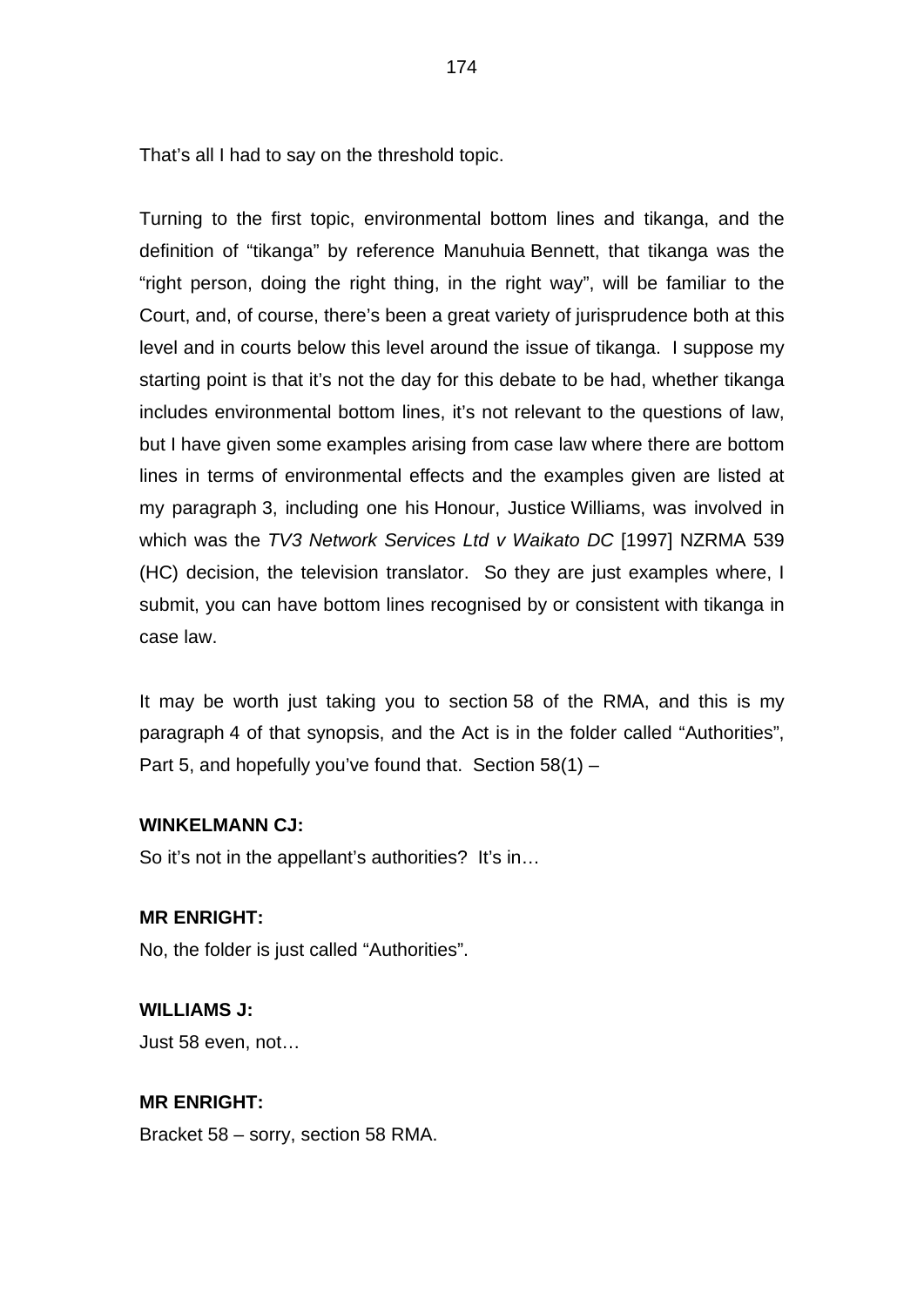#### **WINKELMANN CJ:**

It's in Part 5?

## **MR ENRIGHT:**

Part 5, that's right. This is a point made again by Justice Palmer in that *Tauranga Environmental Protection* decision I took you to about section  $58(1)(b)$  does enable – or a coastal policy statement may state objectives and policies about (b), protection of characteristics of coastal environment of special value to tangata whenua. So there is a statutory discretion to address matters of importance to tangata whenua in the NZCPS as you would expect.

Other than that point, I've just reflected on my paras 5 and 6 of my synopsis that there were competing positions as between the various iwi authorities and their tikanga and their perspective of whether reclamation was appropriate. There's obviously no one unified position on that but there was a unified position on the fact the Manukau is a taonga and because of both its mauri or life force, and it's role of habitat requiring active protection in terms of Treaty principles, but no agreement on how active protection should be addressed or implemented in the context of the East West project. So there is a degree of context, of course, in relation to tikanga and, of course variations as between individual iwi and hapū on what their tikanga is, but potentially some universal principles as well.

Moving off that topic to the issue of Treaty principles. It's an answer in part to a submission made by my friends to the supporting mana whenua or iwi authority party, that Treaty principles and tangata whenua interests will always end up second best if you apply a strict approach to the directive language in the NZCPS because they don't have the same, you know, use of language such as "avoid". Instead language such as Policy 2 referring to "taking account of the principles of Te Tiriti and various different Acts which are both relational and otherwise, but do include requirement under Policy 2(g) to provide for protection of areas of special value to Māori. But if you are applying a strict directive language approach, there's no avoid type language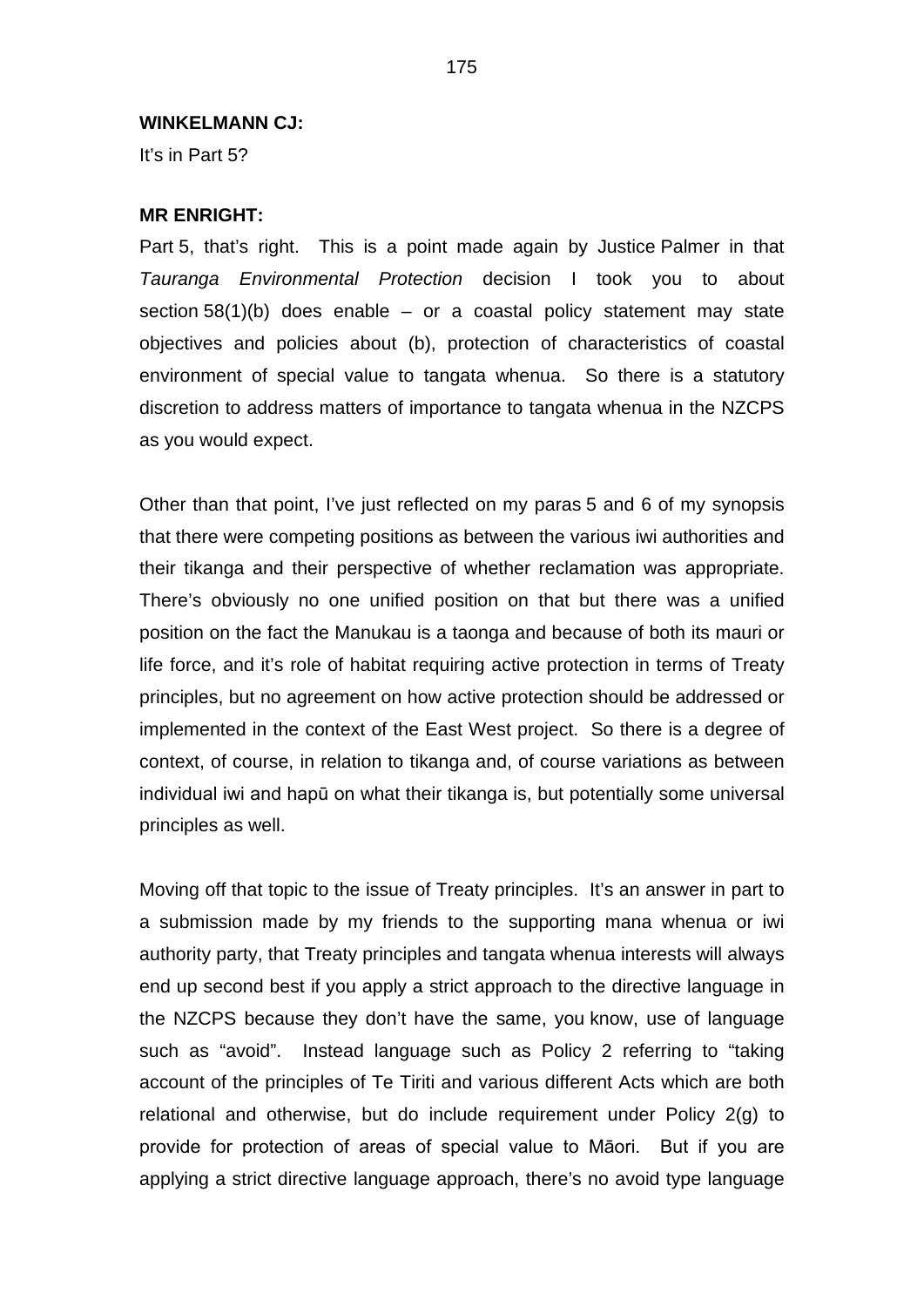in Policy 2, or the supporting objective, Objective 3. That is correct but in my submission this Court has already in *King Salmon* made the point that section 8 RMA, the duty to have regard to the principles of the Treaty, may have a supervening effect, even in relation to the NZCPS, and if I can just take you to paragraph 88 of that decision, which was in the appellant's authorities. You'll see that this is where the Court gave the three caveats, which have subsequently been discussed inter alia the *Davidson* decision around when can you revert to Part 2, and it's the second category of interest, which is about line 7: "Second, there may be instances where the NZCPS does not 'cover the field' and a decision-maker will have to consider whether pt 2 provides assistance…"

Then the next sentence: "Moreover, the obligation in s 8 to have regard to the principles of the Treaty of Waitangi will have procedural as well as substantive implications…' et cetera. So in my submission that obiter statement leaves open the ability to have regard to Treaty rights and interests, even where, if they were in conflict with directive policies in the NZCPS, and in an appropriate Treaty rights and interests might prevail, even over avoid directive policies. So my submission is that is, that obiter should be confirmed in the context of this case, and that would –

## **WILLIAMS J:**

So you mean if *King Salmon* had been Tau Ihu iwi salmon, they might have won?

#### **MR ENRIGHT:**

Yes. If the probative evidence – essentially if the evidence, the Court found on the evidence that that was necessary to give effect to Treaty rights and interests, that might override the Policy 11, 13 or 15 argument, in my submission, and it's because of the obvious point the constitutional importance and procedural substantive implications, as this Court has said.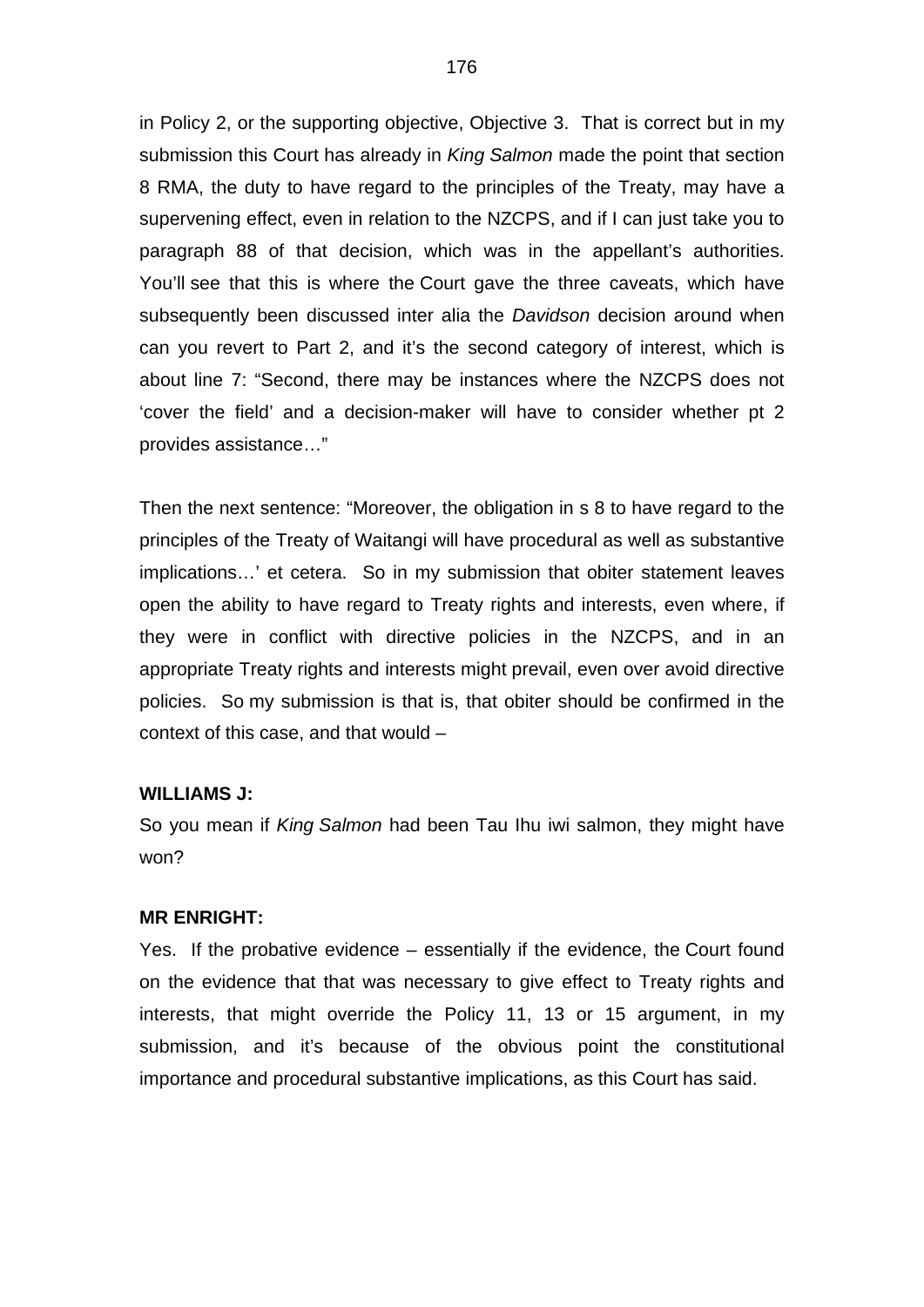## **GLAZEBROOK J:**

Probably a salmon farm that could be anywhere wouldn't be the best example of where that might happen.

## **MR ENRIGHT:**

No.

## **GLAZEBROOK J:**

But you're speaking in a more general sense?

## **MR ENRIGHT:**

In an abstract and that's, thank you your Honour, that's a fair point. It's not a carte blanche either but I mean I've given you one example which doesn't necessarily involve Treaty rights and interests, but the idea of having a marae on a beach which is an ONL and instead of that being contrary to the outstanding values, it is entirely consistent to have the presence of the kaitiaki there and also if you look at Policy 15 of the NZCPS it includes the cultural dimension of landscape.

So the hypothetical just given about section 8 would have to arise in the context of a particular scenario, I accept that. There's a second layer of answer around the directive language issue in my para 9.1 of my synopsis. The other point to make, of course, is that the priorities that were identified in 2010 in the NZCPS were prepared having regard to relevant Treaty and tangata whenua interests for the coastal environment.

If we just bring up the NZCPS. Perhaps we start with Policy 15, I just wanted to close that point off. Policy 15(c)(viii) you'll note this is for ONLs. "Cultural and spiritual values for tangata whenua, identified by working as far as practicable, in accordance with tikanga Māori: including their expressions as cultural landscapes and features." So there's an overt reference obviously to that lens, but it's also, in my submission, clear that Policy 2 requires that you provide a Māori lens, or a mātauranga Māori lens in relation to the other policies. Also, for example, Policy 2(c) refers to: "… incorporate mātauranga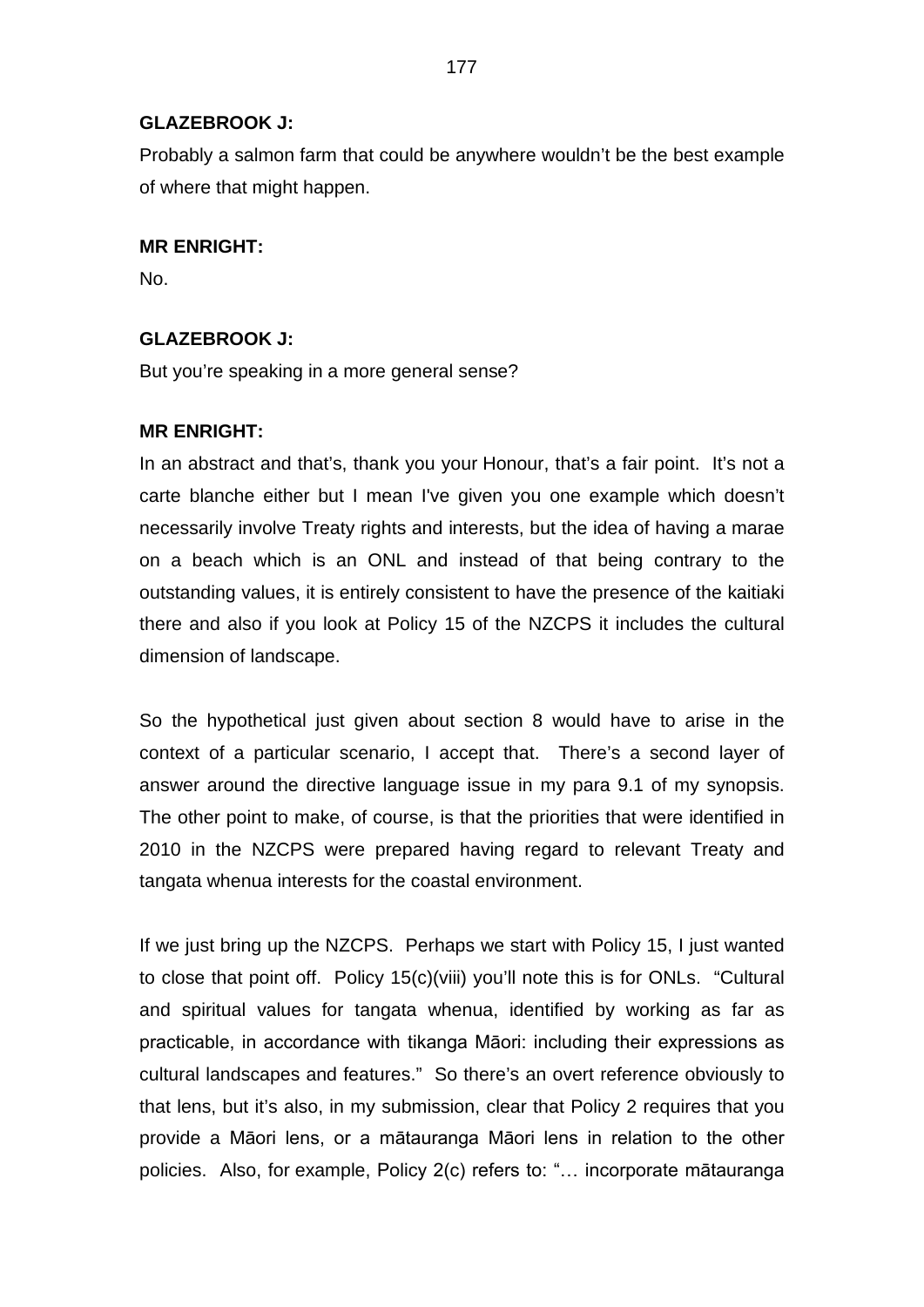Māori in regional policy statements, in plans, and in the consideration of applications for resource consents… for designation." Then in (g)(ii) that's the reference to protection and special sites et cetera. So there is that te ao Māori lens also required.

So in my submission environmental bottom lines are not necessarily inconsistent with Treaty principles, whether they are consistent would require a contextual assessment of the relevant Treaty principles when engaged by the evidence.

## **WINKELMANN CJ:**

How are you going with your time?

## **MR ENRIGHT:**

I should be done in five minutes, unless, so I think I'll be slightly ahead.

#### **WINKELMANN CJ:**

Nice. I thought you were slower, but there we are. Carry on.

#### **MR ENRIGHT:**

No, I don't think so. I noticed my friend did crib two minutes off me, but anyway, I won't hold it against him.

#### **WINKELMANN CJ:**

You'll move past that.

## **MR ENRIGHT:**

I'll move past it. Thank you your Honour. Just dealing with the second limb of section 104D RMA, and perhaps we need to bring that up.

#### **WINKELMANN CJ:**

We can't bring it up.

**MR ENRIGHT:** Sorry your Honour.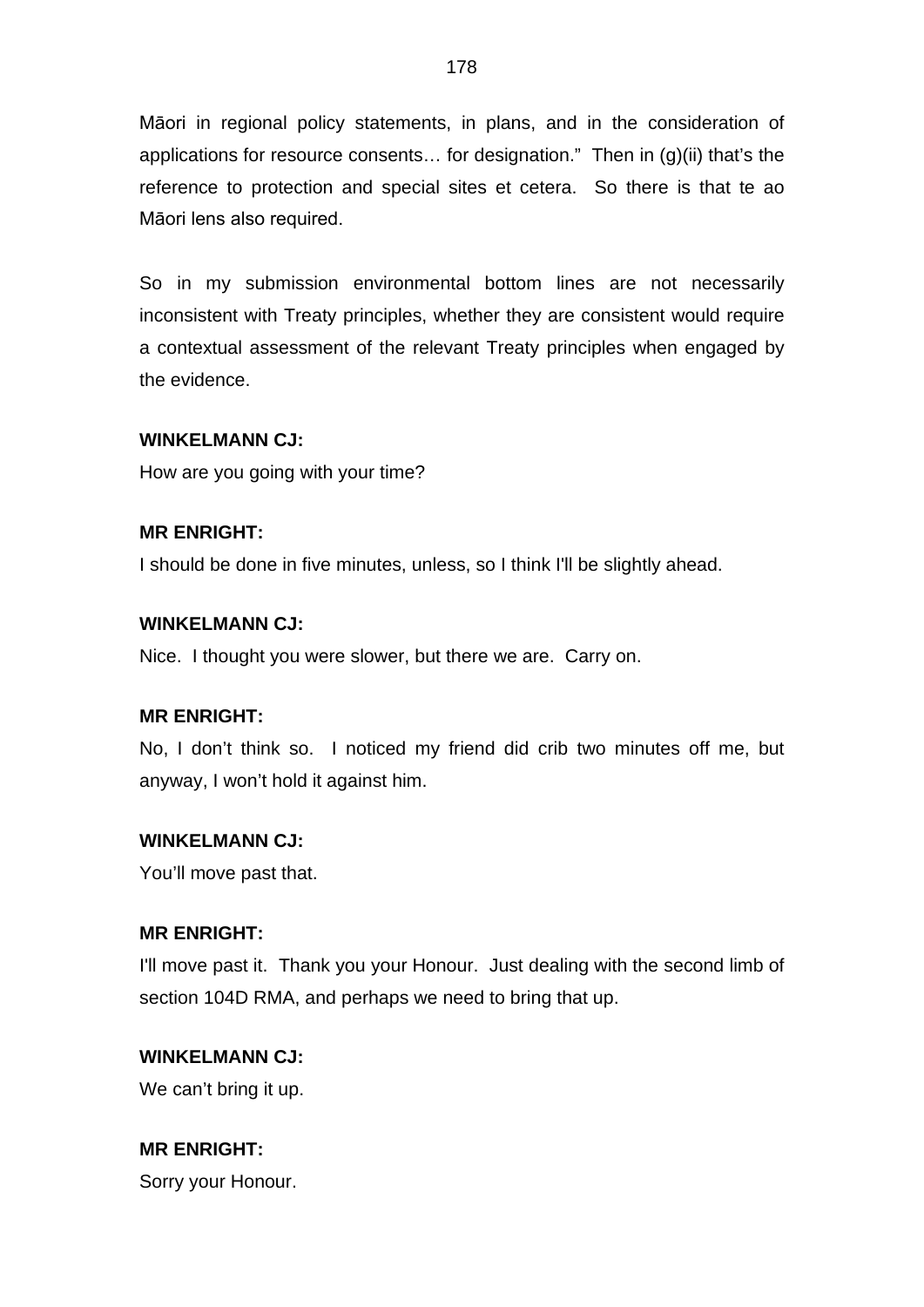## **WINKELMANN CJ:**

We each need to bring it up.

## **WILLIAMS J:**

You're allowed to mention it though. Just don't bring it up.

# **MR ENRIGHT:**

I'm grateful.

## **WINKELMANN CJ:**

It's not in Part 5, it's in another part?

## **MR ENRIGHT:**

No, it's Part 6

## **WINKELMANN CJ:**

So we need to go back to that next one down.

## **MR ENRIGHT:**

So as the Court will recall this is the non-complying threshold, you know, two-step test and it's the second limb, obviously, of the East West Link that's of particular importance because in East West the effects were more than minor therefore it had to get through the second limb, and you'll note the language in (b) referring to: "…will not be contrary to the objectives and policies of – (i) the relevant plan… relevant proposed plan…" so that language about relevance and so the submission point here is, well, you do have to look at what policies are actually material and materially relevant when you're deciding whether contrary or not, and if the policy, if the proposal fails a directive policy that's not material then it should not fail the second limb, and that should answer the question of the criticism about, you know, tripping the wire. It could be any old directive policy that says "avoid".

### **WINKELMANN CJ:**

Can you just restate that submission?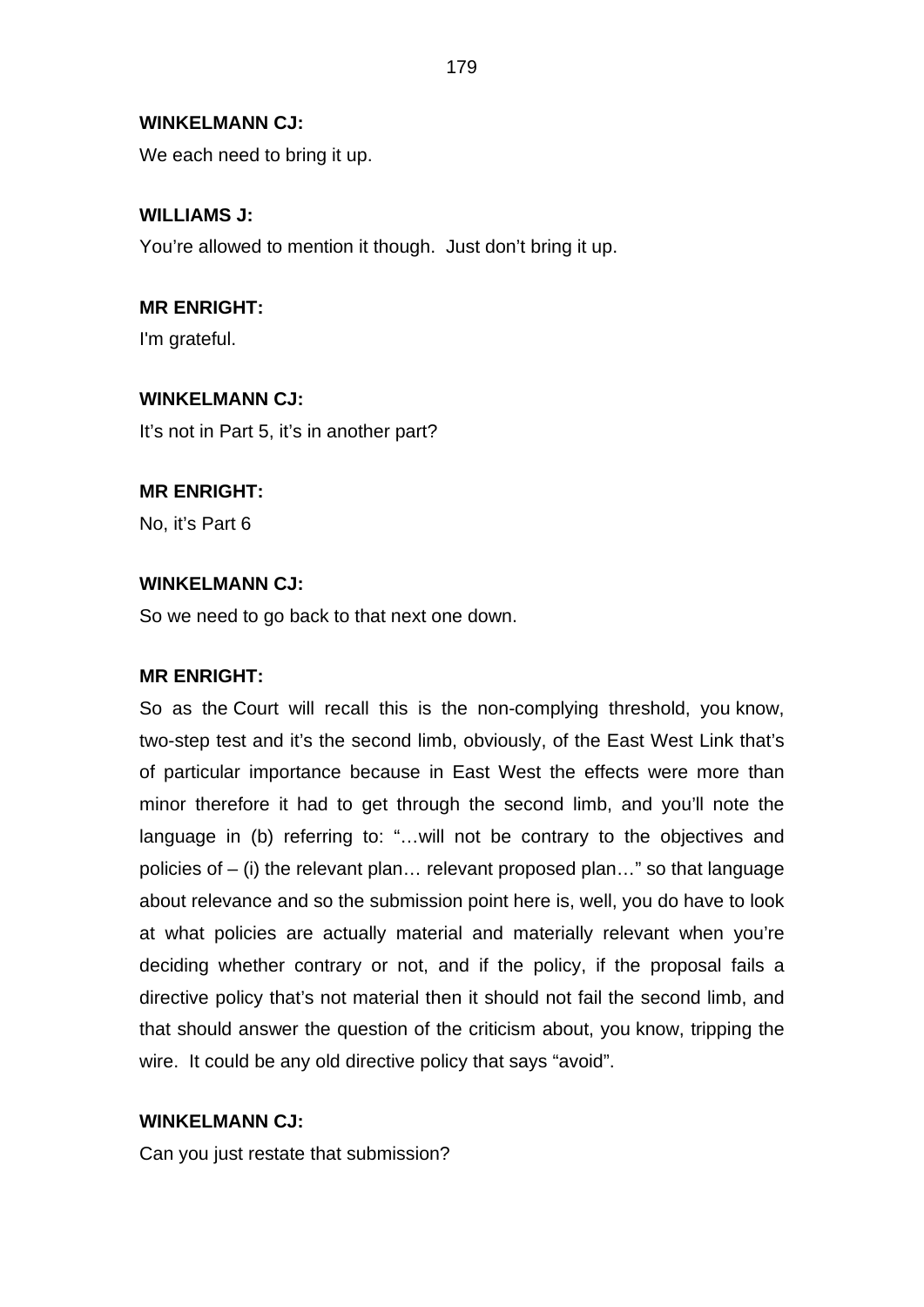## **MR ENRIGHT:**

Yes, well it's, my para 11 of my synopsis probably is the point, your Honour.

## **WINKELMANN CJ:**

Thank you.

## **MR ENRIGHT:**

So that's the oral synopsis that the second limb does – you do need to consider materiality as part of your assessment of relevance, and that should get around the "tripping the wire" problem that I've just identified.

So my last point, and it's at para 16 of my synopsis, relates to materiality of the objectives in the NZCPS, and this was error 6 in the East West Link appeal, that the Board failed to have regard to relevant objectives, including Objectives 1, 3 and 6, and the reason I've mentioned this point is that the submissions of at least two of the other parties, that's the Port and Mana Whenua parties in support, both emphasise the importance of having regard to the instrument as a whole which, of course, includes the objectives as well as the policies, and, of course, I respectfully agree with that point but if the objectives are material in terms of how you read the policies, that must reinforce the materiality of the error of the Board in not having regard to Objectives 1, 3 and 6.

Those are my submissions, thank you, your Honour.

## **WINKELMANN CJ:**

Thank you, Mr Enright. Ms Casey.

## **MS CASEY QC:**

May it please the Court. I'm hoping your Honours have before you both the Waka Kotahi submissions of 5 April and the outline of oral submissions and annexures that were provided yesterday evening. I wanted to apologise in advance for the bulk of that material but it turns out it may have been a bit prescient. We were concerned that you wouldn't have access to the case on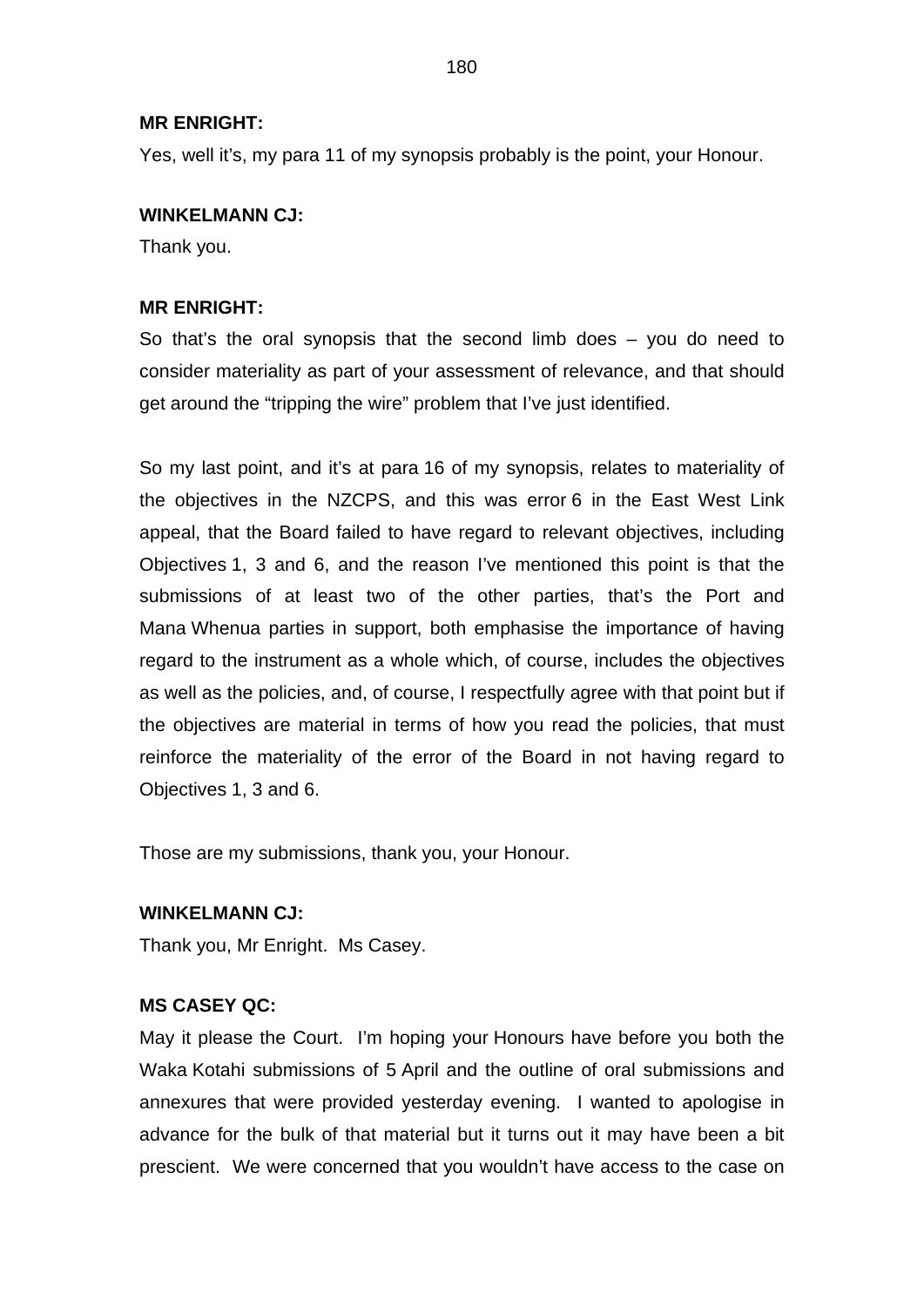appeal from the East West so we put a lot of material in that annex, and I was also, in last night's preparation, not entirely sure what I'd be needing to address from this morning's aspect. So while there's a lot of material there, not all of it's particularly relevant to the submissions I'm going to be making and what is there, I hope, is a useful resource since we can't go into anything else.

If I may also ask if you have the submissions of my learned friend, Mr Lanning, from the Auckland Council available because I would like to be referring to those.

# **WINKELMANN CJ:**

Yes.

# **GLAZEBROOK J:**

Sorry, which one, please?

# **MS CASEY QC:**

Auckland Council submissions of 5 April.

# **WINKELMANN CJ:**

They have "Simpson Grierson" on it.

# **ELLEN FRANCE J:**

That's the one with the plans at the back.

# **MS CASEY QC:**

Yes, with the overlay maps. That's largely what I'm wanting to take you to so…

# **WINKELMANN CJ:**

We've got a lot of submissions.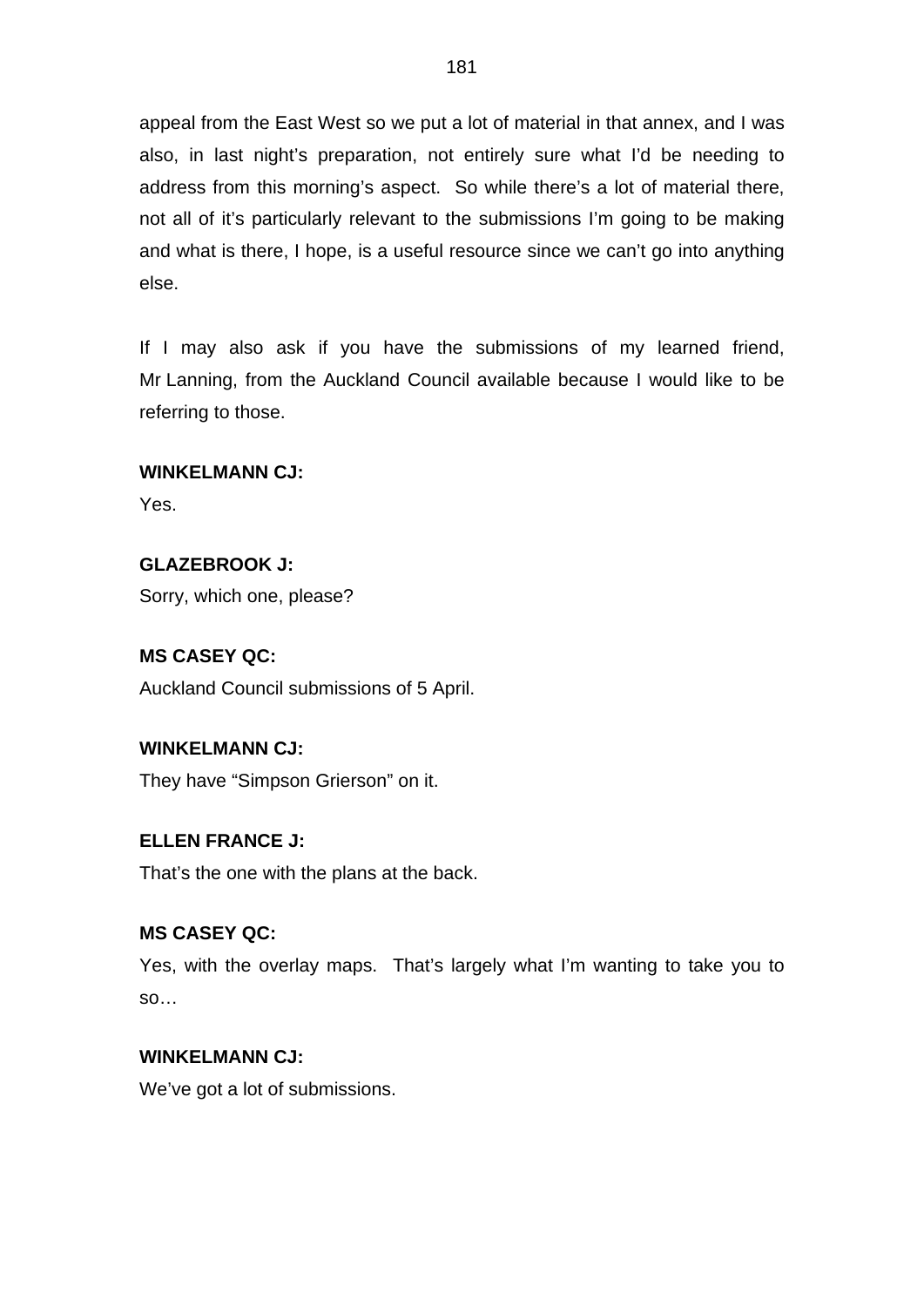Yes, I'm conscious of this, your Honour, and I think we're the seventh party you're hearing from in two days, so – and the only document that I haven't handed up that I will want to refer to is the Coastal Policy Statement itself, but I'm assuming that won't be too problematic.

So starting from my oral submissions outline (which is only a few pages long actually even though it looks much bigger), as I've said at the start there are three issues that I want to touch on in my 45 minutes today. The first is just to address some of the issues, well, particular issues raised yesterday and this morning which will be reasonably succinct, I hope. Then, secondly, I want to talk about the overlapping issues between the East West and the Port Otago appeals because Waka Kotahi is grateful for the opportunity to address the Court in this appeal and we're trying to limit it to that issue where we see the overlap rather than going back to the other points at issue in the East West appeal. The third is to raise an issue, that is related to the East West appeal in that my learned friends from Royal Forest and Bird appear to have changed position on a foundational matter in the East West appeal, and I'll come to that in more detail as the third part of my submissions today. I raise it because it looks like a substantive change in position, and it would be fundamental to the East West appeal and I note, of course, Forest and Bird filed submissions after Waka Kotahi which is why we addressed that in the reply filed and served yesterday.

#### **WINKELMANN CJ:**

Did you mention this to Mr Smith?

# **MS CASEY QC:**

Your Honour, we didn't, because we were putting this together and I gave it to him last night, and I was anticipating that it would be addressed this morning if we could, but I'm in a slightly difficult position here.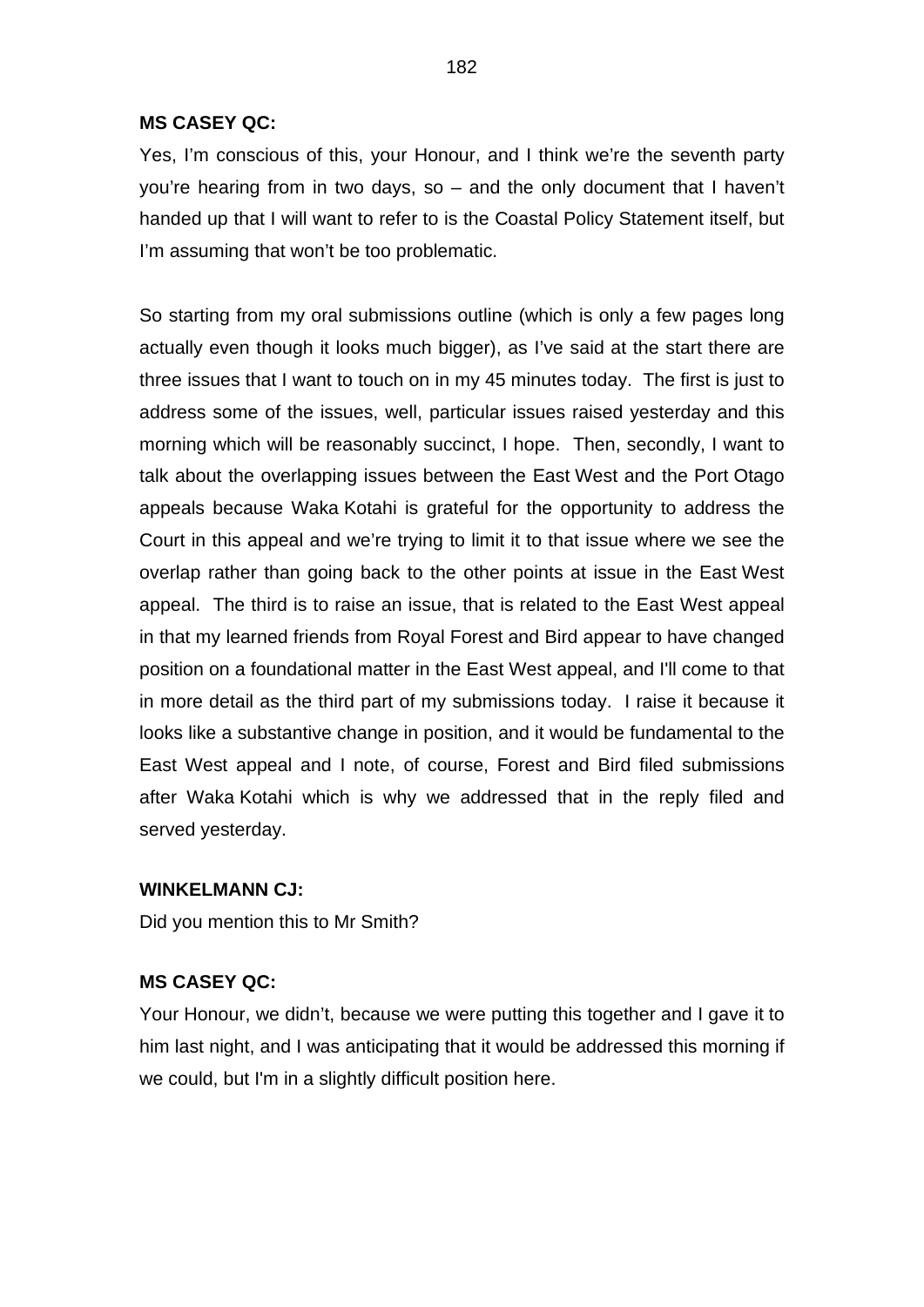### **WINKELMANN CJ:**

Well, I mean, it maybe that you don't come to it before the luncheon adjournment and that you have a chance to talk to him about it. Or we could adjourn a little bit early and then come back earlier still to enable you to do that.

# **MS CASEY QC:**

Yes, and I was planning to address it last in any event.

### **WINKELMANN CJ:**

So that might be the way to go. Once you get to the point we might  $$ because if there is no change in position then…

# **MS CASEY QC:**

Well your Honour I'd probably still address, if my learned friend thinks that it isn't a change of position, I'd probably still want to address my submissions on that point anyway.

#### **WINKELMANN CJ:**

Yes, it'll still be a lot clearer for us though.

# **MS CASEY QC:**

Yes it will be. So if I could start, anyway, with the issues raised on day 1 and this is to address the question of "have regard to" and Waka Kotahi's position in relation to Part 6 and "have regard to". Your Honour, Justice Glazebrook, made an observation yesterday in relation to Waka Kotahi in the East West appeal, and I'm grateful for the opportunity to clarify Waka Kotahi's position because it's very much not Waka Kotahi's position that a decision-maker in Part 6 could disregard all the part entirely from the New Zealand Coastal Policy Statement, and that was a position set out in our written submissions, and I accept and acknowledgement that I may have miscommunicated that position in discussions –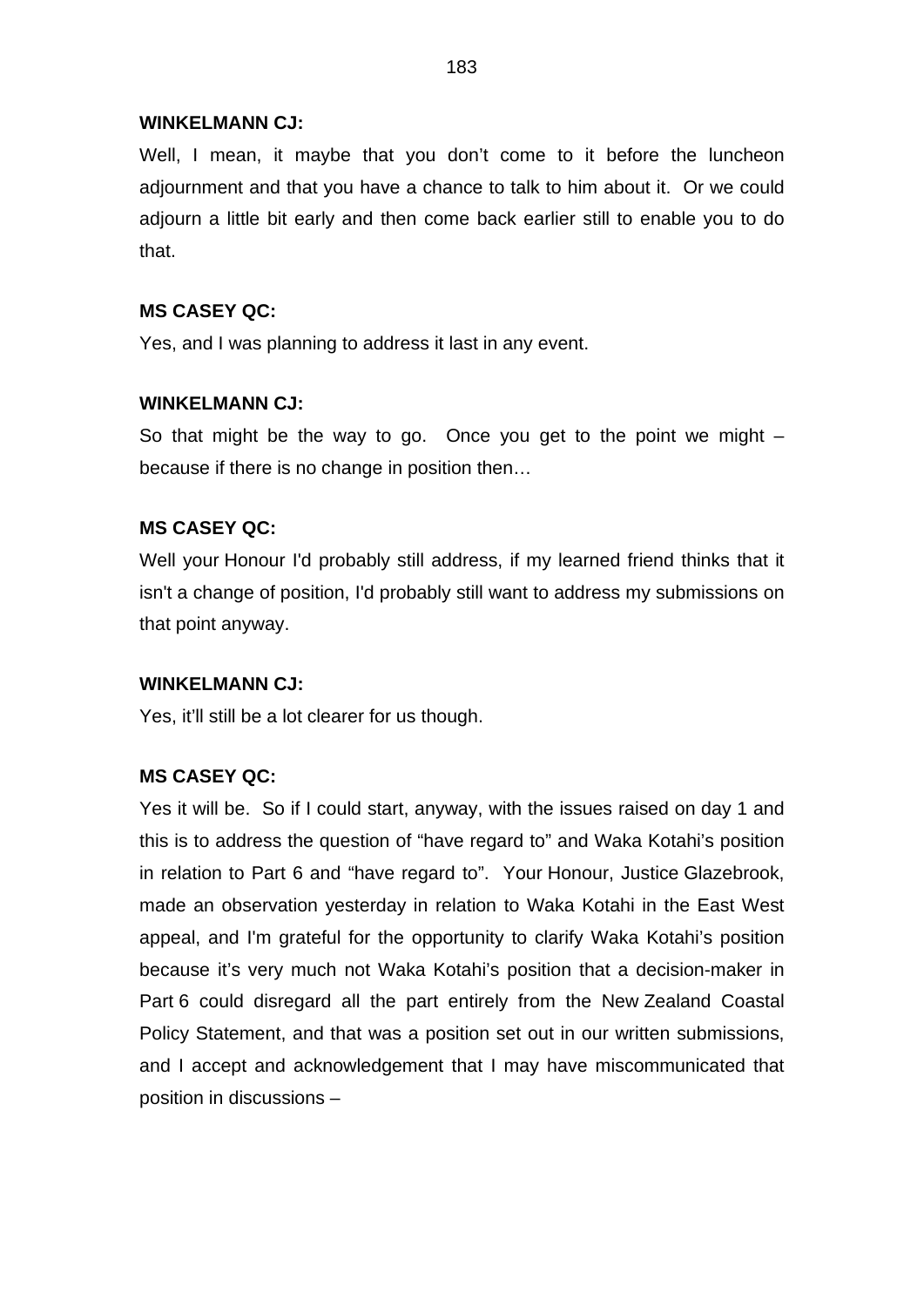#### **GLAZEBROOK J:**

No, I don't think so. It's just a question to your friend who was saying, well it  $$ well just seeing whether the submission was open slather at that stage or otherwise it wasn't – sorry, and if I implied that had been your position it wasn't what I had understood it to be from the previous hearing.

#### **MS CASEY QC:**

Thank you your Honour. I was concerned I may have, in our exchanges around *RJ Davidson*, I may have conveyed the impression, because it is absolute, Waka Kotahi absolutely agrees that the overall judgement pre-*King Salmon* approach has no place in Part 6. So I summarise very briefly my paragraph 4 that Waka Kotahi's position is that: "…it is possible under Part 6 for a proposal to be consented even if it cannot avoid all adverse effects covered by the 'avoid' policies, but that the strongly directive policies will be central to the consenting inquiry, and they set a high threshold/place a significant burden on the applicant to justify this."

And in my written submissions, and the Court is familiar with this, we rely on the approach of *RJ Davidson*, not as my learned friend from Forest and Bird expressed it, which is, well you resolve everything and avoid wins, but we do the fair appraisal that it will normally be the case that the avoid policies give a clear steer on the outcome, but in a complex case, and we obviously say East West is one, a fair appraisal of the policies is required. We also refer in written submissions to the *Trans-Tasman Resources* consent decision, and both the Court of Appeal where they talk about the correct approach to when the decision-maker has to take into account the NZCPS and the avoid policies, which requires, again, that it be a strong justification, and this Court's approach to consent the third step of your Honour Justice Glazebrook's three-step process, where you address the factors that are relevant to section 10(1)(a) of the EEZ Act, which is the broader RMA equivalent provision, and I think your Honour refers to balancing, bearing in mind the purpose statement, and we say those are all different ways of expressing what we say is the correct approach in the "have regard to" situation.

184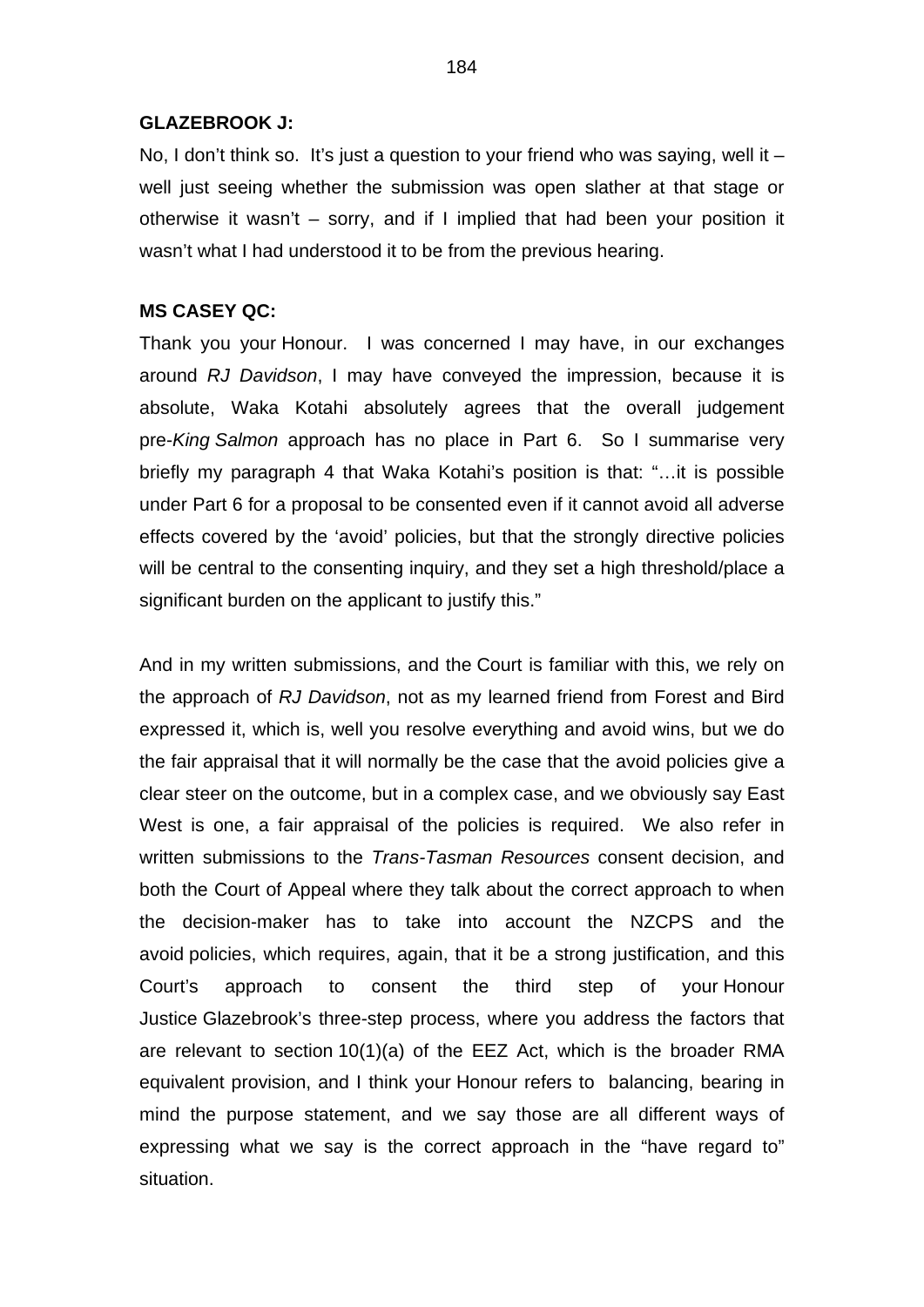I also want to refer to my learned friend Mr Lanning's submissions for Auckland Council because, again, it's another way, at paragraph 3.4 my friend expresses it in a slightly different way but again Waka Kotahi would endorse this approach and I would just briefly refer to that. My learned friend says: "The 'avoid policies' compel applicants and decision-makers to engage directly with them. The starting point – but not *necessarily* the end point – is that the relevant effects are to be avoided."

### **WINKELMANN CJ:**

Did you say paragraph…

# **MS CASEY QC:**

3.4 on page 9 of my learned friend's submissions.

#### **GLAZEBROOK J:**

Can you just give me two seconds? It's only so that I'm absolutely certain that when I come back to this I'm going to remember which submissions you're referring to.

### **MS CASEY QC:**

Actually, it's referenced in my outline as well at paragraph 4 so –

#### **GLAZEBROOK J:**

Yes, thank you.

#### **MS CASEY QC:**

So it's paragraph 3.4 of the Auckland Council's submissions. "The starting point – but not *necessarily* the end point – is that the relevant effects are to be avoided." Talks about the AUP recognition of infrastructure, there is a relatively small "policy window" to allow for the consideration of infrastructure proposals that respond to the "avoid policies" with appropriate design elements and mitigation, and that the East West is an example of this, and your Honours also –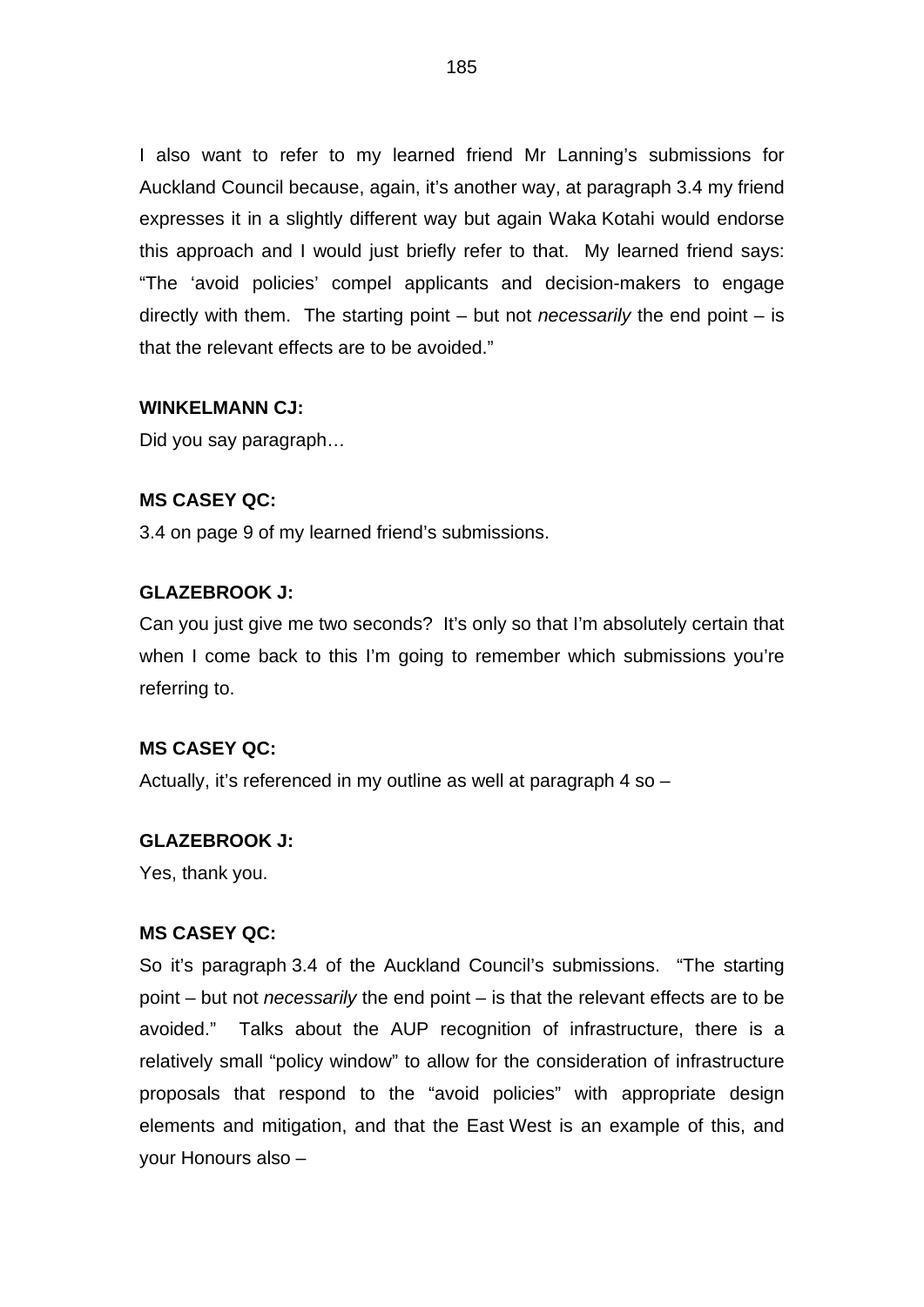#### **WILLIAMS J:**

It does sound like a flash way of saying "avoid" doesn't mean "avoid".

### **MS CASEY QC:**

"Avoid" doesn't mean "absolutely avoid", your Honour.

#### **WINKELMANN CJ:**

But is  $a - y$  know, if the decision-makers on the ground who are doing this stuff day in and day out with not a great time to reflect, that does look like open slather. I mean you're saying it's a complex situation, that East West is an incredibly huge project and may or may not be incredibly important to Auckland, but what about the sort of ordinary situations? Why can't that just be a large highway through the whole avoid policy?

#### **MS CASEY QC:**

Your Honour, because I think of the factors that you've been talking about earlier in most cases the NZCPS application will, as it says in *Davidson*, give you a pretty clear steer on the result. It is the complex cases that we're talking about here which, because of their complexity and because of their likely significant impact on environmental issues and other factors, the RMA process works to elevate that decision to a Board of Inquiry. So this is not intended from either my learned friend or myself to be open slather. It is that the sort of policy approach, sort of decision-making approach that has been canvassed by all parties this morning is aligned with this, and I was going to say my learned friend, Mr Anderson, for the Otago Regional Council, his description of how he thought these policies would land in the consenting framework we also agree with. We think that's correct. So it is – usually you will not need to go any further than if only the NZCPS is engaged and there's an obvious answer. But what we say in paragraph 5 of my outline is that –

#### **WINKELMANN CJ:**

What I'm struggling with is why it's because it's a complex case.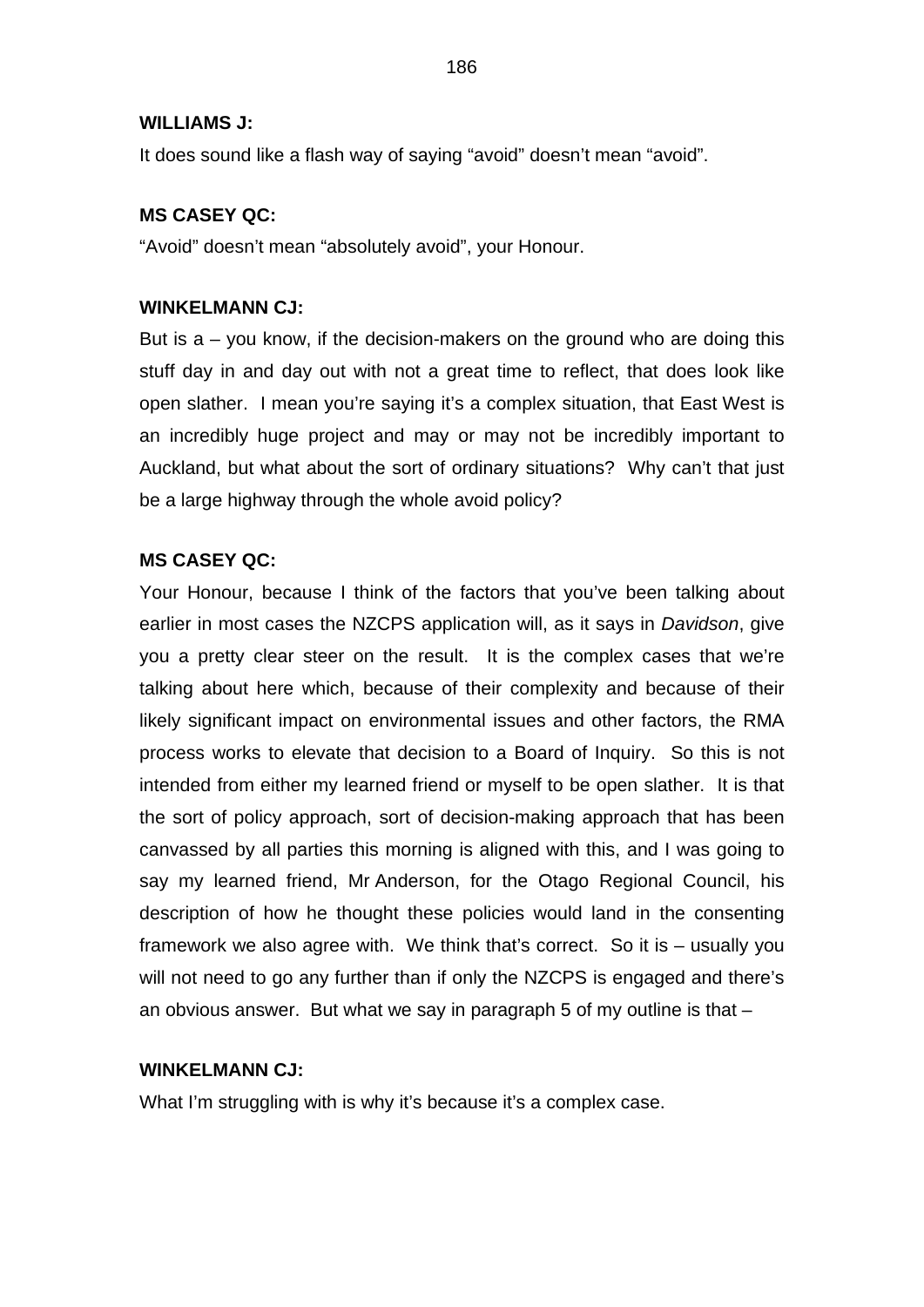Because it involves with, engages with a lot of policies and a lot of objectives, both inside and outside the NZCPS. So water quality, public access, importance of infrastructure. Transport links to ports are engaged in this because we've got the internal ports there. We've got a lot of enabling and constraining policies all in the mix, so there is no clear answer in a case like this, and I think it has been a consistent theme from most of the parties, yesterday and today, is that where there isn't a clear answer the decision-maker does have some flexibility and I think part of the discussion is what does that flexibility look like. So my learned friend from Otago Regional Council this morning outlined how he thought the consent processes would work. We see that as aligned with Waka Kotahi's position and the Council's positions. They will be exceptions to the usual situation that we have, I think the Court's referred to it as an "irreconcilable conflict". I would tend to use a slightly different approach that on a case-by-case basis when we get to the facts on the ground there will be proposals that have unavoidable effects in areas where the NZCPS say they must be avoided, and in those situations you're in that complex reconciliation and Waka –

#### **GLAZEBROOK J:**

Well, just because they have them, surely there is a duty first to make sure they don't?

#### **MS CASEY QC:**

Absolutely.

#### **GLAZEBROOK J:**

So you accept in this – necessity, I suppose, is the easiest way of putting that.

#### **MS CASEY QC:**

I would absolutely accept that the first thing when faced with a policy that engages the "avoid" directives is to avoid to the maximum extent practicable those adverse effects. Then when you get to the point that there are effects that are not avoidable, so unavoidable effects, then you must look to whether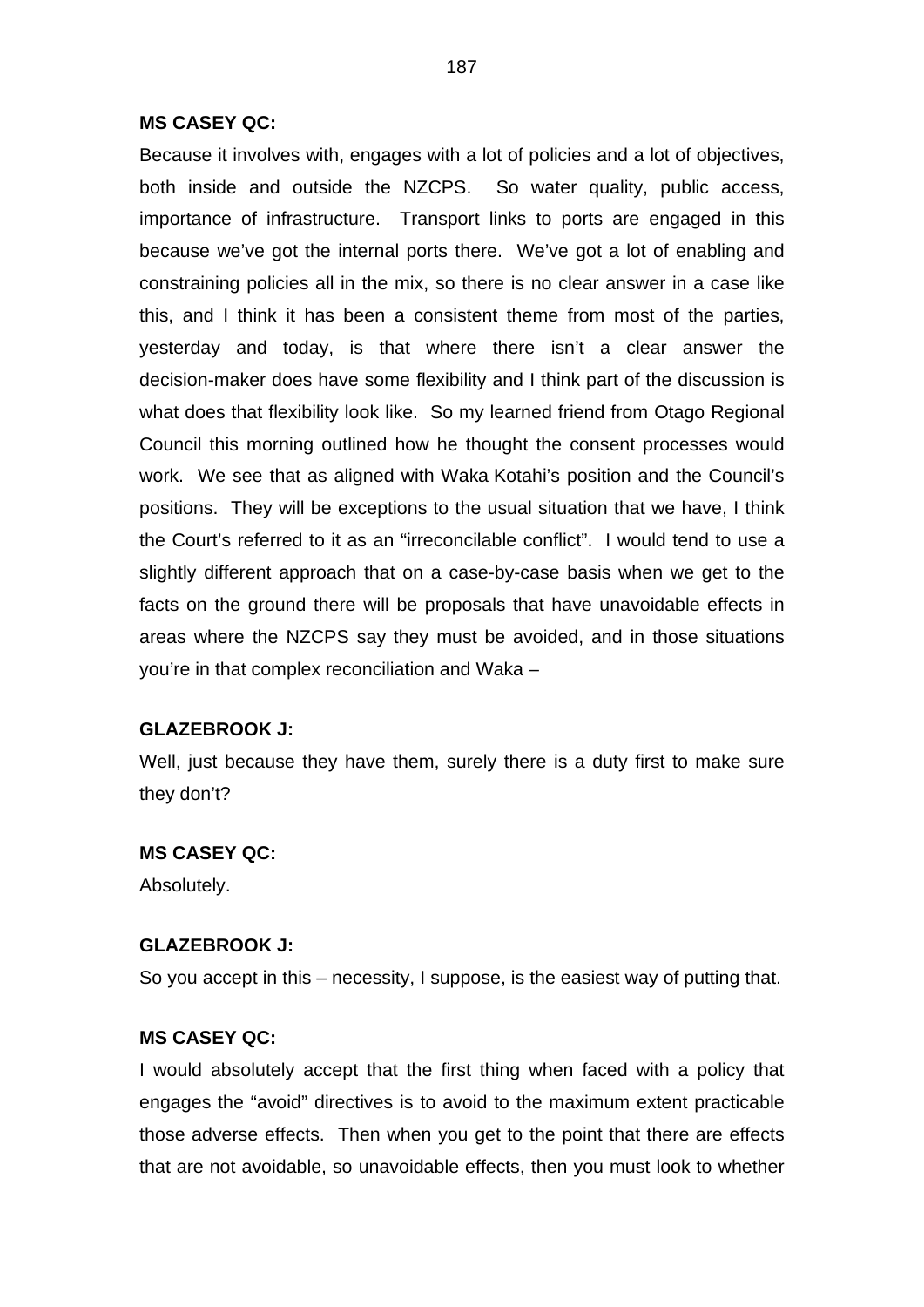they can be mitigated, remedied, offset, back to effectively no material harm threshold.

# **WILLIAMS J:**

This does sound like you can avoid "avoid" if you're big enough.

# **MS CASEY QC:**

Your Honour, certainly that is not the case. But in a situation –

# **GLAZEBROOK J:**

Because it might be that you get to the stage they have unavoidable effects so you just can't do it.

# **MS CASEY QC:**

Yes, absolutely.

# **GLAZEBROOK J:** All right.

# **MS CASEY QC:**

Yes –

# **WINKELMANN CJ:**

And how do you pick where that is?

# **WILLIAMS J:**

That's the rub.

# **GLAZEBROOK J:** Well, again, it might be a –

# **WINKELMANN CJ:**

Can you answer, Ms Casey?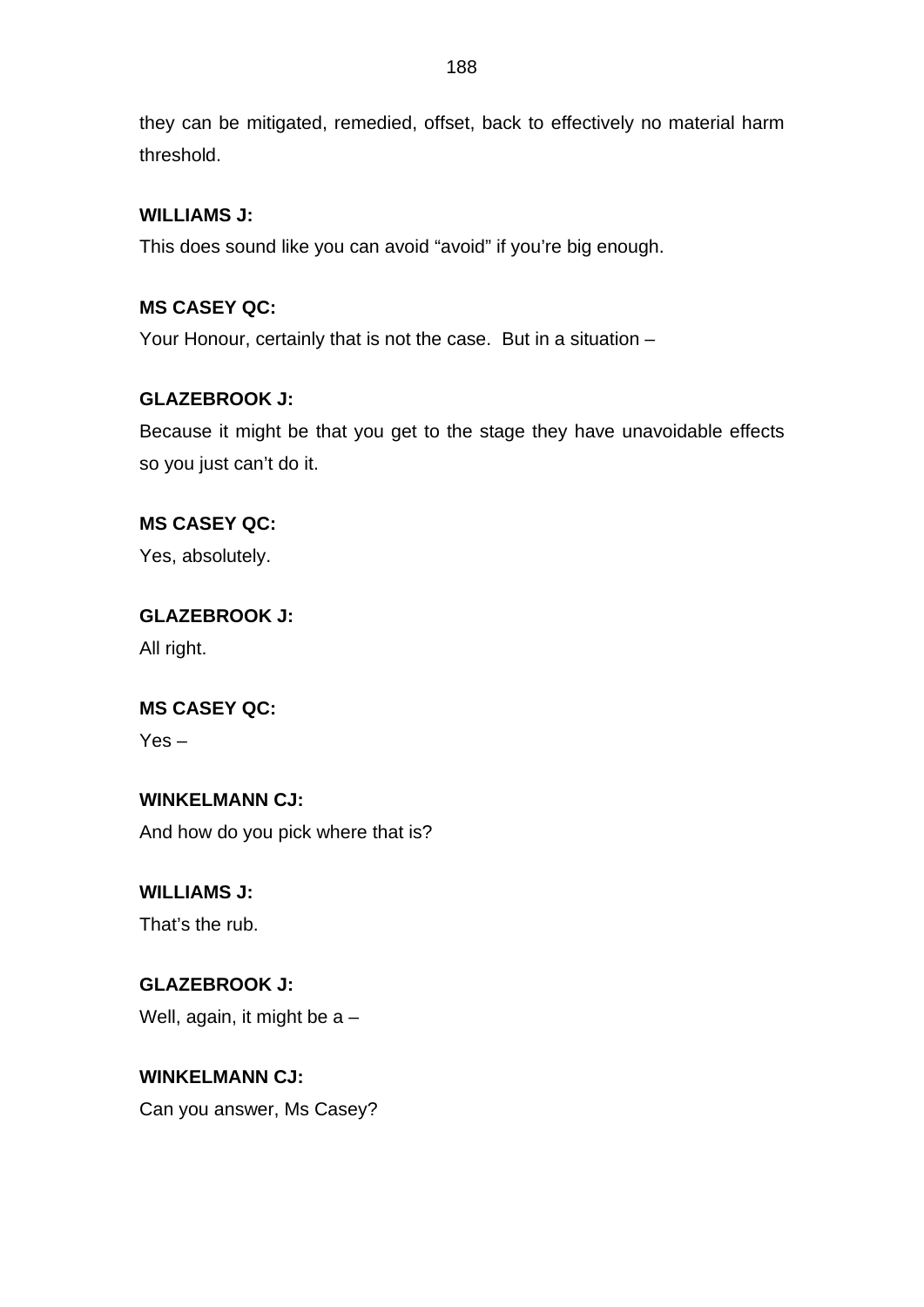# **GLAZEBROOK J:**

– "necessity" sounds like a – well, what do you say it is?

### **WINKELMANN CJ:**

How do you pick where that is? How do you pick where it means you can't do it?

# **MS CASEY QC:**

If I could go through the three phases which is what you see in the consenting in East West. First of all the Board looked at: "Have adverse effects in these areas been avoided to the maximum extent practicable?"

### **GLAZEBROOK J:**

No, but that doesn't answer the first question.

# **MS CASEY QC:**

No, I'm sorry, your Honour, it's a process. There's –

#### **GLAZEBROOK J:**

Okay, so has – sorry.

# **MS CASEY QC:**

That's step 1. Step 2 which the Board did was then: "Are we able to put in conditions that would bring the net harm back to zero at least?" So can we remedy, mitigate and offset so that there is no overall material harm to the environment? That's only step 2. Then you have to move to step 3 which is what the Board did because you've still – because you haven't been able to avoid all the adverse effects even though you can remedy, mitigate and offset them back to net zero. The avoid policies are stronger than that. We agree to that extent with my friends from Forest and Bird. Then you have to step back and go: "Is this proposal nonetheless justified?" and that, I suspect, is the equivalent to the "necessary" test that your Honour's been exchanging.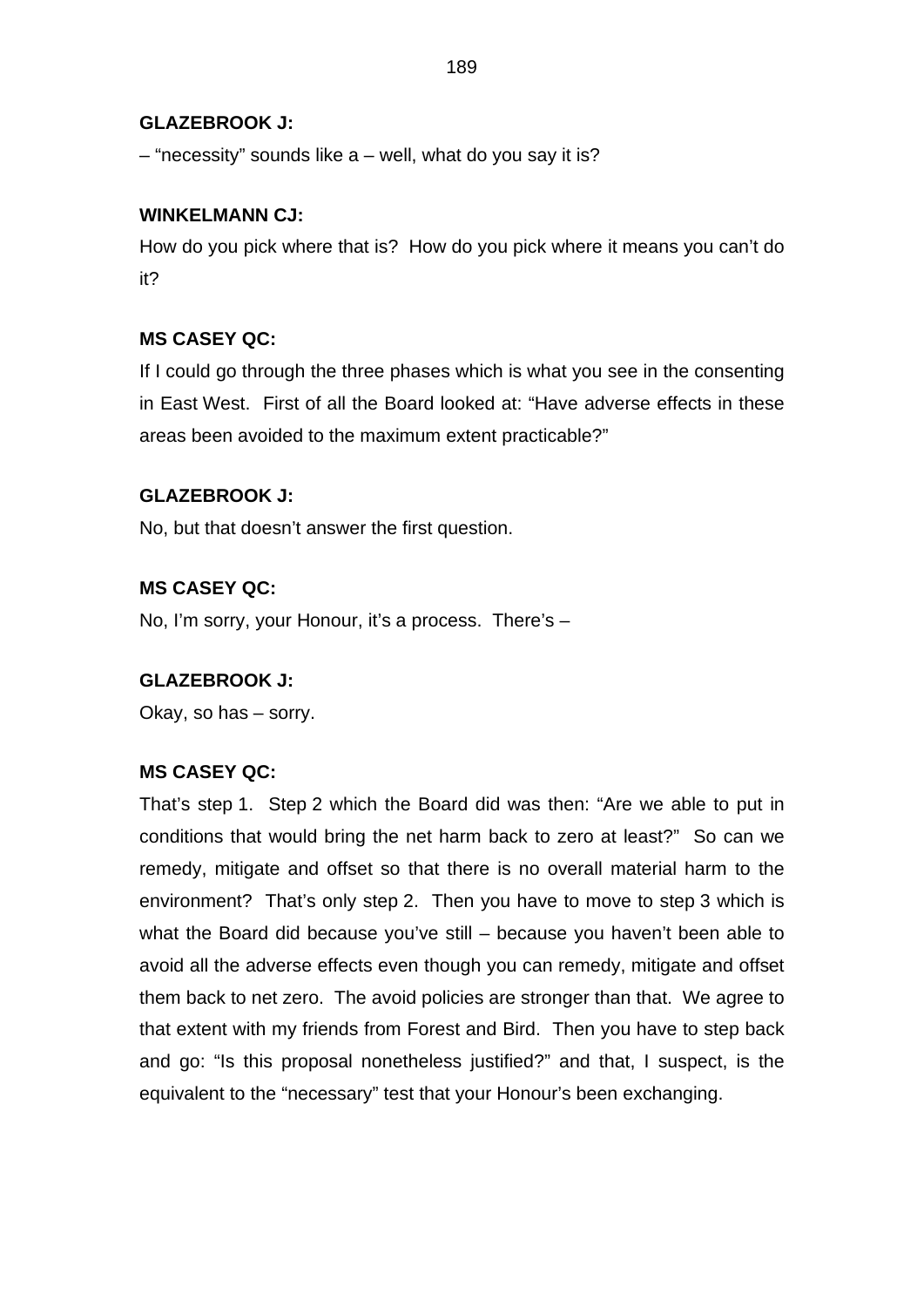### **GLAZEBROOK J:**

I doubt it, actually, because that would not come at step 3. It would come at step 1 because –

### **MS CASEY QC:**

Well, your Honour –

#### **WINKELMANN CJ:**

It seems quite strangely structured, yes.

### **MS CASEY QC:**

Maybe from the sense that from a reality of a consenting process the Board or decision-maker is not just considering adverse effects and ecology in these areas; they are also considering cultural effects, et cetera, et cetera. So they go through each effect.

#### **WINKELMANN CJ:**

But to be fair to them, I think they did more than you've suggested. Didn't they look at whether there are alternatives? I thought they did look at whether there are alternatives.

#### **MS CASEY QC:**

Yes, your Honour. Sorry, you're jumping through to a step-by-step process which I've expressed this way in my submissions. I'm not trying to say that this is the way it must always be done. I'm not trying to say that this is  $-$  I'm giving summaries of what the Board did, but obviously they were much more engaged in this. They looked to see whether all effects that could be avoided were avoided. They looked to see whether the outstanding effects could be mitigated, remedied and offset so that there was no material harm. They were satisfied that that was the case, and they also looked at whether the proposal itself was justified – sorry, not the proposal, but that the giving consent for this proposal met important objectives under the RMA, NZCPS and the other policy statements, including national policy statements that were engaged, and that was the fair appraisal balancing assessment that *RJ Davidson* and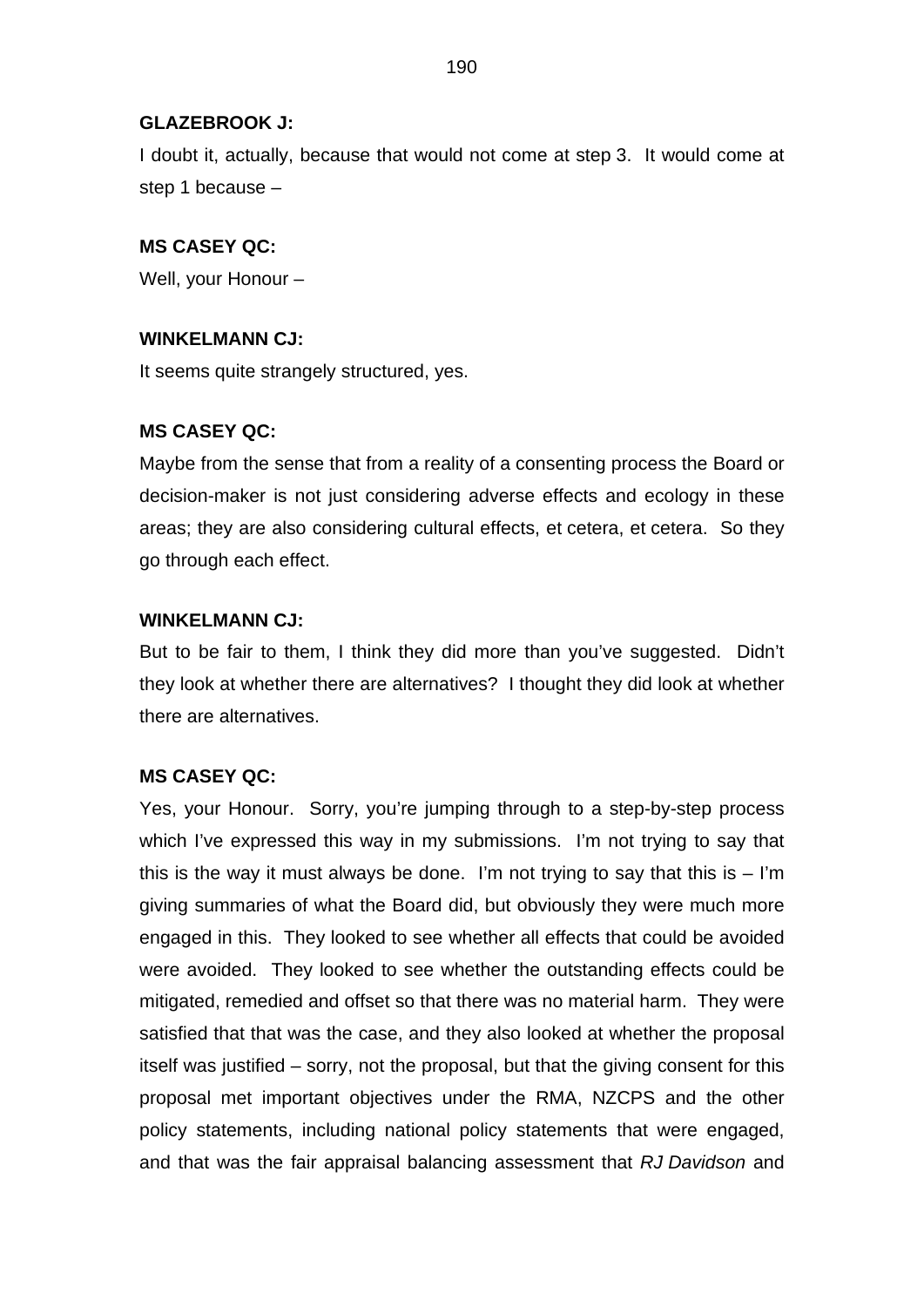*TTR* talk about. So all three limbs, whichever order they are in, in my respectful submission, are critical where the avoid policies or any strongly directive policy in any of the policy statements are engaged, and that is creates a threshold that's necessary and important and it absolutely includes in it, your Honour, the concept of "you have to put this road here" because if you can put your road somewhere else then the effects to the environment could be avoided, so you'd fail at that first step.

#### **WINKELMANN CJ:**

So this stage, this is not really a particularly logical staged process? You're not putting it forward as the staged process you'd follow?

#### **MS CASEY QC:**

No, I'm just saying these are the three elements that had to be included, and I think, with respect, what I'm hoping to convey is that they largely encapsulate the sort of concepts that I understand have been exchanged with parties before the Court already. It will be an exception that a proposal gets through that fails to avoid even before mitigation, adverse effects on sensitive areas, it must be the exception, and as I say your Honour at paragraph 6 of my outline: "Consents that allow for material harm to a protected value that is not able to be mitigated, remedied or offset by conditions will be vanishingly rare." It's hard to imagine a justification analysis that could allow a consent to be given for a proposal that after consideration of remedy/mitigation and offset, didn't at least return to zero, and the East West Link is not in that category. We're in a category where we do get back to zero. So the threshold, however it's expressed your Honour, is high and with a submission it's enormously high if you can't remedy, offset or  $-$ 

#### **WINKELMANN CJ:**

This is a slightly different proposition at 6 where, what's the proposition in *King Salmon* which is the situations in which you can't avoid conflict between them will be rare. Because here this is conflict and you allow mitigation, remedying and offsetting, which is a different scenario.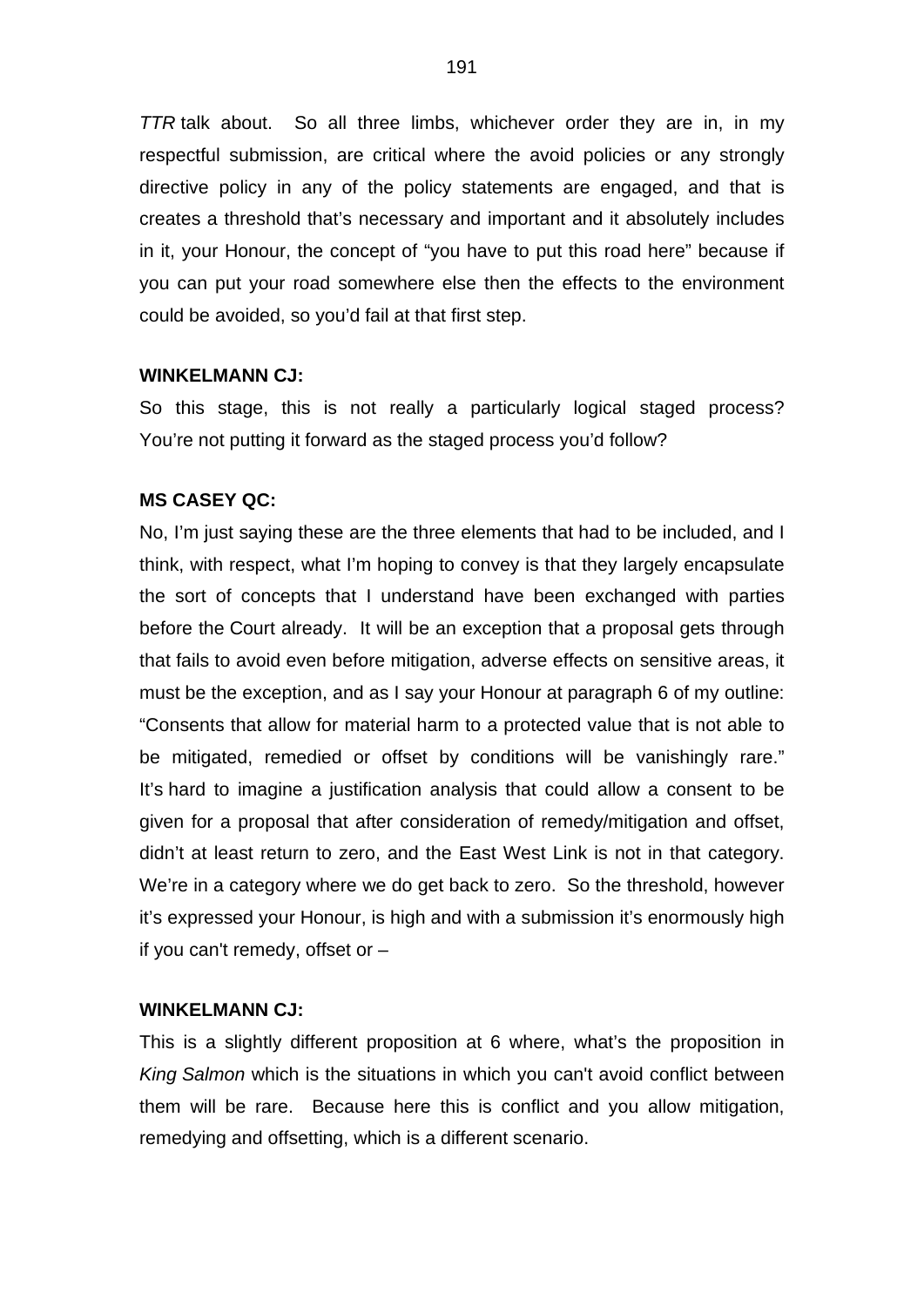Yes it is your Honour and that's the point about being in Part 6 and the consent and we very much endorse the submissions you've heard earlier that reconciliation of the policies through textual analysis alone is not what the RMA contemplates and it's not a useful approach to how Part 6 should work. Text is important because it gives you the strength of the directives but the assessment has to be at the proposal on the ground and how it engages across all the policies, and it is that broad assessment of once you're satisfied that, if you've got all unavoidable effects have been avoided, and so what is left is absolutely unavoidable, in a practicable sense, and once you're satisfied that what is left can be mitigated, remedied or offset to an appropriate level, you still have to meet the high threshold of justification in – and justification in this sense is in terms of the RMA itself and the policies and objectives that give effect to it. Not just, of course, the policies in the NZCPS because other national policy statements will be relevant but –

#### **WILLIAMS J:**

So you agree with Judge Jackson's formulation generally speaking?

# **MS CASEY QC:**

Your Honour I'm not in a position – no, actually I don't.

#### **WILLIAMS J:**

Well he includes avoid, remedy and mitigate.

### **MS CASEY QC:**

Yes.

### **WILLIAMS J:**

In response to avoid, which is what you're arguing for?

#### **MS CASEY QC:**

No, we put in a much, a very important first step your Honour, which is first you have to avoid everything you can, and I agree with –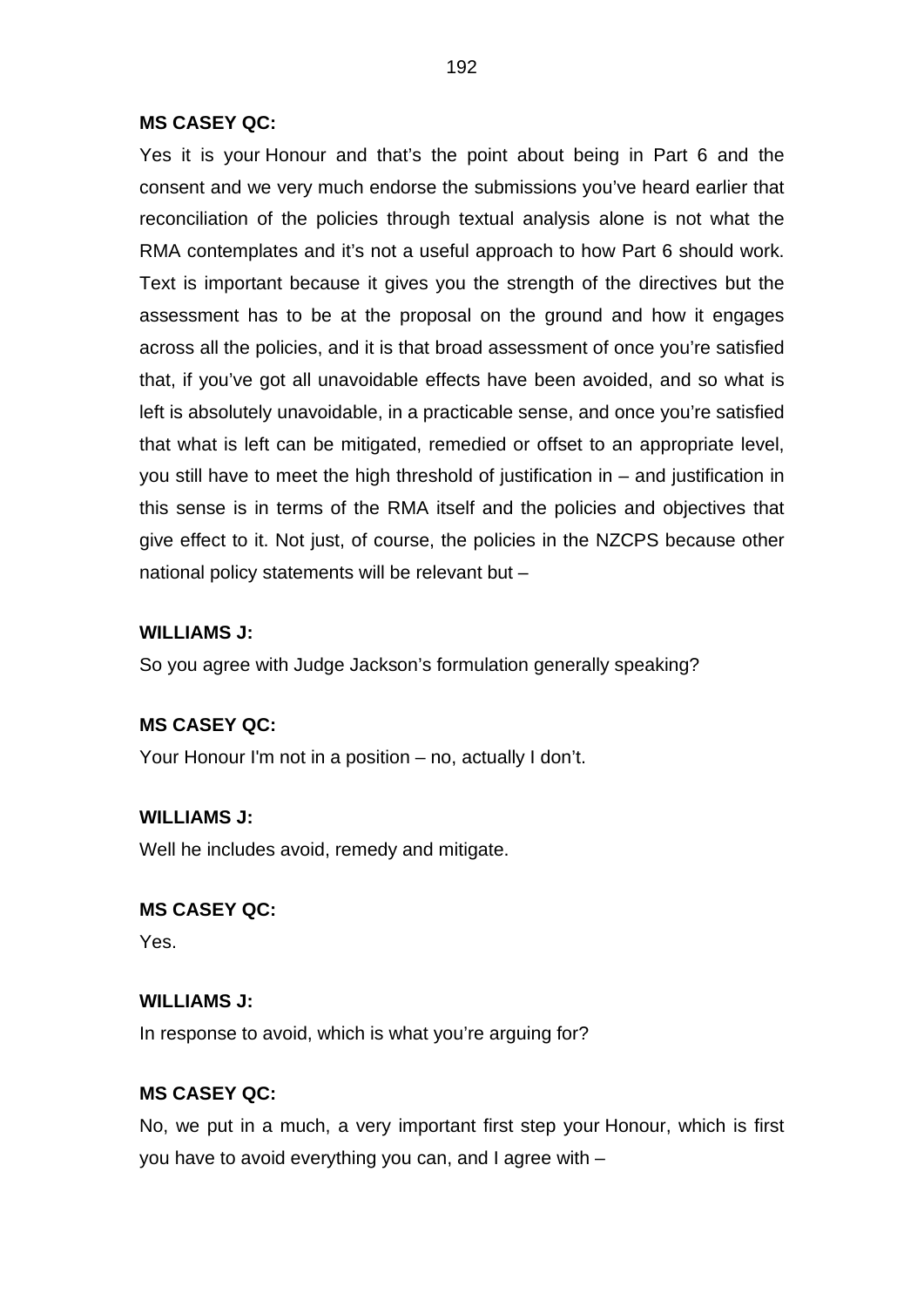#### **WILLIAMS J:**

I suspect Judge Jackson would say that too.

# **MS CASEY QC:**

And then, but in the way he's expressed it, and I think the concern that was raised in the lower courts, and I must be careful I'm not engaged in the Port Otago appeal, what he's missing is, or what the words as he wrote could be missing was the concept that actually no it's not good enough to actually go in and do adverse effects that could be avoided so long as you remedy or mitigate them afterwards. The avoid policies mean more than that. They mean you have to strive to avoid the adverse effects in the first place, and that's –

### **WINKELMANN CJ:**

Do you – sorry.

### **MS CASEY QC:**

Sorry your Honour.

#### **GLAZEBROOK J:**

I'm fairly sure he did have that step in before he got to the end step but…

# **WINKELMANN CJ:**

But his policy as drafted didn't appear to I think everybody accepts that.

#### **GLAZEBROOK J:**

No, well when it got to the bottom I think, not…

#### **WINKELMANN CJ:**

Yes. I was just going to ask, do you accept what I think most people have suggested which is that in that whole avoid to the extent possible means – well the necessary question means you also have to consider whether a thing has to be done there, you have to be satisfied that there's no reasonable alternative by doing it somewhere else where you can avoid all those effects.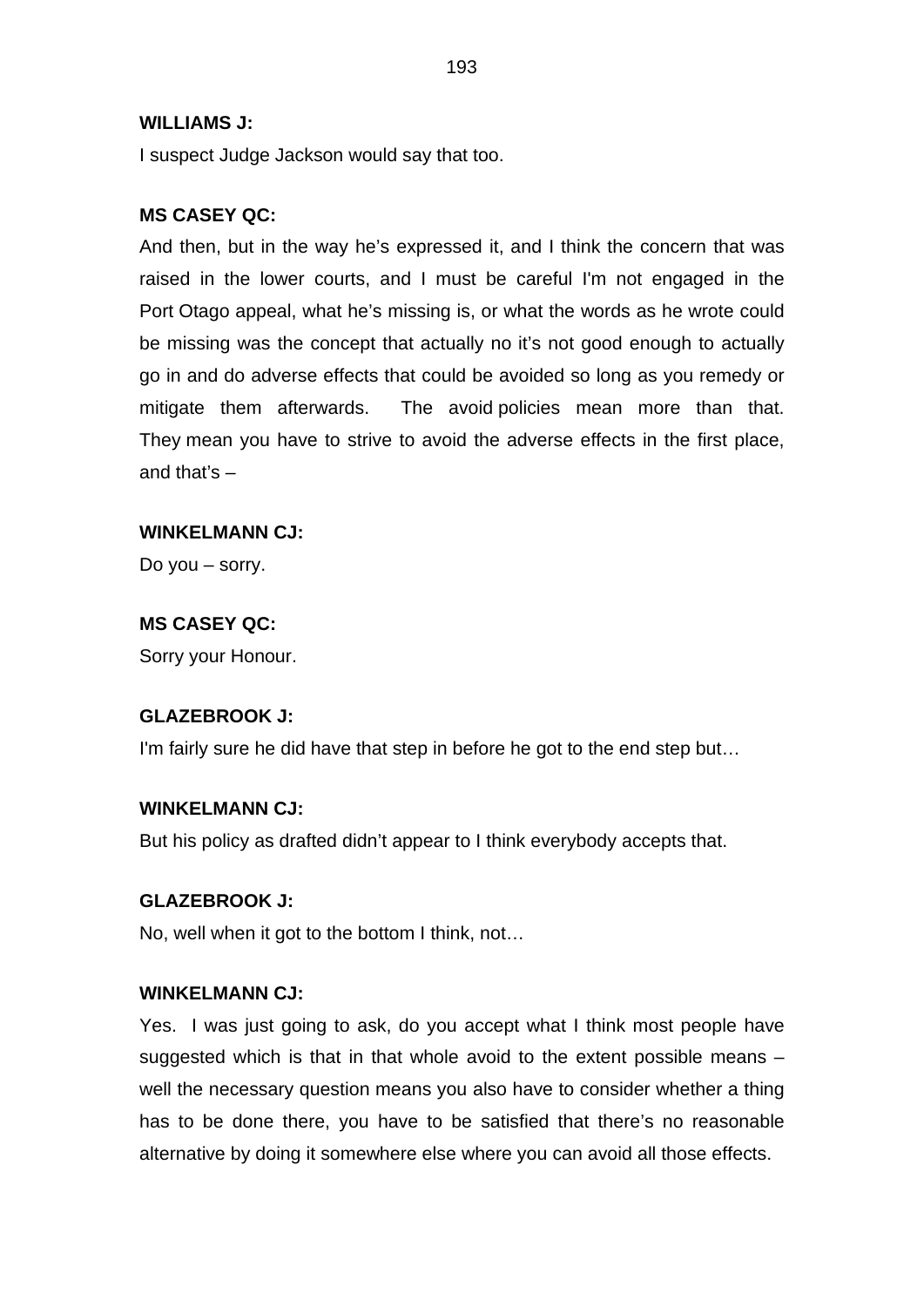Absolutely, that's built in. If you could do it somewhere else and avoid those effects then they're not unavoidable. So I suppose I would put the threshold is have we, are we satisfied that there are unavoidable effects. If we don't get to that we don't have an irreconcilable issue. Sorry your Honour, I think you were about to ask a second question.

### **WINKELMANN CJ:**

I was just going to say, Mr Smith's other point was you also have to make sure that you do know more than you need to for the recognise type policies.

### **MS CASEY QC:**

Yes your Honour. I was going to come to that. That's predicated on the basis that my learned friend was, and again helpfully quite blunt on, is that because avoid is so important you should read down every other policy that conflates with it. We don't accept that as a premise. It's starting on a premise that avoid is an absolute prohibition, which obviously we don't think it is, but it's also unbalancing the NZCPS to read it in that way. My learned friend referred to 11, 13 and 15 quite frequently, and they are ones that have got an intuitive value characteristic but he didn't refer to the fourth avoid policy, which is for the enjoyment of surf breaks, and we get to a position where if the enjoyment of surf breaks has absolute priority such that we're reading down, enabling infrastructure, such that we're reading down enabling ports, such that we're reading down overcoming tourism in favour of goods and limiting those, we don't agree at all. Necessary in that sense, I respectfully submit, is not a useful gloss to put into the RMA and again I would adopt Mr Andersen, for the Otago Regional Council's approach, was sometimes those concepts are useful but the RMA itself and the policy statements have quite carefully worded threshold directions that are actually engaging with the very issues, and that, if I could just briefly take you to the annex 2 to my hand-up, which  $is -$ 

#### **WINKELMANN CJ:**

So instead of "necessary" it would have to be "requires" here, for instance.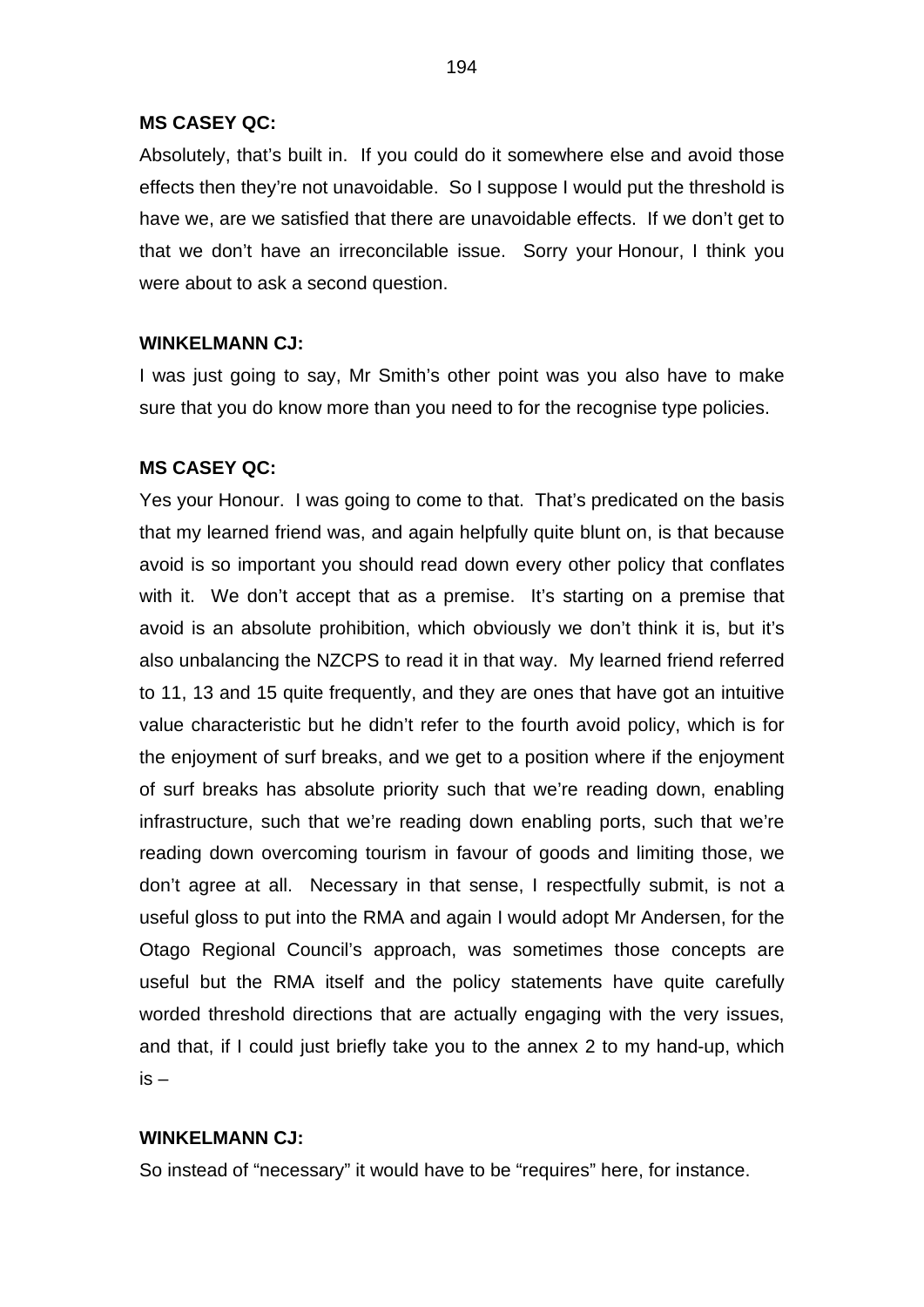Well, your Honour, it begs the question, necessary required for what?

### **WINKELMANN CJ:**

Well, in what, here for the Port.

# **MS CASEY QC:**

Yes, but then what is the Port policy enabling, it's enabling economic, social wellbeing. So if it's necessary so that the Port can continue operating, that's a very high threshold.

# **WINKELMANN CJ:**

That's a question of interpretation isn't it? So whether it includes expansion which, yes.

# **MS CASEY QC:**

Yes, but then you go through an enabling policy such as water quality. Now the world's not going to end if we don't improve the water quality in the Manukau Inlet. So is it necessary for the improvement of the water quality in the Manukau Inlet for us to build these reclamations. Forget about the road, say that there was a great initiative by DOC or someone to increase water quality. It would never meet a necessary requirement because it isn't necessary. Similar with the Ōtāhuhu portage way. If there was a group that said, right we can do this, to do it we're going to cause some adverse effects on a sensitive area, which we're confident can be fully mitigated and remedied, but the adverse effects will happen. Now the enabling policy, the necessity just isn't there. In one sense it's a nice to have, we don't need it for anything. In another sense it's very necessary because it's an enhancement of our environment and makes the world a better place, and it's similar with –

# **WILLIAMS J:**

But that's a little bit too post-modern isn't it? I mean the issue here is, is it necessary in terms of the language of the policies. So it's pretty clear from the policies that existing ports are necessary, and need to be, it's pretty clear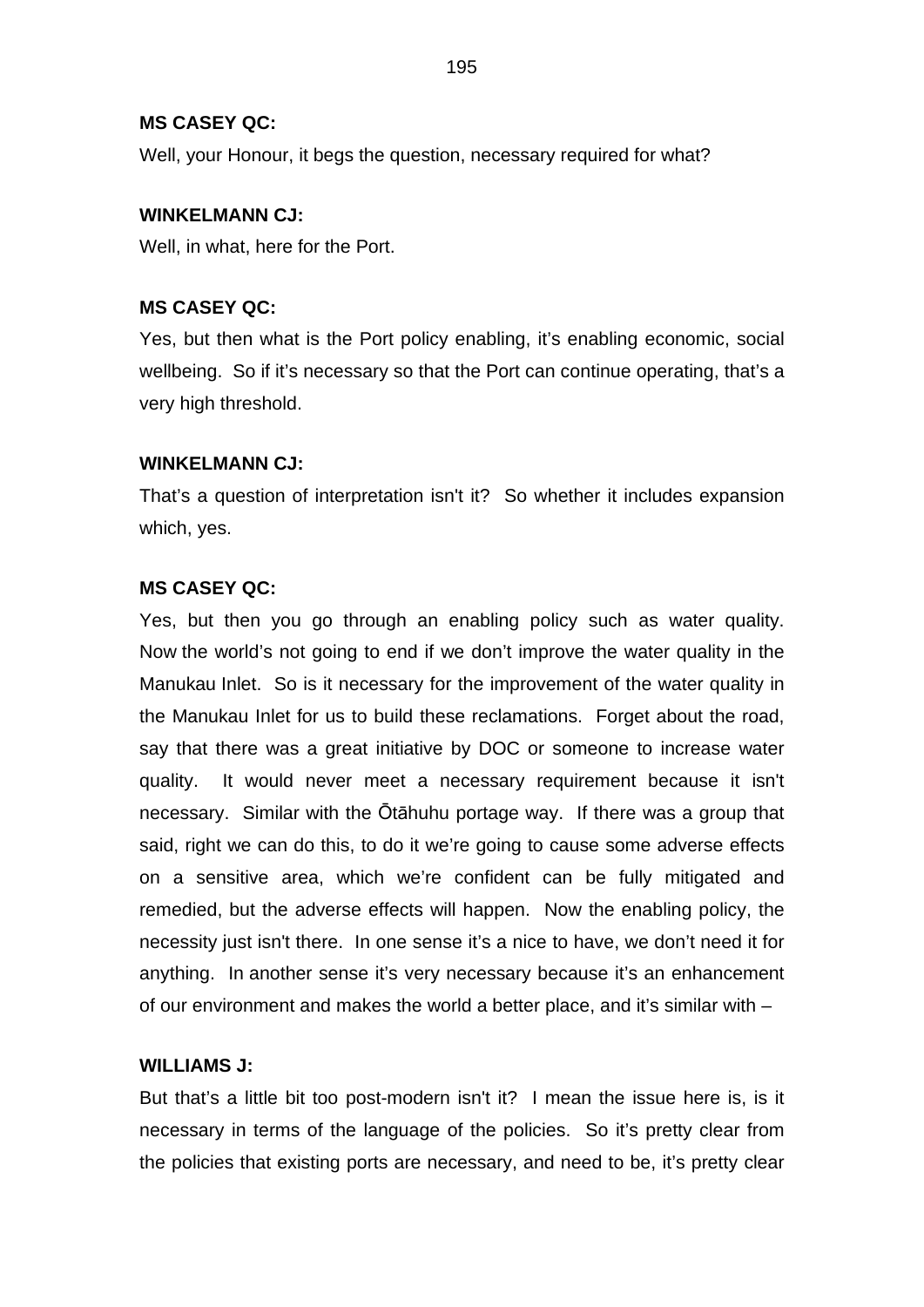from the policies that roads are necessary, right. You've got to establish whether a road located where, which is what seven talks about, is in the spot that you happen to be arguing for. You have to establish that necessity. I'd be worried if you didn't have to.

# **MS CASEY QC:**

Exactly.

# **WILLIAMS J:**

So why is necessity a problem?

# **MS CASEY QC:**

If we're talking necessity in that sense, your Honour, it isn't, and I can take you to that's already reflected in the provisions of the AUP –

# **WILLIAMS J:**

Yes I know, we've already talked about that. But my point is it's got to be necessary in service of one or more of the policies, otherwise we're not even interested in hearing about it, and then it's got to be necessary there, or we're not interested in hearing about it.

# **MS CASEY QC:**

Yes, and conceptually absolutely, and in a way it's like the justification analysis under section 5 of the BORA.

# **WILLIAMS J:**

Yes it's just justification is also a little bit too post-modern. I mean what is "justified", what does that mean? Does it just mean a good idea?

# **MS CASEY QC:**

Well, hence *Hensen* of, oh, we have to have a sufficiently important objectives, has to be rationally connected, it has to be minimally appearing.

# **WILLIAMS J:**

Oh, you want to turn this into a BORA exercise.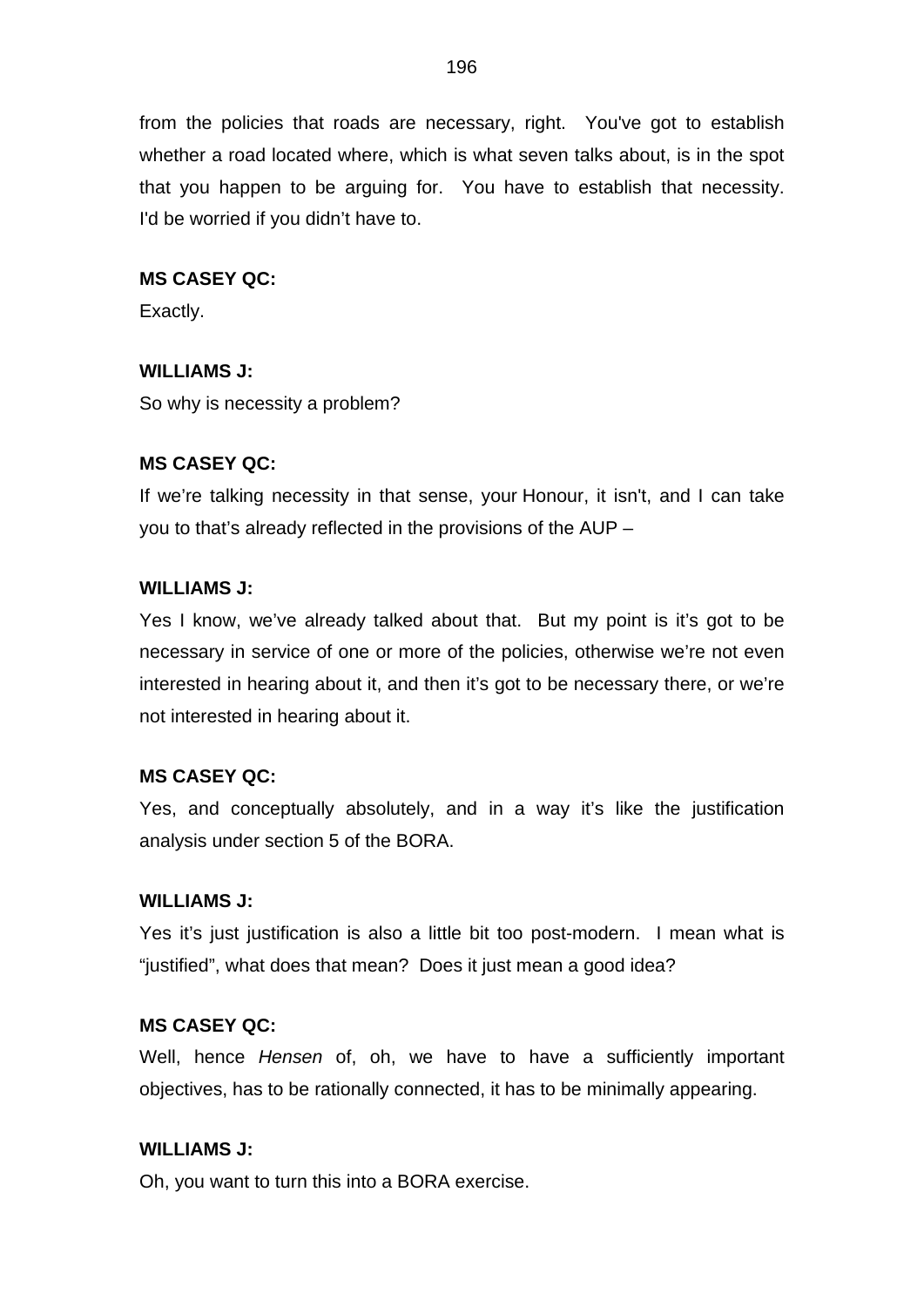No I'm not your Honour, I think I'd get shot by every other counsel in the room if I did, but respectfully the concepts are the same, and the point that I'm trying to make, and probably not very well, is that the caution would be for the Court to impose a standard necessary because in fact it's not needed because that's what the regional policies, and indeed the NZCPS itself, have done, and they are very nuanced and quite specific thresholds that become relevant to the decision-maker, and if I could just show you my annex 2 you'll get – well actually if I could start with the Coastal Policy Statement itself you'll see it's got, if I could it the internal modifiers setting the threshold that a decision-maker should be looking for, you'll see them developed down the policy cascade. So if I could start at the Coastal Policy Statement at Objective 6. Your Honour, I'm conscious of time. Before I start into documents would it be…

### **WINKELMANN CJ:**

Yes. How are you going for time?

#### **MS CASEY QC:**

Not well I have to say. I'll have a talk with my learned friends over the break.

#### **WINKELMANN CJ:**

We'll come back at two, and can you have a talk to Mr Smith and to the others about, Mr Smith about the issues, and the others about timing, and Mr Smith about time.

# **MS CASEY QC:** Thank you.

**COURT ADJOURNS: 1.01 PM**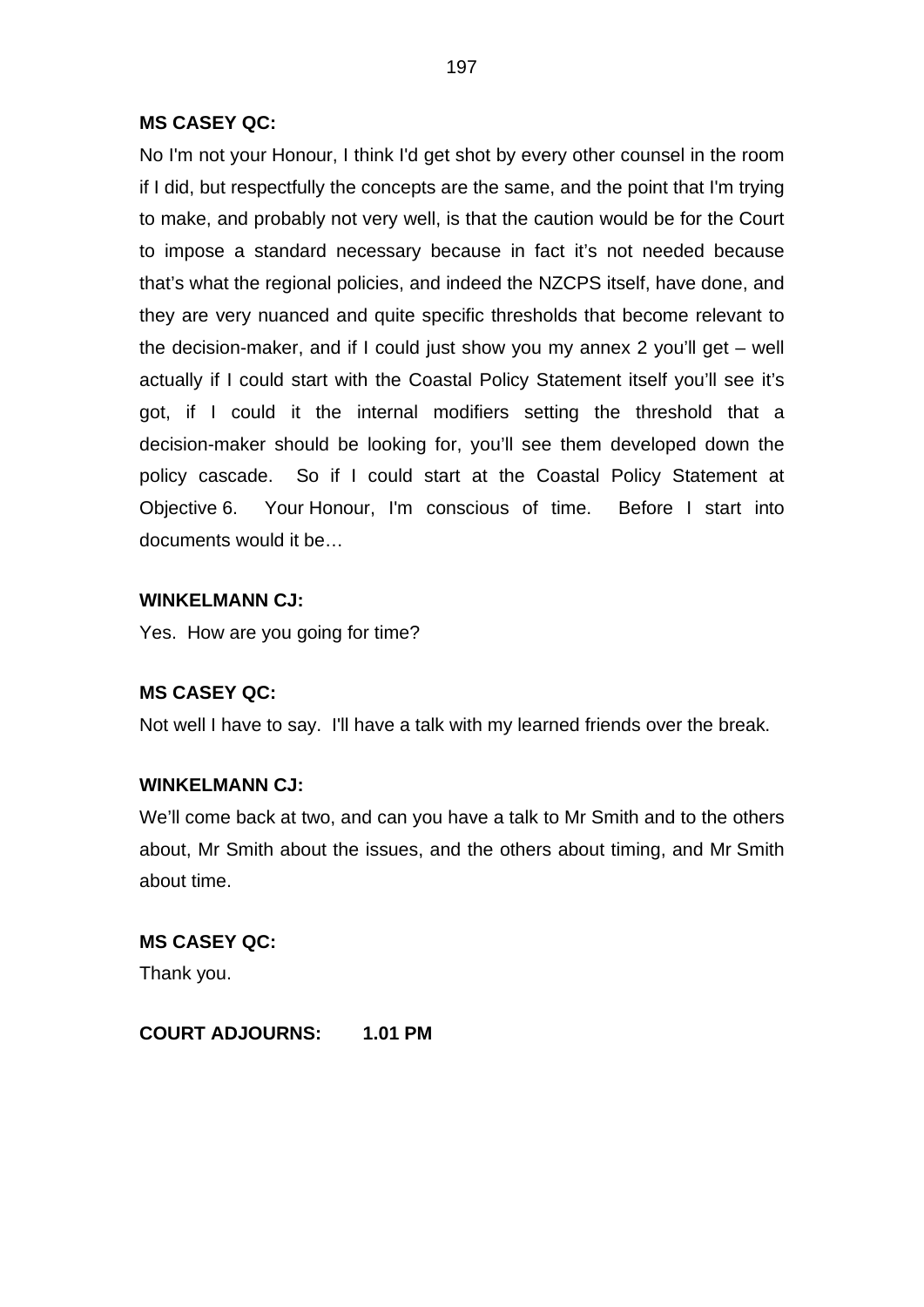#### **COURT RESUMES: 2.07 PM**

#### **WINKELMANN CJ:**

Ms Casey.

#### **MS CASEY QC:**

Thank you, your Honours. We were at the point where I was endeavouring to address the issue that has been talked around yesterday and today about what is the threshold that a decision-maker should be looking at, assuming that exceptions to an avoid policy can be provided at a consent level, which I understand is the question that has been put to me.

So I am answering that question in the context of three things: that we're in a situation where a proposal cannot avoid all adverse effects in a sensitive area on a practicable basis; that the proposal can result through conditions in no net harm to the environment, to the protected value in the environment, through remedy, mitigation and offset; and the third is that the proposal is strongly supported by other policies and objectives in the RMA, including the NZCPS' policies objectives, but, of course, if the project engages with other policy and objectives, those as well.

So in that context is there a test or a general rule or a threshold that this Court might consider providing guidance to a decision-maker with?

Waka Kotahi broadly agrees with the submissions from my learned friends from the Otago Regional Council that the concepts that have been discussed in the Court in general terms can provide guidance in some situations and maybe in many situations, but, respectfully, the infinite variety of ways in which the various policies and objectives functioning under the RMA can combine, and can combine with particular proposals, thinking wider than infrastructure now, you know, all the sorts of proposals that can come up, would suggest that there should be real caution urged before imposing or passing down a rule, a one-size-fits-all rule of general application, and the point that I was coming to before the break was that it's also respectfully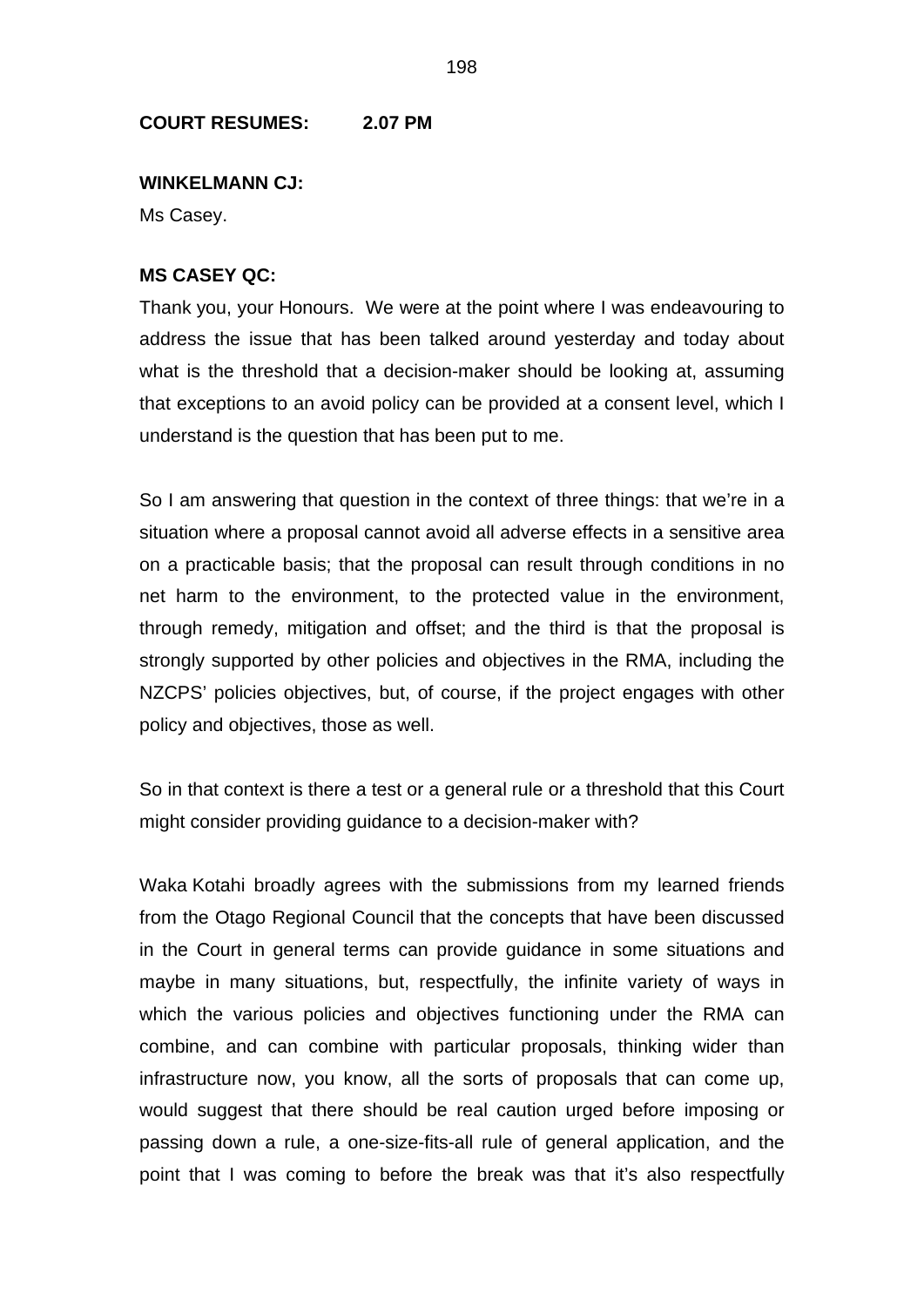submitted that it's not necessary because this is one of the primary functions of the cascade of planning of policy objectives and planning provisions under the RMA is to provide that real guidance with its own internal qualifiers and requirements for decision-makers, and that's where I was just before the break was that I wished to take you through just an example of that cascade and obviously it's one close to EWL's heart.

But if I could start with, please, the New Zealand Coastal Policy Statement itself and just starting with the preamble, and I know your Honours are getting very familiar with this but it's, for this particular example, I think it's quite useful. So the preamble – we're back, thank you.

# **COURT CLERK:**

It's quite sketchy but I'll do my best.

#### **MS CASEY QC:**

The preamble, here we go, thank you. The preamble in its second paragraph there records the challenges and the fourth dot point records that natural and physical resources are important to the economic and social wellbeing of the nation and communities, and including areas with high natural character, landscape and amenity values. So using and use of resources, including sensitive areas, can be important.

So, your Honour, Justice Williams, asked me before are we saying that there's special treatment for major infrastructure? Answer is yes, the coastal policy itself recognises that there may be a clash at this level and it is important that major infrastructure, electricity transmission, ports, climate change adaption, do get special treatment in that recognition.

So then it's down to – that's acknowledging that there's potential conflict there, and if I could now go down to Objective 6. This is a core enabling directive and "enable" in my respectful submission is strong and it is again peoples and communities provide for their social, economic and cultural wellbeing for their health and safety, through use and development, and notes at 2 the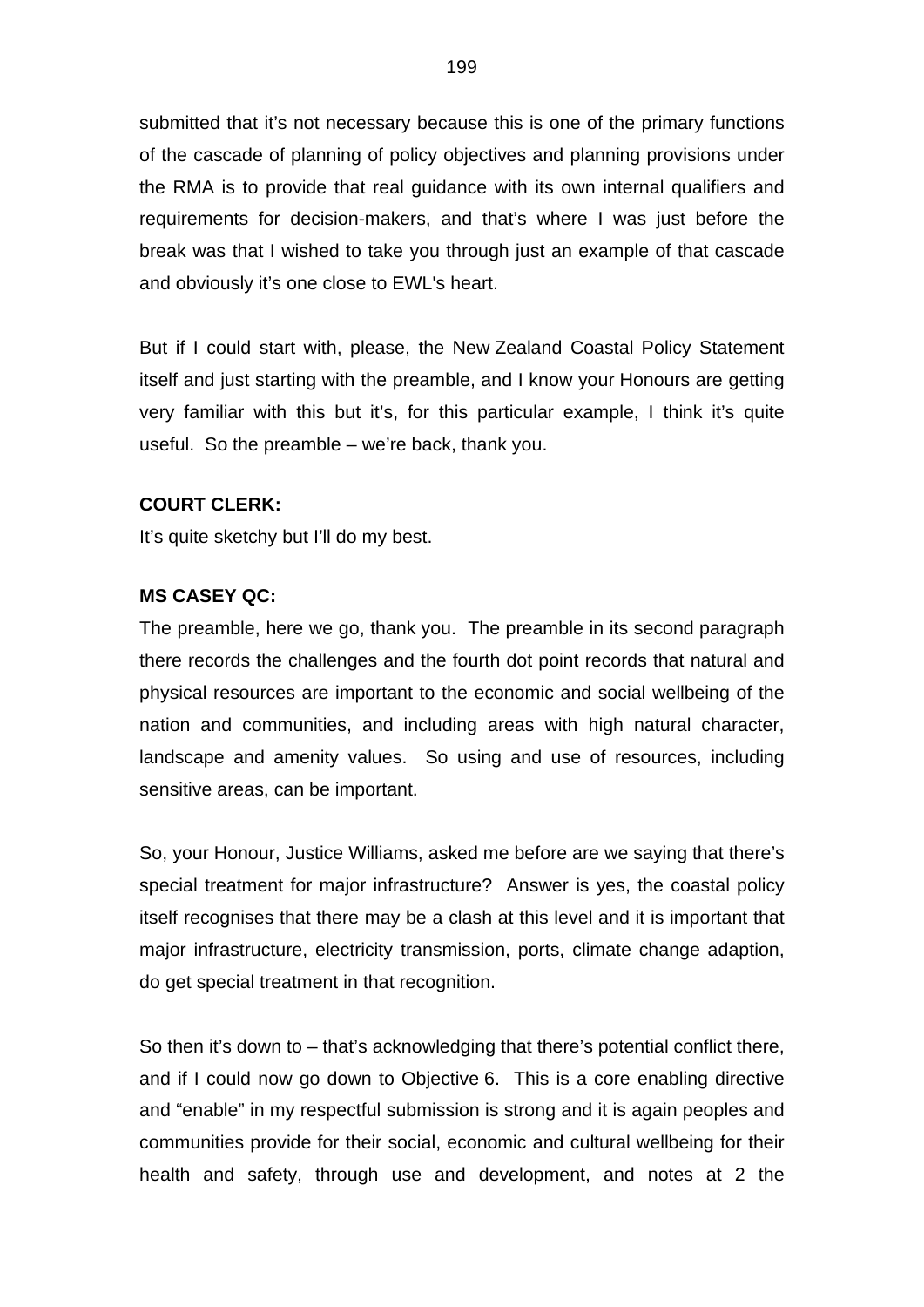protection of values in the coastal environment "does not preclude use and development in appropriate places and forms, and within appropriate limits". Again, it's recognising a direct conflict, or potential for direct conflict, and the second point confirms that again. Some uses which depend on the use of natural and physical resources in the coastal environment are important. So, respectfully, the necessity test is already built in in terms of infrastructure and the Coastal Policy Statement recognises that it meets that test.

Then Policy 6 spells that out in more detail, if we can go to Policy 6 which is on page 13.

# **WILLIAMS J:**

I must say I'm struggling with your analysis here. On that basis infrastructure always wins. That can't be what you mean.

#### **MS CASEY QC:**

No, your Honour, but if there's – is infrastructure important? Yes.

#### **WILLIAMS J:**

Of course.

#### **MS CASEY QC:**

Is this particular infrastructure important is something that then gets discussed down in the lower policy layers. Is infrastructure –

#### **WILLIAMS J:**

All Objective 6 does is repeat section 5. Obviously. I mean, the whole point in this is the reconciliation of humanity with environment in order to provide for the communities while sustaining the environment. It's the entire paradigm of the Act.

#### **MS CASEY QC:**

Yes, your Honour, and –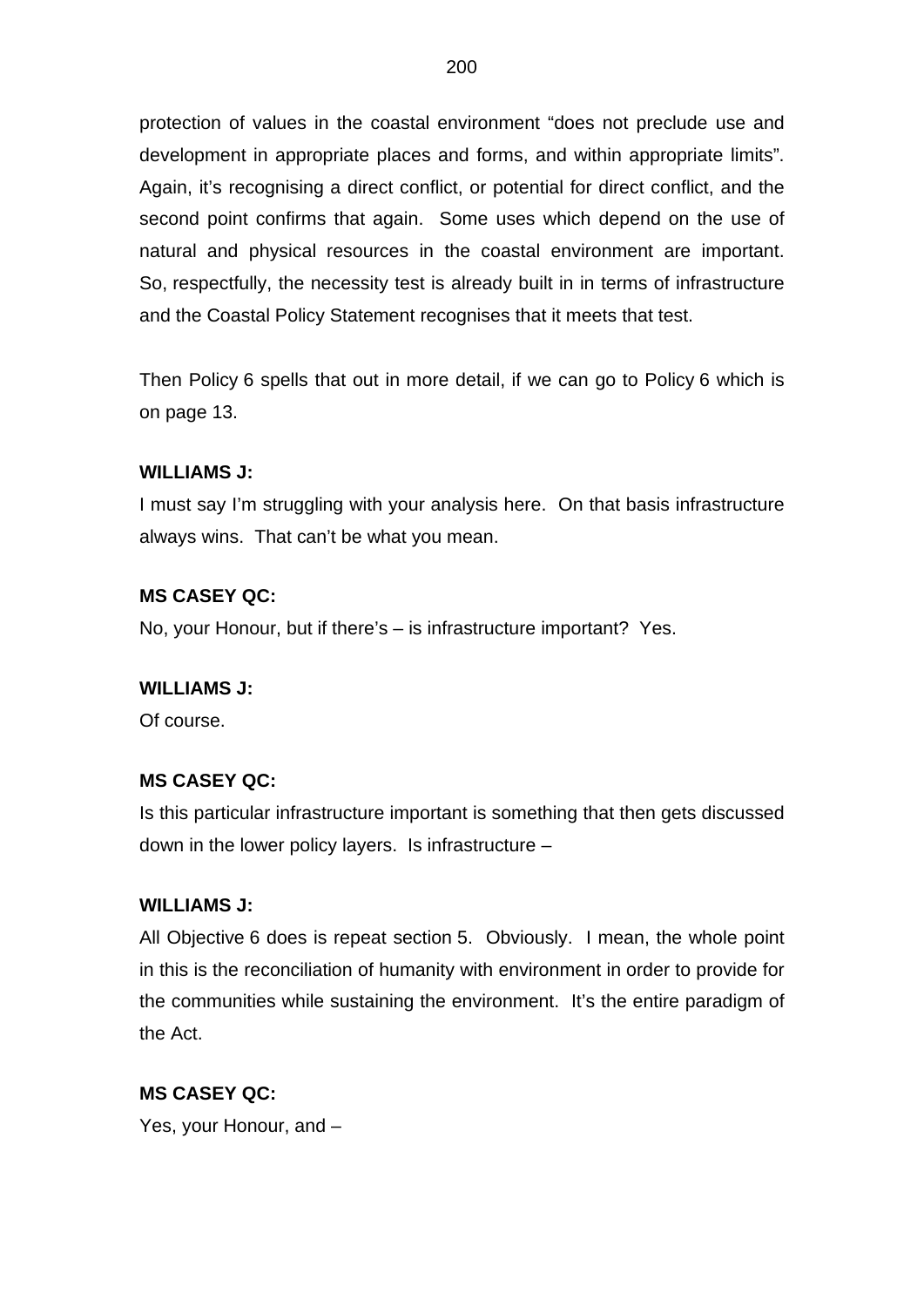#### **WILLIAMS J:**

So if it wasn't in there, there'd be something wrong.

#### **MS CASEY QC:**

Exactly, and Policy  $6(a)$  and Policy  $6(d)$  both use – and my point is they are using strong directives. How strong does the justification need to be to allow an exception to an avoid policy? This tells you that these are strong enabling policies, so the balance is there. It's allowing you to balance, and I also wanted to point out that Policy 6 uses very similar words to –

#### **GLAZEBROOK J:**

Sorry, I'm having the same trouble as Justice Williams. How does it tell you that it overrides "avoid"?

#### **MS CASEY QC:**

Your Honour, I'll come to that. I don't think it overrides "avoid". What it does is say these are factors that may give the strong justification that you need to, to have a consent where you can't avoid all adverse effects. Anything less than something at this strength is not going to cut it, is I guess what I'm saying. These are examples of important considerations that could allow you to have a consent but the balancing, where's the threshold, is  $-$  it starts to be portrayed as it does in section 6 of the Act in terms of matters of national l importance, and in the NZCPS by giving you these are of equal or close to equal weight, and depending on circumstances may adjust, but they're up there. So a proposal that didn't engage with such strongly enabling policy wouldn't get anywhere near this threshold. So this is why we're saying you don't need to impose a one size fits all threshold, because they start to build here, and they're seen even more clearly in Policy 10, if I could just take you down to there where this is an example in even as high level as the NZCPS, that the threshold has been set. This is one where the Minister is happy to set the threshold and, so that's down on page 15, Policy 10. This is avoid reclamation unless, and these are "land outside the coastal marine area is not available for the proposed activity", and these are strict and tight thresholds and requirements that the Minister is happy to set for this activity, and what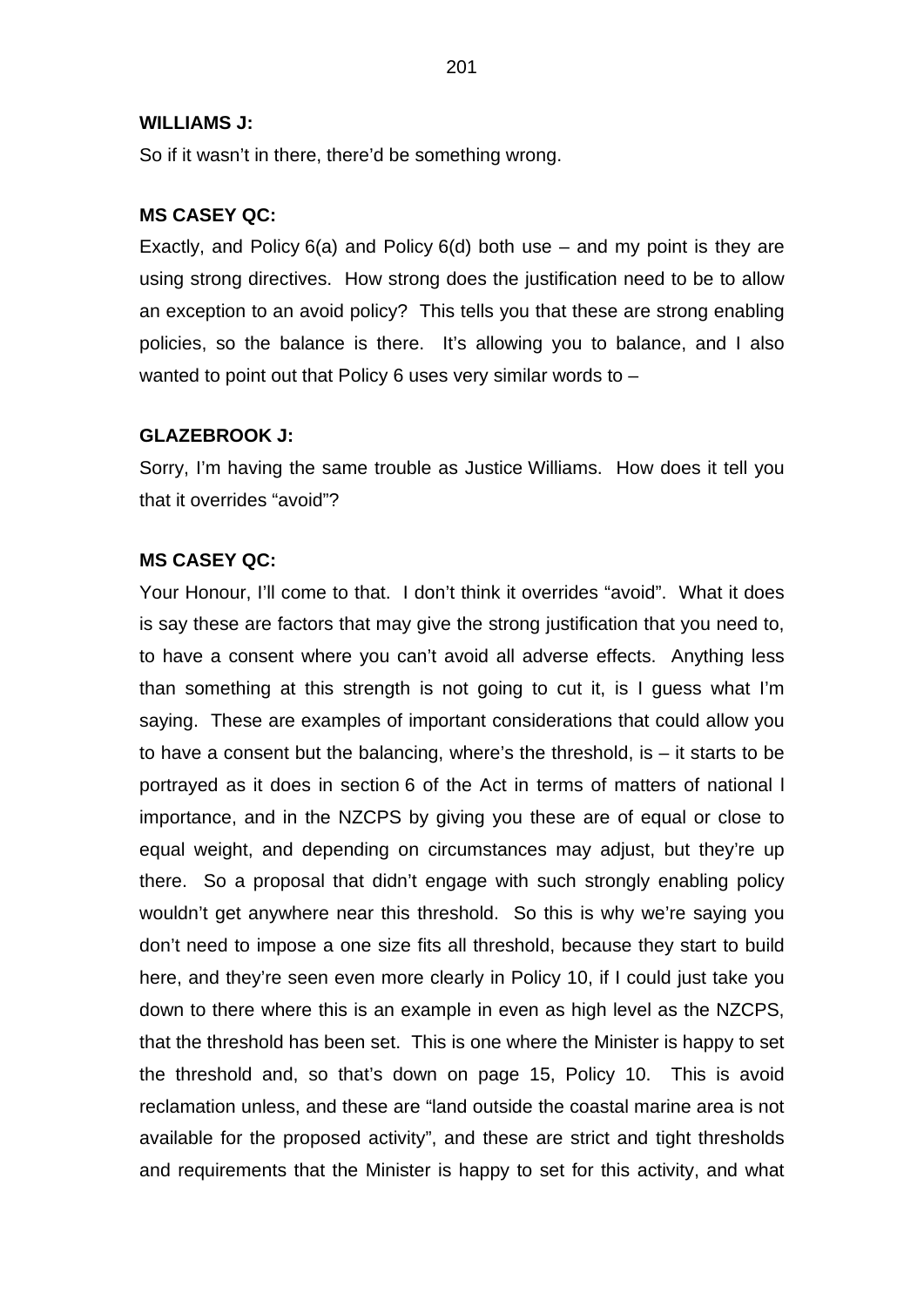we'll see as we go down the policy chain is that then regional and unitary authority start setting their own thresholds on activities in relation to those other broader parts. So this is all to say this is how thresholds are, guidance as to thresholds are provided. So switching from there through to the –

### **WILLIAMS J:**

What do you say to the submission by Mr Smith that this very balancing exercise built into Policy 10 is nowhere to be seen in, for example, Policy 9, or the infrastructure policy?

### **MS CASEY QC:**

Pretty much, your Honour, what I've just said, which is that Policy 10 Reclamation, the Minister felt comfortable saying, I'm going to set the thresholds here. This is how that's going to work in reclamation. Policy 9, Policy 6, the other water policy, the public access policies. I've expressed in very broad directive policy phrase "recognise, enable, provide for" but the Minister isn't saying I can reconcile them myself. That comes lower down the chain.

#### **WILLIAMS J:**

Right, so you say inherent in these strong words is the occasional duty to reconcile?

#### **MS CASEY QC:**

Yes.

**WILLIAMS J:** Reconcile superficially irreconcilable phrases?

#### **MS CASEY QC:**

Because it's –

### **WILLIAMS J:**

Protect ONLs, keep ports running, for example.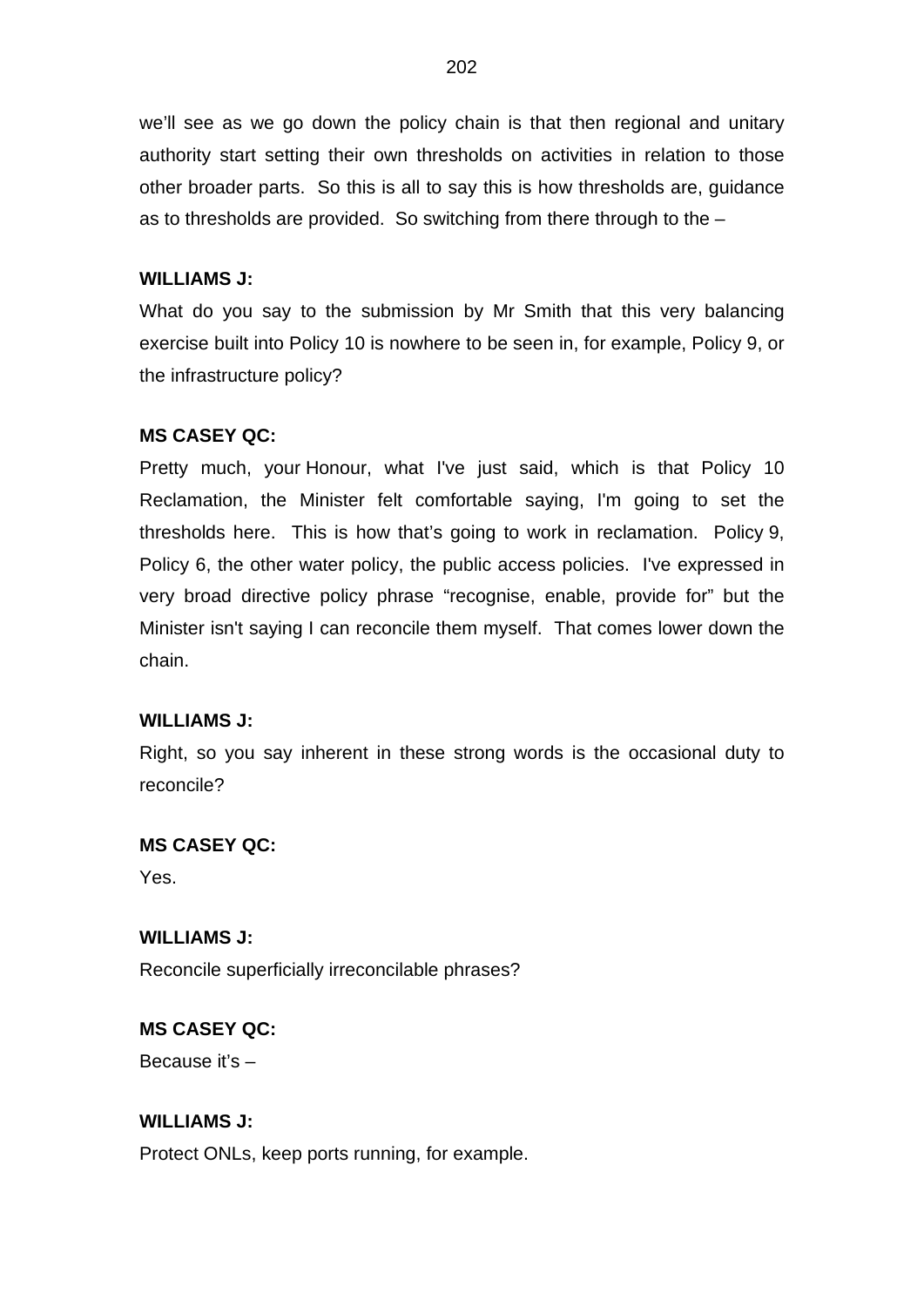Yes, and there will be facts – times on the ground where they are, you can't achieve them both fully, in which case a judgement call has to be made as to how you can maximise your achievement of both. That's why I don't use the language of trumping, I think they both remain valid and important and they both have to be maximised, and in EWL there's a lot of those that all have to be maximised and hence the 600 or so page decision, and that's clear appraisal balancing, so yes.

But you see the similar language start to appear further down the chain. If I can take you to my annex 2, which is just headed "Examples", and we're thinking about what is the guidance for a decision-maker a to what they should be thinking about whether to grant consent, and obviously the drainage reclamation one is in very strong terms, as you'd expect, because it's pretty much just giving effect to those strong directives in NZCPS Policy 10. But then in infrastructure, and this is just a selection your Honours, the policy window debate that we had in EWL is covered in my written submissions in EWL. So these are just examples of how the plans worked to guide the decision-makers, and how nuanced they are for different circumstances. So for infrastructure you'll see that the directive is that the benefits are recognised. That development of infrastructure is enable. Then there is, for new or major upgrades in scheduled areas.

Now scheduled areas are sensitive areas, so we're in sensitive areas in the plan already. This is what the AUP requires the decision-maker to take into account and consider and the list starts over the page. So you have to consider the economic, cultural and social benefits and the adverse effects not providing it, whether it has a functional or operational need to be located in there. Down to (d) "whether there are any practicable alternative locations, routes or designs, which would avoid, or reduce adverse effects on the values… (e) the extent of existing adverse effects… (f) how the proposed infrastructure contributes to the strategic form or functions, or enables the planned growth and intensification of Auckland."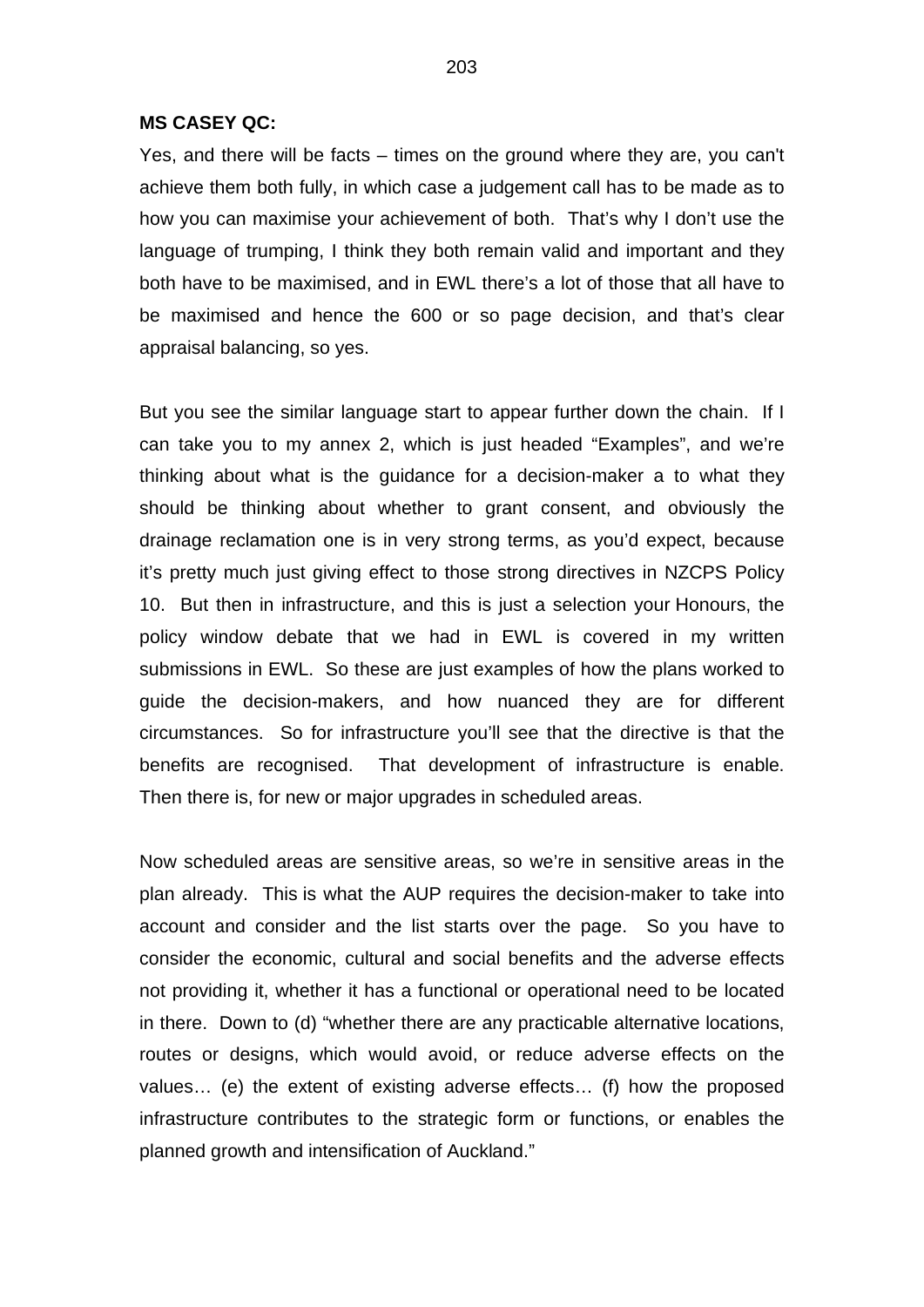Now that's a classic example of the location of the plan and the community interest reflecting in the plan being delivered into a policy to guide the decision-maker, and this is how the cascade is supposed to work.

# **WILLIAMS J:**

Can you just tell me what, if anything, is above this in the RPS?

# **MS CASEY QC:**

Yes.

# **WILLIAMS J:**

On this subject.

# **MS CASEY QC:**

Heaps. So this is –

# **WILLIAMS J:**

Yes, it's all about heaps.

# **MS CASEY QC:**

It is all about heaps. So this is the infrastructure chapter and it goes through repairs and maintenance, it goes through –

# **WILLIAMS J:**

Is the plan in the RPS all in one document?

# **MS CASEY QC:**

Yes.

# **WILLIAMS J:**

Okay, I didn't understand that, right.

# **MS CASEY QC:**

Yes.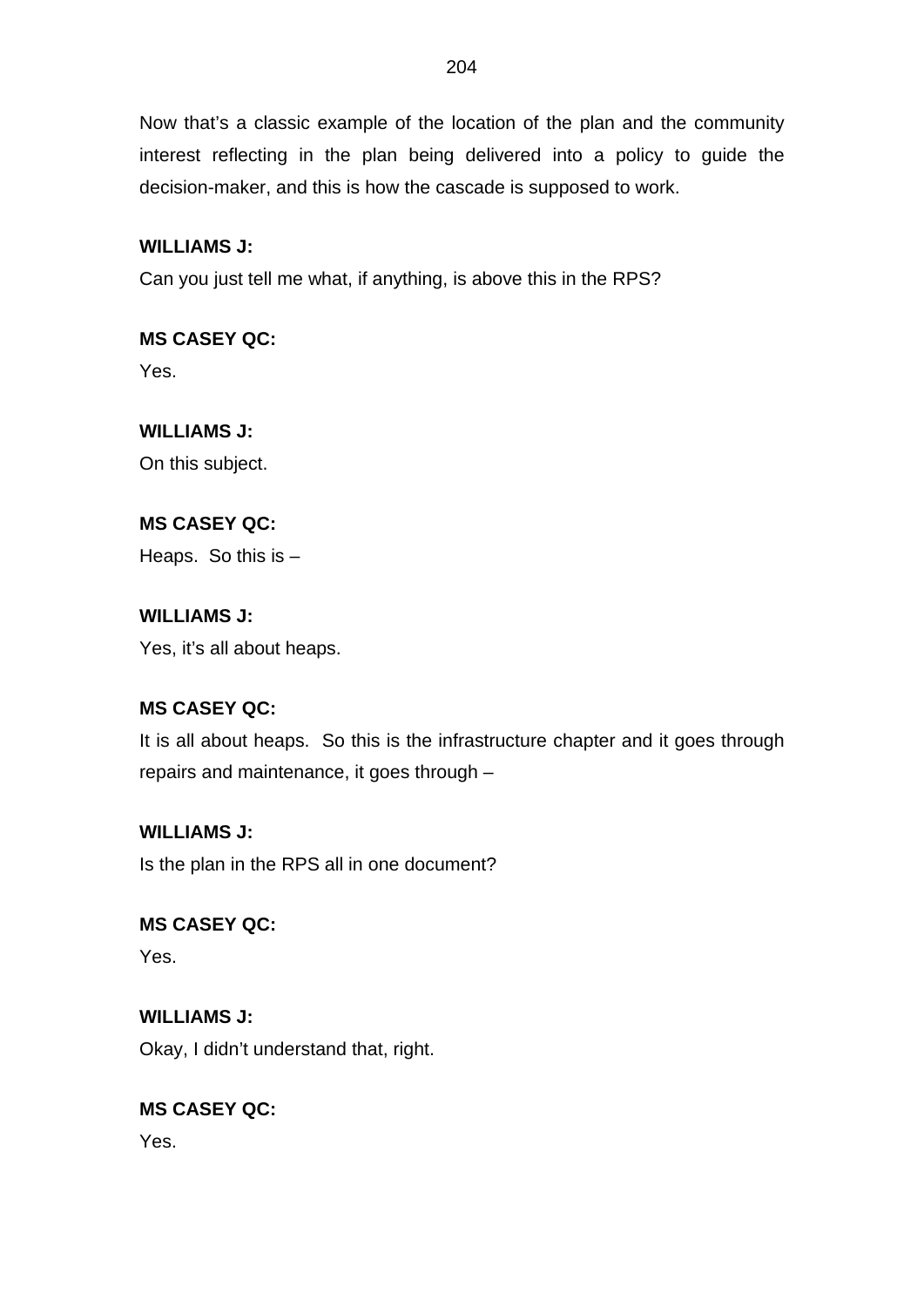# **WILLIAMS J:**

So the relevant RPS policies are those sitting above that list?

# **MS CASEY QC:**

No, this is the policy sorry. This is  $-$ 

**WILLIAMS J:** I see, sorry, this is the RPS for our purposes?

# **MS CASEY QC:**

This is a core element of the RPS for your purposes.

# **WILLIAMS J:**

Sorry, I thought we were talking about plans. I've got you.

# **MS CASEY QC:**

No, the plans then turn into how those translate to activity status rules, but this is guiding a decision-maker. This is how the decision-maker is directed to consider whether to grant permission for new infrastructure in a scheduled i.e. a sensitive area.

# **WILLIAMS J:**

So you would say that the reconciling factors should be in the RPS?

# **MS CASEY QC:**

They, AUP has elected to put extensive policy factors in there, and certainly from the point of view of East West Limited that was important because we were then able to come to the Board and to you and say, there are policy windows here that allow us in and provide guidance for the decision-maker. I'm not comfortable providing a response on general planning but my learned friend for the Auckland Council Mr Lanning does talk about the AUP and the importance of these provisions.

# **WINKELMANN CJ:**

Yes, so just talking about your timing.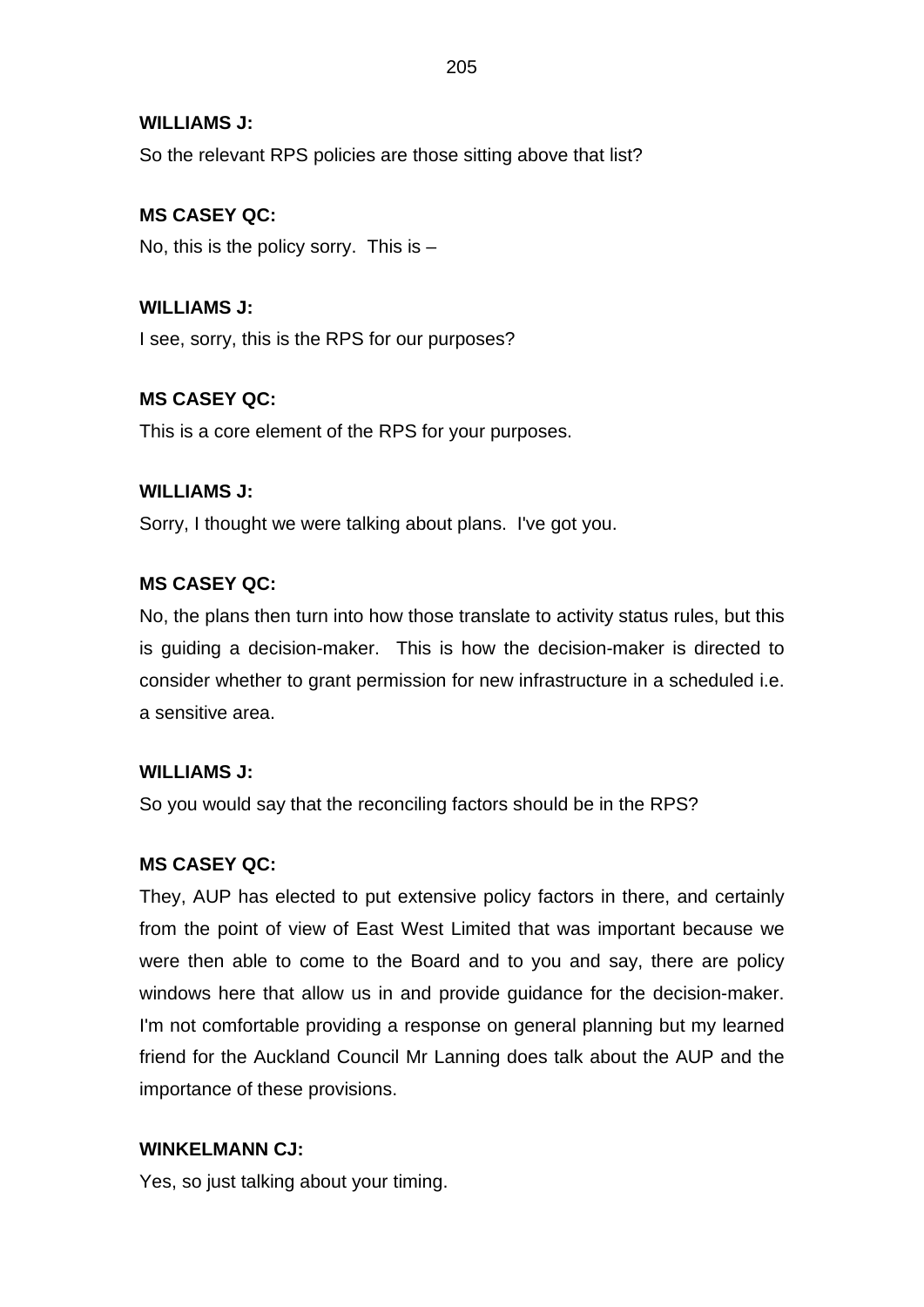Yes your Honour. We've had a discussion with counsel, and I'm very great to my learned friend Mr Majurey, that I'm allowed to steal some of his timing. Of course we're a litlte bit late with the IT.

#### **WINKELMANN CJ:**

You've probably already stolen it.

#### **MS CASEY QC:**

I've stolen some your Honour, and I will go very fast from now. So your Honour those are the submissions basically to say a general 156 or threshold test needs to be approached with some caution given the nuances of the policy and planning documents involved. But of course the issue in the East West appeal wasn't an appeal that the Board had applied the wrong threshold. The issued in the East West appeal was that the Board had erred in law by taking into account mitigation, remedy and offset in granting the consent for a proposal that engaged the avoid policies, and I'm grateful to my learned friend for Royal Forest and Bird who has confirmed that that remains their position. The reference in his written submissions to "material harm" along the lines of the *TTR* decision, was not intended to suggest to the Court that the threshold should be material harm. Rather that that was consistent with an approach that for the avoid policies would allow minor or transitory effects to be disregarded.

I do agree with my learned friend for Otago Regional Council that I don't think you can – the reason that this Court could do that in *King Salmon* was because of the term "inappropriate". I think if you're reading the policies as strict rules, there's no basis to read it in, but that's beside the point. So my learned friend, my annex 1 I do, I can't take you through it now given time, but your Honours it does create and emphasise the position of East West Limited in the EWL appeal, which is that to read the NZCPS is not only an absolute veto against any adverse effects or more than minor or transitory, it doesn't really matter, ain a sensitive area before consideration of mitigation, offset or remedial condition, would lack totally lack environmental utility, would be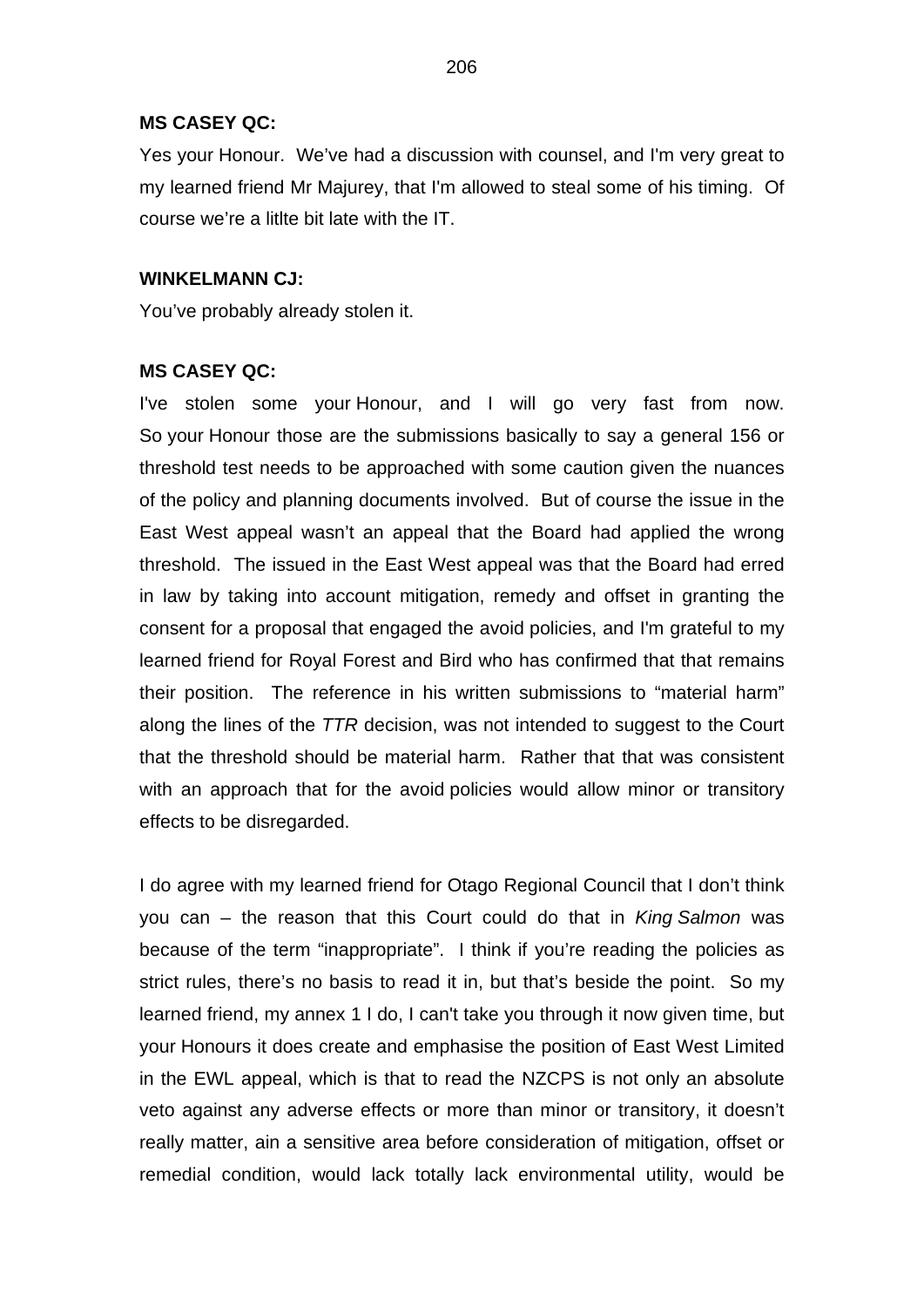irrational and would be contrary to the RMA and the provisions that allow the NZCPS to be, or what the NZCPS require in terms of giving effect to section 5 and Part 2, particularly given the four areas of focus of the NZCPS, of the avoid policies, which are natural character, natural landscape, biodiversity and the enjoyment of surf breaks. Respectfully it can –

#### **GLAZEBROOK J:**

How do you reconcile mitigate and offset against avoid in what are only the sensitive areas?

#### **MS CASEY QC:**

As policy it makes sense, your Honour, because they are, one, they're strength of directive, so it's avoid. and then avoid significant, and then mitigate, remedy, I don't know, I'm not sure it even refers to offset, that's more in section 104. A, they're indication of strength and B the direction to avoid is still strong and there, and that's why I was starting with, earlier today, was you must still avoid them. That is still the objective. So you have to avoid them to the extent possible. So it's not a regime like *TTR* under 10(1)(b) with the protect where the Court said, look, we take a holistic view of the proposal and step back and you can cause harm provided you remedy or mitigate it. The avoid policies direct you to first of all avoid to the greatest extent possible, or practicable, and then in limited exception circumstances we say because they're not absolute it's possible to justify provided that you can also remedy, mitigate and offset to an acceptable level. So they still work as policies but they definitely don't work as rules because they don't make sense as rules, and that is one of the key submissions that we've made.

So your Honours the narrative in annex A respectfully is still of value and I am grateful to my learned friend. I asked him whether Royal Forest and Bird, because you'll see in annex A I refer to Ms Gepp changing position in closing submissions in reply in East West and allowing mitigation. I understand Royal Forest and Bird say, no, that's not their position, mitigation, remedy and offset are out and, your Honours, that was the error of law, the primary error of law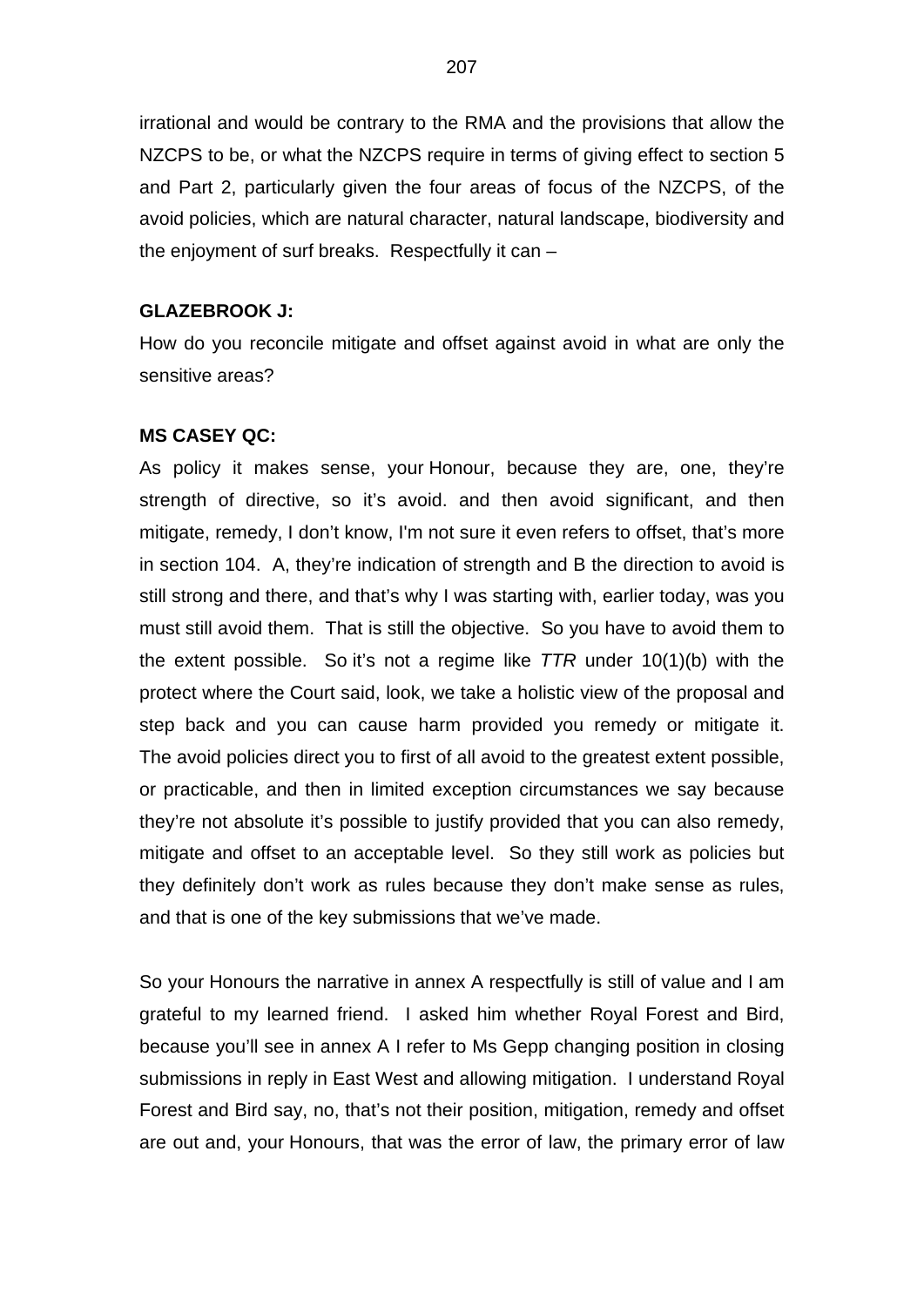urged in East West Limited and we respectfully submit that the Board didn't err in law in that regard.

Just in the few minutes I've got left just to say annex 3 was prepared on the basis that, to respond to the Court of Appeal in Port Otago drawing a distinction between activities and effects. I understand from exchanges through the hearing that no one is actually taking that very far, but as we say in the outline that doesn't seem to be a distinction of substance, and we've just given you extracts from the AUP which illustrate that, and you'll see that the scheduled tables of activities we've also highlighted various non-complying or discretionary activities which under Royal Forest and Bird's approach to the avoid policies would all be effectively prohibited. So that's that annex.

Annex 4 is in support of the submission that if mitigate, remedy and offset is taken into account the East West Link would meet any threshold of material harm, by a long way, and on the effects that were the subject of the appeal, actually also meets minor or less than minor if those factors can be taken into account. So that's annex 4.

#### **WINKELMANN CJ:**

Is that just a repeat of your earlier submissions. Does this, in any way, respond to the Otago case, decision of the Court of Appeal?

#### **MS CASEY QC:**

Well, your Honour, because then I move to just again very briefly my oral outline and I've noted at 11 that we think there are two key overlapping issues. One is whether avoid means an absolute veto, and the second is how that applies in Part 6, and this is relevant to that second point. The avoid means absolute veto. At paragraph 12 of my outline just summarises Waka Kotahi's written submissions in here, which are a further summary of a lot of what you heard in the East West appeal, and –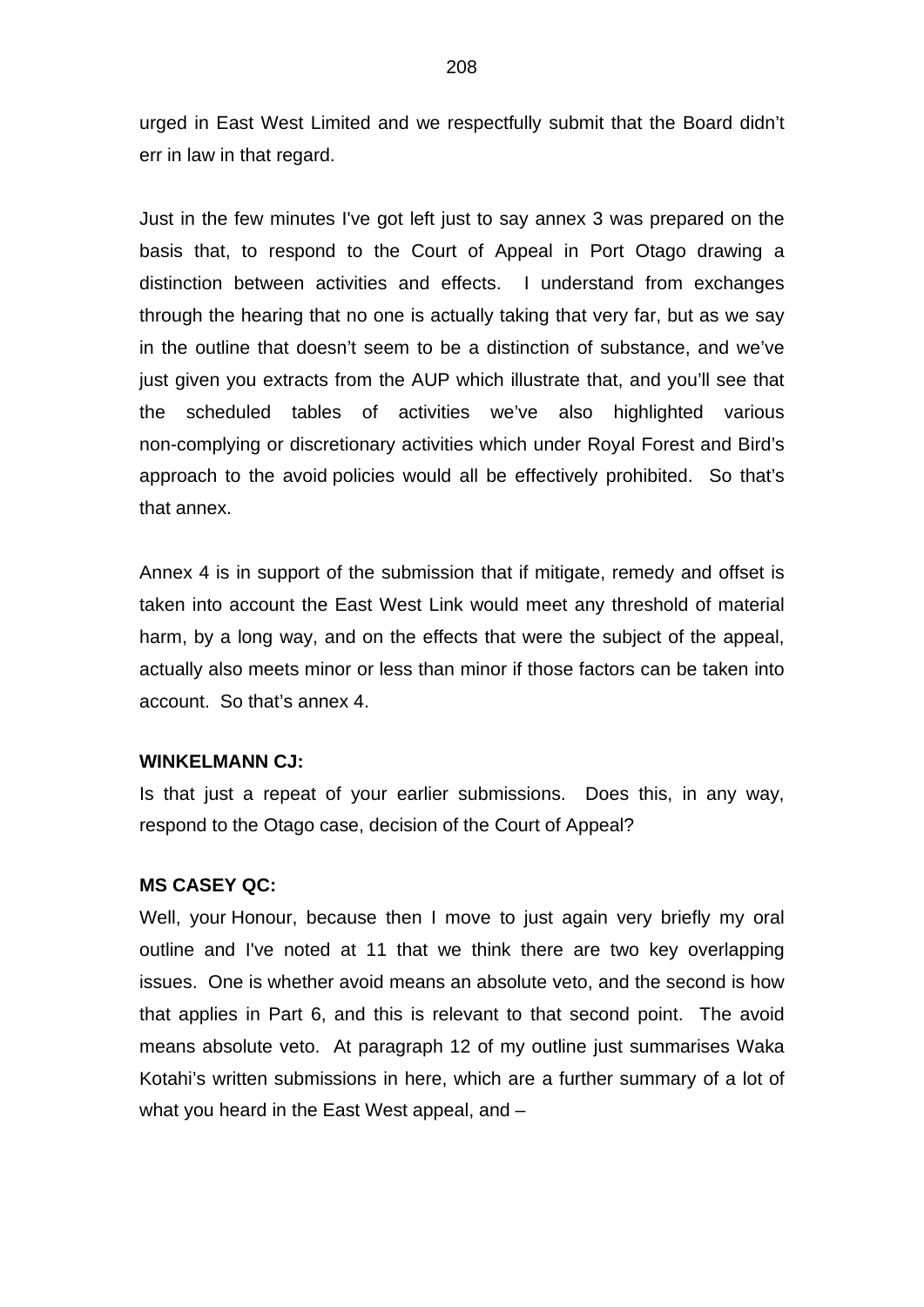### **WINKELMANN CJ:**

And what you've just been going through?

# **MS CASEY QC:**

At a high level. Then, so paragraph 13 talks about what the Court of Appeal in *Port Otago* say is a consequence of its approach in Part 6 consenting.

13.1, your Honours, I've already touched on.

13.2, this is where this comes in, what I've just been discussing, is that the Court of Appeal appears to be imposing sort of a *TTR* strike-out or a preliminary inquiry and suggest that if an activity has any adverse effects, we're not sure about avoid, mitigate or remedy from *Port Otago*, that's the approach to take. Our respectful submission is that the *TTR* 10(1)(b) approach isn't the correct approach, it's not part of the RMA, and the Supreme Court's *TTR* approach in relation to (1)(b) is better, and then overall, your Honour, the summary of Waka Kotahi's position on the Port Otago appeal in relation to the matters that overlap with East West Limited is summarised at my paragraph 14.

# **WINKELMANN CJ:**

I'm struggling to find just where your submissions that has paragraph 14.

# **GLAZEBROOK J:**

No, I can't see them.

**WILLIAMS J:** Mine does.

# **ELLEN FRANCE J:**

In the outline.

# **MS CASEY QC:**

It's at – sorry, your Honour, I've been –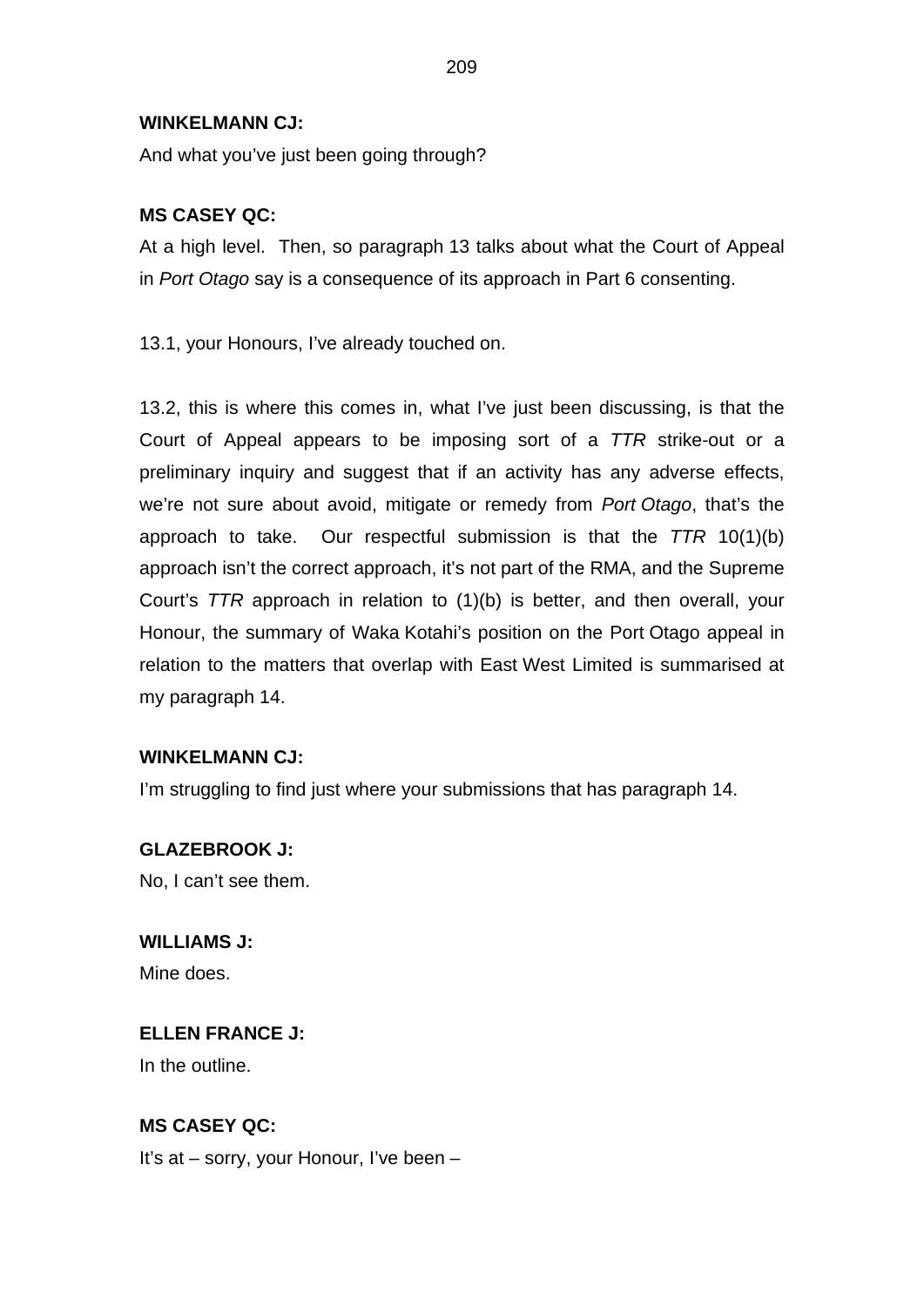# **WINKELMANN CJ:**

The oral outline doesn't seem to have paragraph 14 in it.

# **WILLIAMS J:**

Page 4.

# **GLAZEBROOK J:**

There might be submissions as well.

# **WILLIAMS J:**

There are.

# **MS CASEY QC:**

Sorry, then none of that would have made sense to your Honour.

# **WINKELMANN CJ:**

I see. I was on the annexure. I'd skipped over –

# **MS CASEY QC:**

No, your Honour, that was – I'm sorry, I should have signposted that more carefully. So that was just a very –

# **WINKELMANN CJ:**

I was listening anyway.

# **MS CASEY QC:**

Thank you, your Honour. So that was – taking two minutes off my learned friend –

# **WILLIAMS J:**

Can I ask one question? It's a narrow one, I hope. You say no one size fits all, leave it to the regional councils to construct the reconciliation rules. Yes?

# **MS CASEY QC:**

No. Thank you for asking.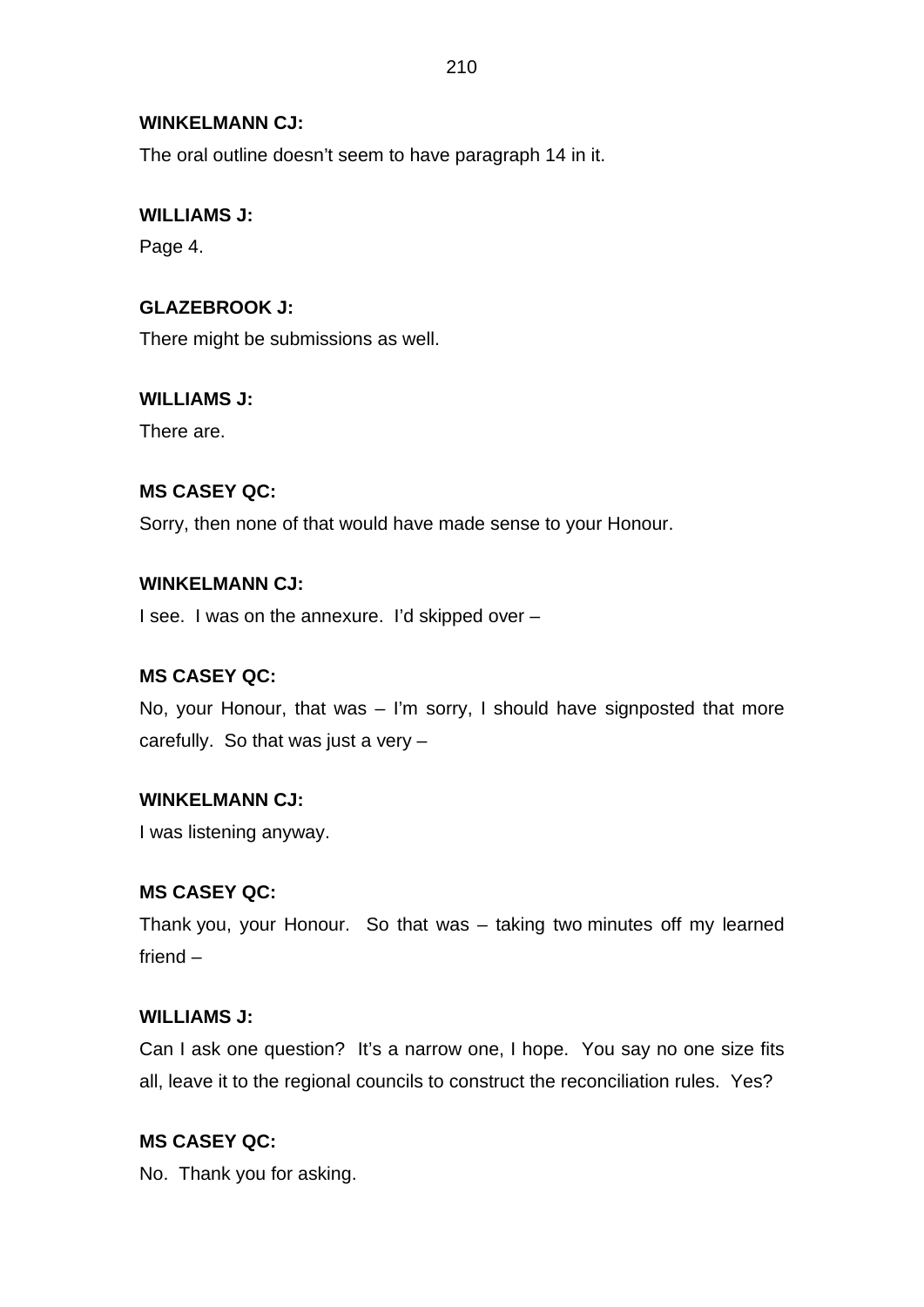### **WILLIAMS J:**

Okay, then I'm glad I did.

# **MS CASEY QC:**

Because I'm talking from Part 6 consenting, so – and I took the question to me this morning to be what is a threshold that a decision-maker should apply. Now whether that's set in a plan or is read into 104 I'm neutral on, because I'm – it's how should the decision be made and I think that a lot of the issue between my learned friends in the Port Otago appeal is, well, whatever the threshold is, should it be set in the plan or in the consenting decision itself, and my submissions are neutral on that. The point is either way a one-size-fits-all isn't necessary under the RMA and –

#### **WILLIAMS J:**

What do you mean by a one-size-fits-all and why is it so problematic for you?

### **MS CASEY QC:**

Well, if the proposition was should this Court find that an exception to the avoid policies is possible but only if it meets four criteria, for example. I thought that's what we were discussing.

#### **WILLIAMS J:**

Right, yes, good. So we're roughly on the same page?

#### **MS CASEY QC:**

Yes.

#### **WILLIAMS J:**

How in that scenario do you avoid resource management creep that happened pre-2010 and even after 2010 pre-*King Salmon* without someone setting a firm one-size-fits-all parameter, high up the chain?

#### **MS CASEY QC:**

That's a very complex policy question, your Honour, and I think –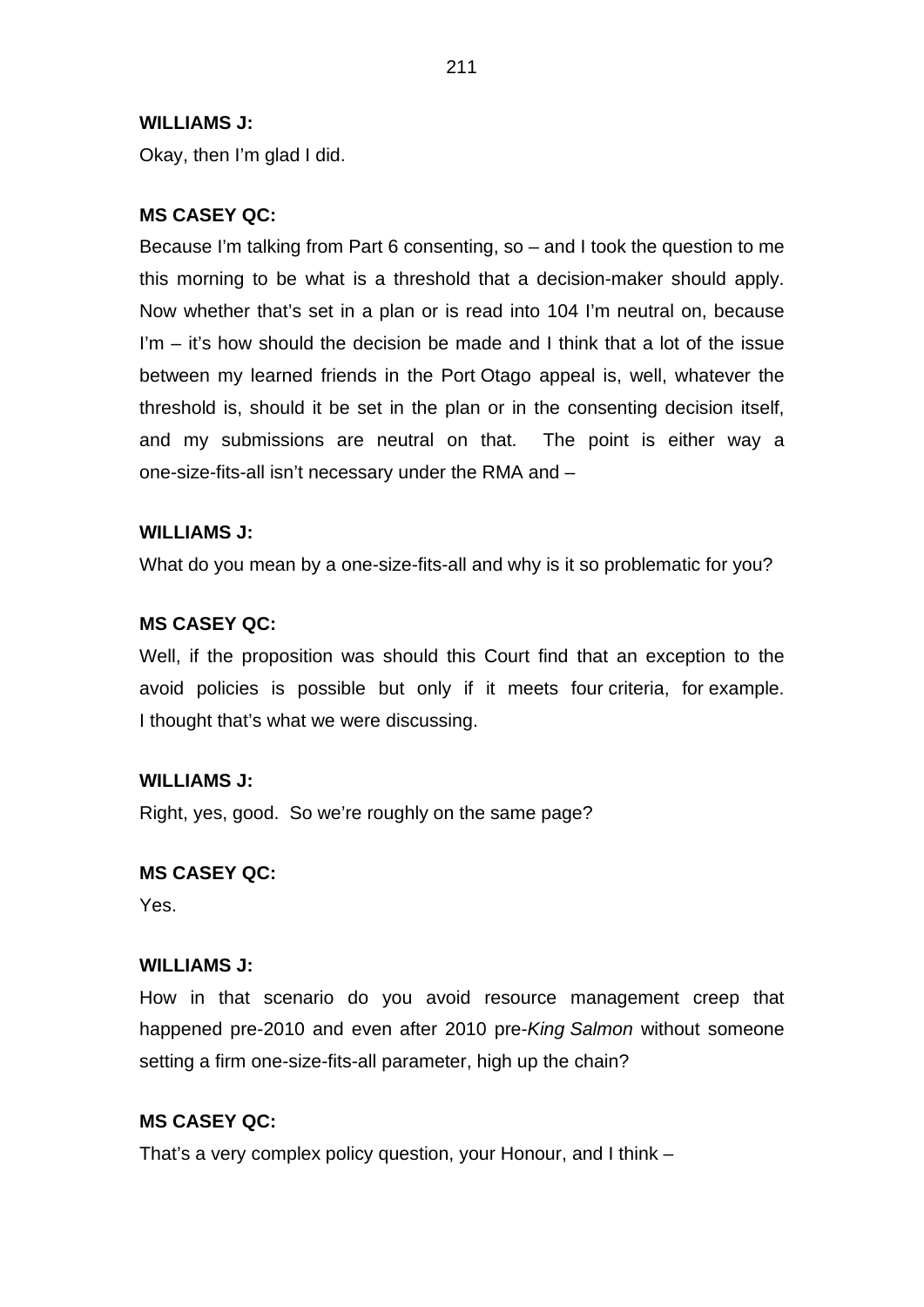# **WILLIAMS J:**

But it's a crucial question.

# **MS CASEY QC:**

It is a crucial question. I think the answer I would give, and with great respect, is that that is a policy design question, and the answer is probably through policy design.

# **WILLIAMS J:**

You mean in the CPS?

# **MS CASEY QC:**

In the CPS, the RMA under its current review.

# **GLAZEBROOK J:**

Although the argument against you is that the New Zealand Coastal Policy Statement has set that and set that quite clearly and it's not for the lower order and at the consent area to undo what's been done.

# **MS CASEY QC:**

If the NZCPS is interpreted as imposing absolutely rules –

# **GLAZEBROOK J:**

Well, no, it doesn't have to impose absolute rules, but in accordance with *King Salmon* it's got directive, very directive rules, very directive policies, which in some circumstances can equate to the ordinary meaning of "rule".

# **MS CASEY QC:**

Yes.

# **GLAZEBROOK J:**

And in other circumstances it's got permissive ones that if you reconcile the two you're permitted to do those as long as you avoid the effects.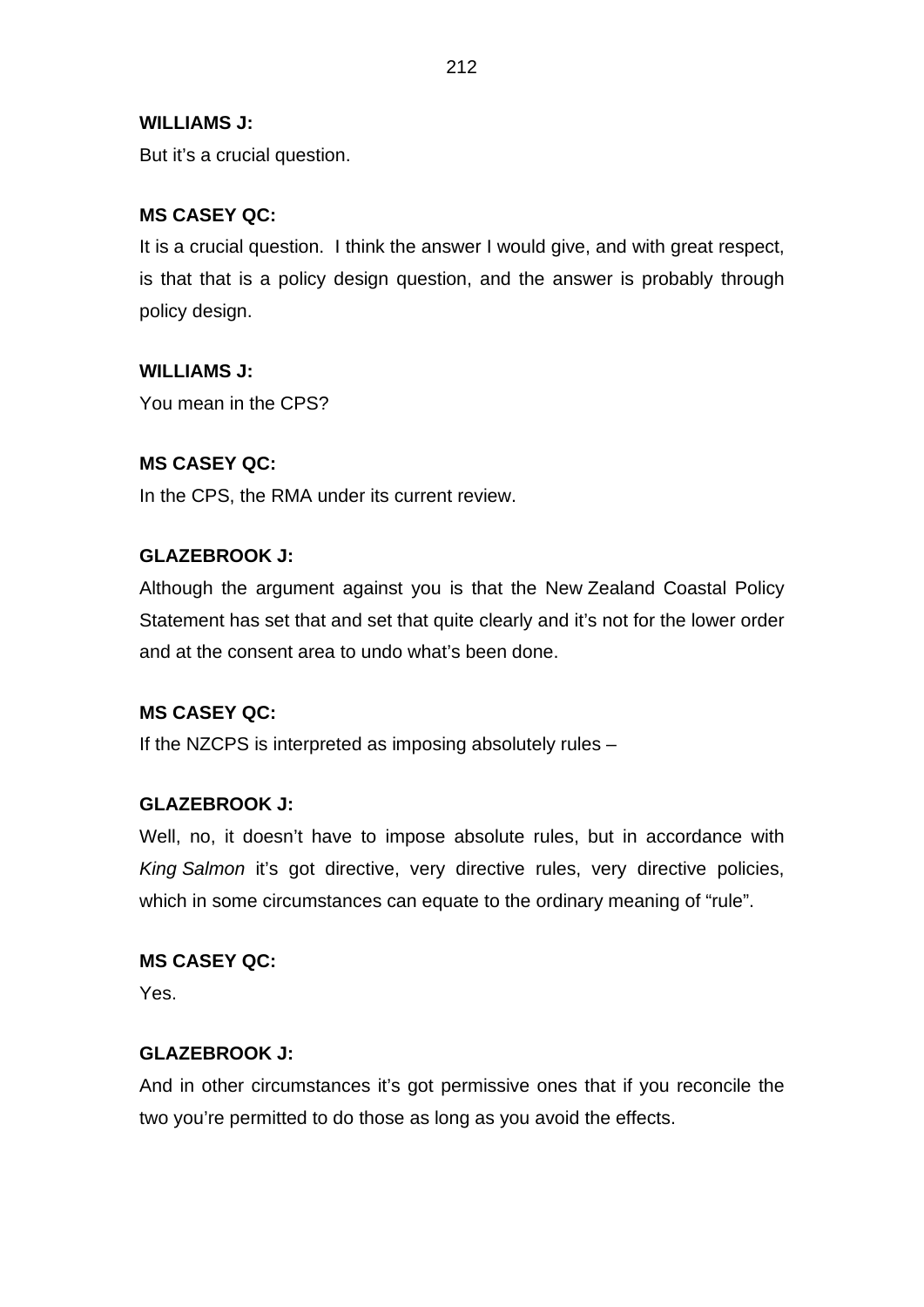Your Honour, my first response is I don't think that that is a fair and valid –

# **GLAZEBROOK J:**

Well, you mightn't but that's your submission in respect of that rather than...

# **WINKELMANN CJ:**

Well, yes, you can't probably say anything. That's - Justice Glazebrook is saying this is what might be said against your design point, that it's already designed there, and that's the very issue.

# **MS CASEY QC:**

Yes. If that is the way it's designed and has to be given effect to through the policies, I suppose we come back to, and, your Honour, this is where I think I first started with the East West appeal was nonetheless in Part 6, according to one of my learned friends, I think Mr Allan, there's wriggle room built into the RMA to allow – there's that tension between how much you dictate from the top and how much flexibility you allow an expert decision-maker, and the RMA has set that through Part 5 and Part 6, so that would be my substantive response to if you interpret the NZCPS that way.

# **GLAZEBROOK J:**

It's just I find you're slithering even more than anybody else because you accept supposedly that you avoid as far as possible then when you're actually describing the process you say there's this amazing flexibility and that's where I'm having trouble with your submission because what you say at various times then comes down to an open slather at the bottom as far as I can make out.

# **MS CASEY QC:**

Well, your Honour, I apologise then because I'm not conveying my client's position very clearly. It's highly constrained decision-making by an expert body subject to and requiring to fully engage with and give effect to all the relevant policies, appropriately taken into account, appropriately reconciled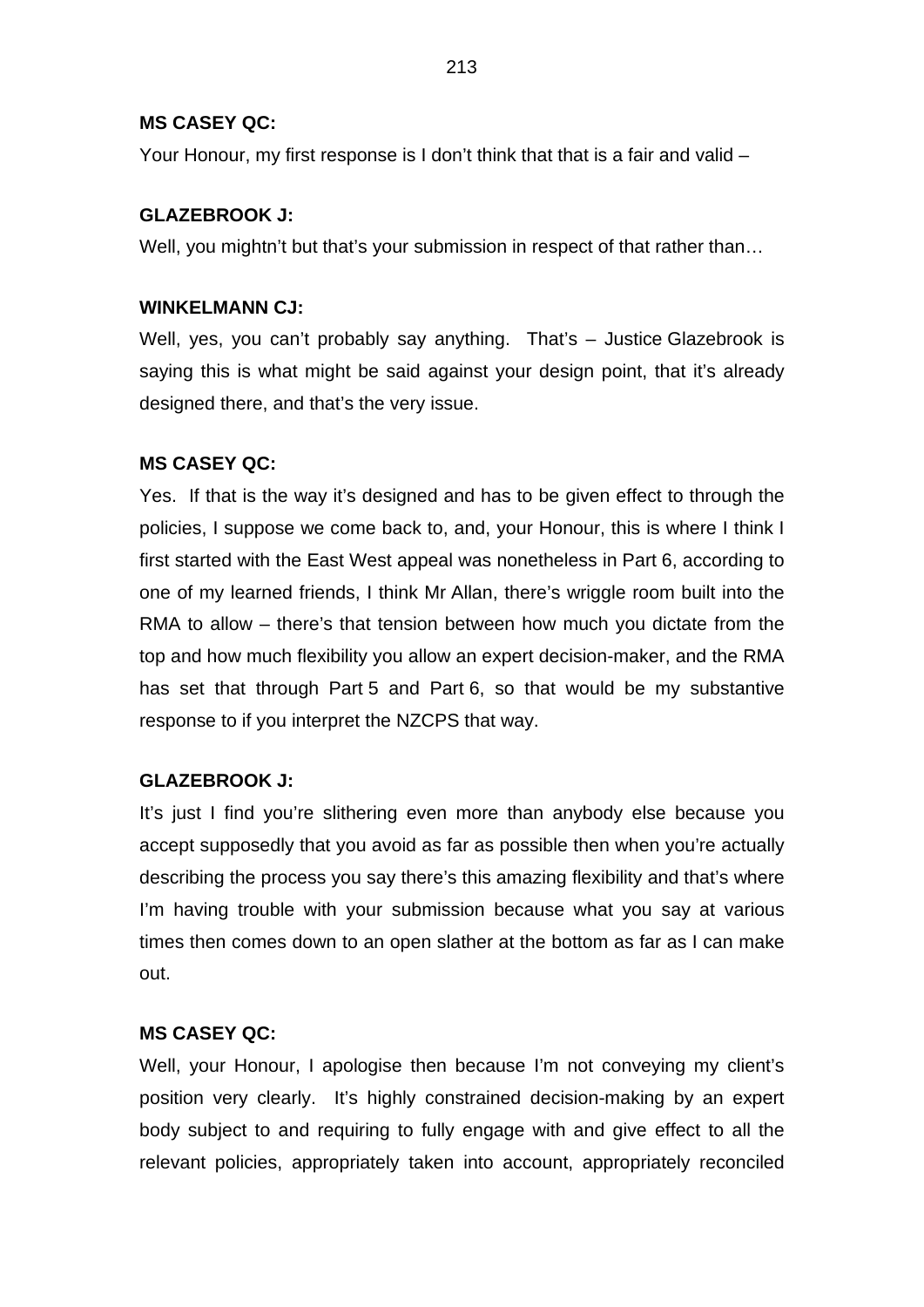and appropriately balanced. There is certainly no suggestion from Waka Kotahi that it's open slather nor that it needed an open-slather approach to get a consent, and a lawful consent, for this activity. So I do apologise if I have been not conveying that with any accuracy.

### **WINKELMANN CJ:**

Right, so does that take you….

# **MS CASEY QC:**

It does, your Honour, thank you.

### **WINKELMANN CJ:**

Mr Majurey, you may come forward from your remote position.

### **MR MAJUREY:**

Could we have section 104 come up, please? The benefit of being tailing Charlie is that the field has been well ploughed. The downside is it's usually tailing Charlie who faces the ME109s, not that I'm likely in the Supreme Court to, the Luftwaffe.

So because you have had the detail, and my focus is on the Part 6 decision-making, I'm going to strip it back a bit and concentrate on two things, highlight a number of factors from section 104.

#### **GLAZEBROOK J:**

Can you please just – thank you.

#### **MR MAJUREY:**

So I'll start with section 104 and some observations and then go to my one-page oral that was circulated last night, and to begin by saying as the Court will be well aware, ever since *King Salmon* was decided, almost day-in, day-out, there have been discussions and contested views about what it means in the Part 6 context. So important to remind ourselves what section 104 actually requires.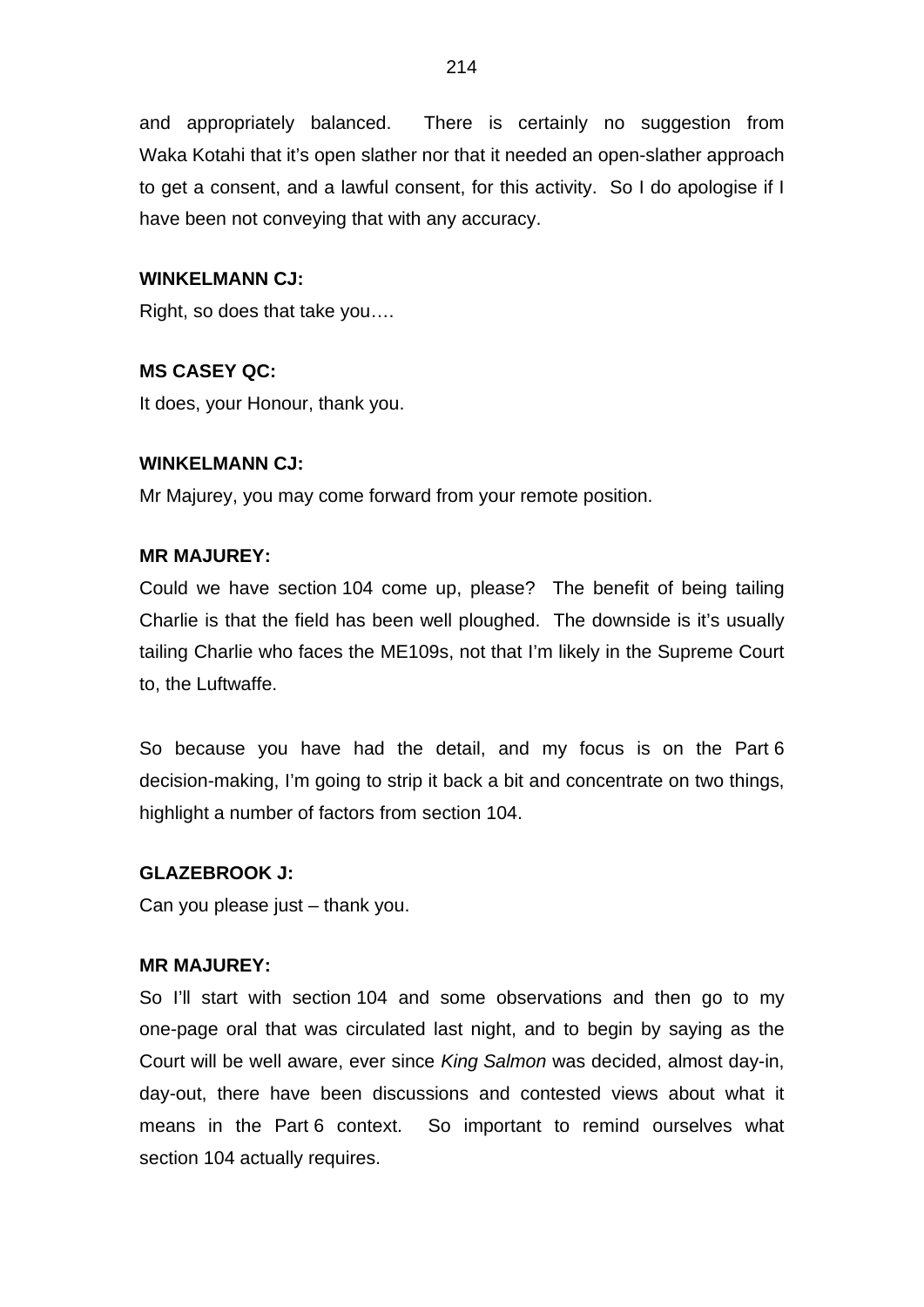So if we start with subsection (1) and just work our way through several points. The first is an – apologies, this is 101 stuff but it is important. So the reference "subject to Part 2" is well known and as recognised by the Court of Appeal in *Port Otago*, and I think this is common ground, Part 2 is the touchstone for decision-making under section 104. Now Part 2 may not be a precise tool, as Justice Williams mentioned, but that is what Parliament has directed, and just to note in relation to my friend, Mr Enright's, comment about, or discussion on, section 5 being considered as a bottom line of sorts, there has been a recent decision by Justice Edwards that I came across this morning just for reference to the Court. It's *Muaūpoko Tribal Authority Incorporated v Minister for Environment*. The reference is [2022] NZHC 883. The case –

#### **WILLIAMS J:**

Just a second.

#### **WINKELMANN CJ:**

You'll send us a copy of it, won't you?

#### **MR MAJUREY:**

Yes, I will. It's a case that involves the National –

# **WILLIAMS J:**

Can you just give me the page number, would you mind?

# **MR MAJUREY:**

883.

#### **WINKELMANN CJ:**

883?

### **MR MAJUREY:**

Yes, 883. Sorry, I'm not speaking loud enough.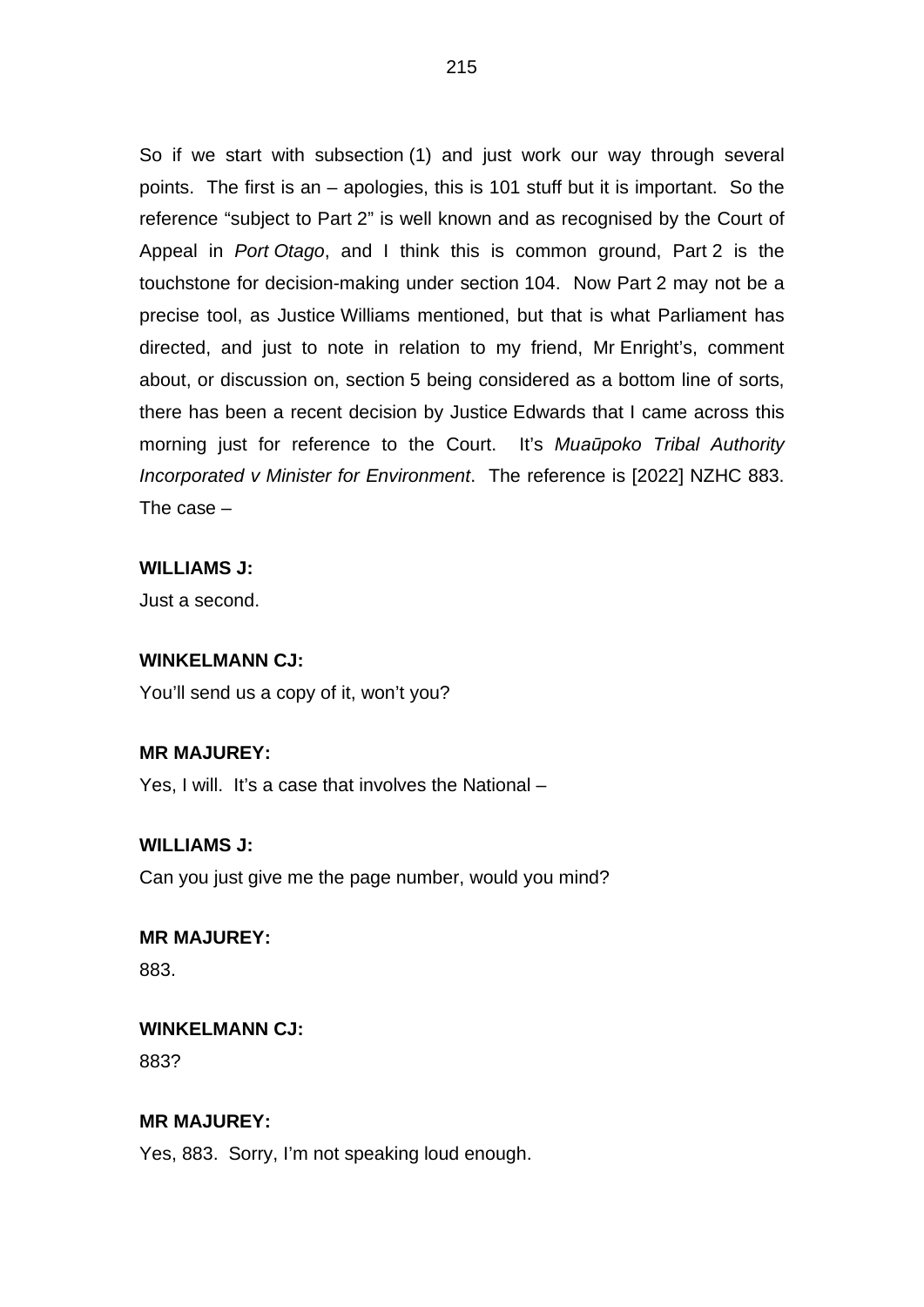#### **WINKELMANN CJ:**

No, it's the mask.

#### **MR MAJUREY:**

A case that involves the National Policy Statement on Freshwater and it's known as the "vegetable exemption case" which will have some notoriety to it, and at 136 to 137 Justice Edwards confirms that in the judgment, and I'll read from 137: "Rather than incorporating environmental bottom lines, I consider the Supreme Court to have found that section 5(2) may allow for the statement of environmental bottom lines in planning documents, such as the NZCPS at issue in that case."

We then move to the "have regard to" threshold and, as the Court's aware, just to note that by comparison to the different thresholds in Part 2: section 6 "recognise and provide for", section 7 "particular regard to", and section 8 "take into account".

We then go to, of importance in this case, (1)(b): "Any relevant provisions of," and you have the list of instruments there. I say it's important to take note there that it's any relevant provision of those instruments, so in the case of the NZCPS it's the relevant provisions, not trying to have an internally reconciled version of the NZCPS as a whole, and I say that's important in the totality of section 104 where Part 2 comes into play. So, for example, with the Treaty provisions, those are further highlighted by, for example, section 6(e), 7(a) and 8.

Then, finally, (1)(ab). That came in by amendment in 2017 and I say that's quite important in this case because when you work your way through it in terms of the ability to have regard to the offsetting or compensation for adverse effects. That is directly relevant in terms of, to use the language that's been used in this case, does "avoid" mean "avoid".

So I just want to make those comments in terms of section 104 which I say is important.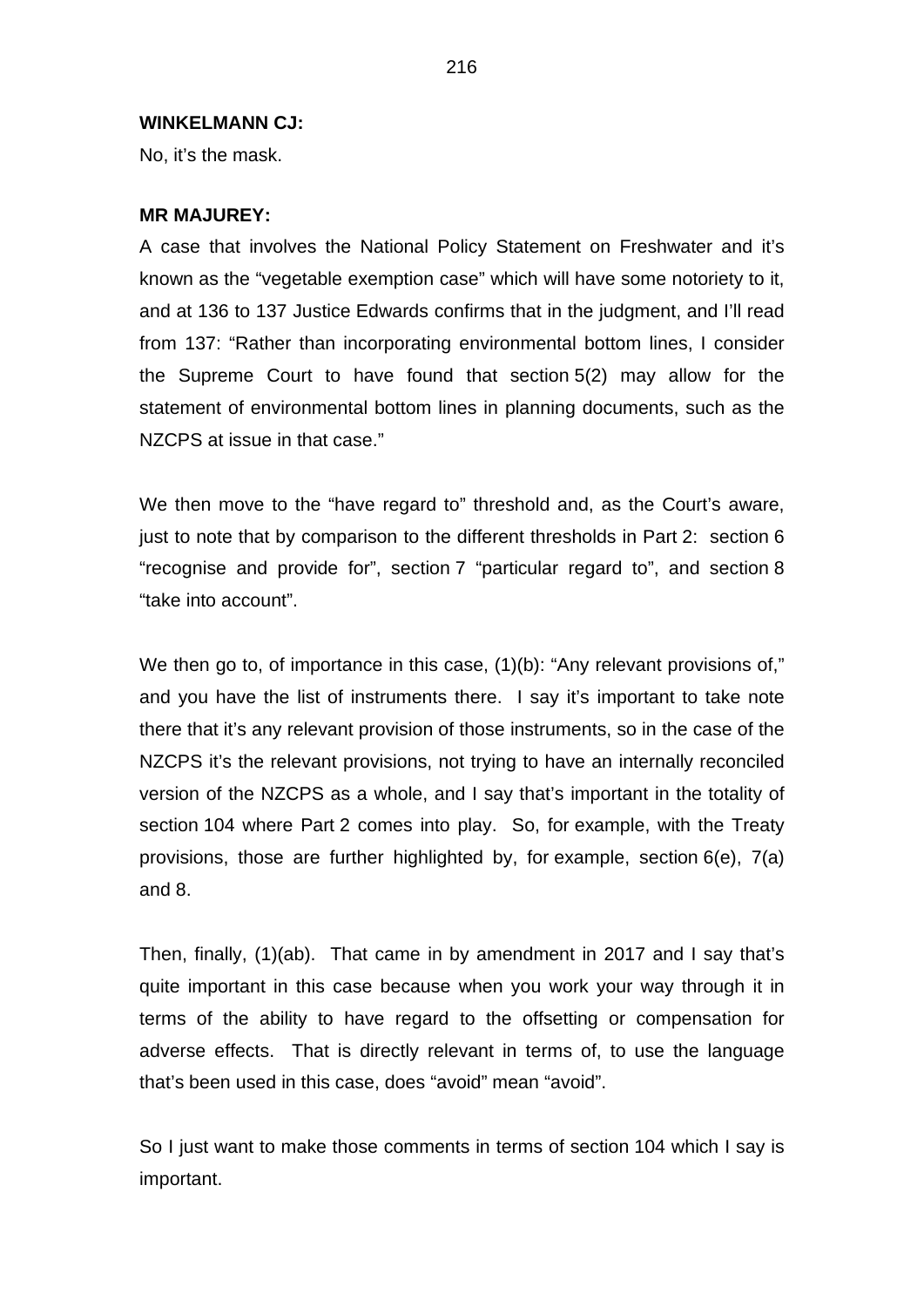### **WILLIAMS J:**

What does that tell you, that you can ignore…

### **MR MAJUREY:**

No.

### **WILLIAMS J:**

Sorry – that you are not constrained by highly directive language in the documents above you, because you just have to have regard to them?

### **MR MAJUREY:**

What it says is what Parliament has directed in the totality of section 104 the NZCPS and the provisions of it are in play, subject to Part 2, and, of course, every consideration à la *TTR* has to be meaningfully engaged with. So it can't be disregarded. It's not a shopping list, just –

### **WILLIAMS J:**

No, "disregarded" is the wrong phrase. Obviously you can't disregard it because it says you have to have regard to it. But if it says "do not", say, does "have regard to" mean you're not bound to "not"?

#### **MR MAJUREY:**

Double negatives. What it potentially means in terms of the facts and the policy settings is that the decision may be that you don't avoid because there's a rational basis to do so.

#### **WILLIAMS J:**

So, yes, as long as you're being rational?

### **MR MAJUREY:**

As long as you're being rational, you are taking into account on the evidence and the policy settings and giving those full engagement, and, of course, there will be a continuum in terms of the factual matrix, and that's why the hypotheticals only take you so far because the decision this Court is going to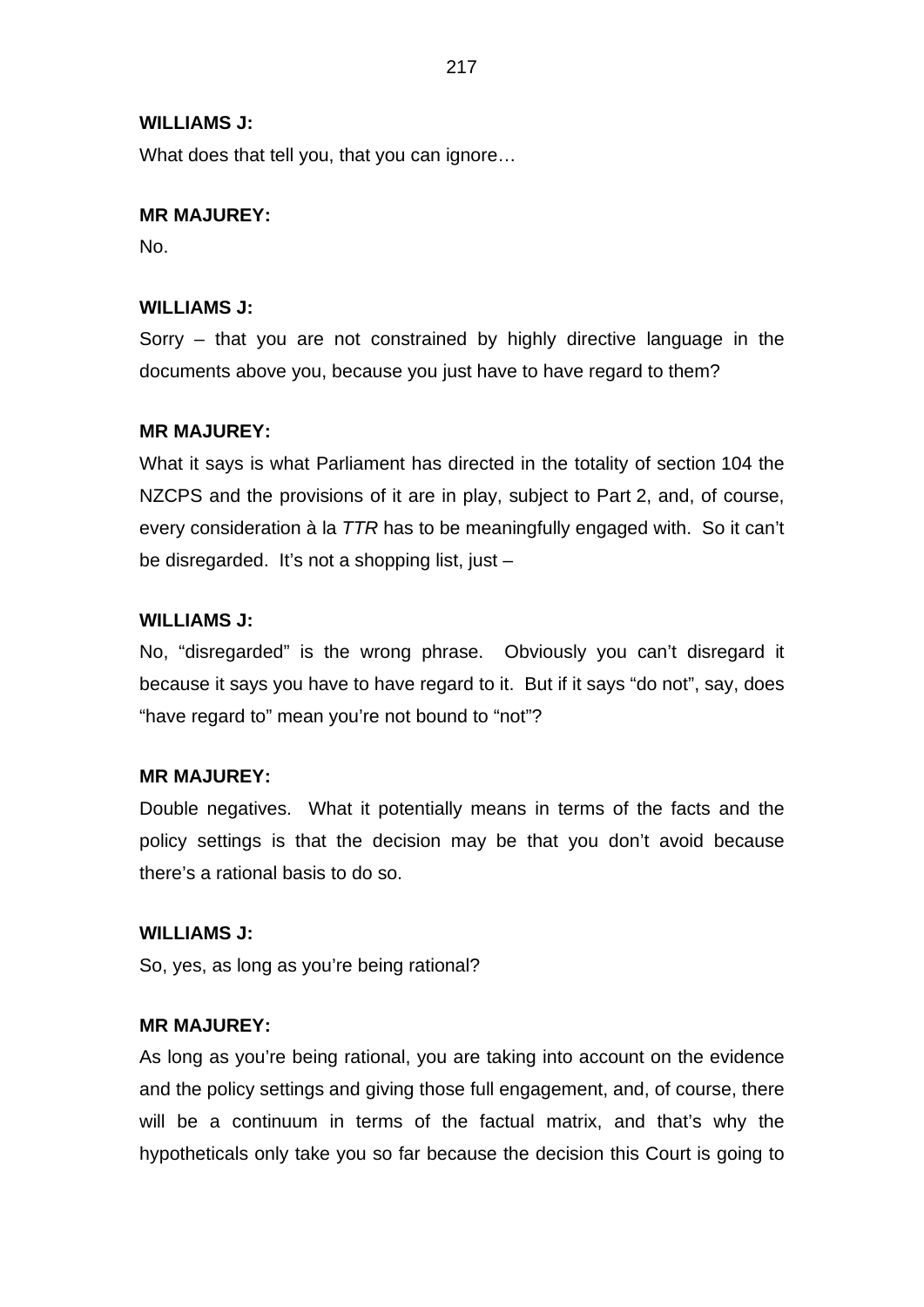be make à la *TTR* is going to deal with roads and ports but also every coastal activity across Aotearoa.

# **WILLIAMS J:**

Yes. Well, every one that needs a consent anyway.

## **MR MAJUREY:**

Yes.

# **WILLIAMS J:**

But doesn't that mean you're walking back into…

# **MR MAJUREY:**

No.

# **WILLIAMS J:**

Just throw it up all in the air and see how it lands, as long as it lands rationally?

# **MR MAJUREY:**

No. Because there is the ability to have appellate interventions, again, like *TTR*, if the considerations haven't been properly engaged with and rationally decided upon then it won't survive. If they –

# **WILLIAMS J:**

Well, it depends on what the Appellate Courts say because if the Appellate Courts also think you throw it up in the air then that won't change it.

## **MR MAJUREY:**

Well, that'll come back to what the evidence was and what the policy settings was for the particular issue.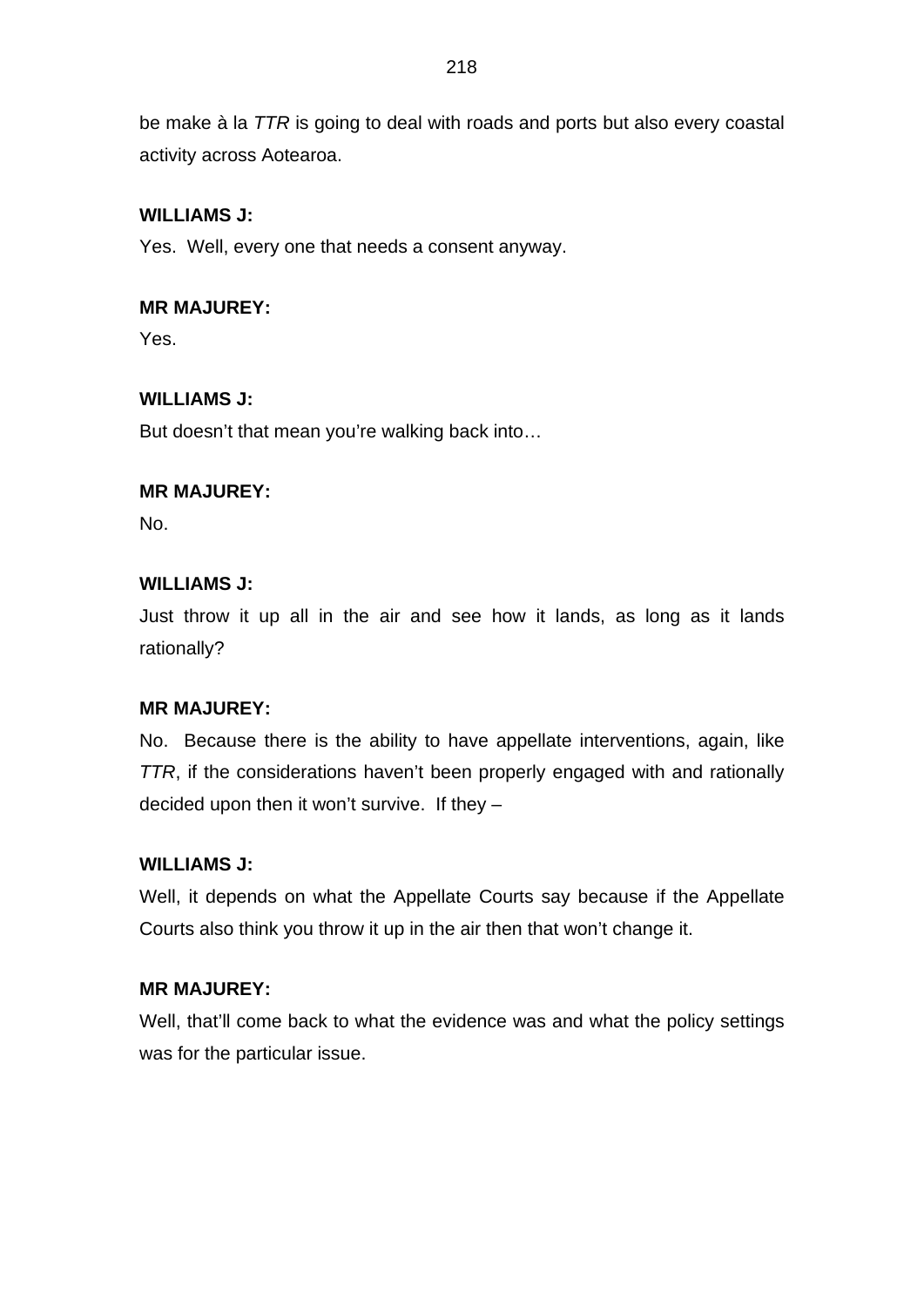### **WINKELMANN CJ:**

We've had lots of different counsel explain their conception of how structured that decision-making could be by reference to the policy documents, regulations, et cetera. Did anybody's formulation fit your conception?

### **MR MAJUREY:**

I'm probably an outlier amongst my friends, if that's one way to conceive it, because I simply come back to what does section 104 say, what did Parliament intend, and of course the directions, the directives in the NZCPS are important and serious, but they're not considered in a vacuum.

## **GLAZEBROOK J:**

But isn't the point of *King Salmon* that what's in the NZCPS actually embodies the higher level view in that particular context, Part 2, and the choices have already been made at that point. So to say that you override the choices in the New Zealand Coastal Policy Statement to the extent they're relevant by saying you just have to make a rationale consideration of all of the factors, aren't you going back to an overall judgment, which *King Salmon* says don't.

#### **MR MAJUREY:**

I say no. Two points, one is, and I take on board what my friend Mr Enright said about the acknowledgement of the Treaty but, as I recall it at least, the interaction between the different policies such as the avoid ones and the Treaty ones weren't in play in terms of the specifics in that particular case, and in terms of what the higher law, or the higher consideration in section 104 it's Part 2, and against that, I know it's become a bit circular in the sense of so what are the considerations that come into effect, and I'll come onto this with one of the examples –

## **GLAZEBROOK J:**

I can't understand an argument that says that the Treaty might override something because that may or may not be dealt with properly in the NZCPS in a particular instance, but I thought your argument was wider than that and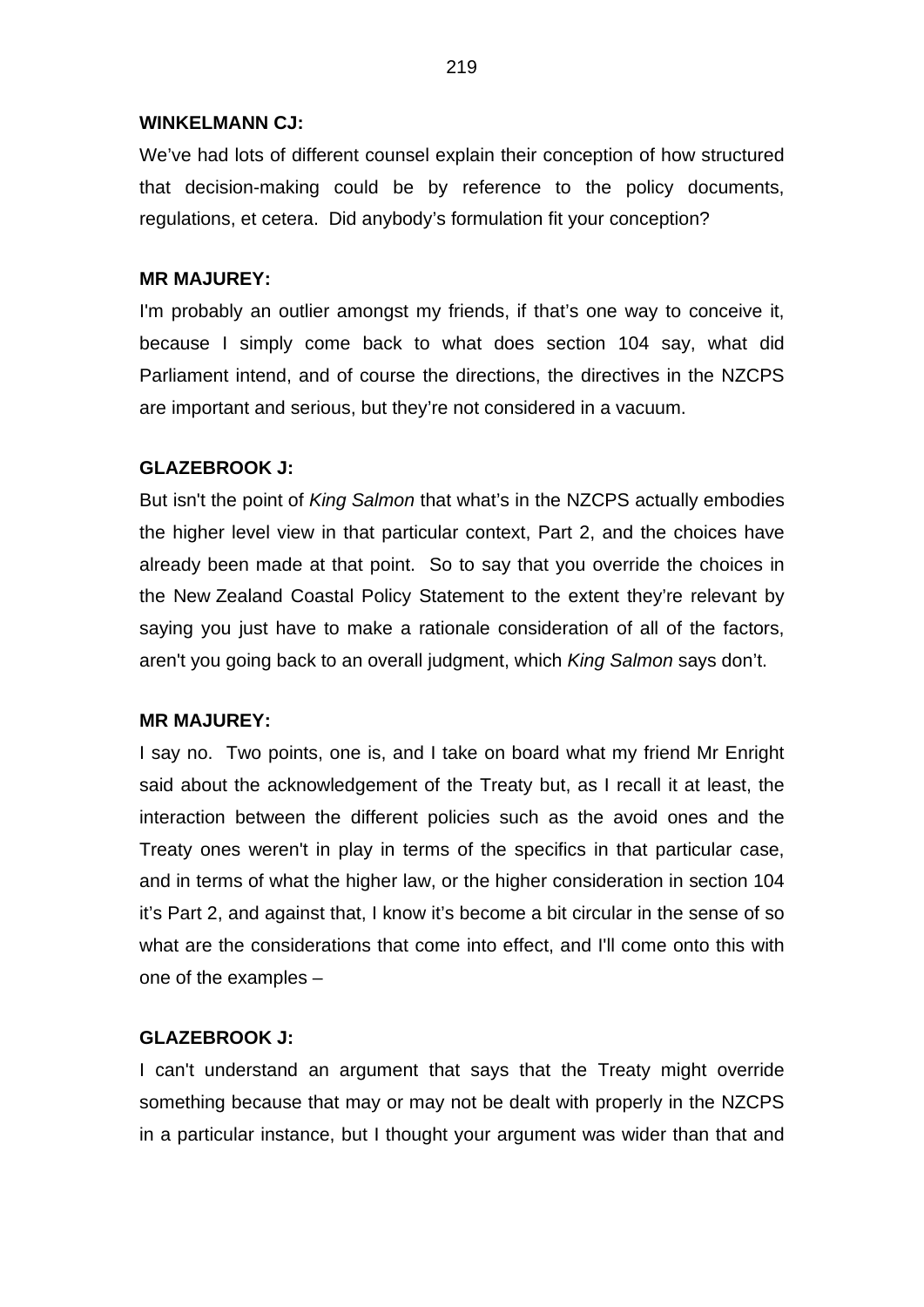said you just have a rational consideration that anything that might be relevant. But is that not the case, have I misunderstood you?

### **MR MAJUREY:**

Again, in the abstract it's difficult to gain purchase on exactly what we are discussing and try to decide. The challenge for this Court is to come up with a framework like the three-step approach in *TTR* that sets the framework for all decision-makers that depends on the facts and the policy settings.

### **GLAZEBROOK J:**

Well we have to proceed from the *King Salmon* case, and just to say section 104 – just do section 104 doesn't really take us far because *King Salmon* has said, you know, this policy language conveys an intent, sometimes a very powerful intent, and what your colleagues have said is that really that helps us structure the decision-making so it's not just a mish-mash, an overall judgment, and that you, and everyone I think has said that you therefore give very powerful weight to the notion of avoiding and that carries on guiding your decision and you work hard to narrow down the point of conflict et cetera. So you don't, do you disagree with that or…

#### **MR MAJUREY:**

Well *King Salmon* wasn't a Part 6 case, in my submission, and nor was there the considered operation of the regime of section 104, that's not a criticism at all, it just was a very different case.

#### **WINKELMANN CJ:**

Yes.

#### **MR MAJUREY:**

In the meantime, as I've mentioned, Parliament has amended 104 to bring in subsection (1) – sorry (2B). That is directly relevant to these matters of avoidance because there Parliament says that it's a relevant mandatory consideration if an applicant is compensating or unfairly offsetting an adverse effect.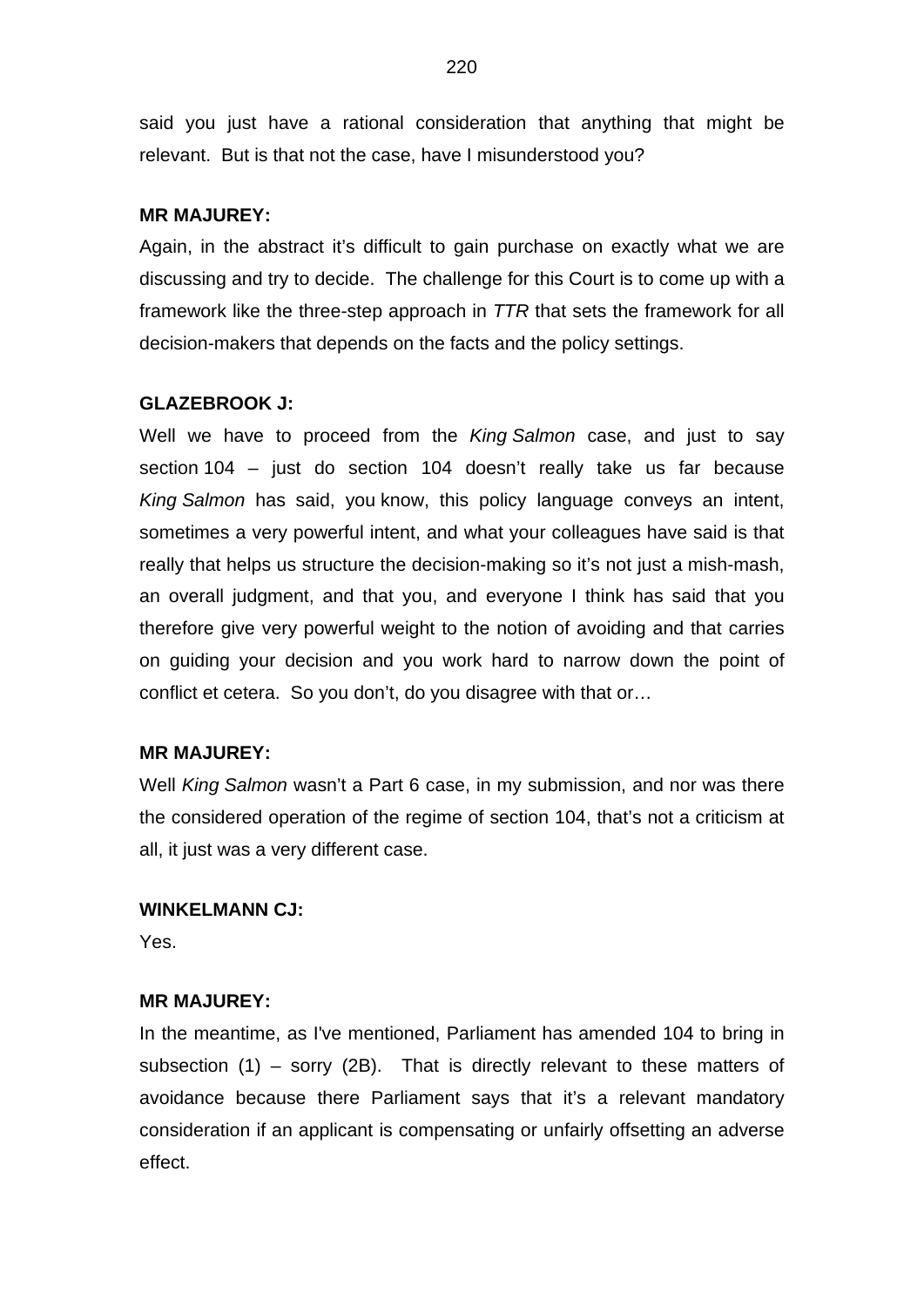## **WINKELMANN CJ:**

Well can I just ask then you think that the others' formulations are wrong? I'm just trying to understand what you're saying.

## **MR MAJUREY:**

I'm not saying they're wrong.

## **WINKELMANN CJ:**

Because the other counsel, just about all of them apart from Mr Smith, yes, apart from a couple, who have said that you can –

## **GLAZEBROOK J:**

Or even Mr Smith probably.

## **WINKELMANN CJ:**

Well they've said it's a very powerful language and you have to do a very structured decision-making, it's not some sort of freeform thing, and they've also said, most counsel have said that there is some ability to compromise the avoid standard, but it's a narrow corridor of opportunity, and are you saying that or are you saying, no, it is really, once you get here it really is overall judgement. What are you saying?

## **MR MAJUREY:**

No, I don't think the rhetorical flourishes help us in terms of overall broad judgement or bottom lines. It is what are the relevant considerations at play in a particular case on its facts and its policy settings. Now that doesn't give you the specificity that I apprehend you're looking for but I am not saying it's a free-flow make it up and just sort of see where the convenience lies. If – and again I'll go to a hypothetical even though I've said they're not particularly useful – if there's an area of benthic value, it's the last and only one in New Zealand, then obviously the threshold is going to be very, very high. So I'm not saying "avoid" is unimportant. It'll come back to its context. That's not another way of saying "overall broad judgement".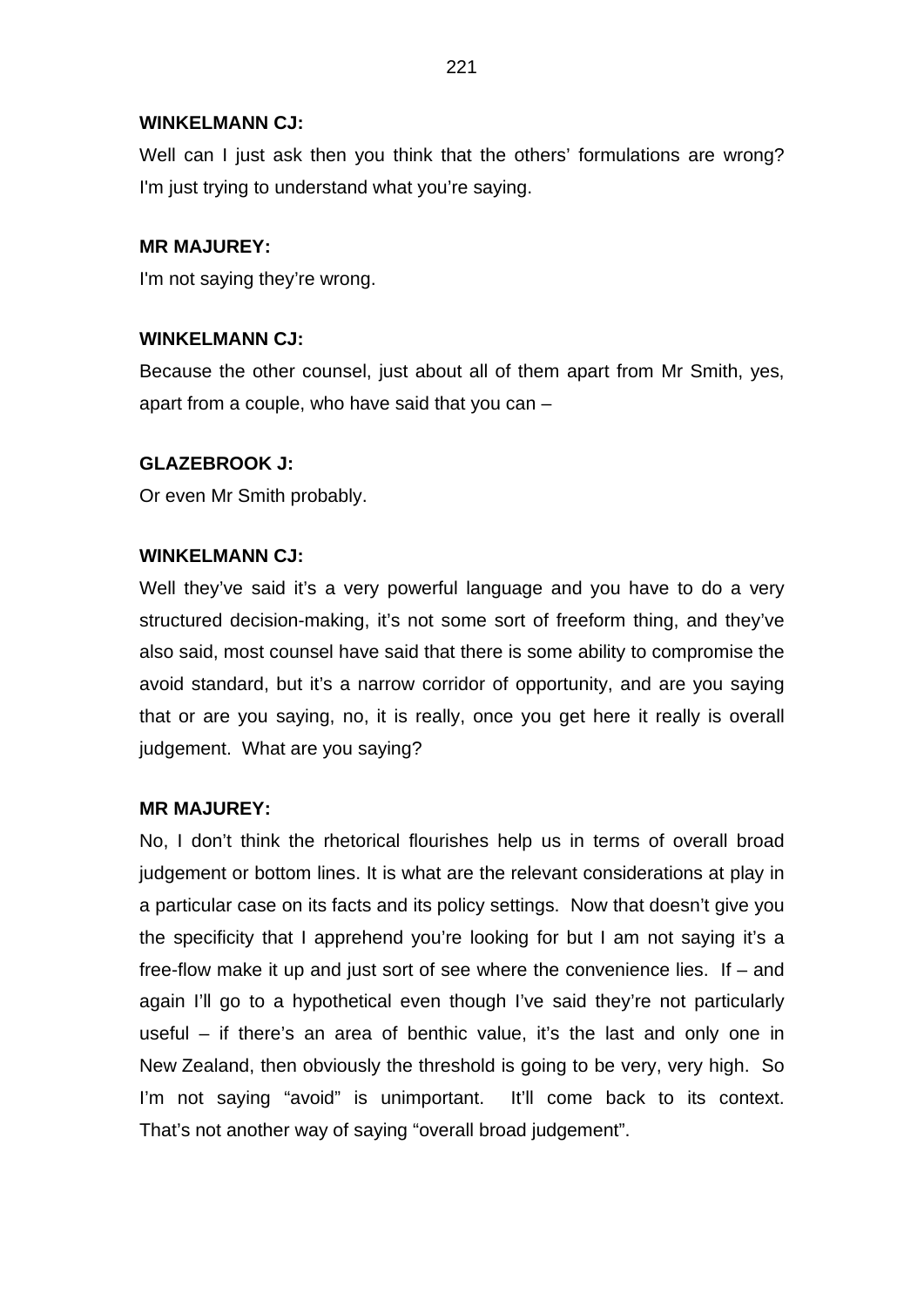## **WINKELMANN CJ:**

So you really do think that the statements help structure it?

**MR MAJUREY:** Sorry, I missed that, Ma'am.

**WINKELMANN CJ:** The policy statements do help structure your decision-making then?

**MR MAJUREY:** Yes, they do.

# **WILLIAMS J:**

They just don't bind?

# **MR MAJUREY:**

They don't necessarily bind. It'll come back to the particular circumstances.

# **WILLIAMS J:**

What about the rules in a plan? Do they bind?

# **MR MAJUREY:**

Rules bind.

# **WILLIAMS J:**

Why?

# **MR MAJUREY:**

Because that's the force of law they have in the Act.

# **WILLIAMS J:**

Well, you see, you just have to have regard to them under section 104.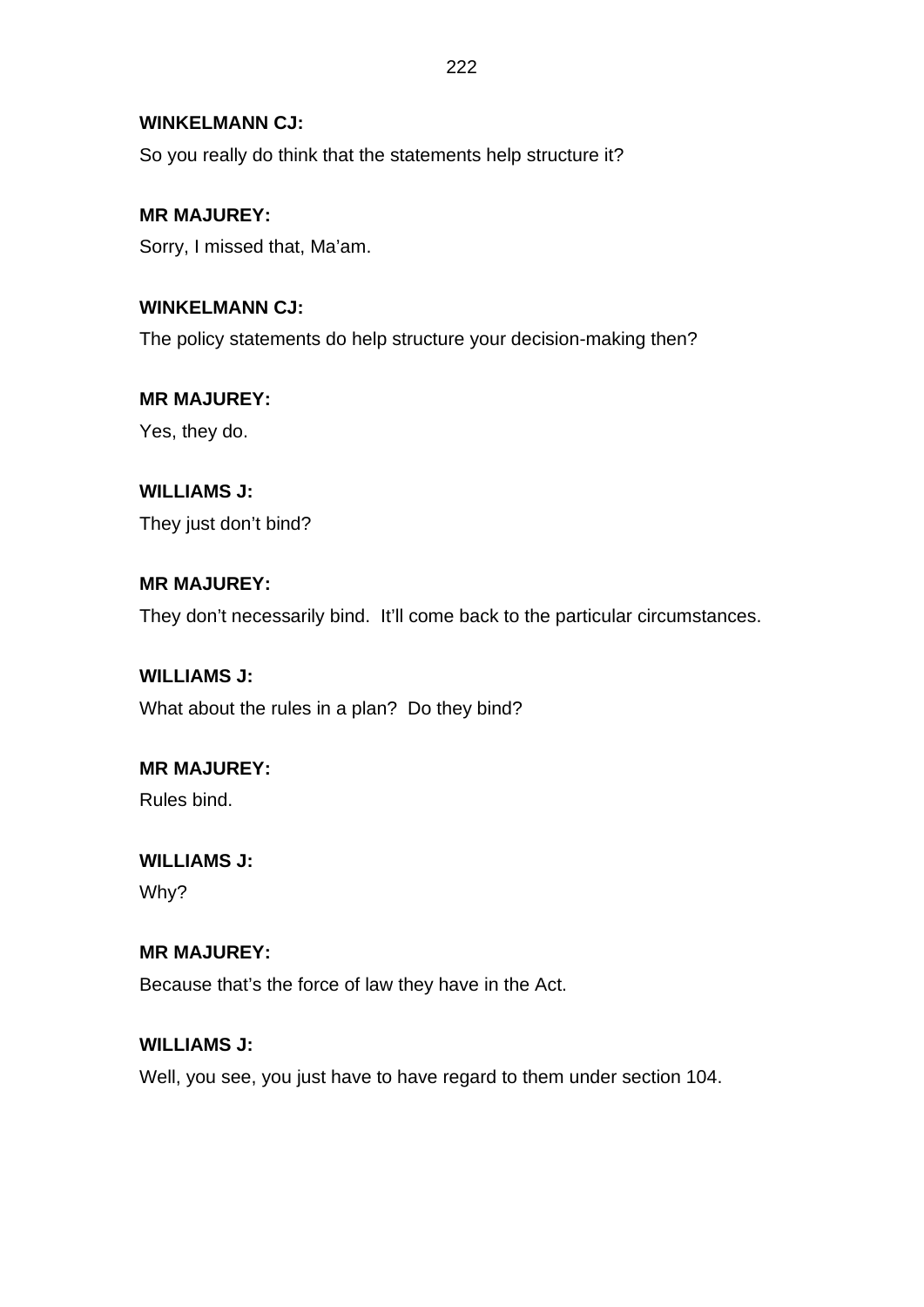## **MR MAJUREY:**

It'll come back to, for example, are there, in recognising there are rules for different parts of the environment, how prescriptive those rules actually are in terms of what…

## **WILLIAMS J:**

So you can't have a dairy on that corner, and I want to put a dairy on that corner and I say to the consent authority: "You just have to have regard to that. You're not bound by it, and I've got a really reason to put a dairy here because there isn't one for another 300 metres." Well, maybe I should make it one of those coffee places, whatever they're called.

## **MR MAJUREY:**

It's sort of analogous to be able to specify departures, I think you're saying, Sir.

## **WILLIAMS J:**

Well, it's just if they're rules, they're rules, but you say 104 just requires you to have regard to them, not be bound by them.

# **MR MAJUREY:**

You're not bound by them but nor is "have regard to" just a passing reference and have you ticked the box. *TTR* makes that very clear and that's a good –

## **WILLIAM YOUNG J:**

Well, they must be bound to some extent because the rules will define the status of the activity.

## **MR MAJUREY:**

Correct.

## **WILLIAM YOUNG J:**

So to that extent the rule is conclusive.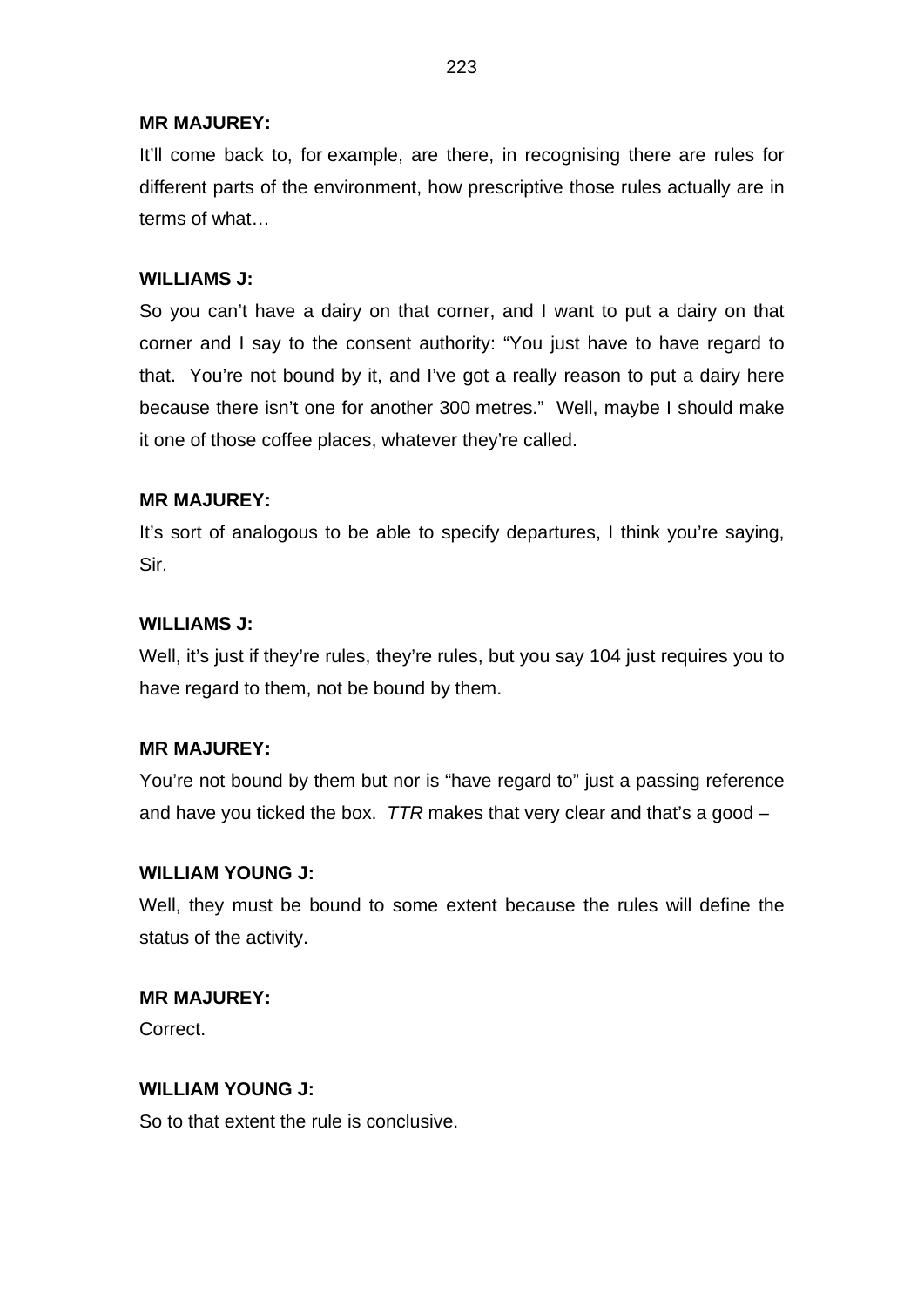#### **MR MAJUREY:**

That's right. I am conscious of time and my friends. In my one-pager, if you have that…

### **WINKELMANN CJ:**

It just helps us if we understand how you differ from everybody on this submission, I suppose, Mr Majurey.

### **MR MAJUREY:**

Yes, and perhaps as an indication of that I've given an example, this was both in our original submissions and in this one, in terms of the interplay between the respective policies and objectives, and I've given the example whether it's a tauranga waka complex proposal that's new, whether it's an aquaculture proposal in terms of a taonga species, that may have effects on nationally recognised surf breaks, it may affect the landscape. Just because the wording says "avoid" rather than "recognise" I say is not the answer in itself. So going back to my reference to Part 2 being the touchstone, then I've referred to *McGuire* v *Hastings District Council* [2002] 2 NZLR 577 (PC). Those well known trilogies: section 6(e), 7(a) and 8 all come into play and must be engaged with.

## **WINKELMANN CJ:**

So the language may give you the answer but it won't necessarily because all of those things have to be engaged with?

## **MR MAJUREY:**

Yes, Ma'am. So it's not the approach, and I know this is not what *King Salmon* says in its totality, that "avoid" just means "avoid" and everything else follows in behind that.

So just to complete my time, in paragraph 10 I say – this is on the one-pager – if the effects of an activity do not avoid adverse effects where an NZCPS avoid policy is in play, the section 104 question is not whether a resource consent application can depart from the RPS/NZCPS. Rather, it is whether an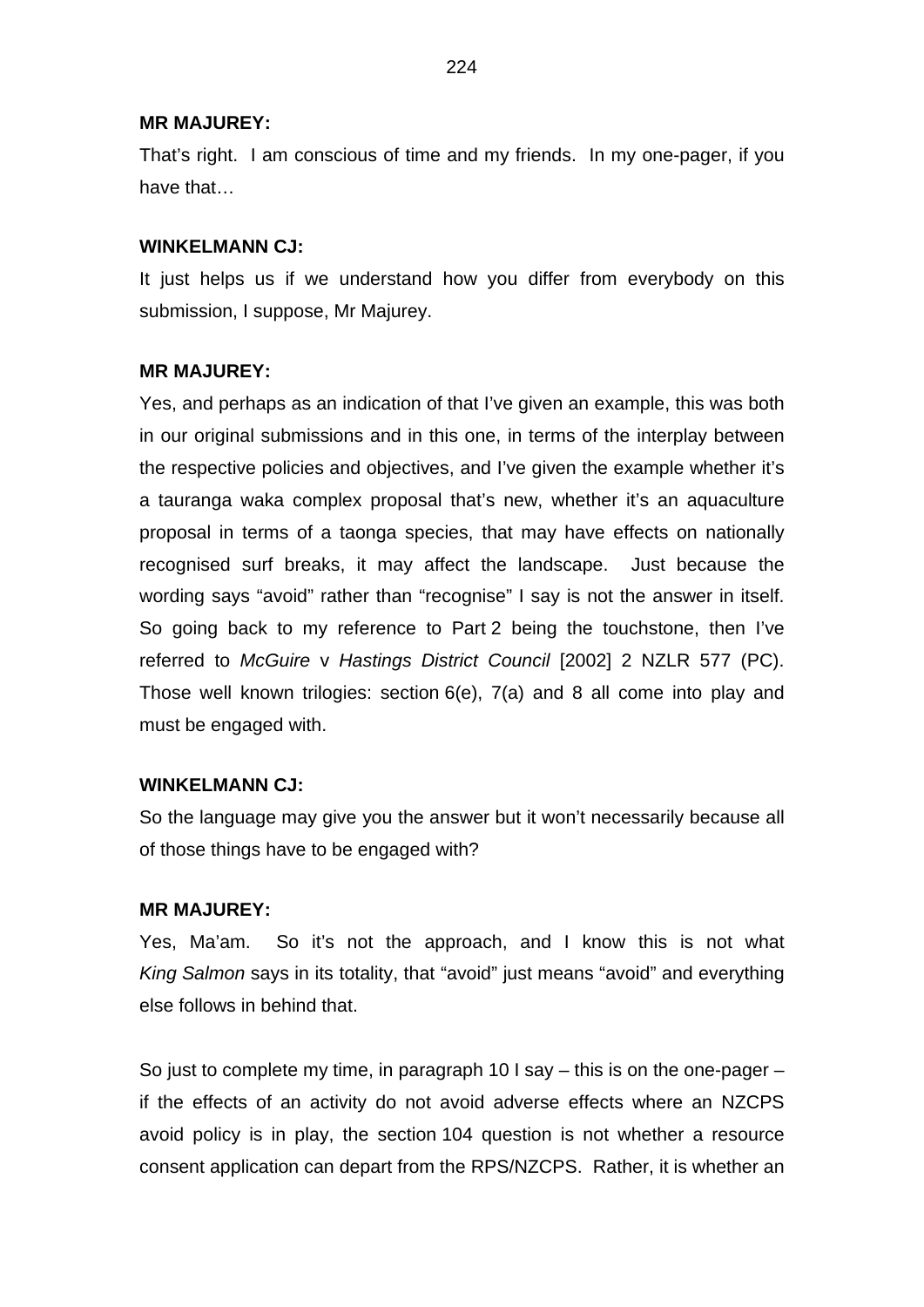evaluation of all the relevant section 104 considerations permits the grant of consent where they are all engaged with on a rational basis.

Similarly, section 104 does not prescribe that an applicant must reconcile the NZCPS policies in a way that gives effect to any avoidance policies, by test of necessity or no practical alternatives, before finding the policies are in conflict.

Those are my submissions, Ma'am.

### **WINKELMANN CJ:**

Thank you. So this is you in reply, Mr Smith.

#### **MR SMITH:**

This is me in reply, your Honour. I should let you know we've lost about 10 minutes against our target timetable. So I will try to speak quickly but the good news is I only have three things to say, although one of them may drag me in slightly deep water.

So the three things I have to say are, one, about what was alleged to be a change of position on this foundational issue as it was put; the second is, and this is the deep water, the topic of the test and where it is located and what it might be; and the third unglamorous topic is costs which it's probably time to start talking about.

So on the first topic, my learned friend for Waka Kotahi accurately summarised the discussion we have had. There has been no change in Forest and Bird's position. All I would add to that, and it may be that it emerges from my learned friend's outline, but the problematic reference that gave my learned friend some trouble is at the end of paragraph 67 of our written submissions, I apprehend, which –

## **GLAZEBROOK J:**

Paragraph, sorry, did you say 67 or 57?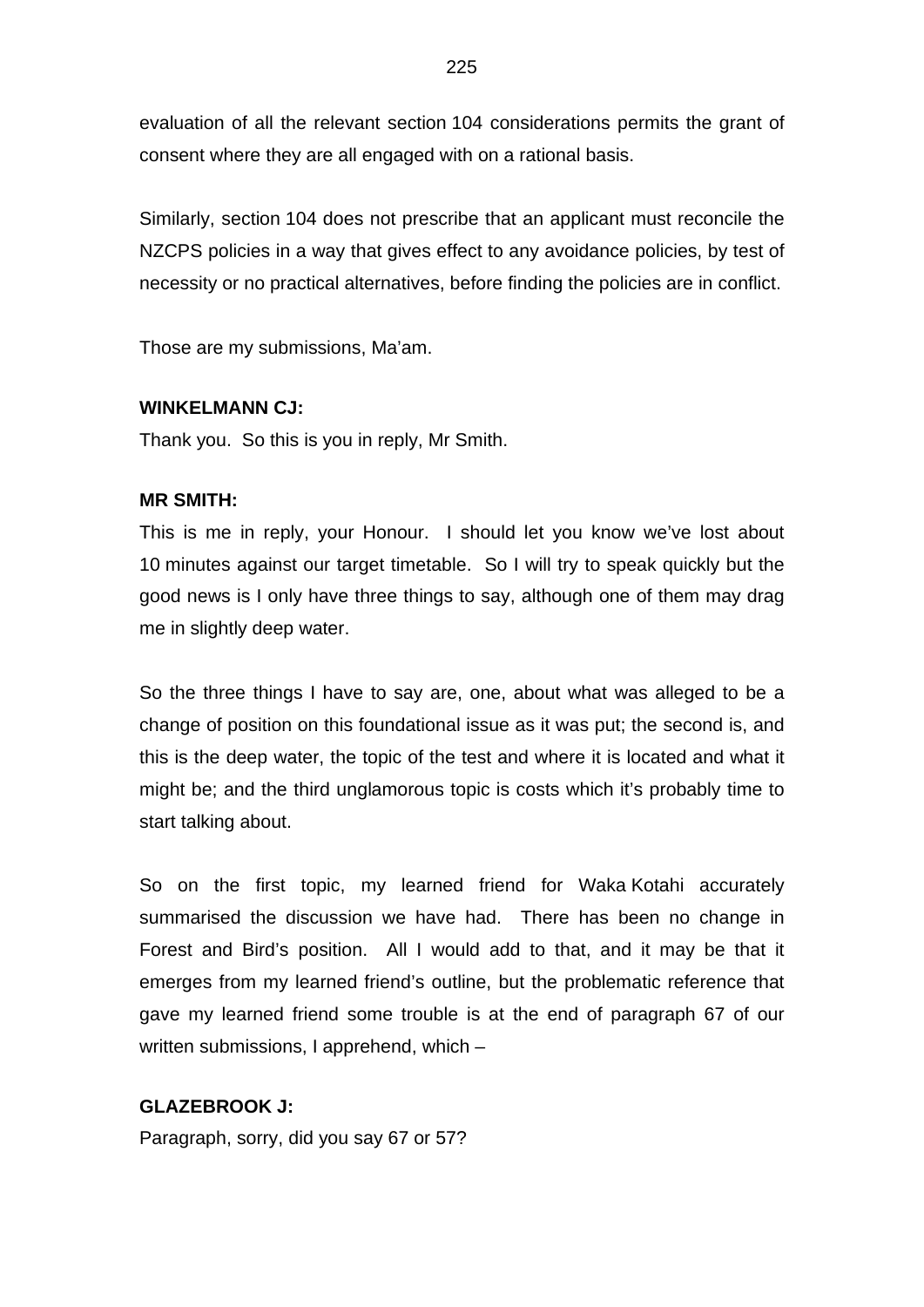**MR SMITH:**

67, where I perhaps slightly loosely analogised the idea that an avoid policy would not prevent minor or transitory adverse effect with the idea under the EEZ Act that what you are concerned about is material harm, and so my learned friend has fairly said, well, those are in substance slightly different concepts and all that was intended to be conveyed in the written submission is that they address the same high-level issue that if something isn't a big deal, it drops below some threshold, you're not concerned about it, and that's as far as that point went.

So what I really wanted to address with this speaking slot, which is sort of doing double duty for Forest and Bird as an East West Link party and a Port Otago party who's saying something about what the East West Link parties have just said, I think in fairness that really is the question of section 104 and is that where you locate the solution to this problem we've all been grappling with, and the answer to that in Forest and Bird's submission is no, it is not, that *RJ Davidson* gives you the answer to that and it flows from the fact that the NZCPS embodies Part 2 in the coastal environment, section 104 says it is subject to Part 2, and so if the NZCPS creates bottom lines then those can't be departed from in the consenting stage and that's the same reasoning as was applied in relation to the section 10(1)(b) bottom line in the EEZ Act. So we say that where you need to locate any gateway, if there is one, is in the NZCPS, a proper interpretation of that, such that giving effect to it and regarding it as the embodiment of Part 2 in the coastal environment still means that this gateway, whatever it may be, exists, and that is the level at which the analysis needs to take place and once you've done that you can't depart from that at the consent stage because if you're going to do that why do you have this highly ordered policy-making process?

What I would say is that it seems that no one who would benefit from the exception your Honours have been trying to articulate has been happy with the way it's been articulated or has been able to offer an acceptable version of what it might be, and that perhaps is a caution about whether it exists, I would say. My learned friend for Waka Kotahi started from the proposition that a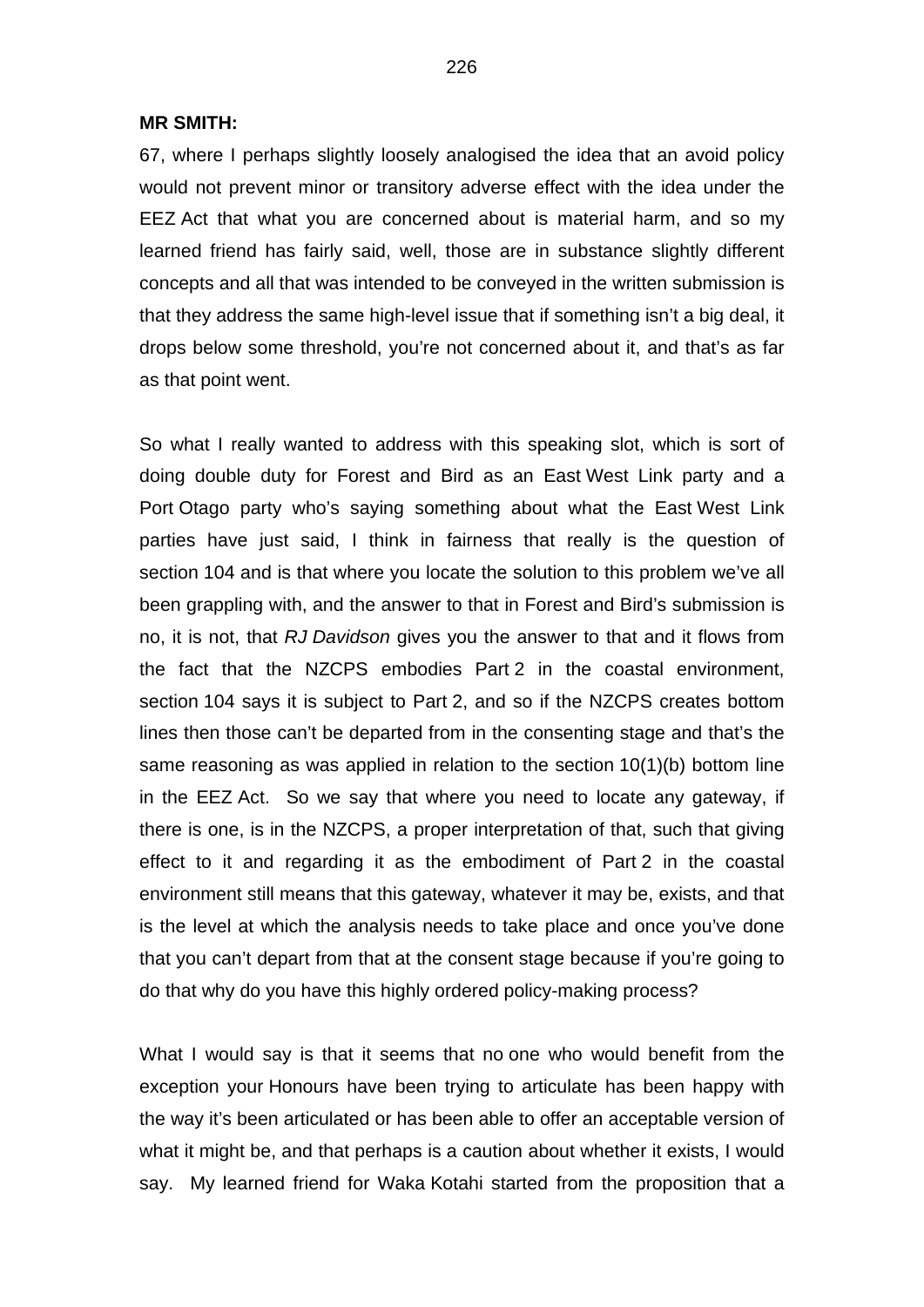proposal may be complex, and she seated the complexity in its engagement with multiple factors both inside and outside the New Zealand Coastal Policy Statement, and suggested that although it wasn't limiting, this was more likely to occur with large projects than with small projects. Well I would start from the proposition that it can't be the case that factors outside the NZCPS can be used as part of this reconciliation exercise, which is about the policies in the NZCPS and –

### **WILLIAMS J:**

I think she was talking about in a consent application.

## **MR SMITH:**

Well when, perhaps, and what I would say to that then is -

#### **WILLIAMS J:**

You can't.

#### **MR SMITH:**

Well you can't when you properly seat the reconciliation in the part of the process it should sit in, there's no room for that. There was then, and again perhaps with due allowance for where my learned friend was arguing that this should sit in the process, a need to assess whether what was proposed was justified and in order for it to be justified, as I understood it, it was said adverse effects that had to be avoided had to be avoided where practicable, where it wasn't practicable to avoid them they had to be remedied or mitigated back to zero, and that there then had to be a strong reason found in one of the enabling policies that supported the proposal. What I would say about that is that's not a test, and none of that is found anywhere in the language of the NZCPS. The concept of practicable, I'm not sure what was intended there, but certainly our position would be that if you are contemplating, and of course our primary argument is that the avoidance policies prevailed, to use slightly loose language. But if you are contemplating a situation where another policy might have, might prevail, it has to be because it is not possible to achieve the value protected by the other policy, or it is not possible to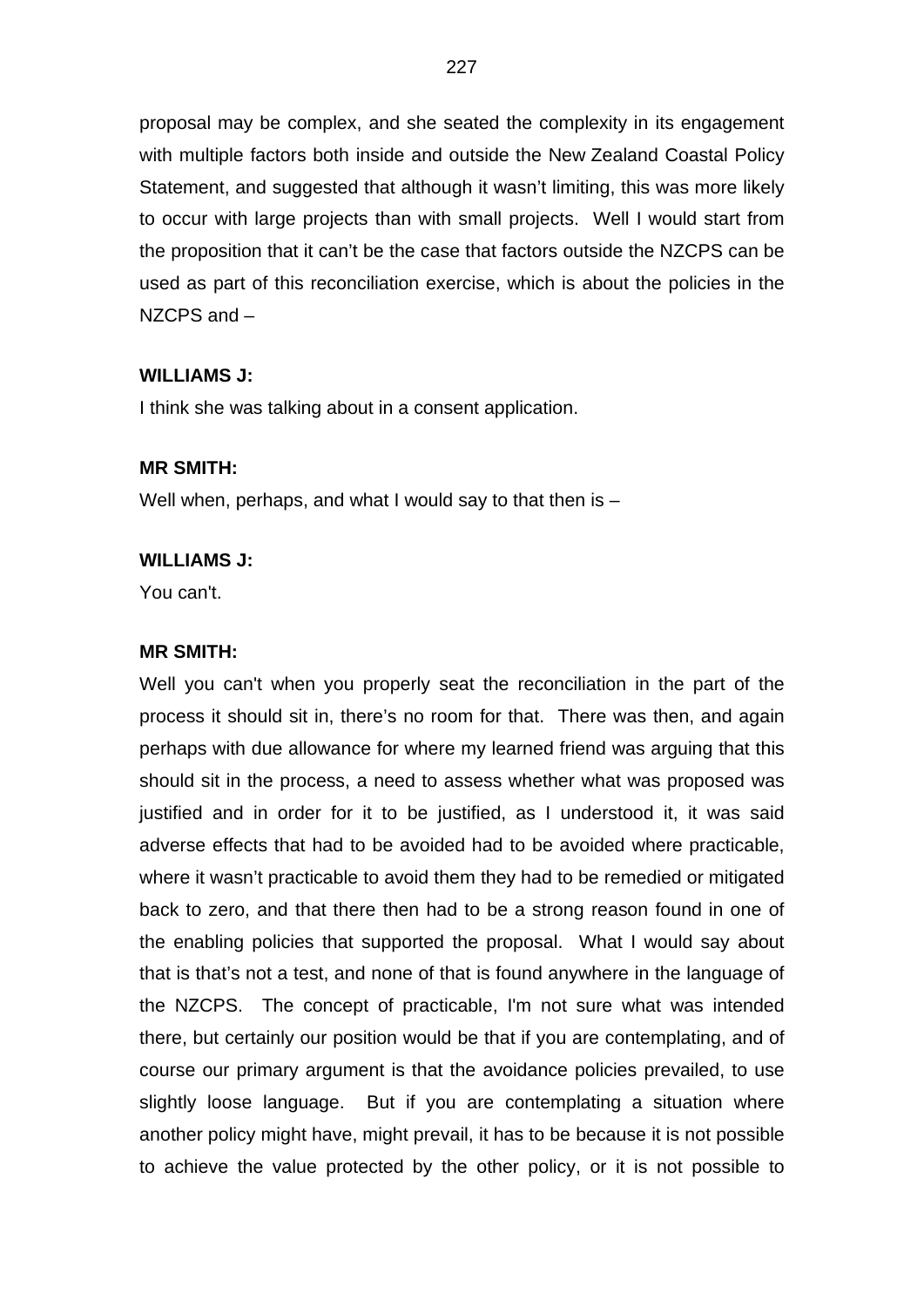achieve them both at the same time, and that's not  $-$  if it is suggested that "practicable" means something different than "possible" that is not accepted.

# **WILLIAMS J:**

What do you do with section 104(2B) I think it is, the offset clause (A) or (B), whichever one it is, which makes it a mandatory relevant consideration if you say offsets don't work because they don't avoid. How do you recognise those just as a matter of public law?

# **MR SMITH:**

Well the higher order instruments say, well it's not higher order to the RMA of course.

# **WILLIAMS J:**

No.

# **MR SMITH:**

But it is not the case that –

# **WILLIAMS J:**

My point is that on your analysis the CPS overrides 104(2A) or (2B) or whichever one it is.

# **MR SMITH:**

And *King Salmon* said it is not inconsistent with the structure of the RMA –

# **WINKELMANN CJ:**

Can we put that up again, Mr Lye.

# **GLAZEBROOK J:**

But it may not override it anyway because it doesn't just apply an avoidance policies offset, it applies in any policy. So you can land up with an adverse effect and you're deciding whether it's a significant adverse effects or something less significant and it says you can take into account offsets, but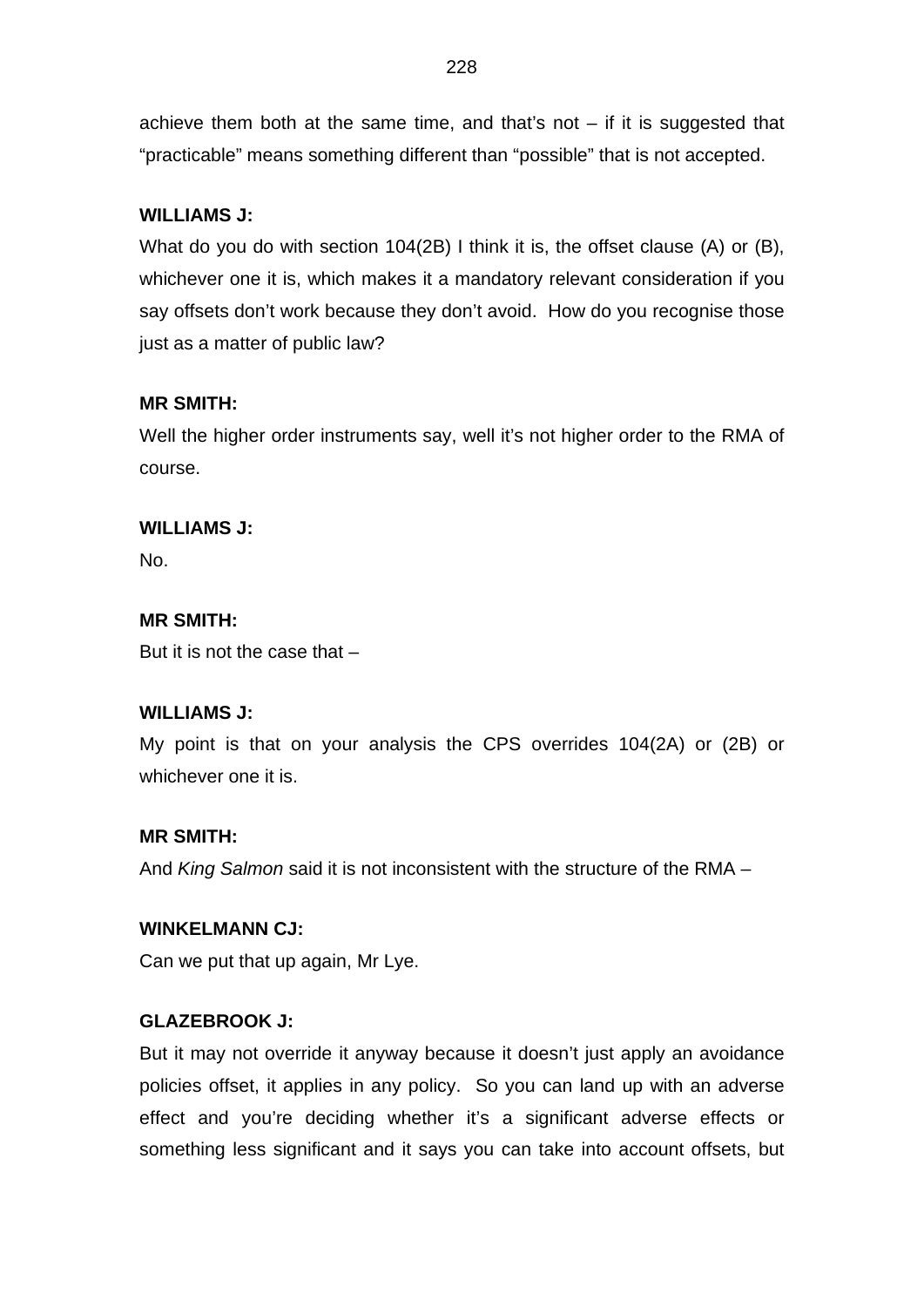that's just generic rather than necessarily just applying in an avoid situation I would have thought.

### **WINKELMANN CJ:**

In other words it doesn't have to be given effect in every single decision. It might just be given effect where it can apply. That would be your answer probably.

### **MR SMITH:**

That would be my answer. Thank you.

### **GLAZEBROOK J:**

I mean it may apply in an avoid situation depending upon what you actually decide avoid means and whether avoid can include offsets so it just – because that is an issue in the other appeal. As to whether an offset meets the avoid standard or not, which is a different matter than…

### **MR SMITH:**

Yes, but I would adopt the answer that the existence of that reference in 104(2B), if that's where it is, doesn't answer the question that that is an actually operative consideration under the substantive instruments that are being considered in every case.

#### **WILLIAMS J:**

Sorry, it's not. It's (ab), isn't it? Yes, 104(1)(ab).

## **MR SMITH:**

Yes. So one could have regard to that but say: "But we are required to avoid this adverse effect," and if it can't be avoided, whatever that may mean, to Justice Glazebrook's point, "having regard to it" doesn't take you very far in making the actual decision you have to make.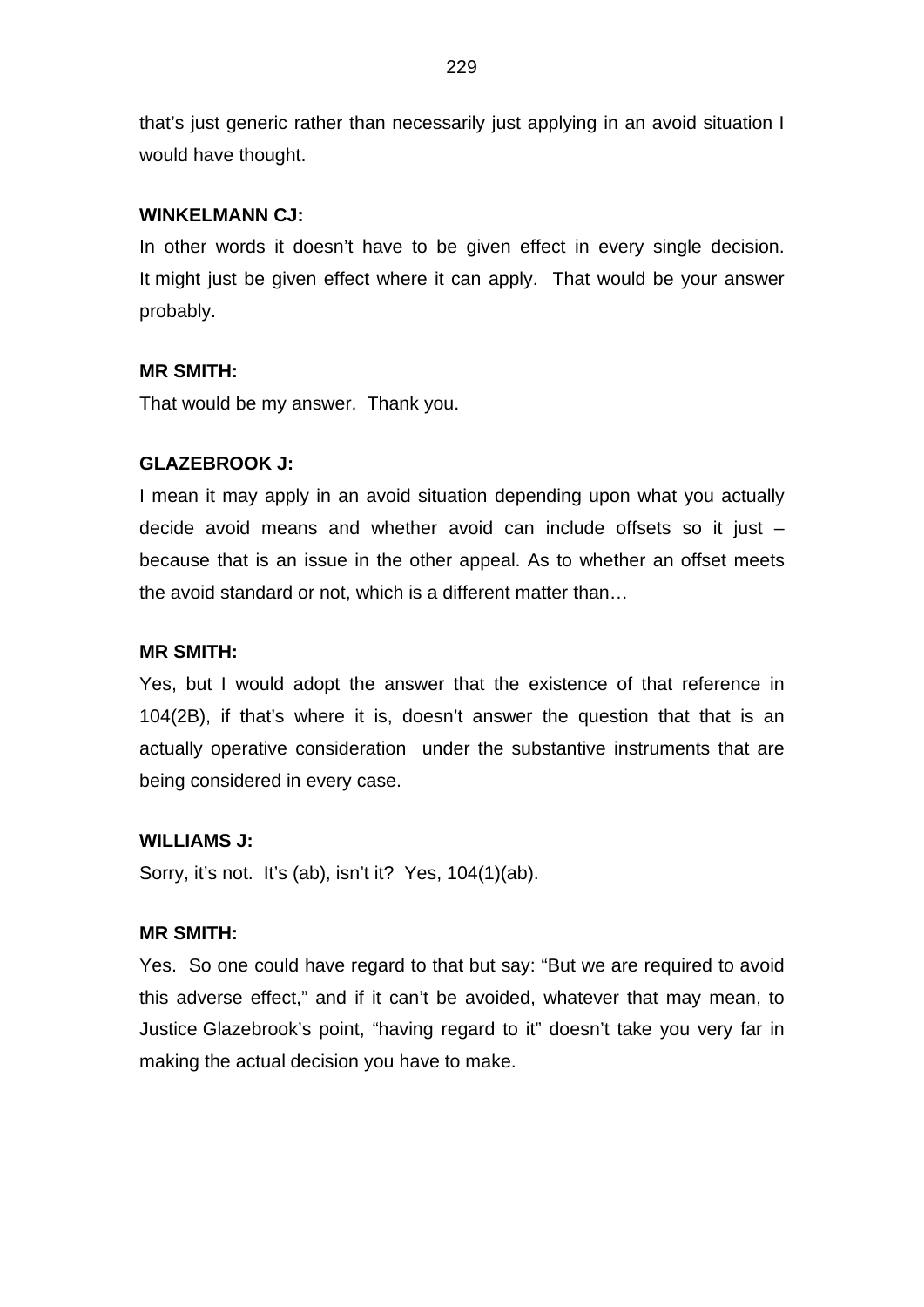## **WILLIAMS J:**

Well, except that one way of interpreting that is it says you can't have regard to it, since you must not take it into account.

### **MR SMITH:**

I can see the point your Honour's putting to me on the text, I think. As a way – that would entail though that any policy which said that something could be anything less than or more than – anything that was more onerous than an avoid, remedy, mitigate, offset standard would not be able to be applied.

### **WILLIAMS J:**

Shall we call that the Majurey approach?

### **MR SMITH:**

Happily, that is the short points I wanted to make on the test, recognising that I've had a fair go already.

On the question of costs, I think in the – and I should say I've discussed this in general terms with our side of the room but not with the other side of the room.

#### **WINKELMANN CJ:**

Can you define your side?

#### **MR SMITH:**

I was referring to EDS and I believe ORC, though not directly. Is that right?

#### **UNIDENTIFIED SPEAKER:**

They're on our side, yes.

#### **MR SMITH:**

Well, yes, I was referring to them as being on our side and I was questioning whether anyone had in fact spoken directly to them. Anyway, I will say I'm not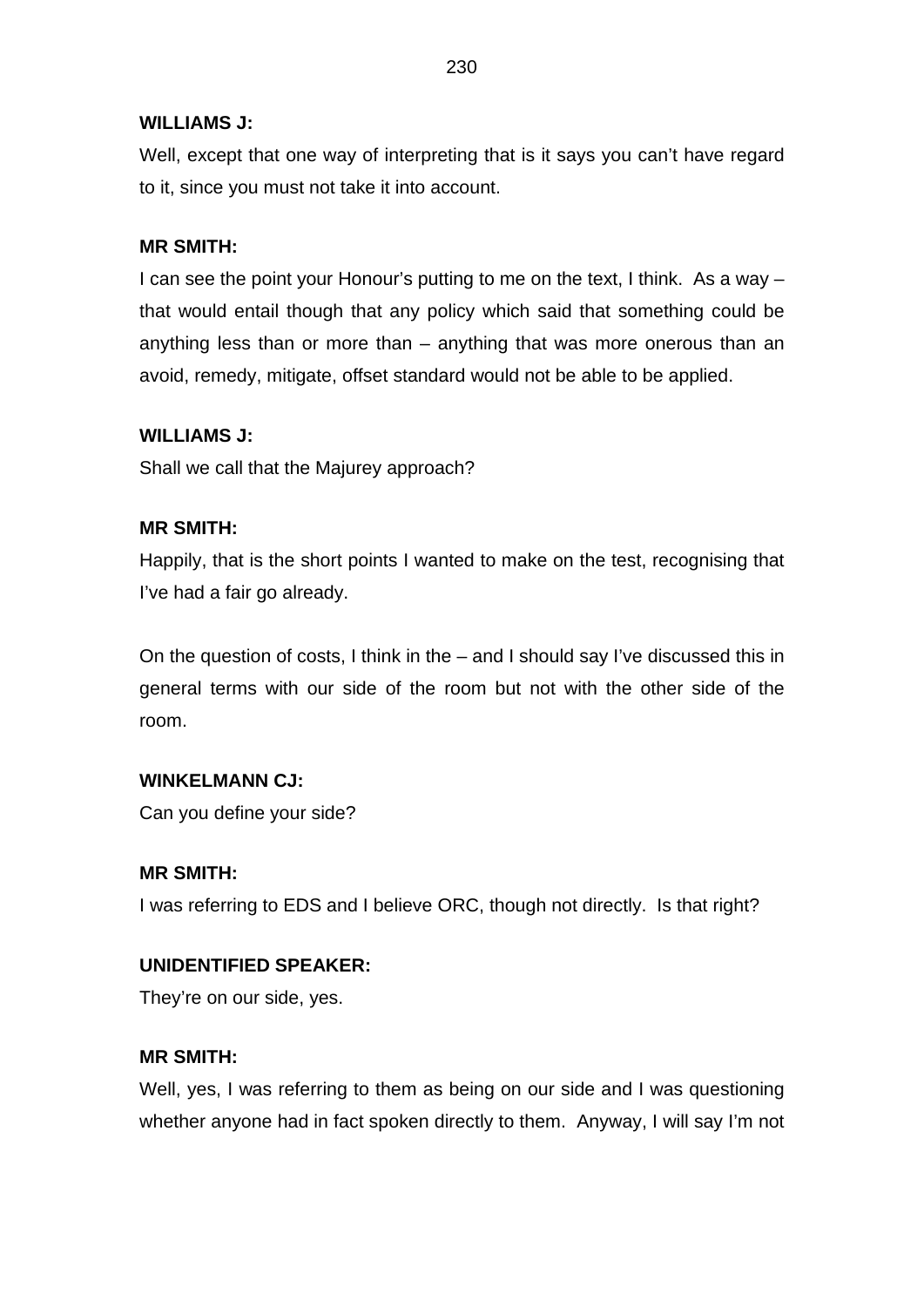speaking for anyone else but I'm hopeful that our fellow travellers wouldn't disagree with what I'm about to say.

In the Court of Appeal there were costs awards in favour of each of EDS, ORC and Forest and Bird against Port Otago, and there was, I believe, no costs award made against MDC. If we are the successful party, we'd be happy with the same result.

## **WILLIAM YOUNG J:**

And if unsuccessful?

## **MR SMITH:**

If we're not successful, we and I, we as Forest and Bird at least, and I believe EDS, would say we're a public interest litigant.

## **WILLIAM YOUNG J:**

So heads you win, tails the other side lose.

## **WINKELMANN CJ:**

That's the nature of public interest litigation, yes.

## **MR SMITH:**

That is the position that results where there's a public interest litigant against a private interest litigant. Then just for the East West Link parties other than Forest and Bird, we'd suggest that the costs of their participation in this hearing lie where they fall either way, as in they wouldn't be entitled to or liable for costs, for this specific hearing, having been invited to intervene in it.

If your Honours please, those are my submissions.

## **WINKELMANN CJ:**

Can I just clarify, your side of the room is EDS, Royal Forest and Bird. Ngāti Whātua, because Mr Enright seemed to be nodding with you. Port Otago Regional –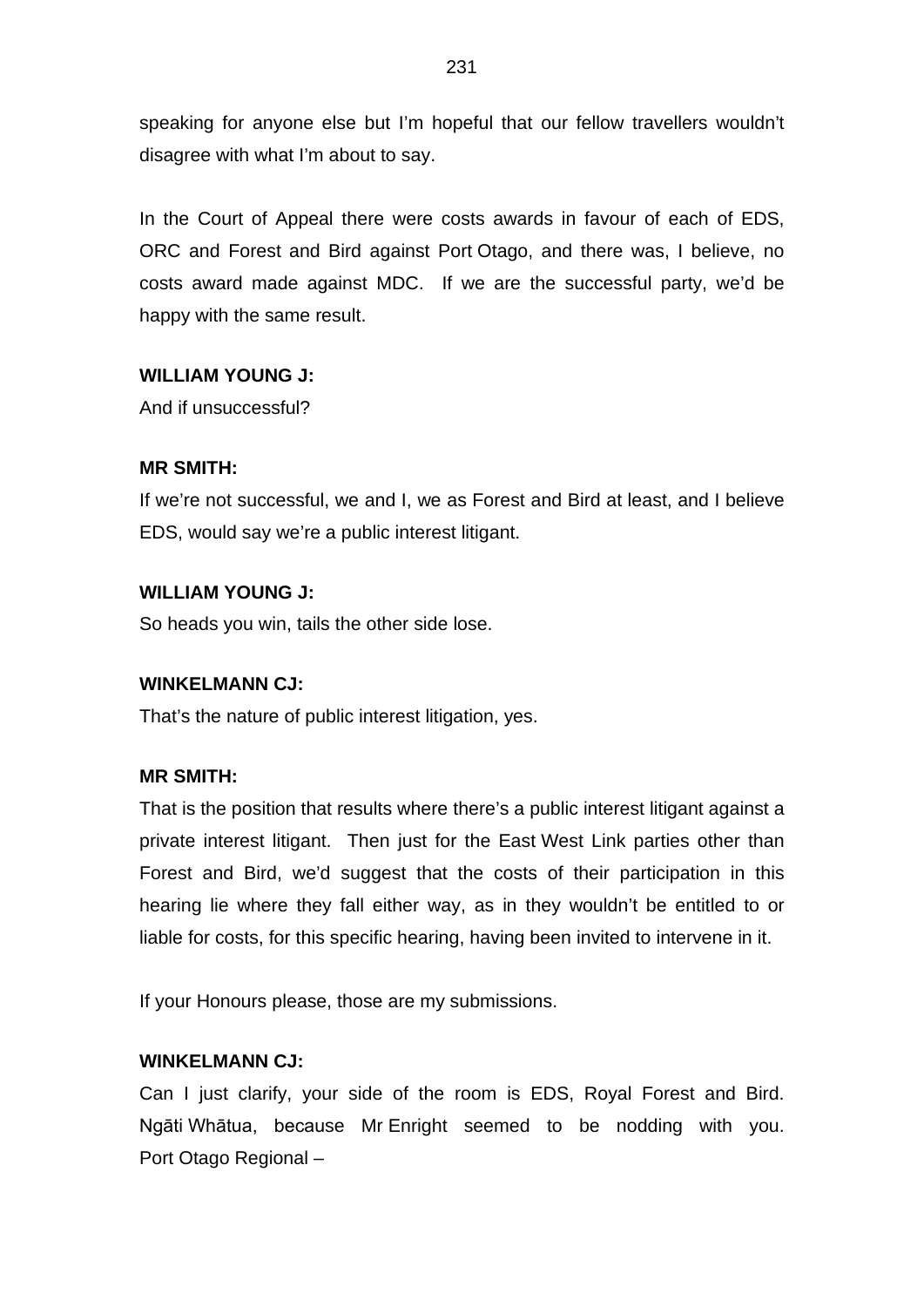### **MR SMITH:**

Otago Regional Council. I was intending to encompass Otago Regional Council on our side of the room.

### **WINKELMANN CJ:**

Yes.

## **MR SMITH:**

I was intending to encompass Ngāti Whātua Ōrākei Whai Maia in our side of the room so that they are an EWL specific party, so they would be within the category of people who neither get nor pay costs.

### **WINKELMANN CJ:**

Yes, drop them out then. Thank you, it was very helpful.

**MR ALLAN:** Ms Wright for EDS.

#### **WINKELMANN CJ:**

Thank you.

## **MS WRIGHT:**

Tēnā koutou ngā Hōnore. I only have a couple of short points for EDS. There's been a lot said so there's not a lot left to say. Two are points of clarification and one goes to the term "avoid". The first point of clarification simply relates to annex 2 that was put up by counsel for the East West Link, and just to clarify in response to questions from Justice Williams that those were not the RPS provisions.

## **WILLIAMS J:**

They're not?

# **MS WRIGHT:**

The RPS provisions are found in Part B of the Unitary Plan.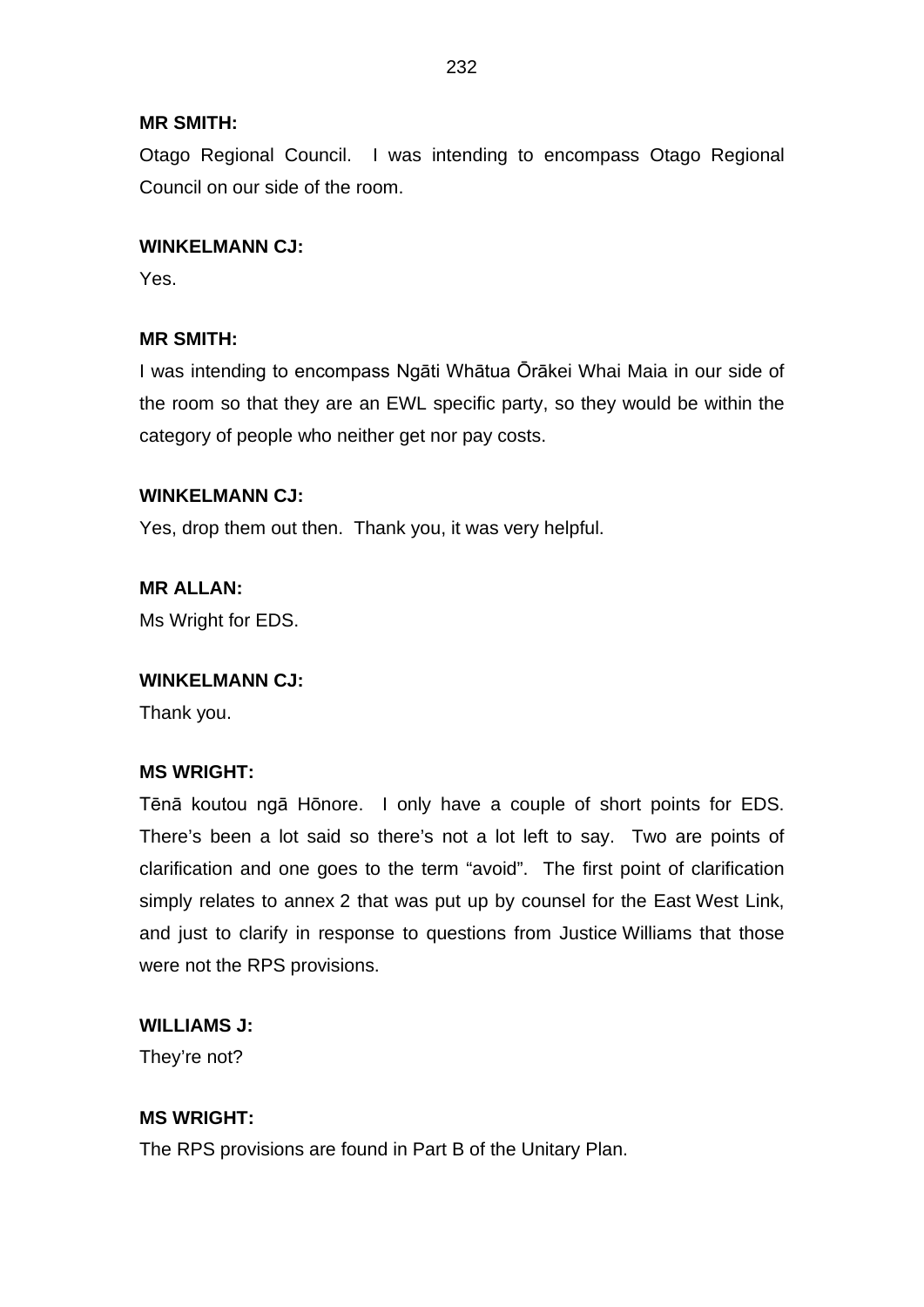### **WILLIAMS J:**

So those are the plan provisions?

## **MS WRIGHT:**

Regional Plan and District Plan. The Unitary Plan takes an approach where some provisions apply at both levels.

The first point in response of two, response to Waka Kotahi submission that surf breaks are not a matter of national importance under section 6, and it is important to clarify that all of the matters captured in the avoid policies in the Port Otago appeal are in fact matters that fall within section 6. Surf breaks fall within section 6(a) and section 6(c). They can be either a natural feature or an aspect of natural character, and this is confirmed when you refer to the New Zealand Coastal Policy Statement. I won't take your Honours there. You've been to the Coastal Policy Statement enough. But Policy 13 expressly refers to surf breaks as one aspect of natural character, and then Policy 15 relates to natural features as well as landscapes and the definition of "surf breaks" in glossary refers to surf breaks as natural features.

#### **WILLIAMS J:**

Even if this one is created as much by the groyne as by anything else?

#### **MS WRIGHT:**

That is the submission of Mr Anderson as counsel. I'm personally not –

#### **WILLIAMS J:**

No, me neither.

#### **MS WRIGHT:**

– on top of the science in terms of the generation of the wave, but either way that is a factor that will contribute to whether or not a specific activity does or does not have an adverse effect on it in a practical sense.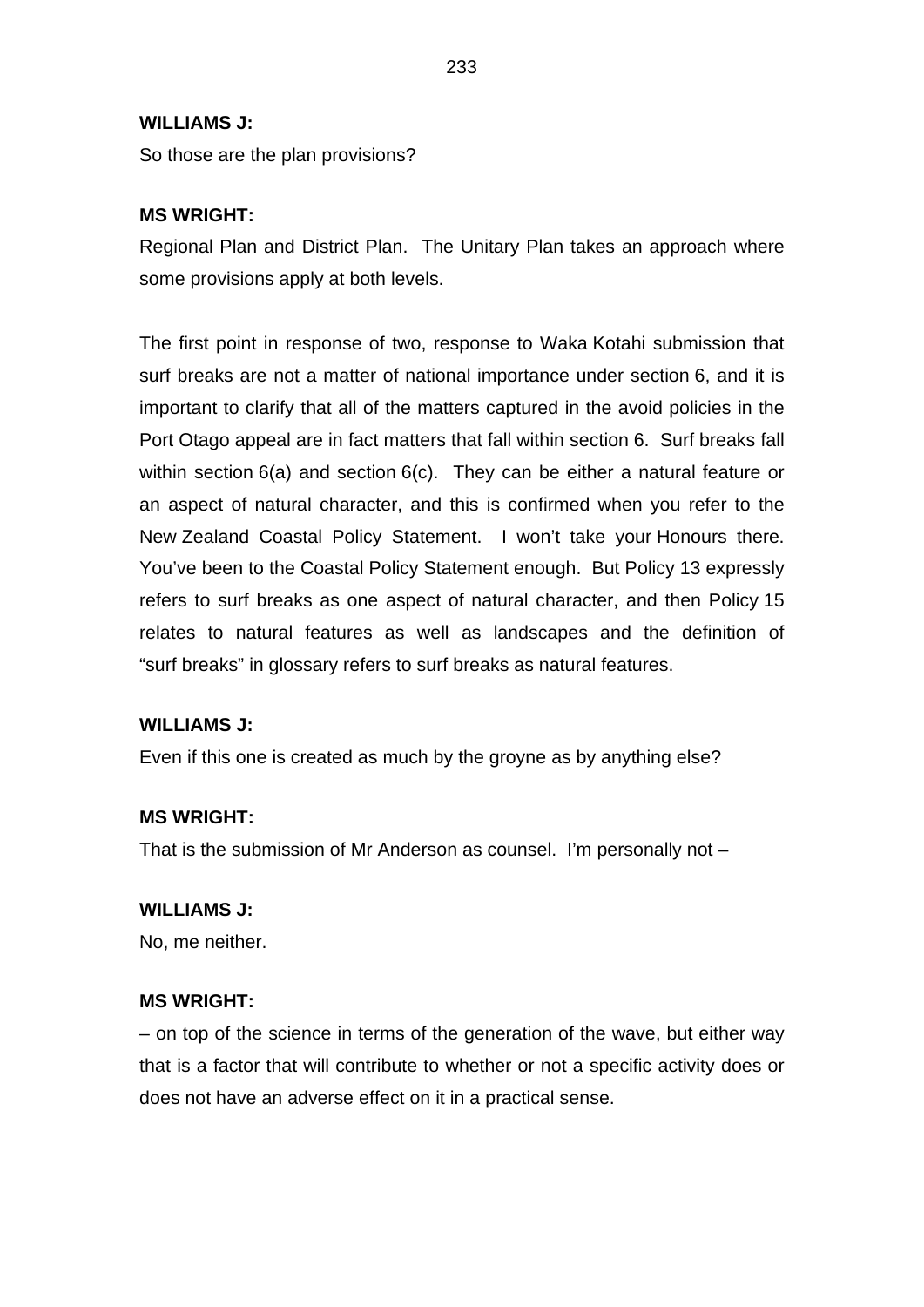#### **WILLIAMS J:**

Actually, I was wrong. It's not the groyne. It was the dumping.

#### **MS WRIGHT:**

Whare Kerikeri (15:12:15)

#### **WILLIAMS J:**

Yes, on the other side of the channel, or, sorry, it's the nature of the channel along that stretch that creates the lift, I think, from memory.

#### **MS WRIGHT:**

Correct.

The second point in response to the East West Link submissions goes to what the term "avoid" means, and Ms Casey has submitted that "avoid" is not "absolutely avoid" or "strive to avoid", and similar propositions were put in a Port Otago appeal where we had "mostly avoid" or "avoid if at all possible". In EDS' submission "avoid" simply means what it says. It means "avoid" and that is the only term that is used in the four policies referred to as the avoid policies in the Port Otago proceedings, and that, as the Court of Appeal did in its decision, can be contrasted against the terms of art I referred to just before and also to "avoid, remedy and mitigate", and in EDS' submission that is not an absolute approach in plan-making. That simply reflects what the policies in the New Zealand Coastal Policy Statement say.

The point, as I have said, is that "avoid" simply means what it says and the question then is what you do with that, not whether you read words into that policy, and in the planning context what EDS says you do with that has been extensively traversed but for reference is set out in section 5 of its submissions, and, as pointed to by Mr Smith in his oral submissions, is encapsulated at paragraphs 127 to 131 of *King Salmon* decision.

So the final administrative point to refer to is costs and EDS is in the same position as Forest and Bird. If the appeal is dismissed it would seek costs.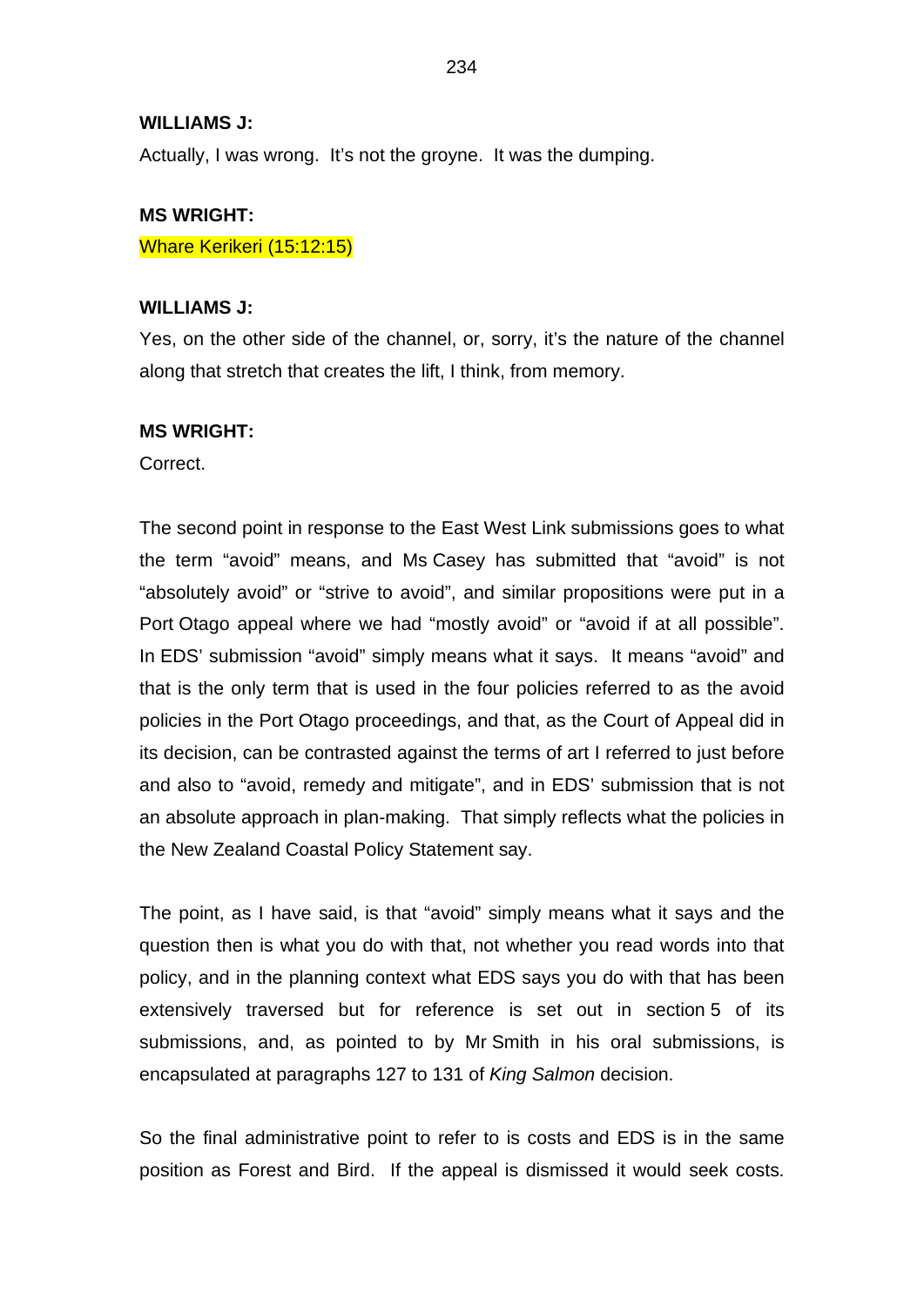If the appeal is allowed EDS would oppose costs being awarded against it on the basis it is a public interest litigant.

Counsel for Otago Regional Council I understand is not going to be presenting in response to the East West Link parties but will address the Court on costs and those are the submissions for EDS.

## **WINKELMANN CJ:**

Thank you. So would that be you now Mr Anderson?

### **MR ANDERSON:**

Yes it would your Honour. So as just stated nothing to say in reply that has not already been said, and on the question of costs Mr Smith has successfully read my mind, as one of the parties on this side of the table, so I endorse his description of that position.

### **WINKELMANN CJ:**

Thank you. Admirably short. Mr Maassen?

#### **MR MAASSEN:**

Thank you your Honour. So his Honour Justice Young asked whether there was any information about the intersection of avoidance policies reports and we've done some –

#### **WILLIAMS J:**

Sorry, can you say that again?

### **MR MAASSEN:**

The intersection of avoidance policies resources with ports in New Zealand, and we've done some research and supplied through Dropbox examples of maps where those points of intersection exist. It's very prominent in Tauranga Harbour, which of course is the second largest harbour in New Zealand, and they're also significant cultural value resource sin the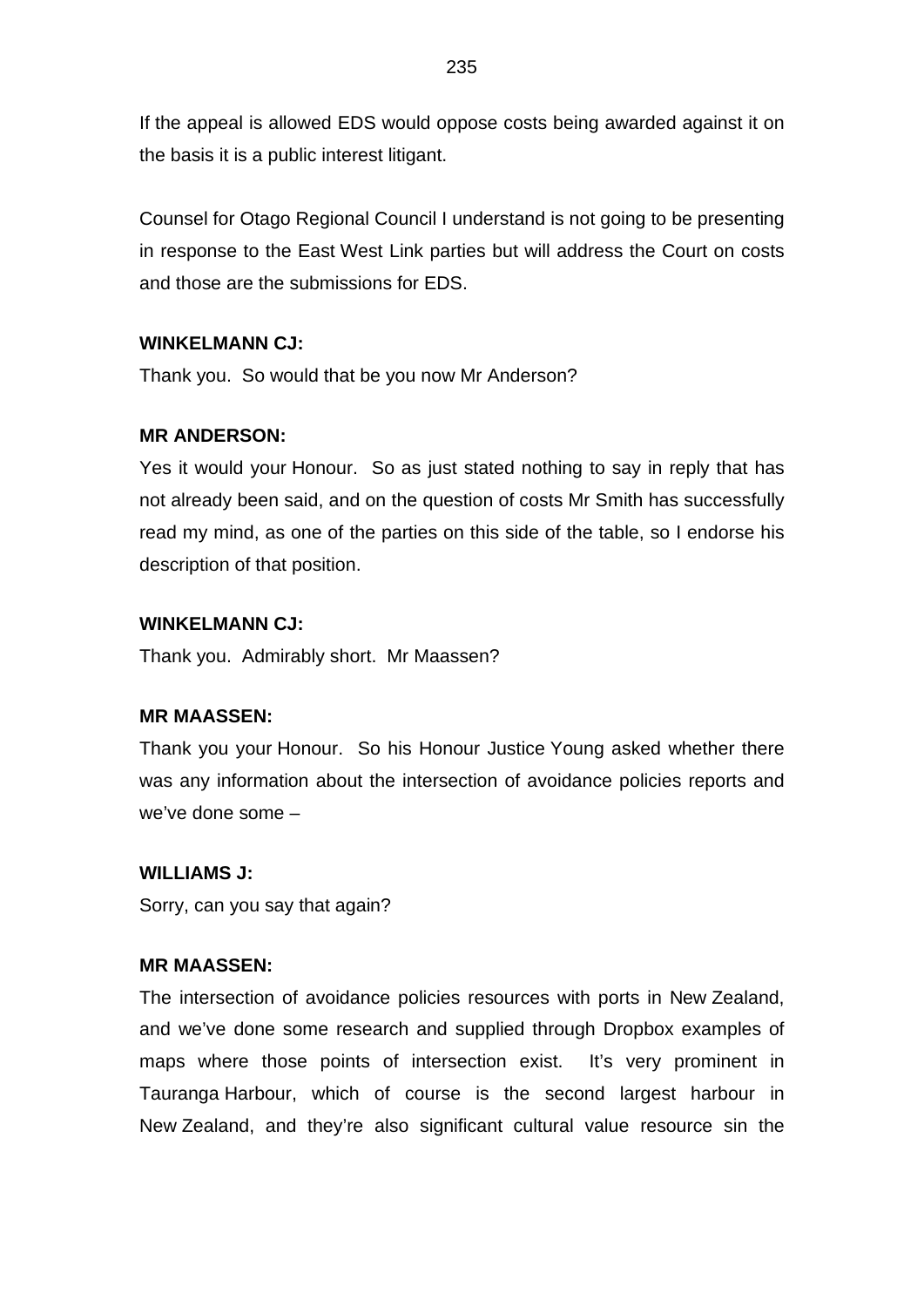Tauranga Harbour associated with Matakana Island and Mount Maunganui. So that's an example. Picton's got some examples.

### **WINKELMANN CJ:**

What about Auckland, Waitematā ?

### **MR MAASSEN:**

Not so much, about 10% of the coastline, so less of an issue in the Waitematā.

#### **WINKELMANN CJ:**

And the Manukau, because I think we heard that it was quite high in Manukau?

#### **MR MAASSEN:**

Sorry I don't have that information, just would we could gather, but since his Honour liked Google I thought he liked these maps, and so there's plenty there for him to think about. But the point is it's real and this case is by no means exceptional.

The second point is that the Council that I represent advanced the desirability of the need for more detailed planning through the chain of instruments, and in particular better direction where the avoidance policies apply, because these are important to constrain and be very relevant to decision-making and therefore to define any exceptions. So the Council to that extent is acting in favour of the environment as much as it is in favour of the true exceptions that should exist, and essentially sees the need for this as fundamental to the rule of law, to provide people with confidence in plans, which is their intended purpose, so I sit against strongly EDS position and the Otago Regional Council's position, which is just leave it until later and deal with it at the consent stage and a consent case-by-case basis. I think that's quite unrealistic to expect planners to cope with such large applications and try and reach a judgment without proper policy, and that which is particularly relevant to these special resources. So my submission is that where the rule of law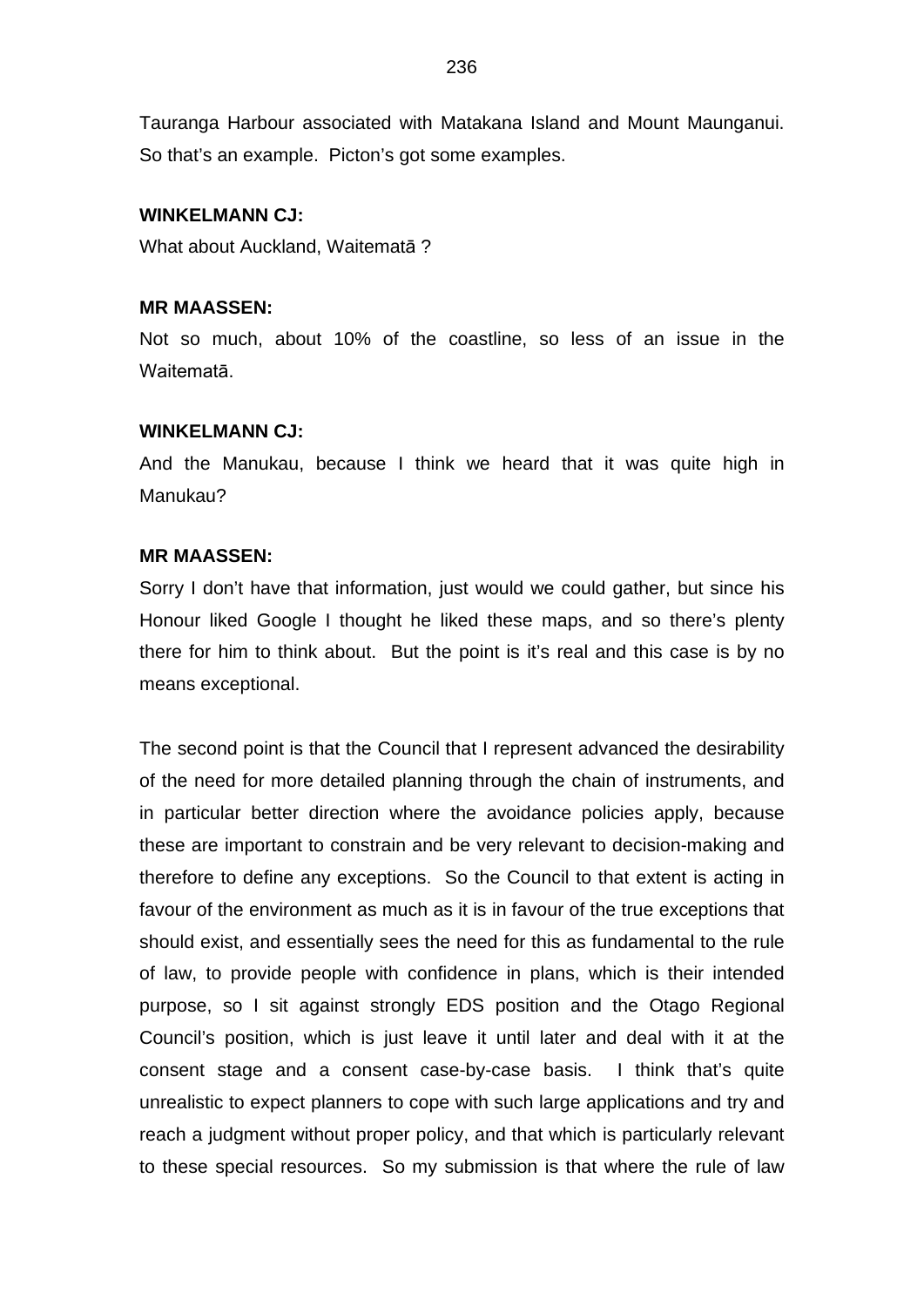doesn't apply, the vulnerable and the environment misses out, so you should define your exceptions, and you should confront those issues through policy making because at the end of the day if you come to a consent the person who can afford the most experts and run through the process and so some sort of balancing is going to win, which is not really the structure, in my submission, of the Act, and I wanted to refer you to two pieces of information about an example of highly directive planning about indigenous biodiversity in a regional plan. So what I've supplied in your electronic materials is two things. A decision of the Environment Court that pre-dated *King Salmon* called *Day v Manawatu-Wanganui Regional Council* [2012] Environment Court 182 at part 3 of that decision.

### **WILLIAMS J:**

102 or 182?

#### **MR MAASSEN:**

182.

#### **GLAZEBROOK J:**

Is this something, sorry, just so that I can find it. Is it something we've just been provided with is it?

#### **MR MAASSEN:**

It's been dropped into the appellant's authorities I think.

#### **WINKELMANN CJ:**

It's saved in the supplementary folder is it?

#### **MR MAASSEN:**

Yes, and I think your Honours will find that very illuminating –

### **WINKELMANN CJ:**

Well no, not necessarily.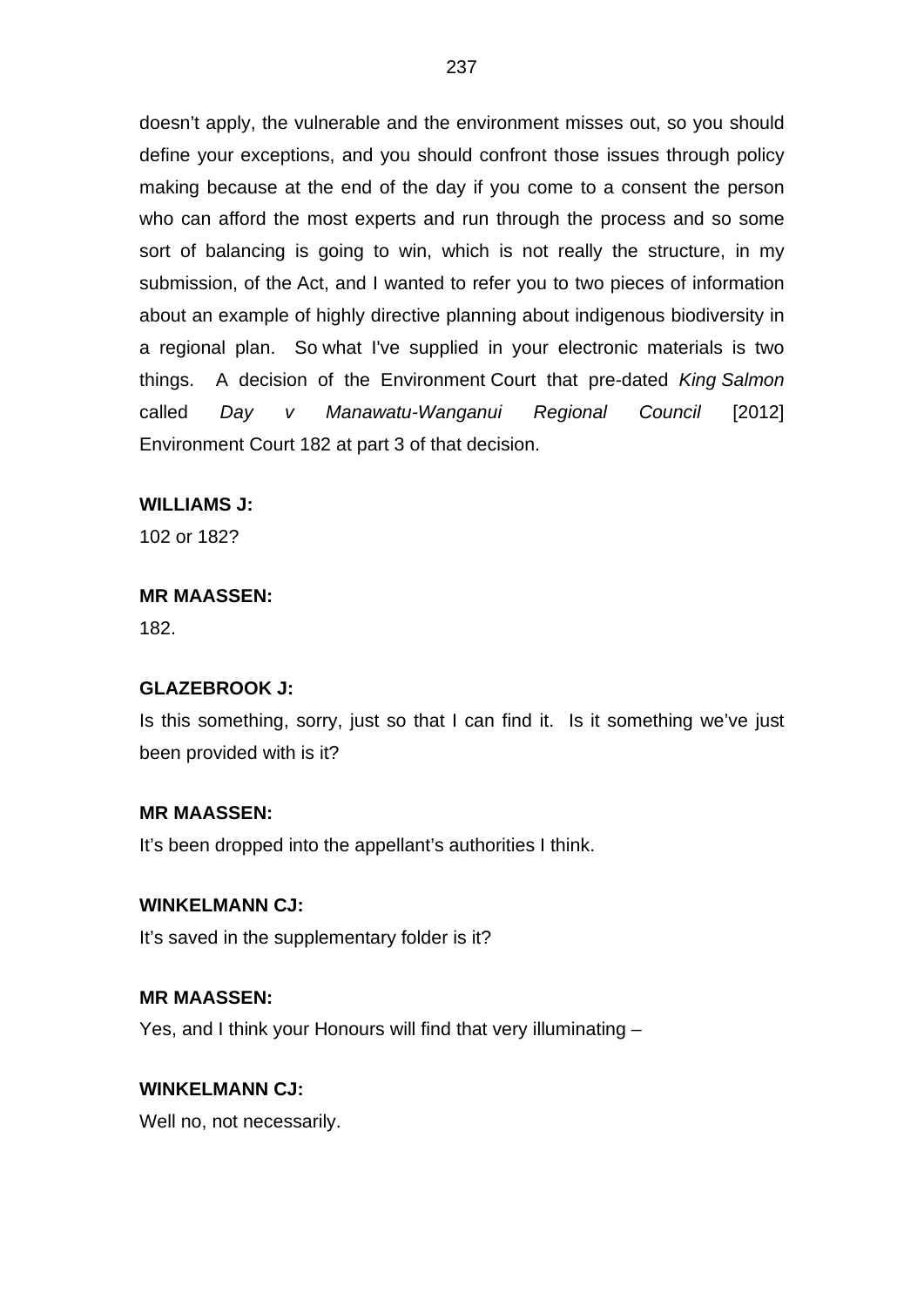#### **GLAZEBROOK J:**

Yes, so, sorry. Can we find it, have we got it that we can put up for everybody?

### **MR MEAD:**

It's been emailed and it's also been put in the authorities folder.

### **GLAZEBROOK J:**

Yes, I've got an email but it doesn't seem to have what you're talking – so there's a case?

### **MR MAASSEN:**

It's the case of the Environment Court and part 3 of the decision concerns indigenous biodiversity and I'm not sure I want to go through the decision right now.

### **GLAZEBROOK J:**

No, I can understand, I just wanted to be able to locate it, that was all.

#### **MR MAASSEN:**

The other piece of information is the policy that has dropped out of that decision, and I'm referring you in particular to Policy 13-4 just to give you just to give you a practical indication of how the Courts are engaging with this issue of providing very directive decision-making policy to constrain decision-making in areas of things like indigenous biodiversity where avoidance policies apply, and it's a very structured cascade which is highly constraining on decision-makers. I'm not holding it up –

## **GLAZEBROOK J:**

No, I've got that, it was the decision I didn't have.

#### **MR MAASSEN:**

I'm not holding it up to you as the perfect example but it's the sort of business or work that in my submission you would expect to find to address these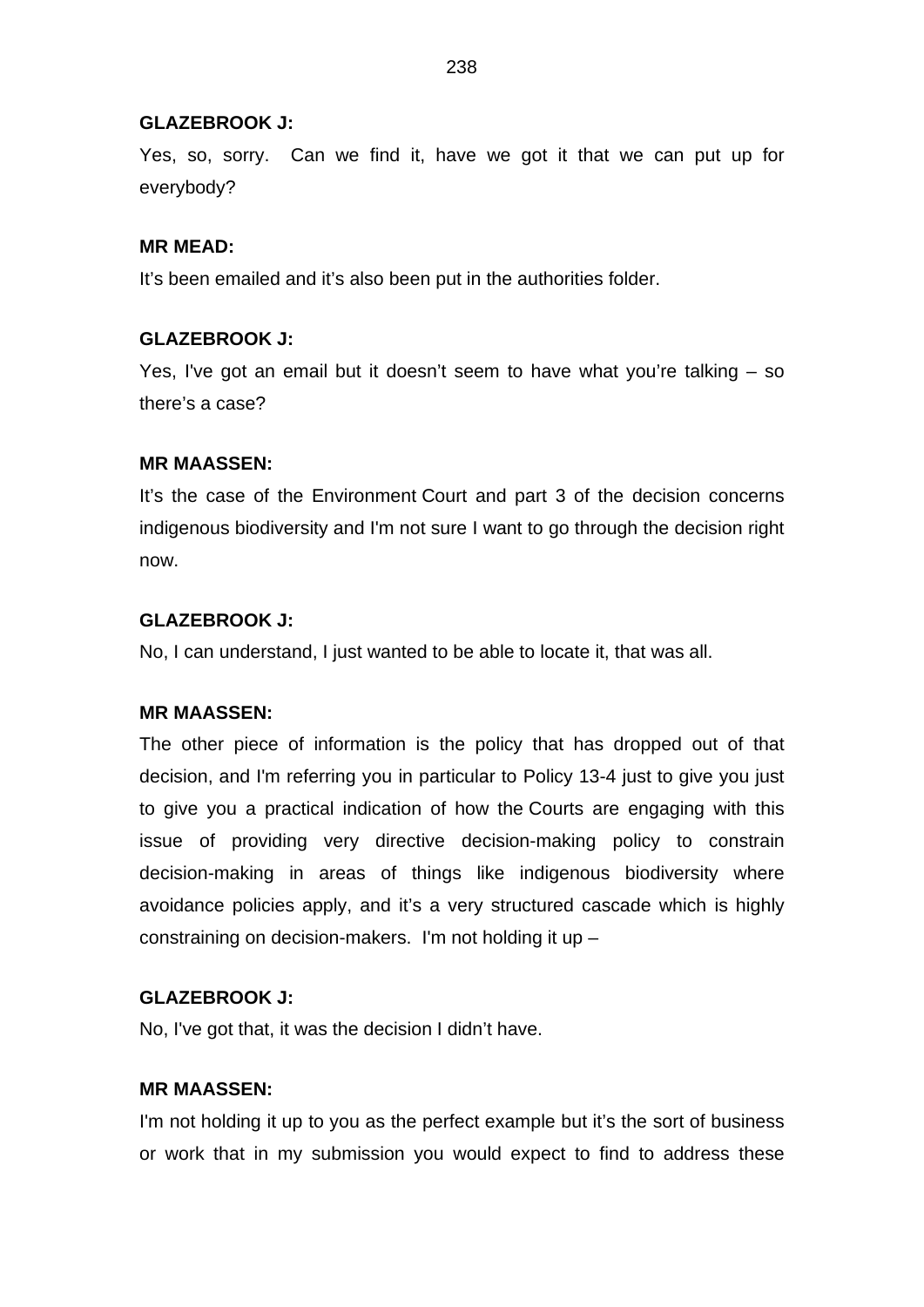issues in a regional plan. Now this is the regional plan component. It's not the regional policy statement. So you get this more detail as you go down, and what I would say is that Judge Jackson's exceptions or allowance is the first cut and there is going to be another cut at the regional coastal plan level, and the point I want to make about that is that Ms Anderson for ORC said, oh the decision of Judge Jackson is premature. Well actually what he meant is premature, it should be left to the consent stage, which I've dealt with, but when you look at it all his Honour was doing was actually closing a door to the Port having the opportunity in any circumstances to claim that it should override the avoidance, and the opportunity for a resource consent where there needs to be some evaluation and in my submission his Honour found as a matter of fact that he had sufficient information to at least go that far. Now if, as Mr Anderson says, they find with proper further analysis of those resources there's something extraordinary, and it could cut the other way, less extraordinary, that will refine the development of the policy at the regional coastal plan, so to say it's premature, we can't do anything now is really to challenge the Judge's specialist findings of fact in this case. It's not really a question of law, it's a question of assessment.

I accept that whether or not the words or the conclusion is valid is a legal question, but if you read the judgment his Honour was in two minds and then he says: "Well I was finally persuaded by Mr Anderson's client in the evidence that we should at least provide some direction at this point." So it was a deliberative decision and the point I also wanted to make about this is EDS said we appealed because we were worried about avoid, remedy or mitigate. In my respectful submission that is not correct, because those were words that were simply put up for the Council to lead a discussion, because the wording does not finalise. The critical attack that they made to the decision was the decision at paragraph 122 that the avoidance policies could, in appropriate circumstances, yield to the Port policy. That was the essence of the notice of appeal because they said the avoidance policies trumped. So that was the gravamen of the argument in front of Justice Gendall and it morphed somewhat in the Court of Appeal to, oh well avoid, remedy and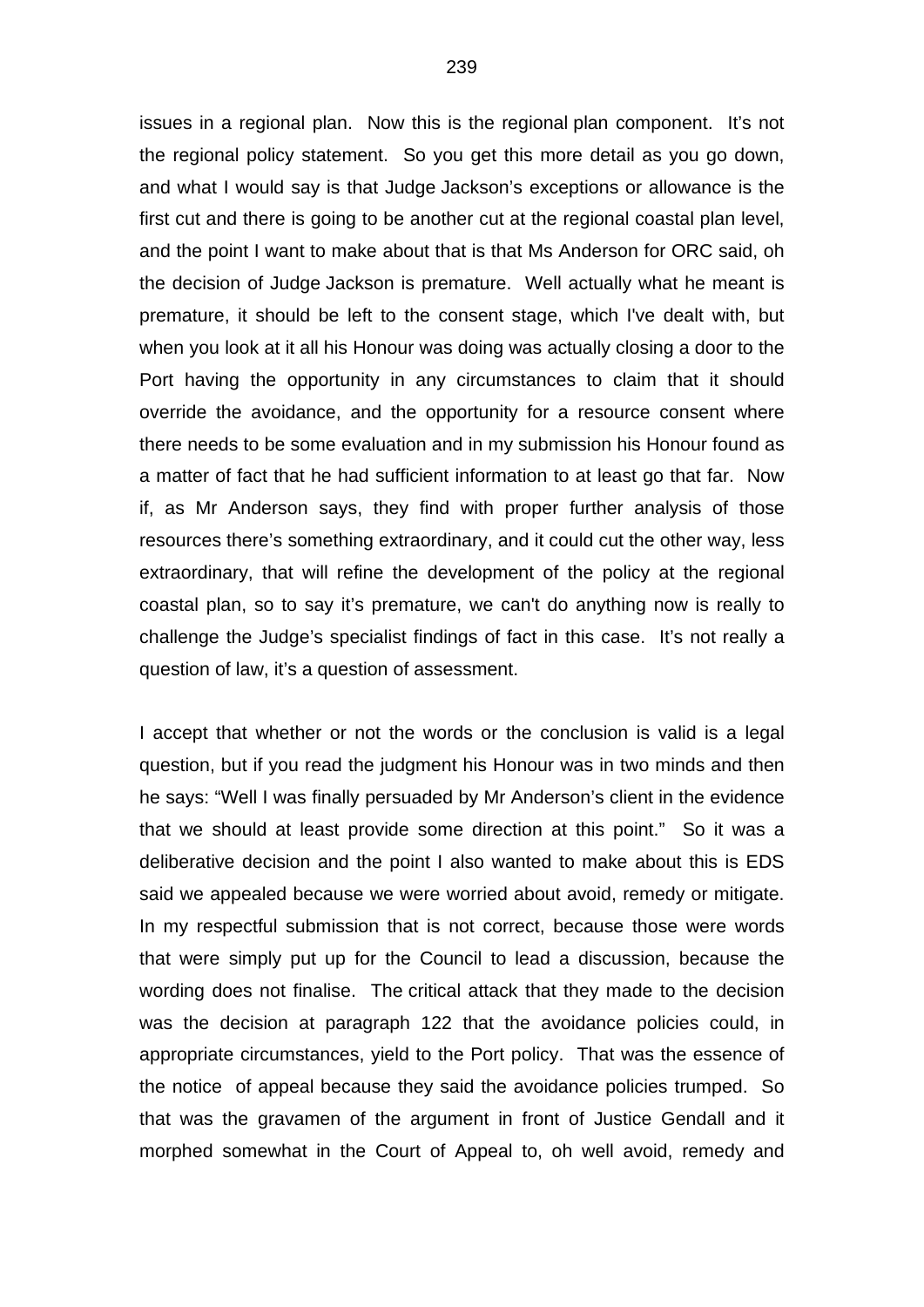mitigates the problem. But that's the, I'm just making the point that actually there was no determination of the Court on the precise wording.

In relation to the distinction between effects and activities, which Mr Allan –

## **WILLIAMS J:**

Before you deal with that, can you tell me, and maybe I should know this, these are the detailed and prescriptive provisions in the plan. Are there reconciliation clauses other than Judge Jackson's more general ones in the policy statement or is Judge Jackson's it? Sorry, no, I've confused myself. In the *Manawatu* case are there RPS provisions which provided a basis for this, or did they just jump straight from the CPS?

## **MR MAASSEN:**

Okay. So just to answer that question somewhat obliquely, I had the privilege of running this projec.t

## **WILLIAMS J:**

I thought so.

## **MR MAASSEN:**

It's a one plan and so what that means is part 1 is the RPS and part 2 is the regional plan and so they're a combined instrument which is now where you should be going. So the answer to your question is you'll find the answer to that question in chapter 6. When I finished that project I decided to take it out of my mind. It was such a big project so I can't remember exactly what chapter 6 did, but the philosophy was we would in the policy in the second part of the plan very much provide strong direction about constraining decision-making on consents for these special resources, as what should be the dominant policy and most relevant policy for determining the outcome for these resources. So that's the thing. So I'm sorry I answered that in a very broad way.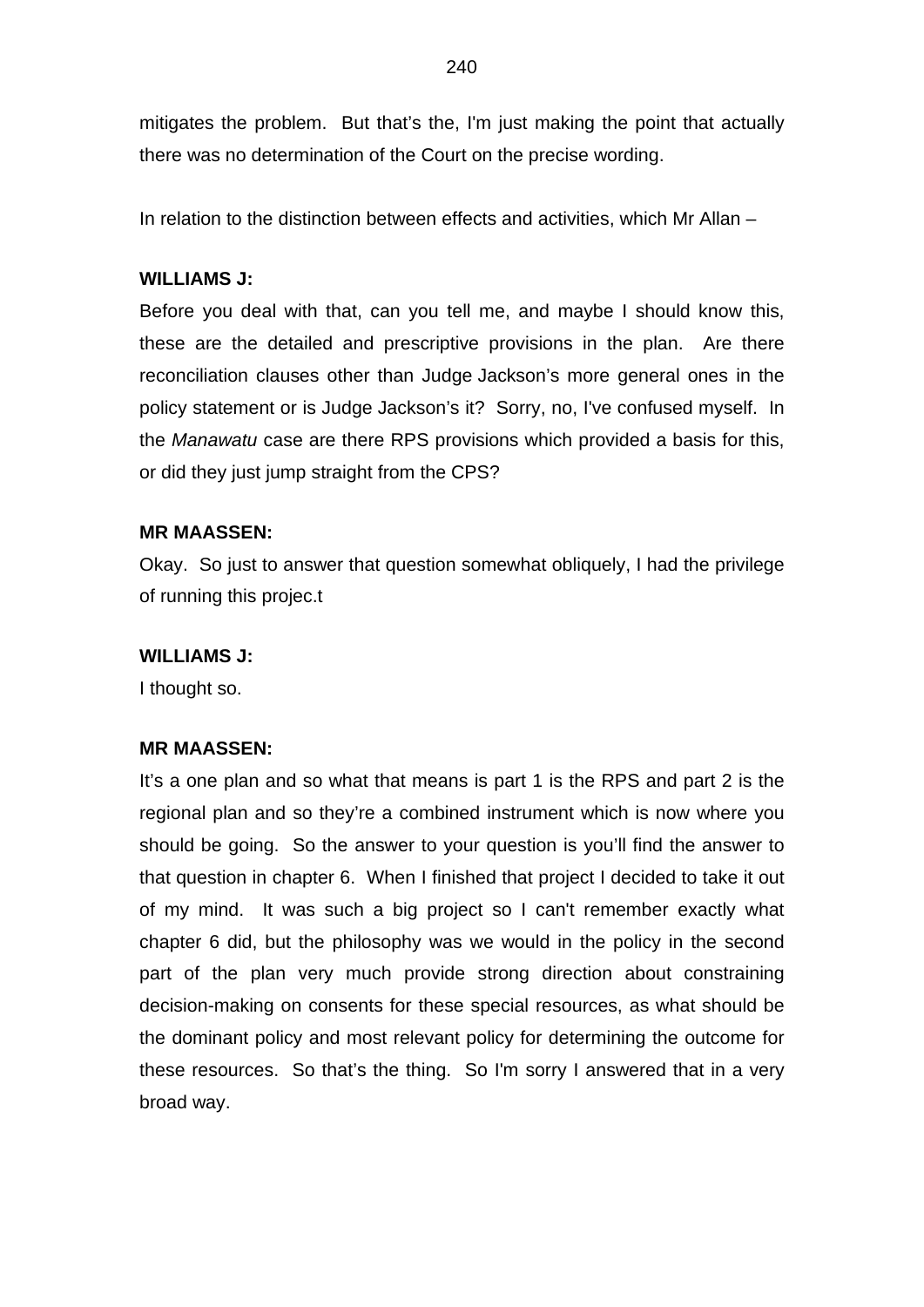#### **WILLIAMS J:**

Just one more thing. It would probably help if you could just get someone to send in chapter 6.

#### **MR MAASSEN:**

Certainly. So the crucial point made according to Mr Allan is that the NZCPS deals with effects not activities, and in my submission, that's wrong. If you look at Policy 4, Policy 6 and Policy 7(b) they all talk about strategic planning as being managing activities and in my submission – well you'll appreciate that how my counsel is engaged in this process is about the importance of strategic planning and getting it right. Further, EDS' argument about the difference between the "give effect to obligation" and the "have regard to". You'll be aware that I argued the *Davidson* decision and my argument there was that planning matters and people have always been saying well you just have regard to when you go back to Part 2, and the argument was no, actually the product of the Part 5 process is hopefully well-constructed local plans that provide you with a high level of direction about how to deal, particularly with the environmental bottom lines, and that is because the case-by-case is a failure and planners can't manage complexity at that level. They really, there's no disrespect, but the ordinary council planner does need strong policy direction. That's just a human story, but it's the reality. So I find myself in the position of advocating for the environment even though I'm on the Port Otago side here saying I caution you against the case-by-case approach that's urged to you and somehow as –

#### **WINKELMANN CJ:**

Case-by-case at what level?

#### **MR MAASSEN:**

At the consent level because – or what Mr Anderson said which is shunt it down to there, that's Mr Anderson for ORC, because then you get into a death by a thousand cuts and then everyone complains that they haven't got a coherent framework in which to apply, which is the point of planning, that they have a consistent framework to apply. So in my submission you should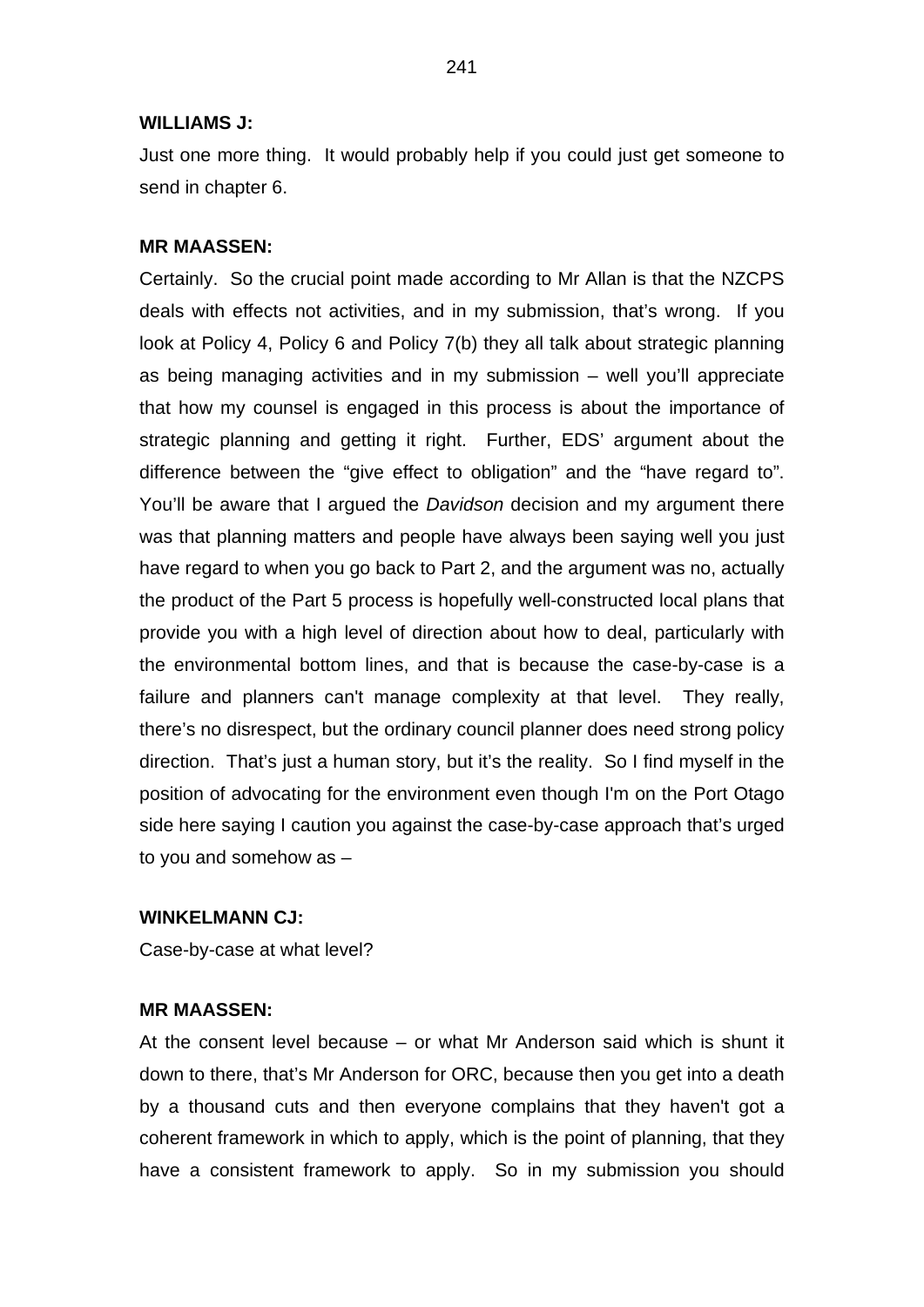resists the invitation of Mr Anderson for ORC to write a really strong judgment about how you, in this case, how you conduct a 104 analysis as opposed to how you do good strategic planning consistent with *King Salmon* but facing the hard case where there are real conflict. That's, in my submission, what this case is actually about.

### **WINKELMANN CJ:**

What about the risk that you don't have sufficient facts to handle the resolution of the conflict higher up the chain away from the case-by-case basis?

### **MR MAASSEN:**

There is that risk but the tension is "giving effect to" and some of those decisions have already been made, and as I indicated in my opening I do accept the avoidance policy is highly constraining. I just simply say it isn't so constraining that you are making an analysis of verbs of the subtlety that was being done in this case with Policy 9 so that you couldn't take those circumstances, but I'm not advocating for a position which is that the case-by-case is the only way to deal with the problem of circumstances because then the whole notion of planning falls apart.

#### **WINKELMANN CJ:**

And you're saying really any case you avoid – I think you're saying you avoid the problem with the facts because you don't necessarily – you're not creating rules higher up; you're creating frameworks.

#### **MR MAASSEN:**

Correct.

#### **GLAZEBROOK J:**

And they become more and more detailed as you go down so in fact I assume you say by the time you get to the local level that that planning can have an outlook over the actual position in that particular locality. Is that…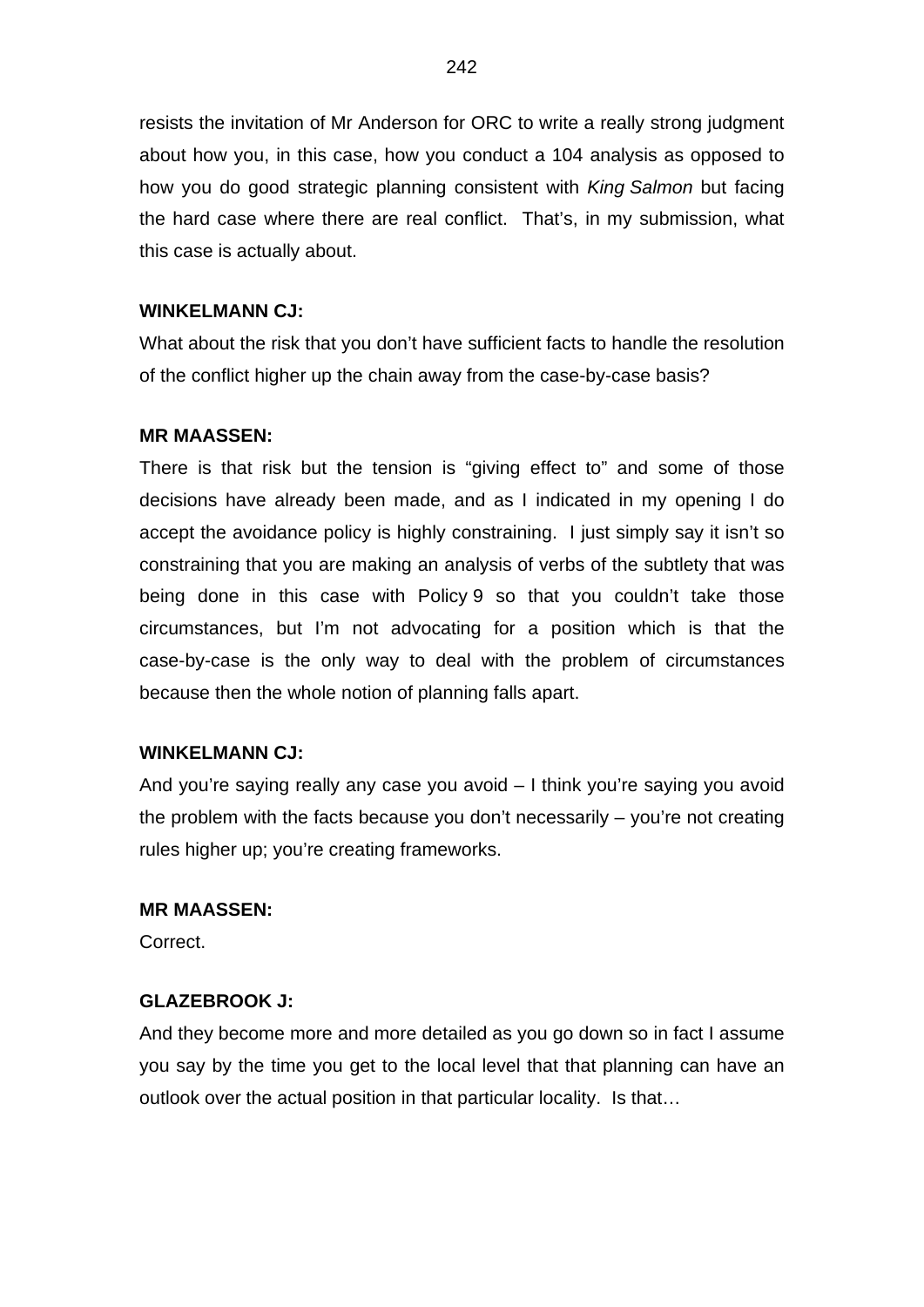#### **MR MAASSEN:**

Correct. So Policy 13 that I've encouraged you to read, that was a very innovative plan in that it was the first time the Regional Council grasped terrestrial biodiversity management and it was done by some very progressive ecologists by modelling and I think you'll find – I'm not saying the policy is perfect but I think you'll find it is a good example of the practice of the Court because I felt that the Court lacked that sort of context for what the Courts were doing. This is a decision of Judge Thompson's division, pre-*King Salmon*, but they deal with, for example, the difference between offsets and harm minimisation and emphasise harm minimisation as your first point of call and if that's not achievable by a standard or a threshold then you go to the offset, and so there's a really good discussion about that topic in the decision as well, and I'm quite proud to say that I worked through and developed that planning regime and it's obviously standing the test of time.

## **WINKELMANN CJ:**

Can I ask you one question, Mr Maassen? So Mr Anderson for the Otago Regional Council and Mr Allan, they structured their argument on the basis that there was this difference once you get to consent level which is that you get the legislative permission just to "have regard to" rather than "give effect to".

## **MR MAASSEN:**

Yes.

## **WINKELMANN CJ:**

What do you say about that in terms of your analysis?

## **MR MAASSEN:**

I think it's completely wrong and I argued it in that way in *Davidson* and I think I made progress in arguing that that's just not how planning works, and so I think that "have regard to" does not operate in the way Mr Majurey says. You need to look at the word "relevant" and if you're looking at a bottom line which has been identified in the plan and is highly relevant and that controls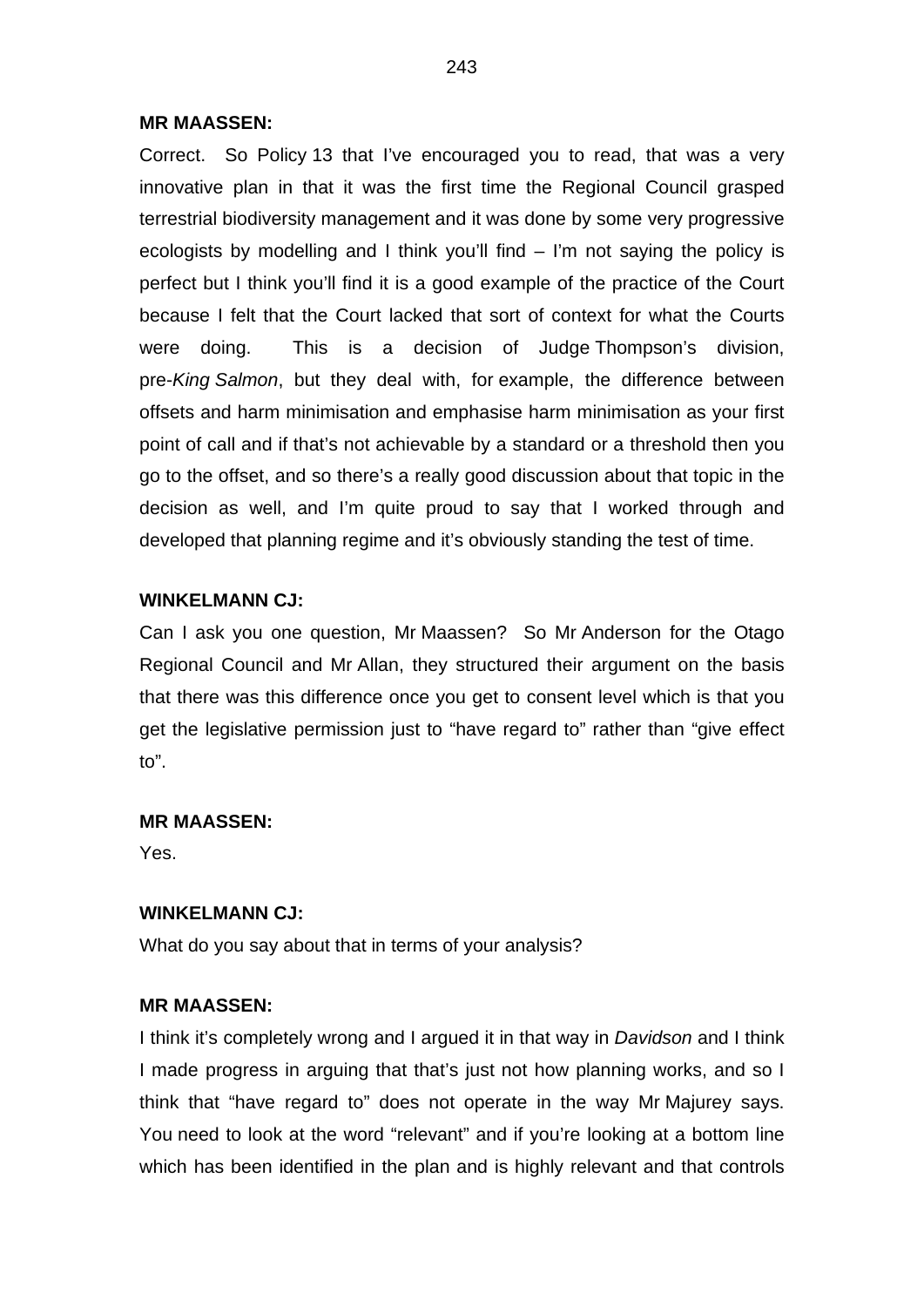your discretion then that should carry and constrain your decision very much, and it's the same point I made in my written submissions about take account of the Treaty. I've got a case running in Hamilton at the moment, so this case had to be interposed in it, but the argument there is the ownership of water is a Treaty question which isn't just "take account of" following this Court's directions about customary property. So you can't look at simply these words as the final answer in terms of your judgment and I say the word "relevant" here and where you stand in terms of the context of the Act and the structure of the plans gives you a lot of information about the terrain you're standing on when you exercise that discretion. Of course, Parliament was going to say: "Consider these matters," but that doesn't mean to say that's a complete answer to what you should be doing. It's simply saying that's the first step, have regard to them, but in terms of your analysis, in terms of how the planning Act is structured, you've got to be constrained by discretions, by the Policy, to make it even sensible to be talking about planning otherwise we should all give up and a lot of money is spent on this exercise.

#### **WILLIAM YOUNG J:**

But isn't the – the upstream policies control the form of the rules.

#### **MR MAASSEN:**

Yes.

### **WILLIAM YOUNG J:**

But beyond that, what's wrong with saying, okay, well, it determines what the activity is, whether it's a permitted activity, whether it's a discretionary activity, and so on. But once you've got to that, what's wrong with "have regard to" as opposed to "give effect to" because the "giving effect to" has already occurred in the plan?

### **MR MAASSEN:**

Well, the activity classification simply gives you the scope of a discretion or create a jurisdictional gateway.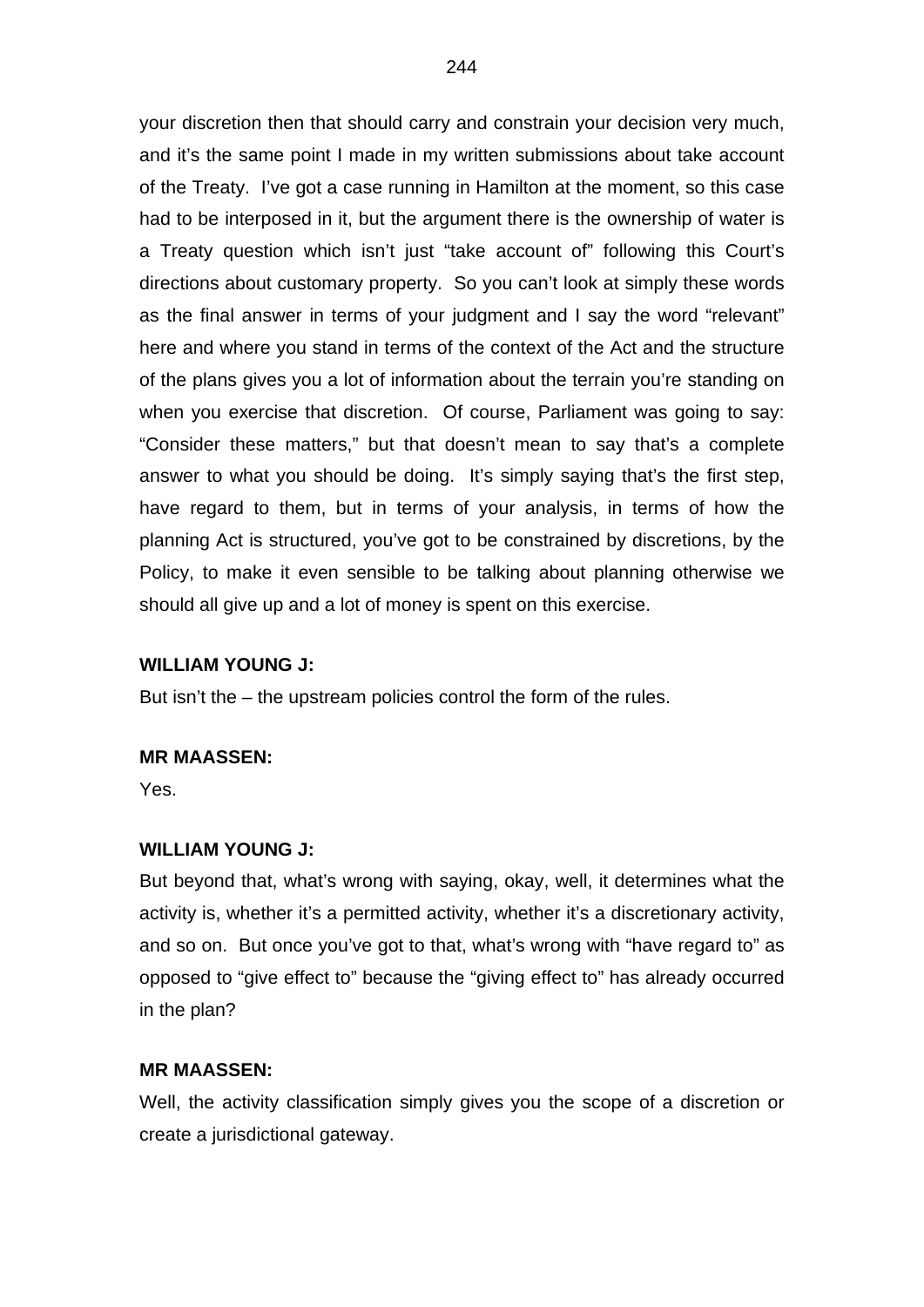### **WILLIAM YOUNG J:**

Yes, so if something has to be avoided the plan can say it's prohibited.

## **MR MAASSEN:**

No, that's regarded as, with respect, quite a clumsy way to deal with those things. The better idea is to constrain using policy.

### **WILLIAM YOUNG J:**

All right, well, then the discretion can be restricted in various ways and whatever, but once you've got the rules giving effect to the upstream instrument then what's wrong with a "have regard to" approach? I mean the coercive effect of the policy is effectively spent in terms of the rules, and after that I don't see what the issue is.

#### **MR MAASSEN:**

Well, I think the answer to that, in my respectful submission, is in *King Salmon*, that if you don't protect these bottom lines –

#### **WILLIAM YOUNG J:**

But *King Salmon* is a rule – is a plan case.

#### **WINKELMANN CJ:**

And a consent case effectively though in that case, wasn't it?

#### **MR MAASSEN:**

It was both, yes, and it was effectively treated the same way, you know, they were in convoy.

#### **WILLIAM YOUNG J:**

What, the Save Our Sounds was – I can't recall now actually. But wasn't the *King Salmon* itself about a rule change?

### **MR MAASSEN:**

It was both an application for plan change and a resource consent that run in convoy because they can do that with aquaculture. So you knew exactly what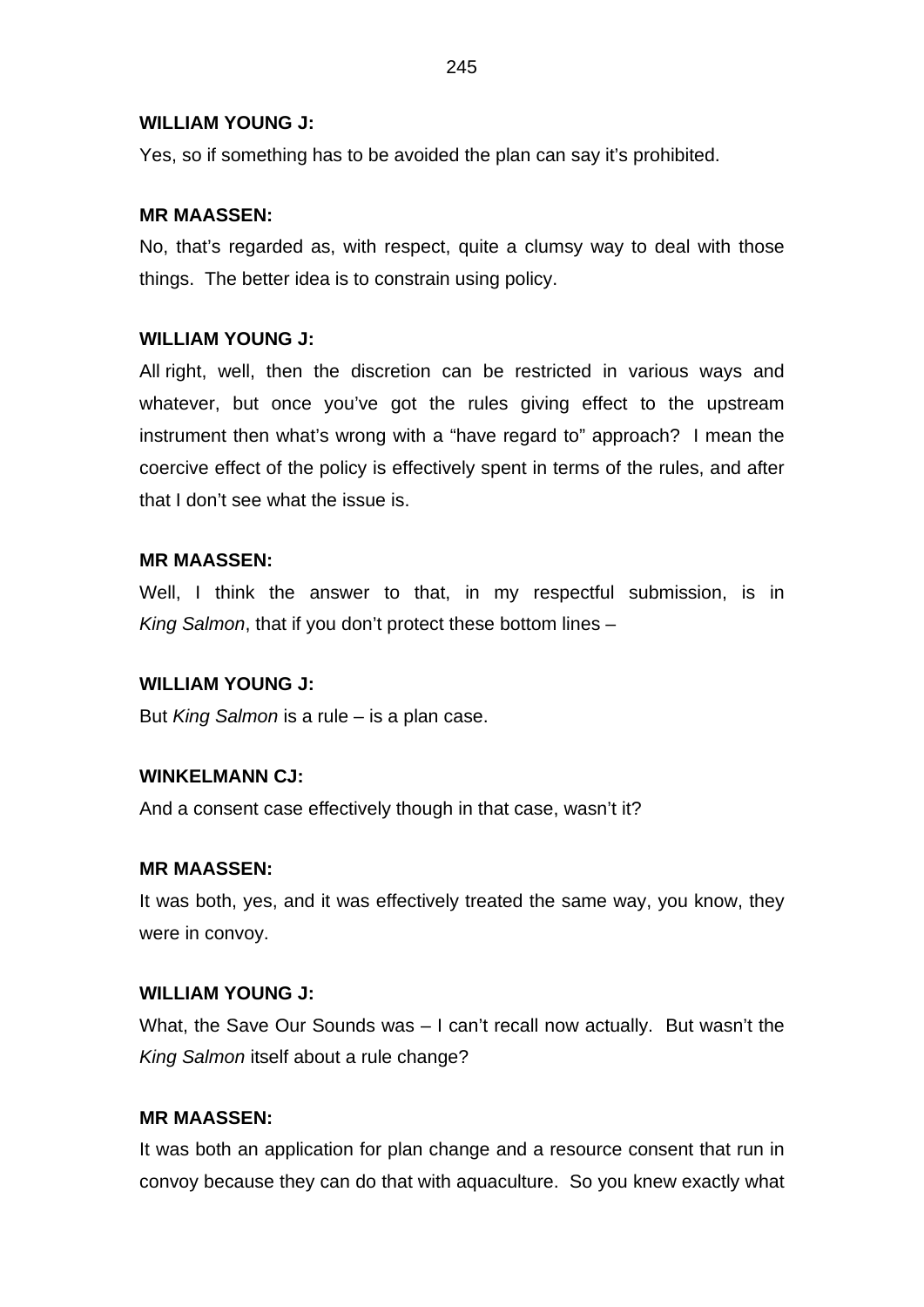the plan change product was going to be and while it was declined on the implementation basis, I'm sure this Court had an eye to the fact that there were all these major effects that were engendered by the planning framework that enabled the resource consent. So that comes to my point.

## **WILLIAM YOUNG J:**

Sorry, but if the plan provision is one that enables affects that are to be avoided in accordance with policies then something has gone wrong with the plan.

## **MR MAASSEN:**

I think that's asking the rules and the activity class to somehow do the heavy lifting in terms of the outcomes and I think it's important not to see the opportunity to create a consent as the right to have something regarded equally, depending on what outcomes you achieve in the application, and that is why under an AEE you've go to assess it against the policies. That's what Schedule 4 says. So Schedule 4 which sets an AEE requires you to do an assessment against policies precisely because the policies matter.

#### **WILLIAM YOUNG J:**

No one is saying the policies don't matter.

#### **MR MAASSEN:**

I'm sorry, I didn't quite understand your point.

#### **WILLIAM YOUNG J:**

Sorry, well, even on – I mean I don't think Mr Majurey was saying the policies don't matter. He's simply saying that when you get to the consent stage then the statute's pretty clear.

### **MR MAASSEN:**

Yes, except there is an element of the – there is an element in which the *King Salmon* is now definitively talked about bottom lines which I think is the environmental problem and they are to be treated differently. So I think those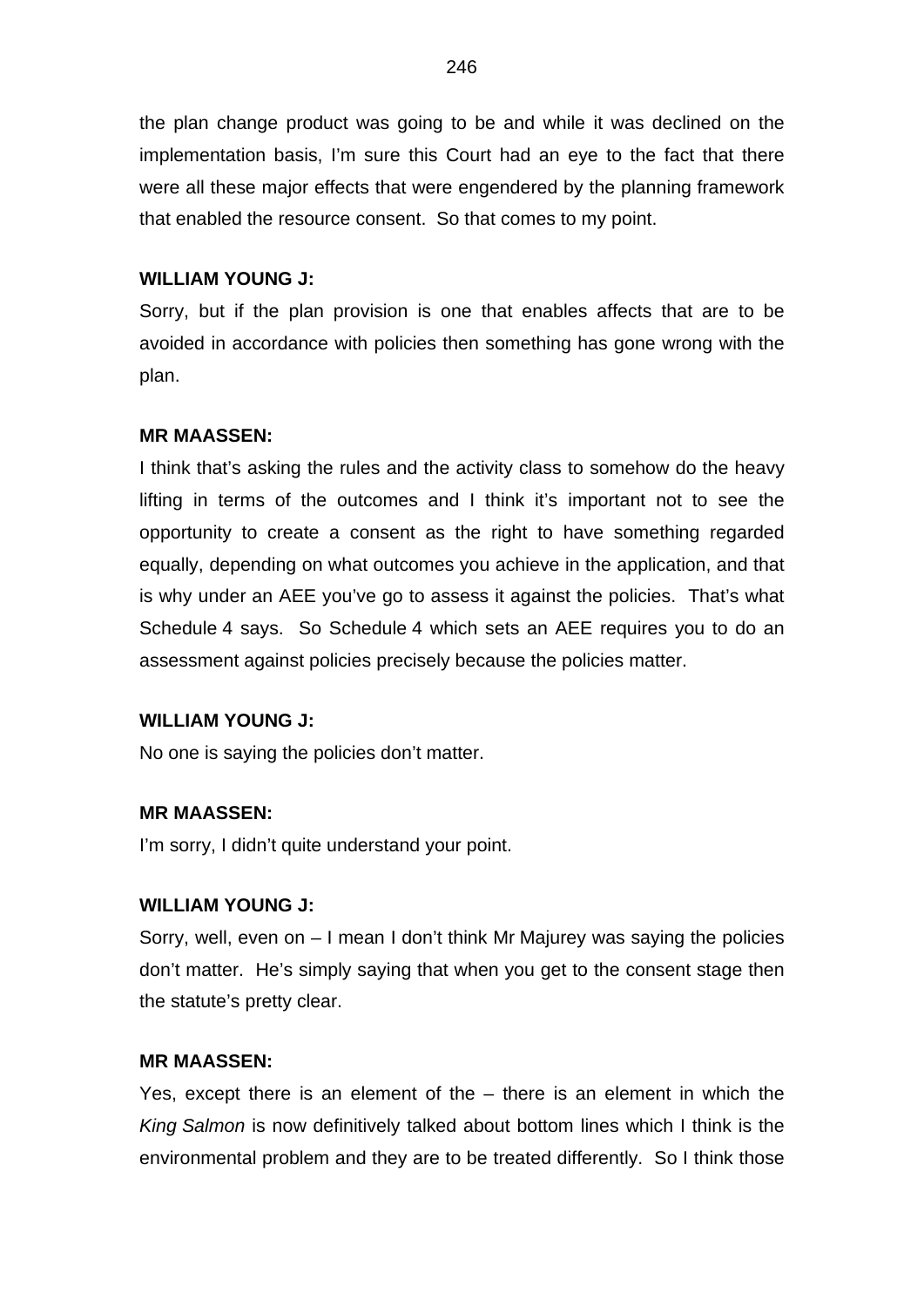which attract the avoidance policies are in that category, and I probably can't take it any further, that I've tried to be faithful to *King Salmon* but not make it unworkable which is how it has been applied, in my submission, in some ways. So…

I'm over time? Sorry. That's all, thank you very much.

### **WINKELMANN CJ:**

Costs. You've got no costs?

### **MR MAASSEN:**

Costs. I never was successful in this litigation so I haven't had the experience of being asked about that, but…

#### **WINKELMANN CJ:**

Well, you're not being asked because you're going to be successful now. Who knows?

#### **MR MAASSEN:**

The Council's position is it's tried to assist the Court through this process and it does accept the position of the other parties. So if the case was successful for the appellant, it would not be seeking costs against parties that have engaged as advocates for the environment because they have done so fairly and responsibly and it's not about that. We also don't expect costs awarded as submitted.

#### **MR ANDERSEN QC:**

If it pleases the Court, perhaps I'll deal with costs first since we're talking about it. My submission is that the cases should be dealt with separately. I mean there is overlap but they should be dealt with separately, and if  $-$ Port Otago has had to pay costs and not just been awarded but has – the parties have insisted on them being paid in respect of the process so far, so it would seek costs against the three principal contenders in terms of this appeal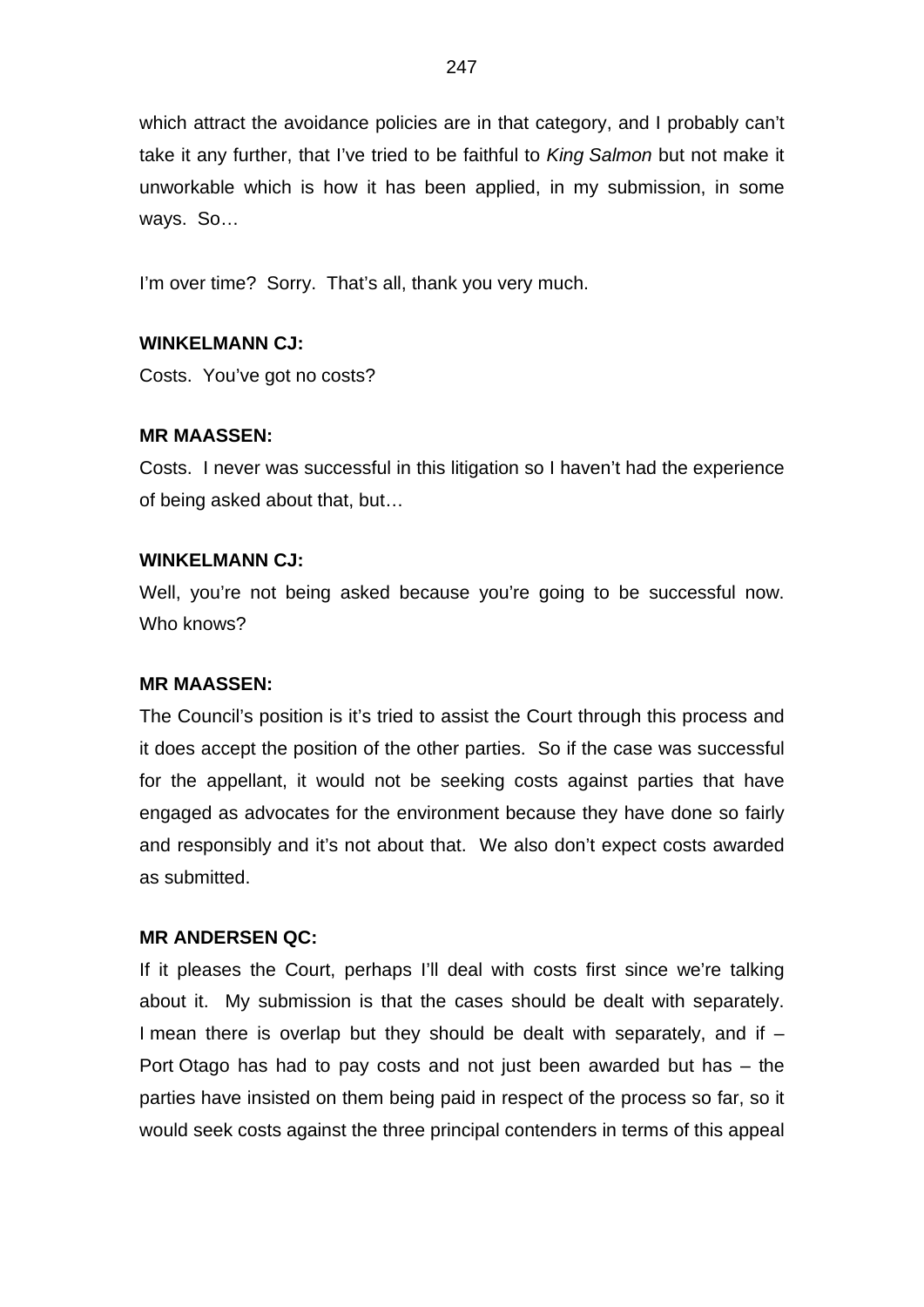and also to have the costs awards reversed that were made in the Courts below if it's successful.

## **WINKELMANN CJ:**

And the principal contenders in your mind are EDS, Royal Forest and Bird, and…

## **MR ANDERSEN QC:**

And the Regional Council, yes. Sorry, yes. We're not – we wouldn't seek costs against the parties in the other proceedings who spoke against –

## **WINKELMANN CJ:**

What do you say about their public interest argument?

## **MR ANDERSEN QC:**

Well, I mean I understand that there is that but the point that is made with regard to the Port is that they insisted on the costs being paid as we went through and it is – there's an element of risk in terms of this sort of litigation. Part of the problem – that's all I'll take it. I mean it's really a matter for the Court. If you decide that it's sufficiently appropriate then this is not –

## **WINKELMANN CJ:**

You're not really saying it's not public interest? You're just saying –

## **MR ANDERSEN QC:**

Yes.

## **WINKELMANN CJ:**

– it hurts you've had to pay the costs.

## **WILLIAM YOUNG J:**

Sauce for the goose is sauce for the gander.

# **WINKELMANN CJ:**

Yes, that's your submission.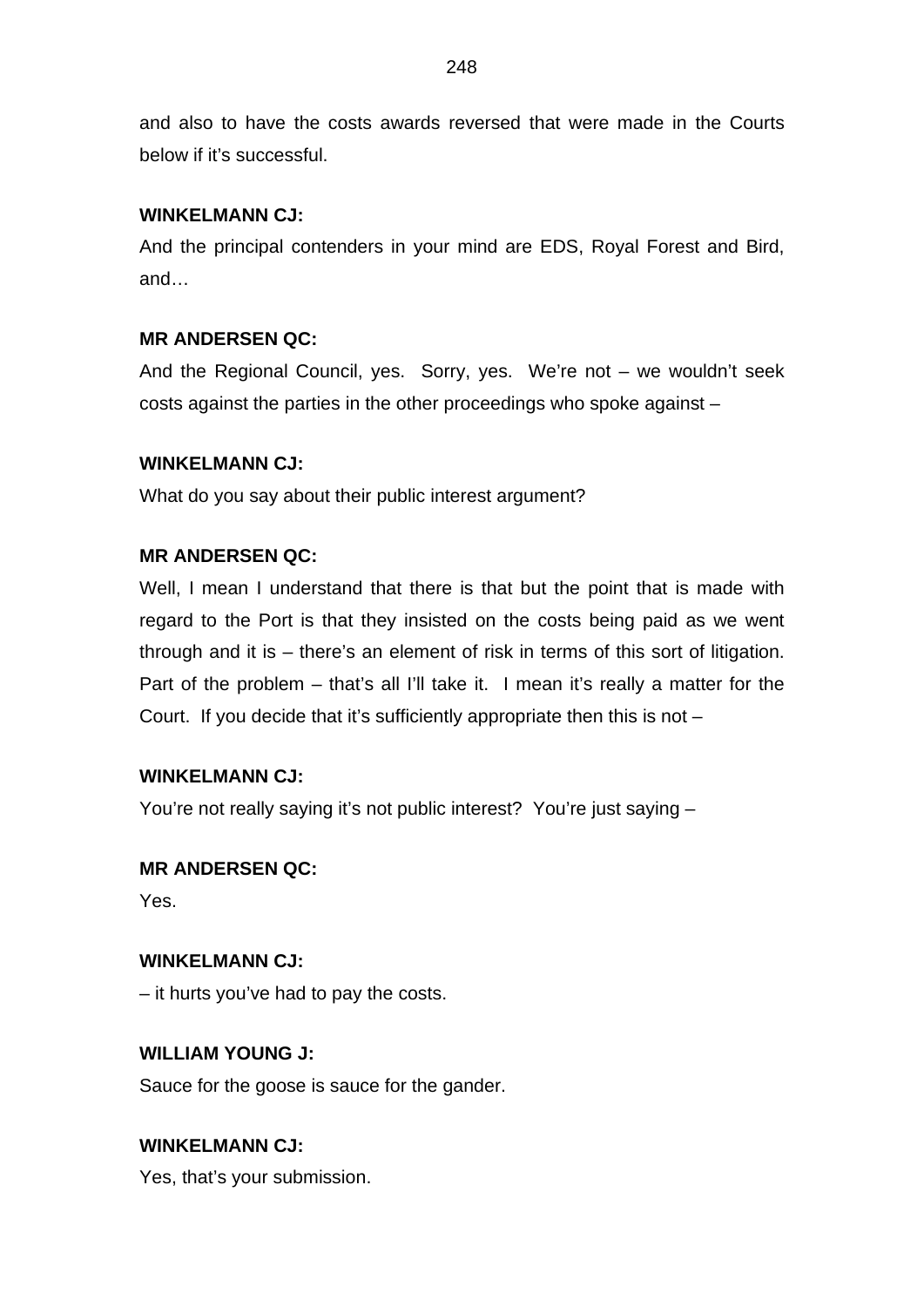#### **MR ANDERSEN QC:**

Yes, that's basically it. I mean the costs really are the least of the Port's problems with regard to these issues. I'll be quite frank about it. The –

#### **WINKELMANN CJ:**

Yes.

#### **MR ANDERSEN QC:**

I want to talk about section 104 because it seems to me that, with respect, there's a little bit of confusion about 104. So let us think a little bit about – I want to take it backwards because – if you could bring up 104D, please – because this is really the important issue  $-$  no, 104, big D. This is the big issue here because it's, with respect, a little bit disingenuous to let it go down the procedure because essentially anything that the Port does in this area is going to be more than minor and unless it has got a policy supporting it and – it is going to have to fit within the 104D gate as a non-complying use.

Now with regard to the other matters that section 104 considers, they are all regulated by the activity status and so the lowest one is a discretionary activity and so policies have already been considered at the time that it's ruled to be a discretionary activity, and policies don't particularly need to be considered under 1-0-D, with the non-complying because if it's contrary to policy it doesn't get through the gate unless its effects are minor.

#### **WILLIAMS J:**

But if your client takes up Mr Maassen's suggestion and argues for the insertion of a policy that makes provision for necessary port activities and consents therefore, then you get through the 104D gate on policy without having to worry about effects.

### **MR ANDERSEN QC:**

Absolutely.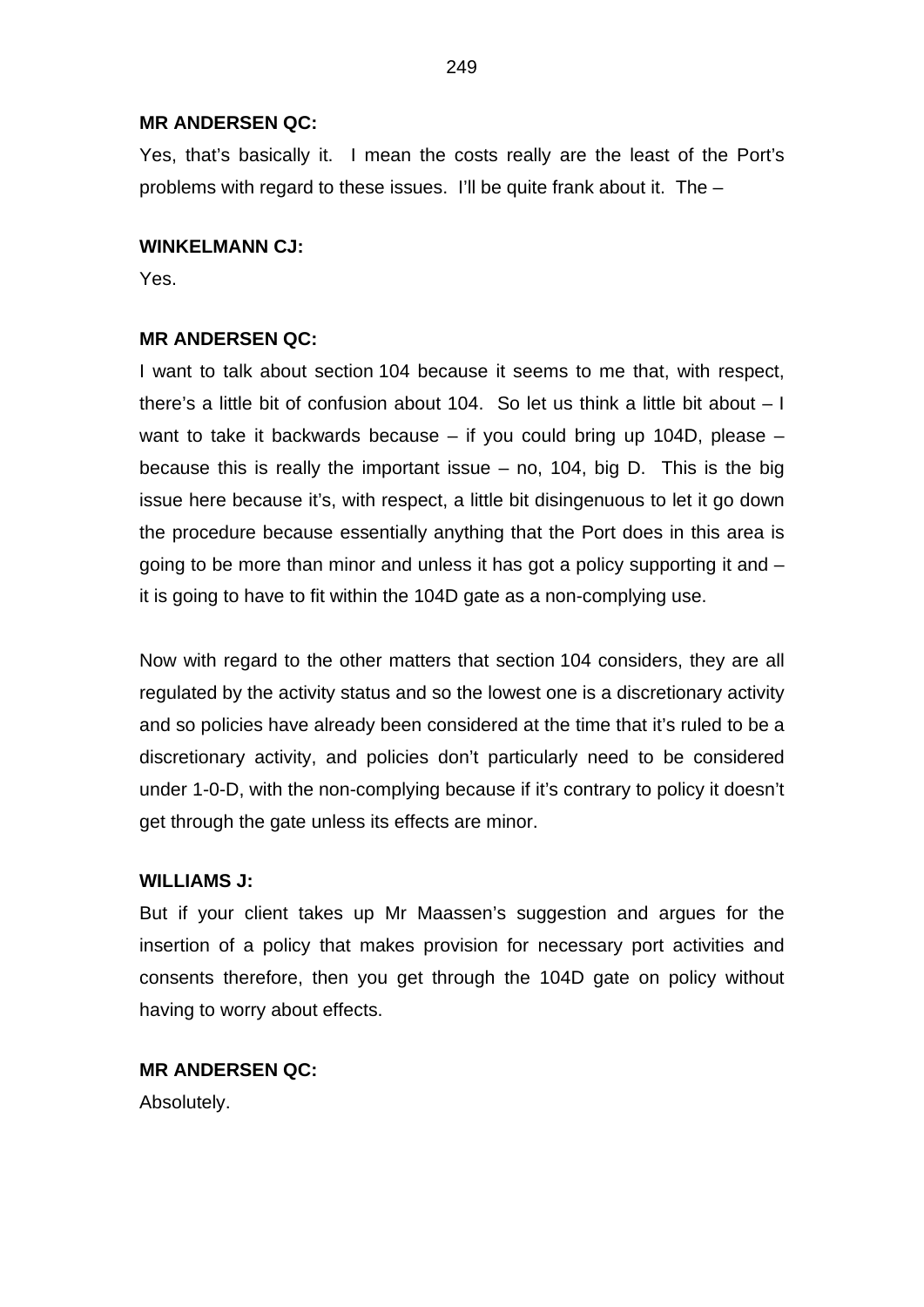#### **WILLIAMS J:**

Then why are you arguing against that?

#### **MR ANDERSEN QC:**

I'm not arguing against that, but the question that I ask is how realistic is it because in a situation where there is absolute opposition to a policy that enables the Port to argue that it should be able to breach the avoid policies, how likely is it going to be that it's ever going to get a policy that is more permissive than that policy. So we've got to deal with the realities here. Every project that the Port does is hotly contested, and so the issue that it is looking at is simply a means by which it can apply for consent, and essentially if it has got – what Judge Jackson did was give it that means at the top, so it's saying right at the top the Port has a chance. It can make an application in this situation if it can't otherwise meet the avoid policies.

### **WINKELMANN CJ:**

Are you looking for a means or clarify that you have that means because you have the means and you just wanted language that made it clear, signalled it clearly?

#### **MR ANDERSEN QC:**

Yes, well, yes, language that makes it clear, you're quite right your Honour, because otherwise you spend the time arguing – hopefully this case will resolve – I mean the big point that's made in opposition is that "avoid" means "avoid" and you can't do anything about it, and that's really the key issue that is here, because if someone can be done, and if the – because although various of the parties against the Port have talked about the conflict, what they're really saying is that there is no conflict because the Port provision is subject. That is what was said in the original appeal and that's what this is about. Is the Port provision subject to the avoid provisions, because if it is subject to the avoid provisions, then there's absolutely nothing the Port can do.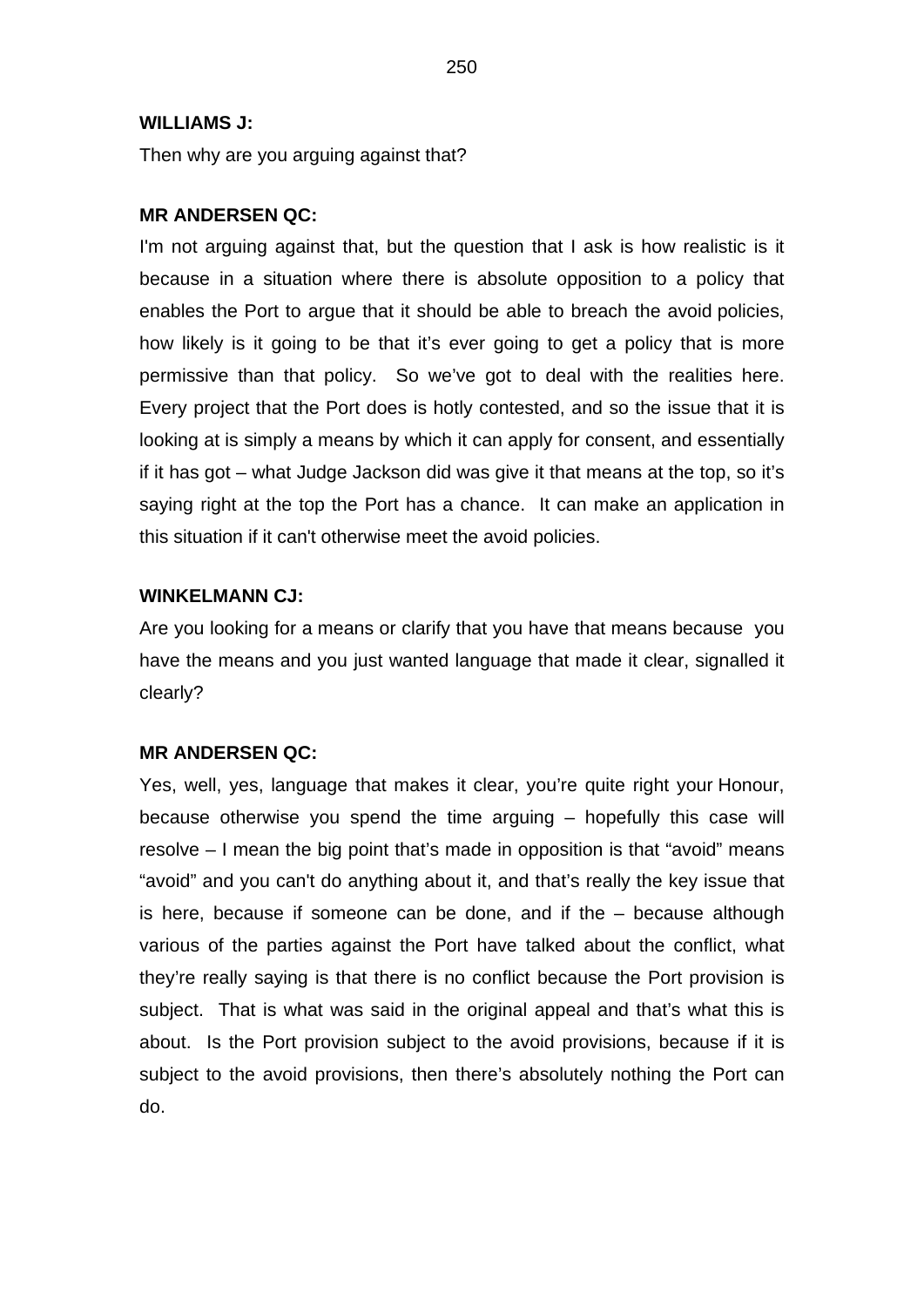#### **WINKELMANN CJ:**

Well it's subject to them, but the question is what "avoid" means. Oh, avoid means, and also whether it can be overridden.

#### **MR ANDERSEN QC:**

Sorry, I meant "subject" in the sense that avoid trumps it.

## **WINKELMANN CJ:**

Okay, right.

#### **MR ANDERSEN QC:**

Yes, that's what it was meant, otherwise, I mean they've got to try and work together, and I agree with "subject" in that sense but I meant, the argument that's being raised is that it trumps it. If it doesn't trump it then there is the opportunity to deal with it. Judge Jackson sort of said, you know, let's put out front that it doesn't trump it and there is a means of dealing with it. I'm not suggesting that is the only way that it can happen and – but it was a very clever way, in my respectful submission, to deal with the problem that he had in front of him, and hopefully it perhaps short-circuits the sorts of arguments that are now being had. But so long as it, as long as there is the ability to deal with it, then that's fine, the Port can apply. But the problem that your Honour has raised, you say why not do it further down, well I can give you one very good reason which comes from what my learned friend Mr Anderson said. He said that it is possible that activities that have an avoid may result in prohibited activities, and so what's an activity – what, say, something that's like, could well happen on and it is the salt marsh, and I mean the channel runs right alongside it. If it was to be a prohibited activity that no incursion could be made on the salt marsh, then that would effectively negate any opportunity to extend the channel. Now cruise ships are coming back in, it is – I mean yes certainly it's a theoretical issue but we have to deal with these issues now because if there isn't the capacity to apply the Port's in trouble further down the line. Before COVID there were 115 cruise ships visited Port Otago in the calendar year, so it was a, it's a big activity for the Port.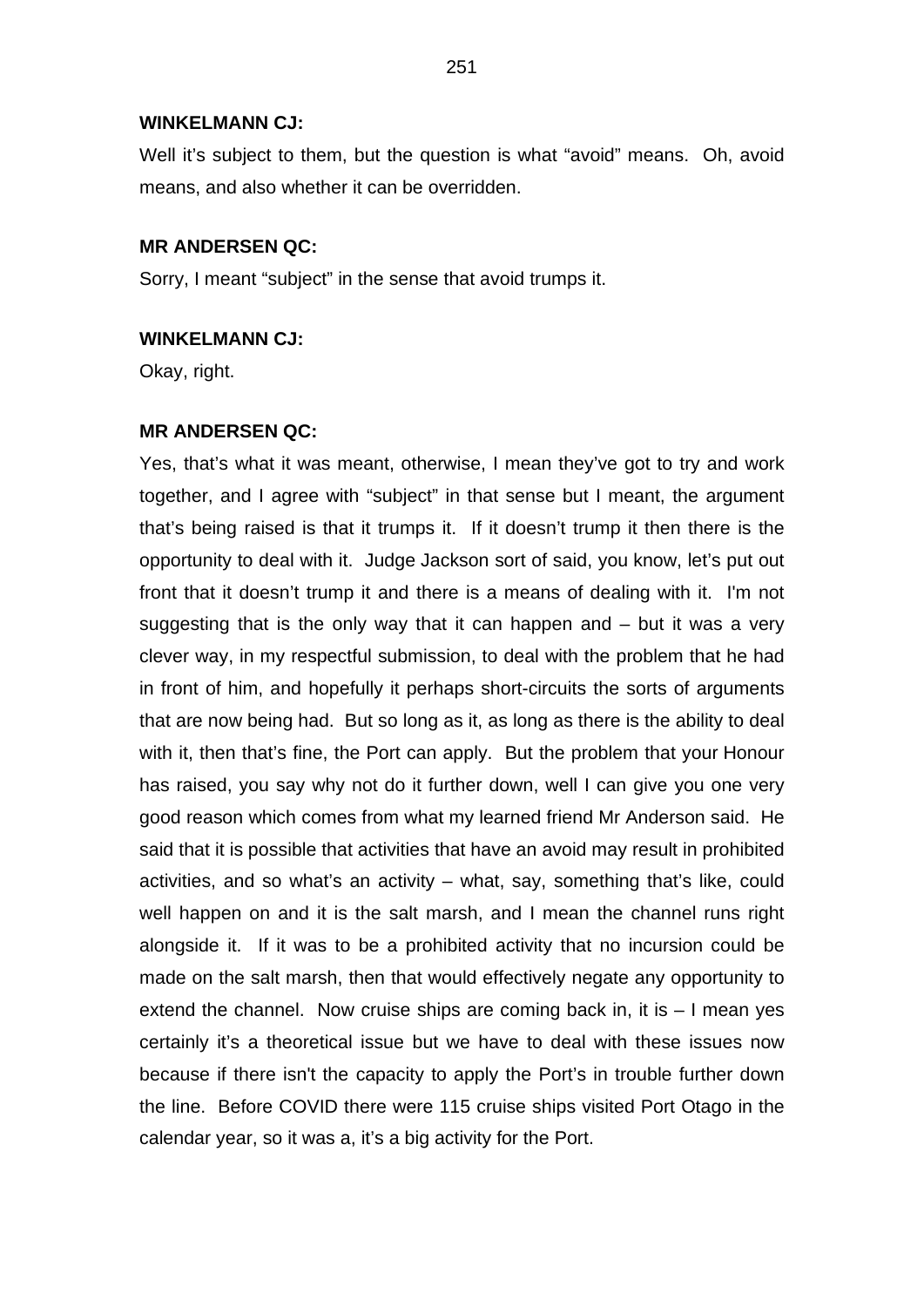Now the significance of this is if the Regional Council was proposing that there be a rule prohibiting any incursion onto the sale marsh, the Port would want to be able to challenge that. With the policies as they are now, they would have virtually no chance of success. If there was a policy, that's excluding Judge Jackson's, if there was a policy that enabled the Court to argue in a particular circumstance it might need to go into that area, then that gives us the perfect, it gives the Port the perfect basis to say, no, it shouldn't be a prohibited activity because it may need to be considered as part of the importance associated with the Port So what it does do is it gives the Port an argument if there is an effort being made to prohibit activities that might interfere with the future operation of the Port, and that's a good reason for having something right at the top making it clear that the Port does matter and its operations do matter, and there maybe something that has to be applied for.

Just following on from that I just want, if you think of policies at the top of the tree, from the Port's point of view what it's looking at is what may it be precluded from doing because it can't rely upon the policies, and so that's really the, whatever factual situation may occur in the future, and it doesn't know, it does not want to be precluded from doing it, and essentially the argument that you don't have anything in the top and you just argue with it later, well the Port's in an impossible position in that situation because either it would seem unlikely that it would get any development to be a discretionary activity. It would be wonderful and it might try but difficult to justify in light of the comments that you've heard in terms of the importance that's placed by the various bodies on it. That's why it was thought that if it's going to be non-complying it needs to have a policy to rely upon so that it can't be said that it is contrary to section 104D. A policy that gives a port the ability to apply is a policy that may enable it to squeak through 104D by saying, look, here we are, this is a good project and it can be justified. It doesn't give it the right to do that, but it's not talking about fanciful things because you've heard about the project next generation and oh well the Port should be fine because it's got it. Well, that's certainly true but it would not have got those consents if the interpretation of *King Salmon* that is now being advanced was in place at the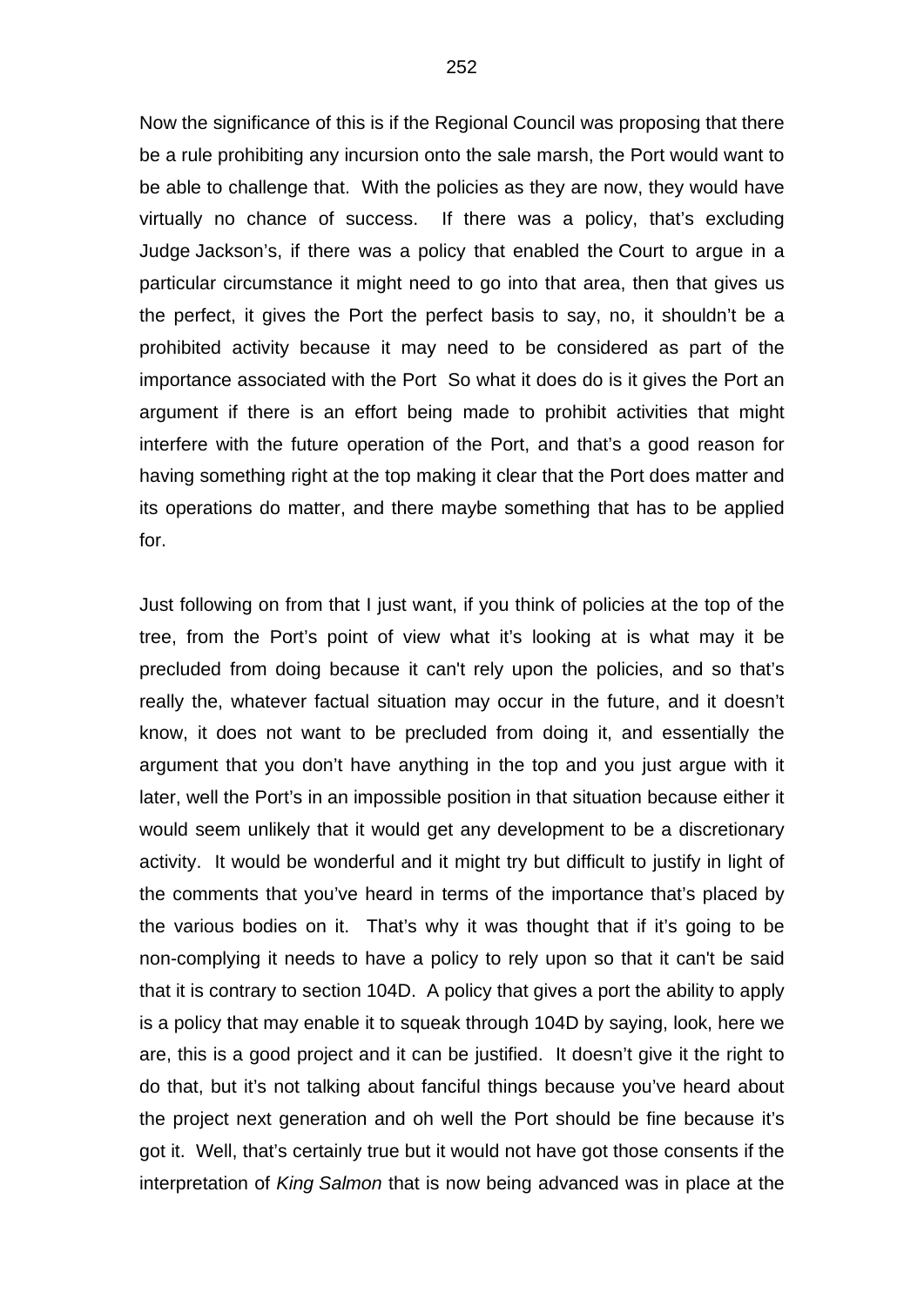time, and I dont know whether it would have even have thought about applying for it because it was a very expensive, I mean it was an eight/nine year project to get it, and if a port is going to embark on that sort of project, it need – against the *King Salmon* type rules, it would be a pretty brave decision to make to go ahead with it.

So if, you know, it's not in a situation where – I mean the Regional Council, as you see has taken, with respect, taken a very hard line, and it's being conscious of the – my suggestion is it's very conscious of the criticism that it's received from, including in these proceedings, because it is the sole owner of the Port, and so it has, it is perhaps not as sympathetic to the Port's interests if it might be, if it was independent, because of the perceived conflict and, you know, this is part of the practical issues. But when it is suggested to you that, right, just leave this here and let it go down, what underlies that is that if the Court can't get something in at the top, it's going to make it very, very difficult for it to get consent further down, because without something in the policy statement that supports its position, it would be arguing that it gets through section 104D because of the conflict and the issues associated with it, and it would not be easy.

So far as the Ngāti Whātua position is in terms of their opposition, with respect to my learned friend, I don't actually see that their situation is any different to that which Port Otago is saying. The avoid policies to create a sort of bottom line, which means you've got to have a pretty good reason to be able to depart from them, and I didn't understand his position to be anything really more than that. He wasn't saying there are, he wasn't taking the hard line that Forest and Bird and EDS were taking, that there could be no exceptions irrespective, and in terms of what I understood him to say, I certainly support it, you know, it certainly was nothing that was contrary to what was suggested by Port Otago. It's certainly, it's got to absolutely make a case.

With regard to the inclusion of the Port in the NZCPS there doesn't seem to be any documents that identify why it happen that I could see, but what there was, was there was a working group, there was a 2008 draft report and a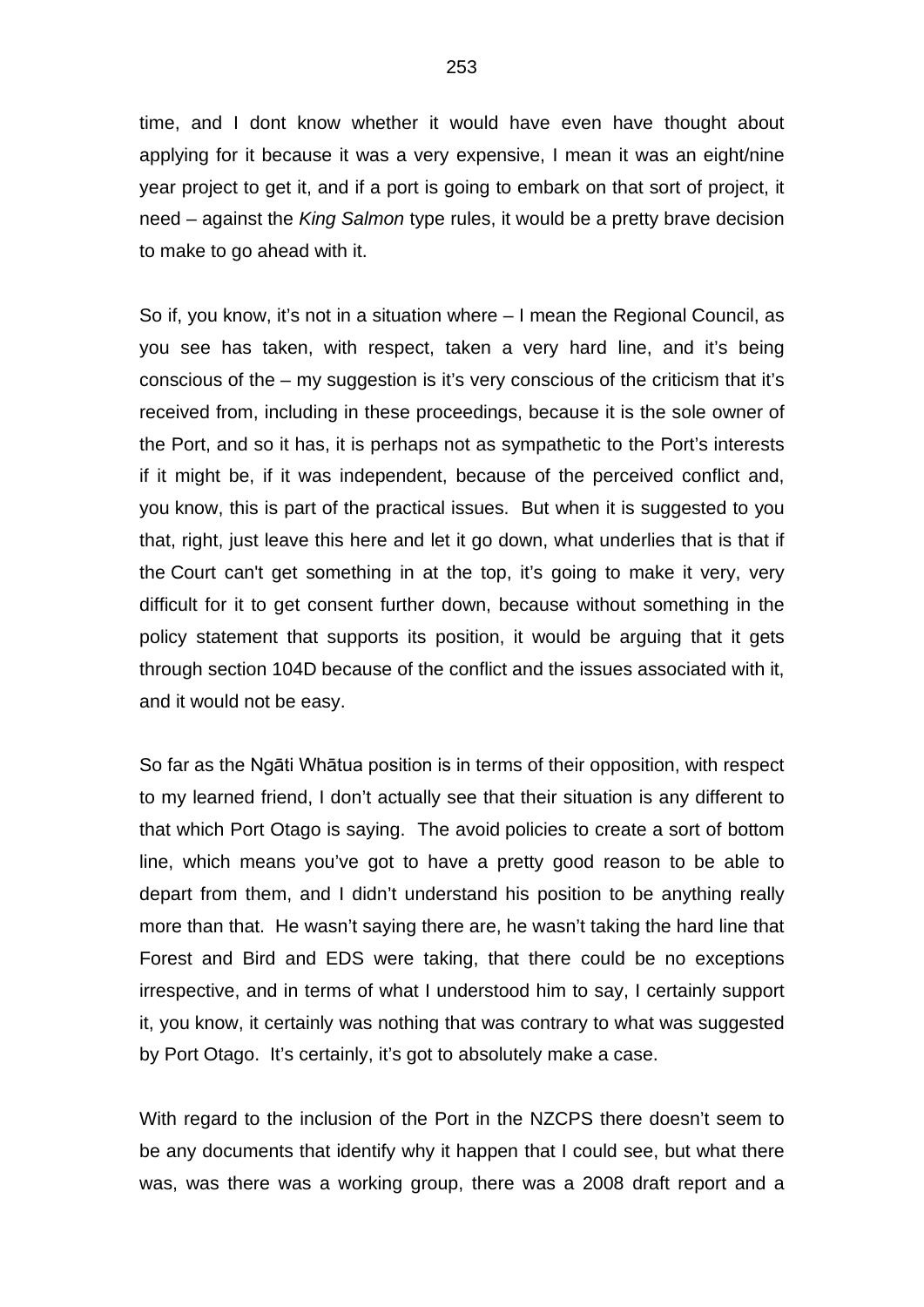working group chaired by Judge Kenderdine which reported back and dealt with various things and included in that was quite a bit of discussion about the Ports and the importance of the Ports, there's  $a$  – not in her report, but in the working papers which are publicly available. I can provide them if they would be of help but they really just point to the importance of the Port generally. What I recall happening, and I may be wrong but I just have a feeling that what happened was that the Ports, the CEOs of the Ports made representations to the Minister and that happened but I can't see any formal documents that related to that, so I think that was how that procedure resulted in the Ports getting in there.

## **WILLIAMS J:**

There's no memorandum of decision by the Minister?

#### **MR ANDERSEN QC:**

Nothing that I can see, Sir, no. Well, I mean I had a look and had a look round but no, there's paper that sort of leads up to it but nothing that really seems to explain it. It just seems that then suddenly you had the 2010 report produced. But certainly it's very fortunate for the Ports that it's in it. It would – and that may have been the argument because without that it would not be able to argue against the avoid policies.

#### **WILLIAMS J:**

Yes. Well, the reference in the Board inquiry to Ports was about how pernicious their effects were in the environment.

# **MR ANDERSEN QC:**

Yes.

# **WILLIAMS J:**

So it wasn't looking good.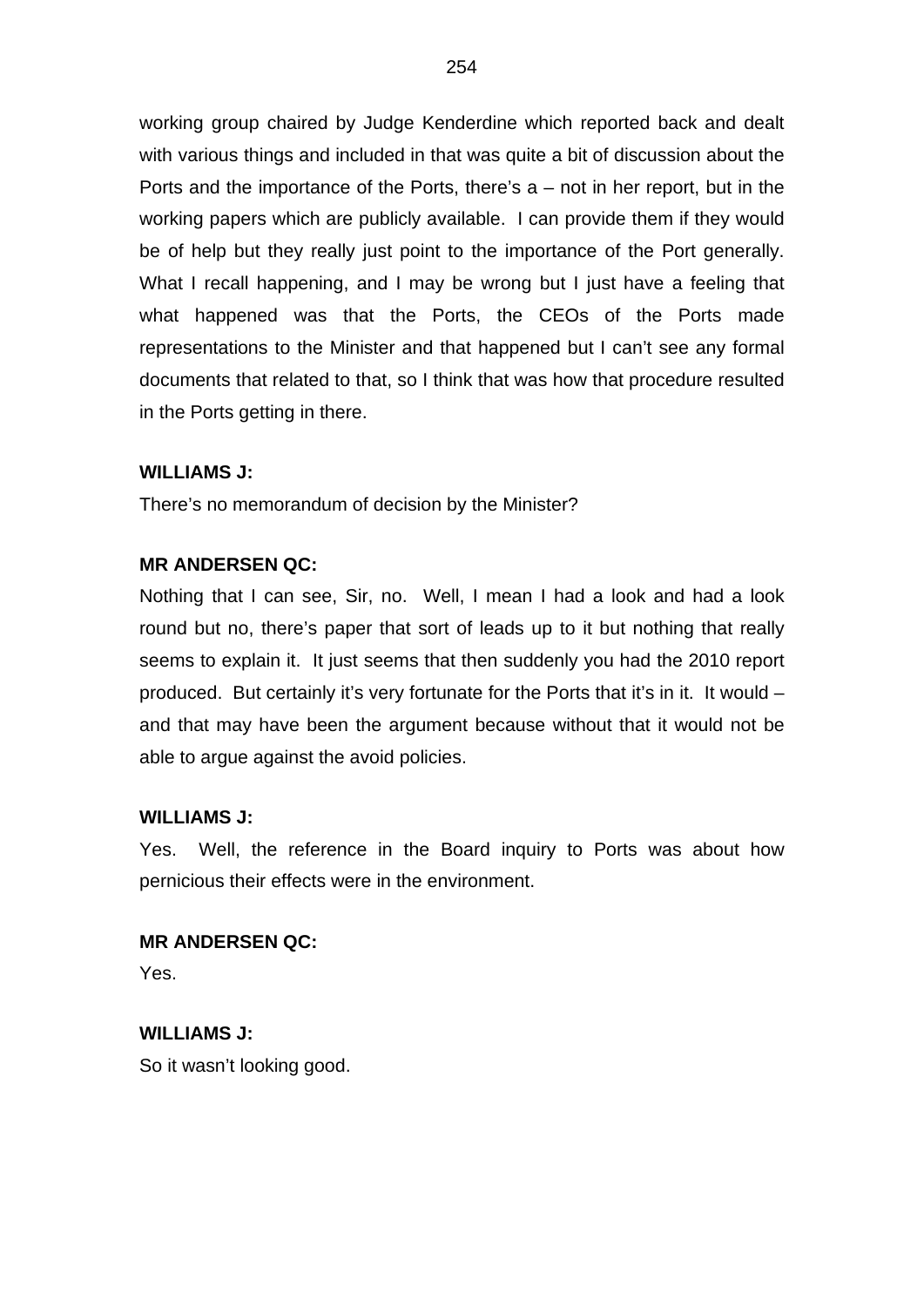#### **MR ANDERSEN QC:**

That's right. There were those comments in there in the discussions, yes, the working paper, which had quite a bit more about the – and I suspect that what happened is when that came out and the Ports could see that this was likely to be – likely to create problems – my learned friend, Mr Maassen, has identified some of the Ports for problems. There's some that don't. Napier apparently doesn't and Wellington doesn't in the little bit of what we've been able to find out, nothing particularly significant or doesn't seem to have. That, of course, is one of the other issues that underlies this which Justice Kós identified in the Court of Appeal and sort of – because you can think of the Ports as a united body but in actual fact they're all in competition with each other and if one Port was unable to operate that would undoubtedly benefit others, so there are those sorts of competitive issues that flow around there, but in terms of actually protecting the Ports that was something that they all had a common interest in.

Your Honour, Justice Young, you asked, rules bind because of section 68 of the Act. It specifically requires rules to be complied with, so that you have the – I think the last thing that I really wanted to say in relation to it is that it would be very difficult anyway for the Port to make any application for consent and if it – the decisions that it has to make in terms of doing that is can it justify it in terms of looking at the policies, and it is going to  $-$  if "avoid" is held that it is non-negotiable then at least it knows exactly where it is and that the issue of that, the resolution of that one way or the other, is going to make that position entirely clear for a lot of cases. In my submission, it quite plainly doesn't and that then leads to what follows from that, and it would be, to avoid continual arguments and litigation, if there is something that makes it clear on what basis so far as the Port is concerned it can have a chance of applying for resource consent, and I'm not suggesting that Judge Jackson's words were the only ones that could achieve that but the important points about it are that it made it essentially clear that there had to be an inability to comply and very strong threshold, the inability to apply before you could even look at it, and that any adverse effects had to be the minimum possible and had to be – he didn't use the words "minimum possible", he used the words "avoid, remedy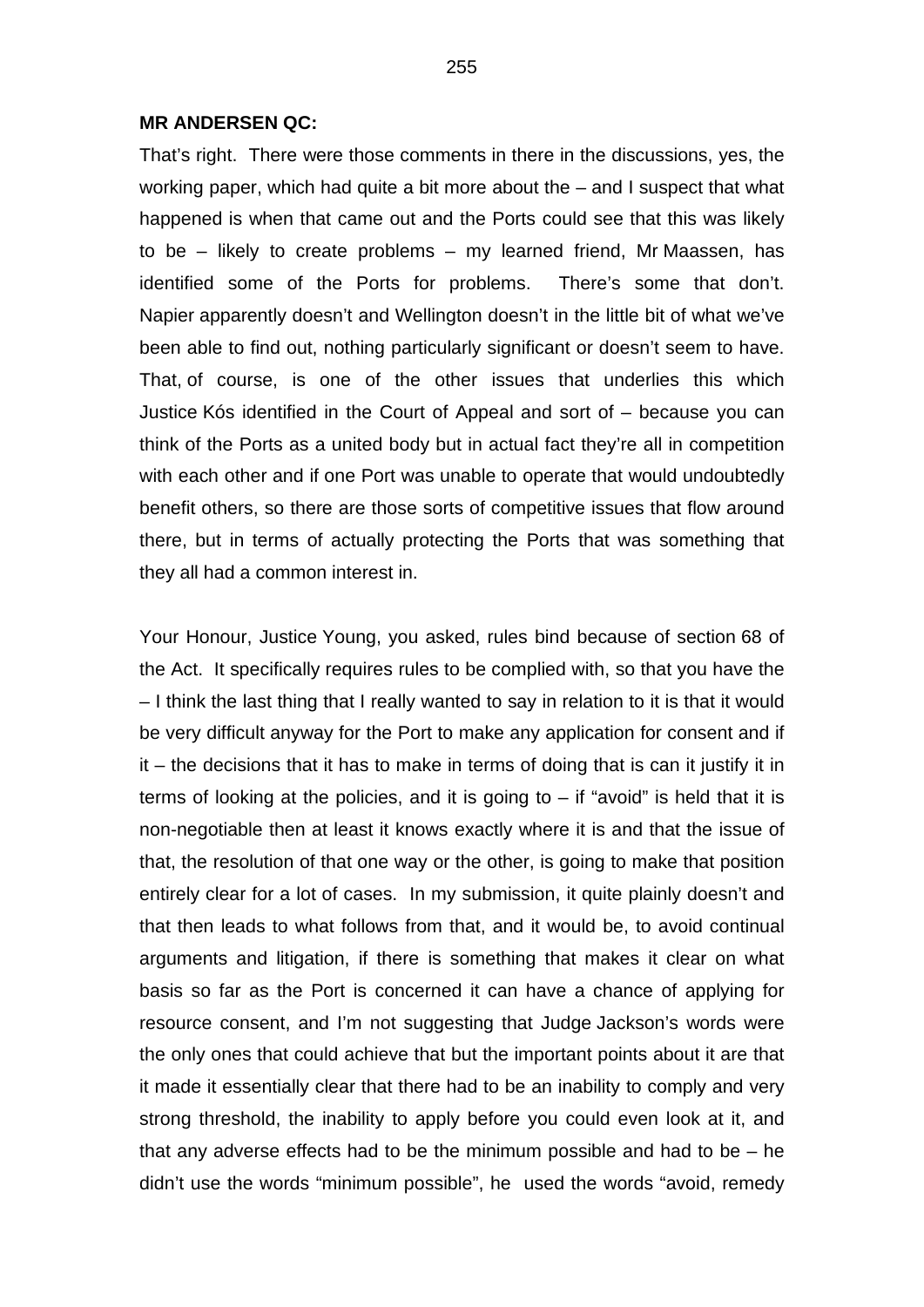or mitigate" and maybe putting them both together is sort of  $a - but - or one$ or the other. It doesn't entirely matter. The Court of Appeal read "avoid, remedy or mitigate" as simply meaning that once in you could do what you wanted, and it certainly hadn't been read that way prior to the Court of Appeal decision, and wasn't understood in that way, and I take your Honour's point that in fact that may inf act be a better answer than the minimum possible. Justice Williams, I understood say that is a possibility, and the point about it is that what is, isn't that the answer, that it's got to be effectively no alternative if it's going to go ahead and secondly, it's got to do what it can to remedy any impingement on the values that are protected, and if that is said right at the top, then it gives support a lot of protection further down when it happens, because that means that it can't, there can't be any rules that are inconsistent with that and it has a chance of applying if it needs to. So that was what I wanted to say, thank you.

#### **WILLIAMS J:**

Can I just, one of the Messrs Anderson, I don't think we have in any of the bundles of authorities a copy of the RPS. It would be very helpful to have the latest version of the RPS in electronic form please.

#### **MR ANDERSEN QC:**

You have parts of it.

#### **WILLIAMS J:**

I know, but I want the whole thing.

#### **MR ANDERSEN QC:**

Yes, I can organise that with counsel.

#### **WILLIAMS J:**

Thank you, and for your own edification section 68 doesn't say rules are binding, it just says they have the effect of regulation. The question if what that means.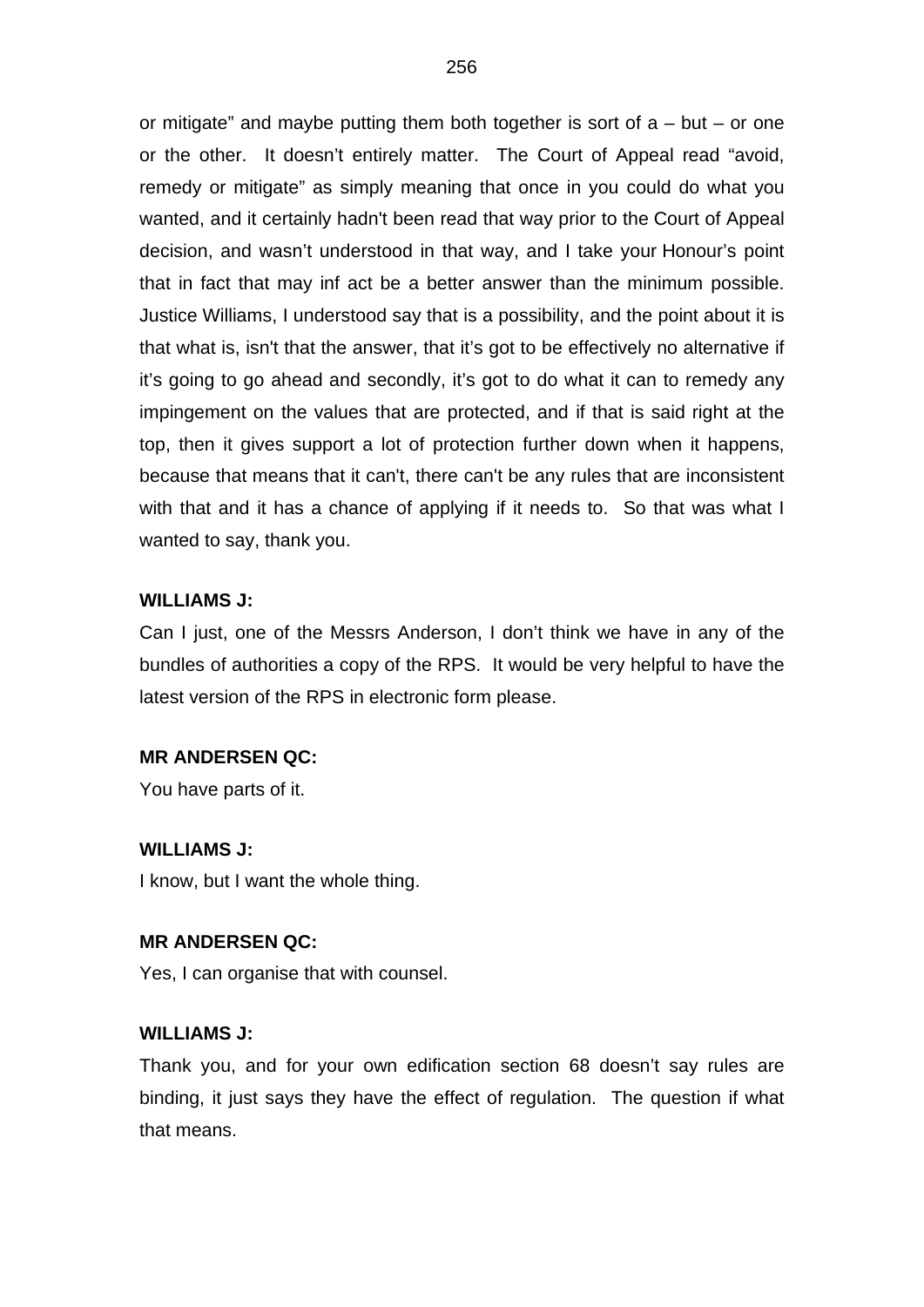## **MR ANDERSEN QC:**

Sorry, yes, well I took that as being binding, yes, so –

## **WINKELMANN CJ:**

Don't regulations bind?

**MR ANDERSEN QC:** Yes.

**WILLIAMS J:**

Well not if the law says you have to have regard to them.

## **WILLIAM YOUNG J:**

There are things in plans other than rules.

**WILLIAMS J:**

There are, yes.

## **MR ANDERSEN QC:**

Yes. I must admit I took that, as soon as they have the effect of regulations if you don't comply with them then you're effectively in breach of a regulation.

## **WILLIAMS J:**

Interestingly the argument in the East West Link case was that that distinction was irrelevant for the purposes of the consenting process because the NZCPS and the RPS, or the Unitary Plan, also had the effect of law and were binding. The regulation point was irrelevant. But we're stuck with section 104 that says "have regard to these regulations and those instruments".

## **MR ANDERSEN QC:**

Yes.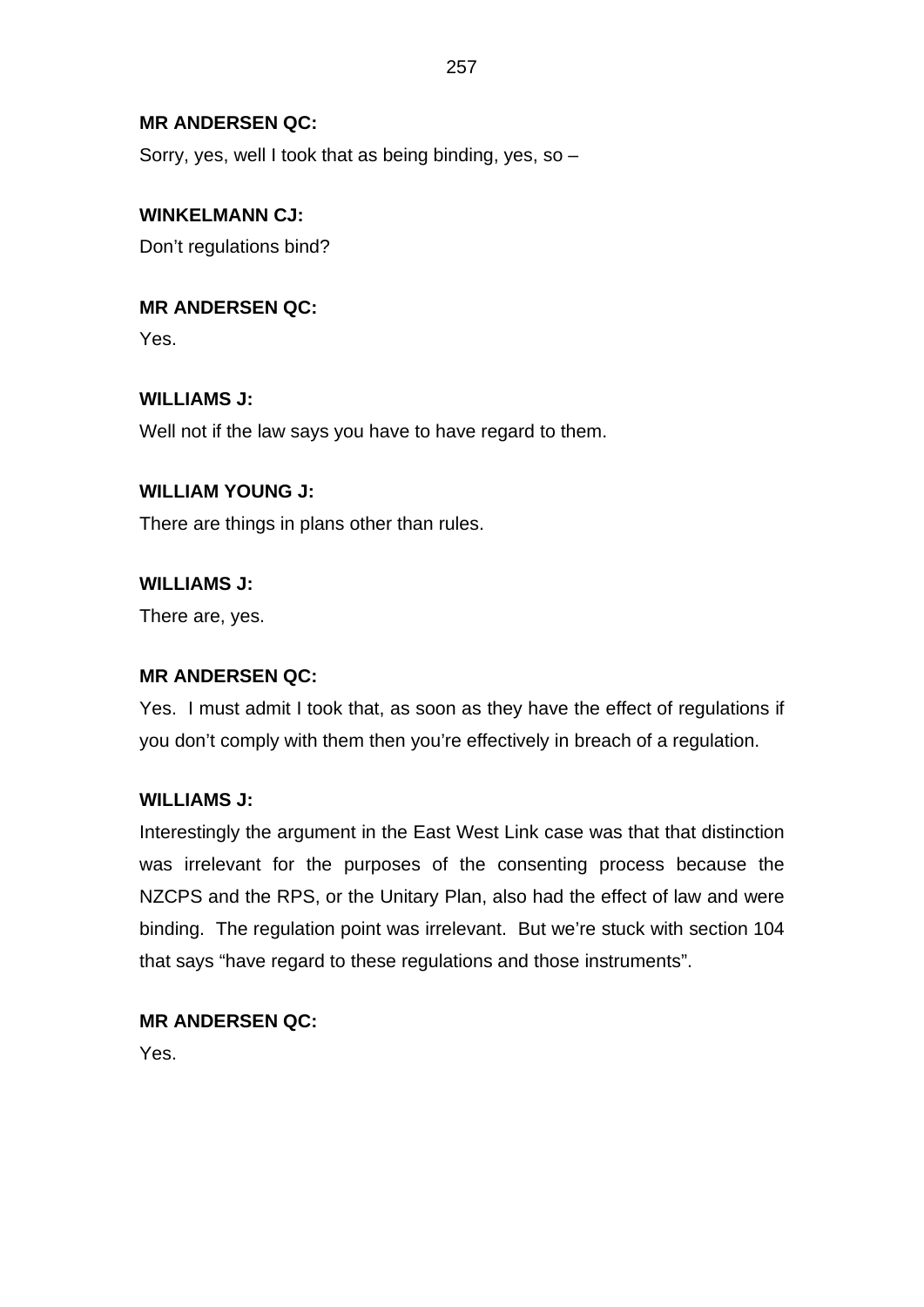## **WILLIAM YOUNG J:**

I'm not so sure that it does mean that actually. I think "rules" mean "rules" and they control the uses, the activities which themselves give rise to the criteria that $-$ 

#### **WILLIAMS J:**

Yes, well that's plainly the intention. The question is what the words mean.

#### **MR ANDERSEN QC:**

But if you think about 104 it only really regulates in any  $-$  if you took use is right, permitted uses are absolutely permitted. The controlled uses, basically they're controlled, they're permitted but with some controls on them. Then you'd have the two types of discretion, you'd have the restricted discretionary where there's, the restrictions are quite clear, so once again there's no policy issues. You have the discretionary, which, in which policy has already been considered in terms of making them discretionary. So the -

## **WILLIAMS J:**

Yes, you don't need to give us the 101 on 104, we know that.

#### **MR ANDERSEN QC:**

Yes, then the non-complying falls out so, the question is whether it really has any particular significance, the words "have regard" because the policies either have been factored in or they can't be contrary to policy.

#### **WILLIAM YOUNG J:**

Well if the policy requires, if the upstream policy requires that the activity be no more favoured than non-complying, then the policies bite at section 104D.

## **MR ANDERSEN QC:**

Yes.

## **WINKELMANN CJ:**

Have you finished Mr Andersen?